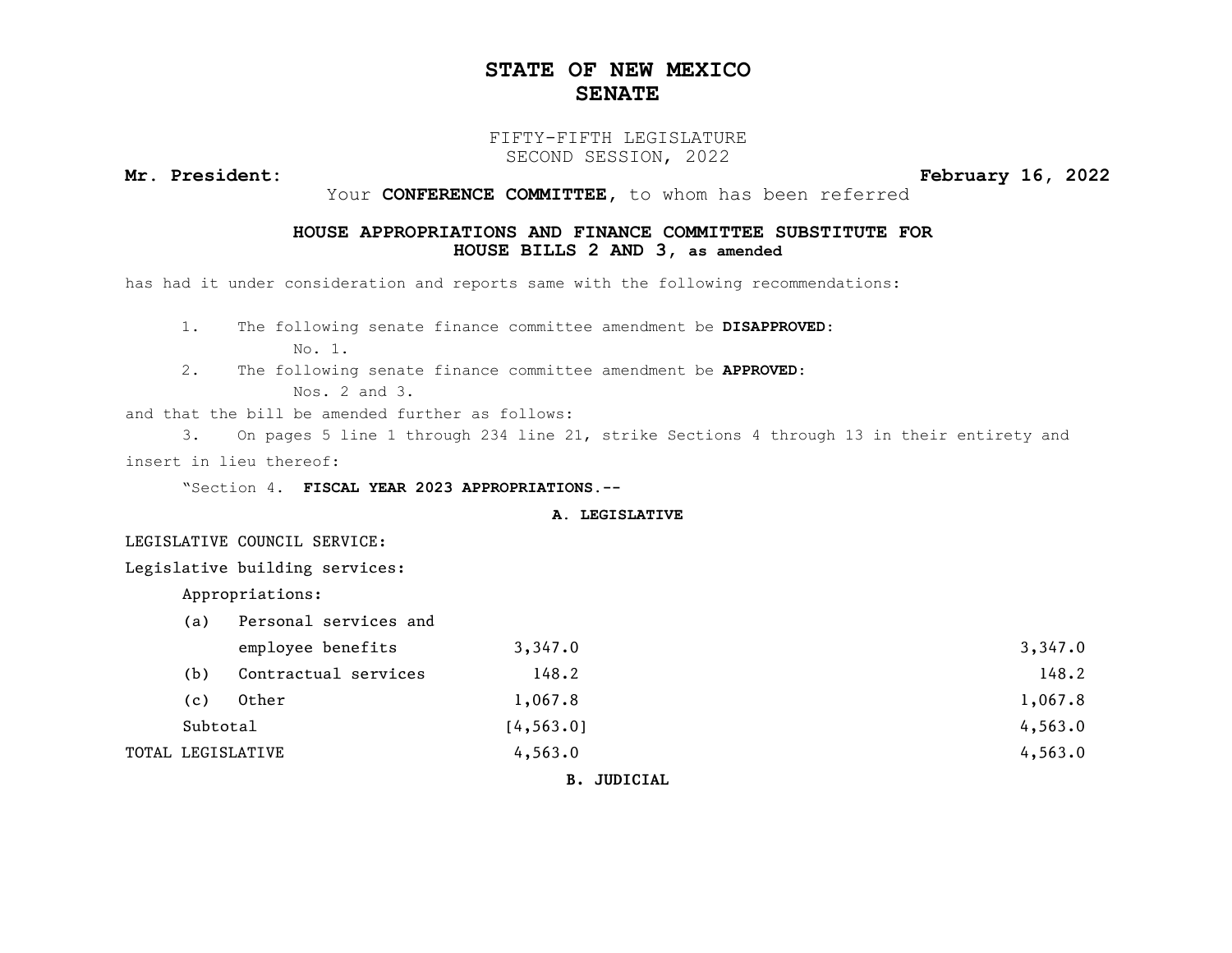FEBRUARY 16, 2022  $\begin{array}{ccc} \text{SENATE} \end{array}$  Page 2

|      |         | Other | Intrnl<br>svc   |                   |                  |
|------|---------|-------|-----------------|-------------------|------------------|
|      | General | State | Funds/Inter-    | ${}_{\rm Federa}$ |                  |
| Item | Fund    | Funds | Trnsf<br>Agency | Funds             | Total<br>'Target |

#### NEW MEXICO COMPILATION COMMISSION:

The purpose of the New Mexico compilation commission is to publish in print and electronic format, distribute and sell (1) laws enacted by the legislature, (2) opinions of the supreme court and court of appeals, (3) rules approved by the supreme court, (4) attorney general opinions and (5) other state and federal rules and opinions. The commission ensures the accuracy and reliability of its publications.

Appropriations:

|          | (a) Operations | 529.9   | 651.6   | 400.0   | 1,581.5 |
|----------|----------------|---------|---------|---------|---------|
| Subtotal |                | [529.9] | [651.6] | 1400.01 | 1,581.5 |

JUDICIAL STANDARDS COMMISSION:

The purpose of the judicial standards commission program is to provide a public review process addressing complaints involving judicial misconduct to preserve the integrity and impartiality of the judicial process.

Appropriations:

|          | (a) Operations | 932.3   | 932.3 |
|----------|----------------|---------|-------|
| Subtotal |                | [932.3] | 932.3 |

COURT OF APPEALS:

The purpose of the court of appeals program is to provide access to justice, resolve disputes justly and timely and maintain accurate records of legal proceedings that affect rights and legal status to independently protect the rights and liberties guaranteed by the constitutions of New Mexico and the United States.

| (a)<br>Operations     | 6,918.1<br>1.0                             | 6,919.1 |
|-----------------------|--------------------------------------------|---------|
| Performance measures: |                                            |         |
| (a) Outcome:          | Age of active pending civil cases, in days | 365     |
| Subtotal              | [6, 918.1]<br>[1.0]                        | 6,919.1 |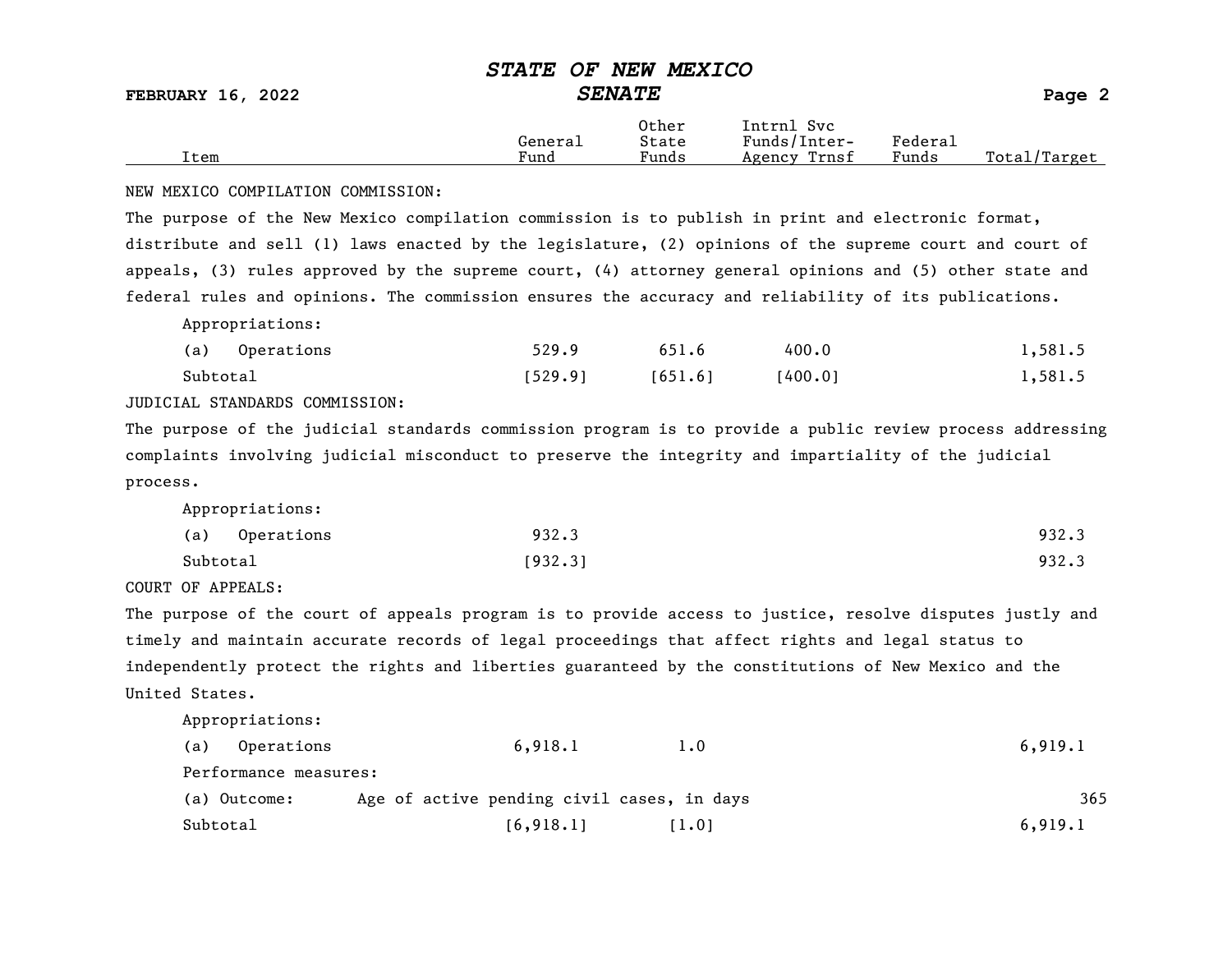FEBRUARY 16, 2022 SENATE Page 3

|      |         | Other                             | Intrnl<br>Sv c  |         |                   |
|------|---------|-----------------------------------|-----------------|---------|-------------------|
|      | Genera⊥ | State                             | Funds/Inter-    | Federau |                   |
| Item | Fund    | $\overline{\phantom{a}}$<br>Funds | Trnsf<br>Agency | Funds   | Total,<br>/Target |

#### SUPREME COURT:

The purpose of the supreme court program is to provide access to justice, resolve disputes justly and timely and maintain accurate records of legal proceedings that affect rights and legal status to independently protect the rights and liberties guaranteed by the constitutions of New Mexico and the United States.

Appropriations:

| (a)      | Operations | 6,882.1   |       | 6,883.6 |
|----------|------------|-----------|-------|---------|
| Subtotal |            | [6,882.1] | [1.5] | 6,883.6 |

ADMINISTRATIVE OFFICE OF THE COURTS:

(1) Administrative support:

The purpose of the administrative support program is to provide administrative support to the chief justice, all judicial branch units and the administrative office of the courts so that they can effectively administer the New Mexico court system.

Appropriations:

| (a) | Personal services and |           |         |       |         |          |
|-----|-----------------------|-----------|---------|-------|---------|----------|
|     | employee benefits     | 10, 110.9 |         |       | 404.9   | 10,515.8 |
| (b) | Contractual services  | 1,780.5   | 474.3   |       | 1,835.4 | 4,090.2  |
| (c) | Other                 | 3,435.5   | 5,934.4 | 313.6 | 90.3    | 9,773.8  |

The general fund appropriations to the administrative support program of the administrative office of the courts include three million five hundred thousand dollars (\$3,500,000) for distribution to district, statewide and metropolitan courts for judge compensation increases.

(2) Statewide judiciary automation:

The purpose of the statewide judicial automation program is to provide development, enhancement, maintenance and support for core court automation and usage skills for appellate, district, magistrate and municipal courts and ancillary judicial agencies.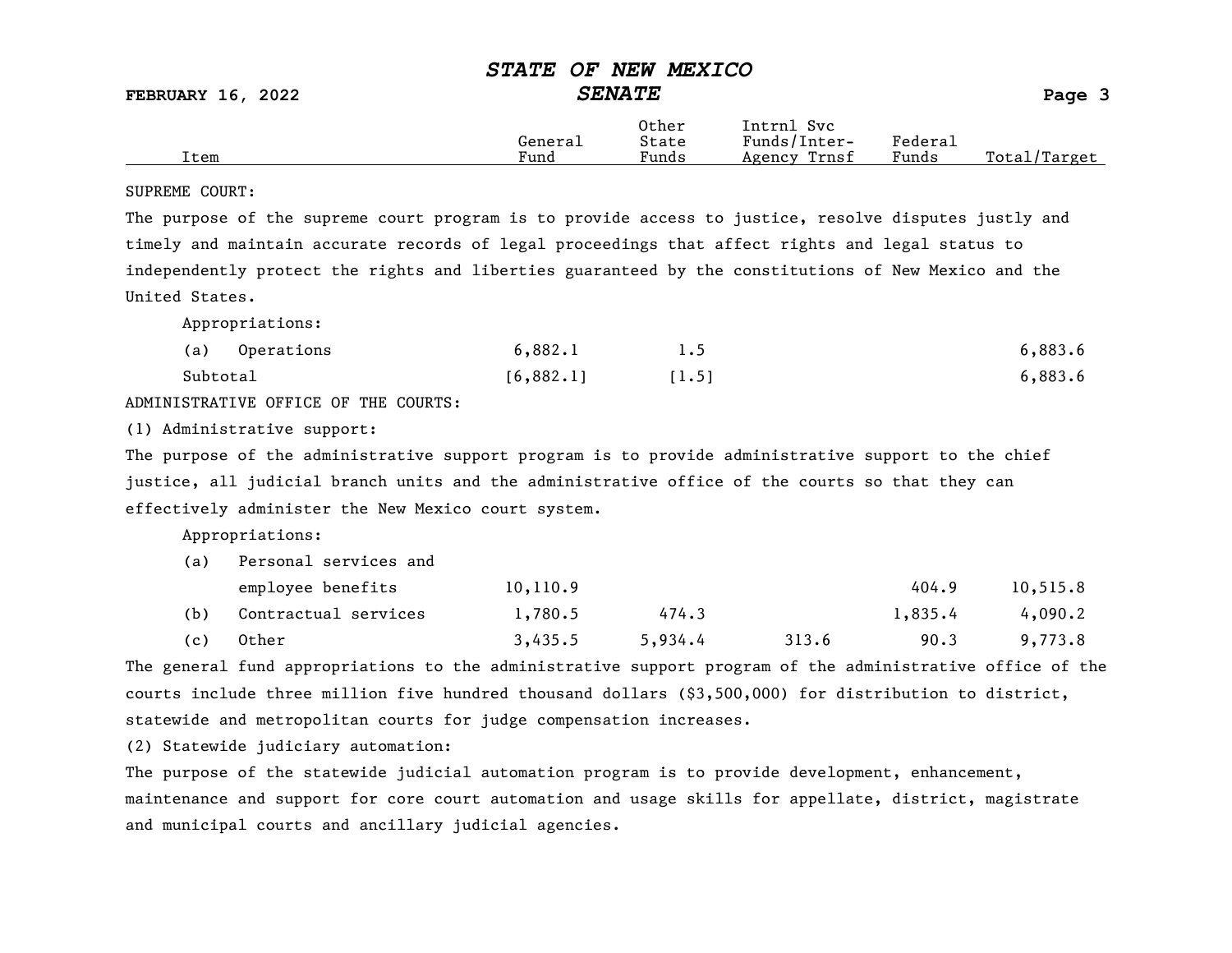FEBRUARY 16, 2022 SENATE Page 4

| Item |                       | General<br>Fund | Other<br>State<br>Funds | Intrnl Svc<br>Funds/Inter-<br>Agency Trnsf | Federal<br>Funds | Total/Target |
|------|-----------------------|-----------------|-------------------------|--------------------------------------------|------------------|--------------|
|      | Appropriations:       |                 |                         |                                            |                  |              |
| (a)  | Personal services and |                 |                         |                                            |                  |              |
|      | employee benefits     | 4,545.9         | 2,010.4                 |                                            |                  | 6, 556.3     |
| (b)  | Contractual services  |                 | 907.5                   |                                            |                  | 907.5        |
| (c)  | Other                 | 716.0           | 7,110.7                 |                                            |                  | 7,826.7      |
|      |                       |                 |                         |                                            |                  |              |

(3) Magistrate court:

The purpose of the magistrate court and warrant enforcement program is to provide access to justice, resolve disputes justly and timely and maintain accurate records of legal proceedings that affect rights and legal status in order to independently protect the rights and liberties guaranteed by the constitutions of New Mexico and the United States.

Appropriations:

| (a) | Personal services and |         |         |          |  |  |
|-----|-----------------------|---------|---------|----------|--|--|
|     | employee benefits     | 1,249.1 | 1,190.4 | 2,439.5  |  |  |
| (b) | Contractual services  | 0.2     | 1,172.6 | 1,172.8  |  |  |
| (c) | Other                 | 9,278,3 | 1,685.3 | 10,963.6 |  |  |

(4) Special court services:

The purpose of the special court services program is to provide court advocates, legal counsel and safe exchanges for children and families; to provide judges pro tem; and to adjudicate water rights disputes so the constitutional rights and safety of citizens, especially children and families, are protected.

| (a) | Pre-trial services      | 1,569.8 |       |       | 1,569.8 |
|-----|-------------------------|---------|-------|-------|---------|
| (b) | Court-appointed special |         |       |       |         |
|     | advocate                | 1,398.6 |       |       | 1,398.6 |
| (c) | Supervised visitation   | 849.7   |       |       | 849.7   |
| (d) | Water rights            |         | 501.0 | 381.4 | 882.4   |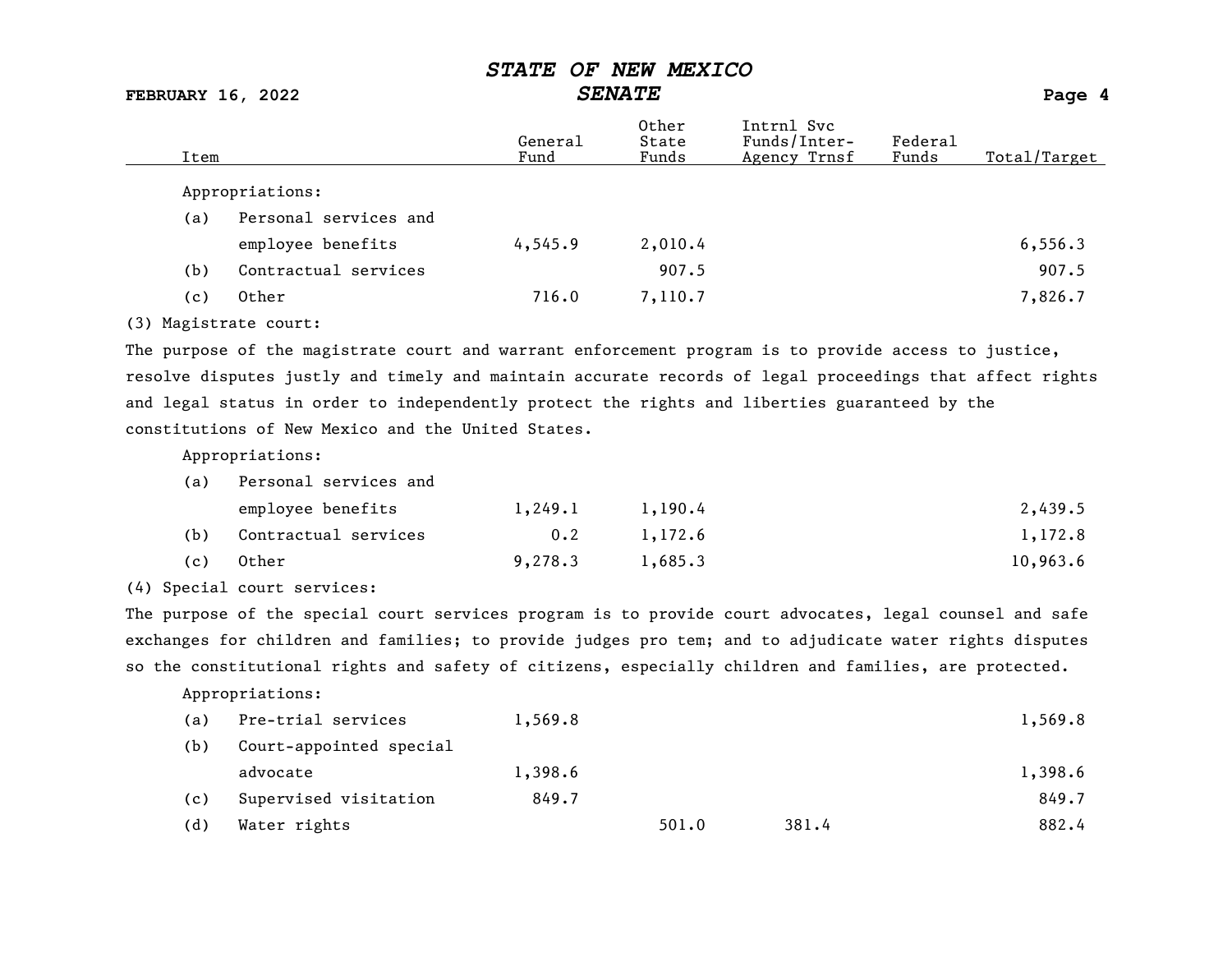FEBRUARY 16, 2022 SENATE Page 5

| Item            |                           | General<br>Fund | Other<br>State<br>Funds | Intrnl Svc<br>Funds/Inter-<br>Agency Trnsf | Federal<br>Funds | Total/Target |
|-----------------|---------------------------|-----------------|-------------------------|--------------------------------------------|------------------|--------------|
| (e)             | Court-appointed attorneys | 6,530.5         |                         |                                            |                  | 6,530.5      |
| (f)             | Children's mediation      | 277.1           |                         |                                            |                  | 277.1        |
| (g)             | Judges pro tem            | 27.5            |                         | 41.6                                       |                  | 69.1         |
| (h)             | Access to justice         | 126.3           |                         |                                            |                  | 126.3        |
| (i)             | Statewide alternative     |                 |                         |                                            |                  |              |
|                 | dispute resolution        | 196.6           |                         |                                            |                  | 196.6        |
| (j)             | Drug court                | 1,439.3         | 741.4                   | 2,176.5                                    |                  | 4,357.2      |
| (k)             | Adult guardianship        | 325.0           |                         |                                            |                  | 325.0        |
| Subtotal        |                           | [43, 856.8]     | [21, 728.0]             | [2, 913.1]                                 | [2, 330.6]       | 70,828.5     |
| DICEPTOR COUPRO |                           |                 |                         |                                            |                  |              |

DISTRICT COURTS:

(1) First judicial district:

The purpose of the first judicial district court program, statutorily created in Santa Fe, Rio Arriba and Los Alamos counties, is to provide access to justice, resolve disputes justly and timely and maintain accurate records of legal proceedings that affect rights and legal status to independently protect the rights and liberties guaranteed by the constitutions of New Mexico and the United States.

Appropriations:

|  | (a) Operations | 11,191.9 | 550.3 | 785.5 | 12,527.7 |
|--|----------------|----------|-------|-------|----------|
|--|----------------|----------|-------|-------|----------|

(2) Second judicial district:

The purpose of the second judicial district court program, statutorily created in Bernalillo county, is to provide access to justice, resolve disputes justly and timely and maintain accurate records of legal proceedings that affect rights and legal status to independently protect the rights and liberties guaranteed by the constitutions of New Mexico and the United States.

Appropriations:

(a) Operations 27,809.7 3,733.1 1,556.0 298.7 33,397.5 (3) Third judicial district: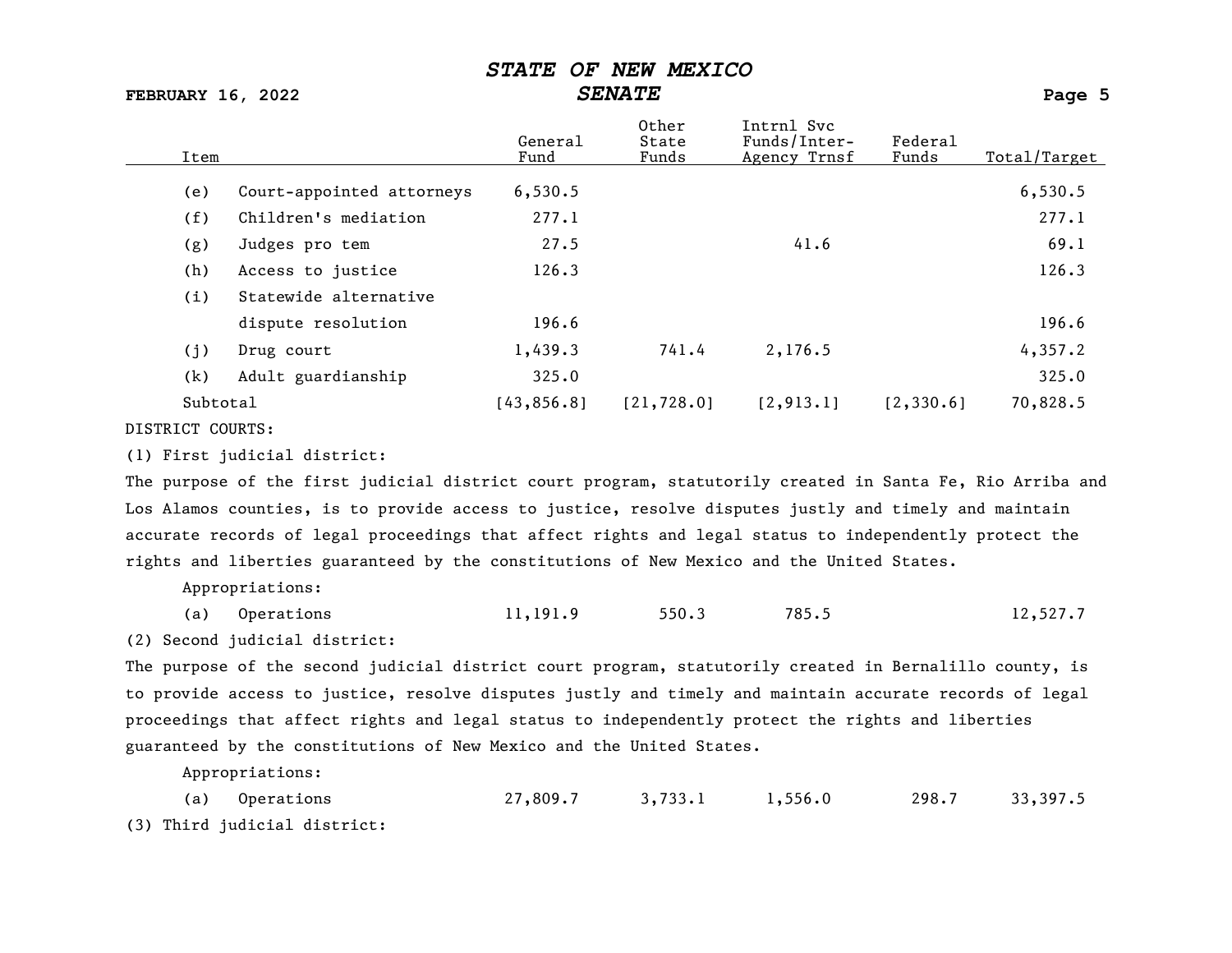FEBRUARY 16, 2022  $\begin{array}{ccc} \text{SENATE} \end{array}$  Page 6

|      | General | Other<br>State                | Intrnl<br>Svc<br>Funds/Inter- | Federau |                   |
|------|---------|-------------------------------|-------------------------------|---------|-------------------|
| Item | Fund    | $\sim$ $\sim$ $\sim$<br>Funds | Trnsf<br>Agency               | Funds   | Total,<br>Target/ |

The purpose of the third judicial district court program, statutorily created in Dona Ana county, is to provide access to justice, resolve disputes justly and timely and maintain accurate records of legal proceedings that affect rights and legal status to independently protect the rights and liberties guaranteed by the constitutions of New Mexico and the United States.

Appropriations:

(a) Operations 10,664.5 244.5 1,219.7 125.0 12,253.7

(4) Fourth judicial district:

The purpose of the fourth judicial district court program, statutorily created in Mora, San Miguel and Guadalupe counties, is to provide access to justice, resolve disputes justly and timely and maintain accurate records of legal proceedings that affect rights and legal status to independently protect the rights and liberties guaranteed by the constitutions of New Mexico and the United States.

Appropriations:

(a) Operations  $4,157.1$   $48.3$   $259.2$   $4,464.6$ 

(5) Fifth judicial district:

The purpose of the fifth judicial district court program, statutorily created in Eddy, Chaves and Lea counties, is to provide access to justice, resolve disputes justly and timely and maintain accurate records of legal proceedings that affect rights and legal status to independently protect the rights and liberties guaranteed by the constitutions of New Mexico and the United States.

Appropriations:

(a) Operations 11,400.0 283.4 644.4 12,327.8 The general fund appropriation to the fifth judicial district court includes three hundred six thousand dollars (\$306,000) for an additional judgeship and associated costs contingent on enactment of House Bill 124 or similar legislation of the second session of the fifty-fifth legislature.

(6) Sixth judicial district:

The purpose of the sixth judicial district court program, statutorily created in Grant, Luna and Hidalgo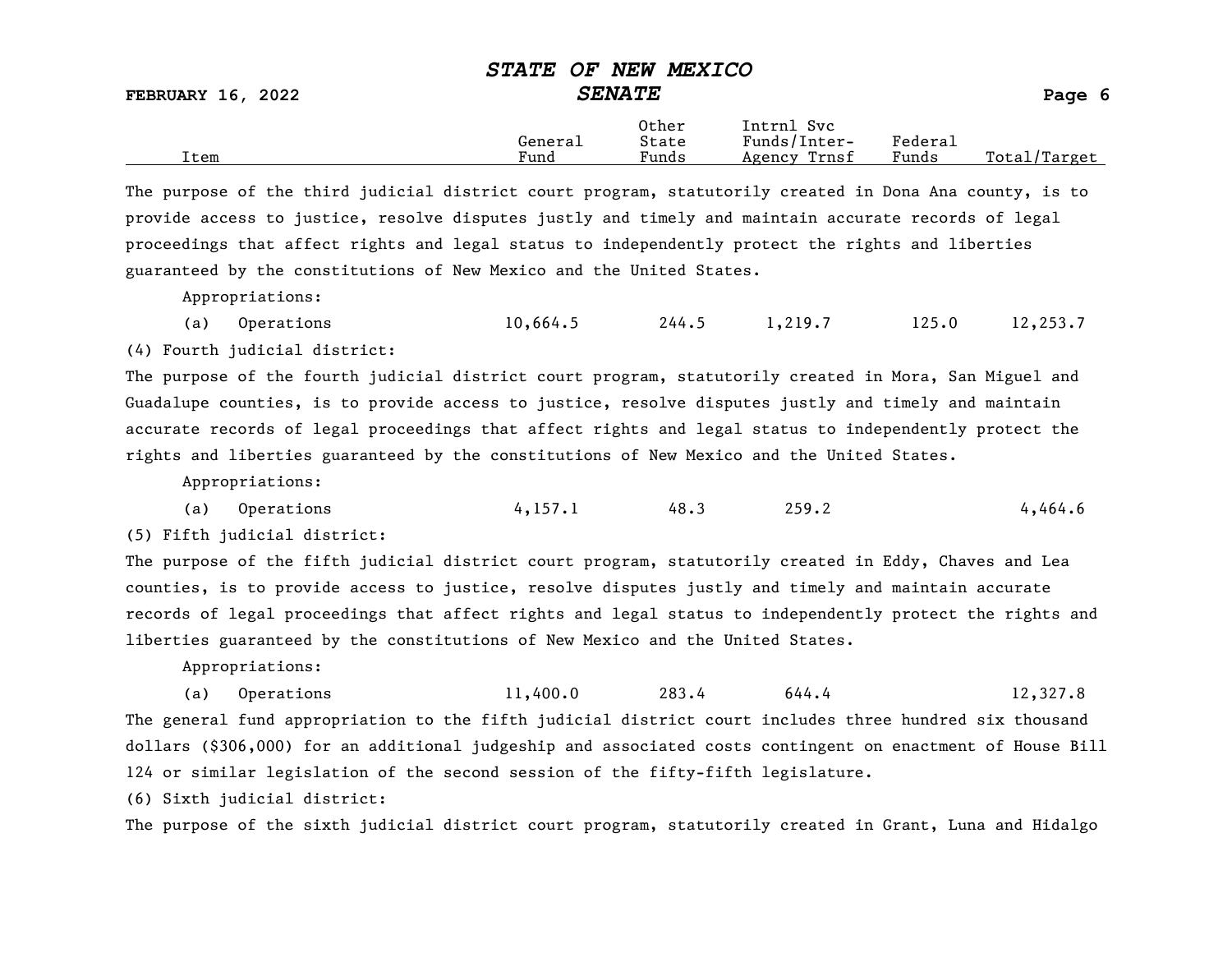FEBRUARY 16, 2022 SENATE Page 7

|      | General              | Other<br>State                    | Intrnl<br>Svc<br>Funds/Inter- | ${}_{\rm Federa}$ |                  |
|------|----------------------|-----------------------------------|-------------------------------|-------------------|------------------|
| Item | $\mathbf{r}$<br>Fund | $\overline{\phantom{a}}$<br>Funds | Trnsf<br>Agency               | Funds             | Total,<br>Target |

counties, is to provide access to justice, resolve disputes justly and timely and maintain accurate records of legal proceedings that affect rights and legal status to independently protect the rights and liberties guaranteed by the constitutions of New Mexico and the United States.

Appropriations:

|  | (a) Operations | 5,788.4 | 77.0 | 237.7 | 6, 103.1 |
|--|----------------|---------|------|-------|----------|
|--|----------------|---------|------|-------|----------|

(7) Seventh judicial district:

The purpose of the seventh judicial district court program, statutorily created in Torrance, Socorro, Catron and Sierra counties, is to provide access to justice, resolve disputes justly and timely and maintain accurate records of legal proceedings that affect rights and legal status to independently protect the rights and liberties guaranteed by the constitutions of New Mexico and the United States.

Appropriations:

(a) Operations 4,230.6 36.0 476.8 4,743.4

(8) Eighth judicial district:

The purpose of the eighth judicial district court program, statutorily created in Taos, Colfax and Union counties, is to provide access to justice, resolve disputes justly and timely and maintain accurate records of legal proceedings that affect rights and legal status to independently protect the rights and liberties guaranteed by the constitutions of New Mexico and the United States.

Appropriations:

(a) Operations 5,010.6 139.7 223.0 5,373.3 (9) Ninth judicial district:

The purpose of the ninth judicial district court program, statutorily created in Curry and Roosevelt counties, is to provide access to justice, resolve disputes justly and timely and maintain accurate records of legal proceedings that affect rights and legal status to independently protect the rights and liberties guaranteed by the constitutions of New Mexico and the United States.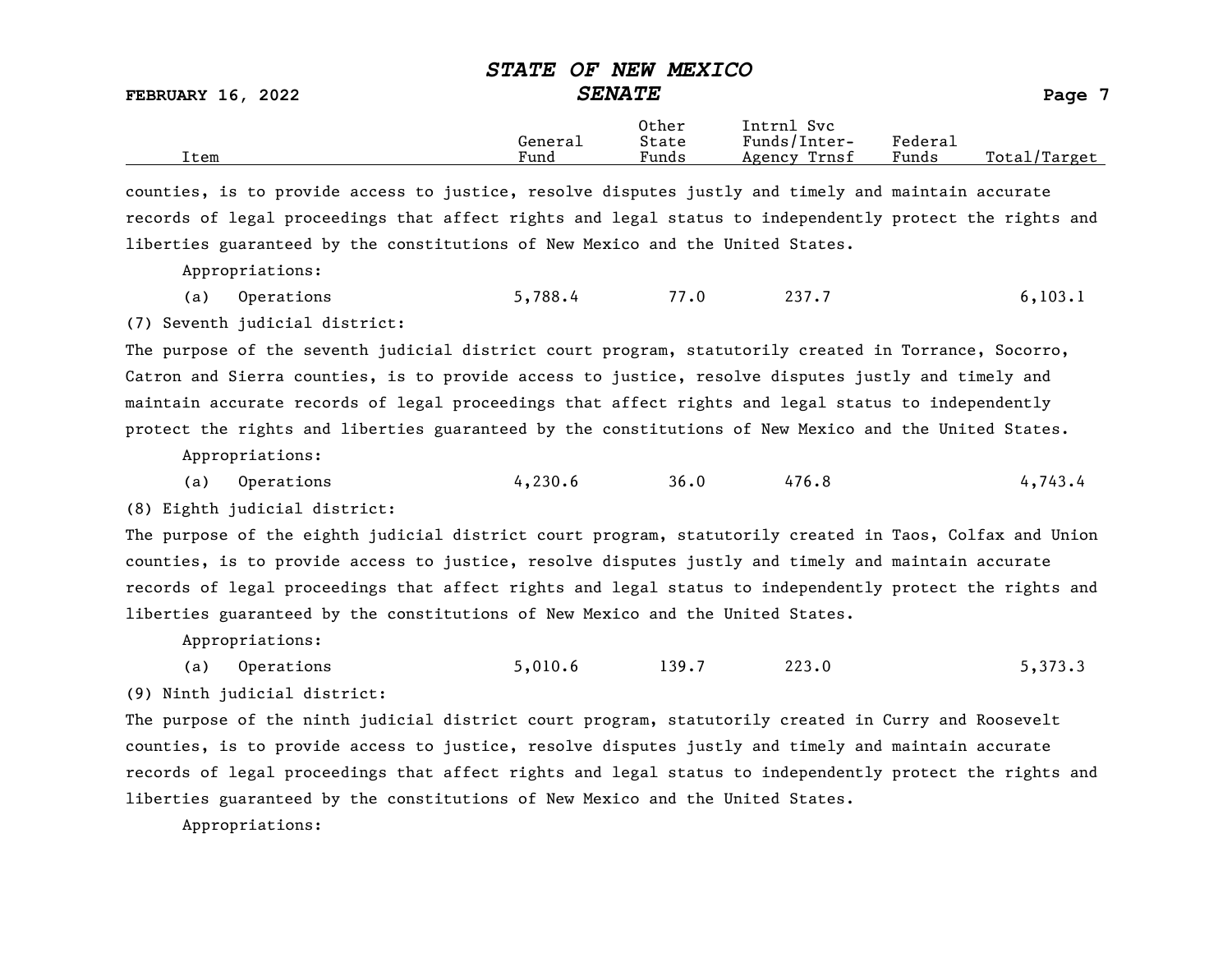FEBRUARY 16, 2022 SENATE Page 8

Other Intrnl Svc<br>General State Funds/Inter General State Funds/Inter- Federal Total/Target (a) Operations 5,422.1 69.0 1,767.3 7,258.4

(10) Tenth judicial district:

The purpose of the tenth judicial district court program, statutorily created in Quay, De Baca and Harding counties, is to provide access to justice, resolve disputes justly and timely and maintain accurate records of legal proceedings that affect rights and legal status to independently protect the rights and liberties guaranteed by the constitutions of New Mexico and the United States.

Appropriations:

(a) Operations 1,905.3 8.4 1,913.7

(11) Eleventh judicial district:

The purpose of the eleventh judicial district court program, statutorily created in San Juan and McKinley counties, is to provide access to justice, resolve disputes justly and timely and maintain accurate records of legal proceedings that affect rights and legal status to independently protect the rights and liberties guaranteed by the constitutions of New Mexico and the United States.

Appropriations:

(a) Operations 11,294.3 409.0 980.6 12,683.9

(12) Twelfth judicial district:

The purpose of the twelfth judicial district court program, statutorily created in Otero and Lincoln counties, is to provide access to justice, resolve disputes justly and timely and maintain accurate records of legal proceedings that affect rights and legal status to independently protect the rights and liberties guaranteed by the constitutions of New Mexico and the United States.

Appropriations:

(a) Operations 5,496.0 137.0 125.5 5,758.5

(13) Thirteenth judicial district:

The purpose of the thirteenth judicial district court program, statutorily created in Valencia, Sandoval and Cibola counties, is to provide access to justice, resolve disputes justly and timely and maintain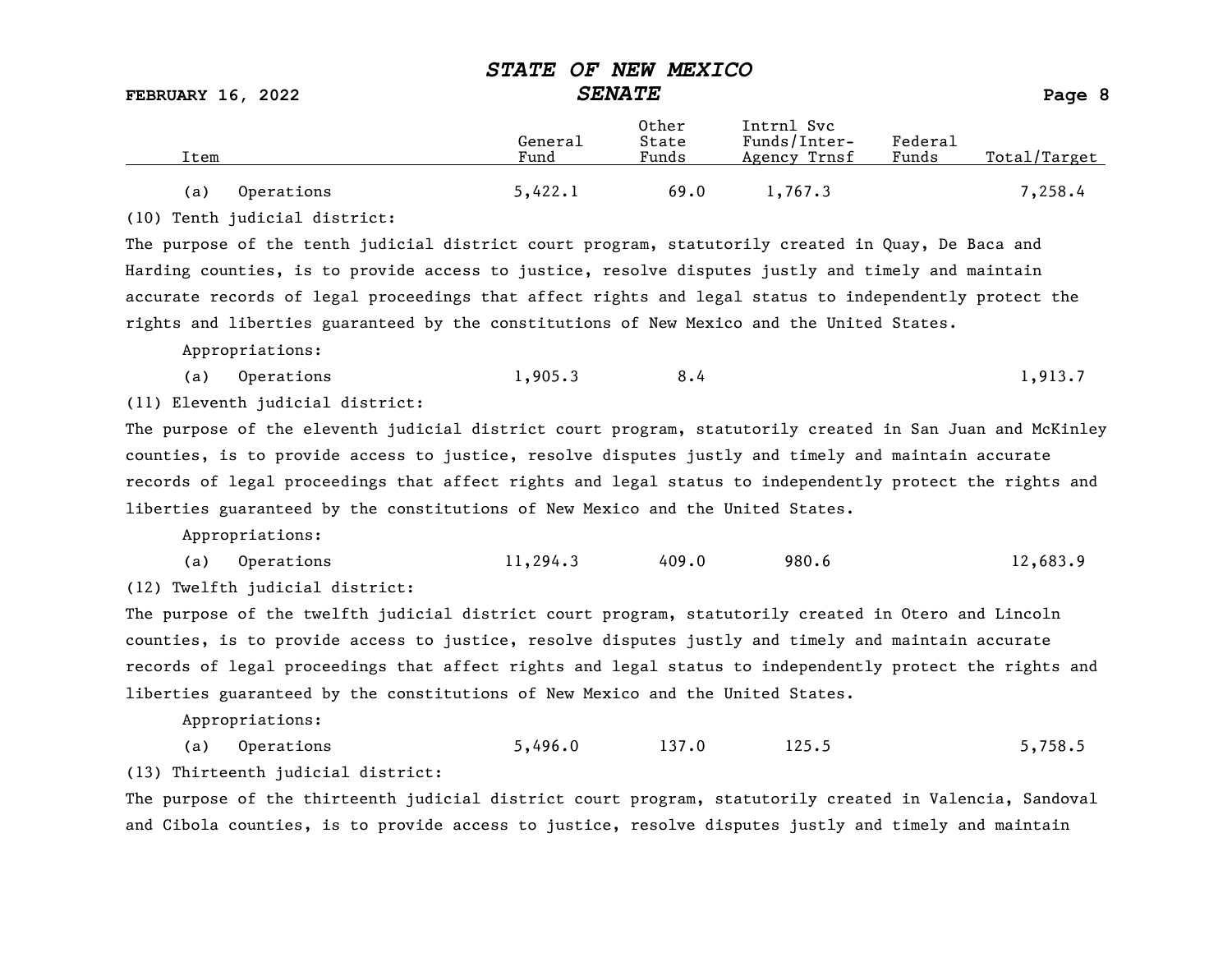| <b>FEBRUARY 16, 2022</b>                                                                                 | <i><b>STATE</b></i><br><b>SENATE</b>     | OF NEW MEXICO           |                                            |                  | Page 9       |  |
|----------------------------------------------------------------------------------------------------------|------------------------------------------|-------------------------|--------------------------------------------|------------------|--------------|--|
| Item                                                                                                     | General<br>Fund                          | Other<br>State<br>Funds | Intrnl Svc<br>Funds/Inter-<br>Agency Trnsf | Federal<br>Funds | Total/Target |  |
| accurate records of legal proceedings that affect rights and legal status to independently protect the   |                                          |                         |                                            |                  |              |  |
| rights and liberties guaranteed by the constitutions of New Mexico and the United States.                |                                          |                         |                                            |                  |              |  |
| Appropriations:                                                                                          |                                          |                         |                                            |                  |              |  |
| Operations<br>(a)                                                                                        | 11,587.6                                 | 410.9                   | 932.2                                      |                  | 12,930.7     |  |
| The general fund appropriation to the thirteenth judicial district court includes three hundred six      |                                          |                         |                                            |                  |              |  |
| thousand dollars (\$306,000) for an additional judgeship and associated costs contingent on enactment of |                                          |                         |                                            |                  |              |  |
| House Bill 124 or similar legislation of the second session of the fifty-fifth legislature.              |                                          |                         |                                            |                  |              |  |
| Subtotal                                                                                                 | $[115, 958.1]$ $[6, 146.6]$ $[9, 207.9]$ |                         |                                            | [423, 7]         | 131,736.3    |  |
| BERNALILLO COUNTY METROPOLITAN COURT:                                                                    |                                          |                         |                                            |                  |              |  |
| The purpose of the Bernalillo county metropolitan court program is to provide access to justice, resolve |                                          |                         |                                            |                  |              |  |

disputes justly and timely and maintain accurate records of legal proceedings that affect rights and legal status to independently protect the rights and liberties guaranteed by the constitutions of New Mexico and the United States.

Appropriations:

| (a) Operations | 26, 177.9                  | 2,427.0 | 547.2   | 789.1   | 29,941.2 |
|----------------|----------------------------|---------|---------|---------|----------|
| Subtotal       | $[26, 177.9]$ $[2, 427.0]$ |         | [547.2] | [789.1] | 29,941.2 |

DISTRICT ATTORNEYS:

(1) First judicial district:

The purpose of the prosecution program is to provide litigation, special programs and administrative support for the enforcement of state laws as they pertain to the district attorney and to improve and ensure the protection, safety, welfare and health of the citizens within Santa Fe, Rio Arriba and Los Alamos counties.

| (a) Personal services and |         |       |       |         |
|---------------------------|---------|-------|-------|---------|
| employee benefits         | 6,501.0 | 183.7 | 120.1 | 6,804.8 |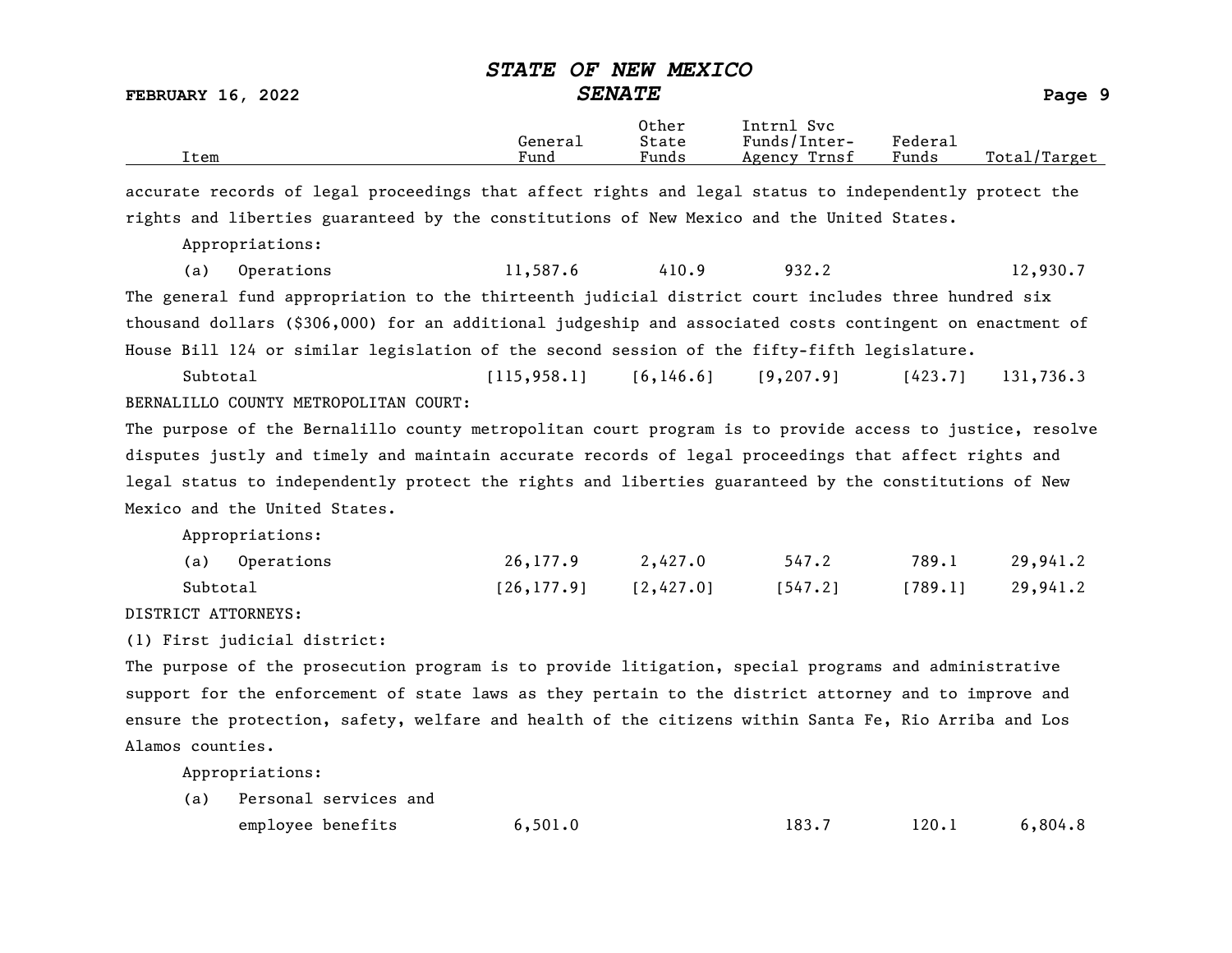FEBRUARY 16, 2022 SENATE Page 10

| Item                  |                      | General<br>Fund | Other<br>State<br>Funds | Intrnl Svc<br>Funds/Inter-<br>Agency Trnsf | Federal<br>Funds | Total/Target |
|-----------------------|----------------------|-----------------|-------------------------|--------------------------------------------|------------------|--------------|
| (b)                   | Contractual services | 22.8            |                         |                                            |                  | 22.8         |
| Other<br>(c)          |                      | 403.0           |                         |                                            |                  | 403.0        |
| Performance measures: |                      |                 |                         |                                            |                  |              |

(a) Explanatory: Percent of pretrial detention motions granted

(b) Explanatory: Number of pretrial detention motions made

(2) Second judicial district:

The purpose of the prosecution program is to provide litigation, special programs and administrative support for the enforcement of state laws as they pertain to the district attorney and to improve and ensure the protection, safety, welfare and health of the citizens within Bernalillo county.

Appropriations:

| (a) | Personal services and |          |       |       |       |          |  |  |  |
|-----|-----------------------|----------|-------|-------|-------|----------|--|--|--|
|     | employee benefits     | 23,449.0 | 422.9 | 788.4 | 431.3 | 25,091.6 |  |  |  |
| (b) | Contractual services  | 694.9    |       |       | 225.0 | 919.9    |  |  |  |
| (c) | Other                 | 1,903.4  | 25.0  | 169.1 | 41.3  | 2,138.8  |  |  |  |

Performance measures:

(a) Explanatory: Number of pretrial detention motions made

(b) Explanatory: Percent of pretrial detention motions granted

(3) Third judicial district:

The purpose of the prosecution program is to provide litigation, special programs and administrative support for the enforcement of state laws as they pertain to the district attorney and to improve and ensure the protection, safety, welfare and health of the citizens within Dona Ana county.

| (a) | Personal services and |         |       |      |       |         |
|-----|-----------------------|---------|-------|------|-------|---------|
|     | employee benefits     | 5,415.0 | 150.0 | 61.7 | 340.9 | 5,967.6 |
| (b) | Contractual services  | 20.2    |       |      |       | 20.2    |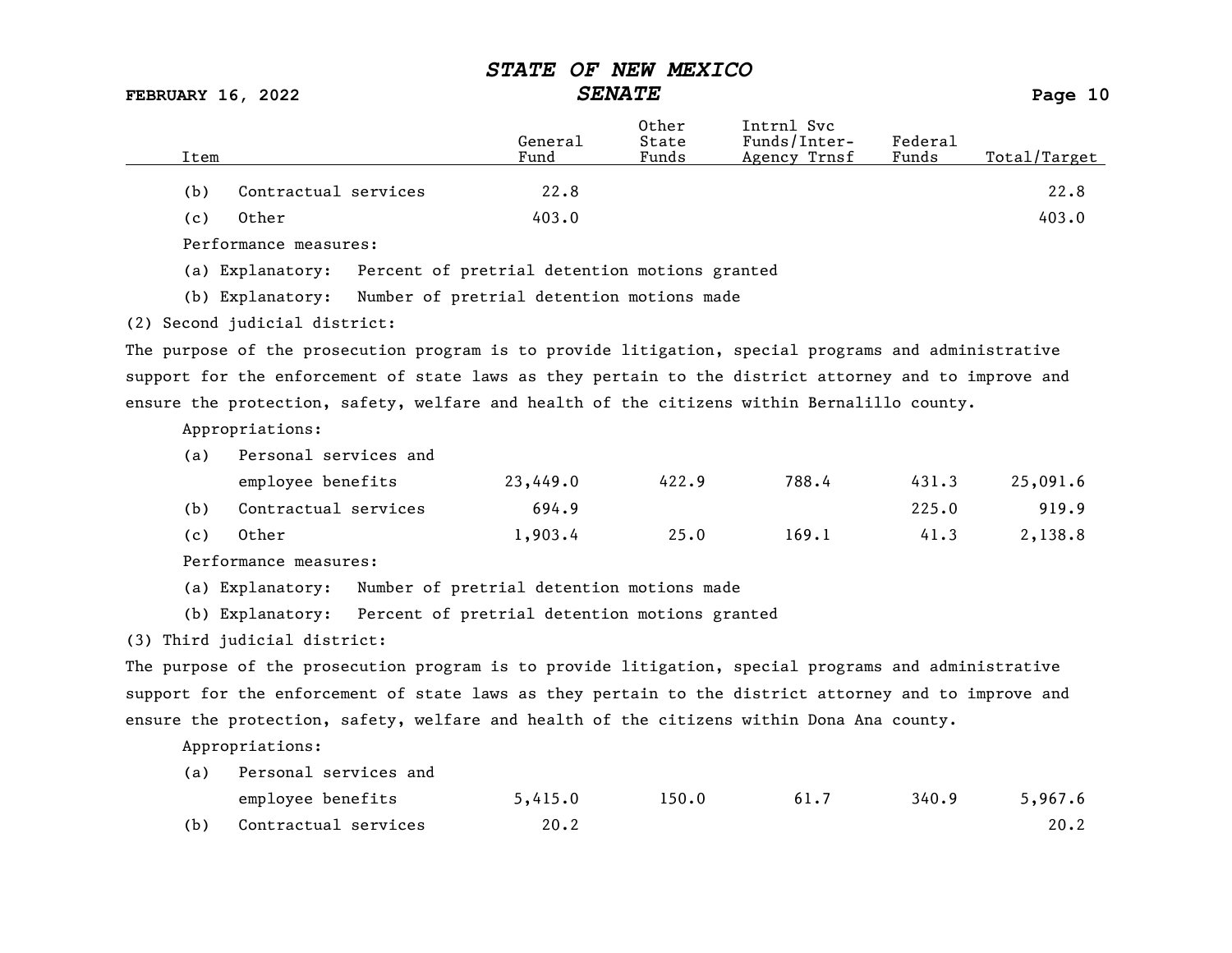FEBRUARY 16, 2022 SENATE Page 11

| Item         | General<br>Fund | Other<br>State<br>Funds | Intrnl Svc<br>Funds/Inter-<br>Agency Trnsf | Federal<br>Funds | Total/Target |
|--------------|-----------------|-------------------------|--------------------------------------------|------------------|--------------|
| Other<br>(c) | 269.2           |                         |                                            |                  | 269.2        |

Performance measures:

(a) Explanatory: Percent of pretrial detention motions granted

(b) Explanatory: Number of pretrial detention motions made

(4) Fourth judicial district:

The purpose of the prosecution program is to provide litigation, special programs and administrative support for the enforcement of state laws as they pertain to the district attorney and to improve and ensure the protection, safety, welfare and health of the citizens within Mora, San Miguel and Guadalupe counties.

Appropriations:

| (a) | Personal services and |         |         |
|-----|-----------------------|---------|---------|
|     | employee benefits     | 3,502.1 | 3,502.1 |
| (b) | Contractual services  | 78.6    | 78.6    |
| (c) | Other                 | 210.8   | 210.8   |

Performance measures:

(a) Explanatory: Number of pretrial detention motions made

(b) Explanatory: Percent of pretrial detention motions granted

#### (5) Fifth judicial district:

The purpose of the prosecution program is to provide litigation, special programs and administrative support for the enforcement of state laws as they pertain to the district attorney and to improve and ensure the protection, safety, welfare and health of the citizens within Eddy, Lea and Chaves counties.

| (a) | Personal services and |          |       |         |
|-----|-----------------------|----------|-------|---------|
|     | employee benefits     | 6, 244.9 | 287.7 | 6,532.6 |
| (b) | Contractual services  | 25.6     |       | 25.6    |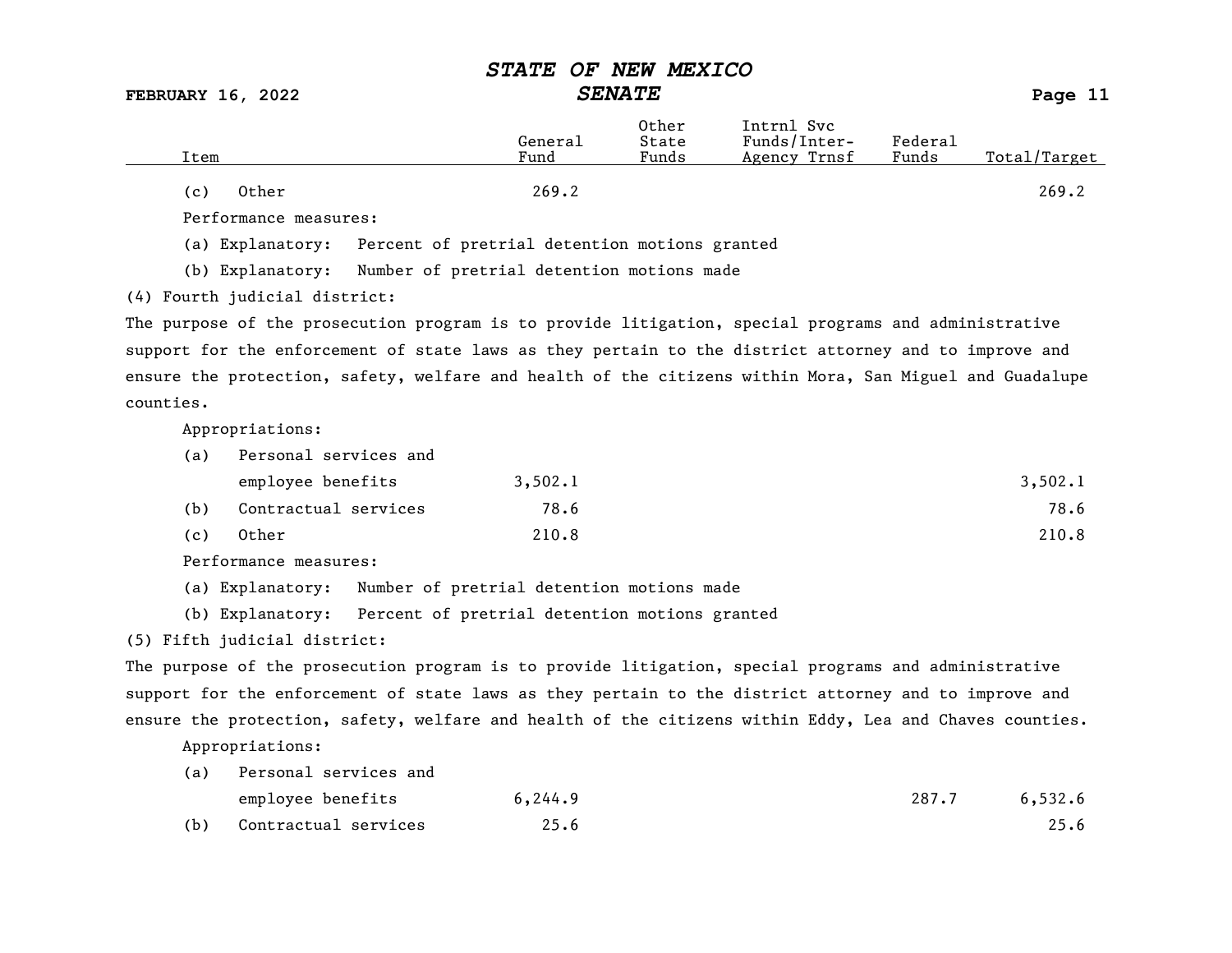FEBRUARY 16, 2022 SENATE Page 12

| Item         | General<br>Fund | Other<br>State<br>Funds | Intrnl Svc<br>Funds/Inter-<br>Agency Trnsf | Federal<br>Funds | Total/Target |
|--------------|-----------------|-------------------------|--------------------------------------------|------------------|--------------|
| Other<br>(c) | 239.4           |                         |                                            |                  | 239.4        |

Performance measures:

(a) Explanatory: Percent of pretrial detention motions granted

(b) Explanatory: Number of pretrial detention motions made

(6) Sixth judicial district:

The purpose of the prosecution program is to provide litigation, special programs and administrative support for the enforcement of state laws as they pertain to the district attorney and to improve and ensure the protection, safety, welfare and health of the citizens within Grant, Hidalgo and Luna counties.

Appropriations:

| (a) | Personal services and |         |       |       |         |  |  |
|-----|-----------------------|---------|-------|-------|---------|--|--|
|     | employee benefits     | 3,248.1 | 105.3 | 112.8 | 3,466.2 |  |  |
| (b) | Contractual services  | 14.2    |       |       | 14.2    |  |  |
| (c) | Other                 | 278.8   |       |       | 278.8   |  |  |

Performance measures:

(a) Explanatory: Percent of pretrial detention motions granted

(b) Explanatory: Number of pretrial detention motions made

(7) Seventh judicial district:

The purpose of the prosecution program is to provide litigation, special programs and administrative support for the enforcement of state laws as they pertain to the district attorney and to improve and ensure the protection, safety, welfare and health of the citizens within Catron, Sierra, Socorro and Torrance counties.

Appropriations:

(a) Personal services and employee benefits  $2,880.1$  2,080.1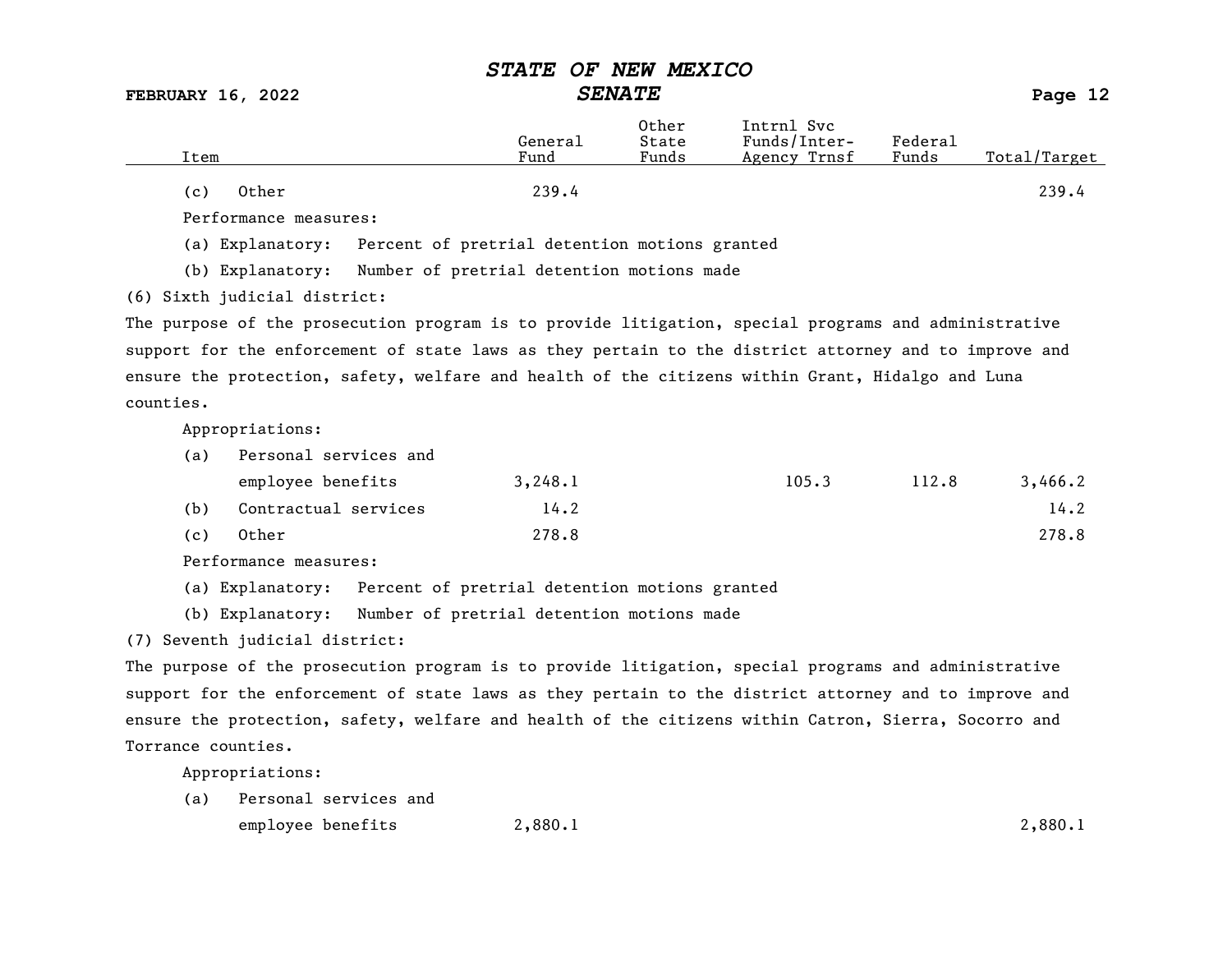FEBRUARY 16, 2022 SENATE Page 13

|      |                               |                                                                | General | Other<br>State | Intrnl Svc<br>Funds/Inter-                                                                                | Federal |              |
|------|-------------------------------|----------------------------------------------------------------|---------|----------------|-----------------------------------------------------------------------------------------------------------|---------|--------------|
| Item |                               |                                                                | Fund    | Funds          | Agency Trnsf                                                                                              | Funds   | Total/Target |
| (b)  | Contractual services          |                                                                | 14.8    |                |                                                                                                           |         | 14.8         |
| (c)  | Other                         |                                                                | 176.2   |                |                                                                                                           |         | 176.2        |
|      | Performance measures:         |                                                                |         |                |                                                                                                           |         |              |
|      | (a) Explanatory:              | Number of pretrial detention motions made                      |         |                |                                                                                                           |         |              |
|      |                               | (b) Explanatory: Percent of pretrial detention motions granted |         |                |                                                                                                           |         |              |
|      | (8) Eighth judicial district: |                                                                |         |                |                                                                                                           |         |              |
|      |                               |                                                                |         |                | The purpose of the prosecution program is to provide litigation, special programs and administrative      |         |              |
|      |                               |                                                                |         |                | support for the enforcement of state laws as they pertain to the district attorney and to improve and     |         |              |
|      |                               |                                                                |         |                | ensure the protection, safety, welfare and health of the citizens within Taos, Colfax and Union counties. |         |              |
|      | Appropriations:               |                                                                |         |                |                                                                                                           |         |              |
| (a)  | Personal services and         |                                                                |         |                |                                                                                                           |         |              |
|      | employee benefits             |                                                                | 3,171.5 |                |                                                                                                           |         | 3,171.5      |
| (b)  | Contractual services          |                                                                | 74.8    |                |                                                                                                           |         | 74.8         |

| (c) Other | 162.6 | 162.6 |
|-----------|-------|-------|

Performance measures:

(a) Explanatory: Number of pretrial detention motions made

(b) Explanatory: Percent of pretrial detention motions granted

(9) Ninth judicial district:

The purpose of the prosecution program is to provide litigation, special programs and administrative support for the enforcement of state laws as they pertain to the district attorney and to improve and ensure the protection, safety, welfare and health of the citizens within Curry and Roosevelt counties.

| (a) | Personal services and |         |         |  |  |
|-----|-----------------------|---------|---------|--|--|
|     | employee benefits     | 3,682.5 | 3,682.5 |  |  |
| (b) | Contractual services  | 13.0    | 13.0    |  |  |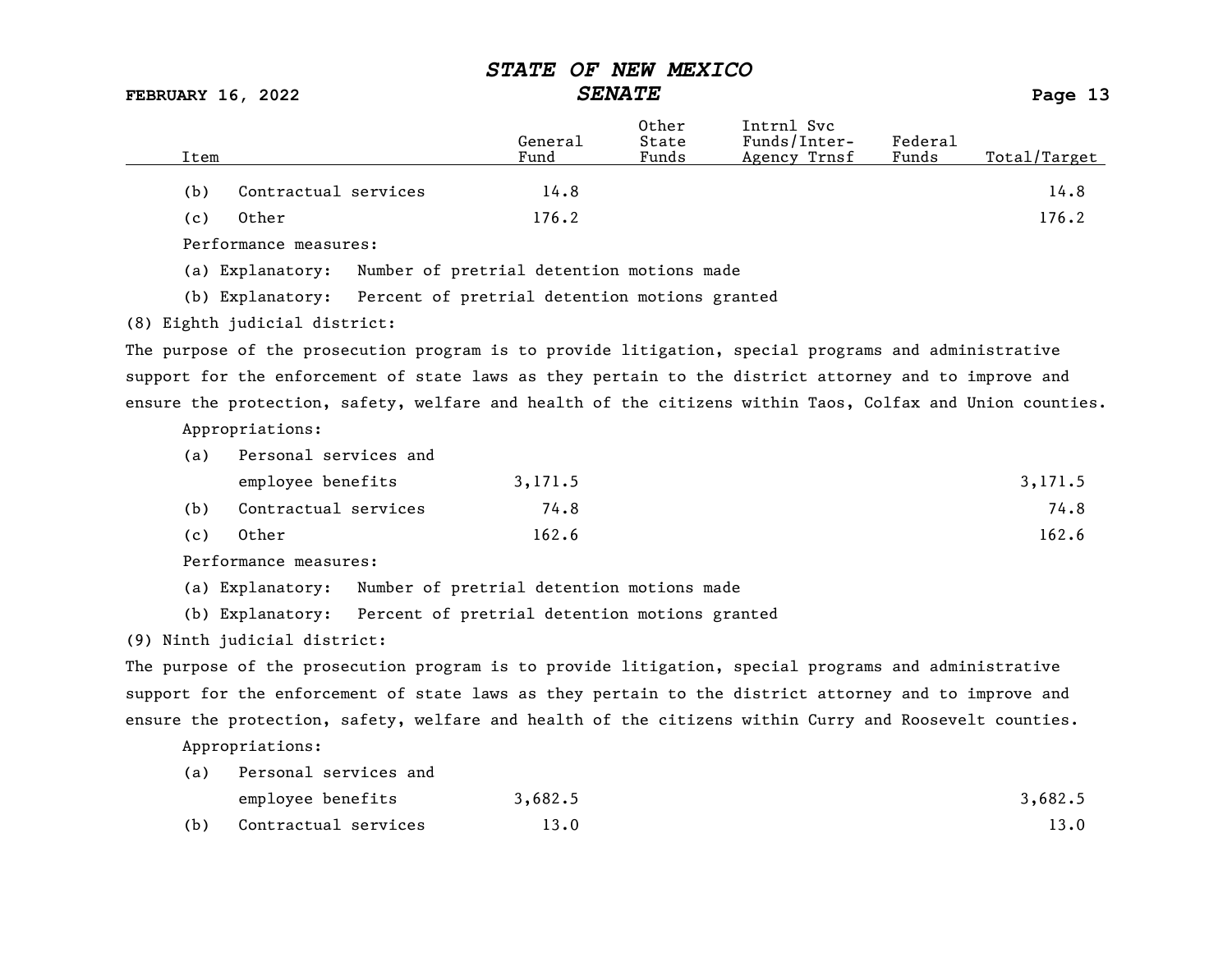FEBRUARY 16, 2022 SENATE Page 14

| Item         | General<br>Fund | Other<br>State<br>Funds | Intrnl Svc<br>Funds/Inter-<br>Agency Trnsf | Federal<br>Funds | Total/Target |
|--------------|-----------------|-------------------------|--------------------------------------------|------------------|--------------|
| Other<br>(c) | 151.7           |                         |                                            |                  | 151.7        |

Performance measures:

(a) Explanatory: Percent of pretrial detention motions granted

(b) Explanatory: Number of pretrial detention motions made

(10) Tenth judicial district:

The purpose of the prosecution program is to provide litigation, special programs and administrative support for the enforcement of state laws as they pertain to the district attorney and to improve and ensure the protection, safety, welfare and health of the citizens within Quay, Harding and De Baca counties.

Appropriations:

| (a) | Personal services and |         |         |  |  |  |
|-----|-----------------------|---------|---------|--|--|--|
|     | employee benefits     | 1,506.9 | 1,506.9 |  |  |  |
| (b) | Contractual services  | 25.0    | 25.0    |  |  |  |
| (c) | Other                 | 163.9   | 163.9   |  |  |  |

Performance measures:

(a) Explanatory: Number of pretrial detention motions made

(b) Explanatory: Percent of pretrial detention motions granted

(11) Eleventh judicial district, division I:

The purpose of the prosecution program is to provide litigation, special programs and administrative support for the enforcement of state laws as they pertain to the district attorney and to improve and ensure the protection, safety, welfare and health of the citizens within San Juan county.

| (a) | Personal services and |         |      |       |         |
|-----|-----------------------|---------|------|-------|---------|
|     | employee benefits     | 5,194.9 | 97.0 | 234.3 | 5,526.2 |
| (b) | Contractual services  | 218.0   |      |       | 218.0   |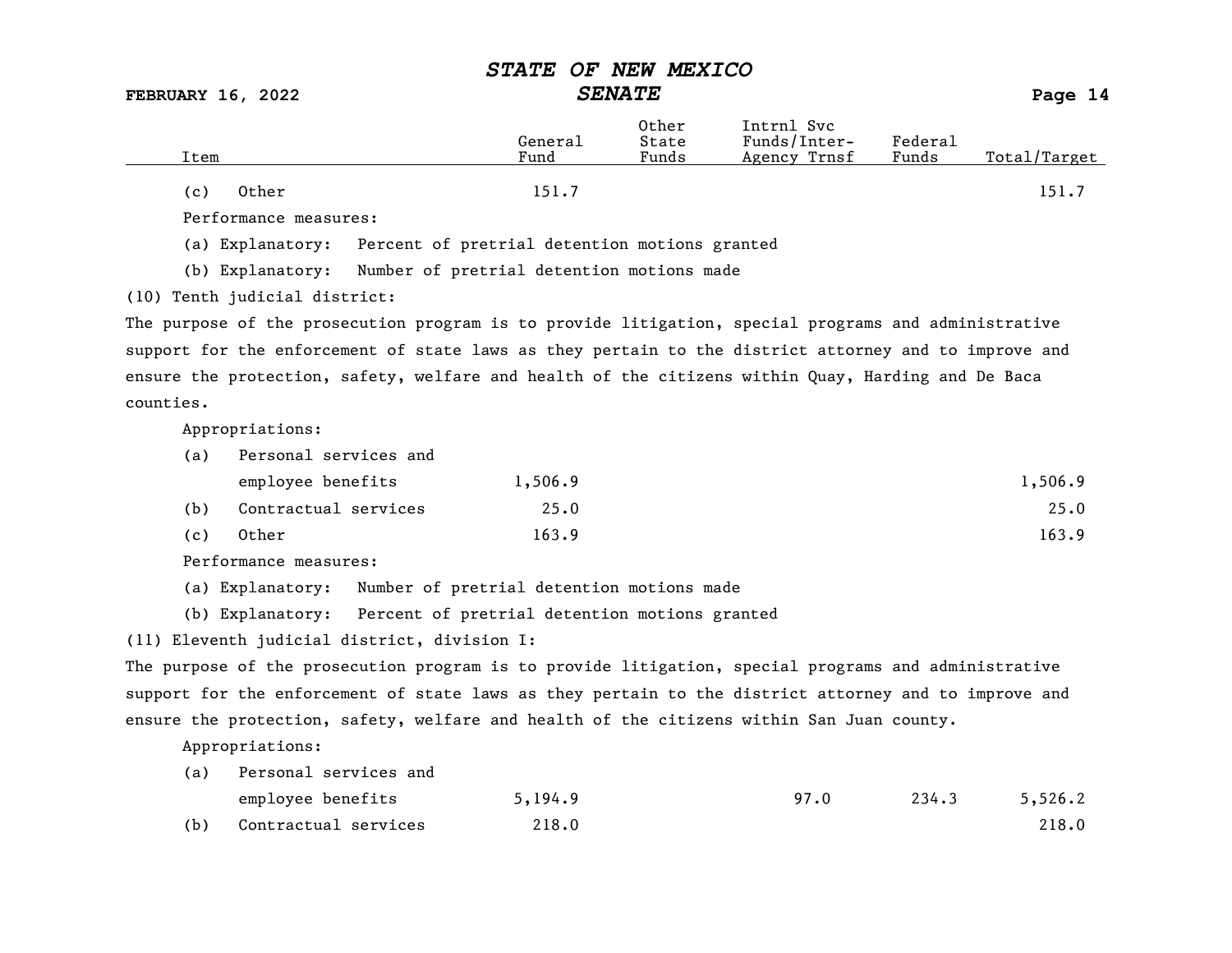FEBRUARY 16, 2022 SENATE Page 15

| Item                  | General<br>Fund | Other<br>State<br>Funds | Intrnl Svc<br>Funds/Inter-<br>Agency Trnsf | Federal<br>Funds | Total/Target |
|-----------------------|-----------------|-------------------------|--------------------------------------------|------------------|--------------|
| Other<br>(c)          | 309.4           |                         | 1.0                                        |                  | 310.4        |
| Performance measures: |                 |                         |                                            |                  |              |

(a) Explanatory: Percent of pretrial detention motions granted

(b) Explanatory: Number of pretrial detention motions made

(12) Eleventh judicial district, division II:

The purpose of the prosecution program is to provide litigation, special programs and administrative support for the enforcement of state laws as they pertain to the district attorney and to improve and ensure the protection, safety, welfare and health of the citizens within McKinley county.

Appropriations:

| (a) | Personal services and |         |       |         |  |  |  |
|-----|-----------------------|---------|-------|---------|--|--|--|
|     | employee benefits     | 2,770.7 | 216.5 | 2,987.2 |  |  |  |
| (b) | Contractual services  | 105.9   |       | 105.9   |  |  |  |
| (c) | Other                 | 175.5   |       | 175.5   |  |  |  |

Performance measures:

(a) Explanatory: Number of pretrial detention motions made

(b) Explanatory: Percent of pretrial detention motions granted

(13) Twelfth judicial district:

The purpose of the prosecution program is to provide litigation, special programs and administrative support for the enforcement of state laws as they pertain to the district attorney and to improve and ensure the protection, safety, welfare and health of the citizens within Lincoln and Otero counties.

| (a) | Personal services and |         |       |       |         |  |  |
|-----|-----------------------|---------|-------|-------|---------|--|--|
|     | employee benefits     | 3,636.8 | 230.0 | 194.8 | 4,061.6 |  |  |
| (b) | Contractual services  | 100.0   |       |       | 100.0   |  |  |
| (c) | Other                 | 299.5   |       |       | 299.5   |  |  |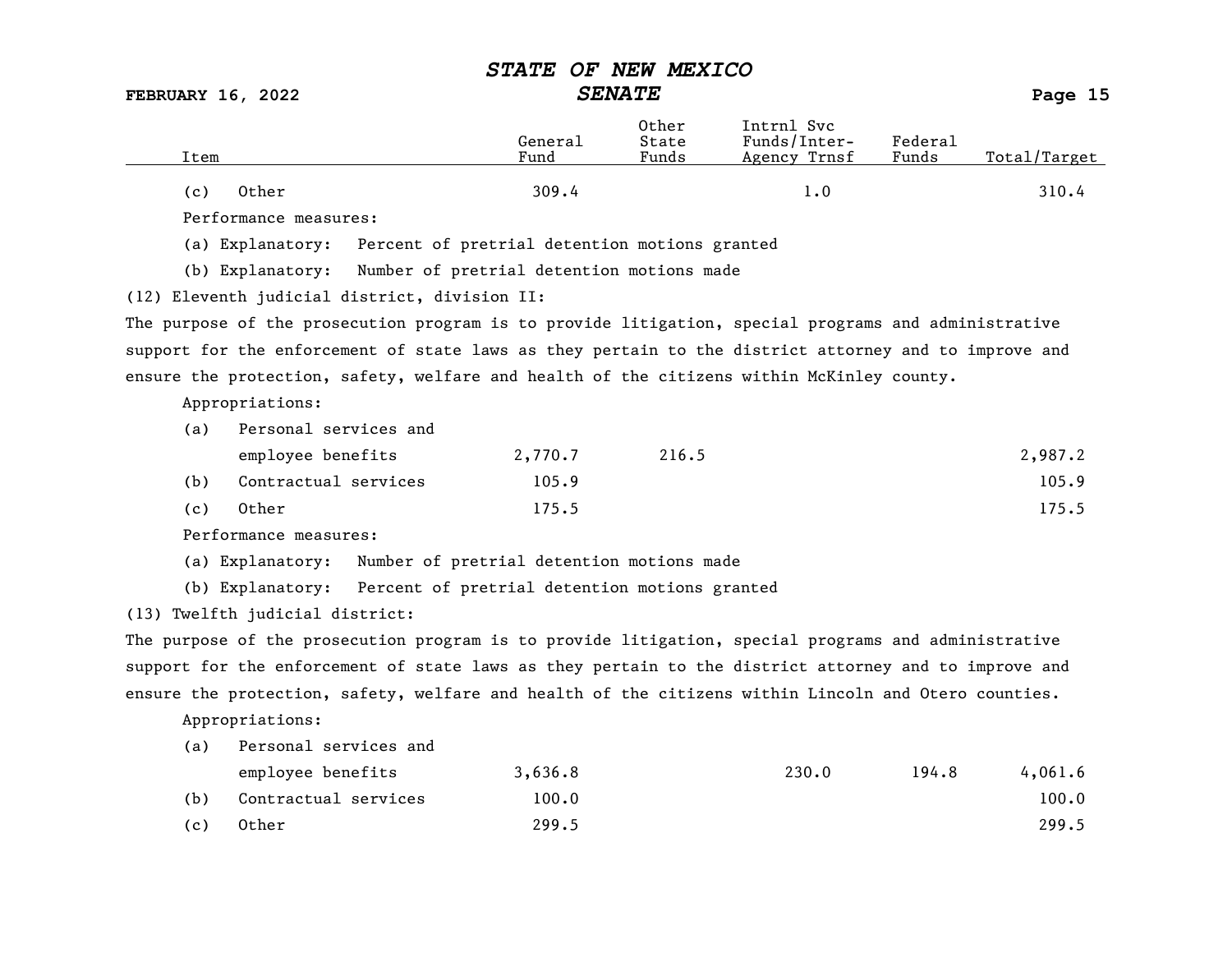FEBRUARY 16, 2022 SENATE Page 16

|      |         | Other                 | Intrnl<br>Sv c  |                     |                   |
|------|---------|-----------------------|-----------------|---------------------|-------------------|
|      | Generai | State                 | Funds/Inter-    | Federa <sub>1</sub> |                   |
| Item | Fund    | $\mathbf{r}$<br>Funds | Trnsf<br>Agency | Funds               | Total,<br>'Target |

Performance measures:

(a) Explanatory: Number of pretrial detention motions made

(b) Explanatory: Percent of pretrial detention motions granted

(14) Thirteenth judicial district:

The purpose of the prosecution program is to provide litigation, special programs and administrative support for the enforcement of state laws as they pertain to the district attorney and to improve and ensure the protection, safety, welfare and health of the citizens within Cibola, Sandoval and Valencia counties.

Appropriations:

| (a) | Personal services and |         |       |      |         |  |  |  |  |
|-----|-----------------------|---------|-------|------|---------|--|--|--|--|
|     | employee benefits     | 6,020.0 | 214.5 | 75.0 | 6,309.5 |  |  |  |  |
| (b) | Contractual services  | 150.0   | 25.0  |      | 175.0   |  |  |  |  |
| (c) | Other                 | 469.0   | 10.0  |      | 479.0   |  |  |  |  |

Performance measures:

(a) Explanatory: Number of pretrial detention motions made

(b) Explanatory: Percent of pretrial detention motions granted

Subtotal [83,993.7] [1,063.9] [1,636.2] [2,063.2] 88,757.0 ADMINISTRATIVE OFFICE OF THE DISTRICT ATTORNEYS:

(1) Administrative support:

The purpose of the administrative support program is to provide fiscal, human resource, staff development, automation, victim program services and support to all district attorneys' offices in New Mexico and to members of the New Mexico children's safe house network so that they may obtain and access the necessary resources to effectively and efficiently carry out their prosecutorial, investigative and programmatic functions.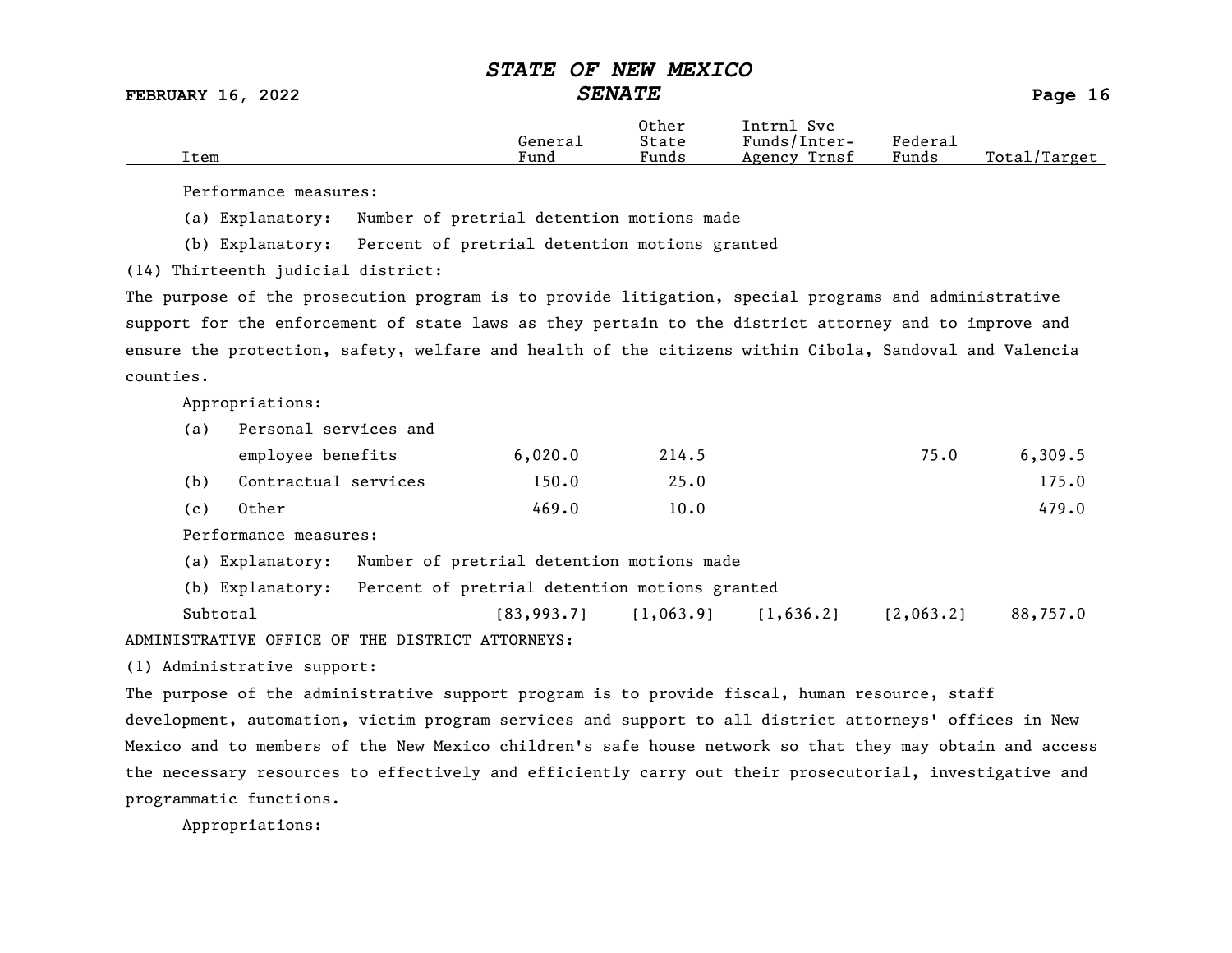FEBRUARY 16, 2022 SENATE Page 17

| Item     |                       | General<br>Fund | Other<br>State<br>Funds | Intrnl Svc<br>Funds/Inter-<br>Agency Trnsf | Federal<br>Funds | Total/Target |
|----------|-----------------------|-----------------|-------------------------|--------------------------------------------|------------------|--------------|
| (a)      | Personal services and |                 |                         |                                            |                  |              |
|          | employee benefits     | 1,598.4         | 99.4                    |                                            |                  | 1,697.8      |
| (b)      | Contractual services  | 280.4           | 16.9                    |                                            |                  | 297.3        |
| (c)      | Other                 | 792.2           | 190.3                   |                                            |                  | 982.5        |
| Subtotal |                       | [2,671.0]       | [306.6]                 |                                            |                  | 2,977.6      |

PUBLIC DEFENDER DEPARTMENT:

#### (1) Criminal legal services:

The purpose of the criminal legal services program is to provide effective legal representation and advocacy for eligible clients so their liberty and constitutional rights are protected and to serve the community as a partner in assuring a fair and efficient criminal justice system that sustains New Mexico's statutory and constitutional mandate to adequately fund a statewide indigent defense system.

Appropriations:

|                | (a)      | Personal services and |                                            |                    |          |         |           |
|----------------|----------|-----------------------|--------------------------------------------|--------------------|----------|---------|-----------|
|                |          | employee benefits     | 39,447.9                                   |                    |          |         | 39,447.9  |
|                | (b)      | Contractual services  | 15,578.4                                   | 603.6              | 543.5    |         | 16,725.5  |
|                | (c)      | Other                 | 5,773.7                                    |                    |          |         | 5,773.7   |
|                |          | Performance measures: |                                            |                    |          |         |           |
|                |          | (a) Output:           | Average cases assigned to attorneys yearly |                    |          |         | 330       |
|                | Subtotal |                       | [60, 800.0]                                | [603.6]            | [543.5]  |         | 61,947.1  |
| TOTAL JUDICIAL |          |                       | 348,719.9                                  | 32,929.8           | 15,247.9 | 5,606.6 | 402,504.2 |
|                |          |                       |                                            | C. GENERAL CONTROL |          |         |           |

#### ATTORNEY GENERAL:

(1) Legal services:

The purpose of the legal services program is to deliver quality legal services, including opinions, counsel and representation to state government entities and to enforce state law on behalf of the public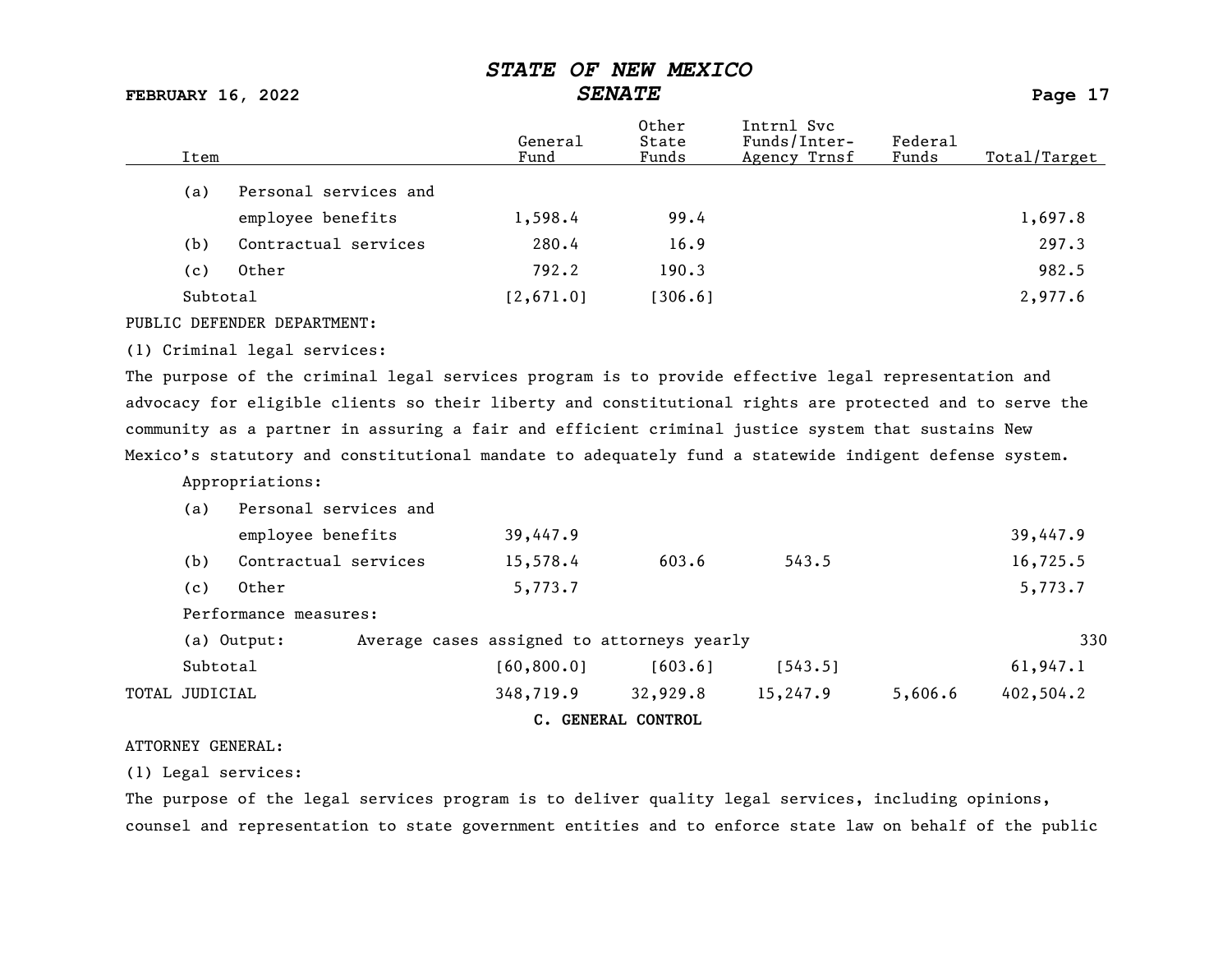FEBRUARY 16, 2022 SENATE Page 18

| Item                |                                                                                                            | General<br>Fund | Other<br>State<br>Funds | Intrnl Svc<br>Funds/Inter-<br>Agency Trnsf | Federa1<br>Funds | Total/Target |
|---------------------|------------------------------------------------------------------------------------------------------------|-----------------|-------------------------|--------------------------------------------|------------------|--------------|
|                     | so New Mexicans have an open, honest, efficient government and enjoy the protection of state law.          |                 |                         |                                            |                  |              |
|                     | Appropriations:                                                                                            |                 |                         |                                            |                  |              |
| (a)                 | Personal services and                                                                                      |                 |                         |                                            |                  |              |
|                     | employee benefits                                                                                          | 10, 130.1       |                         | 9,000.7                                    | 848.6            | 19,979.4     |
| (b)                 | Contractual services                                                                                       | 642.3           |                         | 387.1                                      | 54.5             | 1,083.9      |
| (c)                 | Other                                                                                                      | 2,746.9         |                         | 1,679.9                                    | 494.0            | 4,920.8      |
|                     | The internal service/interagency transfers appropriations to the legal services program of the attorney    |                 |                         |                                            |                  |              |
|                     | general include eleven million sixty-seven thousand seven hundred dollars (\$11,067,700) from the consumer |                 |                         |                                            |                  |              |
|                     | settlement fund of the office of the attorney general.                                                     |                 |                         |                                            |                  |              |
| (2) Medicaid fraud: |                                                                                                            |                 |                         |                                            |                  |              |
|                     | The purpose of the medicaid fraud program is to investigate and prosecute medicaid provider fraud,         |                 |                         |                                            |                  |              |
|                     | recipient abuse and neglect in the medicaid program.                                                       |                 |                         |                                            |                  |              |
|                     | Appropriations:                                                                                            |                 |                         |                                            |                  |              |
| (a)                 | Personal services and                                                                                      |                 |                         |                                            |                  |              |
|                     | employee benefits                                                                                          | 604.4           | 107.1                   |                                            | 2,136.0          | 2,847.5      |
| (b)                 | Contractual services                                                                                       | 73.7            | 9.8                     |                                            | 250.5            | 334.0        |
| (c)                 | Other                                                                                                      | 122.0           | 26.7                    |                                            | 444.8            | 593.5        |
| Subtotal            |                                                                                                            | [14, 319.4]     | [143.6]                 | [11, 067.7]                                | [4, 228.4]       | 29,759.1     |
| STATE AUDITOR:      |                                                                                                            |                 |                         |                                            |                  |              |
|                     | The purpose of the state auditor program is to audit the financial affairs of every agency annually so     |                 |                         |                                            |                  |              |
|                     | they can improve accountability and performance and to assure New Mexico citizens that funds are expended  |                 |                         |                                            |                  |              |
| properly.           |                                                                                                            |                 |                         |                                            |                  |              |
|                     | Appropriations:                                                                                            |                 |                         |                                            |                  |              |
| (a)                 | Personal services and                                                                                      |                 |                         |                                            |                  |              |

| employee benefits | 2,855.1 | 750.0 | 3,605.1 |
|-------------------|---------|-------|---------|
|                   |         |       |         |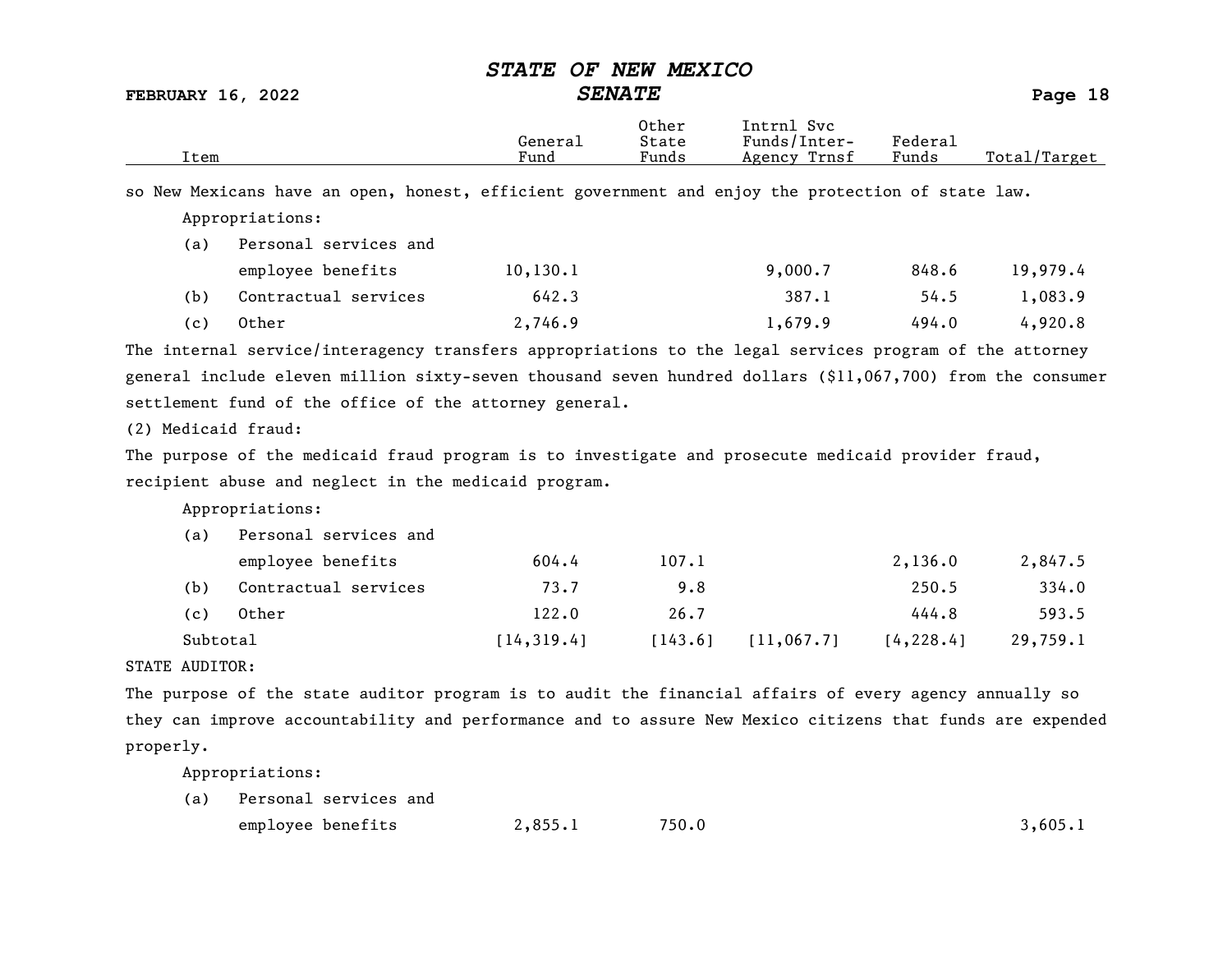FEBRUARY 16, 2022 SENATE Page 19

|                                                                                                         |                                                     | General    | Other<br>State | Intrnl Svc<br>Funds/Inter-                                | Federal |              |
|---------------------------------------------------------------------------------------------------------|-----------------------------------------------------|------------|----------------|-----------------------------------------------------------|---------|--------------|
| Item                                                                                                    |                                                     | Fund       | Funds          | Agency Trnsf                                              | Funds   | Total/Target |
| (b)                                                                                                     | Contractual services                                | 86.0       |                |                                                           |         | 86.0         |
| Other<br>(c)                                                                                            |                                                     | 518.0      |                |                                                           |         | 518.0        |
| Subtotal                                                                                                |                                                     | [3, 459.1] | [750.0]        |                                                           |         | 4, 209.1     |
| TAXATION AND REVENUE DEPARTMENT:                                                                        |                                                     |            |                |                                                           |         |              |
| (1) Tax administration:                                                                                 |                                                     |            |                |                                                           |         |              |
| The purpose of the tax administration program is to provide registration and licensure requirements for |                                                     |            |                |                                                           |         |              |
| tax programs and to ensure the administration, collection and compliance of state taxes and fees that   |                                                     |            |                |                                                           |         |              |
| provide funding for support services for the general public through appropriations.                     |                                                     |            |                |                                                           |         |              |
| Appropriations:                                                                                         |                                                     |            |                |                                                           |         |              |
| (a)                                                                                                     | Personal services and                               |            |                |                                                           |         |              |
| employee benefits                                                                                       |                                                     | 23,698.7   | 767.9          |                                                           | 1,294.7 | 25,761.3     |
| (b)                                                                                                     | Contractual services                                | 578.2      |                |                                                           | 28.2    | 606.4        |
| Other<br>(c)                                                                                            |                                                     | 6,088.9    | 389.6          |                                                           | 201.5   | 6,680.0      |
| Performance measures:                                                                                   |                                                     |            |                |                                                           |         |              |
| (a) Outcome:                                                                                            | Collections as a percent of collectible outstanding |            |                |                                                           |         |              |
|                                                                                                         | balances from the end of the prior fiscal year      |            |                |                                                           |         | 20%          |
| (b) Outcome:                                                                                            |                                                     |            |                | Collections as a percent of collectible audit assessments |         |              |
|                                                                                                         | generated in the previous fiscal year               |            |                |                                                           |         | 60%          |
| (2) Motor vehicle:                                                                                      |                                                     |            |                |                                                           |         |              |

The purpose of the motor vehicle program is to register, title and license vehicles, boats and motor vehicle dealers and to enforce operator compliance with the Motor Vehicle Code and federal regulations by conducting tests, investigations and audits.

| (a) Personal services and |                    |  |  |                  |  |  |  |  |
|---------------------------|--------------------|--|--|------------------|--|--|--|--|
| employee benefits         | $14,556.8$ 3,177.5 |  |  | $120.8$ 17,855.1 |  |  |  |  |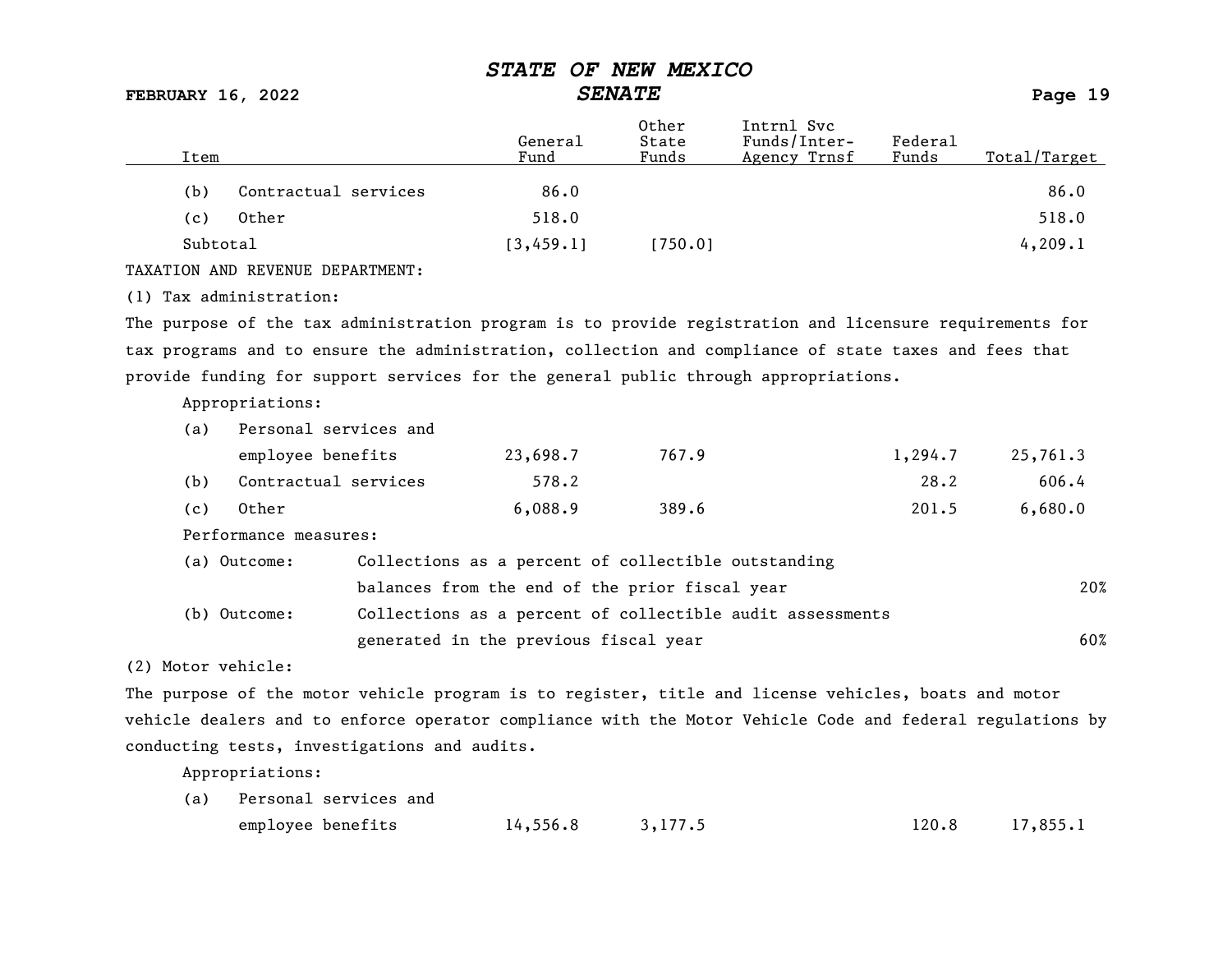FEBRUARY 16, 2022 SENATE Page 20

| Item |                      | General<br>Fund | Other<br>State<br>Funds | Intrnl Svc<br>Funds/Inter-<br>Agency Trnsf | Federal<br>Funds | Total/Target |
|------|----------------------|-----------------|-------------------------|--------------------------------------------|------------------|--------------|
| (b)  | Contractual services |                 | 7,533.1                 |                                            |                  | 7,533.1      |
| (c)  | Other                |                 | 11,775.2                |                                            |                  | 11,775.2     |
| (d)  | Other financing uses |                 | 8,094.5                 |                                            |                  | 8,094.5      |

The other state funds appropriations to the motor vehicle program of the taxation and revenue department include eight million dollars (\$8,000,000) from the weight distance tax identification permit fund for the modal program of the department of transportation and ninety-four thousand five hundred dollars (\$94,500) from the weight distance tax identification permit fund for the law enforcement program of the department of public safety.

Performance measures:

| (a) Outcome:    | Percent of registered vehicles with liability insurance     | 92% |
|-----------------|-------------------------------------------------------------|-----|
| (b) Efficiency: | Average call center wait time to reach an agent, in minutes | 10  |
| (c) Efficiency: | Average wait time in qmatic-equipped offices, in minutes    | 15  |

(3) Property tax:

The purpose of the property tax program is to administer the Property Tax Code, to ensure the fair appraisal of property and to assess property taxes within the state.

Appropriations:

| (a) | Personal services and |         |         |  |  |  |  |  |
|-----|-----------------------|---------|---------|--|--|--|--|--|
|     | employee benefits     | 3,509.0 | 3,509.0 |  |  |  |  |  |
| (b) | Contractual services  | 1,204.1 | 1,204.1 |  |  |  |  |  |
| (c) | Other                 | 1,238.7 | 1,238.7 |  |  |  |  |  |

Performance measures:

(a) Outcome: Percent of total delinquent property taxes recovered 15%

(4) Compliance enforcement:

The purpose of the compliance enforcement program is to support the overall mission of the taxation and revenue department by enforcing criminal statutes relative to the New Mexico Tax Administration Act and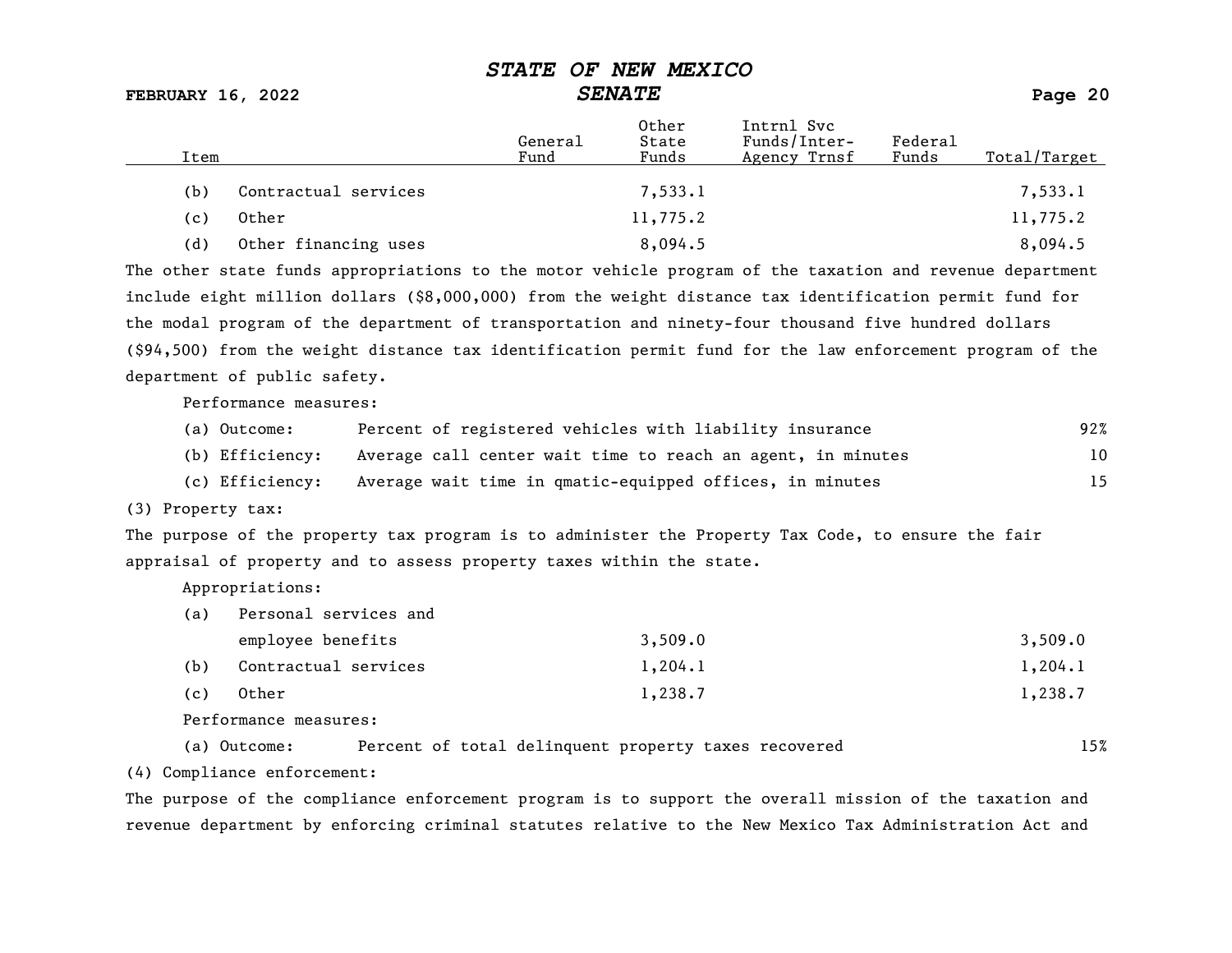FEBRUARY 16, 2022 SENATE Page 21

|      |         | Other | Intrnl<br>svc   |                                    |                  |
|------|---------|-------|-----------------|------------------------------------|------------------|
|      | General | State | Funds/Inter-    | ${}_{\rm \texttt{Federa}_{\perp}}$ |                  |
| Item | Fund    | Funds | Trnsf<br>Agency | Funds                              | Total,<br>Target |

other related financial crimes, as they impact New Mexico state taxes, to encourage and achieve voluntary compliance with state tax laws.

Appropriations:

| (a) | Personal services and |         |         |
|-----|-----------------------|---------|---------|
|     | employee benefits     | 1,480.0 | 1,480.0 |
| (b) | Contractual services  | 9.4     | 9.4     |
| (c) | Other                 | 279.0   | 279.0   |

#### (5) Program support:

The purpose of program support is to provide information system resources, human resource services, finance and accounting services, revenue forecasting and legal services to give agency personnel the resources needed to meet departmental objectives. For the general public, the program conducts hearings for resolving taxpayer protests and provides stakeholders with reliable information regarding the state's tax programs.

Appropriations:

| (a)      | Personal services and |             |             |                         |
|----------|-----------------------|-------------|-------------|-------------------------|
|          | employee benefits     | 14,226.0    | 353.3       | 14,579.3                |
| (b)      | Contractual services  | 4,443.1     |             | 4,443.1                 |
| (c)      | Other                 | 2,666.2     |             | 2,666.2                 |
| Subtotal |                       | [68, 026.3] | [38, 042.9] | 107,714.4<br>[1, 645.2] |

#### STATE INVESTMENT COUNCIL:

(1) State investment:

The purpose of the state investment program is to provide investment management of the state's permanent funds for the citizens of New Mexico to maximize distributions to the state's operating budget while preserving the real value of the funds for future generations of New Mexicans.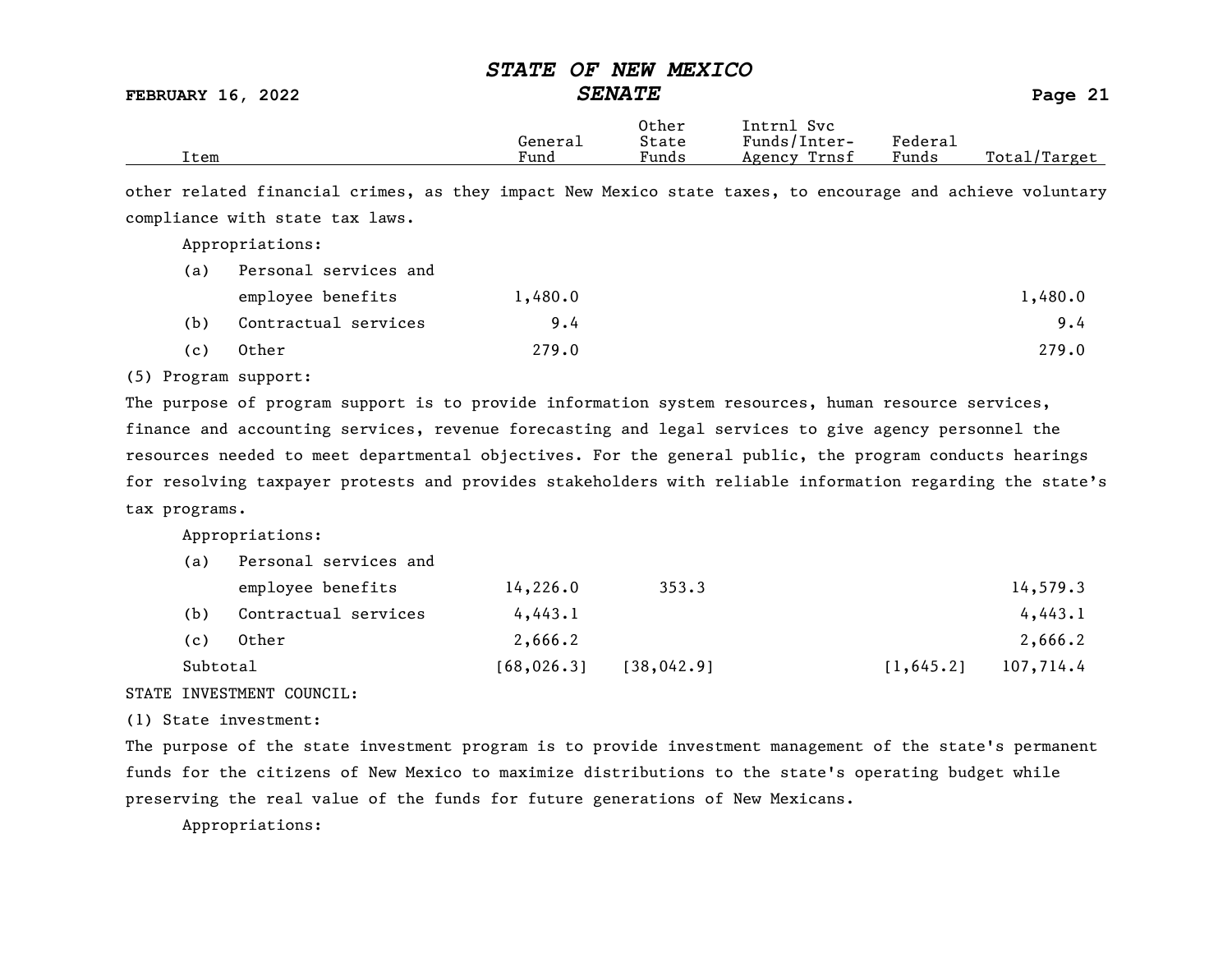| <b>FEBRUARY 16, 2022</b>                                                                                  |                                    | <b>SENATE</b>           |                                                            |                  | Page 22      |
|-----------------------------------------------------------------------------------------------------------|------------------------------------|-------------------------|------------------------------------------------------------|------------------|--------------|
| Item                                                                                                      | General<br>Fund                    | Other<br>State<br>Funds | Intrnl Svc<br>Funds/Inter-<br>Agency Trnsf                 | Federal<br>Funds | Total/Target |
| Personal services and<br>(a)                                                                              |                                    |                         |                                                            |                  |              |
| employee benefits                                                                                         |                                    |                         | 4,250.6                                                    |                  | 4,250.6      |
| Contractual services<br>(b)                                                                               |                                    |                         | 59,551.2                                                   |                  | 59,551.2     |
| Other<br>(c)                                                                                              |                                    |                         | 705.7                                                      |                  | 705.7        |
| Performance measures:                                                                                     |                                    |                         |                                                            |                  |              |
| (a) Outcome:                                                                                              |                                    |                         | Five-year annualized investment returns to exceed internal |                  |              |
|                                                                                                           | benchmarks, in basis points        |                         |                                                            |                  | 12.5         |
| (b) Outcome:                                                                                              |                                    |                         | Five-year annualized percentile performance ranking in     |                  |              |
|                                                                                                           | endowment investment peer universe |                         |                                                            |                  | 49%          |
| Subtotal                                                                                                  |                                    |                         | [64, 507.5]                                                |                  | 64, 507.5    |
| ADMINISTRATIVE HEARINGS OFFICE:                                                                           |                                    |                         |                                                            |                  |              |
| (1) Administrative hearings:                                                                              |                                    |                         |                                                            |                  |              |
| The purpose of the administrative hearings program is to adjudicate tax-, property- and motor-vehicle-    |                                    |                         |                                                            |                  |              |
| related administrative hearings in a fair, efficient and impartial manner independent of the executive    |                                    |                         |                                                            |                  |              |
| agency that is party to the proceedings.                                                                  |                                    |                         |                                                            |                  |              |
| Appropriations:                                                                                           |                                    |                         |                                                            |                  |              |
| Personal services and<br>(a)                                                                              |                                    |                         |                                                            |                  |              |
| employee benefits                                                                                         | 1,564.2                            | 165.0                   |                                                            |                  | 1,729.2      |
| Contractual services<br>(b)                                                                               | 73.0                               |                         |                                                            |                  | 73.0         |
| Other<br>(c)                                                                                              | 218.5                              |                         | 55.0                                                       |                  | 273.5        |
| The other state funds appropriation to the administrative hearings office includes one hundred sixty-five |                                    |                         |                                                            |                  |              |
| thousand dollars (\$165,000) from the motor vehicle suspense fund.                                        |                                    |                         |                                                            |                  |              |

The internal service funds/interagency transfers appropriation to the administrative hearings office includes fifty thousand dollars (\$50,000) from the human services department for costs of conducting administrative hearings under the Medicaid Provider and Managed Care Act.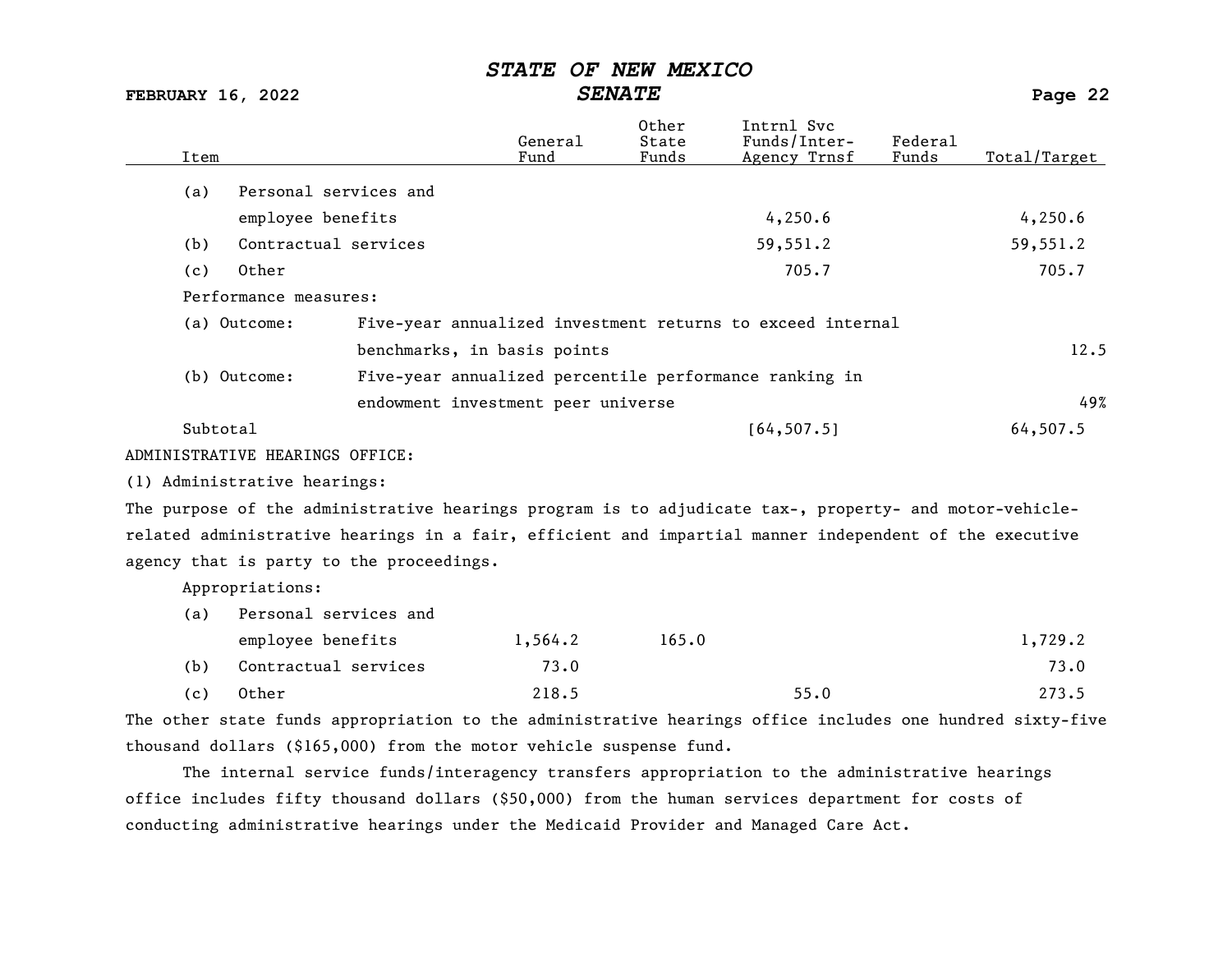FEBRUARY 16, 2022 SENATE Page 23

| Item                                                                                    |                                                            | General<br>Fund | Other<br>State<br>Funds | Intrnl Syc<br>$Funds/Inter-$<br>Agency Trnsf | Federal<br>Funds | Total/Target |  |
|-----------------------------------------------------------------------------------------|------------------------------------------------------------|-----------------|-------------------------|----------------------------------------------|------------------|--------------|--|
| Performance measures:                                                                   |                                                            |                 |                         |                                              |                  |              |  |
| (a) Outcome:                                                                            | Percent of hearings for implied consent act cases not held |                 |                         |                                              |                  |              |  |
|                                                                                         | within ninety days due to administrative hearings office   |                 |                         |                                              |                  |              |  |
|                                                                                         | error                                                      |                 |                         |                                              |                  | 0.5%         |  |
| Subtotal                                                                                |                                                            | [1, 855, 7]     | [165.0]                 | 155.01                                       |                  | 2,075.7      |  |
| DEPARTMENT OF FINANCE AND ADMINISTRATION:                                               |                                                            |                 |                         |                                              |                  |              |  |
| (1) Policy development, fiscal analysis, budget oversight and education accountability: |                                                            |                 |                         |                                              |                  |              |  |

The purpose of the policy development, fiscal analysis, budget oversight and education accountability program is to provide professional and coordinated policy development and analysis and oversight to the governor, the legislature and state agencies so they can advance the state's policies and initiatives using appropriate and accurate data to make informed decisions for the prudent use of the public's tax dollars.

Appropriations:

| (a) | Personal services and |         |         |
|-----|-----------------------|---------|---------|
|     | employee benefits     | 3,564.8 | 3,564.8 |
| (b) | Contractual services  | 363.3   | 363.3   |
| (c) | Other                 | 852.2   | 852.2   |

On certification by the state board of finance pursuant to Section 6-1-2 NMSA 1978 that a critical emergency exists that cannot be addressed by disaster declaration or other emergency or contingency funds, the secretary of the department of finance and administration is authorized to transfer from the general fund operating reserve to the state board of finance emergency fund the amount necessary to meet the emergency. Such transfers shall not exceed an aggregate amount of two million five hundred thousand dollars (\$2,500,000) in fiscal year 2023. Repayments of emergency loans made pursuant to this paragraph shall be deposited in the board of finance emergency fund pursuant to the provisions of Section 6-1-5 NMSA 1978.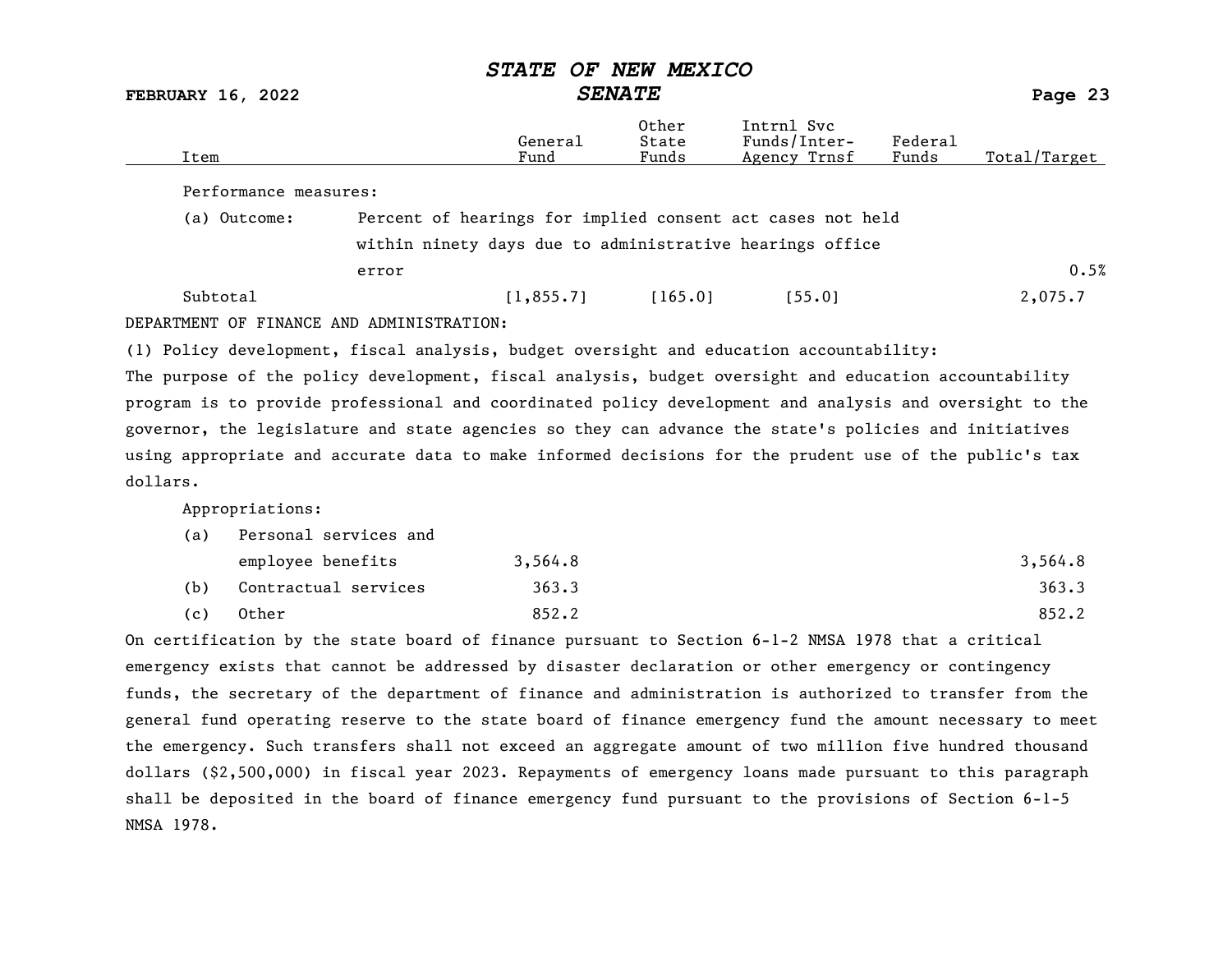# STATE OF NEW MEXICO<br>SENATE

FEBRUARY 16, 2022 SENATE Page 24

| Item                                                                                                           |                                                        | General<br>Fund | Other<br>State<br>Funds | Intrnl Svc<br>Funds/Inter-<br>Agency Trnsf | Federal<br>Funds | Total/Target |
|----------------------------------------------------------------------------------------------------------------|--------------------------------------------------------|-----------------|-------------------------|--------------------------------------------|------------------|--------------|
| Performance measures:                                                                                          |                                                        |                 |                         |                                            |                  |              |
| (a) Outcome:                                                                                                   | General fund reserves as a percent of recurring        |                 |                         |                                            |                  |              |
|                                                                                                                | appropriations                                         |                 |                         |                                            |                  | 25%          |
| (b) Outcome:                                                                                                   | Error rate for the eighteen-month general fund revenue |                 |                         |                                            |                  |              |
|                                                                                                                | forecast, excluding oil and gas revenue and corporate  |                 |                         |                                            |                  |              |
|                                                                                                                | income taxes                                           |                 |                         |                                            |                  | 5%           |
| (c) Outcome:                                                                                                   | Error rate for the eighteen-month general fund revenue |                 |                         |                                            |                  |              |
|                                                                                                                | forecast, including oil and gas revenue and corporate  |                 |                         |                                            |                  |              |
|                                                                                                                | income taxes                                           |                 |                         |                                            |                  | 5%           |
| (2) Community development, local government assistance and fiscal oversight:                                   |                                                        |                 |                         |                                            |                  |              |
| The purpose of the community development, $\it local$ government assistance and fiscal oversight program is to |                                                        |                 |                         |                                            |                  |              |
| help counties, municipalities and special districts maintain strong communities through sound fiscal           |                                                        |                 |                         |                                            |                  |              |
| advice and oversight, technical assistance, monitoring of project and program progress and timely              |                                                        |                 |                         |                                            |                  |              |
| processing of payments, grant agreements and contracts.                                                        |                                                        |                 |                         |                                            |                  |              |
|                                                                                                                |                                                        |                 |                         |                                            |                  |              |

Appropriations:

| (a) | Personal services and |         |          |          |          |
|-----|-----------------------|---------|----------|----------|----------|
|     | employee benefits     | 2,217.5 | 1,297.8  | 393.9    | 3,909.2  |
| (b) | Contractual services  | 3,478.0 | 1,461.3  | 10.7     | 4,950.0  |
| (c) | Other                 | 87.2    | 32,516.9 | 21,350.3 | 53,954.4 |
| (d) | Other financing uses  |         | 300.0    |          | 300.0    |

The other state funds appropriations to the community development, local government assistance and fiscal oversight program of the department of finance and administration include twelve million four hundred seventy-six thousand dollars (\$12,476,000) from the enhanced 911 fund, twenty-one million five hundred thousand dollars (\$21,500,000) from the local DWI grant fund and one million six hundred thousand dollars (\$1,600,000) from the civil legal services fund.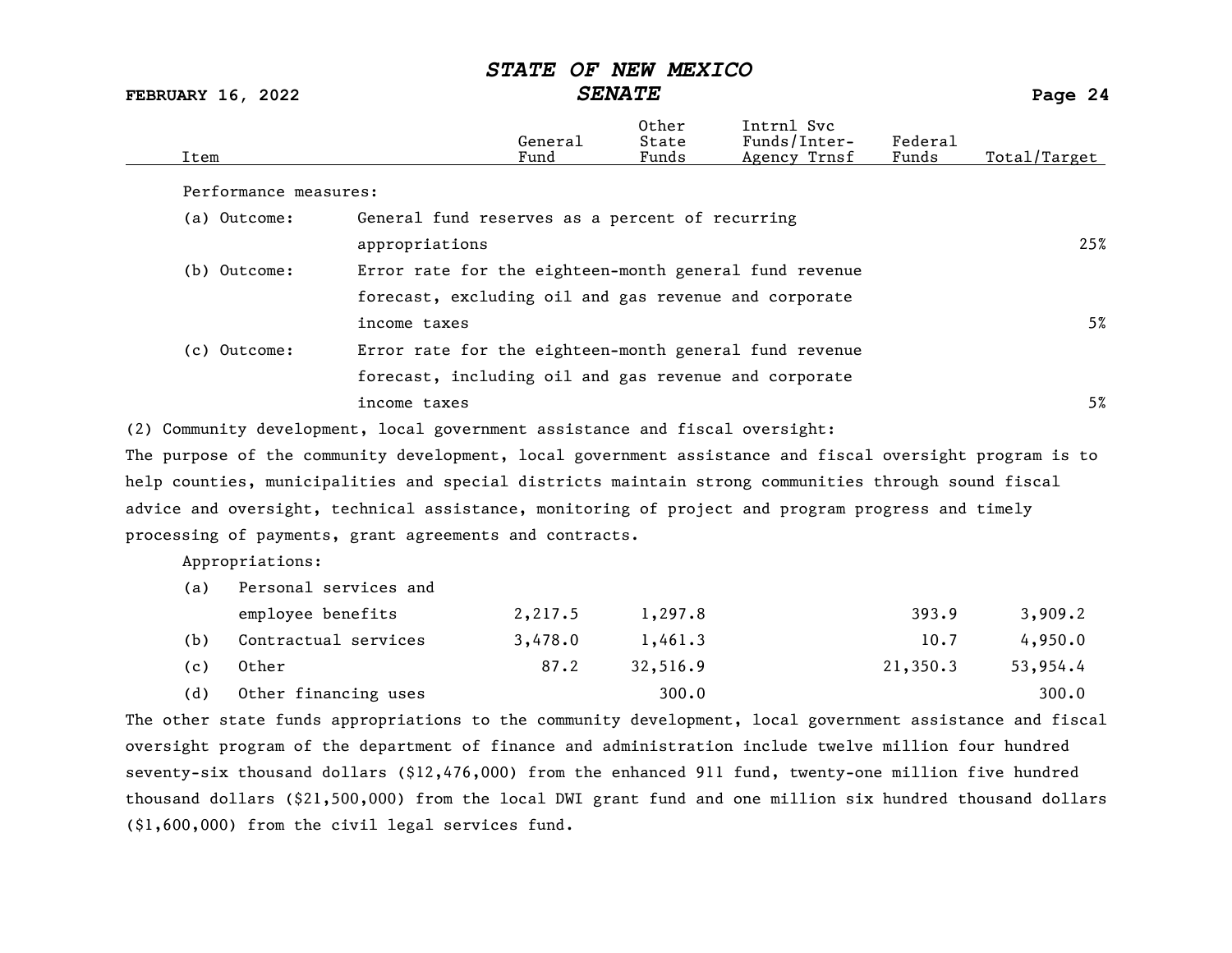FEBRUARY 16, 2022 SENATE Page 25

|      |         | Other | Svc<br>íntrnl   |                     |                  |
|------|---------|-------|-----------------|---------------------|------------------|
|      | General | State | Funds/Inter-    | Federa <sub>1</sub> |                  |
| Item | Fund    | Funds | Trnsf<br>Agency | Funds               | Total<br>'Target |
|      |         |       |                 |                     |                  |

Performance measures:

(a) Outcome: Number of counties and municipalities local government division assisted during the fiscal year to resolve audit findings and diminish poor audit opinions and the state of  $11$ 

(3) Fiscal management and oversight:

The purpose of the fiscal management and oversight program is to provide for and promote financial accountability for public funds throughout state government by providing state agencies and the citizens of New Mexico with timely, accurate and comprehensive information on the financial status and expenditures of the state.

Appropriations:

| (a) | Personal services and |         |          |           |          |
|-----|-----------------------|---------|----------|-----------|----------|
|     | employee benefits     | 4,485.4 |          |           | 4,485.4  |
| (b) | Contractual services  | 1,338.7 |          |           | 1,338.7  |
| (c) | Other                 | 257.0   |          |           | 257.0    |
| (d) | Other financing uses  |         | 42,077.0 | 16, 250.0 | 58,327.0 |

The internal service funds/interagency transfers appropriation to the fiscal management and oversight program of the department of finance and administration in the other financing uses category includes sixteen million two hundred fifty thousand dollars (\$16,250,000) from the tobacco settlement program fund. The other state funds appropriation to the fiscal management and oversight program of the department of finance and administration in the other financing uses category includes two million two hundred seventy-seven thousand dollars (\$2,277,000) from the tobacco settlement program fund.

The other state funds appropriation to the fiscal management and oversight program of the department of finance and administration in the other financing uses category includes thirty-nine million eight hundred thousand dollars (\$39,800,000) from the county-supported medicaid fund.

Performance measures: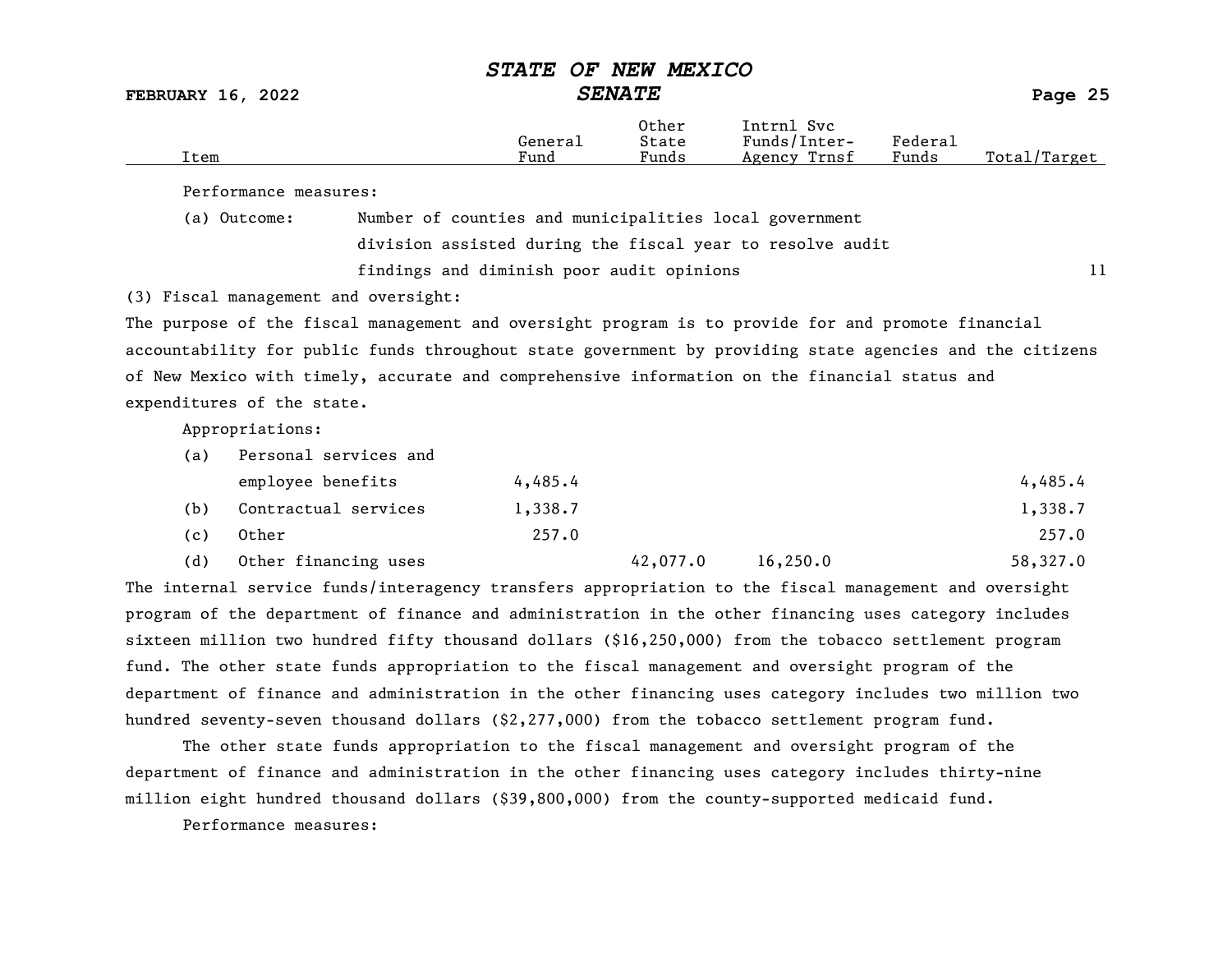FEBRUARY 16, 2022 SENATE Page 26

| Item                 |                                                                                                           | General<br>Fund | 0ther<br>State<br>Funds | Intrnl Svc<br>Funds/Inter-<br>Agency Trnsf                 | Federal<br>Funds | Total/Target |
|----------------------|-----------------------------------------------------------------------------------------------------------|-----------------|-------------------------|------------------------------------------------------------|------------------|--------------|
|                      |                                                                                                           |                 |                         |                                                            |                  |              |
| (a) Efficiency:      |                                                                                                           |                 |                         | Percent of vouchered vendor payments processed within five |                  |              |
|                      | working days                                                                                              |                 |                         |                                                            |                  | 100%         |
| $(b)$ Output:        |                                                                                                           |                 |                         | Percent of bank accounts reconciled on an annual basis     |                  | 100%         |
| (4) Program support: |                                                                                                           |                 |                         |                                                            |                  |              |
|                      | The purpose of program support is to provide other department of finance and administration programs with |                 |                         |                                                            |                  |              |
|                      | central direction to agency management processes to ensure consistency, legal compliance and financial    |                 |                         |                                                            |                  |              |
|                      | integrity, to provide human resources support and to administer the executive's exempt salary plan.       |                 |                         |                                                            |                  |              |
| Appropriations:      |                                                                                                           |                 |                         |                                                            |                  |              |
| (a)                  | Personal services and                                                                                     |                 |                         |                                                            |                  |              |
|                      | employee benefits                                                                                         | 1,681.3         |                         |                                                            |                  | 1,681.3      |
| (b)                  | Contractual services                                                                                      | 115.8           |                         |                                                            |                  | 115.8        |
| (c)                  | Other                                                                                                     | 228.0           |                         |                                                            |                  | 228.0        |
|                      | (5) Dues and membership fees/special appropriations:                                                      |                 |                         |                                                            |                  |              |
| Appropriations:      |                                                                                                           |                 |                         |                                                            |                  |              |
| (a)                  | Emergency water supply                                                                                    |                 |                         |                                                            |                  |              |
| fund                 |                                                                                                           | 109.9           |                         |                                                            |                  | 109.9        |
| (b)                  | Fiscal agent contract                                                                                     | 1,064.8         |                         |                                                            |                  | 1,064.8      |
| (c)                  | State planning districts                                                                                  | 693.0           |                         |                                                            |                  | 693.0        |
| (d)                  | Statewide teen court                                                                                      | 17.7            | 120.2                   |                                                            |                  | 137.9        |
| (e)                  | Law enforcement                                                                                           |                 |                         |                                                            |                  |              |
|                      | protection fund                                                                                           |                 | 15,300.0                |                                                            |                  | 15,300.0     |
| (f)                  | Leasehold community                                                                                       |                 |                         |                                                            |                  |              |
|                      | assistance                                                                                                | 120.0           |                         |                                                            |                  | 120.0        |
| (g)                  | Acequia and community                                                                                     |                 |                         |                                                            |                  |              |
|                      | ditch education program                                                                                   | 398.2           |                         |                                                            |                  | 398.2        |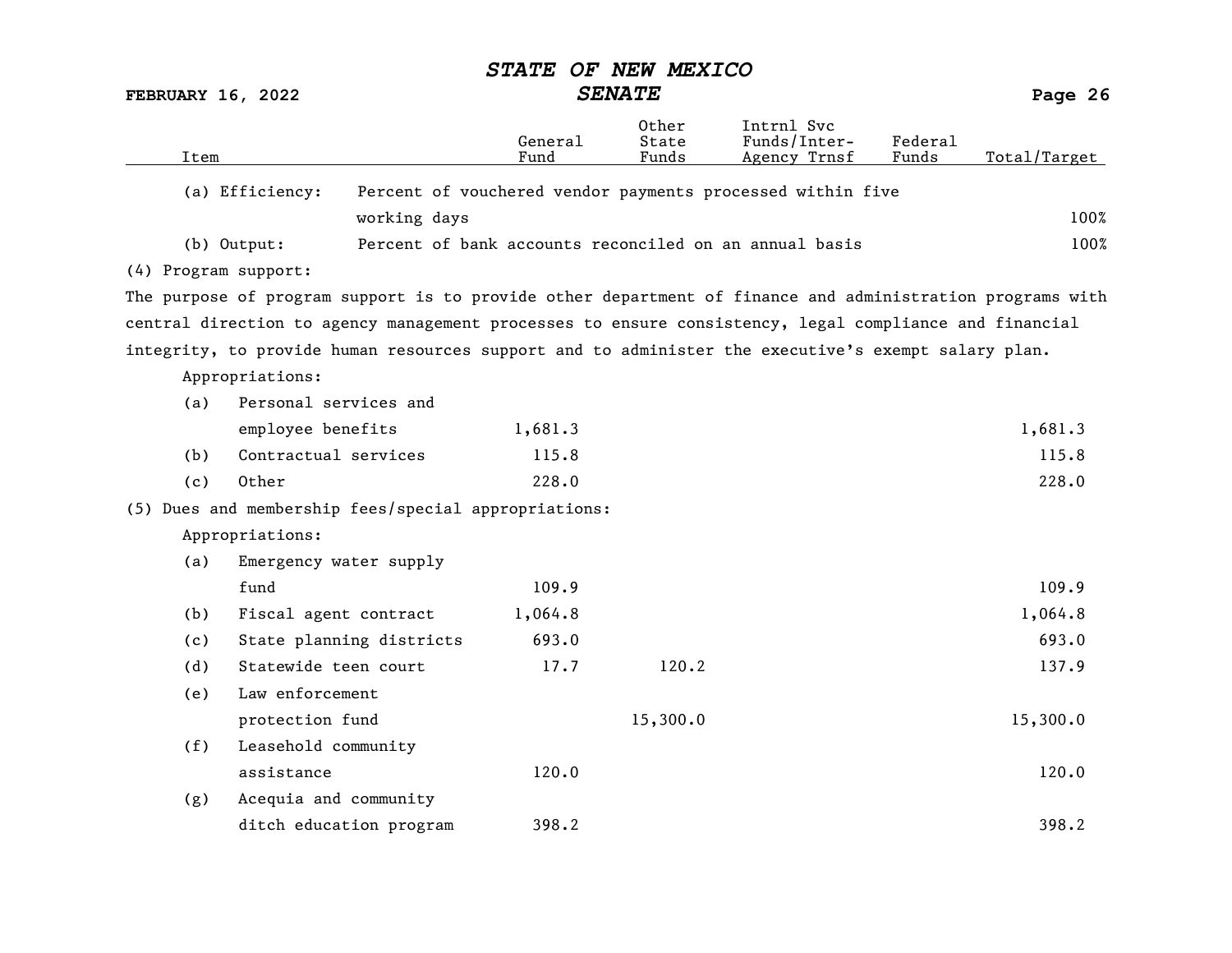# FEBRUARY 16, 2022 SENATE Page 27

| (h)<br>New Mexico acequia           | Total/Target |
|-------------------------------------|--------------|
|                                     |              |
| 88.1<br>commission                  | 88.1         |
| 496.9<br>Land grant council<br>(i)  | 496.9        |
| Membership and dues<br>148.0<br>(j) | 148.0        |
| County detention of<br>(k)          |              |
| 5,000.0<br>prisoners                | 5,000.0      |

The department of finance and administration shall not distribute a general fund appropriation made in items (a) through (i) and item (k) to a New Mexico agency or local public body that is not current on its audit or financial reporting or otherwise in compliance with the Audit Act.

The other state funds appropriations to the dues and membership fees/special appropriations program of the department of finance and administration include two hundred thousand dollars (\$200,000) from the law enforcement protection fund for the statewide law enforcement program of the department of public safety to implement the Law Enforcement Training Act contingent on enactment of House Bill 86 or similar legislation of the second session of the fifty-fifth legislature to expand allowable uses of the law enforcement protection fund to include costs related to the implementation of the Law Enforcement Training Act incurred by the department of public safety.

Subtotal [26,805.8] [93,073.2] [16,250.0] [21,754.9] 157,883.9 PUBLIC SCHOOL INSURANCE AUTHORITY:

(1) Benefits:

The purpose of the benefits program is to provide an effective health insurance package to educational employees and their eligible family members so they can be protected against catastrophic financial losses due to medical problems, disability or death.

| (a) | Contractual services | 354,086.7 | 354,086.7 |
|-----|----------------------|-----------|-----------|
| (b) | Other financing uses | 728.2     | 728.2     |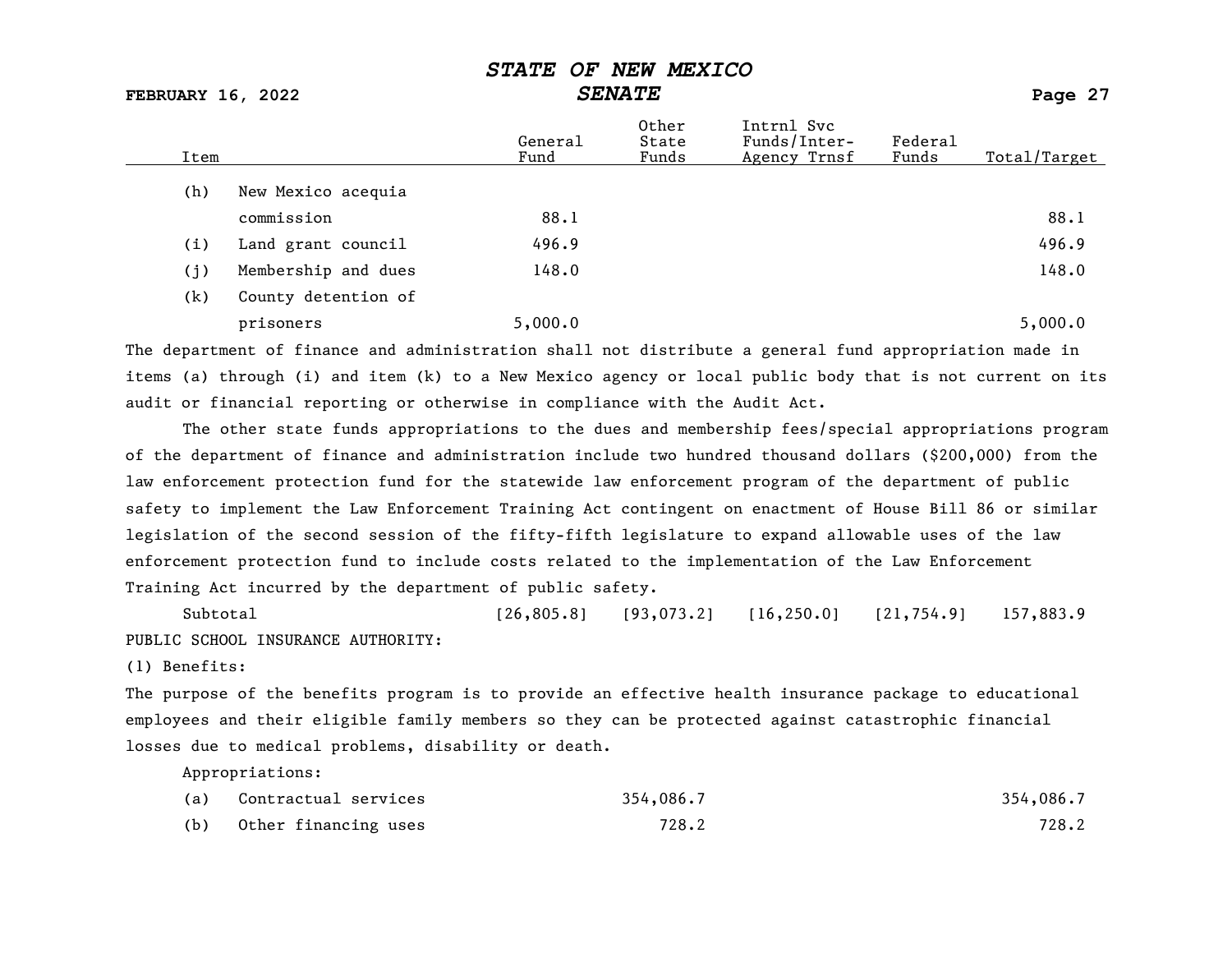| <b>SENATE</b><br><b>FEBRUARY 16, 2022</b>                                                              |                                                    |                 |                         | Page 28                                                     |                  |              |
|--------------------------------------------------------------------------------------------------------|----------------------------------------------------|-----------------|-------------------------|-------------------------------------------------------------|------------------|--------------|
| Item                                                                                                   |                                                    | General<br>Fund | Other<br>State<br>Funds | Intrnl Svc<br>Funds/Inter-<br>Agency Trnsf                  | Federal<br>Funds | Total/Target |
| Performance measures:                                                                                  |                                                    |                 |                         |                                                             |                  |              |
| (a) Outcome:                                                                                           | Percent change in per-member health claim costs    |                 |                         |                                                             |                  | 4.6%         |
| (b) Outcome:                                                                                           |                                                    |                 |                         | Percent change in medical premium as compared with industry |                  |              |
|                                                                                                        | average                                            |                 |                         |                                                             |                  | 4.5%         |
| $(2)$ Risk:                                                                                            |                                                    |                 |                         |                                                             |                  |              |
| The purpose of the risk program is to provide economical and comprehensive property, liability and     |                                                    |                 |                         |                                                             |                  |              |
| workers' compensation programs to educational entities so they are protected against injury and loss.  |                                                    |                 |                         |                                                             |                  |              |
| Appropriations:                                                                                        |                                                    |                 |                         |                                                             |                  |              |
| Contractual services<br>(a)                                                                            |                                                    |                 | 86,489.0                |                                                             |                  | 86,489.0     |
| (b)<br>Other financing uses                                                                            |                                                    |                 | 728.3                   |                                                             |                  | 728.3        |
| Performance measures:                                                                                  |                                                    |                 |                         |                                                             |                  |              |
| (a) Explanatory: Total dollar amount of excess insurance claims for                                    |                                                    |                 |                         |                                                             |                  |              |
|                                                                                                        | property, in thousands                             |                 |                         |                                                             |                  |              |
| (b) Explanatory:                                                                                       | Total dollar amount of excess insurance claims for |                 |                         |                                                             |                  |              |
|                                                                                                        | liability, in thousands                            |                 |                         |                                                             |                  |              |
| (c) Explanatory:                                                                                       |                                                    |                 |                         | Total dollar amount of excess insurance claims for workers' |                  |              |
|                                                                                                        | compensation, in thousands                         |                 |                         |                                                             |                  |              |
| (3) Program support:                                                                                   |                                                    |                 |                         |                                                             |                  |              |
| The purpose of program support is to provide administrative support for the benefits and risk programs |                                                    |                 |                         |                                                             |                  |              |
| and to assist the agency in delivering services to its constituents.                                   |                                                    |                 |                         |                                                             |                  |              |
| Appropriations:                                                                                        |                                                    |                 |                         |                                                             |                  |              |

| (a) | Personal services and |         |         |
|-----|-----------------------|---------|---------|
|     | employee benefits     | 1,180.8 | 1,180.8 |
| (b) | Contractual services  | 90.4    | 90.4    |
| (c) | Other                 | 185.3   | 185.3   |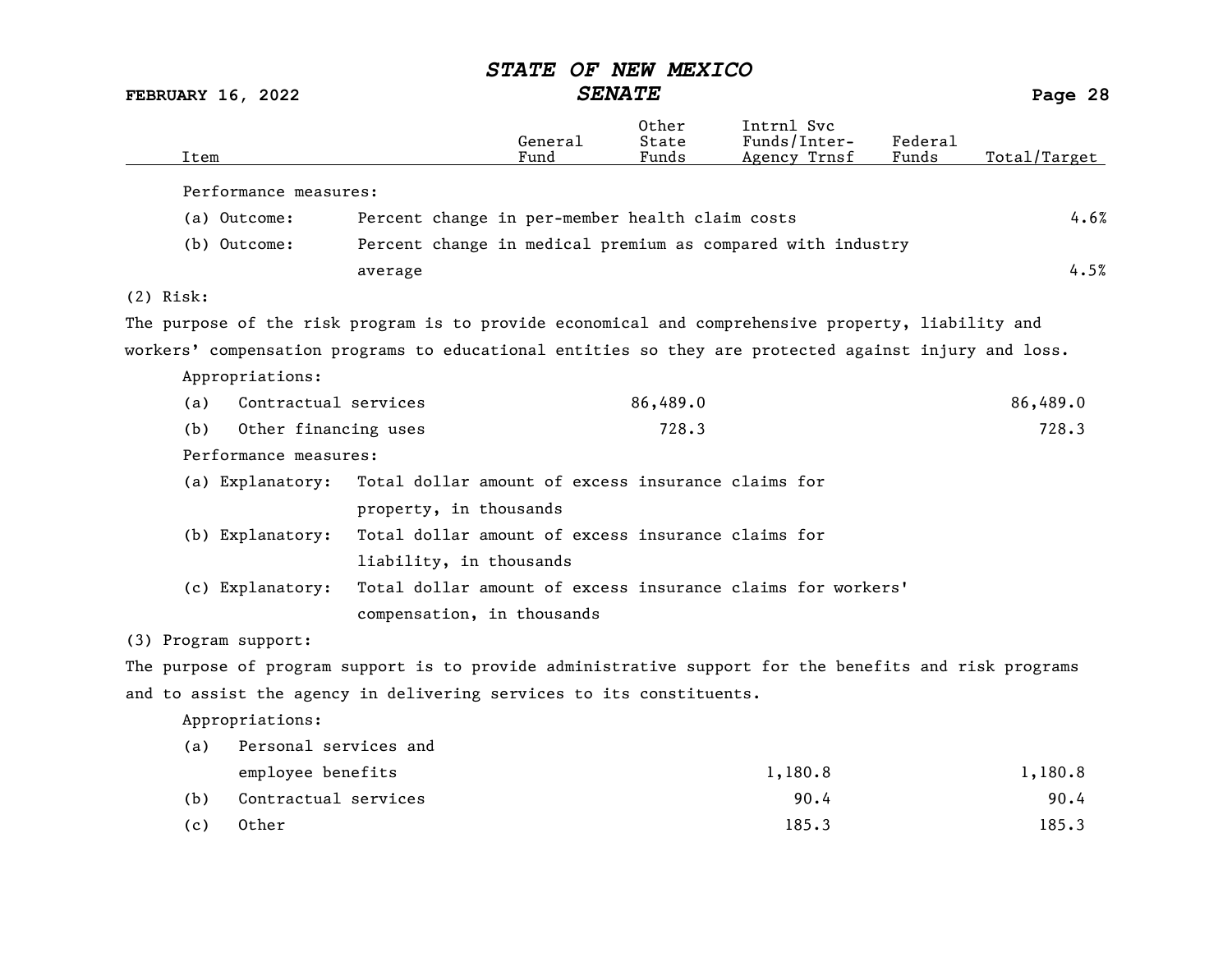FEBRUARY 16, 2022 SENATE Page 29

| Item                                                                                                     | General<br>Fund | Other<br>State<br>Funds | Intrnl Svc<br>Funds/Inter-<br>Agency Trnsf | Federal<br>Funds | Total/Target |
|----------------------------------------------------------------------------------------------------------|-----------------|-------------------------|--------------------------------------------|------------------|--------------|
| Any unexpended balances in program support of the New Mexico public school insurance authority remaining |                 |                         |                                            |                  |              |
| at the end of fiscal year 2023 shall revert in equal amounts to the benefits program and risk program.   |                 |                         |                                            |                  |              |
| Subtotal                                                                                                 |                 | 1442, 032, 21           | [1, 456, 5]                                |                  | 443,488.7    |
| RETIREE HEALTH CARE AUTHORITY:                                                                           |                 |                         |                                            |                  |              |
| (1) Healthcare benefits administration:                                                                  |                 |                         |                                            |                  |              |

The purpose of the healthcare benefits administration program is to provide fiscally solvent core group and optional healthcare benefits and life insurance to current and future eligible retirees and their dependents so they may access covered and available core group and optional healthcare benefits and life insurance benefits when they need them.

Appropriations:

| (a) | Contractual services | 376,926.7 | 376,926.7 |
|-----|----------------------|-----------|-----------|
| (b) | Other                | 45.0      | 45.0      |
| (c) | Other financing uses | 3,412.8   | 3,412.8   |

Performance measures:

(a) Output: Minimum number of years of positive fund balance 30

(2) Program support:

The purpose of program support is to provide administrative support for the healthcare benefits administration program to assist the agency in delivering its services to its constituents.

Appropriations:

| (a) | Personal services and |         |         |
|-----|-----------------------|---------|---------|
|     | employee benefits     | 2,150.9 | 2,150.9 |
| (b) | Contractual services  | 674.9   | 674.9   |
| (c) | Other                 | 587.0   | 587.0   |

Any unexpended balances in program support of the retiree health care authority remaining at the end of fiscal year 2023 shall revert to the healthcare benefits administration program.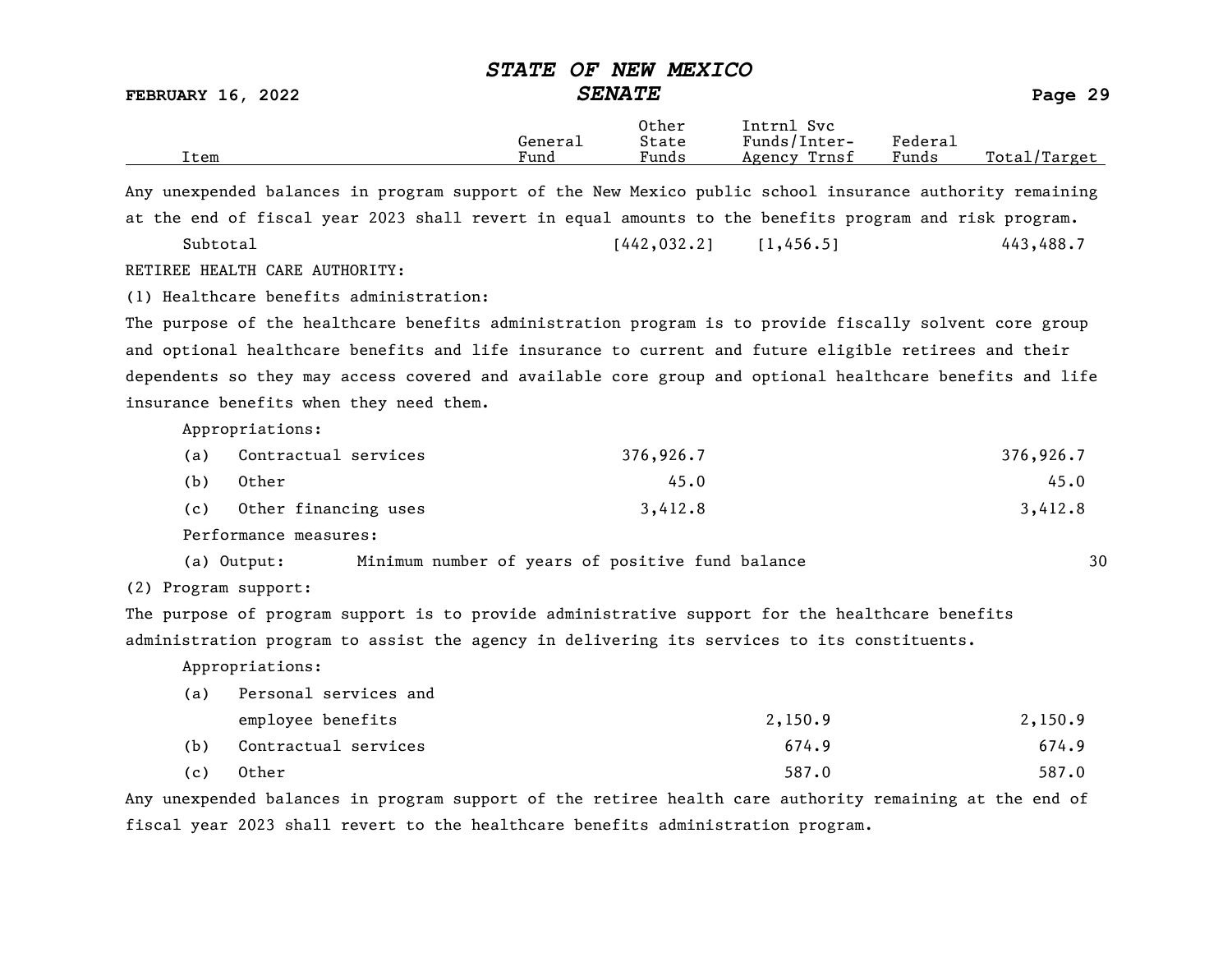FEBRUARY 16, 2022 SENATE Page 30

| Item                                                                                                 |                                                          | General<br>Fund | Other<br>State<br>Funds | Intrnl Svc<br>Funds/Inter-<br>Agency Trnsf | Federal<br>Funds | Total/Target |
|------------------------------------------------------------------------------------------------------|----------------------------------------------------------|-----------------|-------------------------|--------------------------------------------|------------------|--------------|
| Subtotal                                                                                             |                                                          |                 | [380, 384.5]            | [3, 412.8]                                 |                  | 383,797.3    |
| GENERAL SERVICES DEPARTMENT:                                                                         |                                                          |                 |                         |                                            |                  |              |
| (1) Employee group health benefits:                                                                  |                                                          |                 |                         |                                            |                  |              |
| The purpose of the employee group health benefits program is to effectively administer comprehensive |                                                          |                 |                         |                                            |                  |              |
| health-benefit plans to state and local government employees.                                        |                                                          |                 |                         |                                            |                  |              |
| Appropriations:                                                                                      |                                                          |                 |                         |                                            |                  |              |
| Contractual services<br>(a)                                                                          |                                                          |                 | 23,282.5                |                                            |                  | 23,282.5     |
| Other<br>(b)                                                                                         |                                                          |                 | 398,210.8               |                                            |                  | 398,210.8    |
| Performance measures:                                                                                |                                                          |                 |                         |                                            |                  |              |
| (a) Outcome:                                                                                         | Percent change in state employee medical premium         |                 |                         |                                            |                  | 5%           |
| (b) Outcome:                                                                                         | Percent change in the average per-member per-month total |                 |                         |                                            |                  |              |
|                                                                                                      | healthcare cost                                          |                 |                         |                                            |                  | 5%           |
| (c) Efficiency:                                                                                      | Annual loss ratio for the health benefits fund           |                 |                         |                                            |                  | 98%          |
| (d) Explanatory:                                                                                     | Projected year-end fund balance of the health benefits   |                 |                         |                                            |                  |              |
|                                                                                                      | fund, in thousands                                       |                 |                         |                                            |                  |              |
| (2) Risk management:                                                                                 |                                                          |                 |                         |                                            |                  |              |

The purpose of the risk management program is to protect the state's assets against property, public liability, workers' compensation, state unemployment compensation, local public bodies unemployment compensation and surety bond losses so agencies can perform their missions in an efficient and responsive manner.

| (a) | Personal services and |         |         |  |  |  |
|-----|-----------------------|---------|---------|--|--|--|
|     | employee benefits     | 4,692,2 | 4,692.2 |  |  |  |
| (b) | Contractual services  | 150.0   | 150.0   |  |  |  |
| (c) | Other                 | 389.7   | 389.7   |  |  |  |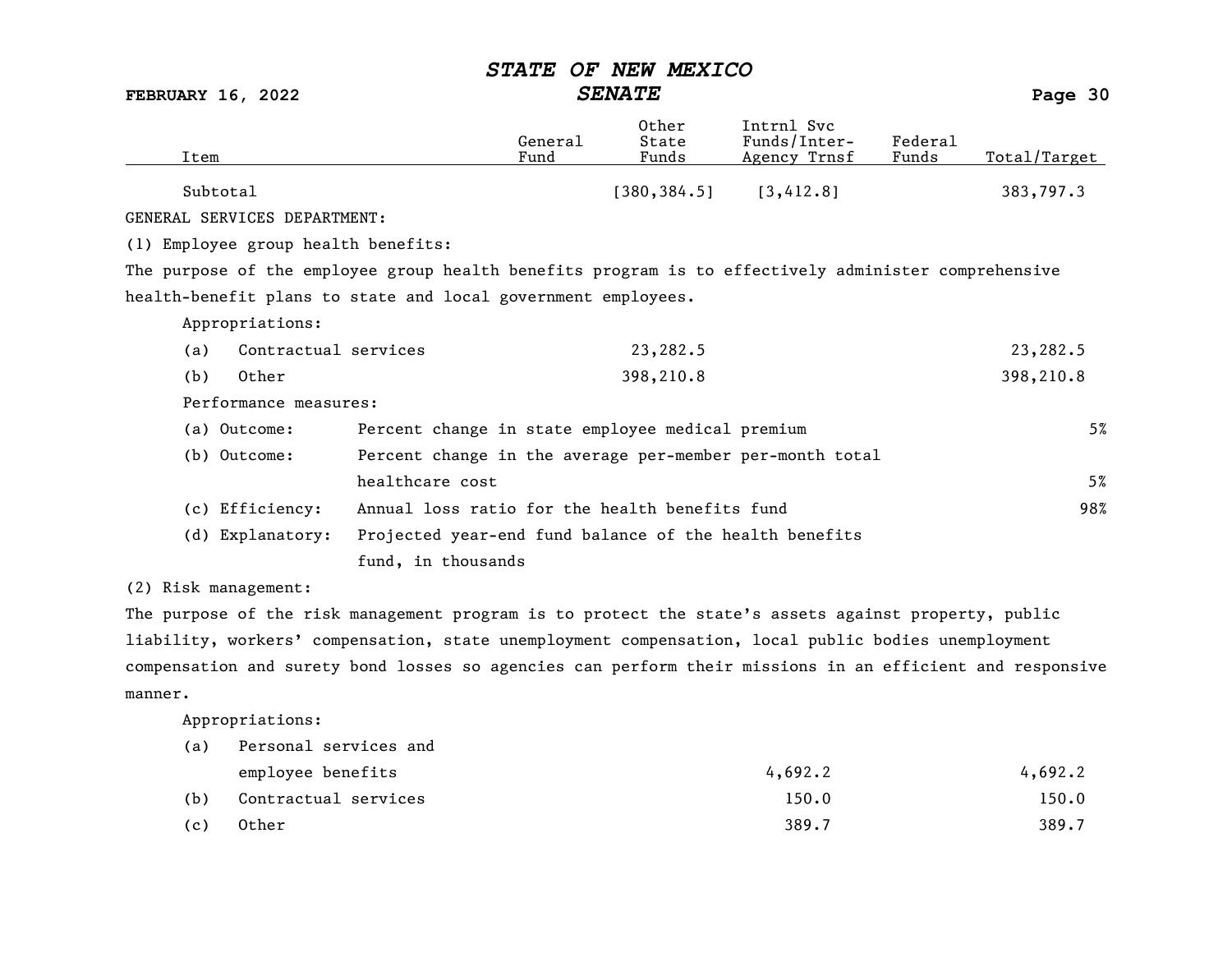FEBRUARY 16, 2022 SENATE Page 31 Other Intrnl Svc<br>General State Funds/Inter General State Funds/Inter- Federal Total/Target (d) Other financing uses  $4,076.0$   $4,076.0$   $4,076.0$ Any unexpended balances in the risk management program of the general services department remaining at the end of fiscal year 2023 shall revert to the public liability fund, public property reserve fund, workers' compensation retention fund, state unemployment compensation fund, local public body unemployment compensation fund and group self-insurance fund based on the proportion of each individual fund's assessment for the risk management program. (3) Risk management funds: The purpose of the risk management funds is to provide public liability, public property and workers' compensation coverage to state agencies and employees. Appropriations: (a) Public liability 48,023.5 48,023.5 (b) Surety bond 55.0 55.0 (c) Public property reserve 15,780.5 15,780.5 (d) Local public body unemployment compensation reserve 3,090.0 3,090.0 3,090.0 (e) Workers' compensation retention 22,958.1 22,958.1 (f) State unemployment compensation 12,100.0 12,100.0 12,100.0

The other state funds appropriations to the public liability fund and the workers' compensation retention fund include sufficient funding to pay costs of providing liability and workers' compensation insurance coverage to members of the New Mexico mounted patrol.

Performance measures:

(a) Explanatory: Projected financial position of the public property fund

(b) Explanatory: Projected financial position of the workers' compensation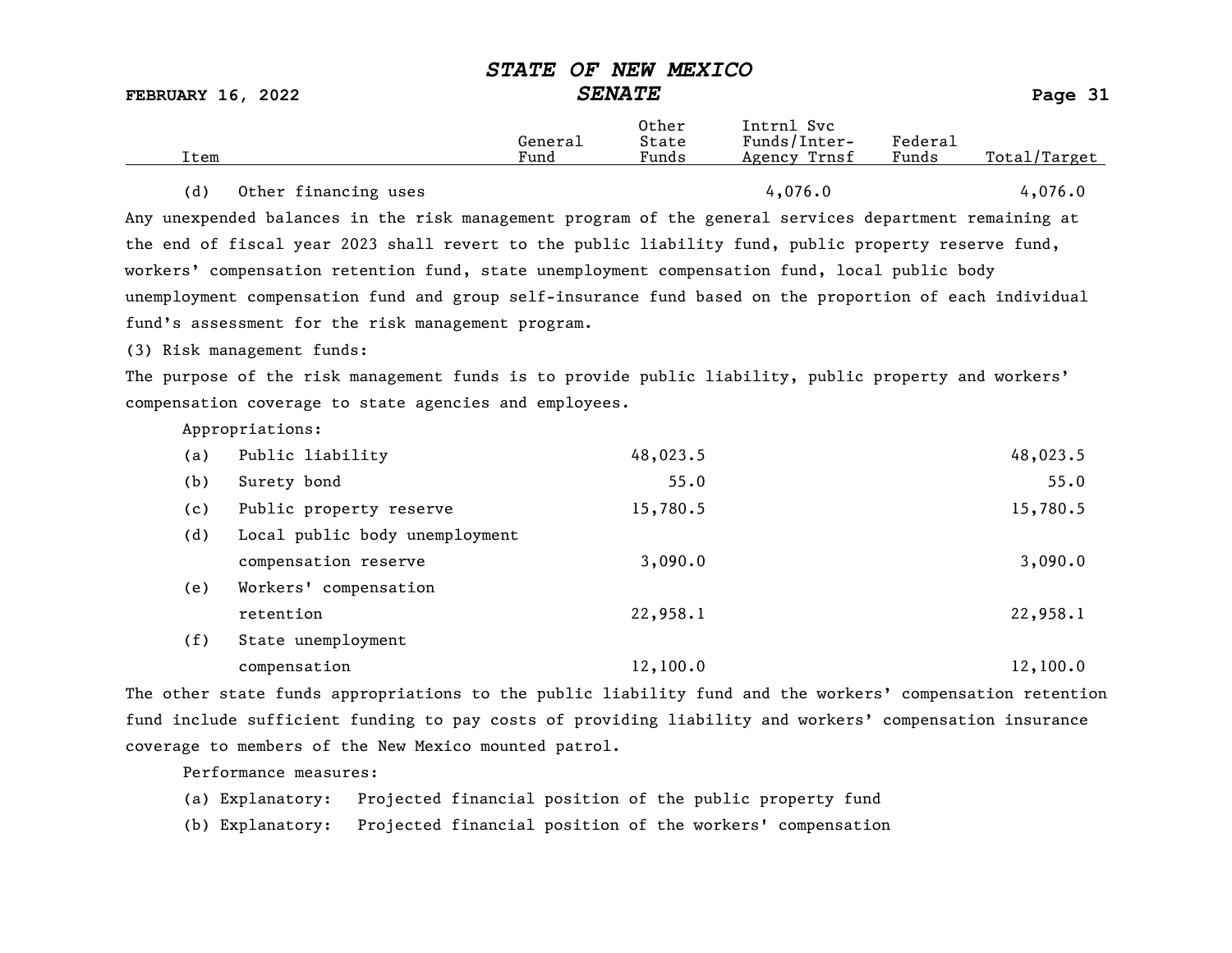FEBRUARY 16, 2022 SENATE Page 32

| Item    |                                     | General<br>Fund                                                                                         | Other<br>State<br>Funds | Intrnl Svc<br>Funds/Inter-<br>Agency Trnsf | Federal<br>Funds | Total/Target |
|---------|-------------------------------------|---------------------------------------------------------------------------------------------------------|-------------------------|--------------------------------------------|------------------|--------------|
|         | fund                                |                                                                                                         |                         |                                            |                  |              |
|         | (c) Explanatory:                    | Projected financial position of the public liability fund                                               |                         |                                            |                  |              |
|         | (4) State printing services:        |                                                                                                         |                         |                                            |                  |              |
|         |                                     | The purpose of the state printing services program is to provide cost-effective printing and publishing |                         |                                            |                  |              |
|         | services for governmental agencies. |                                                                                                         |                         |                                            |                  |              |
|         | Appropriations:                     |                                                                                                         |                         |                                            |                  |              |
| (a)     | Personal services and               |                                                                                                         |                         |                                            |                  |              |
|         | employee benefits                   |                                                                                                         | 543.9                   |                                            |                  | 543.9        |
| (b)     | Contractual services                |                                                                                                         | 60.0                    |                                            |                  | 60.0         |
| (c)     | Other                               |                                                                                                         | 1,338.6                 |                                            |                  | 1,338.6      |
| (d)     | Other financing uses                |                                                                                                         | 57.4                    |                                            |                  | 57.4         |
|         | Performance measures:               |                                                                                                         |                         |                                            |                  |              |
|         | (a) Output:                         | Percent of state printing revenue exceeding expenditures                                                |                         |                                            |                  | 4%           |
|         | (5) Facilities management:          |                                                                                                         |                         |                                            |                  |              |
|         |                                     | The purpose of the facilities management division program is to provide employees and the public with   |                         |                                            |                  |              |
|         |                                     | effective property management so agencies can perform their missions in an efficient and responsive     |                         |                                            |                  |              |
| manner. |                                     |                                                                                                         |                         |                                            |                  |              |
|         | Appropriations:                     |                                                                                                         |                         |                                            |                  |              |
| (a)     | Personal services and               |                                                                                                         |                         |                                            |                  |              |
|         | employee benefits                   | 9,302.1                                                                                                 |                         |                                            |                  | 9,302.1      |
| (b)     | Contractual services                | 285.6                                                                                                   |                         |                                            |                  | 285.6        |
| (c)     | Other                               | 6,793.5                                                                                                 |                         |                                            |                  | 6,793.5      |
| (d)     | Other financing uses                | 200.0                                                                                                   |                         |                                            |                  | 200.0        |
|         | Performance measures:               |                                                                                                         |                         |                                            |                  |              |

(a) Outcome: Percent of new office space leases achieving adopted space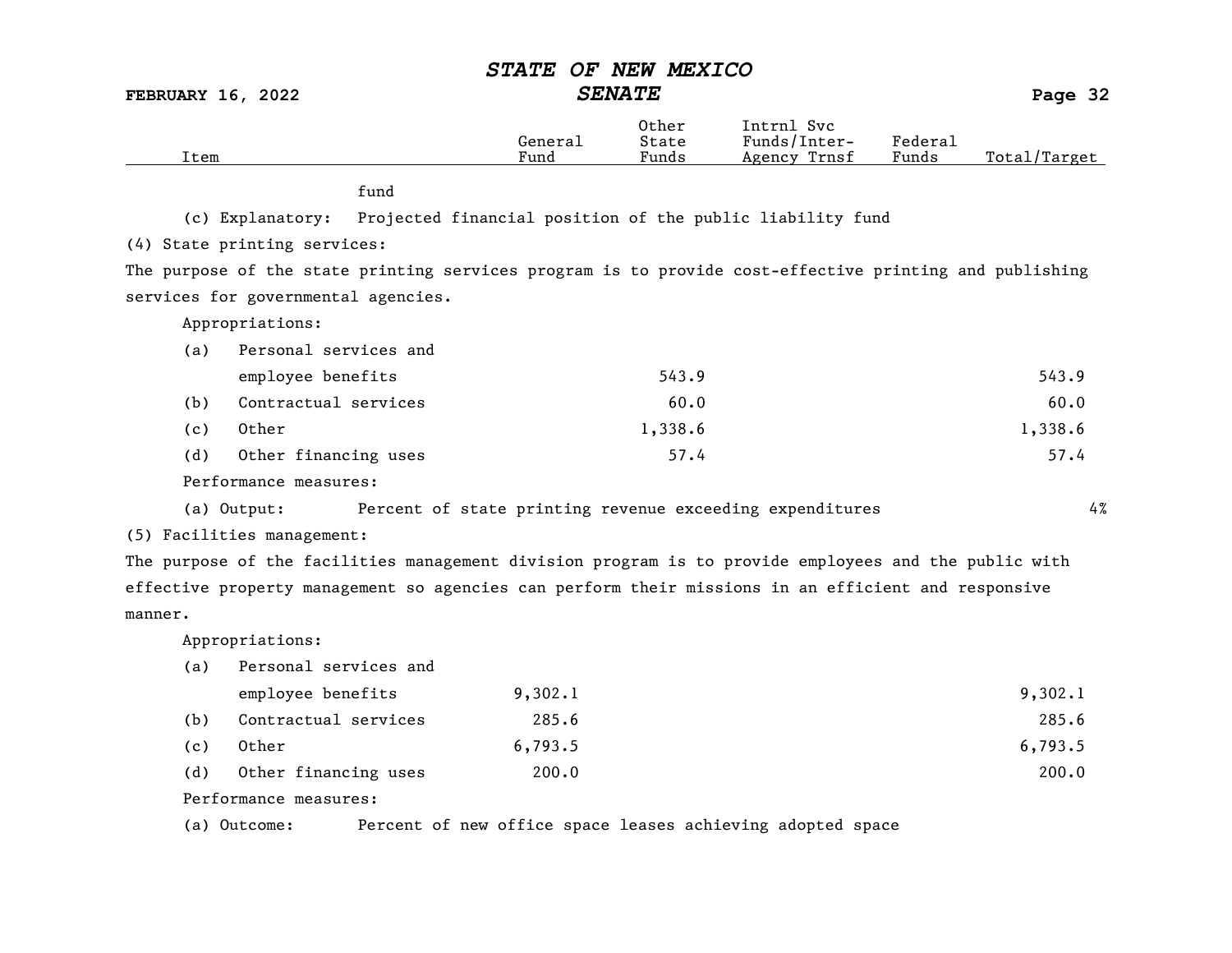| <b>SENATE</b><br><b>FEBRUARY 16, 2022</b> |                                                                                                           |                 | Page 33                 |                                                              |                  |              |
|-------------------------------------------|-----------------------------------------------------------------------------------------------------------|-----------------|-------------------------|--------------------------------------------------------------|------------------|--------------|
| Item                                      |                                                                                                           | General<br>Fund | Other<br>State<br>Funds | Intrnl Svc<br>Funds/Inter-<br>Agency Trnsf                   | Federal<br>Funds | Total/Target |
|                                           | standards                                                                                                 |                 |                         |                                                              |                  | 90%          |
|                                           | (6) Transportation services:                                                                              |                 |                         |                                                              |                  |              |
|                                           | The purpose of the transportation services program is to provide centralized and effective administration |                 |                         |                                                              |                  |              |
|                                           | of the state's motor pool and aircraft transportation services so agencies can perform their missions in  |                 |                         |                                                              |                  |              |
|                                           | an efficient and responsive manner.                                                                       |                 |                         |                                                              |                  |              |
|                                           | Appropriations:                                                                                           |                 |                         |                                                              |                  |              |
| (a)                                       | Personal services and                                                                                     |                 |                         |                                                              |                  |              |
|                                           | employee benefits                                                                                         | 257.2           | 2,019.3                 |                                                              |                  | 2,276.5      |
| (b)                                       | Contractual services                                                                                      | $2 \cdot 3$     | 200.5                   |                                                              |                  | 202.8        |
| (c)                                       | Other                                                                                                     | 245.2           | 6,684.5                 |                                                              |                  | 6,929.7      |
| (d)                                       | Other financing uses                                                                                      | 28.5            | 361.6                   |                                                              |                  | 390.1        |
|                                           | Performance measures:                                                                                     |                 |                         |                                                              |                  |              |
|                                           | (a) Outcome:                                                                                              |                 |                         | Percent of leased vehicles used 750 miles per month or daily |                  | 70%          |
|                                           | (7) Procurement services:                                                                                 |                 |                         |                                                              |                  |              |
|                                           | The purpose of the procurement services program is to provide a procurement process for tangible property |                 |                         |                                                              |                  |              |
|                                           | for government entities to ensure compliance with the Procurement Code so agencies can perform their      |                 |                         |                                                              |                  |              |
|                                           | missions in an efficient and responsive manner.                                                           |                 |                         |                                                              |                  |              |
|                                           | Appropriations:                                                                                           |                 |                         |                                                              |                  |              |
| (a)                                       | Personal services and                                                                                     |                 |                         |                                                              |                  |              |
|                                           | employee benefits                                                                                         | 719.2           | 1,472.4                 |                                                              |                  | 2,191.6      |
| (b)                                       | Contractual services                                                                                      |                 | 29.0                    |                                                              |                  | 29.0         |
| (c)                                       | Other                                                                                                     | 8.1             | 182.4                   |                                                              |                  | 190.5        |
| (d)                                       | Other financing uses                                                                                      |                 | 73.9                    |                                                              |                  | 73.9         |
|                                           | Performance measures:                                                                                     |                 |                         |                                                              |                  |              |
|                                           |                                                                                                           |                 |                         |                                                              |                  |              |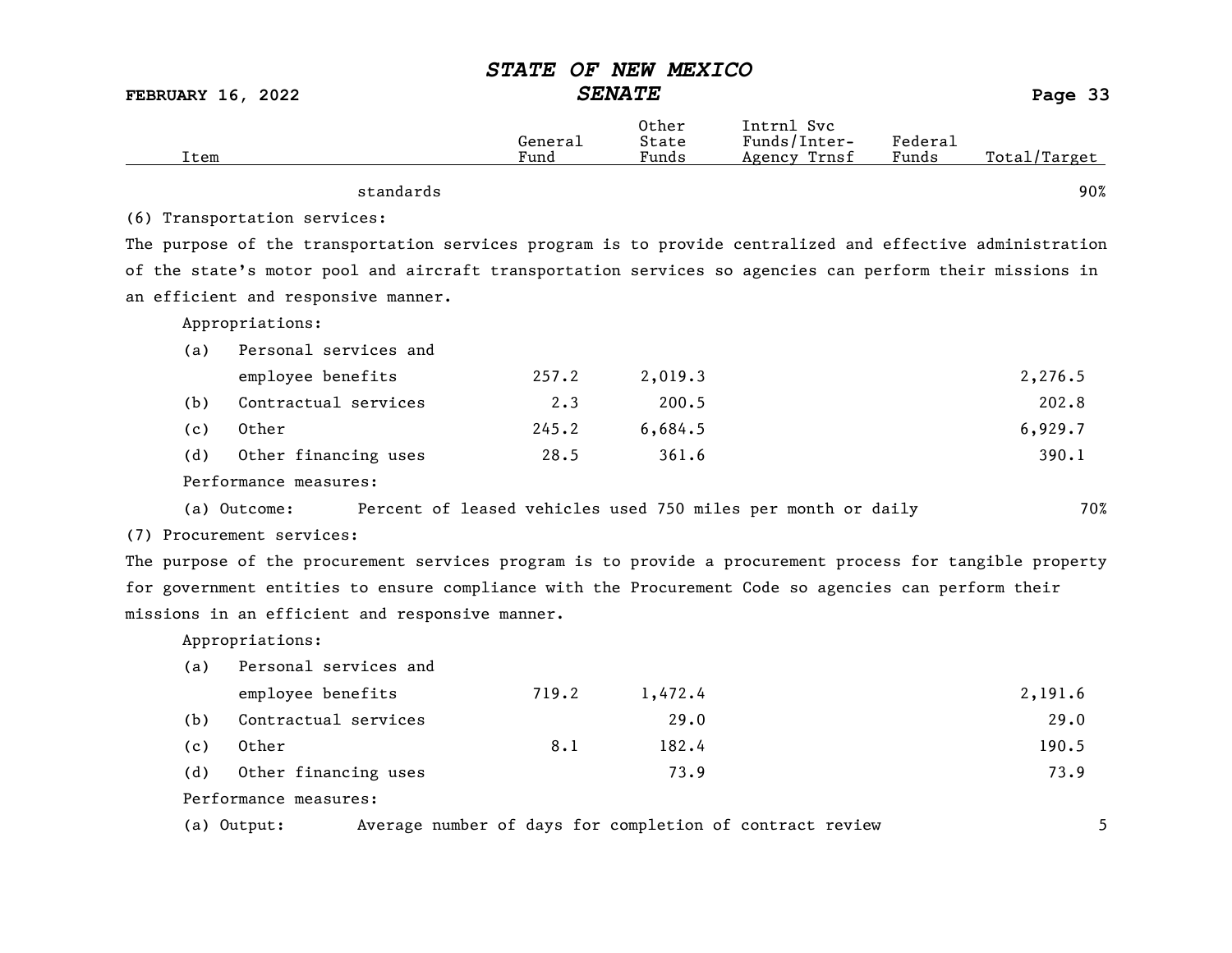|      |         | Other | Intrnl<br>Svc   |                             |                 |
|------|---------|-------|-----------------|-----------------------------|-----------------|
|      | General | State | Funds/Inter-    | ${}_{\rm \texttt{Federau}}$ |                 |
| Item | Fund    | Funds | Trnsf<br>Agency | Funds                       | Total<br>Target |

#### (8) Program support:

The purpose of program support is to provide leadership and policy direction, establish department procedures, manage program performance, oversee department human resources and finances and provide information technology business solutions.

Appropriations:

| (a) | Personal services and |         |         |
|-----|-----------------------|---------|---------|
|     | employee benefits     | 3,377.1 | 3,377.1 |
| (b) | Contractual services  | 563.5   | 563.5   |
| (c) | Other                 | 856.8   | 856.8   |

Any unexpended balances in program support of the general services department remaining at the end of fiscal year 2023 shall revert to the procurement services, state printing services, risk management, facilities management and transportation services programs based on the proportion of each individual program's assessment for program support.

Subtotal [17,841.7] [536,523.9] [14,105.3] 568,470.9 EDUCATIONAL RETIREMENT BOARD:

(1) Educational retirement:

The purpose of the educational retirement program is to provide secure retirement benefits to active and retired members so they can have secure monthly benefits when their careers are finished.

Appropriations:

(a) Personal services and

|     | employee benefits    | 8,214.0  | 8,214.0  |
|-----|----------------------|----------|----------|
| (b) | Contractual services | 20,000,0 | 20,000.0 |
| (c) | Other                | 1,819.1  | 1,819.1  |

Performance measures:

(a) Outcome: Funding period of unfunded actuarial accrued liability, in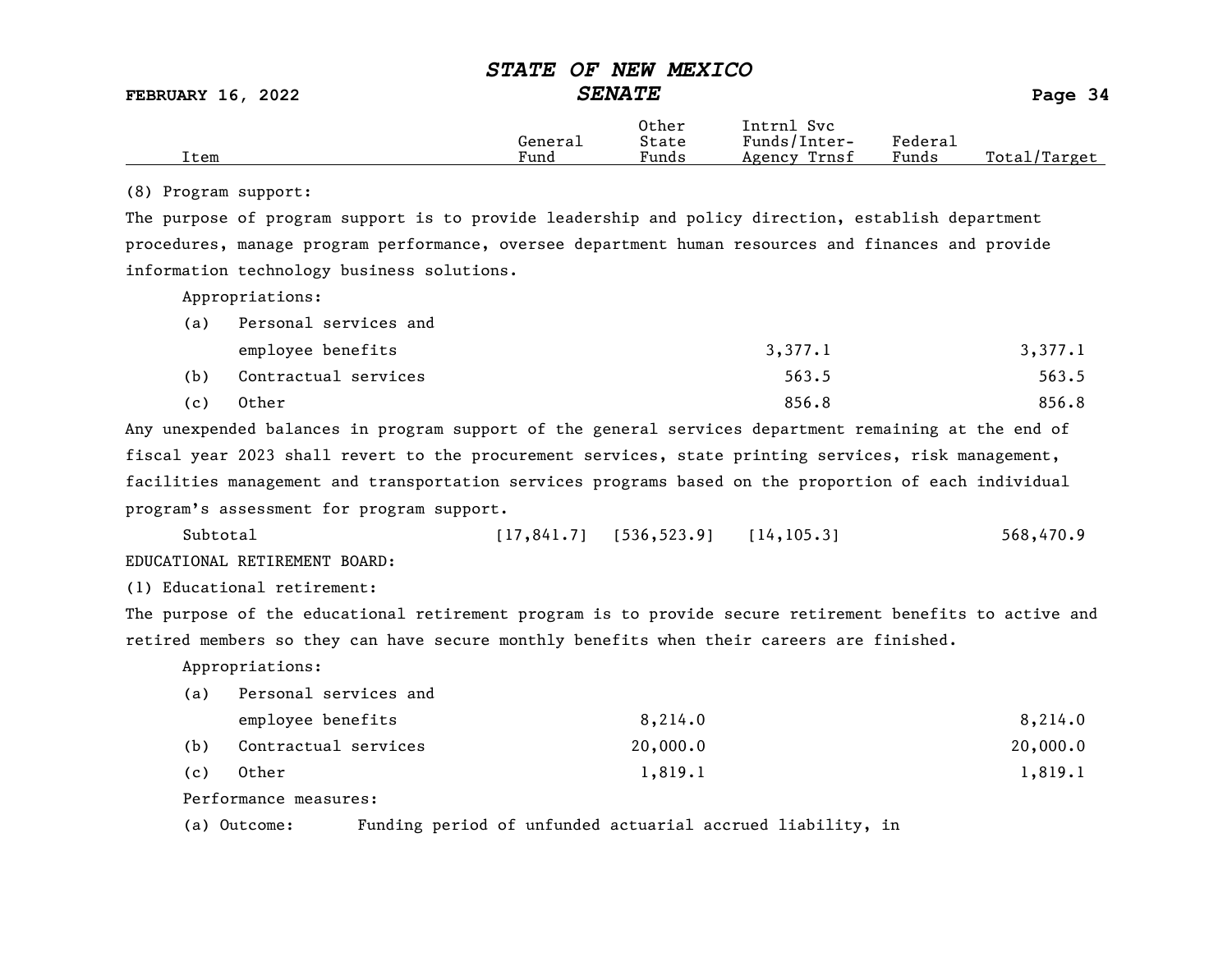FEBRUARY 16, 2022 SENATE Page 35

| Item                              |                       |                                                                  | General<br>Fund | Other<br>State<br>Funds | Intrnl Svc<br>Funds/Inter-<br>Agency Trnsf                                                                | Federal<br>Funds | Total/Target |
|-----------------------------------|-----------------------|------------------------------------------------------------------|-----------------|-------------------------|-----------------------------------------------------------------------------------------------------------|------------------|--------------|
|                                   |                       | years                                                            |                 |                         |                                                                                                           |                  | 30           |
|                                   | (b) Explanatory:      |                                                                  |                 |                         | Ten-year performance ranking in a national peer survey of                                                 |                  |              |
|                                   |                       | public plans                                                     |                 |                         |                                                                                                           |                  |              |
| Subtotal                          |                       |                                                                  |                 | [30, 033.1]             |                                                                                                           |                  | 30,033.1     |
| NEW MEXICO SENTENCING COMMISSION: |                       |                                                                  |                 |                         |                                                                                                           |                  |              |
|                                   |                       |                                                                  |                 |                         | The purpose of the New Mexico sentencing commission is to provide information, analysis, recommendations  |                  |              |
|                                   |                       |                                                                  |                 |                         | and assistance from a coordinated cross-agency perspective to the three branches of government and        |                  |              |
|                                   |                       |                                                                  |                 |                         | interested citizens so they have the resources they need to make policy decisions that benefit the        |                  |              |
|                                   |                       | criminal and juvenile justice systems.                           |                 |                         |                                                                                                           |                  |              |
|                                   | Appropriations:       |                                                                  |                 |                         |                                                                                                           |                  |              |
| (a)                               | Contractual services  |                                                                  | 1,055.6         |                         | 52.0                                                                                                      |                  | 1,107.6      |
| (b)                               | Other                 |                                                                  | 333.0           |                         |                                                                                                           |                  | 333.0        |
| Subtotal                          |                       |                                                                  | [1, 388.6]      |                         | [52.0]                                                                                                    |                  | 1,440.6      |
| GOVERNOR:                         |                       |                                                                  |                 |                         |                                                                                                           |                  |              |
|                                   |                       | (1) Executive management and leadership:                         |                 |                         |                                                                                                           |                  |              |
|                                   |                       |                                                                  |                 |                         | The purpose of the executive management and leadership program is to provide appropriate management and   |                  |              |
|                                   |                       |                                                                  |                 |                         | leadership to the executive branch of government to allow for a more efficient and effective operation of |                  |              |
|                                   |                       |                                                                  |                 |                         | the agencies within that branch of government on behalf of the citizens of the state.                     |                  |              |
|                                   | Appropriations:       |                                                                  |                 |                         |                                                                                                           |                  |              |
| (a)                               | Personal services and |                                                                  |                 |                         |                                                                                                           |                  |              |
|                                   | employee benefits     |                                                                  | 4,580.9         |                         |                                                                                                           |                  | 4,580.9      |
| (b)                               | Contractual services  |                                                                  | 86.0            |                         |                                                                                                           |                  | 86.0         |
| (c)                               | Other                 |                                                                  | 507.4           |                         |                                                                                                           |                  | 507.4        |
|                                   |                       |                                                                  |                 |                         | The general fund appropriation to the office of the governor in the other category includes ninety-six    |                  |              |
|                                   |                       | thousand dollars (\$96,000) for the governor's contingency fund. |                 |                         |                                                                                                           |                  |              |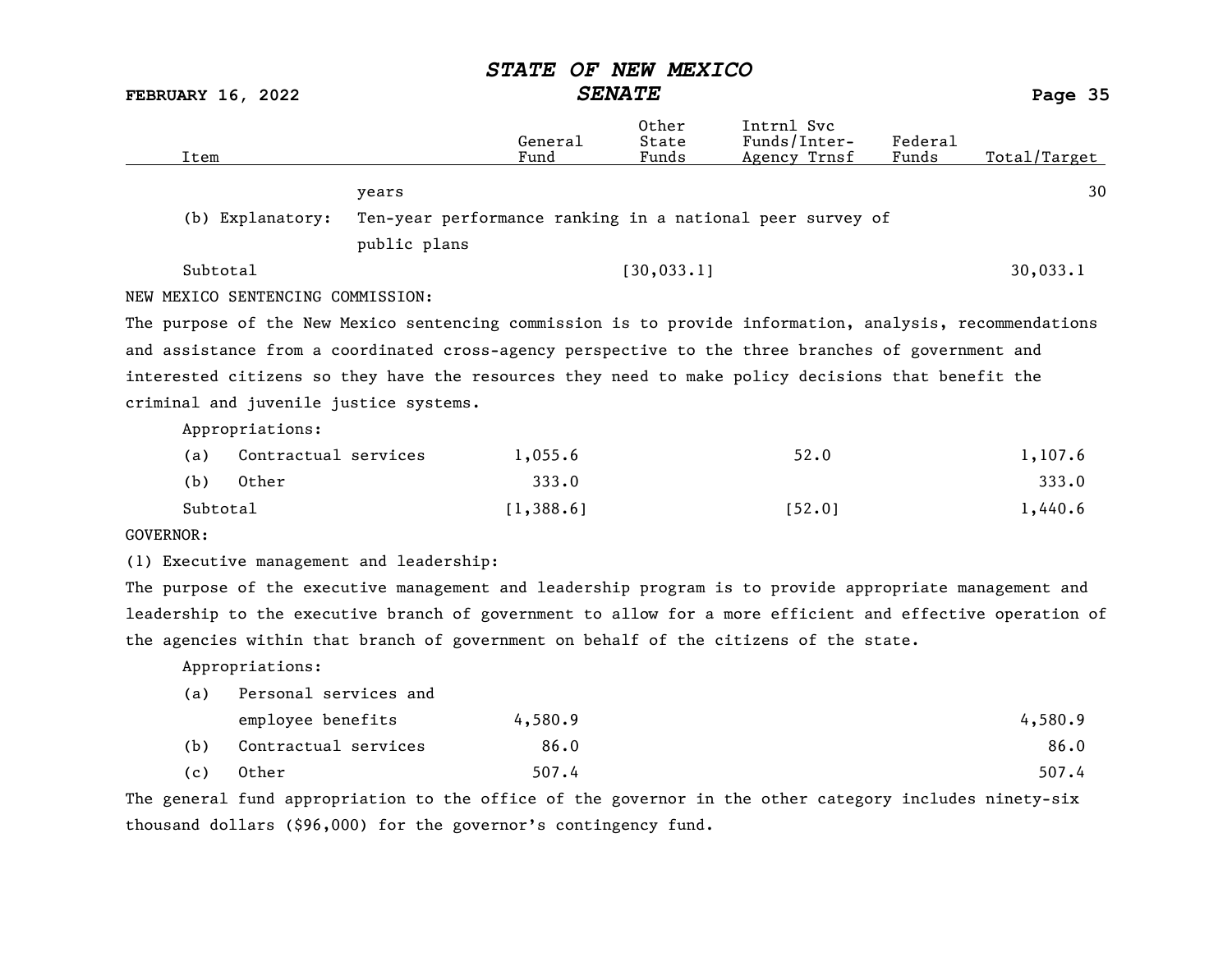# STATE OF NEW MEXICO<br>SENATE

FEBRUARY 16, 2022 SENATE SENATE

| Item     | General<br>Fund | Other<br>State<br>Funds | Intrnl Svc<br>Funds/Inter-<br>Agency Trnsf | Federal<br>Funds | Total/Target |
|----------|-----------------|-------------------------|--------------------------------------------|------------------|--------------|
| Subtotal | [5, 174.3]      |                         |                                            |                  | 5, 174.3     |

LIEUTENANT GOVERNOR:

(1) State ombudsman:

The purpose of the state ombudsman program is to facilitate and promote cooperation and understanding between the citizens of New Mexico and the agencies of state government, refer any complaints or special problems citizens may have to the proper entities, keep records of activities and submit an annual report to the governor.

Appropriations:

| (a)      | Personal services and |         |       |
|----------|-----------------------|---------|-------|
|          | employee benefits     | 455.7   | 455.7 |
| (b)      | Contractual services  | 36.9    | 36.9  |
| (c)      | Other                 | 92.3    | 92.3  |
| Subtotal |                       | [584.9] | 584.9 |

#### DEPARTMENT OF INFORMATION TECHNOLOGY:

(1) Compliance and project management:

The purpose of the compliance and project management program is to provide information technology strategic planning, oversight and consulting services to New Mexico government agencies so they can improve services provided to New Mexico citizens.

| (a) | Personal services and |         |         |         |
|-----|-----------------------|---------|---------|---------|
|     | employee benefits     | 1,618.6 | 113.8   | 1,732.4 |
| (b) | Contractual services  |         | 1,021.5 | 1,021.5 |
| (c) | Other                 |         | 130.8   | 130.8   |
| (d) | Other financing uses  |         | 173.1   | 173.1   |
|     | Performance measures: |         |         |         |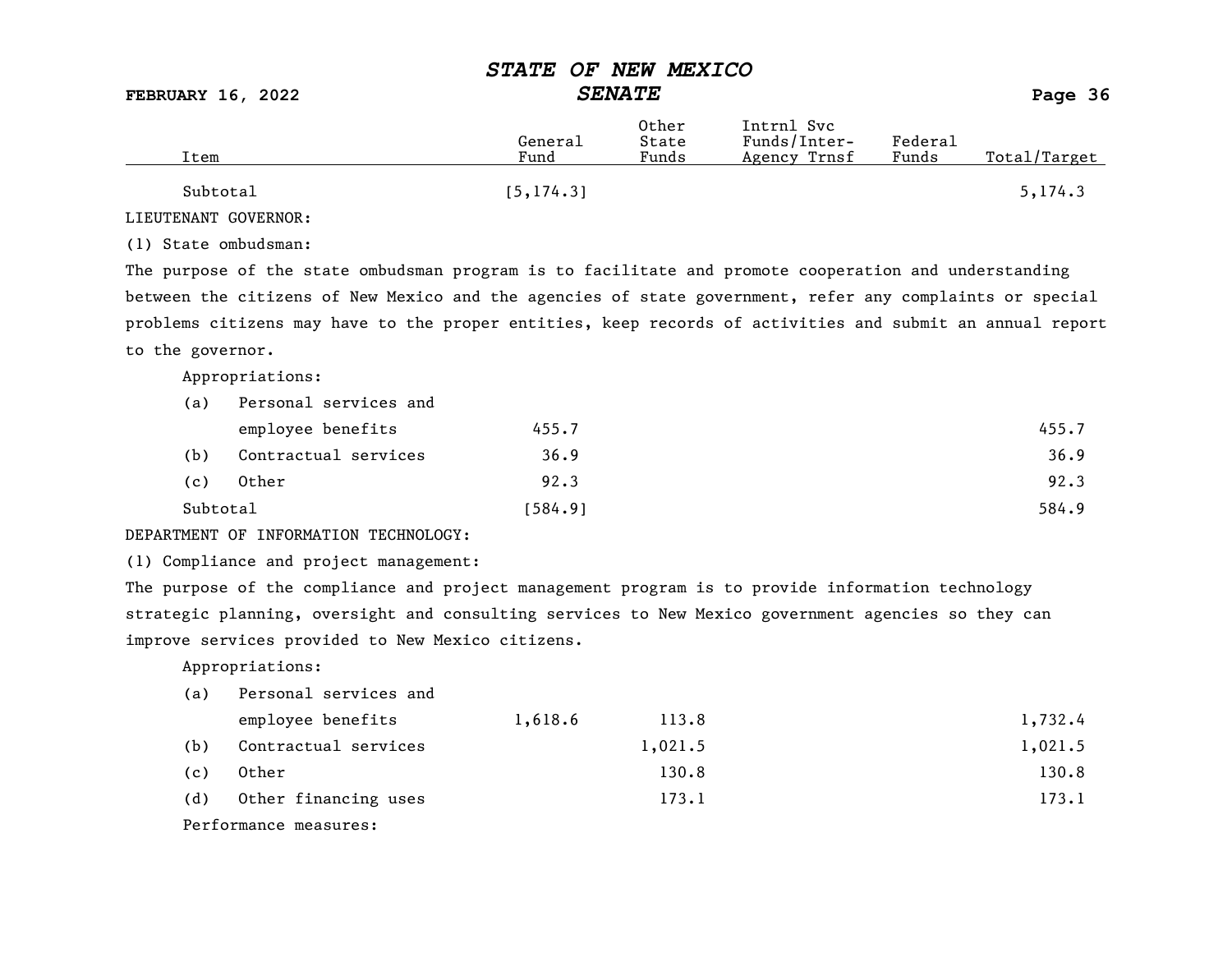FEBRUARY 16, 2022 SENATE Page 37

| Item |                                     |                                                                                                     | General<br>Fund | Other<br>State<br>Funds | Intrnl Svc<br>Funds/Inter-<br>Agency Trnsf | Federal<br>Funds | Total/Target |
|------|-------------------------------------|-----------------------------------------------------------------------------------------------------|-----------------|-------------------------|--------------------------------------------|------------------|--------------|
|      | (a) Outcome:                        | Percent of information technology professional service                                              |                 |                         |                                            |                  |              |
|      |                                     | contracts greater than one million dollars in value                                                 |                 |                         |                                            |                  |              |
|      |                                     | reviewed within seven business days                                                                 |                 |                         |                                            |                  | 95%          |
|      | (b) Outcome:                        | Percent of information technology professional service                                              |                 |                         |                                            |                  |              |
|      |                                     | contracts less than one million dollars in value reviewed                                           |                 |                         |                                            |                  |              |
|      |                                     |                                                                                                     |                 |                         |                                            |                  |              |
|      |                                     | within five business days                                                                           |                 |                         |                                            |                  | 99%          |
|      | (2) Enterprise services:            |                                                                                                     |                 |                         |                                            |                  |              |
|      |                                     | The purpose of the enterprise services program is to provide reliable and secure infrastructure for |                 |                         |                                            |                  |              |
|      |                                     | voice, radio, video and data communications through the state's enterprise data center and          |                 |                         |                                            |                  |              |
|      | telecommunications network.         |                                                                                                     |                 |                         |                                            |                  |              |
|      | Appropriations:                     |                                                                                                     |                 |                         |                                            |                  |              |
| (a)  | Personal services and               |                                                                                                     |                 |                         |                                            |                  |              |
|      | employee benefits                   |                                                                                                     |                 | 10,849.5                |                                            |                  | 10,849.5     |
| (b)  | Contractual services                |                                                                                                     |                 | 5,587.4                 |                                            |                  | 5,587.4      |
| (c)  | Other                               |                                                                                                     |                 | 33,933.4                |                                            |                  | 33,933.4     |
| (d)  | Other financing uses                |                                                                                                     |                 | 8,134.5                 |                                            |                  | 8,134.5      |
|      | Performance measures:               |                                                                                                     |                 |                         |                                            |                  |              |
|      | (a) Outcome:                        | Percent of service desk incidents resolved within the                                               |                 |                         |                                            |                  |              |
|      |                                     | timeframe specified for their priority level                                                        |                 |                         |                                            |                  | 99%          |
|      | (b) Output:                         | Number of independent vulnerability scans of information                                            |                 |                         |                                            |                  |              |
|      |                                     |                                                                                                     |                 |                         |                                            |                  | 4            |
|      |                                     | technology assets identifying potential cyber risks                                                 |                 |                         |                                            |                  |              |
|      |                                     | (3) Equipment replacement revolving funds:                                                          |                 |                         |                                            |                  |              |
|      | Appropriations:                     |                                                                                                     |                 |                         |                                            |                  |              |
| (a)  | Other                               |                                                                                                     |                 | 2,419.8                 | 8,134.5                                    |                  | 10, 554.3    |
|      | (4) Broadband access and expansion: |                                                                                                     |                 |                         |                                            |                  |              |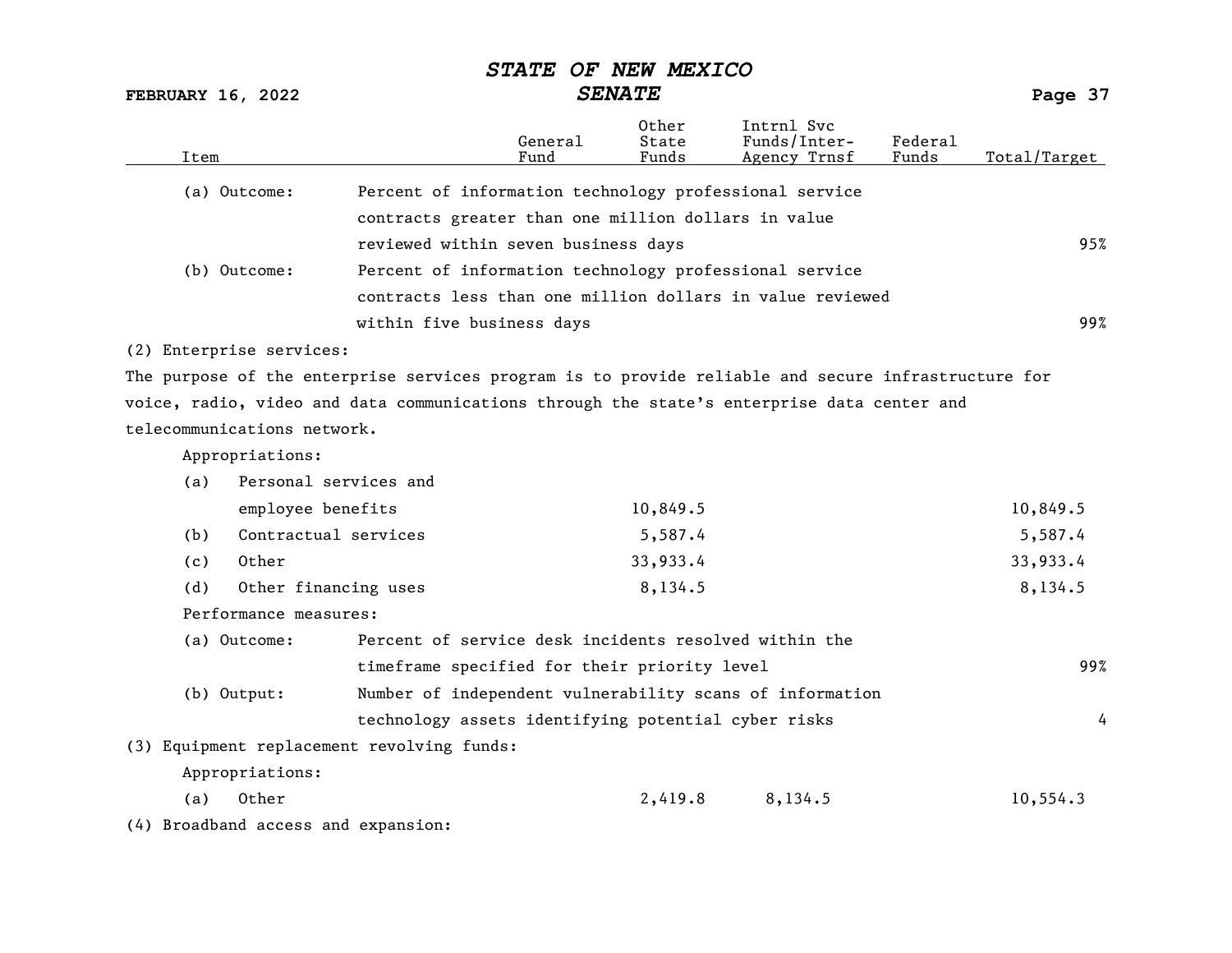FEBRUARY 16, 2022 SENATE Page 38

| Item                 |                                                                                                          | General<br>Fund | Other<br>State<br>Funds | Intrnl Svc<br>Funds/Inter-<br>Agency Trnsf               | Federal<br>Funds | Total/Target |
|----------------------|----------------------------------------------------------------------------------------------------------|-----------------|-------------------------|----------------------------------------------------------|------------------|--------------|
|                      | Appropriations:                                                                                          |                 |                         |                                                          |                  |              |
| (a)                  | Personal services and                                                                                    |                 |                         |                                                          |                  |              |
|                      | employee benefits                                                                                        | 608.7           |                         |                                                          |                  | 608.7        |
| (b)                  | Contractual services                                                                                     | 125.0           |                         |                                                          |                  | 125.0        |
| (c)                  | Other                                                                                                    | 79.3            |                         |                                                          |                  | 79.3         |
| (5) Program support: |                                                                                                          |                 |                         |                                                          |                  |              |
|                      | The purpose of program support is to provide management and ensure cost recovery and allocation services |                 |                         |                                                          |                  |              |
|                      | through leadership, policies, procedures and administrative support for the department.                  |                 |                         |                                                          |                  |              |
|                      | Appropriations:                                                                                          |                 |                         |                                                          |                  |              |
| (a)                  | Personal services and                                                                                    |                 |                         |                                                          |                  |              |
|                      | employee benefits                                                                                        |                 | 3,433.3                 | 173.1                                                    |                  | 3,606.4      |
| (b)                  | Contractual services                                                                                     |                 | 46.0                    |                                                          |                  | 46.0         |
| (c)                  | Other                                                                                                    |                 | 305.7                   |                                                          |                  | 305.7        |
|                      | Performance measures:                                                                                    |                 |                         |                                                          |                  |              |
|                      | (a) Outcome:                                                                                             |                 |                         | Percent of enterprise services achieving a cost recovery |                  |              |
|                      | rate within ten percent of breaking even                                                                 |                 |                         |                                                          |                  | 95%          |
| Subtotal             |                                                                                                          | [2,431.6]       | [66, 148.8]             | [8, 307.6]                                               |                  | 76,888.0     |
|                      | PUBLIC EMPLOYEES RETIREMENT ASSOCIATION:                                                                 |                 |                         |                                                          |                  |              |
|                      | (1) Pension administration:                                                                              |                 |                         |                                                          |                  |              |
|                      | The purpose of the pension administration program is to provide information, retirement benefits and an  |                 |                         |                                                          |                  |              |

actuarially sound fund to association members so they can receive the defined benefit they are entitled to when they retire from public service.

Appropriations:

| (a) Personal services and |      |         |         |  |  |
|---------------------------|------|---------|---------|--|--|
| employee benefits         | 46.1 | 8,328.0 | 8,374.1 |  |  |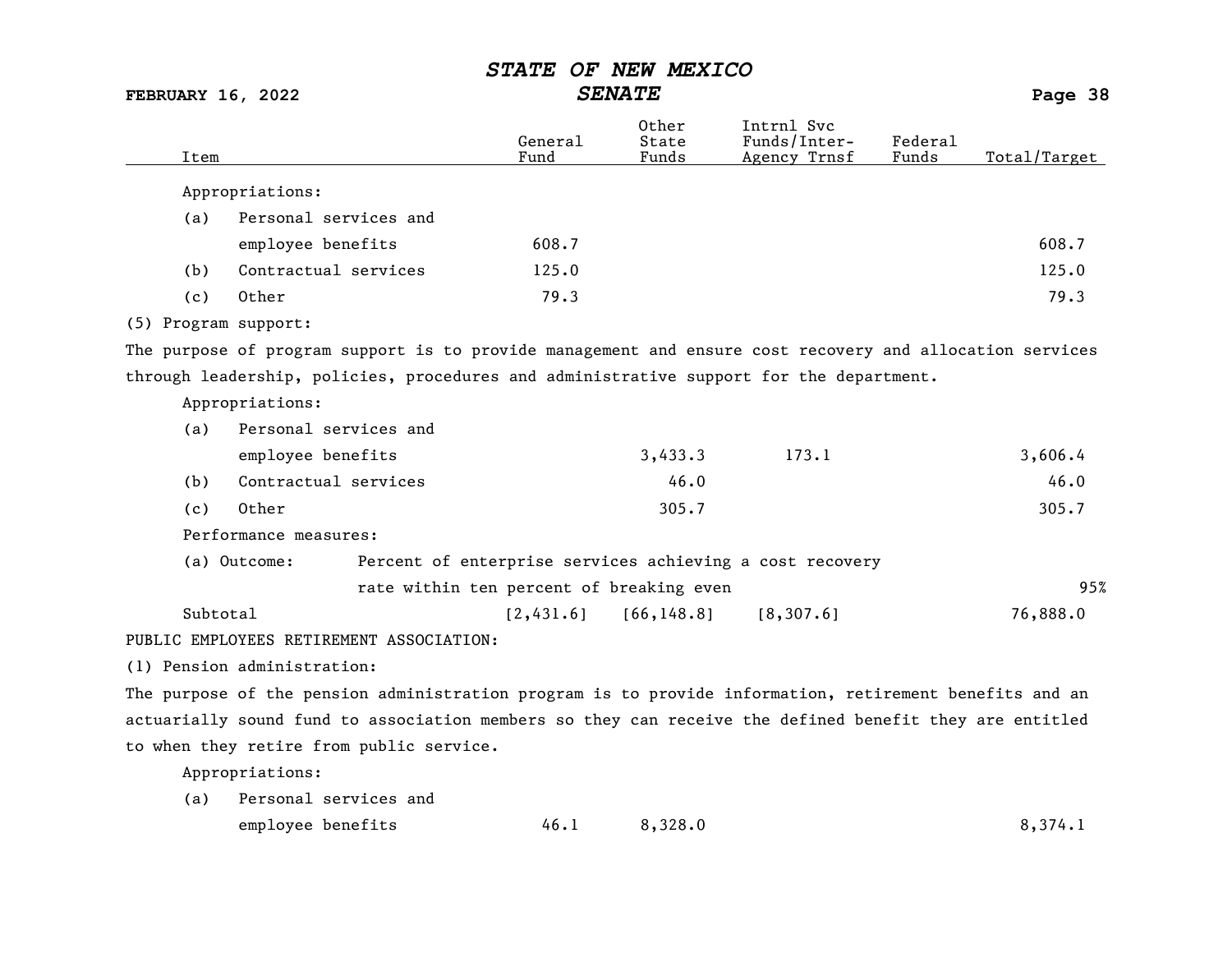FEBRUARY 16, 2022 SENATE Page 39

| Item                                                                                                      |                                                     | General<br>Fund | Other<br>State<br>Funds | Intrnl Svc<br>Funds/Inter-<br>Agency Trnsf                 | Federal<br>Funds | Total/Target |
|-----------------------------------------------------------------------------------------------------------|-----------------------------------------------------|-----------------|-------------------------|------------------------------------------------------------|------------------|--------------|
| (b)                                                                                                       | Contractual services                                |                 | 25,968.8                |                                                            |                  | 25,968.8     |
| Other<br>(c)                                                                                              |                                                     | 3.7             | 3,553.6                 |                                                            |                  | 3,557.3      |
| Performance measures:                                                                                     |                                                     |                 |                         |                                                            |                  |              |
| (a) Outcome:                                                                                              |                                                     |                 |                         | Funding period of unfunded actuarial accrued liability, in |                  |              |
|                                                                                                           | years                                               |                 |                         |                                                            |                  | 30           |
| (b) Explanatory:                                                                                          | Average rate of net return over the last five years |                 |                         |                                                            |                  |              |
| Subtotal                                                                                                  |                                                     | [49.8]          | [37, 850.4]             |                                                            |                  | 37,900.2     |
| STATE COMMISSION OF PUBLIC RECORDS:                                                                       |                                                     |                 |                         |                                                            |                  |              |
| (1) Records, information and archival management:                                                         |                                                     |                 |                         |                                                            |                  |              |
| The purpose of the records, information and archival management program is to develop, implement and      |                                                     |                 |                         |                                                            |                  |              |
| provide tools, methodologies and services for use by, and for the benefit of, government agencies,        |                                                     |                 |                         |                                                            |                  |              |
| historical record repositories and the public so the state can effectively create, preserve, protect and  |                                                     |                 |                         |                                                            |                  |              |
| properly dispose of records, facilitate their use and understanding and protect the interests of the      |                                                     |                 |                         |                                                            |                  |              |
| citizens of New Mexico.                                                                                   |                                                     |                 |                         |                                                            |                  |              |
| Appropriations:                                                                                           |                                                     |                 |                         |                                                            |                  |              |
| (a)                                                                                                       | Personal services and                               |                 |                         |                                                            |                  |              |
| employee benefits                                                                                         |                                                     | 2,368.5         |                         |                                                            |                  | 2,368.5      |
| (b)                                                                                                       | Contractual services                                | 67.4            |                         |                                                            | 16.3             | 83.7         |
| Other<br>(c)                                                                                              |                                                     | 79.3            | 253.7                   |                                                            | 23.7             | 356.7        |
| Subtotal                                                                                                  |                                                     | [2, 515.2]      | [253.7]                 |                                                            | [40.0]           | 2,808.9      |
| SECRETARY OF STATE:                                                                                       |                                                     |                 |                         |                                                            |                  |              |
| (1) Administration and operations:                                                                        |                                                     |                 |                         |                                                            |                  |              |
| The purpose of the administration and operations program is to provide operational services to commercial |                                                     |                 |                         |                                                            |                  |              |
| and business entities and citizens, including administration of notary public commissions, uniform        |                                                     |                 |                         |                                                            |                  |              |

commercial code filings, trademark registrations and partnerships, and to provide administrative services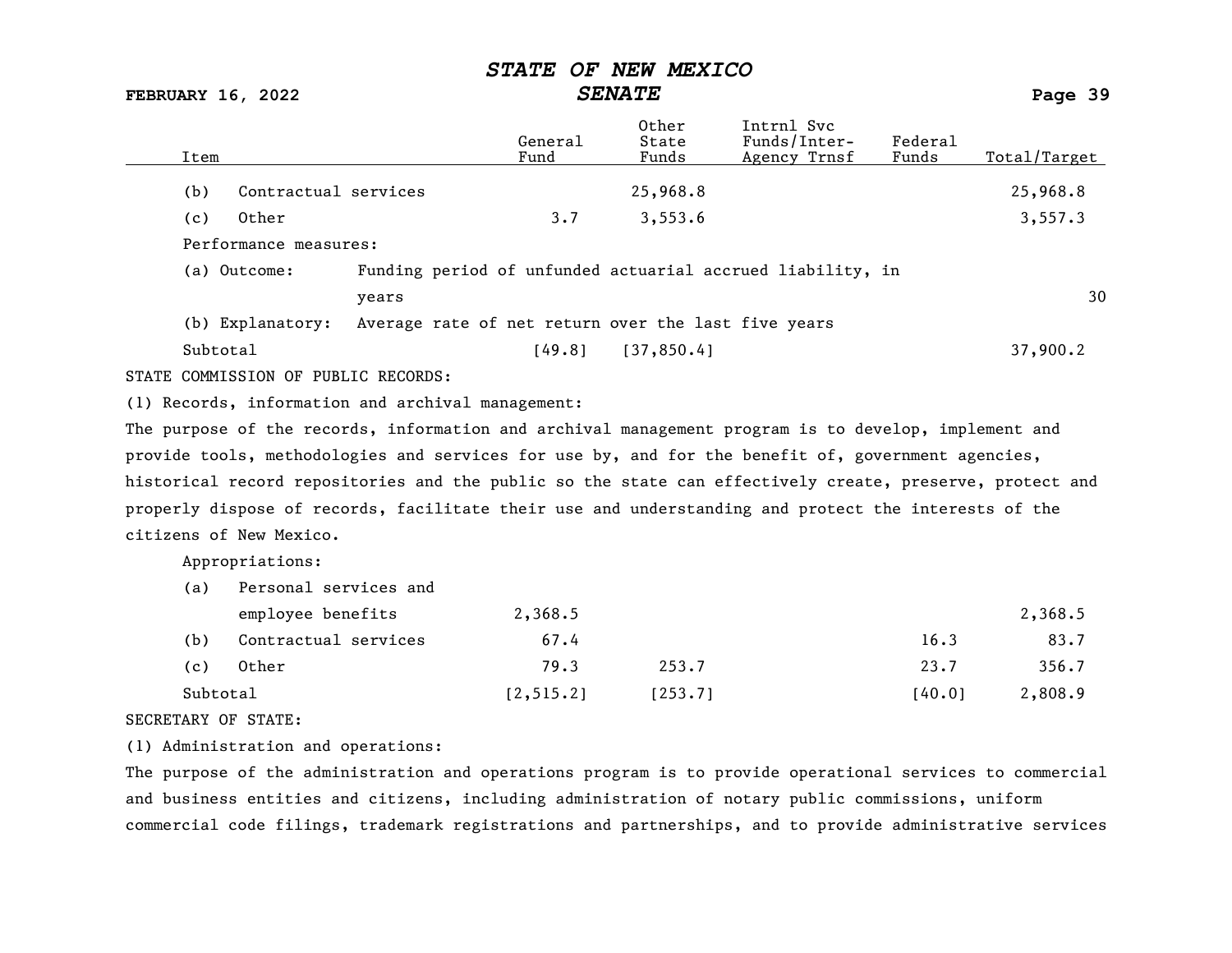FEBRUARY 16, 2022 SENATE Page 40

| Item             |                                | General<br>Fund                                     | Other<br>State<br>Funds | Intrnl Svc<br>Funds/Inter-<br>Agency Trnsf                                                             | Federal<br>Funds | Total/Target |
|------------------|--------------------------------|-----------------------------------------------------|-------------------------|--------------------------------------------------------------------------------------------------------|------------------|--------------|
|                  | needed to carry out elections. |                                                     |                         |                                                                                                        |                  |              |
|                  | Appropriations:                |                                                     |                         |                                                                                                        |                  |              |
| (a)              | Personal services and          |                                                     |                         |                                                                                                        |                  |              |
|                  | employee benefits              | 3,248.4                                             |                         |                                                                                                        |                  | 3,248.4      |
| (b)              | Contractual services           | 189.2                                               |                         |                                                                                                        |                  | 189.2        |
| (c)              | Other                          | 610.0                                               | 65.0                    |                                                                                                        |                  | 675.0        |
| (2) Elections:   |                                |                                                     |                         |                                                                                                        |                  |              |
|                  |                                |                                                     |                         | The purpose of the elections program is to provide voter education and information on election law and |                  |              |
|                  |                                |                                                     |                         | government ethics to citizens, public officials and candidates so they can comply with state law.      |                  |              |
|                  | Appropriations:                |                                                     |                         |                                                                                                        |                  |              |
| (a)              | Personal services and          |                                                     |                         |                                                                                                        |                  |              |
|                  | employee benefits              | 1,623.7                                             |                         |                                                                                                        |                  | 1,623.7      |
| (b)              | Contractual services           | 649.9                                               | 164.4                   |                                                                                                        |                  | 814.3        |
| (c)              | Other                          | 7,592.2                                             | 491.3                   |                                                                                                        |                  | 8,083.5      |
|                  | Performance measures:          |                                                     |                         |                                                                                                        |                  |              |
|                  | (a) Outcome:                   | Percent of eligible voters registered to vote       |                         |                                                                                                        |                  | 87%          |
|                  | (b) Outcome:                   | Percent of reporting individuals in compliance with |                         |                                                                                                        |                  |              |
|                  |                                | campaign finance reporting requirements             |                         |                                                                                                        |                  | 99%          |
|                  | Subtotal                       | [13, 913.4]                                         | [720.7]                 |                                                                                                        |                  | 14,634.1     |
| PERSONNEL BOARD: |                                |                                                     |                         |                                                                                                        |                  |              |

(1) Human resource management:

The purpose of the human resource management program is to provide a merit-based system in partnership with state agencies, appropriate compensation, human resource accountability and employee development that meets the evolving needs of the agencies, employees, applicants and the public so economy and efficiency in the management of state affairs may be provided while protecting the interest of the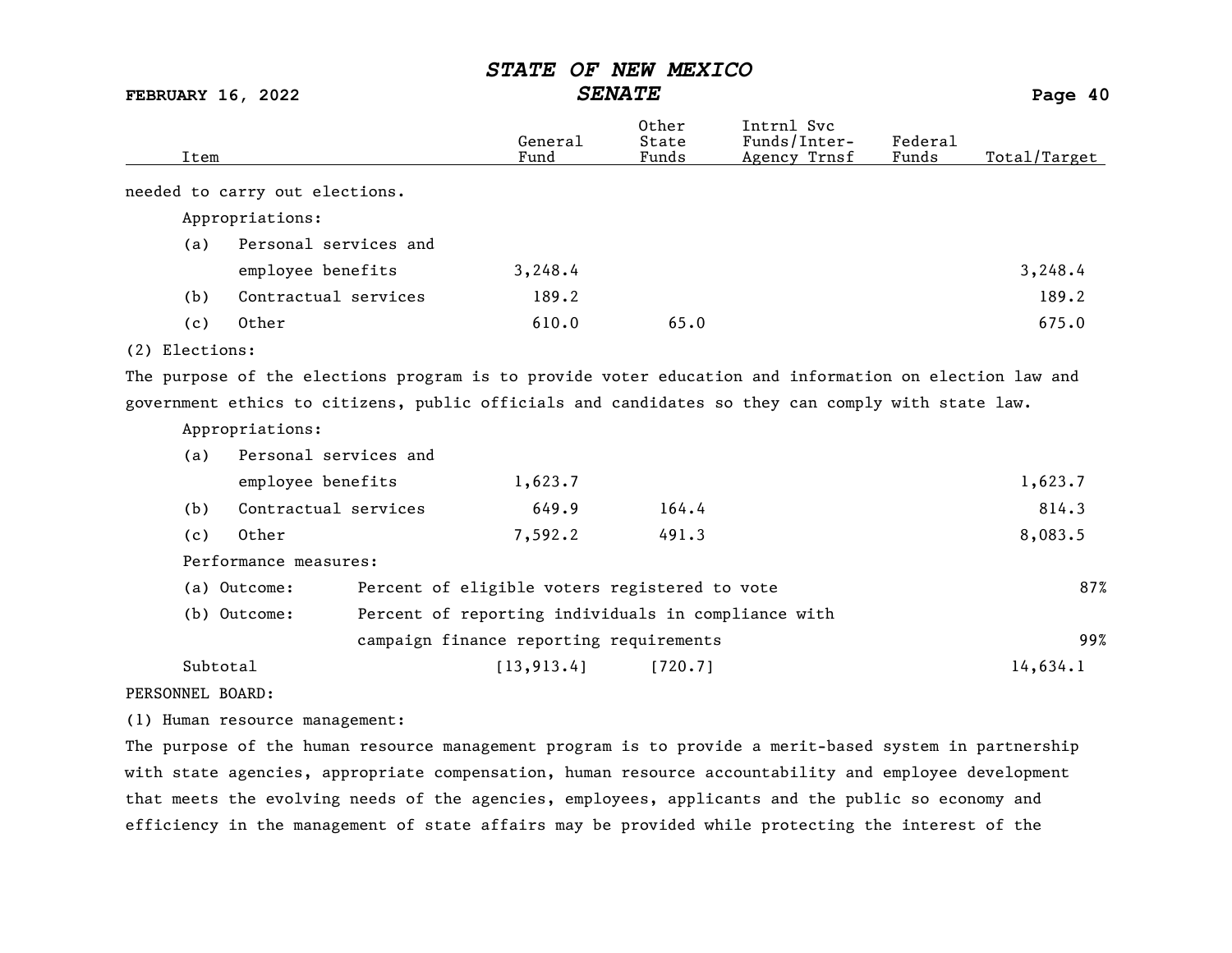FEBRUARY 16, 2022 SENATE Page 41

| Item                                                                                                  | General<br>Fund                                            | Other<br>State<br>Funds | Intrnl Svc<br>Funds/Inter-<br>Agency Trnsf | Federal<br>Funds | Total/Target |
|-------------------------------------------------------------------------------------------------------|------------------------------------------------------------|-------------------------|--------------------------------------------|------------------|--------------|
| public.                                                                                               |                                                            |                         |                                            |                  |              |
| Appropriations:                                                                                       |                                                            |                         |                                            |                  |              |
| Personal services and<br>(a)                                                                          |                                                            |                         |                                            |                  |              |
| employee benefits                                                                                     | 3,523.2                                                    |                         |                                            |                  | 3,523.2      |
| Contractual services<br>(b)                                                                           | 76.0                                                       |                         |                                            |                  | 76.0         |
| Other<br>(c)                                                                                          | 234.9                                                      |                         |                                            |                  | 234.9        |
| Performance measures:                                                                                 |                                                            |                         |                                            |                  |              |
| (a) Explanatory:                                                                                      | Average number of days to fill a position from the date of |                         |                                            |                  |              |
| posting                                                                                               |                                                            |                         |                                            |                  |              |
| (b) Explanatory:                                                                                      | Classified service vacancy rate                            |                         |                                            |                  |              |
| (c) Explanatory:                                                                                      | Number of salary increases awarded                         |                         |                                            |                  |              |
| (d) Explanatory:                                                                                      | Average classified service employee total compensation     |                         |                                            |                  |              |
| (e) Explanatory:                                                                                      | Cost of overtime pay                                       |                         |                                            |                  |              |
| Subtotal                                                                                              | [3, 834.1]                                                 |                         |                                            |                  | 3,834.1      |
| PUBLIC EMPLOYEES LABOR RELATIONS BOARD:                                                               |                                                            |                         |                                            |                  |              |
| The purpose of the public employee labor relations board is to assure all state and local public body |                                                            |                         |                                            |                  |              |
| employees have the option to organize and bargain collectively with their employer.                   |                                                            |                         |                                            |                  |              |
| Appropriations:                                                                                       |                                                            |                         |                                            |                  |              |
| Personal services and<br>(a)                                                                          |                                                            |                         |                                            |                  |              |
| employee benefits                                                                                     | 179.1                                                      |                         |                                            |                  | 179.1        |
| Contractual services<br>(b)                                                                           | 19.0                                                       |                         |                                            |                  | 19.0         |

(c) Other 57.0 57.0 Subtotal [255.1] 255.1]

### STATE TREASURER:

The purpose of the state treasurer program is to provide a financial environment that maintains maximum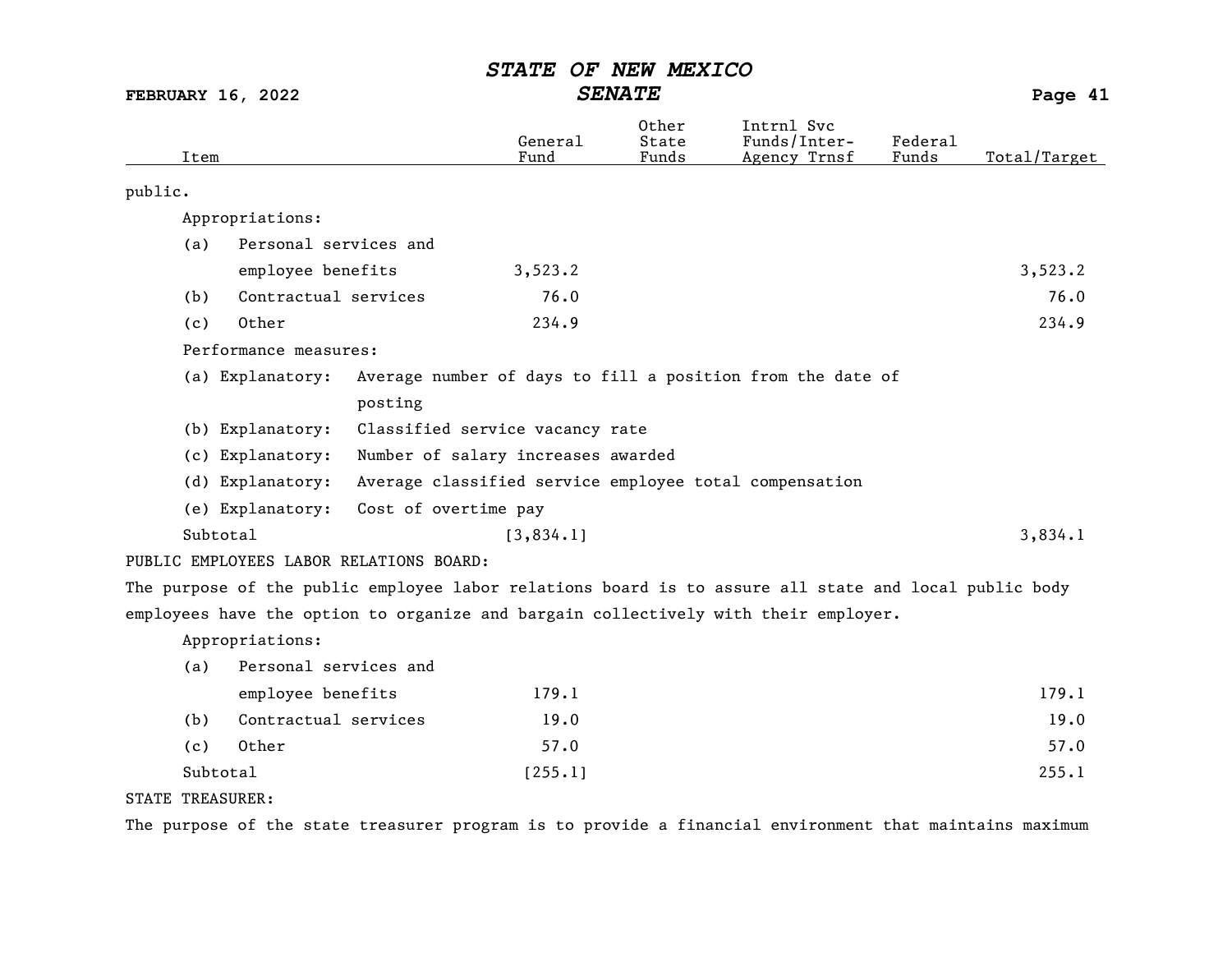FEBRUARY 16, 2022 SENATE Page 42

| Item                                                                                                    | General<br>Fund | Other<br>State<br>Funds | Intrnl Svc<br>Funds/Inter-<br><u>Agency Trnsf</u>          | Federal<br>Funds | Total/Target         |  |  |  |
|---------------------------------------------------------------------------------------------------------|-----------------|-------------------------|------------------------------------------------------------|------------------|----------------------|--|--|--|
| accountability for receipt, investment and disbursement of public funds to protect the financial        |                 |                         |                                                            |                  |                      |  |  |  |
| interests of New Mexico citizens.                                                                       |                 |                         |                                                            |                  |                      |  |  |  |
| Appropriations:                                                                                         |                 |                         |                                                            |                  |                      |  |  |  |
| Personal services and<br>(a)                                                                            |                 |                         |                                                            |                  |                      |  |  |  |
| employee benefits                                                                                       | 2,881.9         | 361.0                   |                                                            | $2 \cdot 0$      | 3,244.9              |  |  |  |
| Contractual services<br>(b)                                                                             | 393.5           | 29.0                    |                                                            |                  | 422.5                |  |  |  |
| Other<br>(c)                                                                                            | 717.2           |                         |                                                            |                  | 717.2                |  |  |  |
| Performance measures:                                                                                   |                 |                         |                                                            |                  |                      |  |  |  |
| (a) Outcome:                                                                                            |                 |                         | One-year annualized investment return on general fund core |                  |                      |  |  |  |
|                                                                                                         |                 |                         | portfolio to exceed internal benchmarks, in basis points   |                  | 10                   |  |  |  |
| Subtotal                                                                                                | [3,992.6]       | [390.0]                 |                                                            | [2.0]            | 4,384.6              |  |  |  |
| TOTAL GENERAL CONTROL                                                                                   |                 | $166,447.6$ 1,626,512.0 | 119,214.4                                                  |                  | 27,670.5 1,939,844.5 |  |  |  |
| D. COMMERCE AND INDUSTRY                                                                                |                 |                         |                                                            |                  |                      |  |  |  |
| BOARD OF EXAMINERS FOR ARCHITECTS:                                                                      |                 |                         |                                                            |                  |                      |  |  |  |
| (1) Architectural registration:                                                                         |                 |                         |                                                            |                  |                      |  |  |  |
| The purpose of the board of examiners for architects is to regulate, through enforcement and licensing, |                 |                         |                                                            |                  |                      |  |  |  |

the professional conduct of architects to protect the health, safety and welfare of the general public of the state.

Appropriations:

| (a)      | Personal services and  |         |       |  |  |  |
|----------|------------------------|---------|-------|--|--|--|
|          | employee benefits      | 345.4   | 345.4 |  |  |  |
| (b)      | Contractual services   | 46.7    | 46.7  |  |  |  |
| (c)      | Other                  | 83.3    | 83.3  |  |  |  |
| Subtotal |                        | [475.4] | 475.4 |  |  |  |
|          | PR PRUTZOO OOIBITOOTOM |         |       |  |  |  |

STATE ETHICS COMMISSION: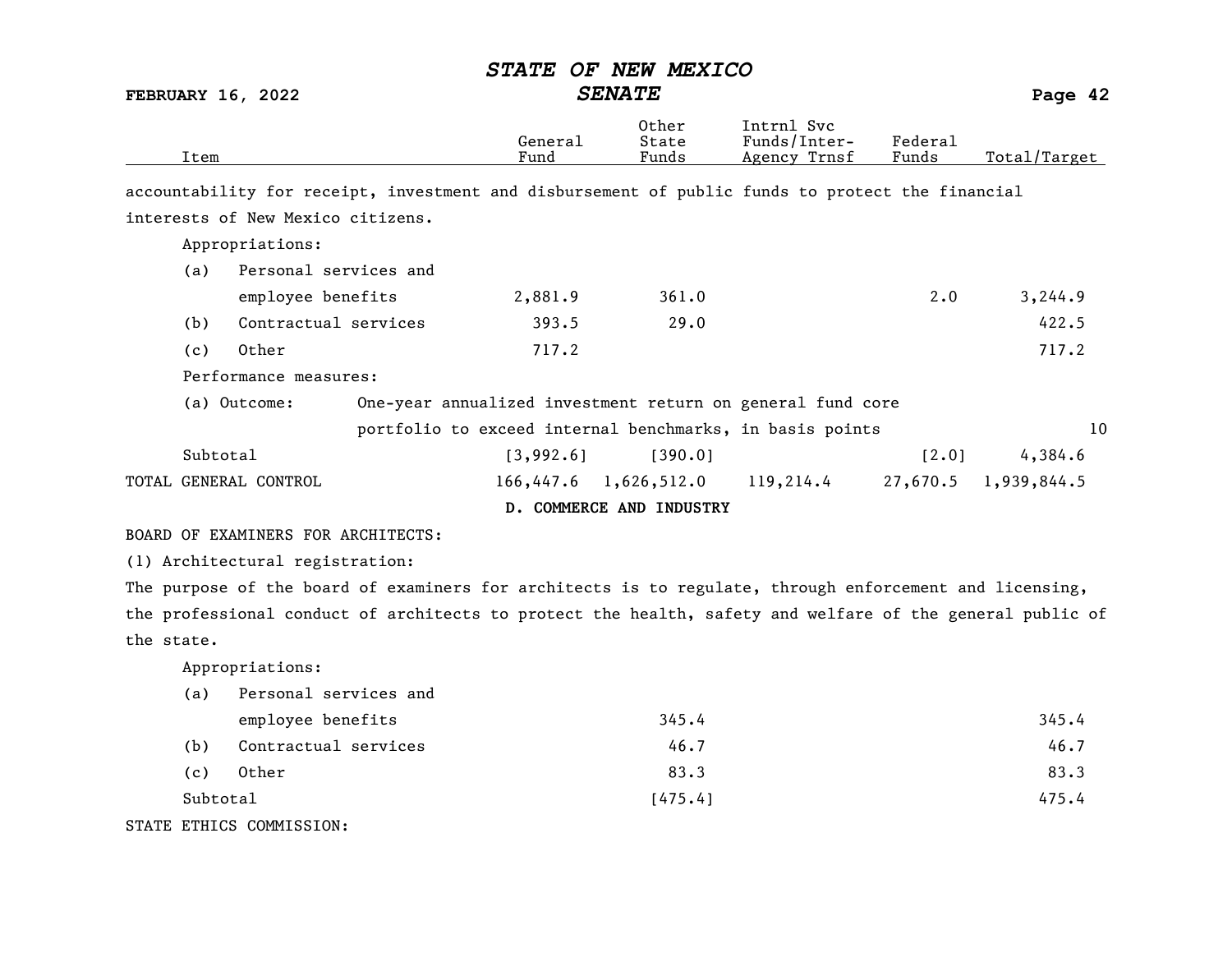FEBRUARY 16, 2022 SENATE SENATE

|      | Genera⊥ | Other<br>State | Svc<br>ntrnl:<br>Funds/Inter- | Federau |                                |
|------|---------|----------------|-------------------------------|---------|--------------------------------|
| Item | Fund    | Funds          | Trnsf<br>Agency               | Funds   | Total <sub>l</sub><br>'Target' |

The purpose of the New Mexico ethics commission is to receive, investigate and adjudicate complaints against public officials, public employees, candidates, those subject to the Campaign Reporting Act, government contractors, lobbyists and lobbyists' employers and to ensure that public ethics laws are clear, comprehensive and effective.

Appropriations:

| (a)      | Personal services and |            |         |  |  |
|----------|-----------------------|------------|---------|--|--|
|          | employee benefits     | 881.7      | 881.7   |  |  |
| (b)      | Contractual services  | 200.0      | 200.0   |  |  |
| (c)      | Other                 | 111.8      | 111.8   |  |  |
| Subtotal |                       | [1, 193.5] | 1,193.5 |  |  |

BORDER AUTHORITY:

(1) Border development:

The purpose of the border development program is to encourage and foster trade development in the state by developing port facilities and infrastructure at international ports of entry to attract new industries and business to the New Mexico border and to assist industries, businesses and the traveling public in their efficient and effective use of ports and related facilities.

Appropriations:

(a) Personal services and

|     | employee benefits    | 385.5 |      | 385.5 |
|-----|----------------------|-------|------|-------|
| (b) | Contractual services | 19.8  | 24.0 | 43.8  |
| (c) | Other                | 33.1  | 84.7 | 117.8 |

Performance measures:

| (a) Outcome: | Annual trade share of New Mexico ports within the west  |     |
|--------------|---------------------------------------------------------|-----|
|              | Texas and New Mexico region                             | 50% |
| (b) Outcome: | Number of commercial and noncommercial vehicles passing |     |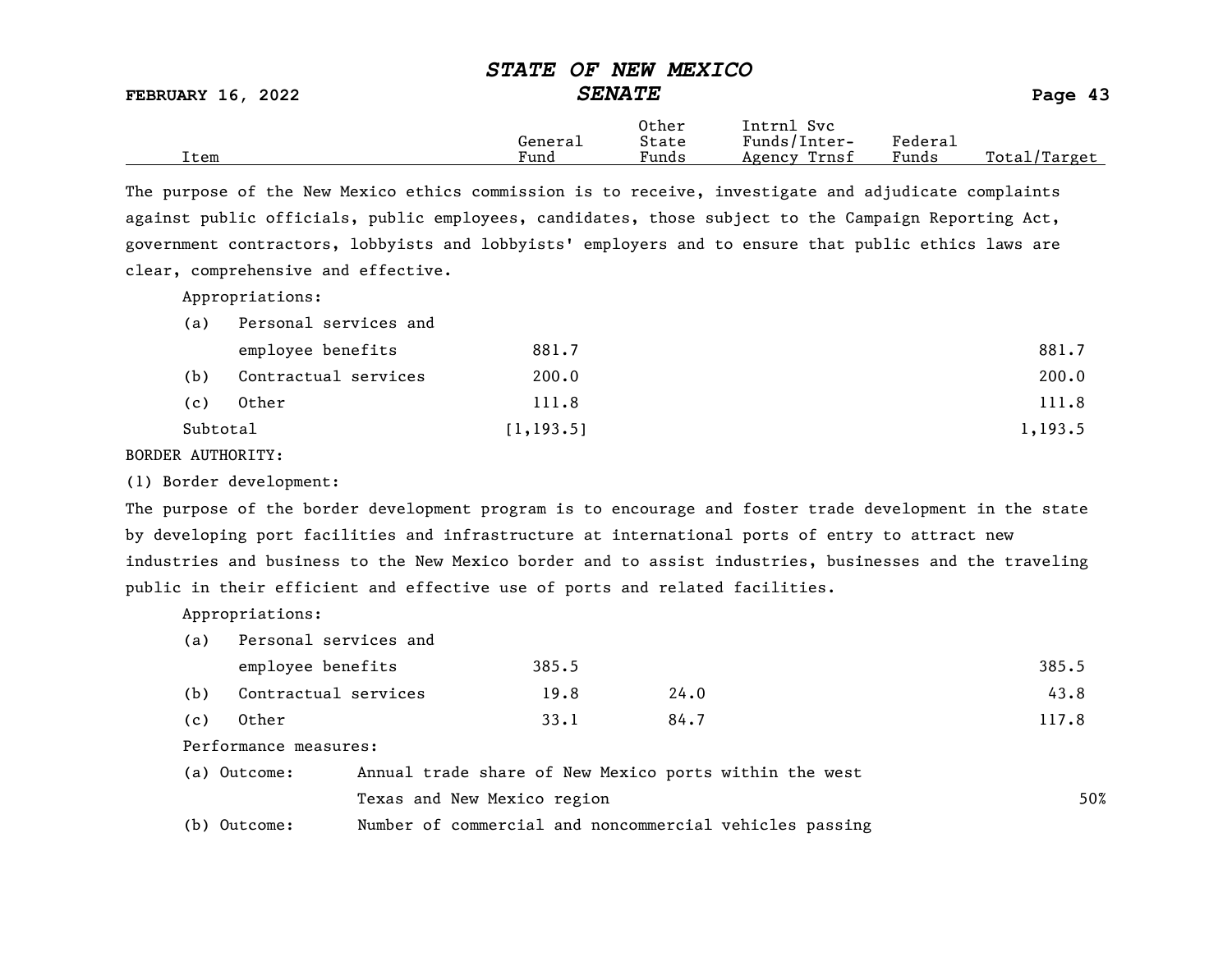FEBRUARY 16, 2022 SENATE Page 44

| Item                |                                |                                                      | General<br>Fund | Other<br>State<br>Funds | Intrnl Svc<br>Funds/Inter-<br>Agency Trnsf                                                               | Federal<br>Funds | Total/Target |
|---------------------|--------------------------------|------------------------------------------------------|-----------------|-------------------------|----------------------------------------------------------------------------------------------------------|------------------|--------------|
|                     |                                | through New Mexico ports                             |                 |                         |                                                                                                          |                  | 1,100,000    |
| Subtotal            |                                |                                                      | [438.4]         | [108.7]                 |                                                                                                          |                  | 547.1        |
| TOURISM DEPARTMENT: |                                |                                                      |                 |                         |                                                                                                          |                  |              |
|                     | (1) Marketing and promotion:   |                                                      |                 |                         |                                                                                                          |                  |              |
|                     |                                |                                                      |                 |                         | The purpose of the marketing and promotion program is to produce and provide collateral, editorial and   |                  |              |
|                     |                                |                                                      |                 |                         | special events for the consumer and trade industry so they may increase their awareness of New Mexico as |                  |              |
|                     | a premier tourist destination. |                                                      |                 |                         |                                                                                                          |                  |              |
|                     | Appropriations:                |                                                      |                 |                         |                                                                                                          |                  |              |
| (a)                 | Personal services and          |                                                      |                 |                         |                                                                                                          |                  |              |
|                     | employee benefits              |                                                      | 525.3           |                         |                                                                                                          |                  | 525.3        |
| (b)                 | Contractual services           |                                                      | 1,387.2         | 30.0                    |                                                                                                          |                  | 1,417.2      |
| (c)                 | Other                          |                                                      | 14,676.1        |                         |                                                                                                          |                  | 14,676.1     |
|                     | Performance measures:          |                                                      |                 |                         |                                                                                                          |                  |              |
|                     | (a) Outcome:                   | Percent change in New Mexico leisure and hospitality |                 |                         |                                                                                                          |                  |              |
|                     |                                | employment                                           |                 |                         |                                                                                                          |                  | $3\%$        |
|                     | (b) Output:                    | Percent change in year-over-year visitor spending    |                 |                         |                                                                                                          |                  | $3\%$        |
|                     | (2) Tourism development:       |                                                      |                 |                         |                                                                                                          |                  |              |
|                     |                                |                                                      |                 |                         | The purpose of the tourism development program is to provide constituent services for communities,       |                  |              |
|                     |                                |                                                      |                 |                         | regions and other entities so they may identify their needs and assistance can be provided to locate     |                  |              |
|                     |                                |                                                      |                 |                         | resources to fill those needs, whether internal or external to the organization.                         |                  |              |
|                     | Appropriations:                |                                                      |                 |                         |                                                                                                          |                  |              |
| (a)                 | Personal services and          |                                                      |                 |                         |                                                                                                          |                  |              |
|                     | employee benefits              |                                                      | 668.2           | 384.2                   |                                                                                                          |                  | 1,052.4      |
| (b)                 | Contractual services           |                                                      | 3.5             | 2.6                     |                                                                                                          |                  | 6.1          |
| (c)                 | Other                          |                                                      | 560.4           | 1,060.1                 |                                                                                                          |                  | 1,620.5      |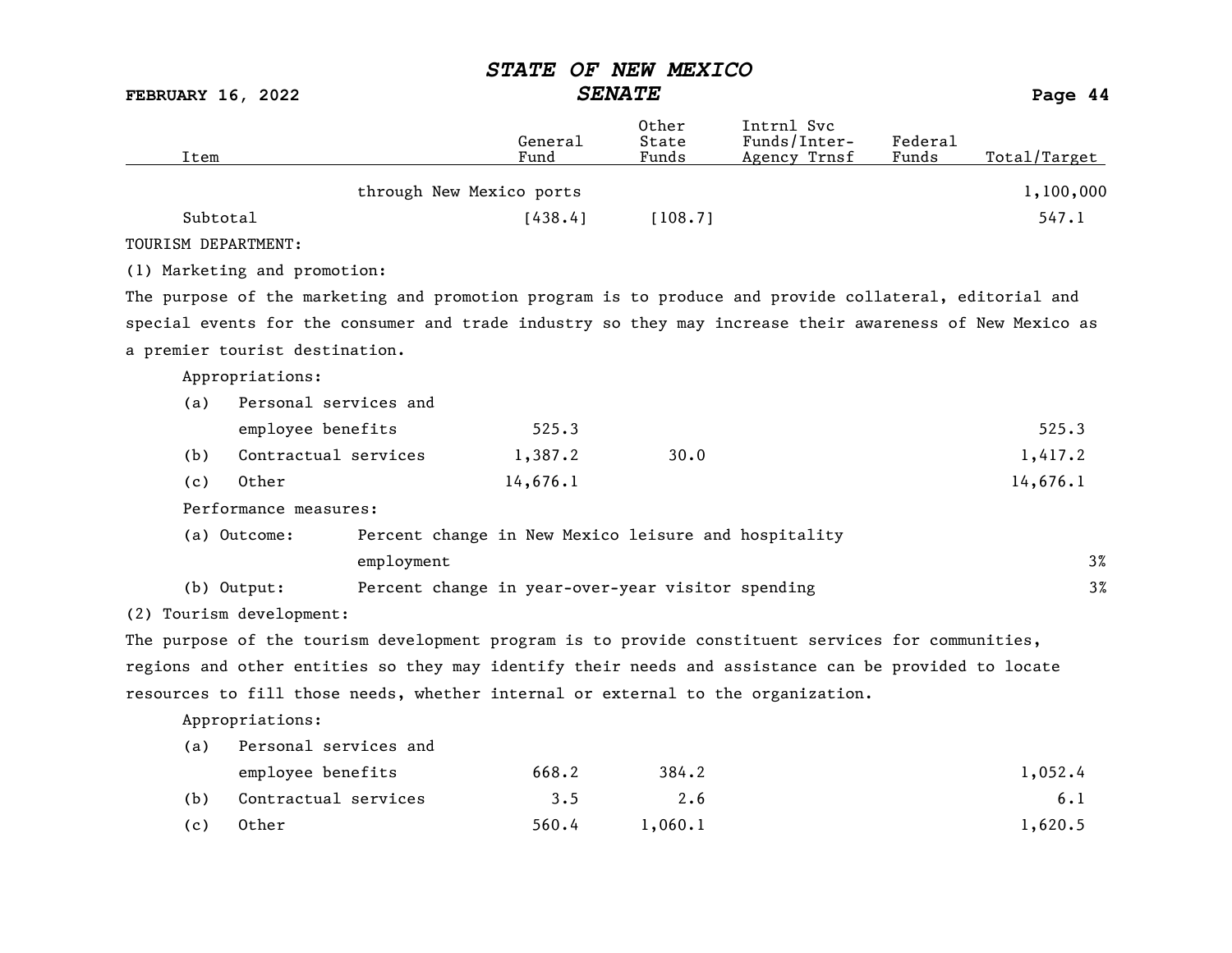|                          |                                                                                                           | STATE OF NEW MEXICO                               |                         |                                                          |                  |              |
|--------------------------|-----------------------------------------------------------------------------------------------------------|---------------------------------------------------|-------------------------|----------------------------------------------------------|------------------|--------------|
| <b>FEBRUARY 16, 2022</b> |                                                                                                           |                                                   | <b>SENATE</b>           |                                                          |                  | Page 45      |
| Item                     |                                                                                                           | General<br>Fund                                   | Other<br>State<br>Funds | Intrnl Svc<br>Funds/Inter-<br>Agency Trnsf               | Federal<br>Funds | Total/Target |
|                          | Performance measures:                                                                                     |                                                   |                         |                                                          |                  |              |
| (a) Output:              |                                                                                                           | Number of entities participating in collaborative |                         |                                                          |                  |              |
|                          |                                                                                                           |                                                   |                         | applications for the cooperative marketing grant program |                  | 140          |
| (3) New Mexico magazine: |                                                                                                           |                                                   |                         |                                                          |                  |              |
|                          | The purpose of the New Mexico magazine program is to produce a monthly magazine and ancillary products    |                                                   |                         |                                                          |                  |              |
|                          | for a state and global audience so the audience can learn about New Mexico from a cultural, historical    |                                                   |                         |                                                          |                  |              |
|                          | and educational perspective.                                                                              |                                                   |                         |                                                          |                  |              |
|                          | Appropriations:                                                                                           |                                                   |                         |                                                          |                  |              |
| (a)                      | Personal services and                                                                                     |                                                   |                         |                                                          |                  |              |
|                          | employee benefits                                                                                         |                                                   | 1,018.8                 |                                                          |                  | 1,018.8      |
| (b)                      | Contractual services                                                                                      |                                                   | 830.0                   |                                                          |                  | 830.0        |
| (c)                      | Other                                                                                                     |                                                   | 1,393.6                 |                                                          |                  | 1,393.6      |
|                          | Performance measures:                                                                                     |                                                   |                         |                                                          |                  |              |
| (a) Output:              |                                                                                                           | True adventure guide advertising revenue          |                         |                                                          |                  | \$445,000    |
| $(b)$ Output:            |                                                                                                           | Advertising revenue per issue, in thousands       |                         |                                                          |                  | \$75         |
| (4) Program support:     |                                                                                                           |                                                   |                         |                                                          |                  |              |
|                          | The purpose of program support is to provide administrative assistance to support the department's        |                                                   |                         |                                                          |                  |              |
|                          | programs and personnel so they may be successful in implementing and reaching their strategic initiatives |                                                   |                         |                                                          |                  |              |
|                          | and maintaining full compliance with state rules and regulations.                                         |                                                   |                         |                                                          |                  |              |
|                          | Appropriations:                                                                                           |                                                   |                         |                                                          |                  |              |
| (a)                      | Personal services and                                                                                     |                                                   |                         |                                                          |                  |              |
|                          | employee benefits                                                                                         | 1,391.0                                           |                         |                                                          |                  | 1,391.0      |
| (b)                      | Contractual services                                                                                      | 32.5                                              |                         |                                                          |                  | 32.5         |
| (c)                      | Other                                                                                                     | 142.5                                             |                         |                                                          |                  | 142.5        |

Subtotal [19,386.7] [4,719.3] 24,106.0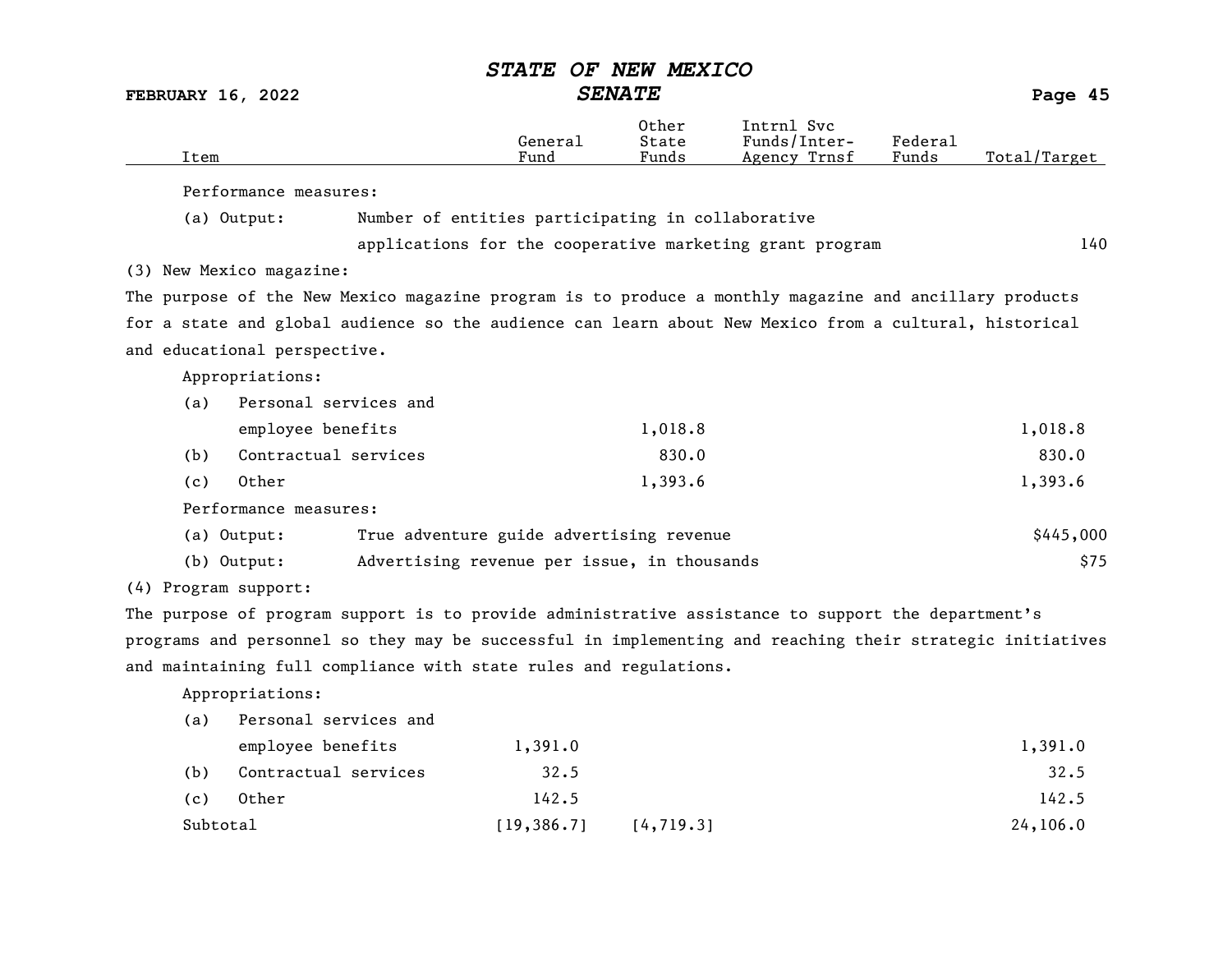FEBRUARY 16, 2022 SENATE Page 46

|      |         | Other                             | Intrnl<br><b>Svc</b> |                   |                  |
|------|---------|-----------------------------------|----------------------|-------------------|------------------|
|      | General | State                             | Funds/Inter-         | ${}_{\rm Federa}$ |                  |
| Item | Fund    | $\overline{\phantom{0}}$<br>Funds | Trnsf<br>Agency      | Funds             | Total<br>'Target |
|      |         |                                   |                      |                   |                  |

ECONOMIC DEVELOPMENT DEPARTMENT:

(1) Economic development:

The purpose of the economic development program is to assist communities in preparing for their role in the new economy, focusing on high-quality job creation and improved infrastructure so New Mexicans can increase their wealth and improve their quality of life.

Appropriations:

| Personal services and<br>(a) |                              |                                                          |       |         |
|------------------------------|------------------------------|----------------------------------------------------------|-------|---------|
| employee benefits            |                              | 2,344.2                                                  | 200.0 | 2,544.2 |
| Contractual services<br>(b)  |                              | 1,709.0                                                  |       | 1,709.0 |
| Other<br>(c)                 |                              | 7,322.7                                                  |       | 7,322.7 |
| Performance measures:        |                              |                                                          |       |         |
| (a) Outcome:                 |                              | Number of workers trained by the job training incentive  |       |         |
|                              | program                      |                                                          |       | 2,000   |
| (b) Outcome:                 | Number of rural jobs created |                                                          |       | 1,320   |
| $(c)$ Output:                |                              | Number of jobs created through the use of Local Economic |       |         |
|                              | Development Act funds        |                                                          |       | 3,000   |
| (d) Outcome:                 |                              | Number of jobs created through business relocations      |       |         |
|                              |                              | facilitated by the New Mexico economic development       |       |         |
|                              | partnership                  |                                                          |       | 2,250   |

(2) Film:

The purpose of the film program is to maintain the core business for the film location services and stimulate growth in digital film media to maintain the economic vitality of New Mexico's film industry.

Appropriations:

(a) Personal services and employee benefits 771.5 771.5 771.5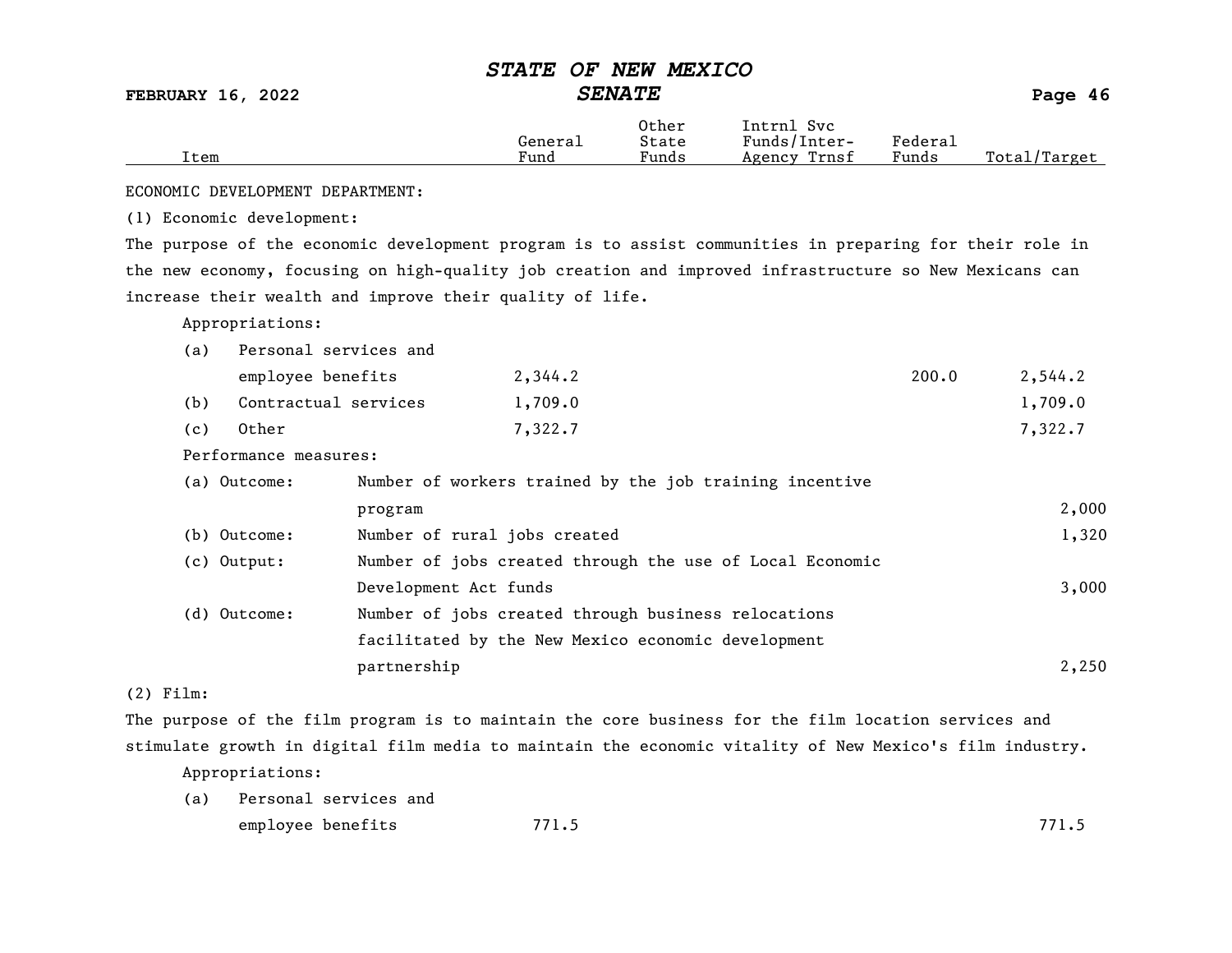FEBRUARY 16, 2022 SENATE Page 47

| Item |                                      | General<br>Fund                                                                                          | Other<br>State<br>Funds | Intrnl Svc<br>Funds/Inter-<br>Agency Trnsf | Federal<br>Funds | Total/Target |
|------|--------------------------------------|----------------------------------------------------------------------------------------------------------|-------------------------|--------------------------------------------|------------------|--------------|
| (b)  | Contractual services                 | 53.4                                                                                                     |                         |                                            |                  | 53.4         |
| (c)  | Other                                | 78.9                                                                                                     |                         |                                            |                  | 78.9         |
|      | Performance measures:                |                                                                                                          |                         |                                            |                  |              |
|      | (a) Outcome:                         | Direct spending by film industry productions, in millions                                                |                         |                                            |                  | \$530        |
|      | (3) Outdoor recreation:              |                                                                                                          |                         |                                            |                  |              |
|      | Appropriations:                      |                                                                                                          |                         |                                            |                  |              |
| (a)  | Personal services and                |                                                                                                          |                         |                                            |                  |              |
|      | employee benefits                    | 323.8                                                                                                    |                         |                                            |                  | 323.8        |
| (b)  | Contractual services                 | 25.0                                                                                                     |                         |                                            |                  | 25.0         |
| (c)  | Other                                | 582.0                                                                                                    |                         |                                            |                  | 582.0        |
|      | (4) Program support:                 |                                                                                                          |                         |                                            |                  |              |
|      |                                      | The purpose of program support is to provide central direction to agency management processes and fiscal |                         |                                            |                  |              |
|      |                                      | support to agency programs to ensure consistency, continuity and legal compliance.                       |                         |                                            |                  |              |
|      | Appropriations:                      |                                                                                                          |                         |                                            |                  |              |
| (a)  | Personal services and                |                                                                                                          |                         |                                            |                  |              |
|      | employee benefits                    | 2,020.6                                                                                                  |                         |                                            |                  | 2,020.6      |
| (b)  | Contractual services                 | 1,223.3                                                                                                  |                         |                                            |                  | 1,223.3      |
| (c)  | Other                                | 482.0                                                                                                    |                         |                                            |                  | 482.0        |
|      | Subtotal                             | [16, 936.4]                                                                                              |                         |                                            | [200.0]          | 17,136.4     |
|      | REGULATION AND LICENSING DEPARTMENT: |                                                                                                          |                         |                                            |                  |              |
|      | (1) Construction industries:         |                                                                                                          |                         |                                            |                  |              |

The purpose of the construction industries program is to provide code compliance oversight; issue licenses, permits and citations; perform inspections; administer exams; process complaints; and enforce laws, rules and regulations relating to general construction and manufactured housing standards to industry professionals.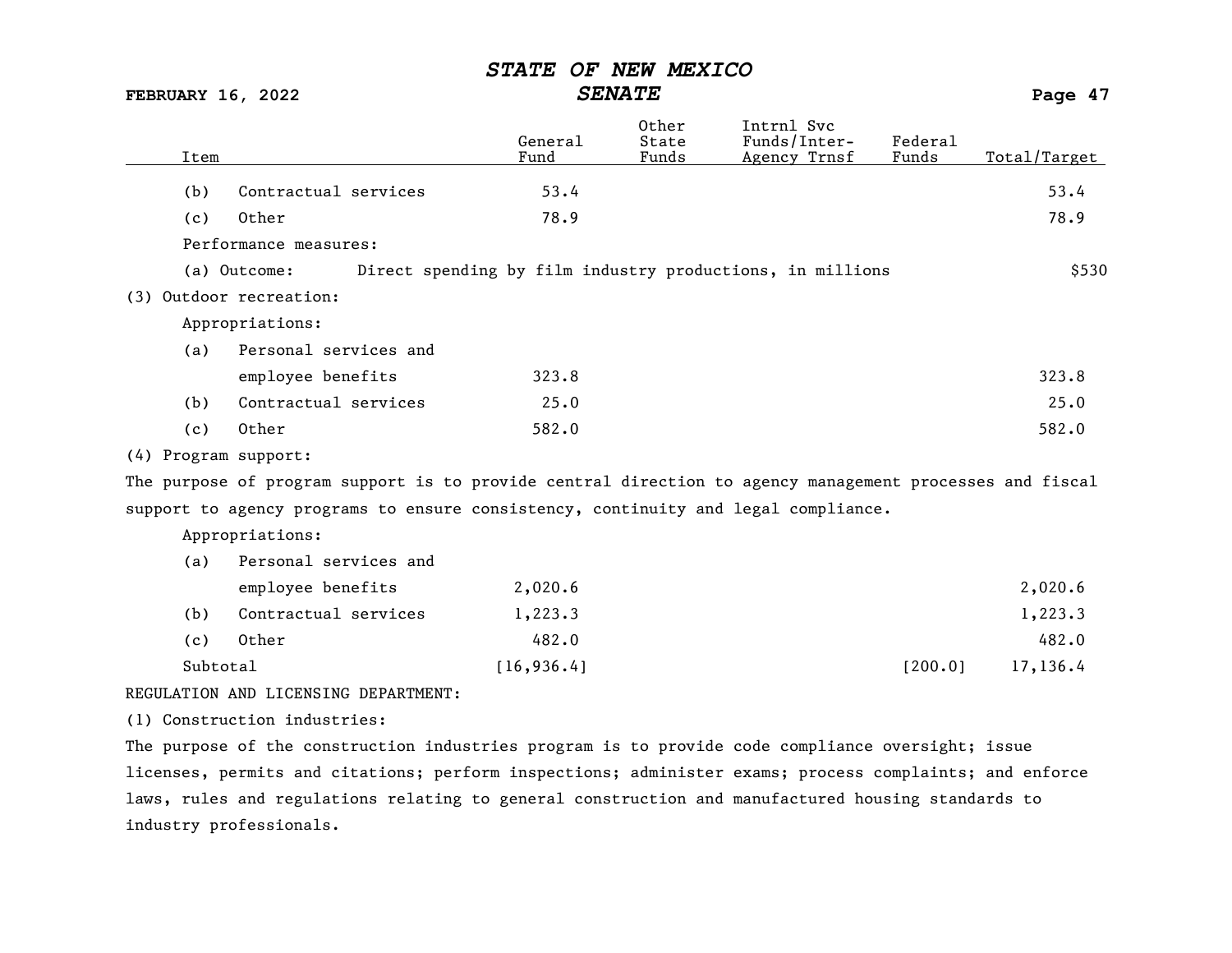FEBRUARY 16, 2022 SENATE Page 48

| Item |                                            |           | General<br>Fund | Other<br>State<br>Funds | Intrnl Svc<br>Funds/Inter-<br>Agency Trnsf                                                              | Federal<br>Funds | Total/Target |
|------|--------------------------------------------|-----------|-----------------|-------------------------|---------------------------------------------------------------------------------------------------------|------------------|--------------|
|      | Appropriations:                            |           |                 |                         |                                                                                                         |                  |              |
| (a)  | Personal services and                      |           |                 |                         |                                                                                                         |                  |              |
|      | employee benefits                          |           | 8,288.5         | 242.7                   | 200.0                                                                                                   | 25.0             | 8,756.2      |
| (b)  | Contractual services                       |           | 416.7           | 50.3                    |                                                                                                         |                  | 467.0        |
| (c)  | Other                                      |           | 1,207.5         | 46.3                    |                                                                                                         |                  | 1,253.8      |
| (d)  | Other financing uses                       |           | 147.2           |                         |                                                                                                         |                  | 147.2        |
|      | Performance measures:                      |           |                 |                         |                                                                                                         |                  |              |
|      | (a) Outcome:                               |           |                 |                         | Percent of commercial plans reviewed within ten working days                                            |                  | 92%          |
|      | (b) Outcome:                               |           |                 |                         | Percent of residential plans reviewed within five working                                               |                  |              |
|      |                                            | days      |                 |                         |                                                                                                         |                  | 95%          |
|      | $(c)$ Output:                              |           |                 |                         | Time to final action, referral or dismissal of complaint,                                               |                  |              |
|      |                                            | in months |                 |                         |                                                                                                         |                  | 8            |
|      | (2) Financial institutions:                |           |                 |                         |                                                                                                         |                  |              |
|      |                                            |           |                 |                         | The purpose of the financial institutions and securities program is to issue charters and licenses;     |                  |              |
|      |                                            |           |                 |                         | perform examinations; investigate complaints; enforce laws, rules and regulations; and promote investor |                  |              |
|      |                                            |           |                 |                         | protection and confidence so capital formation is maximized and a secure financial infrastructure is    |                  |              |
|      | available to support economic development. |           |                 |                         |                                                                                                         |                  |              |
|      | Appropriations:                            |           |                 |                         |                                                                                                         |                  |              |
| (a)  | Personal services and                      |           |                 |                         |                                                                                                         |                  |              |
|      | employee benefits                          |           | 84.0            | 1,075.7                 | 2,000.0                                                                                                 |                  | 3,159.7      |
| (b)  | Contractual services                       |           |                 | 82.2                    |                                                                                                         |                  | 82.2         |
| (c)  | Other                                      |           |                 | 559.9                   |                                                                                                         |                  | 559.9        |

(d) Other financing uses 261.5 261.5

The internal service funds/interagency transfers appropriation to the financial institutions program of the regulation and licensing department includes four hundred forty-six thousand five hundred dollars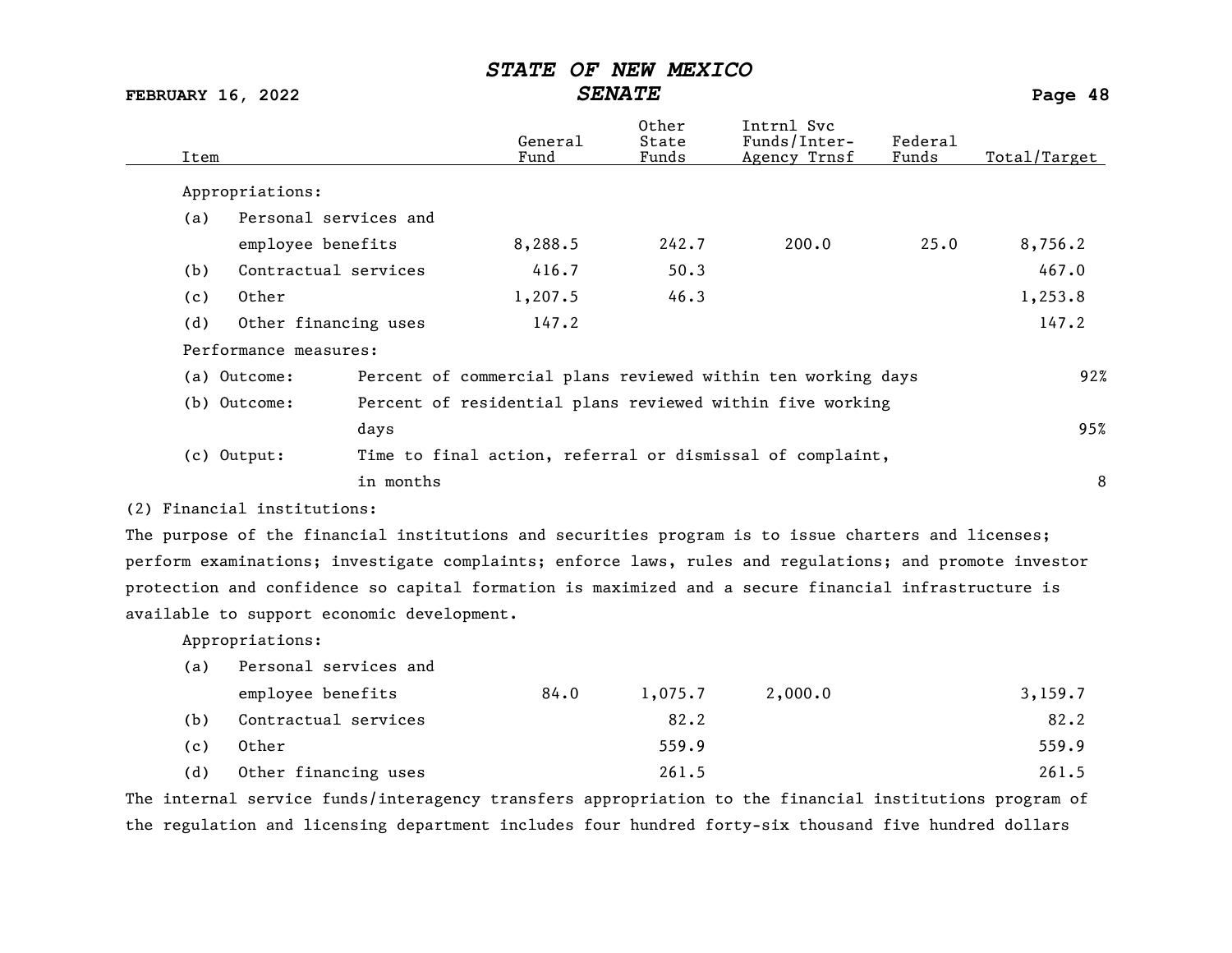FEBRUARY 16, 2022 SENATE Page 49

|      |         | Other                 | Svc<br>[ntrnl   |                                    |                   |
|------|---------|-----------------------|-----------------|------------------------------------|-------------------|
|      | Generai | State                 | Funds/Inter-    | ${}_{\rm \texttt{Federa}_{\perp}}$ |                   |
| Item | Fund    | $\mathbf{r}$<br>Funds | Trnsf<br>Agency | Funds                              | Total,<br>'Target |

(\$446,500) from the mortgage regulatory fund for the general operations of the financial institutions program.

Performance measures:

| (a) Outcome: | Percent of completed applications processed within ninety |     |
|--------------|-----------------------------------------------------------|-----|
|              | days by type of application                               | 97% |

(3) Alcohol and gaming:

The purpose of the alcohol and gaming program is to regulate the sale, service and public consumption of alcoholic beverages and, in cooperation with the department of public safety, enforce the Liquor Control Act to protect the health, safety and welfare of the citizens of and visitors to New Mexico.

Appropriations:

| (a) | Personal services and      |                            |       |                                                           |         |
|-----|----------------------------|----------------------------|-------|-----------------------------------------------------------|---------|
|     | employee benefits          |                            | 937.7 | 225.0                                                     | 1,162.7 |
| (b) | Contractual services       |                            | 13.3  |                                                           | 13.3    |
| (c) | Other                      |                            | 77.1  | 75.0                                                      | 152.1   |
|     | Performance measures:      |                            |       |                                                           |         |
|     | (a) Output:                |                            |       | Number of days to resolve an administrative citation that |         |
|     |                            | does not require a hearing |       |                                                           | 110     |
|     | $(h)$ $01$ + $02$ $\ldots$ |                            |       | Number of days to jecus a restaurant beer and vine liquor |         |

(b) Outcome: Number of days to issue a restaurant beer and wine liquor license and the set of the set of the set of the set of the set of the set of the set of the set of the set of the set of the set of the set of the set of the set of the set of the set of the set of the set of the set of t

(4) Securities:

The purpose of the securities program is to protect the integrity of the capital markets in New Mexico by setting standards for licensed professionals, investigating complaints, educating the public and enforcing the law.

Appropriations:

(a) Personal services and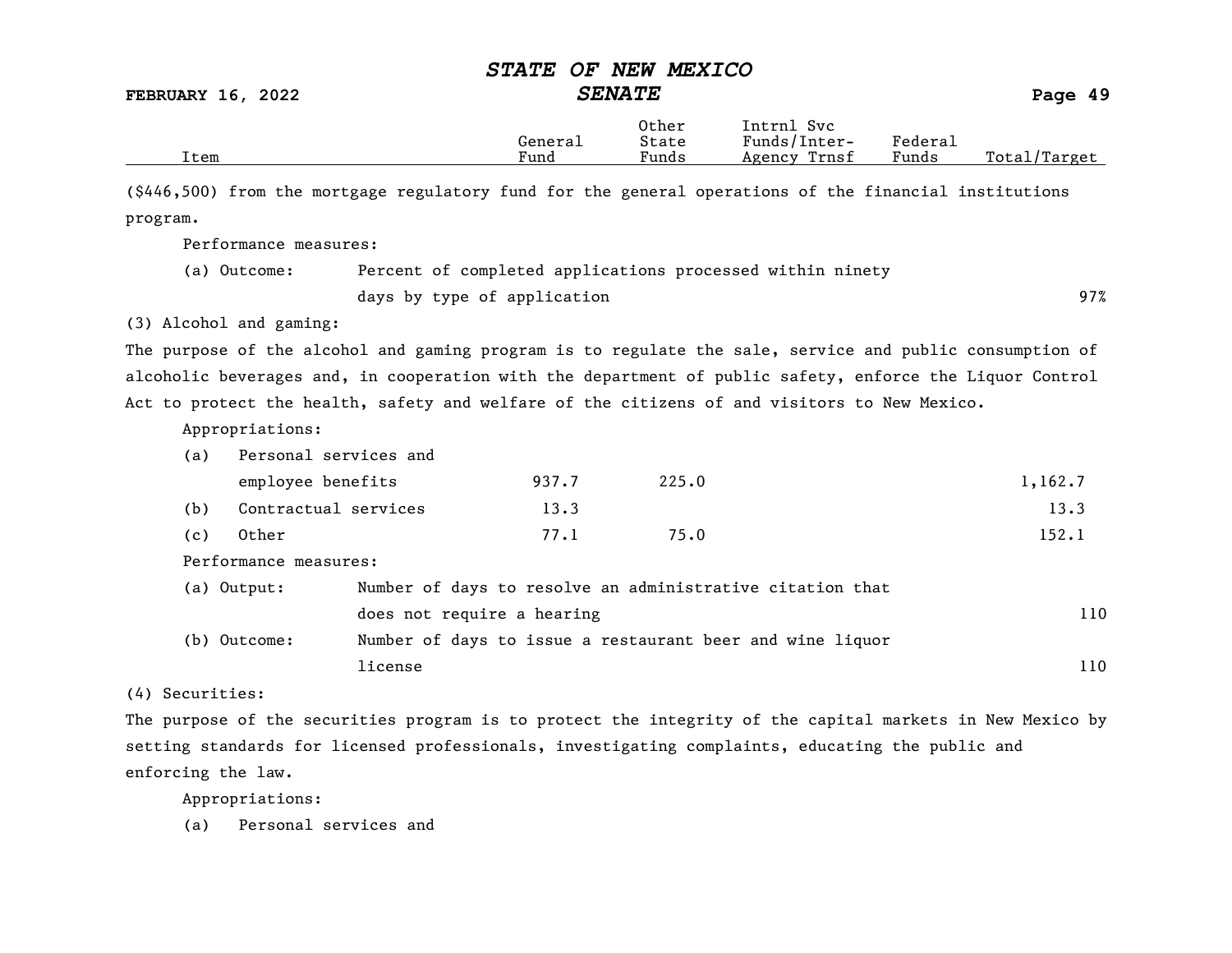| <b>FEBRUARY 16, 2022</b> |                      | <b>SENATE</b>   |                         |                                            | Page 50          |              |  |
|--------------------------|----------------------|-----------------|-------------------------|--------------------------------------------|------------------|--------------|--|
| Item                     |                      | General<br>Fund | Other<br>State<br>Funds | Intrnl Svc<br>Funds/Inter-<br>Agency Trnsf | Federal<br>Funds | Total/Target |  |
|                          | employee benefits    | 61.8            | 1,245.4                 |                                            |                  | 1,307.2      |  |
| (b)                      | Contractual services | 4.0             | 70.0                    |                                            |                  | 74.0         |  |
| (c)                      | Other                | 70.0            | 313.4                   |                                            |                  | 383.4        |  |

(5) Boards and commissions:

Appropriations:

(a) Personal services and

|     | employee benefits     | 31.1 | 184.2   | 5,873.3 | 6,088.6 |
|-----|-----------------------|------|---------|---------|---------|
| (b) | Contractual services  |      | 547.7   |         | 547.7   |
| (c) | Other                 |      | 1,631.0 |         | 1,631.0 |
| (d) | Other financing uses  |      | 7,802.6 | 640.3   | 8,442.9 |
|     | Manufactured housing: |      |         |         |         |

(d) Other financing uses 252.2 252.2 252.2

Appropriations:

 $(6)$ 

| (a) | Personal services and |       |         |      |         |
|-----|-----------------------|-------|---------|------|---------|
|     | employee benefits     | 200.0 | 1,014.7 | 25.0 | 1,239.7 |
| (b) | Contractual services  |       | 82.5    |      | 82.5    |
| (c) | Other                 |       | 187.8   |      | 187.8   |

The other state funds appropriations to the manufactured housing program of the regulation and licensing department in the personal services and employee benefits category include two hundred eight-five thousand dollars (\$285,000) from the mortgage regulatory fund.

The other state funds appropriations to the manufactured housing program of the regulation and licensing department in the personal services and employee benefits category include two hundred thousand dollars (\$200,000) from the securities enforcement and investor education fund.

(7) Cannabis control division:

Appropriations: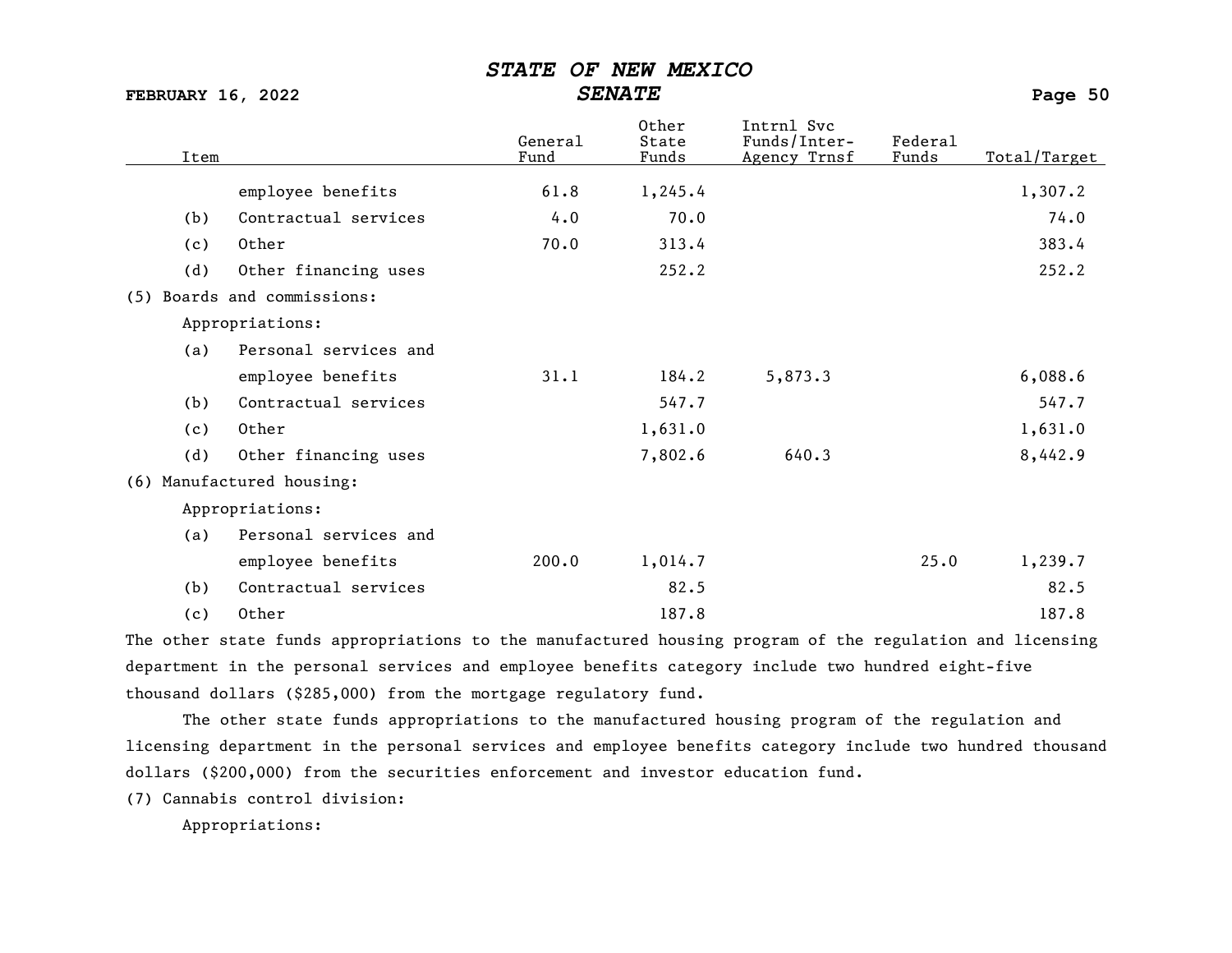FEBRUARY 16, 2022 SENATE Page 51

| Item |                       | General<br>Fund | Other<br>State<br>Funds | Intrnl Svc<br>Funds/Inter-<br>Agency Trnsf | Federal<br>Funds | Total/Target |
|------|-----------------------|-----------------|-------------------------|--------------------------------------------|------------------|--------------|
| (a)  | Personal services and |                 |                         |                                            |                  |              |
|      | employee benefits     | 2,496.0         |                         |                                            |                  | 2,496.0      |
| (b)  | Contractual services  | 371.7           | 283.5                   |                                            |                  | 655.2        |
| (c)  | Other                 | 250.0           | 400.0                   |                                            |                  | 650.0        |
| (d)  | Other financing uses  |                 | 2,516.5                 |                                            |                  | 2,516.5      |

The other state funds appropriation to the cannabis control division of the regulation and licensing department includes two million five hundred sixteen thousand five hundred dollars (\$2,516,500) from cannabis licensing fees for the operations of the medical cannabis program of the department of health.

(8) Program support:

The purpose of program support is to provide leadership and centralized direction, financial management, information systems support and human resources support for all agency organizations in compliance with governing regulations, statutes and procedures so they can license qualified applicants, verify compliance with statutes and resolve or mediate consumer complaints.

Appropriations:

| (a)      | Personal services and |             |             |             |        |          |
|----------|-----------------------|-------------|-------------|-------------|--------|----------|
|          | employee benefits     | 846.4       |             | 1,819.3     |        | 2,665.7  |
| (b)      | Contractual services  | 31.1        |             | 509.6       |        | 540.7    |
| (c)      | Other                 | 128.2       |             | 605.5       |        | 733.7    |
| Subtotal |                       | [15, 662.3] | [19, 150.1] | [11, 648.0] | [50.0] | 46,510.4 |

#### PUBLIC REGULATION COMMISSION:

(1) Policy and regulation:

The purpose of the policy and regulation program is to fulfill the constitutional and legislative mandates regarding regulated industries through rulemaking, adjudications and policy initiatives to ensure the provisions of adequate and reliable services at fair, just and reasonable rates so the interests of the consumers and regulated industries are balanced to promote and protect the public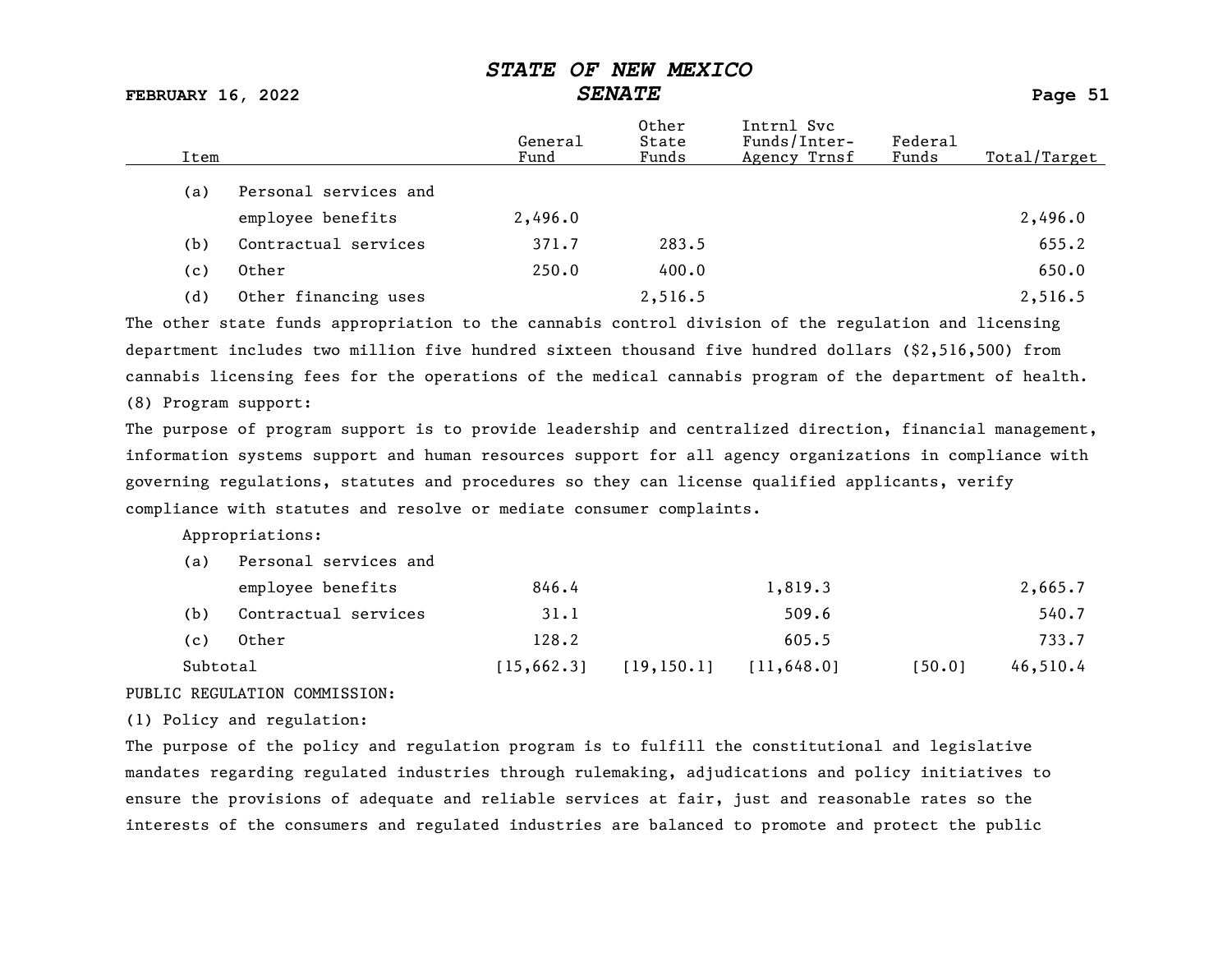FEBRUARY 16, 2022 SENATE SENATE

Other Intrnl Svc<br>General State Funds/Inter General State Funds/Inter- Federal Total/Target interest. Appropriations: (a) Personal services and employee benefits 6,152.4 284.2 6,436.6 (b) Contractual services 656.8 656.8 656.8 656.8 656.8 656.8 656.8 656.8 656.8 656.8 656.8 656.8 656.8 656.8 656.8 656.8 656.8 656.8 656.8 656.8 656.8 656.8 ft in the state of the state of the state of the state of the sta (c) Other 761.7 761.7 Performance measures: (a) Output: Number of total carrier inspections (household goods, bus, taxi, ambulance, tow and rail) performed by staff  $400$ (2) Public safety: The purpose of the public safety program is to provide services and resources to the appropriate entities to enhance their ability to protect the public from fire and pipeline hazards and other risk as assigned to the public regulation commission. Appropriations: (a) Personal services and employee benefits 505.1 772.1 1,277.2 (b) Contractual services 82.4 82.4 (c) Other 135.4 127.5 262.9 (3) Program support: The purpose of program support is to provide administrative support and direction to ensure consistency, compliance, financial integrity and fulfillment of the agency mission. Appropriations: (a) Personal services and

|     | employee benefits    | 2,363.6 | 607.2 | 2,970.8 |
|-----|----------------------|---------|-------|---------|
| (b) | Contractual services | 98.3    |       | 98.3    |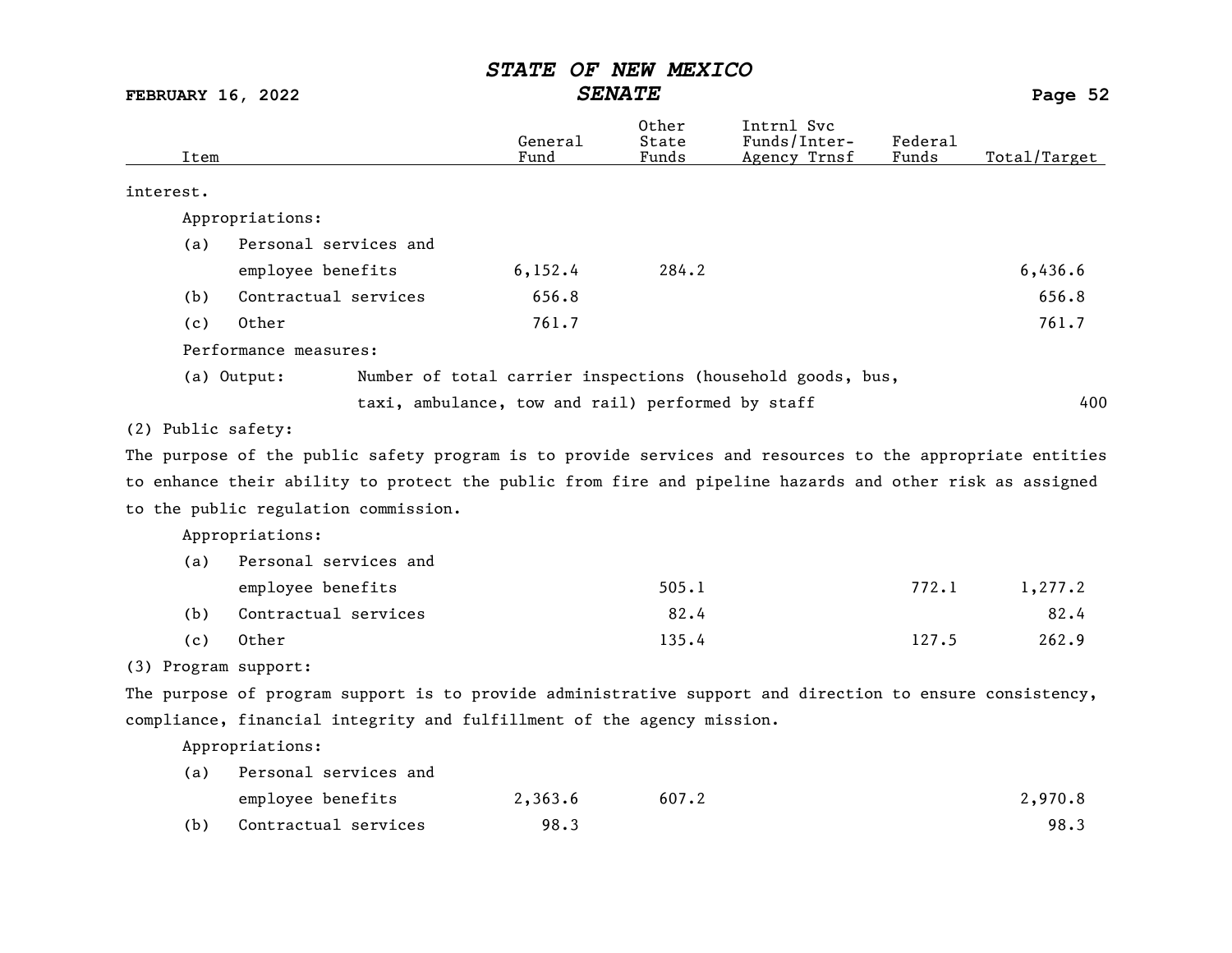FEBRUARY 16, 2022 SENATE Page 53

| Item                  |                                                                                                          | General<br>Fund | Other<br>State<br>Funds | Intrnl Svc<br>Funds/Inter-<br>Agency Trnsf | Federal<br>Funds | Total/Target |
|-----------------------|----------------------------------------------------------------------------------------------------------|-----------------|-------------------------|--------------------------------------------|------------------|--------------|
| (c)                   | Other                                                                                                    | 461.2           |                         |                                            |                  | 461.2        |
| Subtotal              |                                                                                                          | [10, 494.0]     | [1, 614.3]              |                                            | [899.6]          | 13,007.9     |
|                       | OFFICE OF SUPERINTENDENT OF INSURANCE:                                                                   |                 |                         |                                            |                  |              |
|                       |                                                                                                          |                 |                         |                                            |                  |              |
| (1) Insurance policy: |                                                                                                          |                 |                         |                                            |                  |              |
|                       | The purpose of the insurance policy program is to ensure easy public access to reliable insurance        |                 |                         |                                            |                  |              |
|                       | products that meet consumers' needs and are underwritten by dependable, reputable, financially sound     |                 |                         |                                            |                  |              |
|                       | companies that charge fair rates and are represented by trustworthy, qualified agents, while promoting a |                 |                         |                                            |                  |              |
|                       | positive competitive business climate.                                                                   |                 |                         |                                            |                  |              |
|                       | Appropriations:                                                                                          |                 |                         |                                            |                  |              |
| (a)                   | Personal services and                                                                                    |                 |                         |                                            |                  |              |
|                       | employee benefits                                                                                        |                 | 3,654.1                 | 6, 187.0                                   |                  | 9,841.1      |
| (b)                   | Contractual services                                                                                     |                 | 505.8                   | 1,951.4                                    |                  | 2,457.2      |
| (c)                   | Other                                                                                                    |                 | 944.1                   | 888.0                                      |                  | 1,832.1      |
| (d)                   | Other financing uses                                                                                     |                 | 616.8                   |                                            |                  | 616.8        |
|                       | (2) Patient's compensation fund:                                                                         |                 |                         |                                            |                  |              |
|                       | Appropriations:                                                                                          |                 |                         |                                            |                  |              |
| (a)                   | Personal services and                                                                                    |                 |                         |                                            |                  |              |
|                       | employee benefits                                                                                        |                 | 37.2                    |                                            |                  | 37.2         |
| (b)                   | Contractual services                                                                                     |                 | 596.2                   |                                            |                  | 596.2        |
| (c)                   | Other                                                                                                    |                 | 27,544.4                |                                            |                  | 27,544.4     |
| (d)                   | Other financing uses                                                                                     |                 | 816.5                   |                                            |                  | 816.5        |
| (3) Special revenues: |                                                                                                          |                 |                         |                                            |                  |              |
|                       | Appropriations:                                                                                          |                 |                         |                                            |                  |              |
| (a)                   | Other financing uses                                                                                     |                 | 8,249.1                 |                                            |                  | 8, 249.1     |
| Subtotal              |                                                                                                          |                 | [42, 964.2]             | [9,026.4]                                  |                  | 51,990.6     |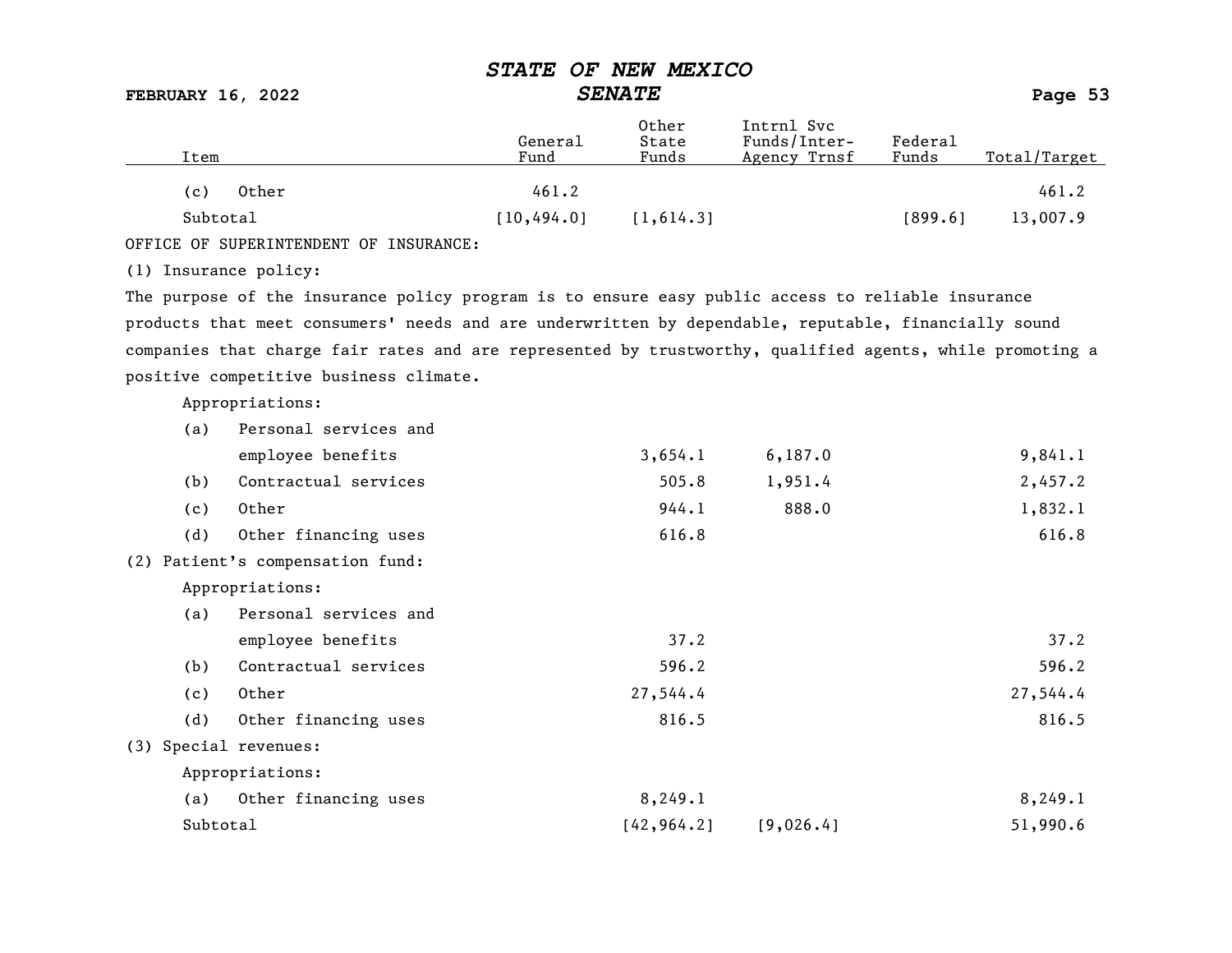FEBRUARY 16, 2022 SENATE Page 54

|      |         | Other | Intrnl<br>Svc   |         |                  |
|------|---------|-------|-----------------|---------|------------------|
|      | Generai | State | Funds/Inter-    | Federau |                  |
| Item | Fund    | Funds | Trnsf<br>Agency | Funds   | Total,<br>Target |

MEDICAL BOARD:

(1) Licensing and certification:

The purpose of the licensing and certification program is to provide regulation and licensure to healthcare providers regulated by the New Mexico medical board and to ensure competent and ethical medical care to consumers.

Appropriations:

| (a)      | Personal services and |           |         |
|----------|-----------------------|-----------|---------|
|          | employee benefits     | 1,625.9   | 1,625.9 |
| (b)      | Contractual services  | 650.0     | 650.0   |
| (c)      | Other                 | 424.1     | 424.1   |
| Subtotal |                       | [2,700.0] | 2,700.0 |

BOARD OF NURSING:

(1) Licensing and certification:

The purpose of the licensing and certification program is to provide regulations to nurses, hemodialysis technicians, medication aides and their education and training programs so they provide competent and professional healthcare services to consumers.

Appropriations:

| (a) | Personal services and |         |         |
|-----|-----------------------|---------|---------|
|     | employee benefits     | 2,212.2 | 2,212.2 |
| (b) | Contractual services  | 54.4    | 54.4    |
| (c) | Other                 | 954.6   | 954.6   |
| (d) | Other financing uses  | 50.0    | 50.0    |

Performance measures:

(a) Explanatory: Number of certified registered nurse anesthetist licenses

active on June 30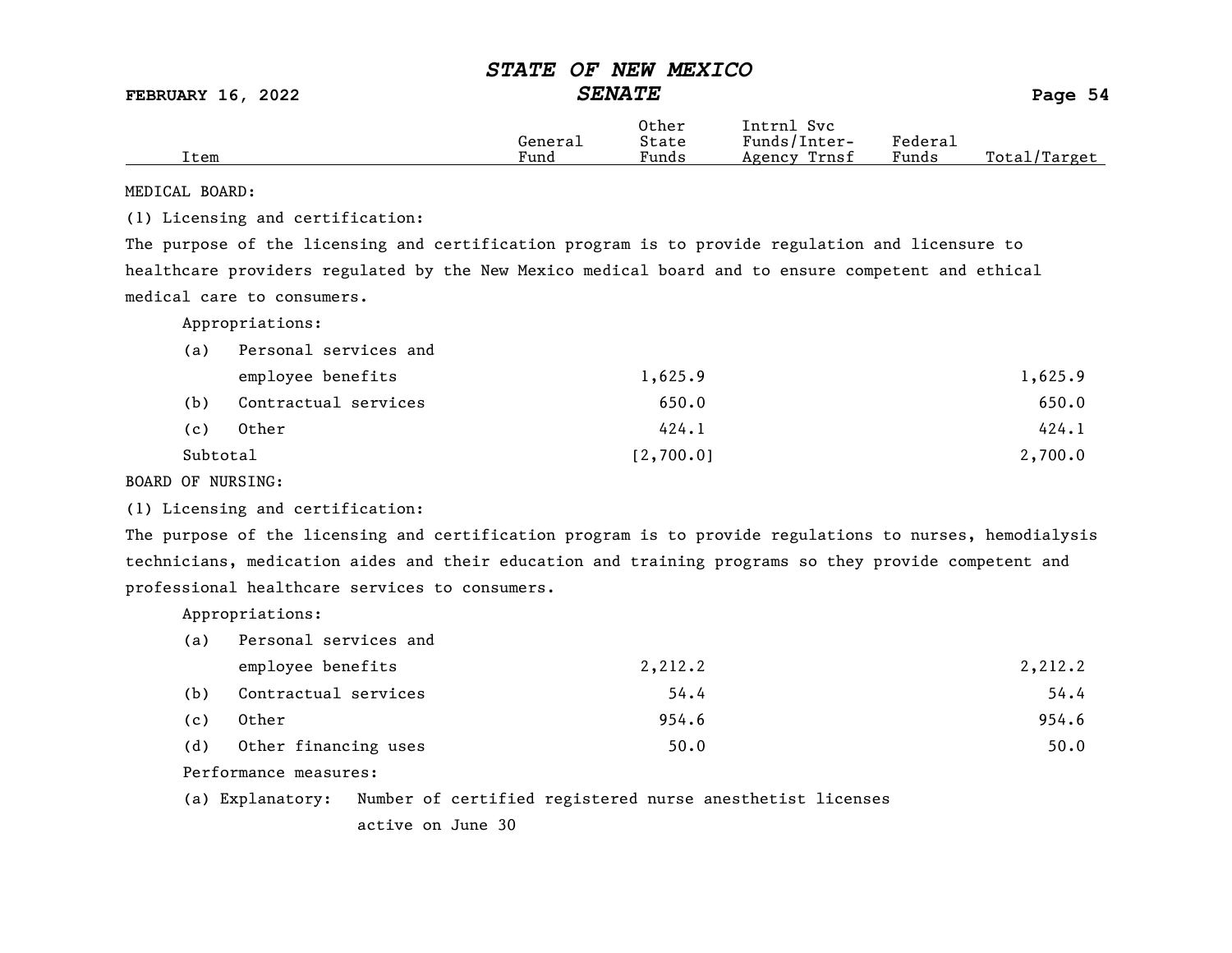FEBRUARY 16, 2022 SENATE Page 55

| Item                                                                                                    |                                                           | General<br>Fund | Other<br>State<br>Funds | Intrnl Svc<br>Funds/Inter-<br>Agency Trnsf | Federal<br>Funds | Total/Target |
|---------------------------------------------------------------------------------------------------------|-----------------------------------------------------------|-----------------|-------------------------|--------------------------------------------|------------------|--------------|
| $(b)$ Output:                                                                                           | Number of advanced practice nurses contacted regarding    |                 |                         |                                            |                  |              |
|                                                                                                         | high-risk prescribing and prescription monitoring program |                 |                         |                                            |                  |              |
|                                                                                                         | compliance, based on the pharmacy board's prescription    |                 |                         |                                            |                  |              |
|                                                                                                         | monitoring program reports                                |                 |                         |                                            |                  | 300          |
| Subtotal                                                                                                |                                                           |                 | [3, 271.2]              |                                            |                  | 3,271.2      |
| NEW MEXICO STATE FAIR:                                                                                  |                                                           |                 |                         |                                            |                  |              |
| The purpose of the state fair program is to promote the New Mexico state fair as a year-round operation |                                                           |                 |                         |                                            |                  |              |
| with venues, events and facilities that provide for greater use of the assets of the agency.            |                                                           |                 |                         |                                            |                  |              |
| Appropriations:                                                                                         |                                                           |                 |                         |                                            |                  |              |
| Personal services and<br>(a)                                                                            |                                                           |                 |                         |                                            |                  |              |
| employee benefits                                                                                       |                                                           |                 | 7,700.0                 |                                            |                  | 7,700.0      |
| Contractual services<br>(b)                                                                             |                                                           | 100.0           | 3,160.0                 |                                            |                  | 3,260.0      |
| Other<br>(c)                                                                                            |                                                           | 100.0           | 3,430.0                 |                                            |                  | 3,530.0      |
| The general fund appropriations to the New Mexico state fair include two hundred thousand dollars       |                                                           |                 |                         |                                            |                  |              |
| (\$200,000) for the African American performing arts center foundation.                                 |                                                           |                 |                         |                                            |                  |              |
| Performance measures:                                                                                   |                                                           |                 |                         |                                            |                  |              |
| (a) Output:                                                                                             | Number of paid attendees at annual state fair event       |                 |                         |                                            |                  | 430,000      |
| Subtotal                                                                                                |                                                           | [200.0]         | [14, 290.0]             |                                            |                  | 14,490.0     |
| STATE BOARD OF LICENSURE FOR PROFESSIONAL                                                               |                                                           |                 |                         |                                            |                  |              |
| ENGINEERS AND PROFESSIONAL SURVEYORS:                                                                   |                                                           |                 |                         |                                            |                  |              |
| (1) Regulation and licensing:                                                                           |                                                           |                 |                         |                                            |                  |              |
| The purpose of the regulation and licensing program is to regulate the practices of engineering and     |                                                           |                 |                         |                                            |                  |              |
| surveying in the state as they relate to the welfare of the public in safeguarding life, health and     |                                                           |                 |                         |                                            |                  |              |
| property and to provide consumers with licensed professional engineers and licensed professional        |                                                           |                 |                         |                                            |                  |              |
| surveyors.                                                                                              |                                                           |                 |                         |                                            |                  |              |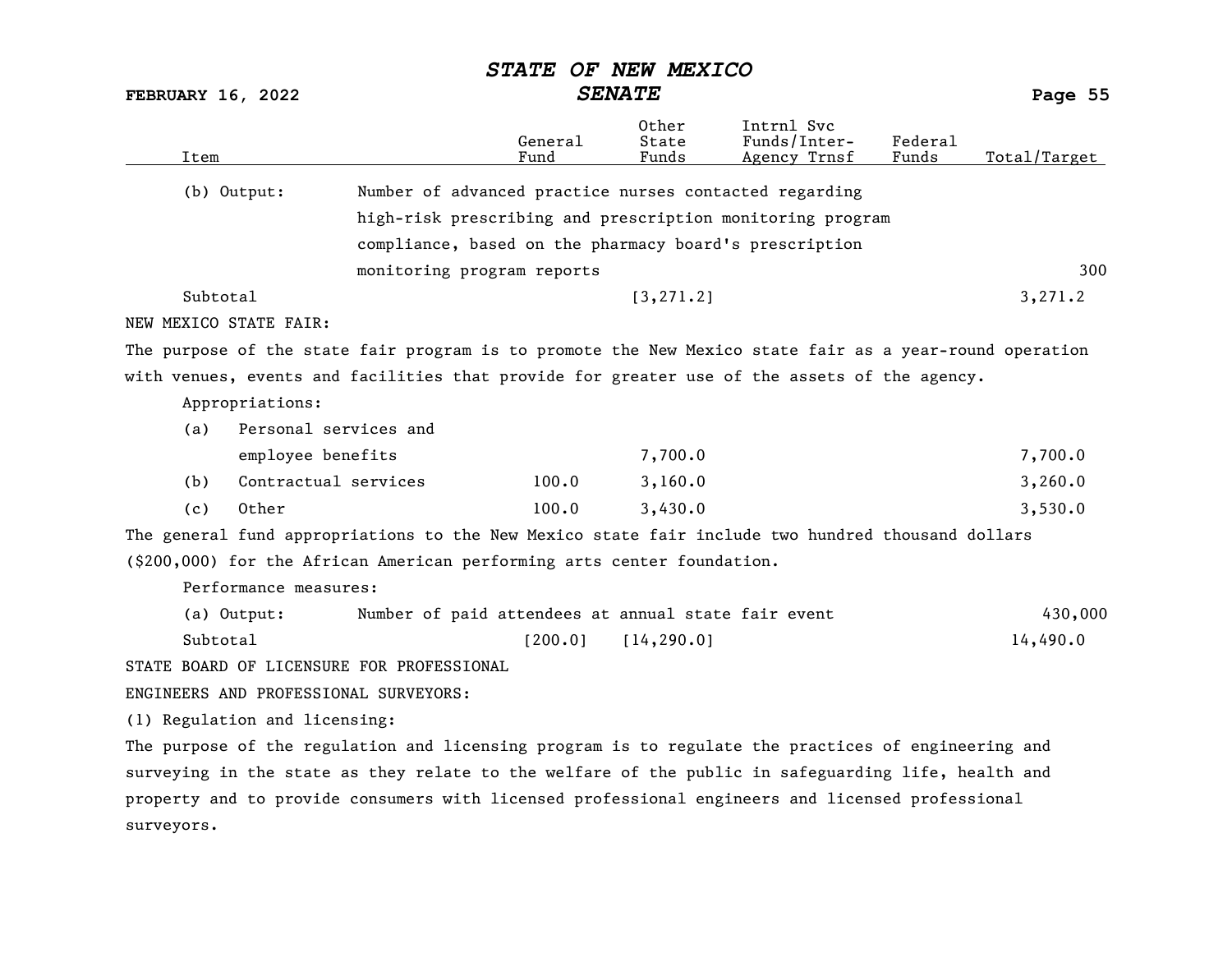FEBRUARY 16, 2022 SENATE Page 56

| Item     |                       | General<br>Fund | Other<br>State<br>Funds | Intrnl Svc<br>Funds/Inter-<br>Agency Trnsf | Federal<br>Funds | Total/Target |
|----------|-----------------------|-----------------|-------------------------|--------------------------------------------|------------------|--------------|
|          | Appropriations:       |                 |                         |                                            |                  |              |
| (a)      | Personal services and |                 |                         |                                            |                  |              |
|          | employee benefits     |                 | 629.3                   |                                            |                  | 629.3        |
| (b)      | Contractual services  |                 | 296.1                   |                                            |                  | 296.1        |
| (c)      | Other                 |                 | 318.9                   |                                            |                  | 318.9        |
| Subtotal |                       |                 | [1, 244.3]              |                                            |                  | 1,244.3      |
|          |                       |                 |                         |                                            |                  |              |

#### GAMING CONTROL BOARD:

#### (1) Gaming control:

The purpose of the gaming control board is to provide strictly regulated gaming activities and to promote responsible gaming to the citizens of New Mexico so they can attain a strong level of confidence in the board's administration of gambling laws and assurance the state has competitive gaming free from criminal and corruptive elements and influences.

Appropriations:

| (a)      | Personal services and |           |         |
|----------|-----------------------|-----------|---------|
|          | employee benefits     | 4,188.0   | 4,188.0 |
| (b)      | Contractual services  | 65.3      | 65.3    |
| (c)      | Other                 | 1,630.0   | 1,630.0 |
| Subtotal |                       | [5,883.3] | 5,883.3 |

#### STATE RACING COMMISSION:

(1) Horse racing regulation:

The purpose of the horse racing regulation program is to provide regulation in an equitable manner to New Mexico's parimutuel horse racing industry and to protect the interest of wagering patrons and the state of New Mexico in a manner that promotes a climate of economic prosperity for horsemen, horse owners and racetrack management.

Appropriations: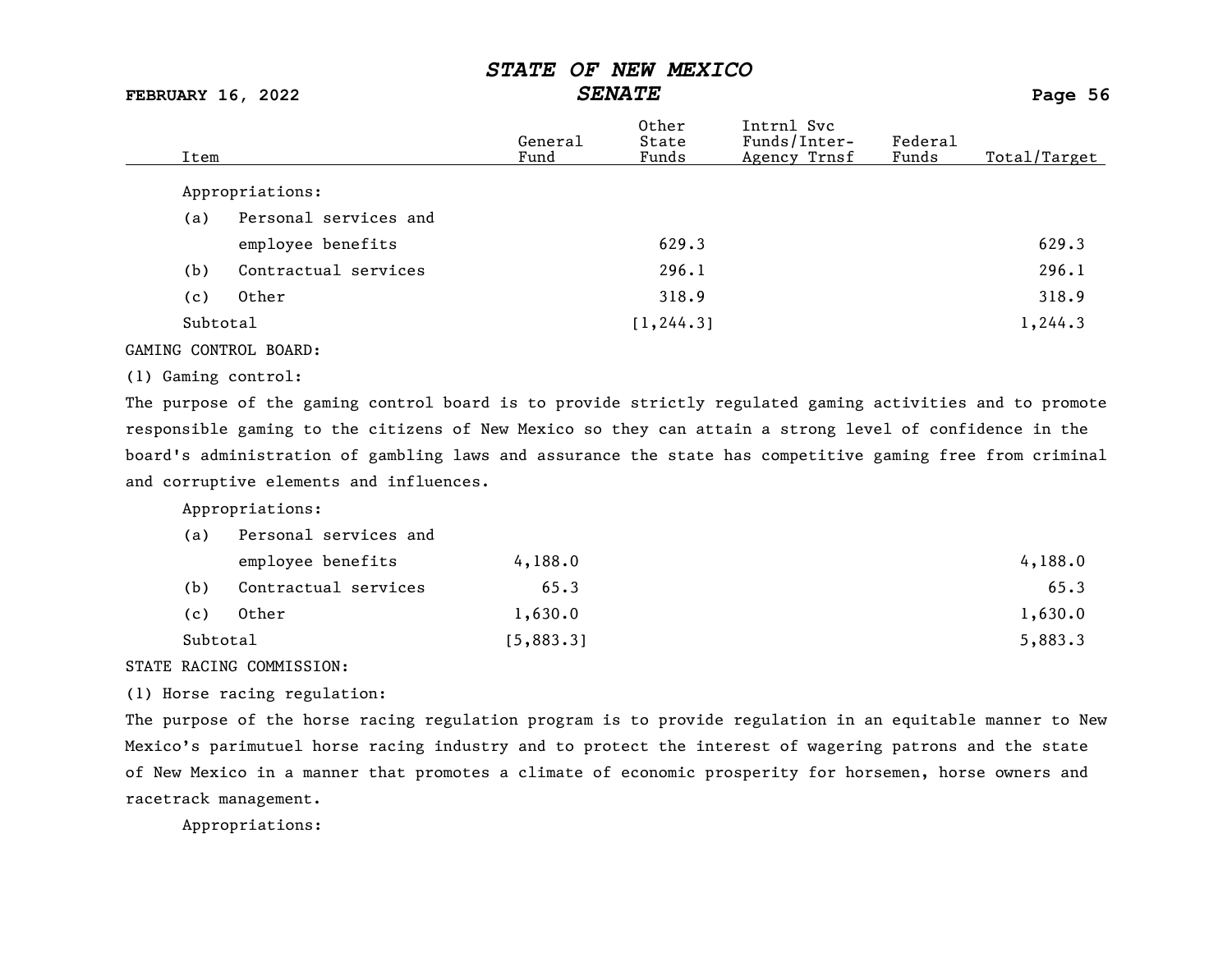| <b>FEBRUARY 16, 2022</b>                                                                                 | <b>SENATE</b>                                          |                         | Page 57                                    |                  |              |
|----------------------------------------------------------------------------------------------------------|--------------------------------------------------------|-------------------------|--------------------------------------------|------------------|--------------|
| Item                                                                                                     | General<br>Fund                                        | Other<br>State<br>Funds | Intrnl Svc<br>Funds/Inter-<br>Agency Trnsf | Federal<br>Funds | Total/Target |
| Personal services and<br>(a)                                                                             |                                                        |                         |                                            |                  |              |
| employee benefits                                                                                        | 1,650.5                                                |                         |                                            |                  | 1,650.5      |
| Contractual services<br>(b)                                                                              | 569.9                                                  | 300.0                   | 700.0                                      |                  | 1,569.9      |
| Other<br>(c)                                                                                             | 256.3                                                  |                         |                                            |                  | 256.3        |
| Performance measures:                                                                                    |                                                        |                         |                                            |                  |              |
| (a) Outcome:                                                                                             | Percent of equine samples testing positive for illegal |                         |                                            |                  |              |
| substances                                                                                               |                                                        |                         |                                            |                  | $1\%$        |
| (b) Explanatory:                                                                                         | Amount collected from parimutuel revenues, in millions |                         |                                            |                  |              |
| (c) Explanatory:                                                                                         | Number of horse fatalities per one thousand starts     |                         |                                            |                  |              |
| Subtotal                                                                                                 | [2, 476.7]                                             | [300.0]                 | [700.0]                                    |                  | 3,476.7      |
| BOARD OF VETERINARY MEDICINE:                                                                            |                                                        |                         |                                            |                  |              |
| (1) Veterinary licensing and regulatory:                                                                 |                                                        |                         |                                            |                  |              |
| The purpose of the veterinary licensing and regulatory program is to regulate the profession of          |                                                        |                         |                                            |                  |              |
| veterinary medicine in accordance with the Veterinary Practice Act and to promote continuous improvement |                                                        |                         |                                            |                  |              |
| in veterinary practices and management to protect the public.                                            |                                                        |                         |                                            |                  |              |
| Appropriations:                                                                                          |                                                        |                         |                                            |                  |              |
| Personal services and<br>(a)                                                                             |                                                        |                         |                                            |                  |              |
| employee benefits                                                                                        |                                                        | 243.0                   |                                            |                  | 243.0        |
| Contractual services<br>(b)                                                                              |                                                        | 139.3                   |                                            |                  | 139.3        |
| Other<br>(c)                                                                                             |                                                        | 43.1                    |                                            |                  | 43.1         |
| Subtotal                                                                                                 |                                                        | [425.4]                 |                                            |                  | 425.4        |
| CUMBRES AND TOLTEC SCENIC RAILROAD COMMISSION:                                                           |                                                        |                         |                                            |                  |              |
| The purpose of the Cumbres and Toltec scenic railroad commission is to provide railroad excursions       |                                                        |                         |                                            |                  |              |
| through, into and over the scenic San Juan mountains                                                     |                                                        |                         |                                            |                  |              |

Appropriations: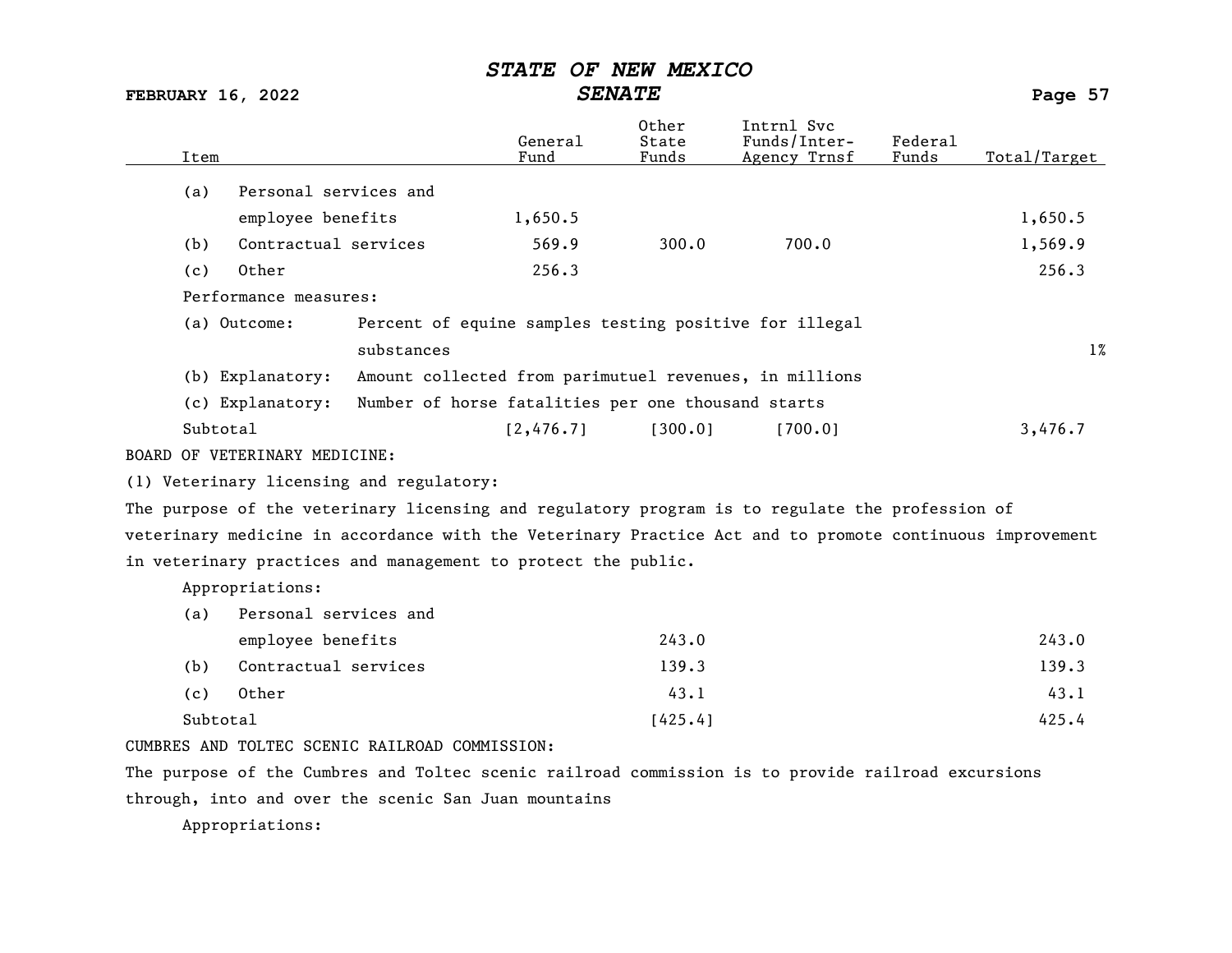FEBRUARY 16, 2022 SENATE SENATE SERUARY 16, 2022

Other Intrnl Svc<br>General State Funds/Inter General State Funds/Inter- Federal<br>
Fund Funds Agency Trnsf Funds Total/Target (a) Personal services and employee benefits 121.2 121.2 (b) Contractual services 232.1 5,967.0 6,199.1 (c) Other 9.5 9.5 Performance measures: (a) Outcome: Total number of passengers 37,654 Subtotal [362.8] [5,967.0] [5,967.0] 6,329.8

OFFICE OF MILITARY BASE PLANNING AND SUPPORT:

The purpose of the office of military base planning and support is to provide advice to the governor and lieutenant governor on New Mexico's four military installations, to work with community support groups, to ensure that state initiatives are complementary of community actions and to identify and address appropriate state-level issues that will contribute to the long-term viability of New Mexico military installations.

Appropriations:

| (a)      | Personal services and |         |       |
|----------|-----------------------|---------|-------|
|          | employee benefits     | 187.0   | 187.0 |
| (b)      | Contractual services  | 79.2    | 79.2  |
| (c)      | Other                 | 30.0    | 30.0  |
| Subtotal |                       | [296.2] | 296.2 |

#### SPACEPORT AUTHORITY:

The purpose of the spaceport authority is to finance, design, develop, construct, equip and safely operate spaceport America and thereby generate significant high technology economic development throughout the state.

Appropriations:

(a) Personal services and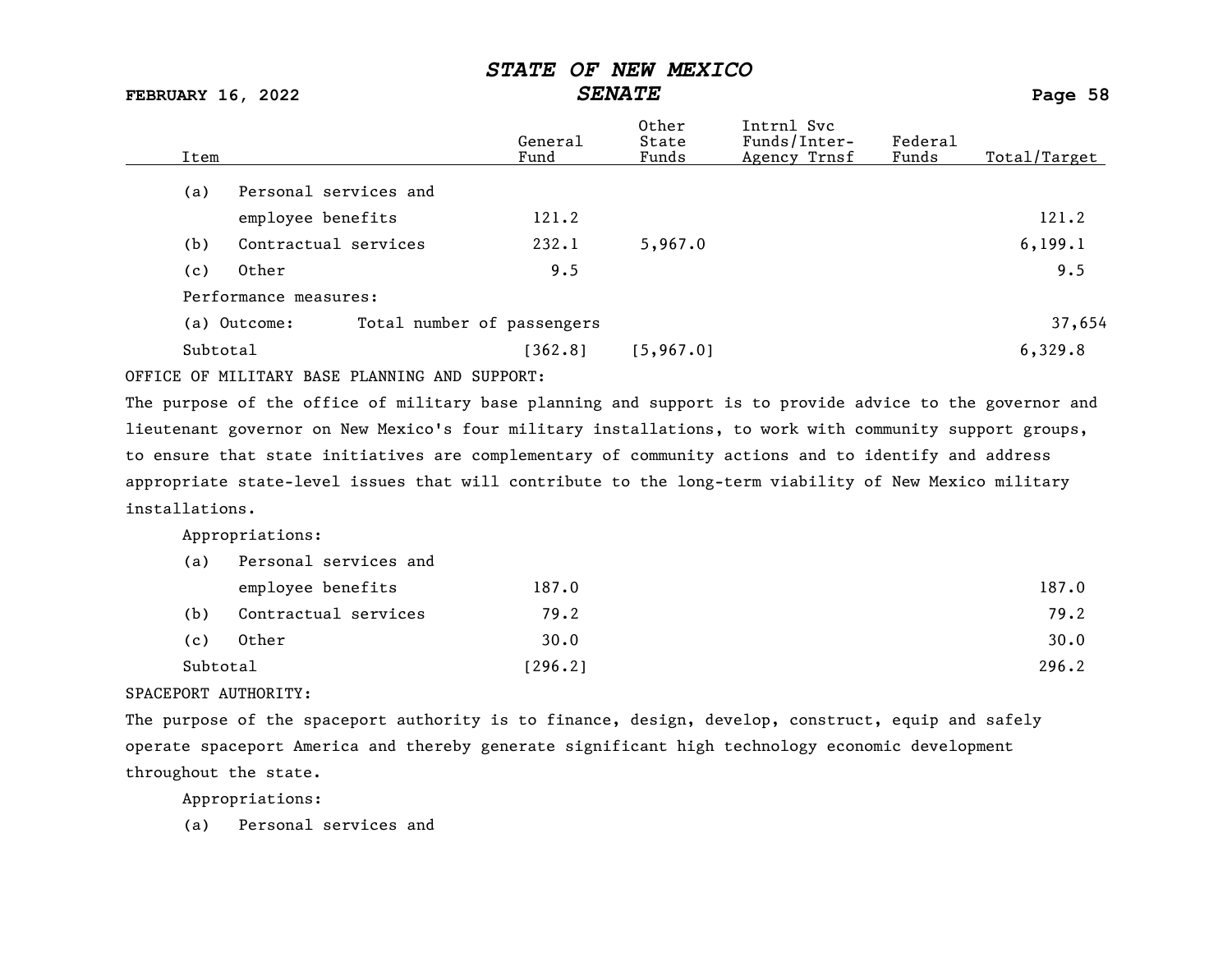### FEBRUARY 16, 2022 SENATE Page 59

| Item              |                                 |                                                       | General<br>Fund | Other<br>State<br>Funds                      | Intrnl Svc<br>Funds/Inter-<br>Agency Trnsf                                                           | Federal<br>Funds | Total/Target |
|-------------------|---------------------------------|-------------------------------------------------------|-----------------|----------------------------------------------|------------------------------------------------------------------------------------------------------|------------------|--------------|
|                   | employee benefits               |                                                       | 2,561.1         | 46.2                                         |                                                                                                      |                  | 2,607.3      |
| (b)               | Contractual services            |                                                       | 1,128.0         | 4,510.1                                      |                                                                                                      |                  | 5,638.1      |
| (c)               | Other                           |                                                       | 101.8           | 2,302.7                                      |                                                                                                      |                  | 2,404.5      |
|                   | Performance measures:           |                                                       |                 |                                              |                                                                                                      |                  |              |
|                   | (a) Output:                     | Number of aerospace customers and tenants             |                 |                                              |                                                                                                      |                  | 20           |
|                   | Subtotal                        |                                                       | [3,790.9]       | [6, 859.0]                                   |                                                                                                      |                  | 10,649.9     |
|                   | TOTAL COMMERCE AND INDUSTRY     |                                                       | 77,121.2        | 104,088.9                                    | 21,374.4                                                                                             | 1,149.6          | 203,734.1    |
|                   |                                 |                                                       |                 | E. AGRICULTURE, ENERGY AND NATURAL RESOURCES |                                                                                                      |                  |              |
|                   | CULTURAL AFFAIRS DEPARTMENT:    |                                                       |                 |                                              |                                                                                                      |                  |              |
|                   | (1) Museums and historic sites: |                                                       |                 |                                              |                                                                                                      |                  |              |
|                   |                                 |                                                       |                 |                                              | The purpose of the museums and historic sites program is to develop and enhance the quality of state |                  |              |
|                   |                                 |                                                       |                 |                                              | museums and monuments by providing the highest standards in exhibitions, performances and programs   |                  |              |
|                   |                                 |                                                       |                 |                                              | showcasing the arts, history and science of New Mexico and cultural traditions worldwide.            |                  |              |
|                   | Appropriations:                 |                                                       |                 |                                              |                                                                                                      |                  |              |
| (a)               | Personal services and           |                                                       |                 |                                              |                                                                                                      |                  |              |
|                   | employee benefits               |                                                       | 19,853.3        | 2,498.6                                      | 25.0                                                                                                 | 63.6             | 22,440.5     |
| (b)               | Contractual services            |                                                       | 623.0           | 461.9                                        |                                                                                                      |                  | 1,084.9      |
| (c)               | Other                           |                                                       | 4, 287.3        | 1,591.3                                      |                                                                                                      |                  | 5,878.6      |
|                   | Performance measures:           |                                                       |                 |                                              |                                                                                                      |                  |              |
|                   | (a) Outcome:                    | Number of people served through programs and services |                 |                                              |                                                                                                      |                  |              |
|                   |                                 | offered by museums and historic sites                 |                 |                                              |                                                                                                      |                  | 1,550,000    |
|                   | (b) Outcome:                    |                                                       |                 |                                              | Amount of earned revenue from admissions, rentals and other                                          |                  |              |
|                   |                                 | activity                                              |                 |                                              |                                                                                                      |                  | \$4,310,000  |
| (2) Preservation: |                                 |                                                       |                 |                                              |                                                                                                      |                  |              |

The purpose of the preservation program is to identify, study and protect New Mexico's unique cultural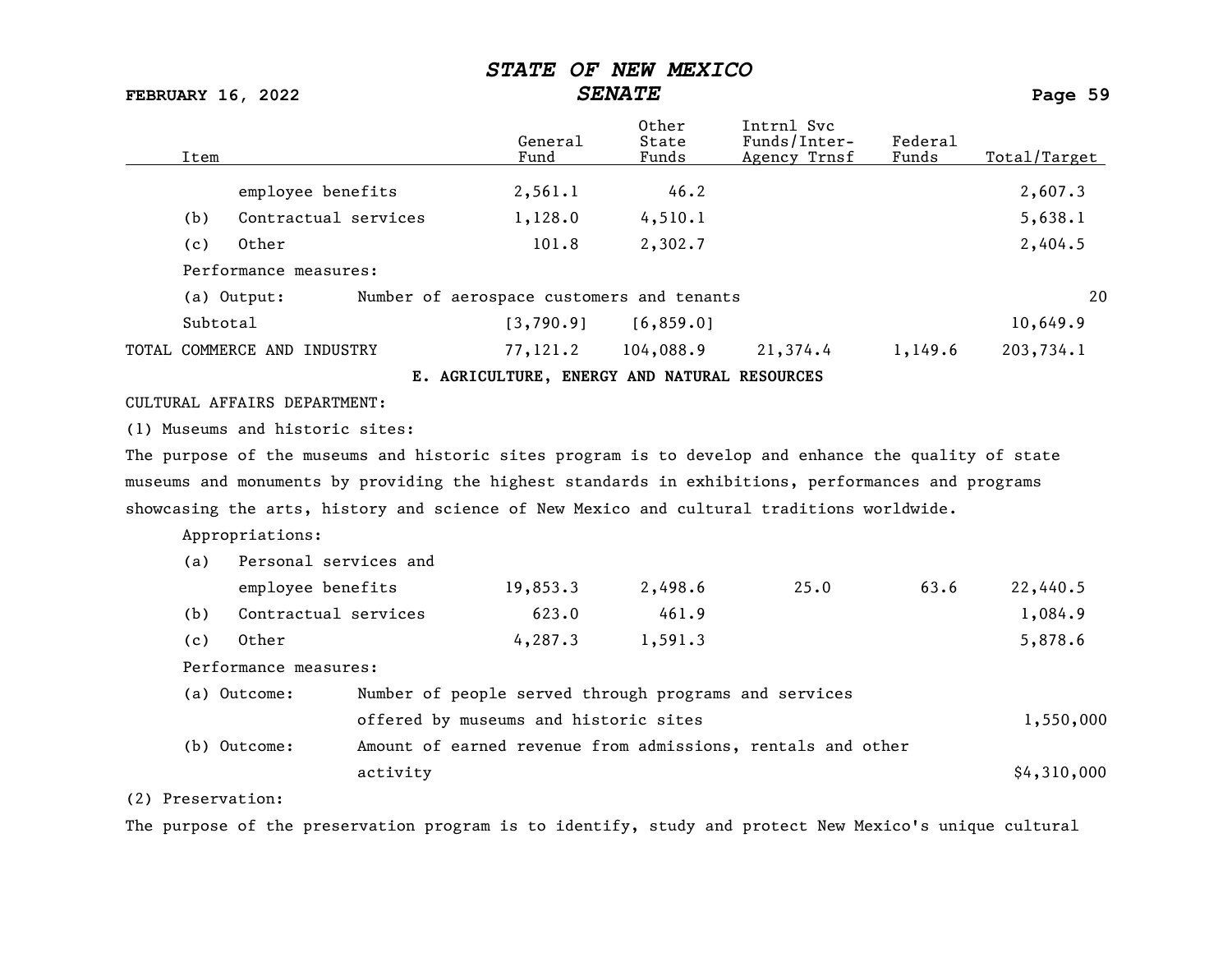FEBRUARY 16, 2022 SENATE Page 60

|      |         | Other | Intrnl<br>Svc   |         |                    |
|------|---------|-------|-----------------|---------|--------------------|
|      | Generai | State | Funds/Inter-    | Federa⊥ |                    |
| Item | Fund    | Funds | Trnsf<br>Agency | Funds   | Total,<br>'/Target |

resources, including its archaeological sites, architectural and engineering achievements, cultural landscapes and diverse heritage.

Appropriations:

| (a) | Personal services and |       |       |       |       |         |
|-----|-----------------------|-------|-------|-------|-------|---------|
|     | employee benefits     | 786.6 | 894.9 | 140.7 | 825.8 | 2,648.0 |
| (b) | Contractual services  |       | 169.6 | 18.2  | 125.6 | 313.4   |
| (C) | Other                 | 71.8  | 176.6 | 19.4  | 225.3 | 493.1   |

The other state funds appropriations to the preservation program of the cultural affairs department include one million dollars (\$1,000,000) from the department of transportation for archaeological studies as needed for highway projects.

(3) Library services:

The purpose of the library services program is to empower libraries to support the educational, economic and health goals of their communities and to deliver direct library and information services to those who need them.

Appropriations:

| (a) | Personal services and |  |                                        |                                                           |       |           |
|-----|-----------------------|--|----------------------------------------|-----------------------------------------------------------|-------|-----------|
|     | employee benefits     |  | 2, 114.2                               |                                                           | 741.9 | 2,856.1   |
| (b) | Contractual services  |  | 74.1                                   |                                                           | 7.8   | 81.9      |
| (c) | Other                 |  | 1,675.1                                | 201.0                                                     | 901.5 | 2,777.6   |
|     | Performance measures: |  |                                        |                                                           |       |           |
|     | (a) Output:           |  |                                        | Number of library transactions using electronic resources |       |           |
|     |                       |  | funded by the New Mexico state library |                                                           |       | 5,815,000 |

(4) Arts:

The purpose of the arts program is to preserve, enhance and develop the arts in New Mexico through partnerships, public awareness and education.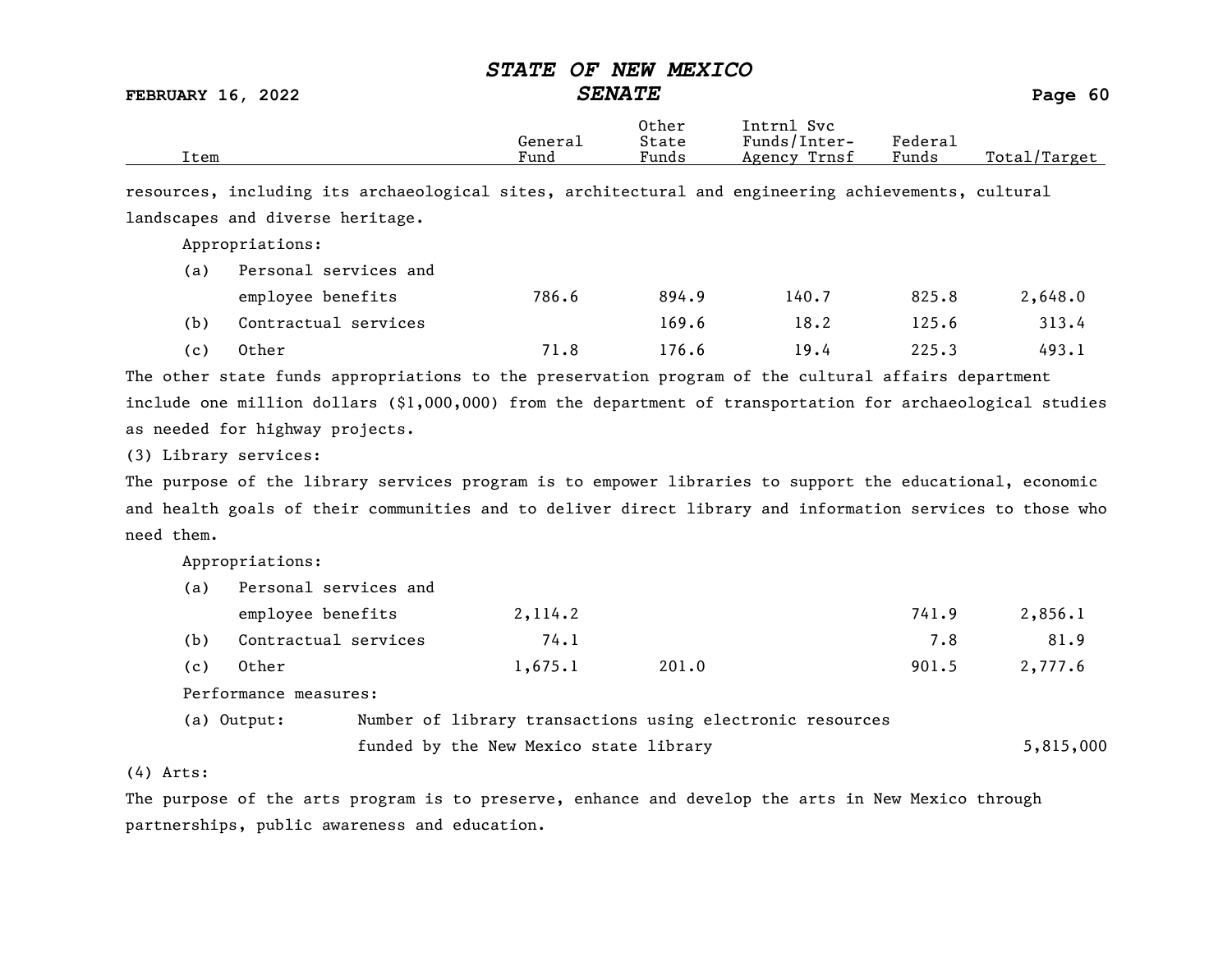| <b>FEBRUARY 16, 2022</b> |                                                                                                          | <b>SENATE</b>   |                         |                                            |                  | Page 61      |
|--------------------------|----------------------------------------------------------------------------------------------------------|-----------------|-------------------------|--------------------------------------------|------------------|--------------|
| Item                     |                                                                                                          | General<br>Fund | Other<br>State<br>Funds | Intrnl Svc<br>Funds/Inter-<br>Agency Trnsf | Federal<br>Funds | Total/Target |
|                          | Appropriations:                                                                                          |                 |                         |                                            |                  |              |
| (a)                      | Personal services and                                                                                    |                 |                         |                                            |                  |              |
|                          | employee benefits                                                                                        | 724.6           |                         |                                            | 168.5            | 893.1        |
| (b)                      | Contractual services                                                                                     | 745.0           |                         |                                            | 398.1            | 1, 143.1     |
| (c)                      | Other                                                                                                    | 123.4           |                         |                                            | 49.9             | 173.3        |
|                          | (5) Program support:                                                                                     |                 |                         |                                            |                  |              |
|                          | The purpose of program support is to deliver effective, efficient, high-quality services in concert with |                 |                         |                                            |                  |              |
|                          | the core agenda of the governor.                                                                         |                 |                         |                                            |                  |              |
|                          | Appropriations:                                                                                          |                 |                         |                                            |                  |              |
| (a)                      | Personal services and                                                                                    |                 |                         |                                            |                  |              |
|                          | employee benefits                                                                                        | 3,681.9         |                         |                                            |                  | 3,681.9      |
| (b)                      | Contractual services                                                                                     | 378.0           | 35.9                    |                                            |                  | 413.9        |
| (c)                      | Other                                                                                                    | 284.2           |                         |                                            |                  | 284.2        |
|                          | Subtotal                                                                                                 | [35, 422.5]     | [6,029.8]               | [203.3]                                    | [3, 508.0]       | 45, 163.6    |
|                          | NEW MEXICO LIVESTOCK BOARD:                                                                              |                 |                         |                                            |                  |              |
|                          | (1) Livestock inspection:                                                                                |                 |                         |                                            |                  |              |
|                          | The purpose of the livestock inspection program is to protect the livestock industry from loss of        |                 |                         |                                            |                  |              |
|                          | livestock by theft or straying and to help control the spread of dangerous livestock diseases.           |                 |                         |                                            |                  |              |
|                          | Appropriations:                                                                                          |                 |                         |                                            |                  |              |
| (a)                      | Personal services and                                                                                    |                 |                         |                                            |                  |              |
|                          | employee benefits                                                                                        | 1,407.8         | 4,078.0                 |                                            |                  | 5,485.8      |
| (b)                      | Contractual services                                                                                     | 100.0           | 166.4                   |                                            |                  | 266.4        |
| (c)                      | Other                                                                                                    | 709.8           | 902.6                   |                                            |                  | 1,612.4      |
|                          | (2) Meat inspection:                                                                                     |                 |                         |                                            |                  |              |
|                          | Appropriations:                                                                                          |                 |                         |                                            |                  |              |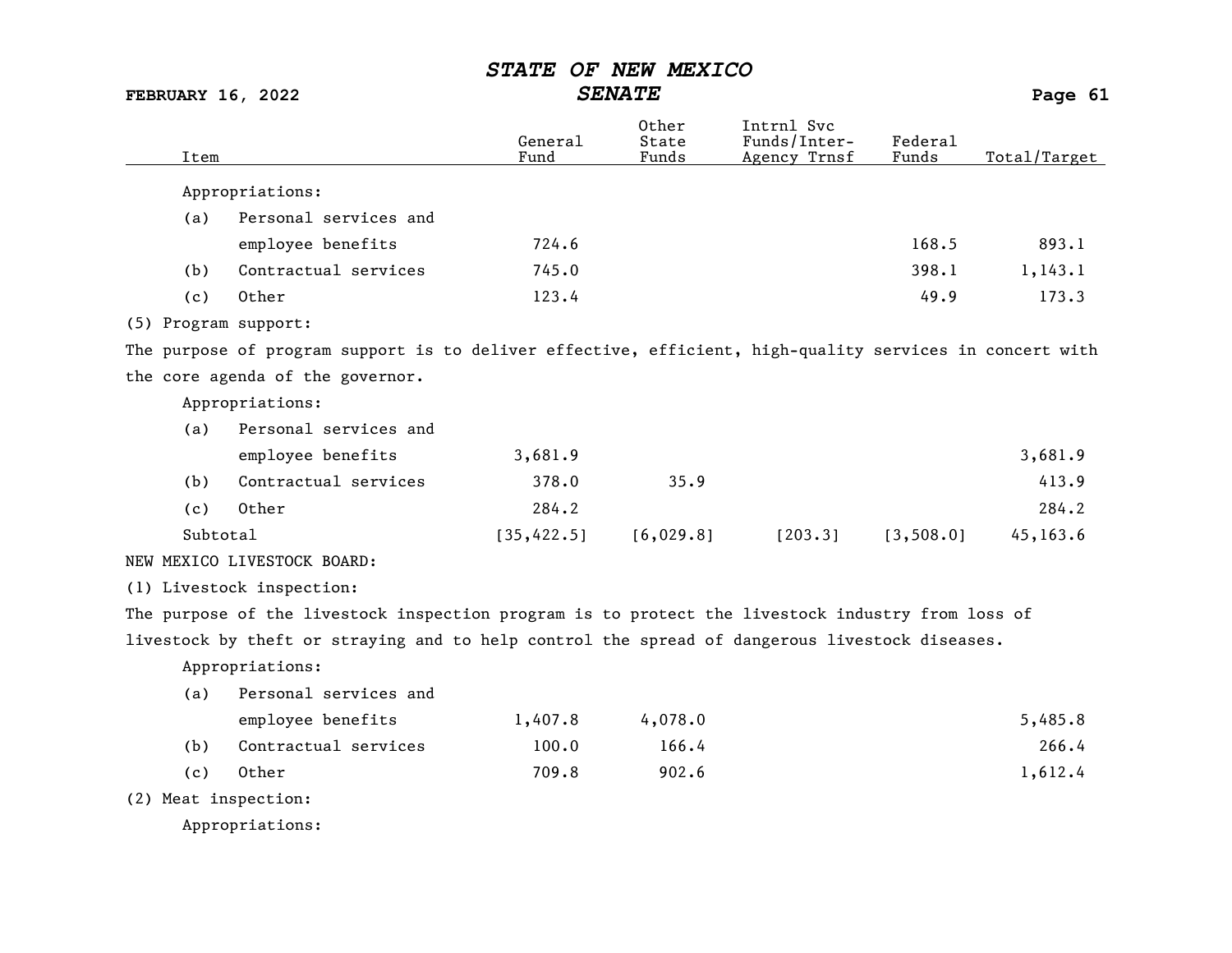FEBRUARY 16, 2022 SENATE Page 62 Other Intrnl Svc<br>General State Funds/Inter General State Funds/Inter- Federal<br>
Fund Funds Agency Trnsf Funds Total/Target (a) Personal services and employee benefits 782.1 782.1 (b) Contractual services 8.4 8.4 8.4 8.4 (c) Other 174.4 174.4 Subtotal [3,182.5] [5,147.0] 8,329.5 DEPARTMENT OF GAME AND FISH: (1) Field operations: The purpose of the field operations program is to promote and assist the implementation of law enforcement, habitat and public outreach programs throughout the state. Appropriations: (a) Personal services and employee benefits 312.4 8,298.7 (b) Contractual services and the services of the contractual services and the service of the contractual services and the service of the services of the services of the service of the service of the service of the service (c) Other 2,472.9 2,472.9 Performance measures: (a) Output: Number of conservation officer hours spent in the field checking for compliance 56,000 (2) Conservation services: The purpose of the conservation services program is to provide information and technical guidance to any person wishing to conserve and enhance wildlife habitat and recover indigenous species of threatened and endangered wildlife.

Appropriations:

(a) Personal services and employee benefits 6,082.3 6,969.6 13,051.9 (b) Contractual services 1,532.0 2,346.3 3,878.3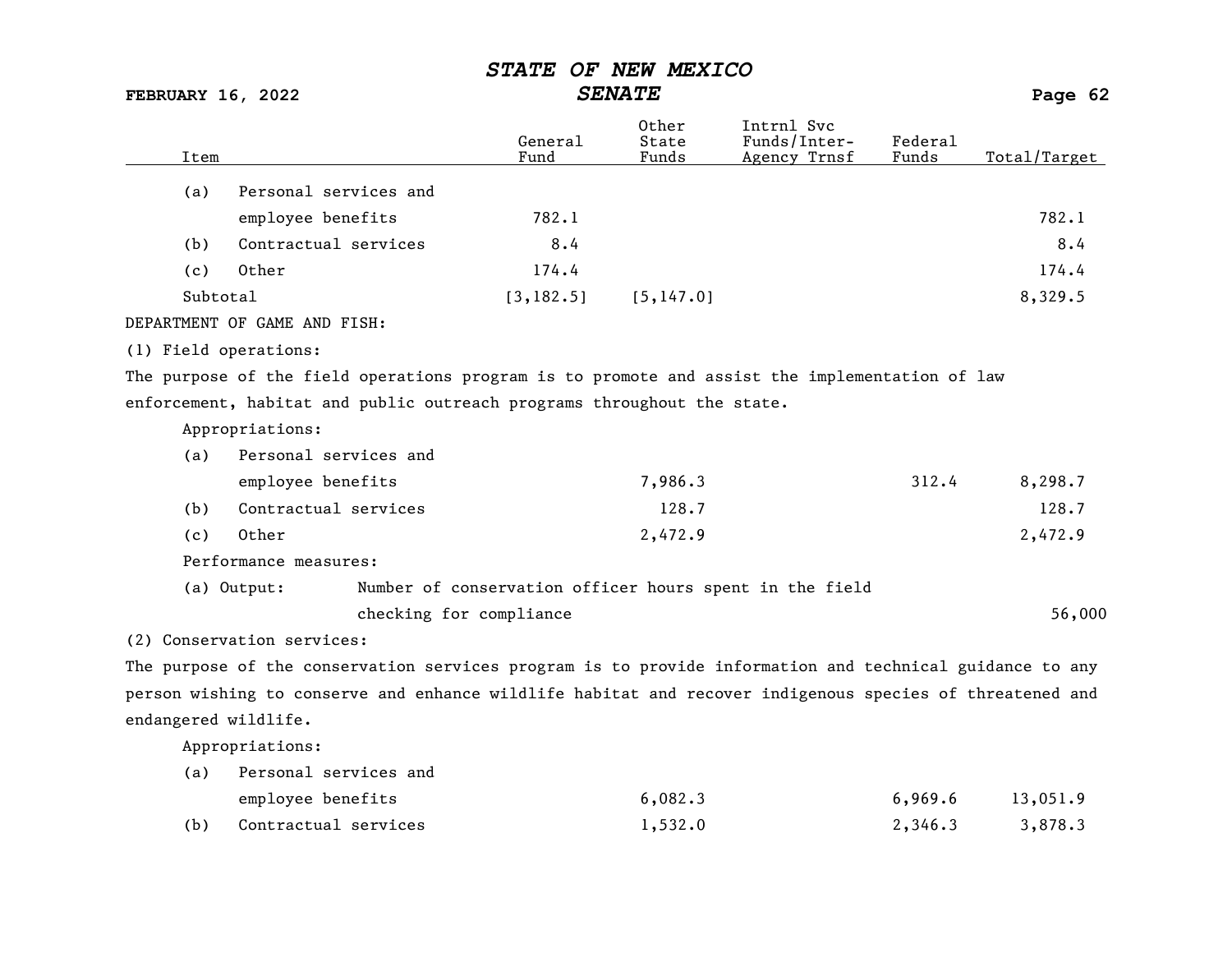FEBRUARY 16, 2022 SENATE Page 63

| Item |                      | General<br>Fund | Other<br>State<br>Funds | Intrnl Svc<br>Funds/Inter-<br>Agency Trnsf | Federal<br>Funds | Total/Target |
|------|----------------------|-----------------|-------------------------|--------------------------------------------|------------------|--------------|
| (c)  | Other                |                 | 3,800.3                 |                                            | 4,948.6          | 8,748.9      |
| (d)  | Other financing uses |                 | 182.3                   |                                            |                  | 182.3        |

The other state funds appropriation to the conservation services program of the department of game and fish in the other financing uses category includes one hundred thousand dollars (\$100,000) from the game protection fund for Ute dam operations and eighty-two thousand three hundred dollars (\$82,300) from the game protection fund for Eagle Nest dam operations for the interstate stream compact compliance and water development program of the state engineer. Any unexpended balances remaining at the end of the fiscal year 2023 from these appropriations shall revert to the game protection fund.

Performance measures:

| (a) Outcome:  | Number of elk licenses offered on an annual basis in New |         |
|---------------|----------------------------------------------------------|---------|
|               | Mexico                                                   | 35,000  |
| (b) Outcome:  | Percent of public hunting licenses drawn by New Mexico   |         |
|               | resident hunters                                         | 84%     |
| $(c)$ Output: | Annual output of fish from the department's hatchery     |         |
|               | system, in pounds                                        | 660,000 |

(3) Wildlife depredation and nuisance abatement:

The purpose of the wildlife depredation and nuisance abatement program is to provide complaint administration and intervention processes to private landowners, leaseholders and other New Mexicans so they may be relieved of, and precluded from, property damage and annoyances or risks to public safety caused by protected wildlife.

Appropriations:

| (a) | Personal services and |       |       |
|-----|-----------------------|-------|-------|
|     | employee benefits     | 355.2 | 355.2 |
| (b) | Contractual services  | 156.7 | 156.7 |
| (c) | Other                 | 612.1 | 612.1 |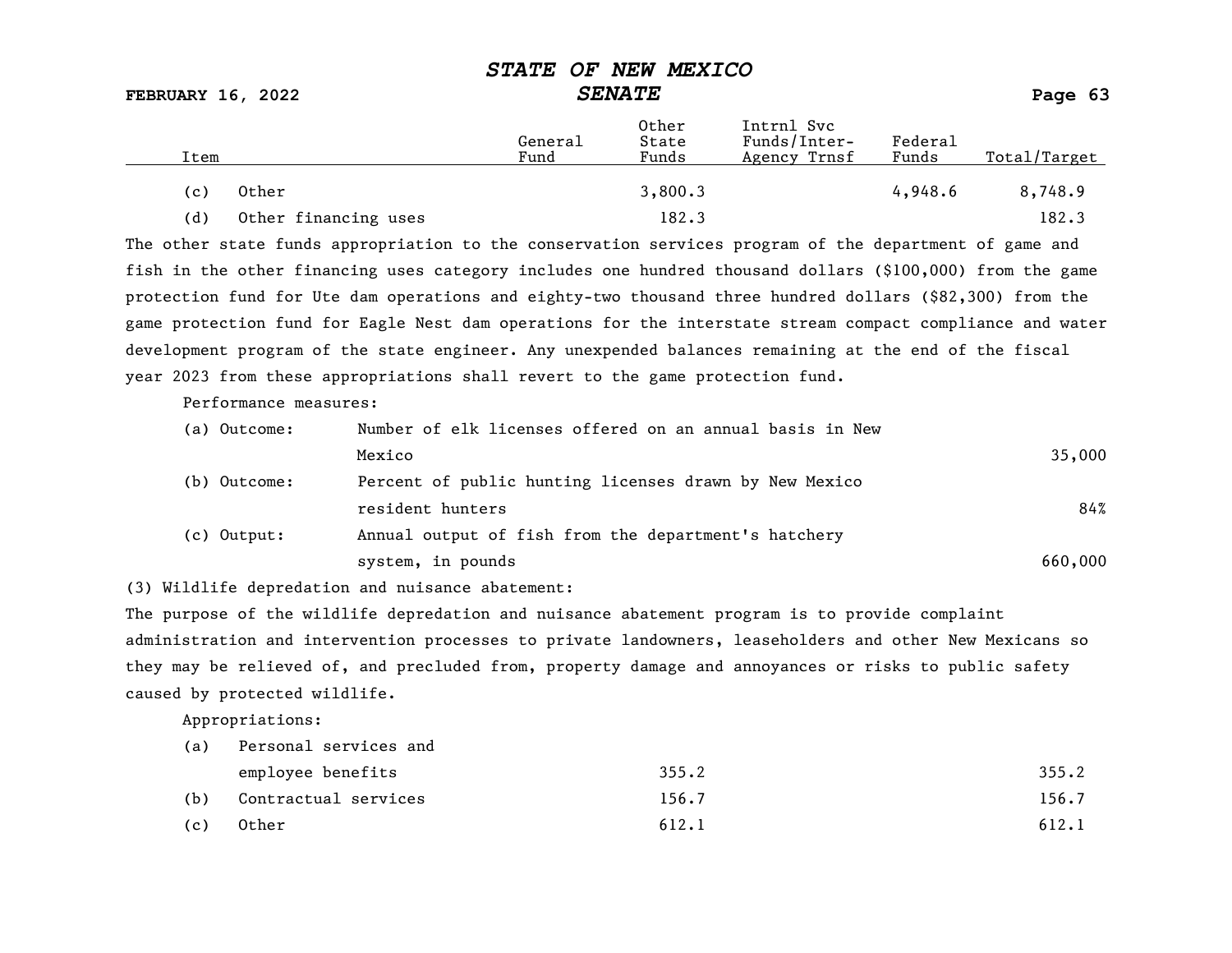|                          |                                                                                                           | <i><b>STATE</b></i> | OF NEW MEXICO           |                                            |                  |              |
|--------------------------|-----------------------------------------------------------------------------------------------------------|---------------------|-------------------------|--------------------------------------------|------------------|--------------|
| <b>FEBRUARY 16, 2022</b> |                                                                                                           |                     | <b>SENATE</b>           |                                            |                  | Page 64      |
| Item                     |                                                                                                           | General<br>Fund     | Other<br>State<br>Funds | Intrnl Svc<br>Funds/Inter-<br>Agency Trnsf | Federal<br>Funds | Total/Target |
|                          |                                                                                                           |                     |                         |                                            |                  |              |
|                          | Performance measures:                                                                                     |                     |                         |                                            |                  |              |
|                          | Percent of depredation complaints resolved within the<br>(a) Outcome:                                     |                     |                         |                                            |                  |              |
|                          | mandated one-year timeframe                                                                               |                     |                         |                                            |                  | 96%          |
| (4) Program support:     |                                                                                                           |                     |                         |                                            |                  |              |
|                          | The purpose of program support is to provide an adequate and flexible system of direction, oversight,     |                     |                         |                                            |                  |              |
|                          | accountability and support to all divisions so they may successfully attain planned outcomes for all      |                     |                         |                                            |                  |              |
| department programs.     |                                                                                                           |                     |                         |                                            |                  |              |
|                          | Appropriations:                                                                                           |                     |                         |                                            |                  |              |
| (a)                      | Personal services and                                                                                     |                     |                         |                                            |                  |              |
|                          | employee benefits                                                                                         |                     | 4,351.5                 |                                            | 399.2            | 4,750.7      |
| (b)                      | Contractual services                                                                                      |                     | 612.0                   |                                            |                  | 612.0        |
| (c)                      | Other                                                                                                     |                     | 3,299.5                 |                                            |                  | 3,299.5      |
| Subtotal                 |                                                                                                           |                     | [31, 571.8]             |                                            | [14, 976.1]      | 46,547.9     |
|                          | ENERGY, MINERALS AND NATURAL RESOURCES DEPARTMENT:                                                        |                     |                         |                                            |                  |              |
|                          | (1) Energy conservation and management:                                                                   |                     |                         |                                            |                  |              |
|                          | The purpose of the energy conservation and management program is to develop and implement clean energy    |                     |                         |                                            |                  |              |
|                          | programs to decrease per capita energy consumption; use New Mexico's substantial renewable energy         |                     |                         |                                            |                  |              |
|                          | resources; minimize local, regional and global air emissions; lessen dependence on foreign oil and reduce |                     |                         |                                            |                  |              |
|                          | in-state water demands associated with fossil-fueled electrical generation.                               |                     |                         |                                            |                  |              |

Appropriations:

| (a) | Personal services and |         |       |       |         |
|-----|-----------------------|---------|-------|-------|---------|
|     | employee benefits     | 1,378.6 |       | 794.1 | 2,172.7 |
| (b) | Contractual services  | 265.1   | 227.4 | 155.2 | 647.7   |
| (c) | Other                 | 60.7    |       | 929.0 | 989.7   |

(2) Healthy forests: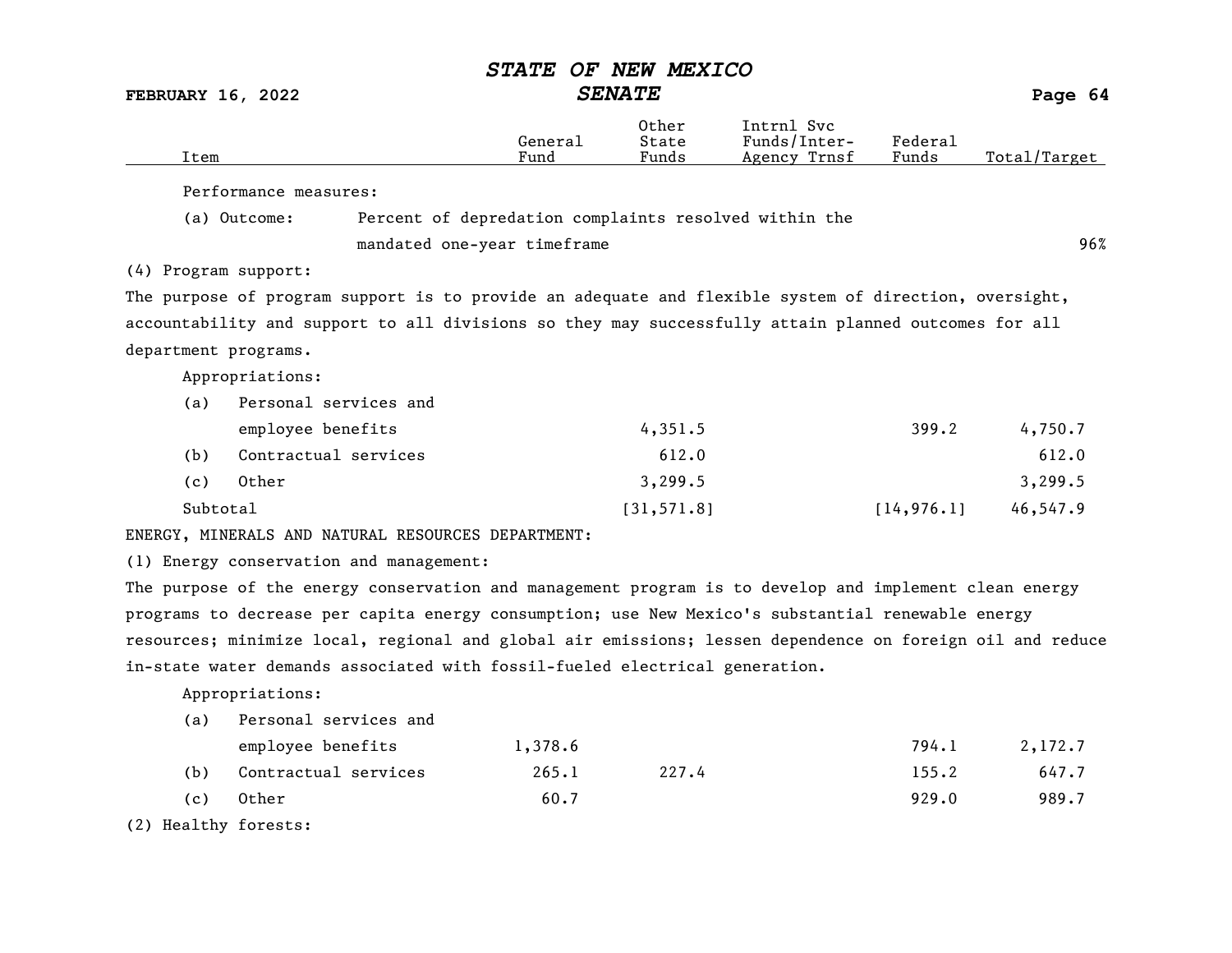|                          | <b>STATE OF NEW MEXICO</b> |         |
|--------------------------|----------------------------|---------|
| <b>FEBRUARY 16, 2022</b> | <i><b>SENATE</b></i>       | Page 65 |

|      |         | Other | Intrnl<br>svc   |                   |                    |
|------|---------|-------|-----------------|-------------------|--------------------|
|      | General | State | Funds/Inter-    | ${}_{\rm Federa}$ |                    |
| Item | Fund    | Funds | Trnsf<br>Agency | Funds             | Total,<br>'/Target |

The purpose of the healthy forests program is to promote the health of New Mexico's forest lands by managing wildfires, mitigating urban-interface fire threats and providing stewardship of private and state forest lands and associated watersheds.

Appropriations:

| (a) | Personal services and |                                                             |         |       |         |         |         |
|-----|-----------------------|-------------------------------------------------------------|---------|-------|---------|---------|---------|
|     | employee benefits     |                                                             | 3,705.8 | 222.8 |         | 3,880.3 | 7,808.9 |
| (b) | Contractual services  |                                                             | 25.5    | 47.0  | 1,500.0 | 770.0   | 2,342.5 |
| (c) | Other                 |                                                             | 685.9   | 307.3 | 500.0   | 5,743.7 | 7,236.9 |
| (d) | Other financing uses  |                                                             |         | 56.2  |         |         | 56.2    |
|     | Performance measures: |                                                             |         |       |         |         |         |
|     | (a) Output:           | Number of nonfederal wildland firefighters provided         |         |       |         |         |         |
|     |                       | professional and technical incident command system training |         |       |         |         | 1,500   |
|     | $(b)$ Output:         | Number of acres treated in New Mexico's forests and         |         |       |         |         |         |
|     |                       | watersheds                                                  |         |       |         |         | 14,750  |

(3) State parks:

The purpose of the state parks program is to create the best recreational opportunities possible in state parks by preserving cultural and natural resources, continuously improving facilities and providing quality, fun activities and to do it all efficiently.

Appropriations:

| (a) | Personal services and |         |         |         |         |          |
|-----|-----------------------|---------|---------|---------|---------|----------|
|     | employee benefits     | 9,085.9 | 2,606.4 |         | 480.5   | 12,172.8 |
| (b) | Contractual services  | 40.0    | 1,053.1 |         | 925.0   | 2,018.1  |
| (c) | Other                 | 343.3   | 8,672.6 | 1,044.0 | 3,280.0 | 13,339.9 |
| (d) | Other financing uses  |         | 1,155.1 |         |         | 1,155.1  |

The general fund appropriations to the state parks program of the energy, minerals and natural resources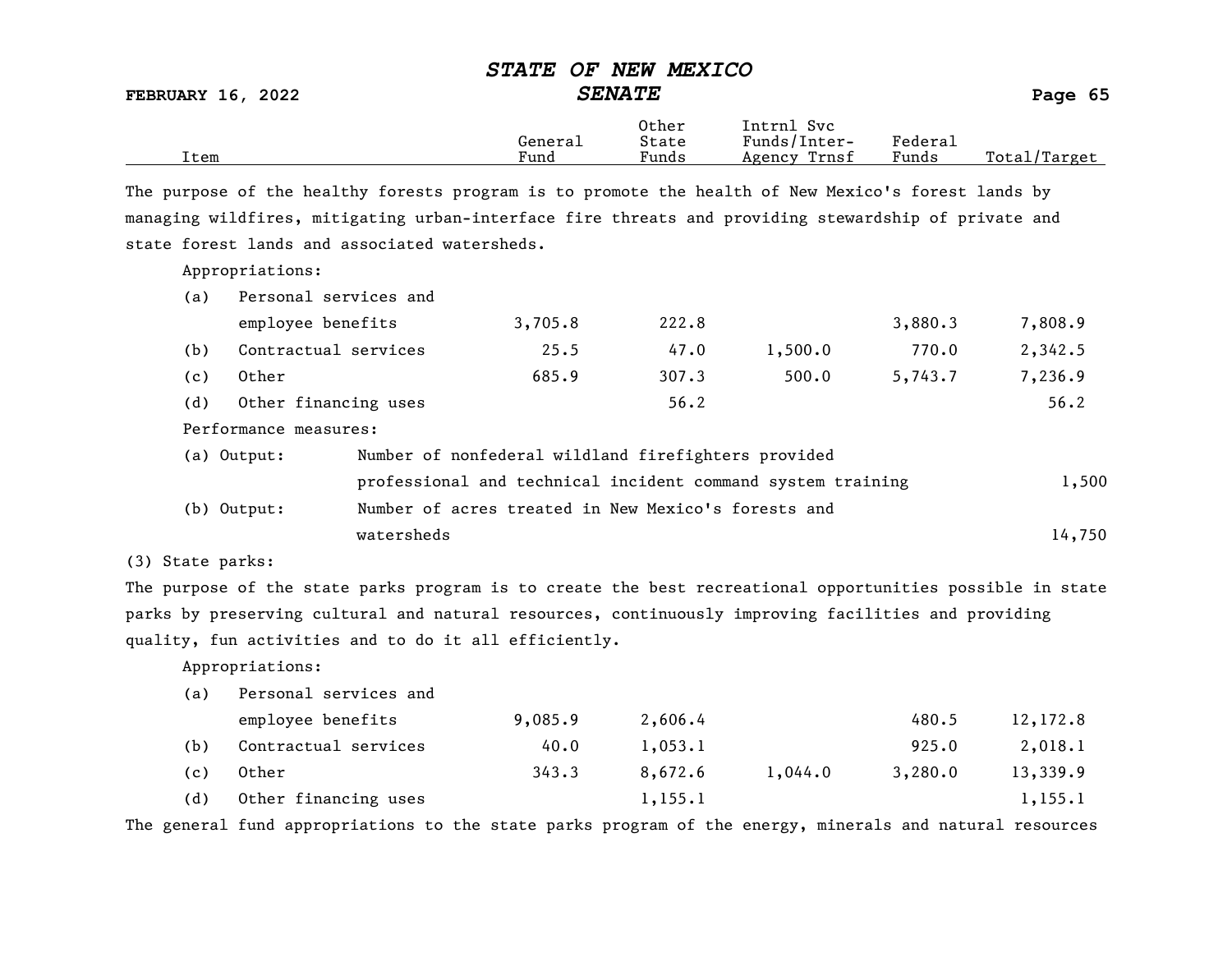FEBRUARY 16, 2022 SENATE Page 66

Other Intrnl Svc

|      | Genera⊥   | $+$ a $+$ a $-$<br>olale | ⊌und∟<br>$n \uparrow \rho \uparrow$<br>ᅩ⊥ㄴㄴㄴ | ⊬edera⊥ |                              |
|------|-----------|--------------------------|----------------------------------------------|---------|------------------------------|
| ltem | _<br>Fund | $-$<br>_<br>Funds        | Agency<br>rnsi:                              | Funds   | $m -$<br>Total<br>こしし<br>∸∽∸ |
|      |           |                          |                                              |         |                              |

department include seventy-five thousand dollars (\$75,000) to support Rio Grande trail commission efforts to define viable path routes, mitigate challenges and establish the Rio Grande trail to run the length of the state from Colorado to Texas.

Performance measures:

(a) Explanatory: Number of visitors to state parks

(b) Explanatory: Amount of self-generated revenue per visitor, in dollars

(4) Mine reclamation:

The purpose of the mine reclamation program is to implement the state laws that regulate the operation and reclamation of hard rock and coal mining facilities and to reclaim abandoned mine sites.

Appropriations:

| (a) | Personal services and |       |       |      |         |         |
|-----|-----------------------|-------|-------|------|---------|---------|
|     | employee benefits     | 681.2 | 539.0 | 79.2 | 1,821.5 | 3,120.9 |
| (b) | Contractual services  | 1.9   | 28.8  |      | 5,206.3 | 5,237.0 |
| (c) | Other                 | 30.7  | 88.7  | 17.9 | 378.4   | 515.7   |
| (d) | Other financing uses  |       | 48.2  |      |         | 48.2    |

(5) Oil and gas conservation:

The purpose of the oil and gas conservation program is to assure the conservation and responsible development of oil and gas resources through professional, dynamic regulation.

Appropriations:

| (a) | Personal services and |          |         |       |         |
|-----|-----------------------|----------|---------|-------|---------|
|     | employee benefits     | 6, 258.7 | 153.3   | 239.2 | 6,651.2 |
| (b) | Contractual services  | 622.6    | 3,397.1 | 450.0 | 4,469.7 |
| (c) | Other                 | 281.8    | 927.2   | 113.3 | 1,322.3 |
| (d) | Other financing uses  |          | 299.7   |       | 299.7   |
|     | Performance measures: |          |         |       |         |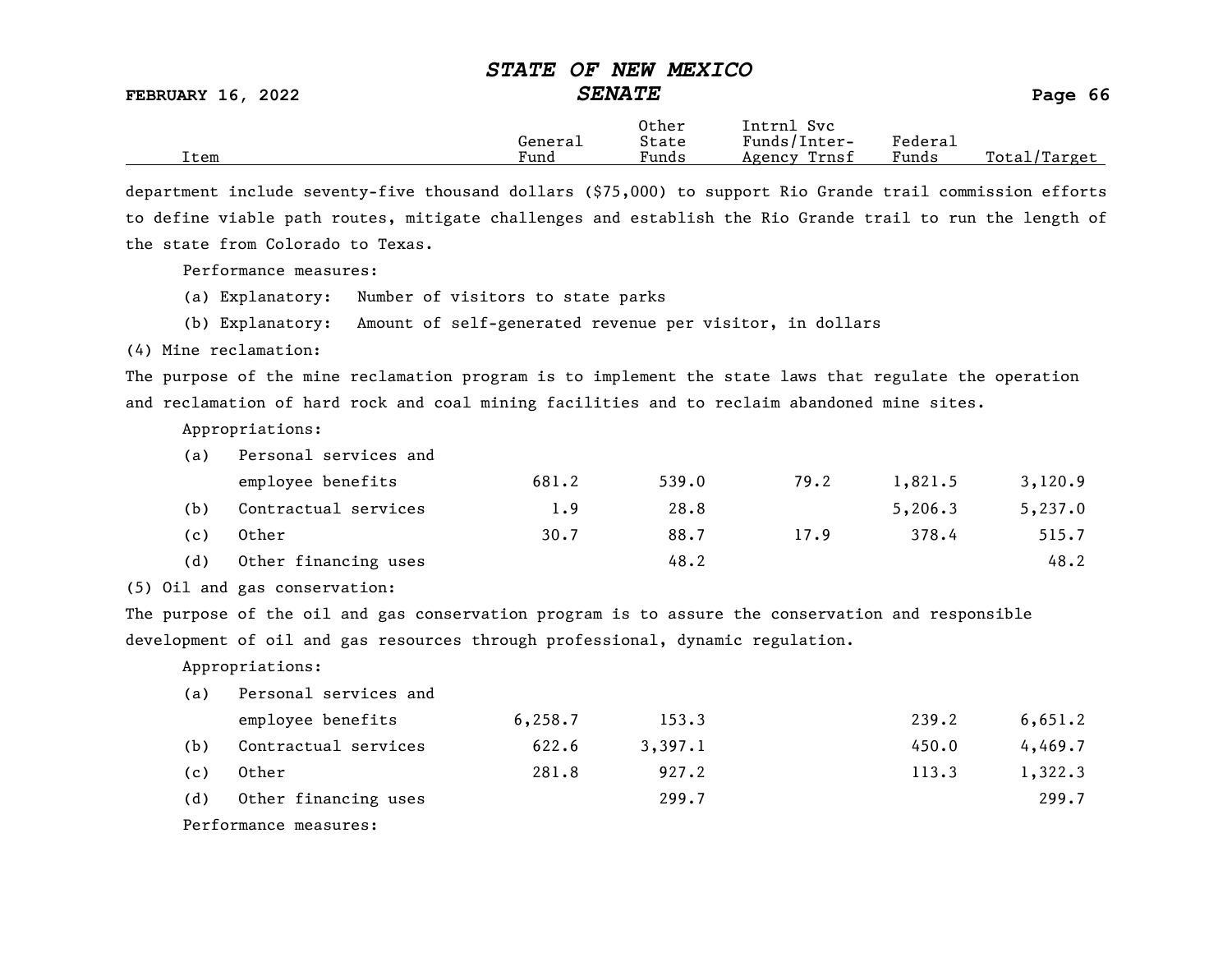FEBRUARY 16, 2022 SENATE Page 67

|          |                                                                                                    | General                                                   | Other<br>State | Intrnl Svc<br>Funds/Inter- | Federal     |              |
|----------|----------------------------------------------------------------------------------------------------|-----------------------------------------------------------|----------------|----------------------------|-------------|--------------|
| Item     |                                                                                                    | Fund                                                      | Funds          | Agency Trnsf               | Funds       | Total/Target |
|          | (a) Output:                                                                                        | Number of inspections of oil and gas wells and associated |                |                            |             |              |
|          | facilities                                                                                         |                                                           |                |                            |             | 34,000       |
|          | (b) Output:                                                                                        | Number of abandoned wells properly plugged                |                |                            |             | 50           |
|          | (6) Program leadership and support:                                                                |                                                           |                |                            |             |              |
|          | The purpose of the program leadership and support program is to provide leadership, set policy and |                                                           |                |                            |             |              |
|          | provide support for every division in achieving their goals.                                       |                                                           |                |                            |             |              |
|          | Appropriations:                                                                                    |                                                           |                |                            |             |              |
| (a)      | Personal services and                                                                              |                                                           |                |                            |             |              |
|          | employee benefits                                                                                  | 3,356.2                                                   |                | 945.8                      | 710.9       | 5,012.9      |
| (b)      | Contractual services                                                                               | 171.6                                                     |                | 25.6                       | 7.0         | 204.2        |
| (c)      | Other                                                                                              | 67.0                                                      |                | 168.8                      | 149.6       | 385.4        |
| Subtotal |                                                                                                    | [27, 062.5]                                               | [19,829.9]     | [4, 281.3]                 | [26, 034.0] | 77,207.7     |
|          | YOUTH CONSERVATION CORPS:                                                                          |                                                           |                |                            |             |              |

The purpose of the youth conservation corps is to provide funding for the employment of New Mexicans between the ages of fourteen and twenty-five to work on projects that will improve New Mexico's natural, cultural, historical and agricultural resources.

Appropriations:

| (a)      | Personal services and                            |            |         |
|----------|--------------------------------------------------|------------|---------|
|          | employee benefits                                | 176.9      | 176.9   |
| (b)      | Contractual services                             | 4,805.8    | 4,805.8 |
| (c)      | Other                                            | 80.1       | 80.1    |
| (d)      | Other financing uses                             | 125.0      | 125.0   |
|          | Performance measures:                            |            |         |
|          | Number of youth employed annually<br>(a) Output: |            | 840     |
| Subtotal |                                                  | [5, 187.8] | 5,187.8 |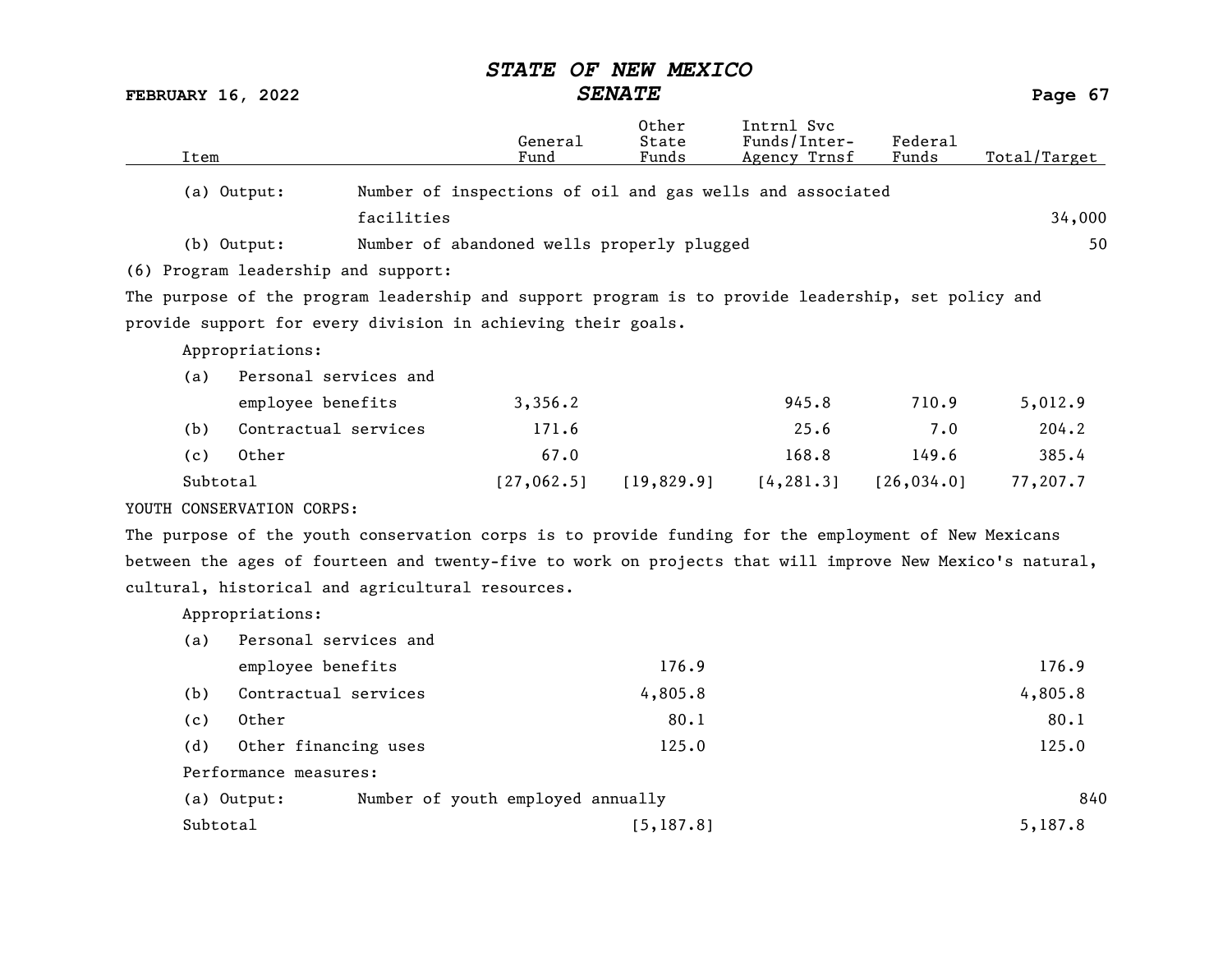|  |  |  | STATE OF NEW MEXICO |
|--|--|--|---------------------|
|--|--|--|---------------------|

FEBRUARY 16, 2022 SENATE Page 68

| Item     |                                                                                                          | General<br>Fund | Other<br>State<br>Funds | Intrnl Svc<br>Funds/Inter-<br>Agency Trnsf | Federal<br>Funds   | Total/Target   |
|----------|----------------------------------------------------------------------------------------------------------|-----------------|-------------------------|--------------------------------------------|--------------------|----------------|
|          | INTERTRIBAL CEREMONIAL OFFICE:                                                                           |                 |                         |                                            |                    |                |
|          | The purpose of the intertribal ceremonial office is to aid in the planning, coordination and development |                 |                         |                                            |                    |                |
|          | of a successful intertribal ceremonial event in coordination with the Native American population.        |                 |                         |                                            |                    |                |
|          | Appropriations:                                                                                          |                 |                         |                                            |                    |                |
| (a)      | Personal services and                                                                                    |                 |                         |                                            |                    |                |
|          | employee benefits                                                                                        | 76.2            |                         |                                            |                    | 76.2           |
| (b)      | Contractual services                                                                                     | 134.8           |                         |                                            |                    | 134.8          |
| (c)      | Other                                                                                                    | 111.0           |                         |                                            |                    | 111.0          |
|          | Performance measures:                                                                                    |                 |                         |                                            |                    |                |
|          | (a) Outcome:<br>Percent of operating revenue from sources other than the                                 |                 |                         |                                            |                    |                |
|          | general fund                                                                                             |                 |                         |                                            |                    | 85%            |
| Subtotal |                                                                                                          | [322.0]         |                         |                                            |                    | 322.0          |
|          | COMMISSIONER OF PUBLIC LANDS:                                                                            |                 |                         |                                            |                    |                |
|          | (1) Land trust stewardship:                                                                              |                 |                         |                                            |                    |                |
|          | The purpose of the land trust stewardship program is to generate sustainable revenue from state trust    |                 |                         |                                            |                    |                |
|          | lands to support public education and other beneficiary institutions and to build partnerships with all  |                 |                         |                                            |                    |                |
|          | New Mexicans to conserve, protect and maintain the highest level of stewardship for these lands so that  |                 |                         |                                            |                    |                |
|          | they may be a significant legacy for generations to come.                                                |                 |                         |                                            |                    |                |
|          | Appropriations:                                                                                          |                 |                         |                                            |                    |                |
| (a)      | Personal services and                                                                                    |                 |                         |                                            |                    |                |
|          | employee benefits                                                                                        |                 | 15,562.5                |                                            |                    | 15,562.5       |
| (b)      | Contractual services                                                                                     |                 | 2,739.5                 |                                            |                    | 2,739.5        |
| (c)      | Other                                                                                                    |                 | 2,371.2                 |                                            |                    | 2,371.2        |
|          | منتمر مرفى فرائمها امتعر فمستحدث ومستحدث والمحافرين والمرموم ومستوار مرواني                              |                 |                         |                                            | مندموها والمائوكاء | ملامم مطلب كمم |

The commissioner of public lands is authorized to hold in suspense amounts eligible, because of the sale of state royalty interests, for tax credits under Section 29 of the Internal Revenue Code above those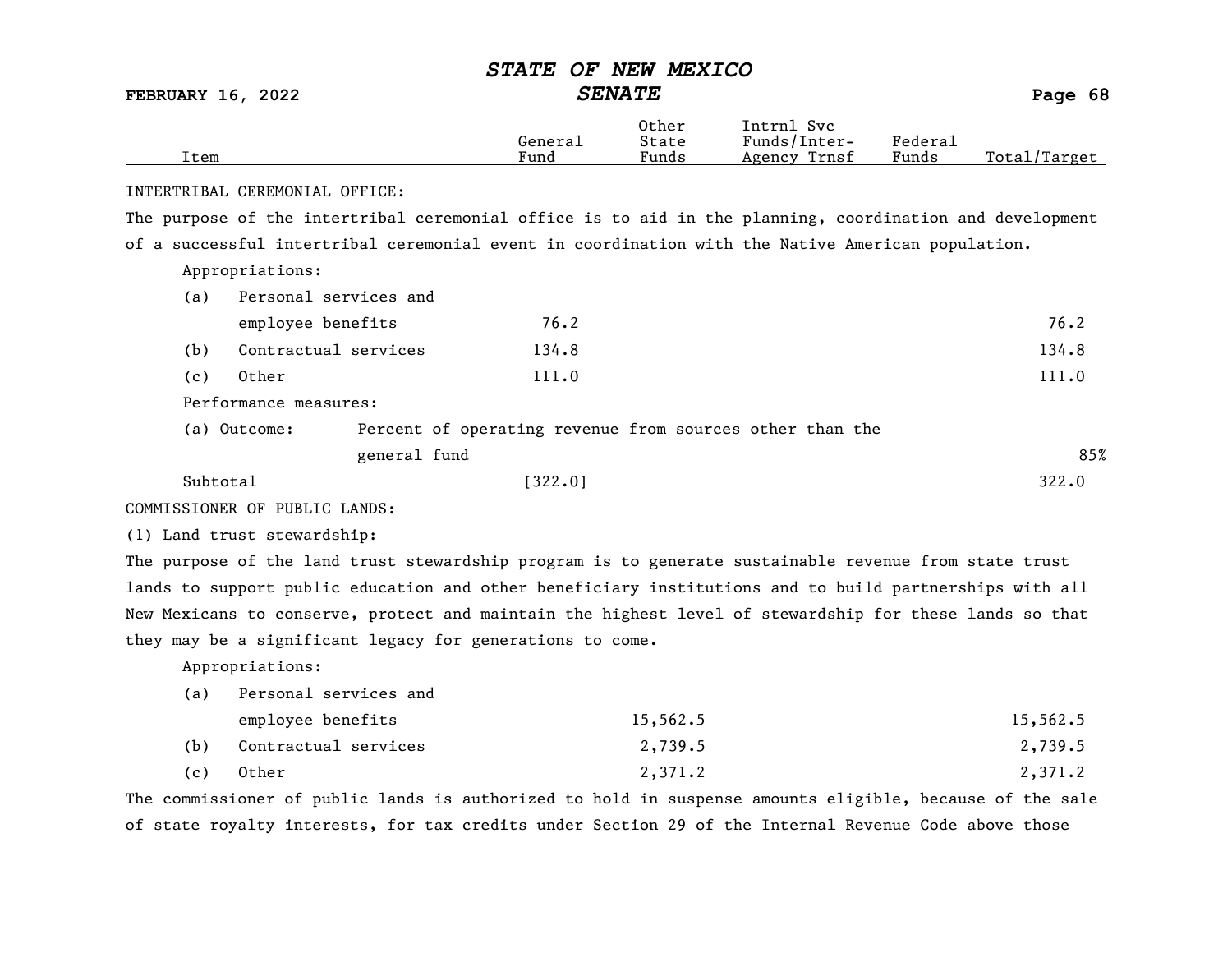FEBRUARY 16, 2022 SENATE Page 69

|      | General              | Other<br>State                    | Intrnl<br>Svc<br>Funds/Inter- | ${}_{\rm Federa}$ |                  |
|------|----------------------|-----------------------------------|-------------------------------|-------------------|------------------|
| Item | $\mathbf{r}$<br>Fund | $\overline{\phantom{a}}$<br>Funds | Trnsf<br>Agency               | Funds             | Total,<br>Target |

amounts required by law to be transferred to the land grant permanent fund. The commissioner may expend as much of the money so held in suspense, as well as additional money held in escrow accounts resulting from the sales and money held in fund balances, as is necessary to re-purchase the royalty interests pursuant to the agreements.

Performance measures:

| (a) Outcome: | Dollars generated through oil and natural gas audit       |          |
|--------------|-----------------------------------------------------------|----------|
|              | activities, in millions                                   | \$3      |
| (b) Output:  | Average income per acre from oil, natural gas and mining  |          |
|              | activities, in dollars                                    | \$375    |
| (c) Output:  | Number of acres treated to achieve desired conditions for |          |
|              | future sustainability                                     | 25,000   |
| Subtotal     | [20, 673.2]                                               | 20,673.2 |

STATE ENGINEER:

(1) Water resource allocation:

The purpose of the water resource allocation program is to provide for efficient use of the available surface and underground waters of the state so any person can maintain their quality of life and to provide safety inspections of all nonfederal dams within the state so owners and operators of such dams can operate the dams safely.

Appropriations:

| (a) Personal services and |  |
|---------------------------|--|
|---------------------------|--|

|     | employee benefits    | 13,409.4 | 534.7 | 50.0  | 13,994.1 |
|-----|----------------------|----------|-------|-------|----------|
| (b) | Contractual services | 220.5    |       | 406.0 | 626.5    |
| (c) | Other                | 1,118.8  | 126.2 | 267.9 | 1,512.9  |

The internal service funds/interagency transfers appropriations to the water resource allocation program of the state engineer include seven hundred twenty-three thousand nine hundred dollars (\$723,900) from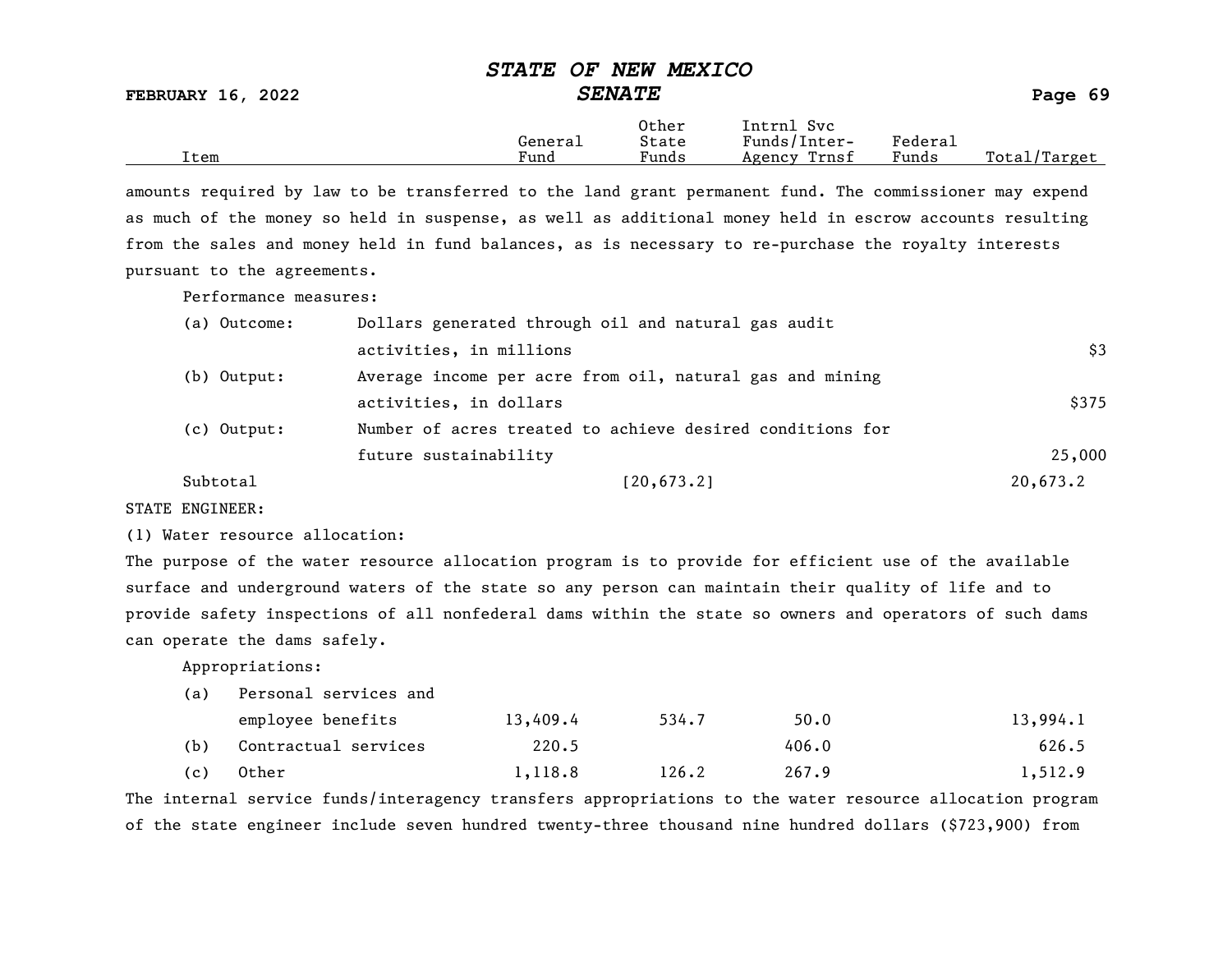FEBRUARY 16, 2022 SENATE SENATE

| Item                                                                                                     |                                                      | Genera <sub>1</sub><br>Fund | Other<br>State<br>Funds | Intrn1 Syc<br>Funds/Inter-<br>Agency Trnsf                 | Federal<br>Funds | Total/Target |  |
|----------------------------------------------------------------------------------------------------------|------------------------------------------------------|-----------------------------|-------------------------|------------------------------------------------------------|------------------|--------------|--|
| the irrigation works construction fund.                                                                  |                                                      |                             |                         |                                                            |                  |              |  |
| Performance measures:                                                                                    |                                                      |                             |                         |                                                            |                  |              |  |
| (a) Output:                                                                                              |                                                      |                             |                         | Average number of unprotested new and pending applications |                  |              |  |
|                                                                                                          | processed per month                                  |                             |                         |                                                            |                  | 35           |  |
| (b) Outcome:                                                                                             |                                                      |                             |                         | Number of transactions abstracted annually into the water  |                  |              |  |
|                                                                                                          | administration technical engineering resource system |                             |                         |                                                            |                  |              |  |
|                                                                                                          | database                                             |                             |                         |                                                            |                  | 20,000       |  |
| (2) Interstate stream compact compliance and water development:                                          |                                                      |                             |                         |                                                            |                  |              |  |
| The purpose of the interstate stream compact compliance and water development program is to provide      |                                                      |                             |                         |                                                            |                  |              |  |
| resolution of federal and interstate water issues and to develop water resources and stream systems for  |                                                      |                             |                         |                                                            |                  |              |  |
| the people of New Mexico so they can have maximum sustained beneficial use of available water resources. |                                                      |                             |                         |                                                            |                  |              |  |
| Appropriations:                                                                                          |                                                      |                             |                         |                                                            |                  |              |  |
| (a)                                                                                                      | Personal services and                                |                             |                         |                                                            |                  |              |  |
| employee benefits                                                                                        |                                                      | 2,531.9                     | 78.2                    | 2,814.7                                                    |                  | 5,424.8      |  |
| (b)                                                                                                      | Contractual services                                 |                             | 1.5                     | 4,477.2                                                    |                  | 4,478.7      |  |

| (c) Other | 320.5 | $800.5$ 1,667.2 | 2,788.2 |
|-----------|-------|-----------------|---------|

The internal service funds/interagency transfers appropriations to the interstate stream compact compliance and water development program of the state engineer include six hundred fifty-two thousand dollars (\$652,000) from the New Mexico unit fund.

The internal service funds/interagency transfers appropriations to the interstate stream compact compliance and water development program include six million six hundred sixty-three thousand two hundred dollars (\$6,663,200) from the irrigation works construction fund, seven hundred thirteen thousand two hundred dollars (\$713,200) from the improvement of the Rio Grande income fund, one hundred thousand dollars (\$100,000) from the game protection fund for Ute dam operations and eighty-two thousand three hundred dollars (\$82,300) from the game protection fund for Eagle Nest dam operations. Any unexpended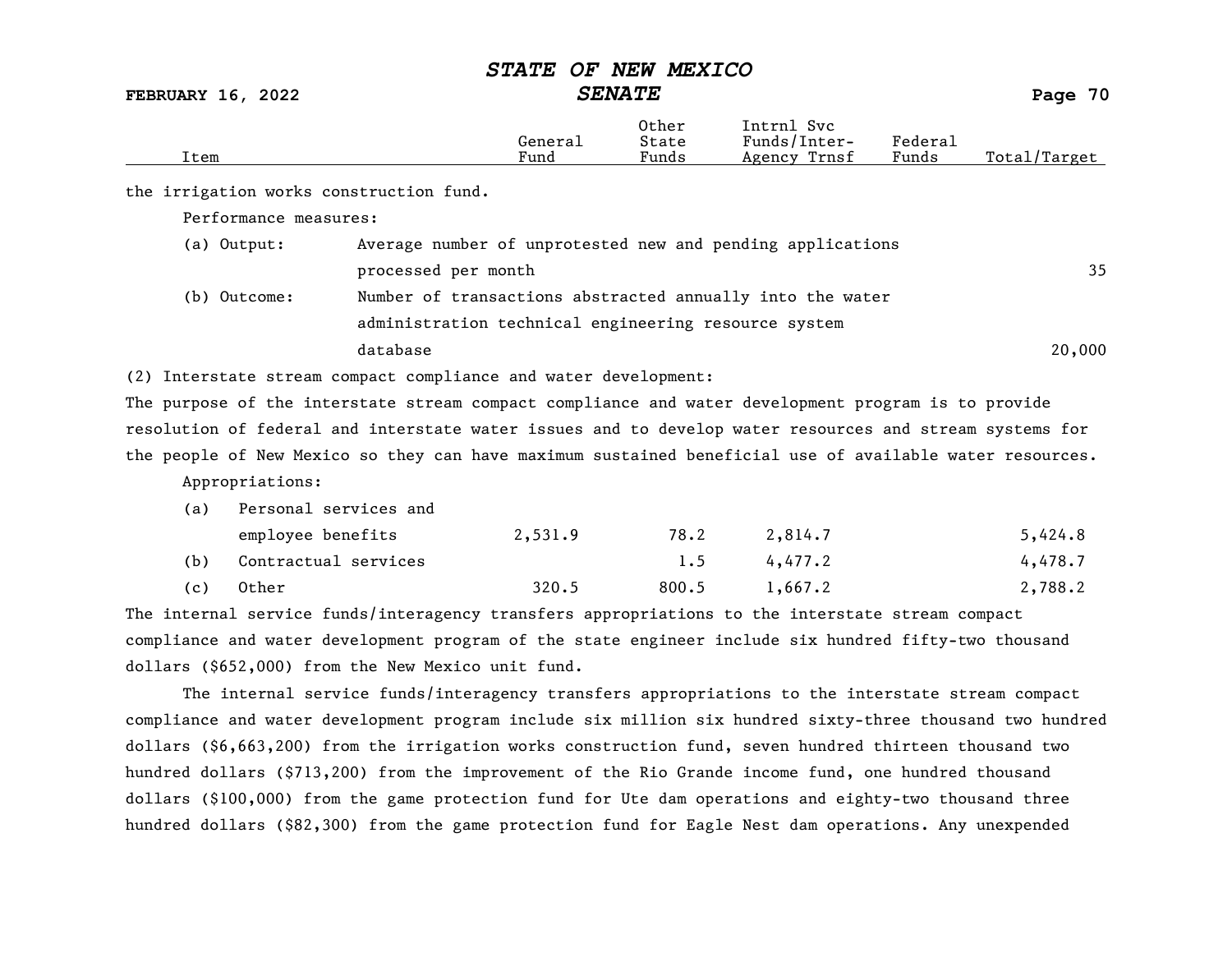|      | Generai | Other<br>State | Intrnl<br>Svc<br>Funds/Inter- | ${}_{\rm \texttt{Federa}_{\perp}}$ |              |
|------|---------|----------------|-------------------------------|------------------------------------|--------------|
| Item | Fund    | Funds          | Trnsf<br>Agency               | Funds                              | Total/Target |

balances remaining at the end of fiscal year 2023 from these appropriations shall revert to the appropriate fund.

Revenue from the sale of water to United States government agencies by New Mexico for the emergency drought water agreement and from contractual reimbursements associated with the interstate stream compact compliance and water development program of the state engineer is appropriated to the interstate stream compact compliance and water development program to be used per the agreement with the United States bureau of reclamation.

The interstate stream commission's authority to make loans for irrigation improvements includes five hundred thousand dollars (\$500,000) for loans to irrigation districts, conservancy districts and soil and water conservation districts for re-loan to farmers for implementation of water conservation improvements.

Performance measures:

| (a) Outcome: | Cumulative state-line delivery credit per the Pecos river   |    |  |  |  |
|--------------|-------------------------------------------------------------|----|--|--|--|
|              | compact and amended decree at the end of the calendar year, |    |  |  |  |
|              | in acre-feet                                                | >0 |  |  |  |
| (b) Outcome: | Cumulative state-line delivery credit per the Rio Grande    |    |  |  |  |
|              | compact at the end of the calendar year, in acre-feet       | >0 |  |  |  |

(3) Litigation and adjudication:

The purpose of the litigation and adjudication program is to obtain a judicial determination and definition of water rights within each stream system and underground basin to effectively perform water rights administration and meet interstate stream obligations.

Appropriations:

| (a) | Personal services and |         |         |         |         |
|-----|-----------------------|---------|---------|---------|---------|
|     | employee benefits     | 1,881.1 | 1,867.0 | 1,501.8 | 5,249.9 |
| (b) | Contractual services  | 568.3   |         | 1,067.5 | 1,635.8 |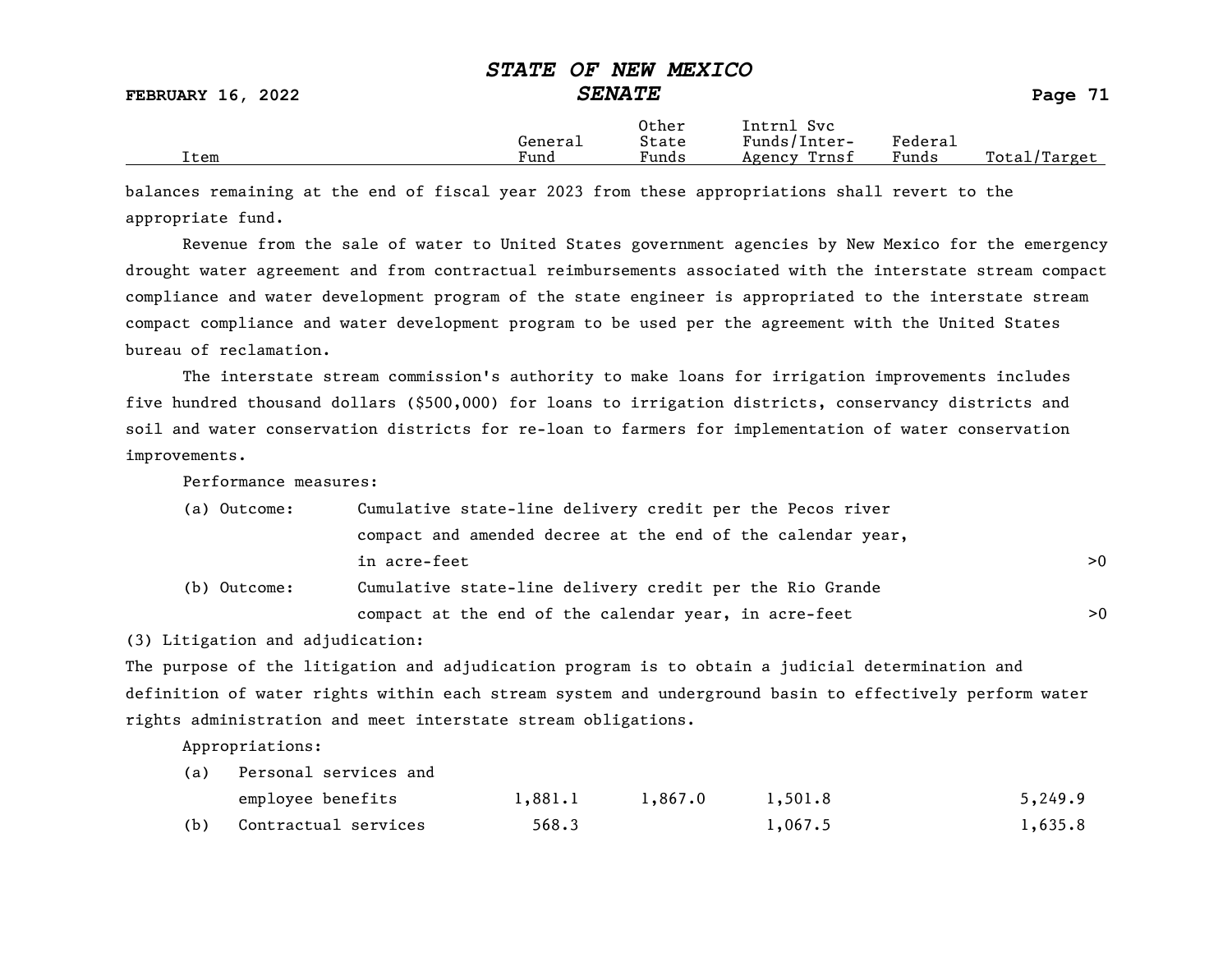FEBRUARY 16, 2022 SENATE SENATE

| Item |                      | General<br>Fund | Other<br>State<br>Funds | Intrnl Svc<br>Funds/Inter-<br>Agency Trnsf | Federal<br>Funds | Total/Target |
|------|----------------------|-----------------|-------------------------|--------------------------------------------|------------------|--------------|
| (c)  | Other                | 436.1           |                         |                                            |                  | 436.1        |
| (d)  | Other financing uses |                 | 80.0                    |                                            |                  | 80.0         |

The internal service funds/interagency transfers appropriations to the litigation and adjudication program of the state engineer include one million four hundred eighty-two thousand five hundred dollars (\$1,482,500) from the irrigation works construction fund and one million eighty-six thousand eight hundred dollars (\$1,086,800) from the improvement of the Rio Grande income fund.

The other state funds appropriations to the litigation and adjudication program of the state engineer include one million nine hundred forty-seven thousand dollars (\$1,947,000) from the water project fund pursuant to Section 72-4A-9 NMSA 1978.

Performance measures:

| (a) Outcome: | Number of offers to defendants in adjudications          | 300 |
|--------------|----------------------------------------------------------|-----|
| (b) Outcome: | Percent of all water rights with judicial determinations | 76% |

(4) Program support:

The purpose of program support is to provide necessary administrative support to the agency programs so they may be successful in reaching their goals and objectives.

Appropriations:

| Personal services and<br>(a) |          |                               |             |                                         |             |          |             |
|------------------------------|----------|-------------------------------|-------------|-----------------------------------------|-------------|----------|-------------|
|                              |          | employee benefits             | 3,472.9     |                                         |             |          | 3,472.9     |
|                              | (b)      | Contractual services          | 219.7       |                                         |             |          | 219.7       |
|                              | (c)      | Other                         | 817.4       |                                         |             |          | 817.4       |
|                              | Subtotal |                               | [24, 996.6] | [3, 488.1]                              | [12, 252.3] |          | 40,737.0    |
|                              |          | TOTAL AGRICULTURE, ENERGY AND |             |                                         |             |          |             |
|                              |          | NATURAL RESOURCES             | 90,986.1    | 91,927.6                                | 16,736.9    | 44,518.1 | 244, 168, 7 |
|                              |          |                               |             | F. HEALTH, HOSPITALS AND HUMAN SERVICES |             |          |             |

OFFICE OF AFRICAN AMERICAN AFFAIRS: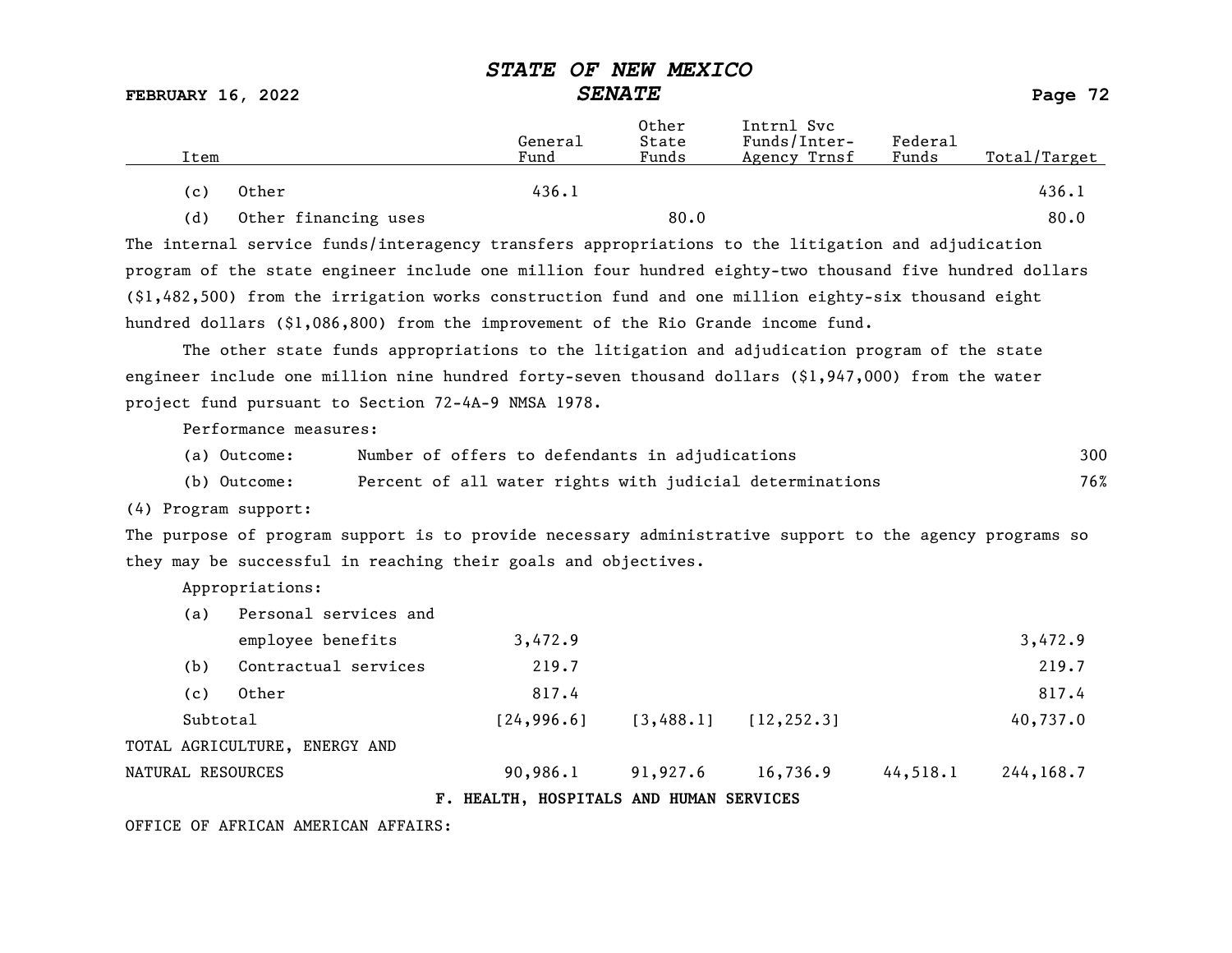FEBRUARY 16, 2022 SENATE Page 73

|      |         | Other                 | Intrnl<br><b>Svc</b> |                             |                 |
|------|---------|-----------------------|----------------------|-----------------------------|-----------------|
|      | General | State                 | Funds/Inter-         | ${}_{\rm \texttt{Federau}}$ |                 |
| Item | Fund    | $\mathbf{r}$<br>Funds | Trnsf<br>Agency      | Funds                       | Total<br>Target |

#### (1) Public awareness:

The purpose of the public awareness program is to provide information and advocacy services to all New Mexicans and to empower African Americans of New Mexico to improve their quality of life.

Appropriations:

| (a)      | Personal services and |         |       |
|----------|-----------------------|---------|-------|
|          | employee benefits     | 673.2   | 673.2 |
| (b)      | Contractual services  | 115.0   | 115.0 |
| (c)      | Other                 | 121.4   | 121.4 |
| Subtotal |                       | [909.6] | 909.6 |

COMMISSION FOR DEAF AND HARD-OF-HEARING PERSONS:

(1) Deaf and hard-of-hearing:

The purpose of the deaf and hard-of-hearing program is to serve as a dynamic resource that will enhance the quality of life for deaf and hard-of-hearing citizens of New Mexico by being the recognized advocate on important issues impacting the deaf and hard-of-hearing community, the proactive provider of innovative programs and services and the statewide umbrella and information clearinghouse for interested individuals, organizations, agencies and institutions.

Appropriations:

(a) Personal services and

|     | employee benefits    | 475.1 | 645.3 | 1,120.4 |
|-----|----------------------|-------|-------|---------|
| (b) | Contractual services | 711.1 | 418.2 | 1,129.3 |
| (c) | Other                |       | 282.1 | 282.1   |
| (d) | Other financing uses |       | 116.5 | 116.5   |

The general fund appropriation to the deaf and hard-of-hearing program of the commission for deaf and hard-of-hearing persons in the contractual services category includes four hundred fifty-six thousand four hundred dollars (\$456,400) for deaf and deaf-blind support service provider programs.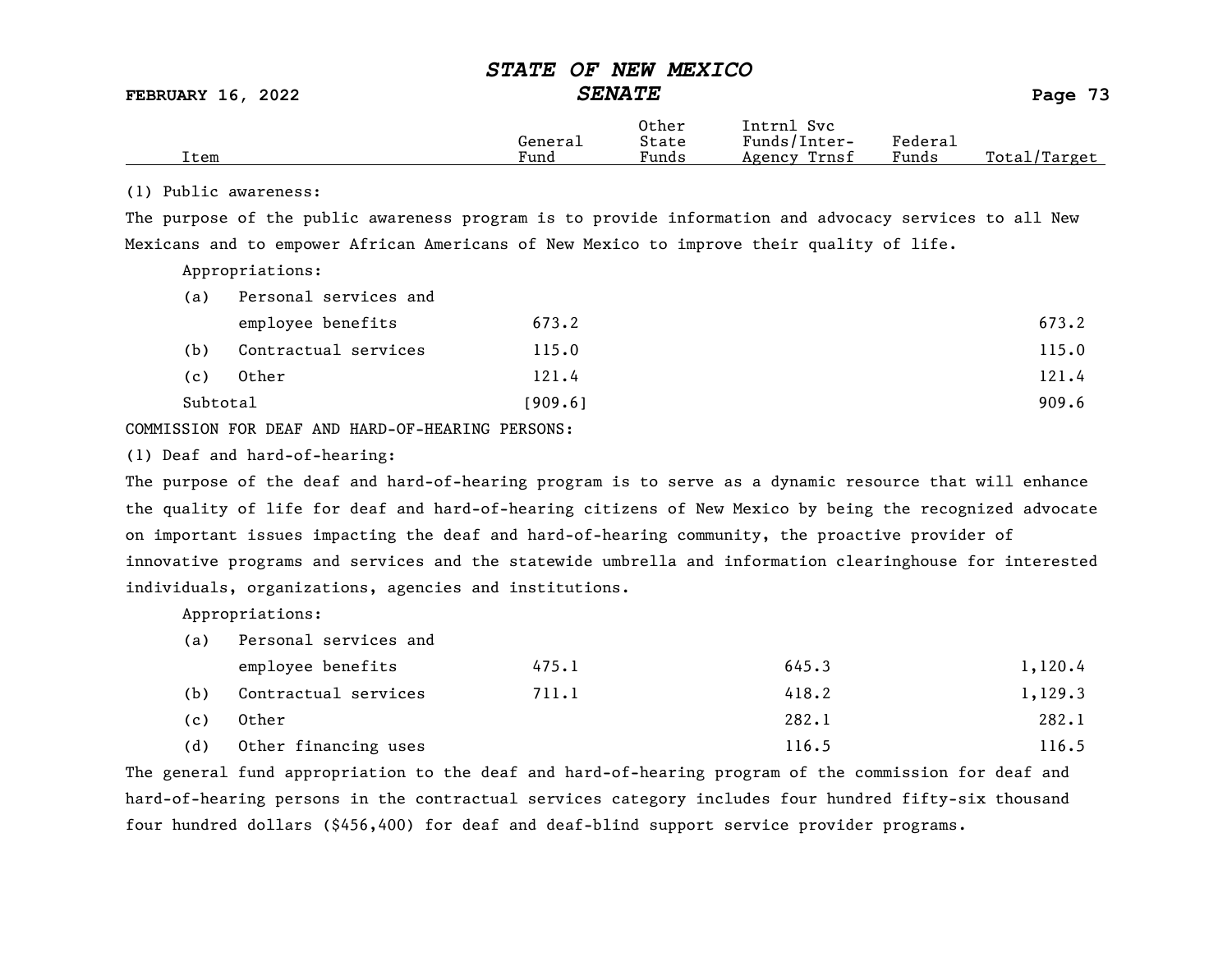#### STATE OF NEW MEXICO FEBRUARY 16, 2022 SENATE Page 74 Other Intrnl Svc<br>General State Funds/Inter General State Funds/Inter- Federal Total/Target

The internal service funds/interagency transfers appropriation to the deaf and hard-of-hearing program of the commission for deaf and hard-of-hearing persons in the other financing uses category includes ninety-one thousand five hundred dollars (\$91,500) to transfer to the rehabilitation services program of the division of vocational rehabilitation to match with federal funds to provide deaf and hard-of-hearing rehabilitation services and twenty-five thousand dollars (\$25,000) to transfer to the signed language interpreting practices board of the regulation and licensing department for interpreter licensure services.

Performance measures:

| (a) Output: | Number of accessible technology equipment distributions |           | 1,070   |
|-------------|---------------------------------------------------------|-----------|---------|
| Subtotal    | [1, 186.2]                                              | [1,462.1] | 2,648.3 |

MARTIN LUTHER KING, JR. COMMISSION:

The purpose of the Martin Luther King, Jr. commission is to promote Martin Luther King, Jr.'s nonviolent principles and philosophy to the people of New Mexico through remembrance, celebration and action so that everyone gets involved in making a difference toward the improvement of interracial cooperation and reduction of youth violence in our communities.

Appropriations:

| (a)      | Personal services and |         |       |
|----------|-----------------------|---------|-------|
|          | employee benefits     | 183.2   | 183.2 |
| (b)      | Contractual services  | 27.8    | 27.8  |
| (c)      | Other                 | 116.9   | 116.9 |
| Subtotal |                       | [327.9] | 327.9 |
|          |                       |         |       |

COMMISSION FOR THE BLIND:

(1) Blind services:

The purpose of the blind services program is to assist blind or visually impaired citizens of New Mexico to achieve economic and social equality so they can have independence based on their personal interests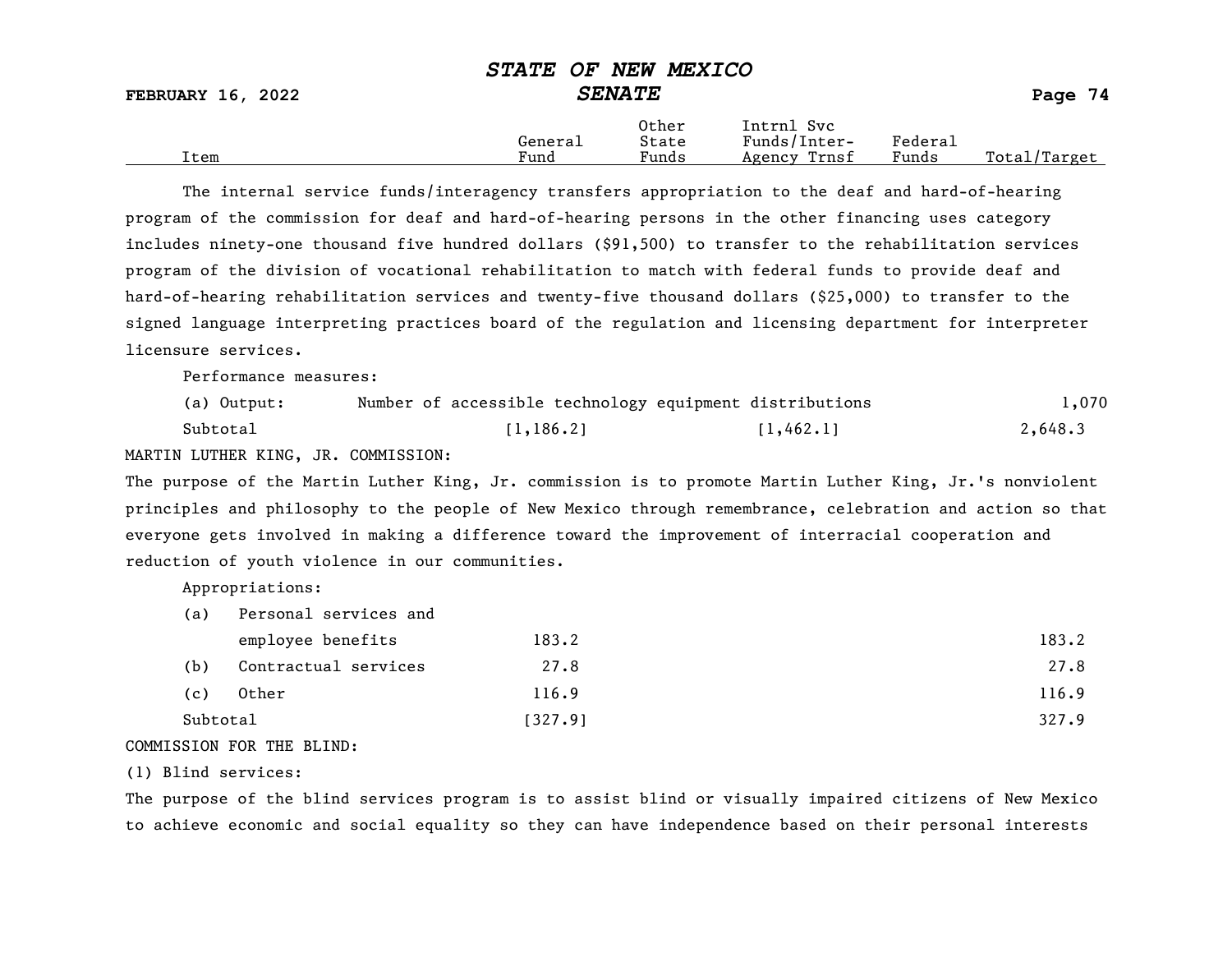FEBRUARY 16, 2022 SENATE Page 75

| Item           |                       | General<br>Fund | Other<br>State<br>Funds | Intrnl Svc<br>Funds/Inter-<br>Agency Trnsf | Federal<br>Funds | Total/Target |
|----------------|-----------------------|-----------------|-------------------------|--------------------------------------------|------------------|--------------|
| and abilities. |                       |                 |                         |                                            |                  |              |
|                | Appropriations:       |                 |                         |                                            |                  |              |
| (a)            | Personal services and |                 |                         |                                            |                  |              |
|                | employee benefits     | 1,715.0         | 176.7                   | 261.0                                      | 3,644.7          | 5,797.4      |
| (b)            | Contractual services  | 29.8            |                         |                                            | 129.5            | 159.3        |
| (c)            | Other                 | 451.7           | 8,016.6                 |                                            | 1,841.1          | 10,309.4     |
| (d)            | Other financing uses  | 107.1           |                         |                                            |                  | 107.1        |

The general fund appropriation to the blind services program of the commission for the blind in the other financing uses category includes one hundred seven thousand one hundred dollars (\$107,100) to transfer to the rehabilitation services program of the division of vocational rehabilitation to match with federal funds to provide rehabilitation services for the disabled.

The internal service funds/interagency transfers appropriation to the blind services program of the commission for the blind includes two hundred thousand dollars (\$200,000) from the division of vocational rehabilitation to provide services to the blind or visually impaired citizens of New Mexico.

Any unexpended balances in the commission for the blind remaining at the end of fiscal year 2023 from appropriations made from the general fund shall not revert.

Performance measures:

| (a) Outcome:                                            | Average hourly wage for the blind or visually impaired |            |         |           |          |
|---------------------------------------------------------|--------------------------------------------------------|------------|---------|-----------|----------|
|                                                         | person                                                 |            |         |           | \$16.50  |
| (b) Outcome:                                            | Number of people who avoided or delayed moving into a  |            |         |           |          |
| nursing home or assisted living facility as a result of |                                                        |            |         |           |          |
|                                                         | receiving independent living services                  |            |         |           | 125      |
| Subtotal                                                | [2, 303.6]                                             | [8, 193.3] | [261.0] | [5,615.3] | 16,373.2 |
| INDIAN AFFAIRS DEPARTMENT:                              |                                                        |            |         |           |          |

(1) Indian affairs: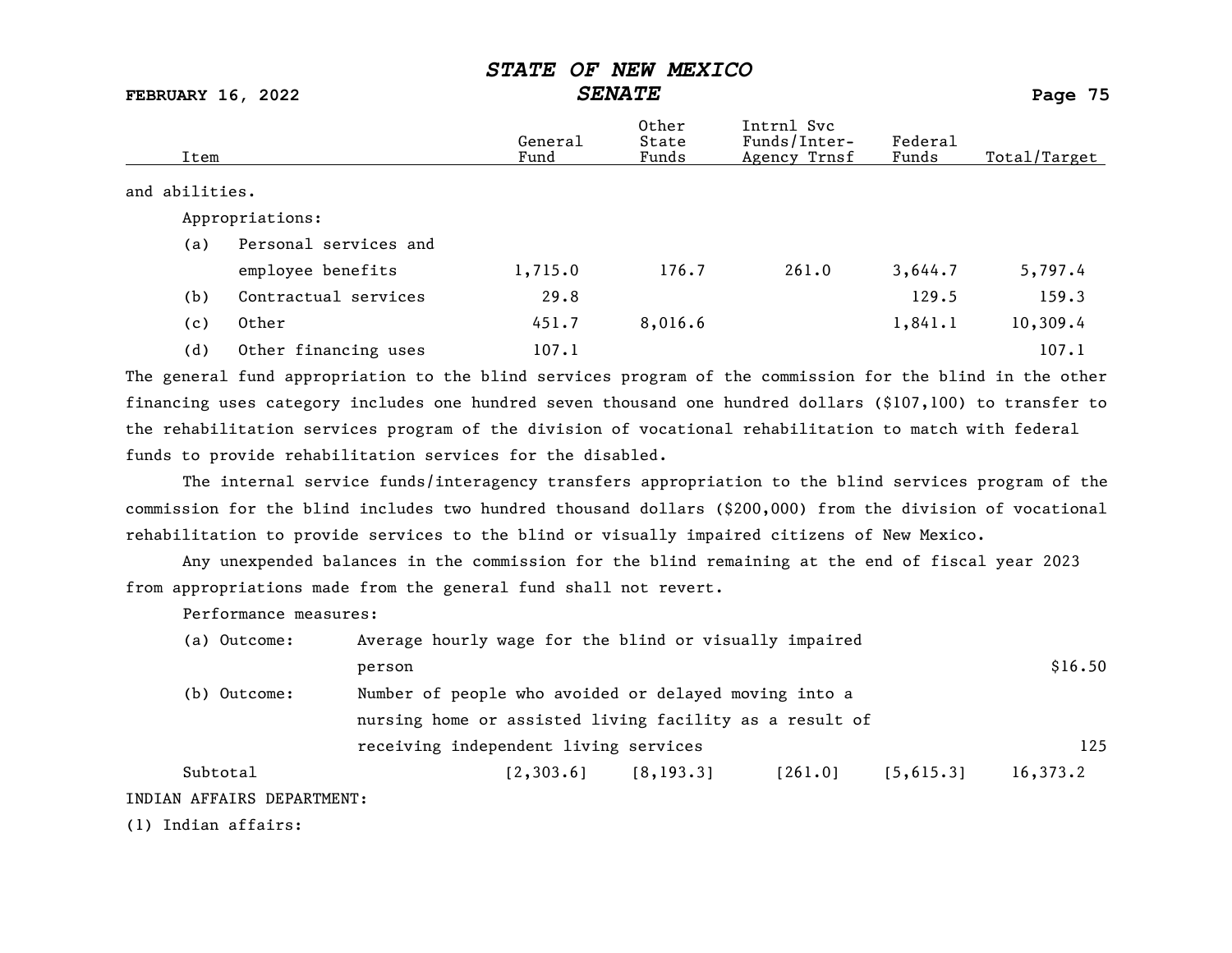| <b>FEBRUARY 16, 2022</b> |                                                                                                           |                 | סטבעצי וושט עס<br><b>SENATE</b> |                                            |                  | Page 76      |
|--------------------------|-----------------------------------------------------------------------------------------------------------|-----------------|---------------------------------|--------------------------------------------|------------------|--------------|
| Item                     |                                                                                                           | General<br>Fund | Other<br>State<br>Funds         | Intrnl Svc<br>Funds/Inter-<br>Agency Trnsf | Federa1<br>Funds | Total/Target |
|                          | The purpose of the Indian affairs program is to coordinate intergovernmental and interagency programs     |                 |                                 |                                            |                  |              |
|                          | concerning tribal governments and the state.                                                              |                 |                                 |                                            |                  |              |
|                          | Appropriations:                                                                                           |                 |                                 |                                            |                  |              |
| (a)                      | Personal services and                                                                                     |                 |                                 |                                            |                  |              |
|                          | employee benefits                                                                                         | 2,132.1         |                                 |                                            |                  | 2,132.1      |
| (b)                      | Contractual services                                                                                      | 530.1           |                                 |                                            |                  | 530.1        |
| (c)                      | Other                                                                                                     | 817.7           |                                 | 249.3                                      |                  | 1,067.0      |
|                          | The internal service funds/interagency transfers appropriation to the Indian affairs program of the       |                 |                                 |                                            |                  |              |
|                          | Indian affairs department includes two hundred forty-nine thousand three hundred dollars (\$249,300) from |                 |                                 |                                            |                  |              |
|                          | the tobacco settlement program fund for tobacco cessation and prevention programs for Native American     |                 |                                 |                                            |                  |              |
|                          | communities throughout the state.                                                                         |                 |                                 |                                            |                  |              |
|                          | Subtotal                                                                                                  | [3, 479.9]      |                                 | [249.3]                                    |                  | 3,729.2      |
|                          | EARLY CHILDHOOD EDUCATION AND CARE DEPARTMENT:                                                            |                 |                                 |                                            |                  |              |
|                          | (1) Support and intervention:                                                                             |                 |                                 |                                            |                  |              |
|                          | Appropriations:                                                                                           |                 |                                 |                                            |                  |              |
| (a)                      | Personal services and                                                                                     |                 |                                 |                                            |                  |              |
|                          | employee benefits                                                                                         | 1,060.3         | 507.0                           | 1,143.3                                    | 894.7            | 3,605.3      |
| (b)                      | Contractual services                                                                                      | 12,693.3        | 58.9                            | 10,000.0                                   | 6,490.4          | 29,242.6     |
| (c)                      | Other                                                                                                     | 21,381.4        | 1,390.1                         | 1,456.7                                    | 805.7            | 25,033.9     |
| (d)                      | Other financing uses                                                                                      | 10,901.6        |                                 |                                            |                  | 10,901.6     |
|                          | The internal service funds/interagency transfers appropriations to the support and intervention program   |                 |                                 |                                            |                  |              |

 $STATF$   $OF$   $NFI$   $MFY$ 

The internal service funds/interagency transfers appropriations to the support and intervention program of the early childhood education and care department include five million dollars (\$5,000,000) from the federal temporary assistance for needy families block grant for home-visiting services.

Performance measures:

(a) Outcome: Percent of children enrolled in home visiting for longer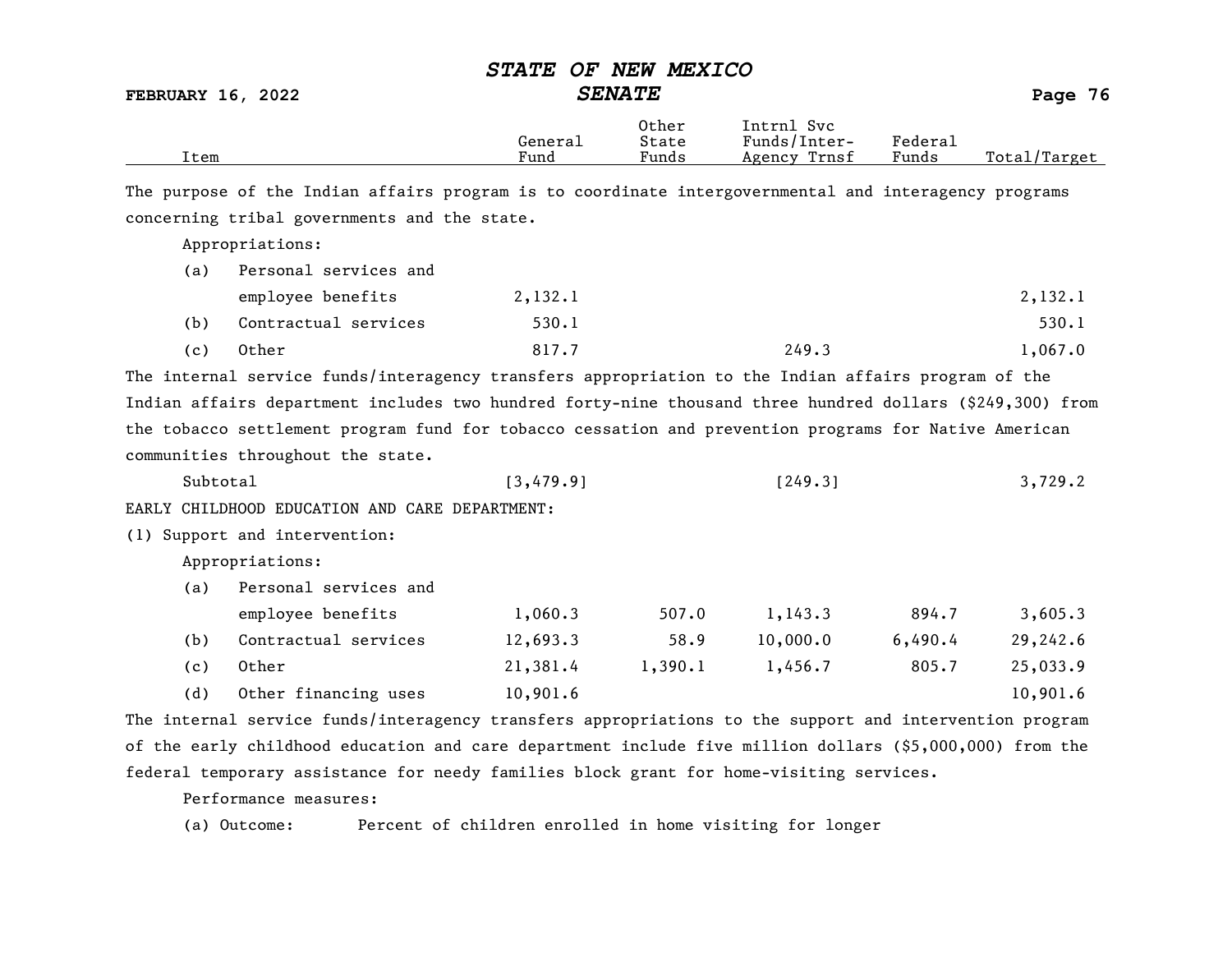FEBRUARY 16, 2022 SENATE Page 77

| Item |                                     |                                                                                                           | General<br>Fund | Other<br>State<br>Funds | Intrnl Svc<br>Funds/Inter-<br>Agency Trnsf | Federal<br>Funds | Total/Target |
|------|-------------------------------------|-----------------------------------------------------------------------------------------------------------|-----------------|-------------------------|--------------------------------------------|------------------|--------------|
|      |                                     | than six months that receive regular well child exams as                                                  |                 |                         |                                            |                  |              |
|      |                                     | recommended by the American academy of pediatrics                                                         |                 |                         |                                            |                  | 80%          |
|      | $(b)$ Output:                       | Average annual number of home visits per family                                                           |                 |                         |                                            |                  | 12           |
|      | (c) Outcome:                        | Number of families enrolled in centennial home visiting                                                   |                 |                         |                                            |                  | 1,500        |
|      |                                     | (2) Early childhood education and care:                                                                   |                 |                         |                                            |                  |              |
|      | Appropriations:                     |                                                                                                           |                 |                         |                                            |                  |              |
| (a)  | Personal services and               |                                                                                                           |                 |                         |                                            |                  |              |
|      | employee benefits                   |                                                                                                           | 199.6           |                         |                                            | 8,357.5          | 8,557.1      |
| (b)  | Contractual services                |                                                                                                           | 364.3           |                         |                                            | 2,934.5          | 3,298.8      |
| (c)  | Other                               |                                                                                                           | 50,609.4        | 1,100.0                 | 31,827.5                                   | 175,703.8        | 259,240.7    |
|      |                                     | The internal service funds/interagency transfers appropriation to the early childhood education and care  |                 |                         |                                            |                  |              |
|      |                                     | program of the early childhood education and care department includes thirty-one million five hundred     |                 |                         |                                            |                  |              |
|      |                                     | twenty-seven thousand five hundred dollars (\$31,527,500) from the federal temporary assistance for needy |                 |                         |                                            |                  |              |
|      | families block grant for childcare. |                                                                                                           |                 |                         |                                            |                  |              |

Performance measures:

| (a) Outcome: | Percent of children enrolled for at least six months in the |     |
|--------------|-------------------------------------------------------------|-----|
|              | state-funded New Mexico prekindergarten program who score   |     |
|              | at first step for kindergarten or higher on the fall        |     |
|              | observation kindergarten observation tool                   | 75% |
| (b) Outcome: | Percent of infants and toddlers participating in the        |     |
|              | childcare assistance program enrolled in childcare programs |     |
|              | with four or five stars                                     | 40% |
|              |                                                             |     |

(3) Policy research and quality initiatives:

Appropriations:

(a) Personal services and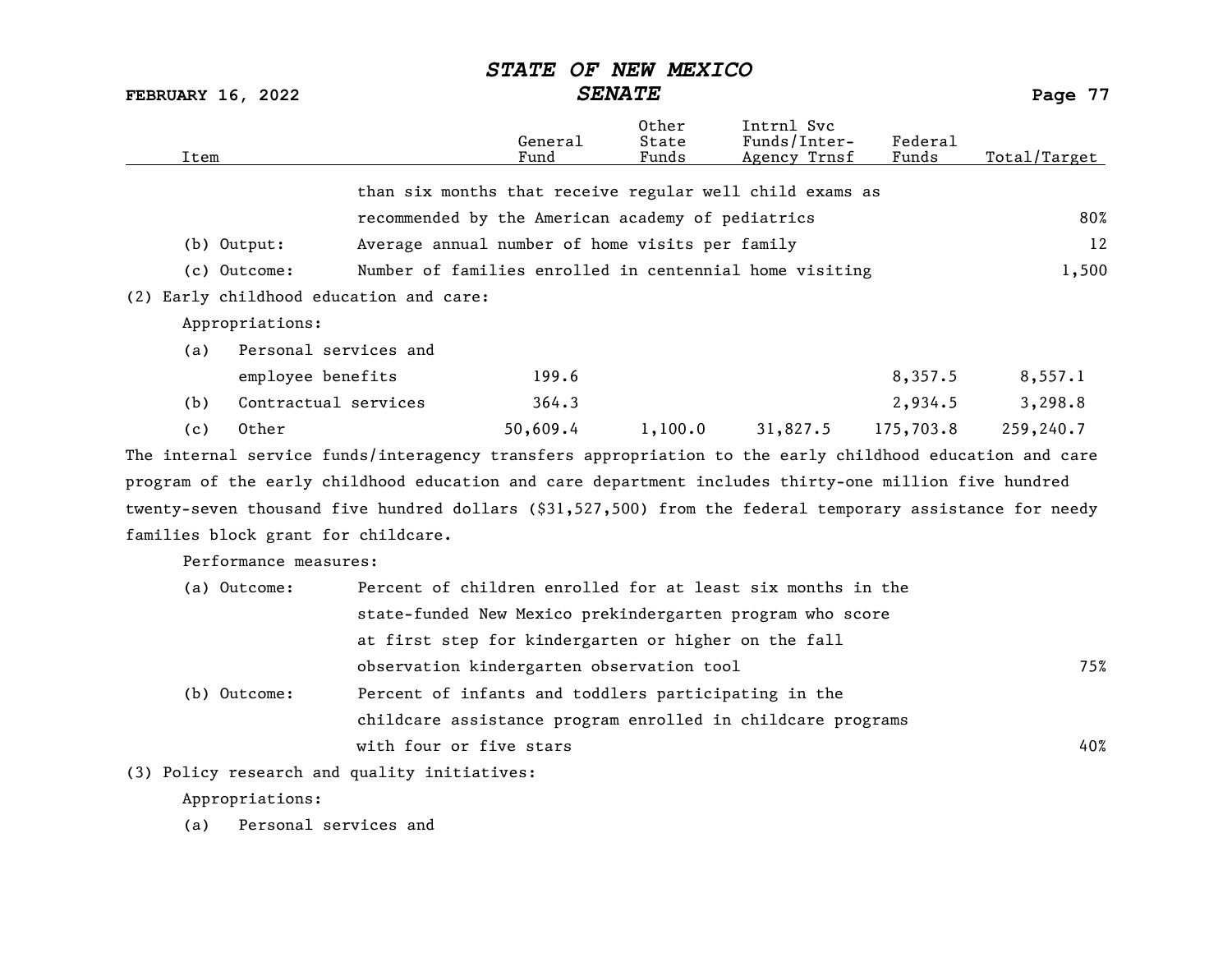| <b>FEBRUARY 16, 2022</b> |                              |  |                           | <b>SENATE</b>           |                                                                                                       |                  | Page 78      |
|--------------------------|------------------------------|--|---------------------------|-------------------------|-------------------------------------------------------------------------------------------------------|------------------|--------------|
| Item                     |                              |  | General<br>Fund           | Other<br>State<br>Funds | Intrnl Svc<br>Funds/Inter-<br>Agency Trnsf                                                            | Federa1<br>Funds | Total/Target |
|                          | employee benefits            |  | 965.4                     |                         |                                                                                                       | 1,378.5          | 2,343.9      |
| (b)                      | Contractual services         |  | 11,312.9                  |                         | 4,000.0                                                                                               | 2,686.8          | 17,999.7     |
| (c)                      | Other                        |  | 96.7                      |                         | 600.0                                                                                                 |                  | 696.7        |
|                          | Performance measures:        |  |                           |                         |                                                                                                       |                  |              |
|                          | (a) Outcome:                 |  |                           |                         | Percent of licensed childcare providers participating in                                              |                  |              |
|                          |                              |  |                           |                         | focus tiered quality rating and improvement system at the                                             |                  |              |
|                          |                              |  | four- and five-star level |                         |                                                                                                       |                  | 50%          |
|                          | (4) Public pre-kindergarten: |  |                           |                         |                                                                                                       |                  |              |
|                          | Appropriations:              |  |                           |                         |                                                                                                       |                  |              |
| (a)                      | Personal services and        |  |                           |                         |                                                                                                       |                  |              |
|                          | employee benefits            |  | 1,018.5                   |                         |                                                                                                       |                  | 1,018.5      |
| (b)                      | Contractual services         |  | 20,327.2                  | 1,800.0                 | 21,865.4                                                                                              |                  | 43,992.6     |
| (c)                      | Other                        |  | 13,184.5                  |                         | 3, 104.1                                                                                              |                  | 16,288.6     |
| (d)                      | Other financing uses         |  | 43, 145.1                 | 3,500.0                 | 8,334.6                                                                                               |                  | 54,979.7     |
|                          |                              |  |                           |                         | The internal service funds/interagency transfer appropriations to the pre-kindergarten program of the |                  |              |
|                          |                              |  |                           |                         | early childhood education and care department include seventeen million six hundred thousand dollars  |                  |              |

(\$17,600,000) from the federal temporary assistance for needy families block grant: fourteen million one hundred thousand dollars (\$14,100,000) for private pre-kindergarten, and three million five hundred thousand dollars (\$3,500,000) for public pre-kindergarten.

The public pre-kindergarten program of the early childhood education and care department shall prioritize awards of pre-kindergarten programs at school districts and charter schools that also provide K-5 plus programs approved by the public education department.

The other state funds appropriation to the pre-kindergarten program of the early childhood education and care department in the other financing uses category includes three million five hundred thousand dollars (\$3,500,000) for teacher salary increases in pre-kindergarten programs at school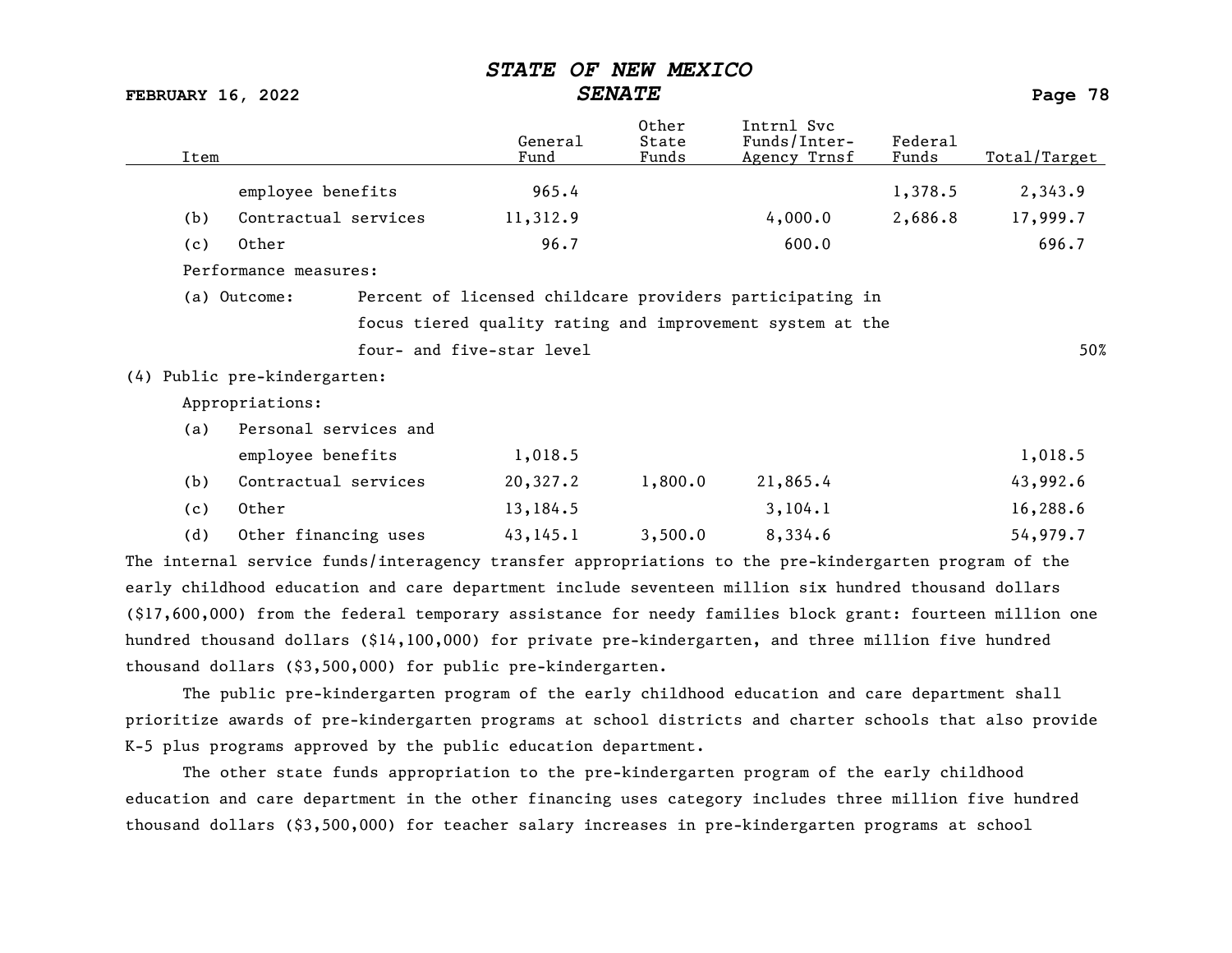#### STATE OF NEW MEXICO FEBRUARY 16, 2022 SENATE Page 79 Other Intrnl Svc<br>General State Funds/Inter General State Funds/Inter- Federal Total/Target

districts and charter schools from the early childhood care and education fund. The amount is contingent on enactment of Senate Bill 118 or similar legislation in the second session of the fifty-fifth legislature amending Section 9-24-1 NMSA 1978.

The other state funds appropriation to the pre-kindergarten program of the early childhood education and care department in the contractual services category includes one million eight hundred thousand dollars (\$1,800,000) for pre-kindergarten from the early childhood care and education fund. The amount is contingent on enactment of Senate Bill 118 or similar legislation in the second session of the fifty-fifth legislature amending Section 9-24-1 NMSA 1978.

Performance measures:

| (a) Outcome: | Percentage of children who participated in a New Mexico |        |
|--------------|---------------------------------------------------------|--------|
|              | pre-k program, for at least nine months, that are       |        |
|              | proficient in math in kindergarten                      | 37%    |
| (b) Outcome: | Percentage of children who participated in a New Mexico |        |
|              | pre-k program for at least nine months, that are        |        |
|              | proficient in literacy in kindergarten                  | $32\%$ |

#### (4) Program support:

Appropriations:

(a) Personal services and

|          | employee benefits    | 4,735.4      |            | 135.0       | 1,777.6      | 6,648.0    |
|----------|----------------------|--------------|------------|-------------|--------------|------------|
| (b)      | Contractual services | 1,325.4      | 144.0      | 2,075.0     | 2,440.1      | 5,984.5    |
| (c)      | Other                | 1,791.6      | 58.5       | 85.9        | 333.5        | 2,269.5    |
| Subtotal |                      | 195, 112, 61 | [8, 558.5] | [84, 627.5] | [203, 803.1] | 492, 101.7 |

#### AGING AND LONG-TERM SERVICES DEPARTMENT:

(1) Consumer and elder rights:

The purpose of the consumer and elder rights program is to provide current information, assistance,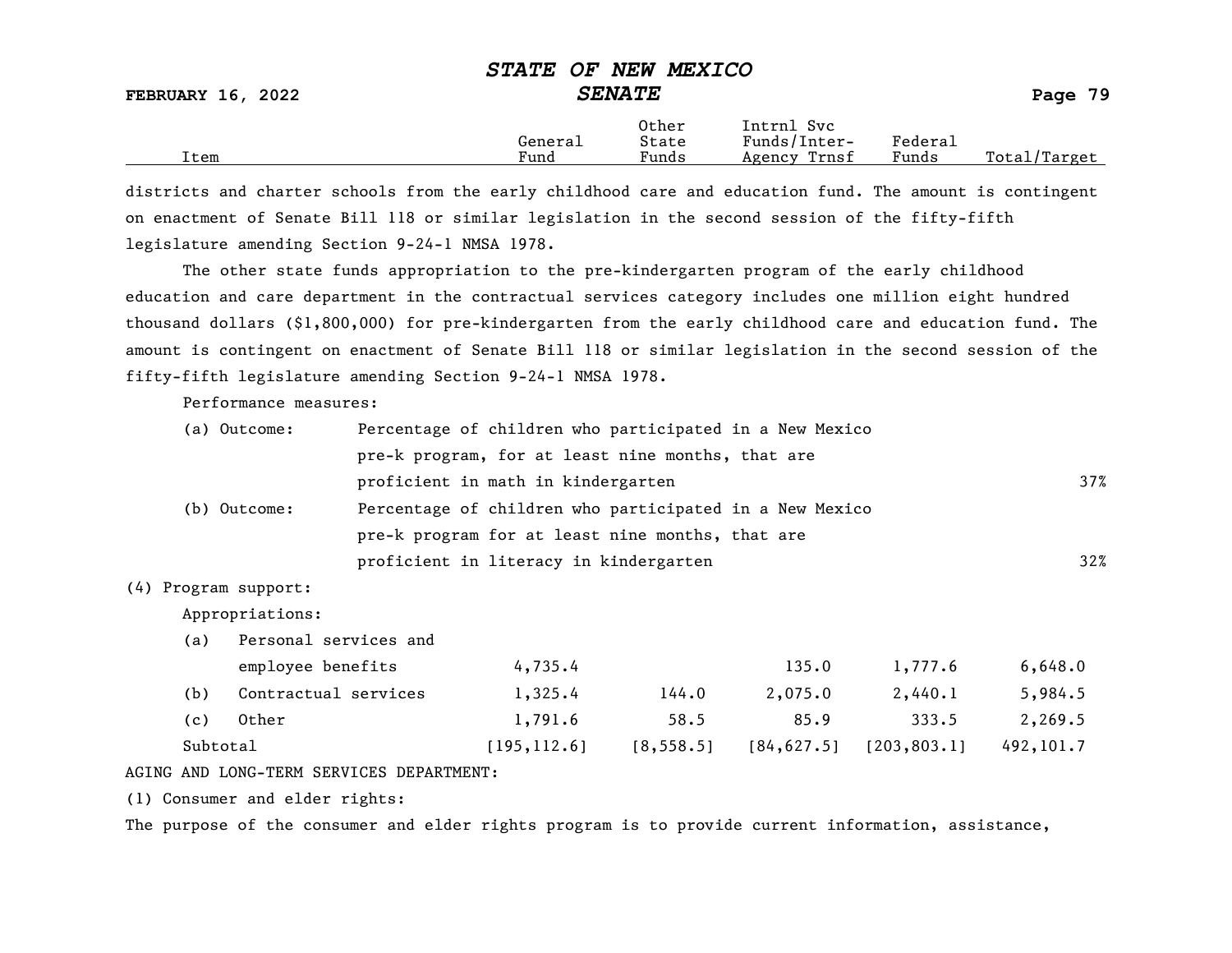FEBRUARY 16, 2022 SENATE Page 80

|      |         | Other                 | Intrnl<br>Svc   |                                    |                   |
|------|---------|-----------------------|-----------------|------------------------------------|-------------------|
|      | Genera⊥ | State                 | Funds/Inter-    | ${}_{\rm \texttt{Federa}_{\perp}}$ |                   |
| Item | Fund    | $\mathbf{r}$<br>Funds | Trnsf<br>Agency | Funds                              | Total<br>'Target' |

counseling, education and support to older individuals and people with disabilities, residents of longterm care facilities and their families and caregivers that allow them to protect their rights and make informed choices about quality services.

Appropriations:

| (a)                                                                   | Personal services and |         |         |         |         |
|-----------------------------------------------------------------------|-----------------------|---------|---------|---------|---------|
|                                                                       | employee benefits     | 1,487.3 | 1,300.0 | 1,030.6 | 3,817.9 |
| (b)                                                                   | Contractual services  | 10.0    |         | 442.8   | 452.8   |
| (c)                                                                   | Other                 | 244.6   |         | 485.4   | 730.0   |
| Performance measures:                                                 |                       |         |         |         |         |
| Percent of calls to the aging and disability resource<br>(a) Quality: |                       |         |         |         |         |

|              | center answered by a live operator                     | 90% |
|--------------|--------------------------------------------------------|-----|
| (b) Outcome: | Percent of residents who remained in the community six |     |
|              | months following a nursing home care transition        | 90% |

(2) Aging network:

The purpose of the aging network program is to provide supportive social and nutrition services for older individuals and persons with disabilities so they can remain independent and involved in their communities and to provide training, education and work experience to older individuals so they can enter or re-enter the workforce and receive appropriate income and benefits.

Appropriations:

(a) Personal services and

|     | employee benefits        | 843.8    | 34.5 | 555.3    | 1,433.6  |
|-----|--------------------------|----------|------|----------|----------|
|     | (b) Contractual services | 1,735.1  | 10.0 | 307.6    | 2,052.7  |
| (c) | Other                    | 31,042.5 | 71.3 | 10,834.9 | 41,948.7 |

The general fund appropriation to the aging network program of the aging and long-term services department in the other category shall allow for an additional twelve and one-half percent distribution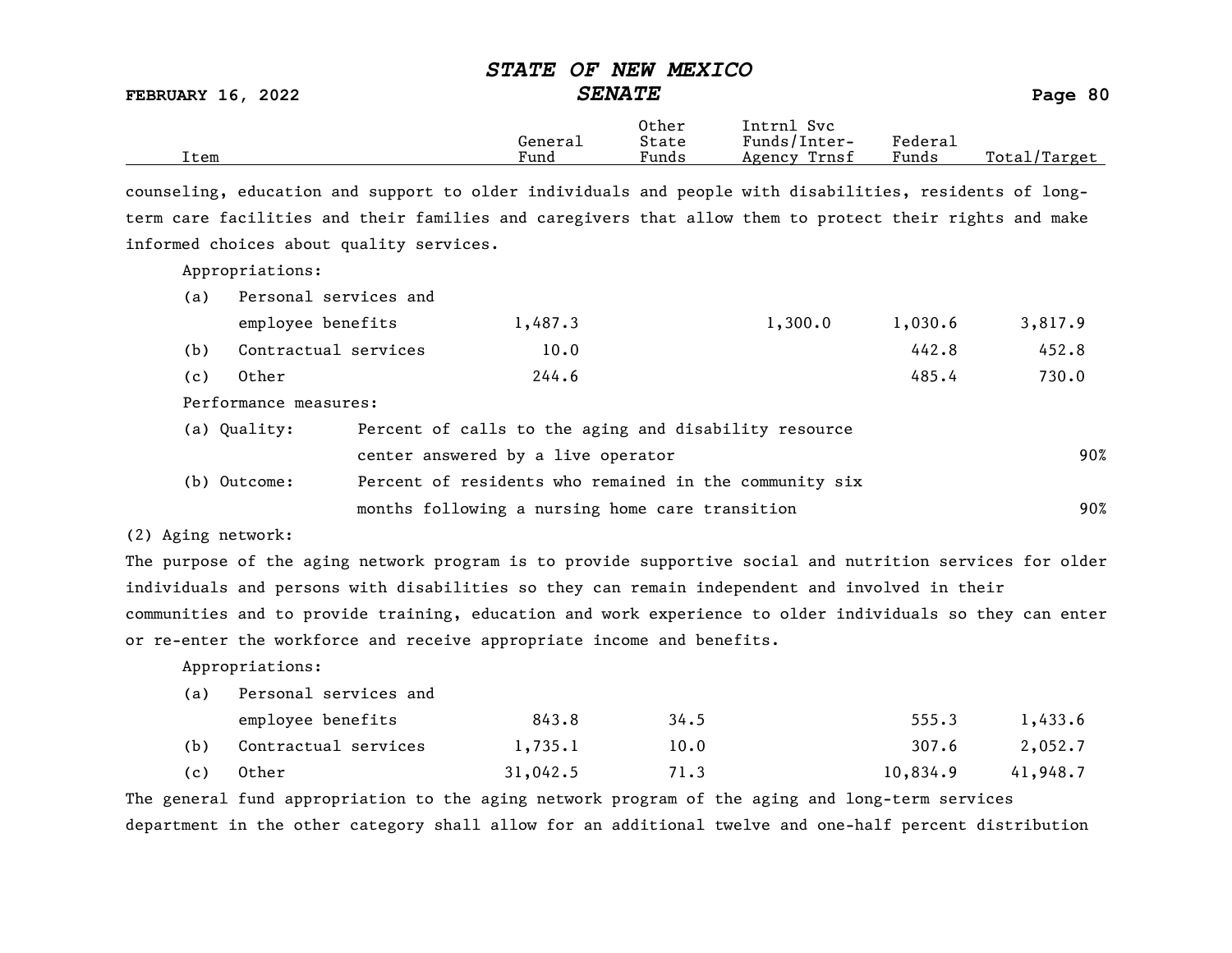|      | General | Other<br>State | Intrnl<br>Svc<br>Funds/Inter- | Federal |              |
|------|---------|----------------|-------------------------------|---------|--------------|
| Item | Fund    | Funds          | Trnsf<br>Agency               | Funds   | Total/Target |

from the department of finance and administration for initial payments to aging network providers at the beginning of the fiscal year.

Any unexpended balances remaining in the aging network from the conference on aging at the end of fiscal year 2023 from appropriations made from other state funds for the conference on aging shall not revert to the general fund.

Any unexpended balances remaining from the tax refund contribution senior fund, which provides for the provision of the supplemental senior services throughout the state, at the end of fiscal year 2023 shall not revert to the general fund.

Performance measures:

| (a) Outcome: | Number of hours of caregiver support provided             | 444,000   |
|--------------|-----------------------------------------------------------|-----------|
| (b) Output:  | Number of hours of service provided by senior volunteers, |           |
|              | statewide                                                 | 1,638,000 |

(3) Adult protective services:

The purpose of the adult protective services program is to investigate allegations of abuse, neglect and exploitation of seniors and adults with disabilities and provide in-home support services to adults at high risk of repeat neglect.

Appropriations:

(a) Personal services and

|     | employee benefits    | 7,808.1 | 2,200.0 | 10,008.1 |
|-----|----------------------|---------|---------|----------|
| (b) | Contractual services | 1,242.3 | 2,176.3 | 3,418.6  |
| (c) | Other                | 721.4   |         | 721.4    |

Performance measures:

| (a) Outcome: | Percent of emergency or priority one investigations in     |     |
|--------------|------------------------------------------------------------|-----|
|              | which a caseworker makes initial face-to-face contact with |     |
|              | the alleged victim within prescribed timeframes            | 99% |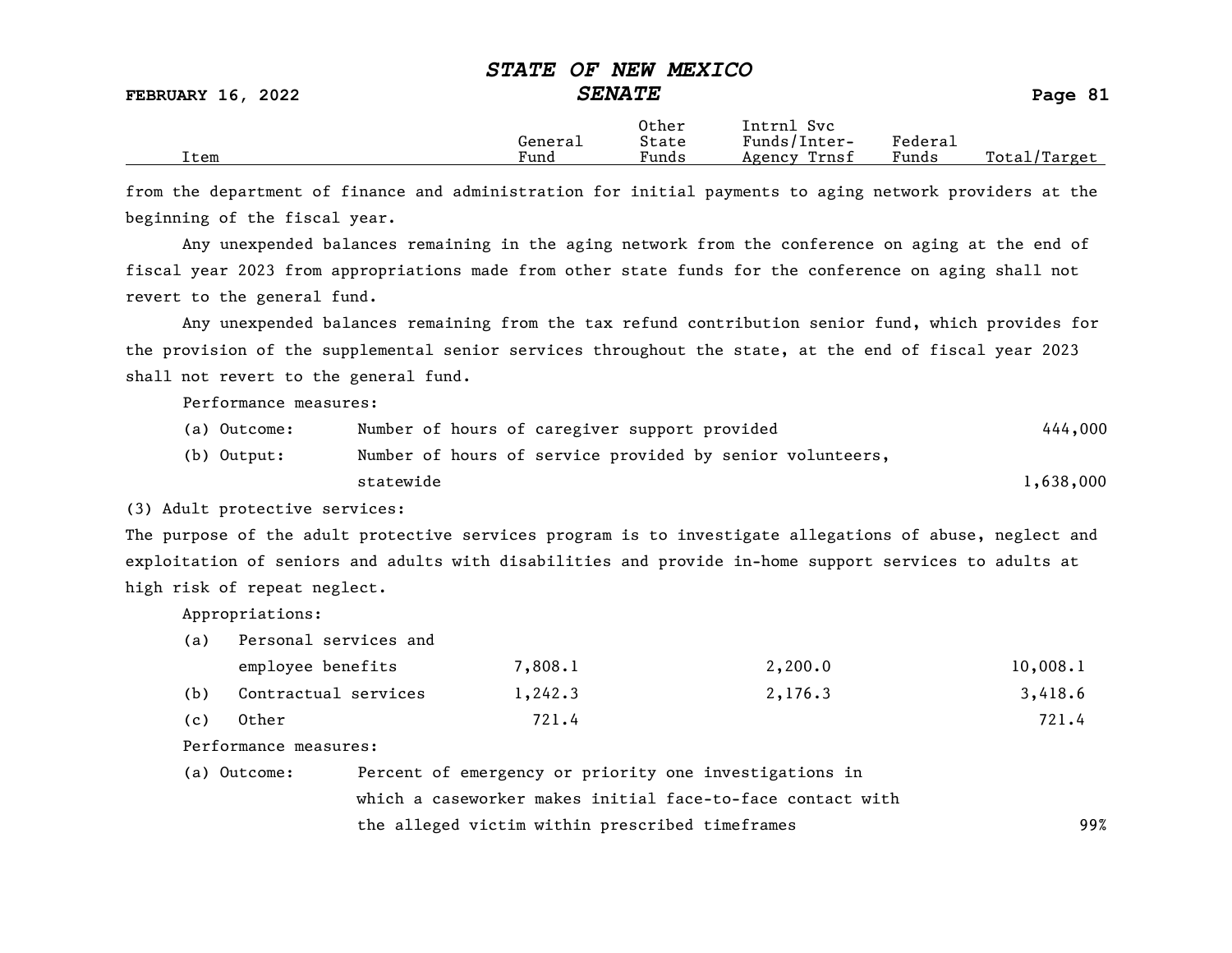FEBRUARY 16, 2022 SENATE Page 82

|      |         | Other                             | Intrnl<br>Svc   |         |                   |
|------|---------|-----------------------------------|-----------------|---------|-------------------|
|      | Generai | State                             | Funds/Inter-    | Federau |                   |
| Item | Fund    | $\overline{\phantom{a}}$<br>Funds | Trnsf<br>Agency | Funds   | Total,<br>/Target |

#### (4) Program support:

The purpose of program support is to provide clerical, record-keeping and administrative support in the areas of personnel, budget, procurement and contracting to agency staff, outside contractors and external control agencies to implement and manage programs.

Appropriations:

| Personal services and |             |           |           |             |          |
|-----------------------|-------------|-----------|-----------|-------------|----------|
| employee benefits     | 4,060.8     |           |           | 121.9       | 4,182.7  |
| Contractual services  | 190.2       | 2,553.0   |           |             | 2,743.2  |
| Other                 | 2,056.9     |           |           |             | 2,056.9  |
|                       | [51, 443.0] | [2,668.8] | [5,676.3] | [13, 778.5] | 73,566.6 |
|                       | Subtotal    |           |           |             |          |

HUMAN SERVICES DEPARTMENT:

(1) Medical assistance:

The purpose of the medical assistance program is to provide the necessary resources and information to enable low-income individuals to obtain either free or low-cost healthcare.

Appropriations:

| (a) | Personal services and |             |           |       |                                   |           |  |  |
|-----|-----------------------|-------------|-----------|-------|-----------------------------------|-----------|--|--|
|     | employee benefits     | 5,569.7     |           |       | 8,953.5                           | 14,523.2  |  |  |
| (b) | Contractual services  | 22,791.9    | 1,727.4   | 759.9 | 77,651.1                          | 102,930.3 |  |  |
| (c) | Other                 | 1,111,541.9 | 132,281.0 |       | 279,012.4 5,564,272.5 7,087,107.8 |           |  |  |

The appropriations to the medical assistance program of the human services department assume the state will receive an enhanced federal medical assistance percentage rate for those enrolled in the expansion adult category through fiscal year 2023 as provided for in the federal Patient Protection and Affordable Care Act, as amended by the Health Care and Education Reconciliation Act of 2010. Should the federal government reduce or rescind the federal medical assistance percentage rates established by the federal Patient Protection and Affordable Care Act, the human services department shall reduce or rescind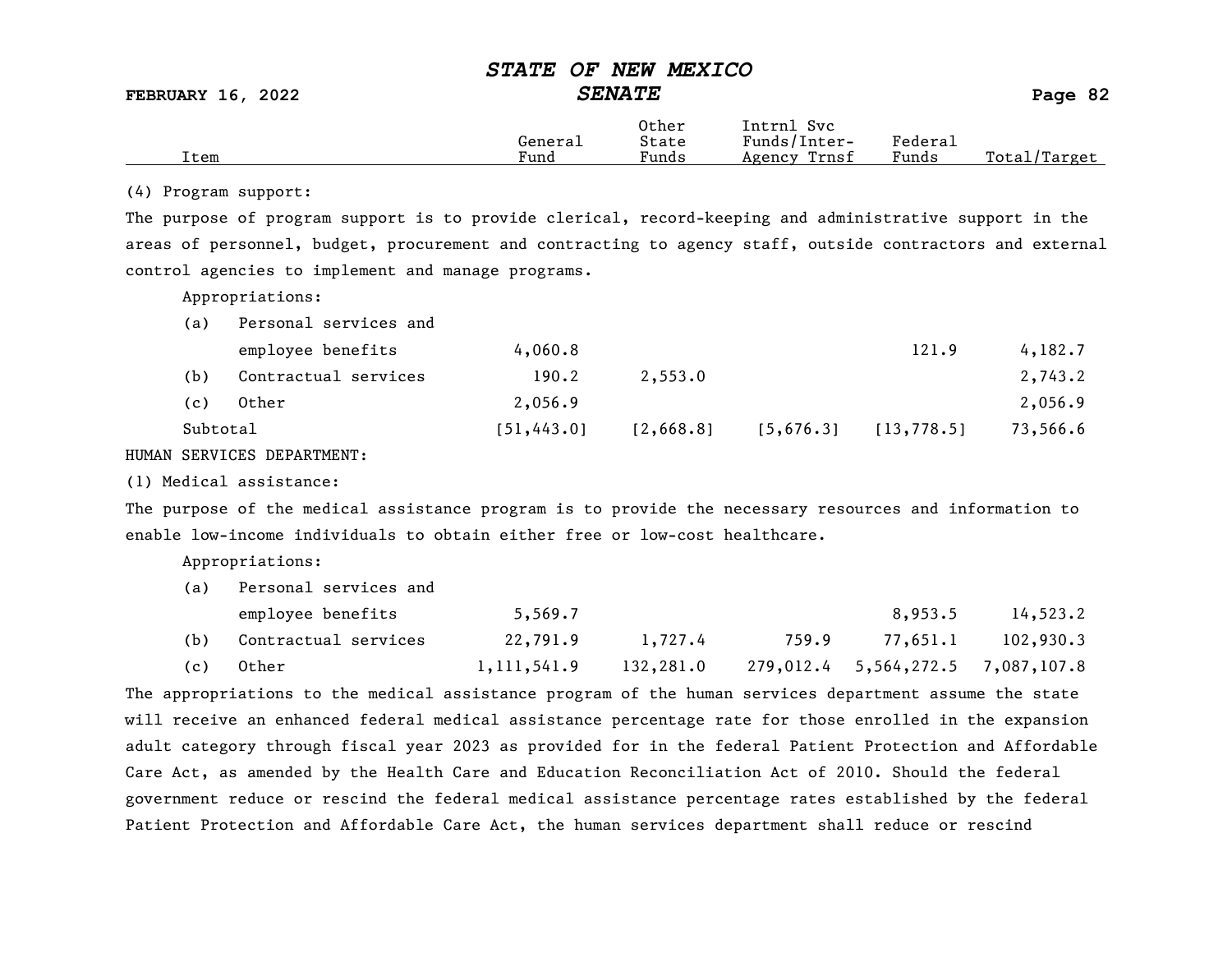| <b>FEBRUARY 16, 2022</b> | DIAID OF NEW PEAICO | <b>SENATE</b>  |                            |         | Page 83      |
|--------------------------|---------------------|----------------|----------------------------|---------|--------------|
|                          | General             | Other<br>State | Intrnl Svc<br>Funds/Inter- | Federal |              |
| Item                     | Fund                | Funds          | Agency Trnsf               | Funds   | Total/Target |

eligibility for the new adult category.

The internal service funds/interagency transfers appropriation to the medical assistance program of the human services department in the other category includes one million two hundred fifty-five thousand four hundred dollars (\$1,255,400) from the tobacco settlement program fund for the breast and cervical cancer treatment program, five million three hundred thirteen thousand nine hundred dollars (\$5,313,900) from the tobacco settlement program fund for medicaid programs and two million two hundred seventy-seven thousand dollars (\$2,277,000) from tobacco settlement program fund balances for medicaid programs.

The internal service funds/interagency transfers appropriations to the medical assistance program of the human services department include thirty-six million two hundred eighteen thousand dollars (\$36,218,000) from the county-supported medicaid fund.

The other state funds appropriations to the medical assistance program of the human services department include thirty-five million four hundred sixty-five thousand dollars (\$35,465,000) from the health care facility fund and thirty-one million seven hundred fifty-five thousand dollars (\$31,755,000) from the health care affordability fund.

The general fund appropriation to the medical assistance program of the human services department in the other category includes eleven million dollars (\$11,000,000) for increasing medicaid hospital provider rates.

The general fund appropriation to the medical assistance program of the human services department in the other category includes forty million dollars (\$40,000,000) contingent on the department of finance and administration certifying that the federal public health emergency declaration is not renewed in the third quarter of calendar year 2022 and forty million dollars (\$40,000,000) contingent on the department of finance and administration certifying that the federal public health emergency declaration is not renewed in the fourth quarter of calendar year 2022.

Performance measures:

(a) Outcome: Percent of children ages two to twenty years enrolled in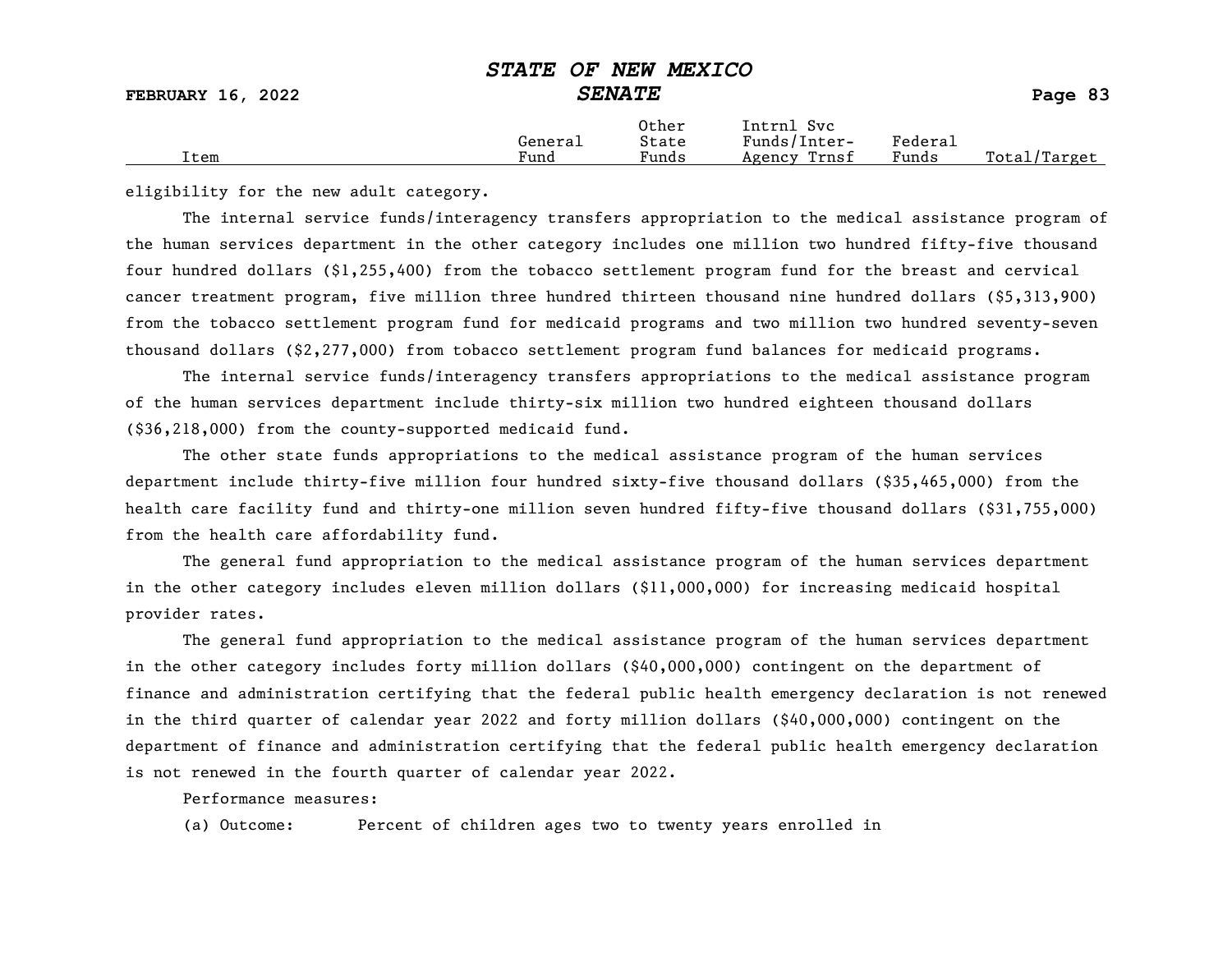FEBRUARY 16, 2022 SENATE Page 84

| Item                            | General<br>Fund                                                                                           | Other<br>State<br>Funds | Intrnl Svc<br>Funds/Inter-<br>Agency Trnsf | Federal<br>Funds | Total/Target |
|---------------------------------|-----------------------------------------------------------------------------------------------------------|-------------------------|--------------------------------------------|------------------|--------------|
|                                 | medicaid managed care who had at least one dental visit                                                   |                         |                                            |                  |              |
|                                 | during the measurement year                                                                               |                         |                                            |                  | 72%          |
| (b) Explanatory:                | Percent of infants and children in medicaid managed care                                                  |                         |                                            |                  |              |
|                                 | who had six or more well-child visits in the first fifteen                                                |                         |                                            |                  |              |
|                                 | months of life                                                                                            |                         |                                            |                  |              |
| (c) Outcome:                    | Percent of children and adolescents in medicaid managed                                                   |                         |                                            |                  |              |
|                                 | care ages three to twenty-one years who had one or more                                                   |                         |                                            |                  |              |
|                                 | well-care visits during the measurement year                                                              |                         |                                            |                  | 88%          |
| (d) Outcome:                    | Percentage of members eighteen to seventy-five years of age                                               |                         |                                            |                  |              |
|                                 | in medicaid managed care with diabetes, types 1 and 2,                                                    |                         |                                            |                  |              |
|                                 | whose HbAlc was >9 percent during the measurement year                                                    |                         |                                            |                  | 86%          |
| (e) Outcome:                    | Percent of adults in medicaid managed care age eighteen and                                               |                         |                                            |                  |              |
|                                 | over readmitted to a hospital within thirty days of                                                       |                         |                                            |                  |              |
|                                 | discharge                                                                                                 |                         |                                            |                  | $8\%$        |
| (f) Outcome:                    | Percent of medicaid managed care member deliveries who                                                    |                         |                                            |                  |              |
|                                 | received a prenatal care visit in the first trimester or                                                  |                         |                                            |                  |              |
|                                 | within forty-two days of eligibility                                                                      |                         |                                            |                  | 83%          |
| (2) Medicaid behavioral health: |                                                                                                           |                         |                                            |                  |              |
|                                 | The purpose of the medicaid behavioral health program is to provide the necessary resources and           |                         |                                            |                  |              |
|                                 | information to enable low-income individuals to obtain either free or low-cost behavioral healthcare.     |                         |                                            |                  |              |
| Appropriations:                 |                                                                                                           |                         |                                            |                  |              |
| (a)<br>Other                    | 143,787.0                                                                                                 |                         |                                            | 559,518.0        | 703,305.0    |
|                                 | The general fund appropriation to the medicaid behavioral health program of the human services department |                         |                                            |                  |              |
|                                 | includes fifty thousand dollars (\$50,000) to transfer to the administrative hearings office to support   |                         |                                            |                  |              |
| medicaid hearing officers.      |                                                                                                           |                         |                                            |                  |              |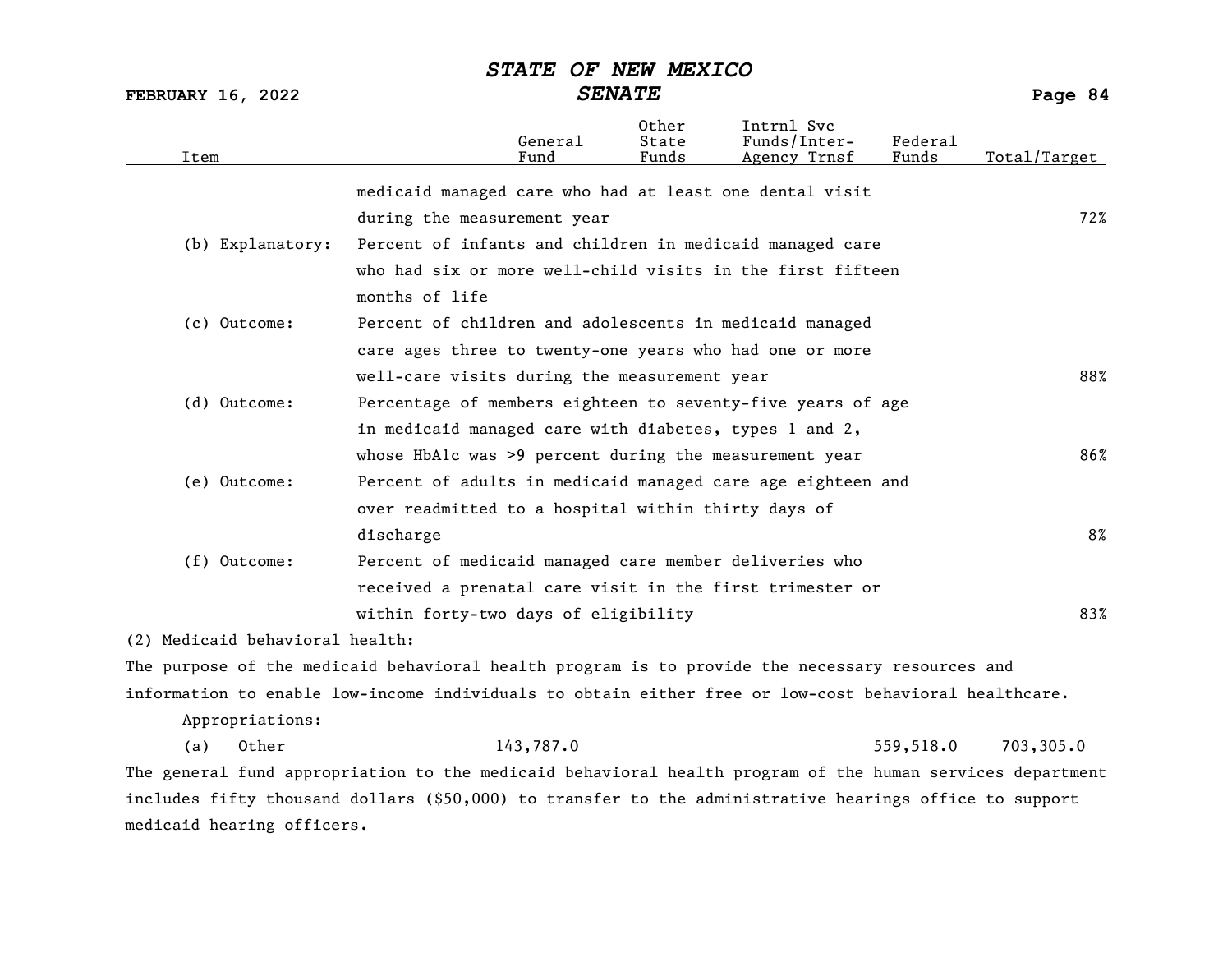FEBRUARY 16, 2022 SENATE Page 85

| Item                  |                                                        | General<br>Fund | Other<br>State<br>Funds | Intrnl Svc<br>Funds/Inter-<br>Agency Trnsf                  | Federal<br>Funds | Total/Target |
|-----------------------|--------------------------------------------------------|-----------------|-------------------------|-------------------------------------------------------------|------------------|--------------|
| Performance measures: |                                                        |                 |                         |                                                             |                  |              |
| (a) Outcome:          |                                                        |                 |                         | Percent of readmissions to same level of care or higher for |                  |              |
|                       |                                                        |                 |                         | children or youth discharged from residential treatment     |                  |              |
|                       | centers and inpatient care                             |                 |                         |                                                             |                  | 5%           |
| $(b)$ Output:         |                                                        |                 |                         | Number of individuals served annually in substance use or   |                  |              |
|                       |                                                        |                 |                         | mental health programs administered through the behavioral  |                  |              |
|                       | health collaborative and medicaid programs             |                 |                         |                                                             |                  | 200,000      |
| (c) Outcome:          | Percent of adults with mental illness or substance use |                 |                         |                                                             |                  |              |
|                       |                                                        |                 |                         | disorders receiving medicaid behavioral health services who |                  |              |
|                       | have housing needs who receive assistance with their   |                 |                         |                                                             |                  |              |
|                       | housing needs                                          |                 |                         |                                                             |                  | 58%          |
| $(3)$ Income support: |                                                        |                 |                         |                                                             |                  |              |

 $(3)$  Income supp

The purpose of the income support program is to provide cash assistance and supportive services to eligible low-income families so they can achieve self-sufficiency. Eligibility requirements are established by state law within broad federal statutory guidelines.

Appropriations:

| (a) | Personal services and |          |      |           |           |
|-----|-----------------------|----------|------|-----------|-----------|
|     | employee benefits     | 20,914.4 |      | 45,454.3  | 66,368.7  |
| (b) | Contractual services  | 8,477.1  |      | 34,249.7  | 42,726.8  |
| (c) | Other                 | 26,360.1 | 60.8 | 946,909.2 | 973,330.1 |

The federal funds appropriations to the income support program of the human services department include eleven million five hundred seven thousand seven hundred dollars (\$11,507,700) from the federal temporary assistance for needy families block grant for administration of the New Mexico Works Act.

The appropriations to the income support program of the human services department include eightyseven thousand one hundred dollars (\$87,100) from the general fund and fifty million six hundred ninety-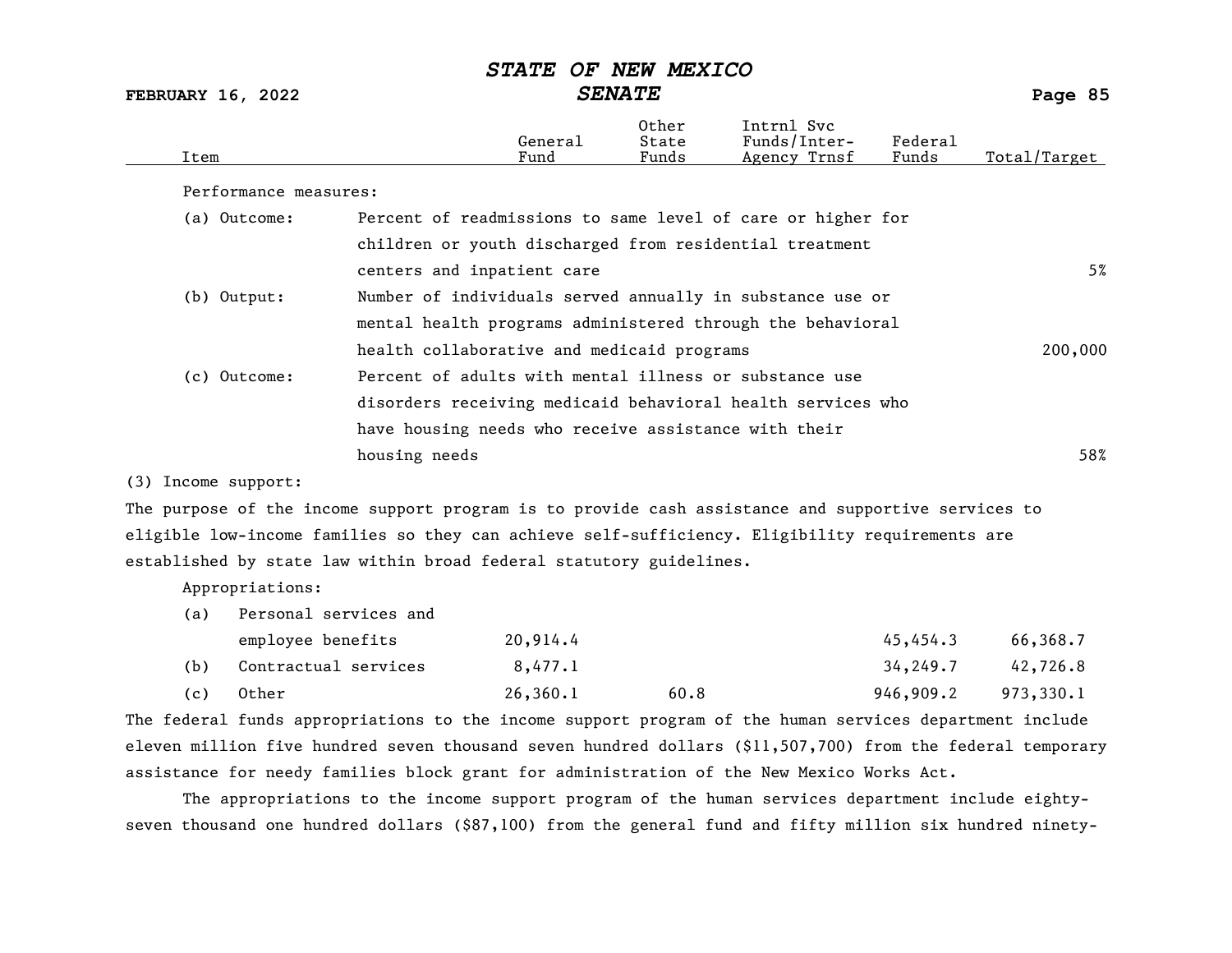|      | General | Other<br>State | Intrnl<br><b>Svc</b><br>Funds/Inter- | Federai |                    |
|------|---------|----------------|--------------------------------------|---------|--------------------|
| Item | Fund    | Funds          | Trnsf<br>Agency                      | Funds   | Total/<br>'/Target |

five thousand six hundred dollars (\$50,695,600) from the federal temporary assistance for needy families block grant to provide cash assistance grants to participants as defined in the New Mexico Works Act, including wage subsidies for participants, two clothing allowances per year, diversion payments and state-funded payments to aliens.

The federal funds appropriations to the income support program of the human services department include sixteen million six hundred forty-eight thousand three hundred dollars (\$16,648,300) from the federal temporary assistance for needy families block grant for job training and placement and jobrelated transportation services, employment-related costs and a transitional employment program. The funds for the transitional employment program and the wage subsidy program may be used interchangeably.

The federal funds appropriations to the income support program of the human services department include thirty-one million five hundred twenty-seven thousand five hundred dollars (\$31,527,500) from the federal temporary assistance for needy families block grant for transfer to the early childhood education and care department for childcare programs, five million dollars (\$5,000,000) for home-visiting programs and seventeen million six hundred thousand dollars (\$17,600,000) for prekindergarten.

The federal funds appropriations to the income support program of the human services department include nine hundred thousand dollars (\$900,000) from the federal temporary assistance for needy families block grant for transfer to the children, youth and families department for a supportive housing project.

The appropriations to the income support program of the human services department include seven million two hundred twenty thousand dollars (\$7,220,000) from the general fund and three million eighty thousand three hundred dollars (\$3,080,300) from federal funds for general assistance.

Any unexpended balances remaining at the end of fiscal year 2023 from the other state funds appropriations derived from reimbursements received from the social security administration for the general assistance program shall not revert.

Performance measures:

(a) Outcome: Percent of all parent participants who meet temporary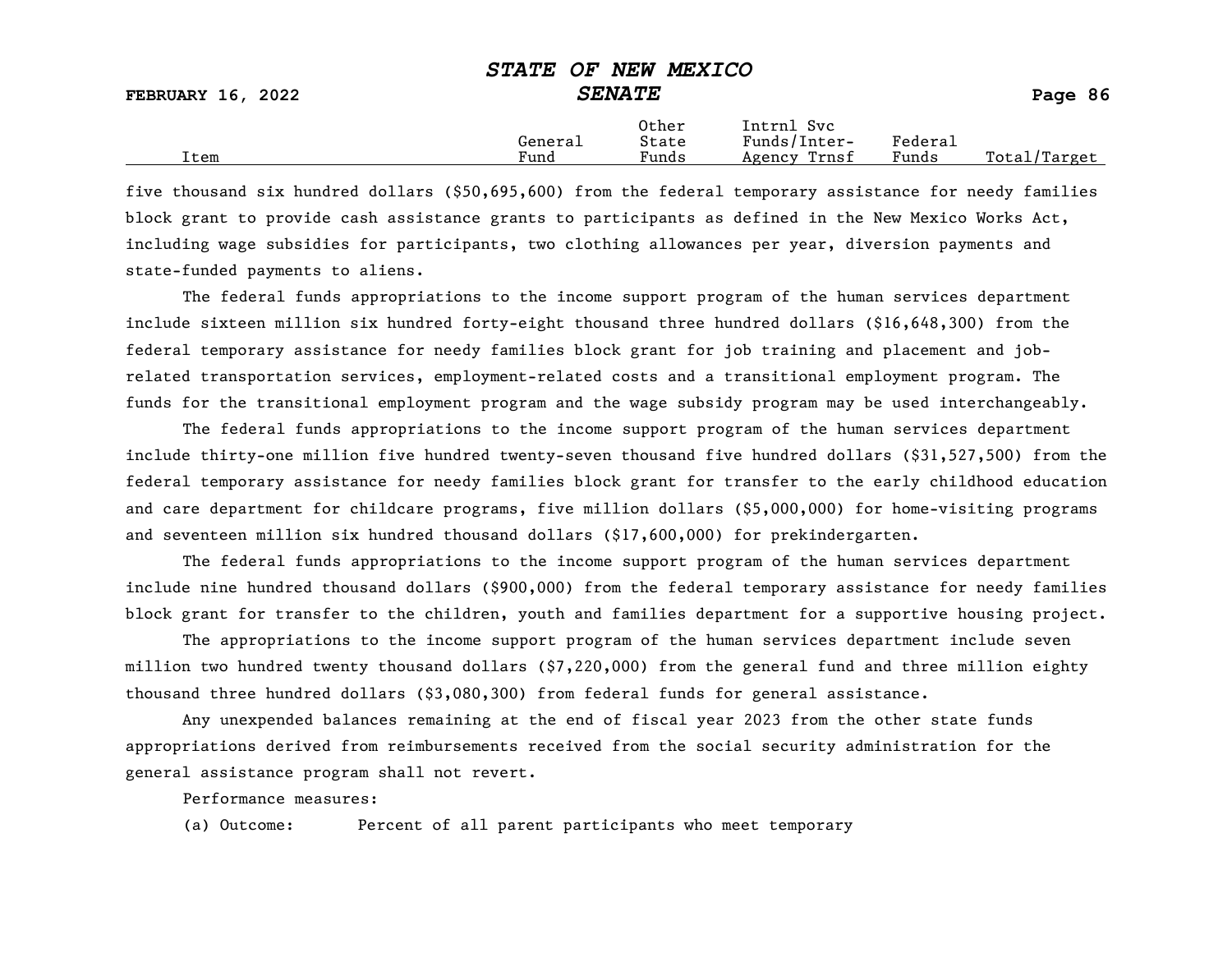FEBRUARY 16, 2022 SENATE Page 87

| Item                                                                                                  |                                                       | General<br>Fund | Other<br>State<br>Funds | Intrnl Svc<br>Funds/Inter-<br>Agency Trnsf                  | Federal<br>Funds | Total/Target |
|-------------------------------------------------------------------------------------------------------|-------------------------------------------------------|-----------------|-------------------------|-------------------------------------------------------------|------------------|--------------|
|                                                                                                       |                                                       |                 |                         | assistance for needy families federal work participation    |                  |              |
|                                                                                                       | requirements                                          |                 |                         |                                                             |                  | 50%          |
| (b) Outcome:                                                                                          | Percent of temporary assistance for needy families    |                 |                         |                                                             |                  |              |
|                                                                                                       |                                                       |                 |                         | two-parent recipients meeting federal work participation    |                  |              |
|                                                                                                       | requirements                                          |                 |                         |                                                             |                  | 60%          |
| (4) Behavioral health services:                                                                       |                                                       |                 |                         |                                                             |                  |              |
| The purpose of the behavioral health services program is to lead and oversee the provision of an      |                                                       |                 |                         |                                                             |                  |              |
| integrated and comprehensive behavioral health prevention and treatment system so the program fosters |                                                       |                 |                         |                                                             |                  |              |
| recovery and supports the health and resilience of all New Mexicans.                                  |                                                       |                 |                         |                                                             |                  |              |
| Appropriations:                                                                                       |                                                       |                 |                         |                                                             |                  |              |
| Personal services and<br>(a)                                                                          |                                                       |                 |                         |                                                             |                  |              |
| employee benefits                                                                                     |                                                       | 3,375.8         |                         |                                                             | 1,091.5          | 4,467.3      |
| Contractual services<br>(b)                                                                           |                                                       | 48,020.3        |                         |                                                             | 28,091.6         | 76,111.9     |
| Other<br>(c)                                                                                          |                                                       | 889.6           |                         |                                                             | 678.0            | 1,567.6      |
| Performance measures:                                                                                 |                                                       |                 |                         |                                                             |                  |              |
| (a) Outcome:                                                                                          |                                                       |                 |                         | Percent of individuals discharged from inpatient facilities |                  |              |
|                                                                                                       | who receive follow-up services at thirty days         |                 |                         |                                                             |                  | 60%          |
| (b) Outcome:                                                                                          | Percent of people with a diagnosis of alcohol or drug |                 |                         |                                                             |                  |              |
|                                                                                                       |                                                       |                 |                         | dependency who initiated treatment and received two or more |                  |              |
|                                                                                                       |                                                       |                 |                         | additional services within thirty days of the initial visit |                  | 38%          |
| (c) Outcome:                                                                                          | Percent of adults diagnosed with major depression who |                 |                         |                                                             |                  |              |
|                                                                                                       |                                                       |                 |                         | remained on an antidepressant medication for at least one   |                  |              |
|                                                                                                       | hundred eighty days                                   |                 |                         |                                                             |                  | 39%          |
| (d) Outcome:                                                                                          | Percent of medicaid members released from inpatient   |                 |                         |                                                             |                  |              |
|                                                                                                       |                                                       |                 |                         | psychiatric hospitalization stays of four or more days who  |                  |              |
|                                                                                                       |                                                       |                 |                         |                                                             |                  |              |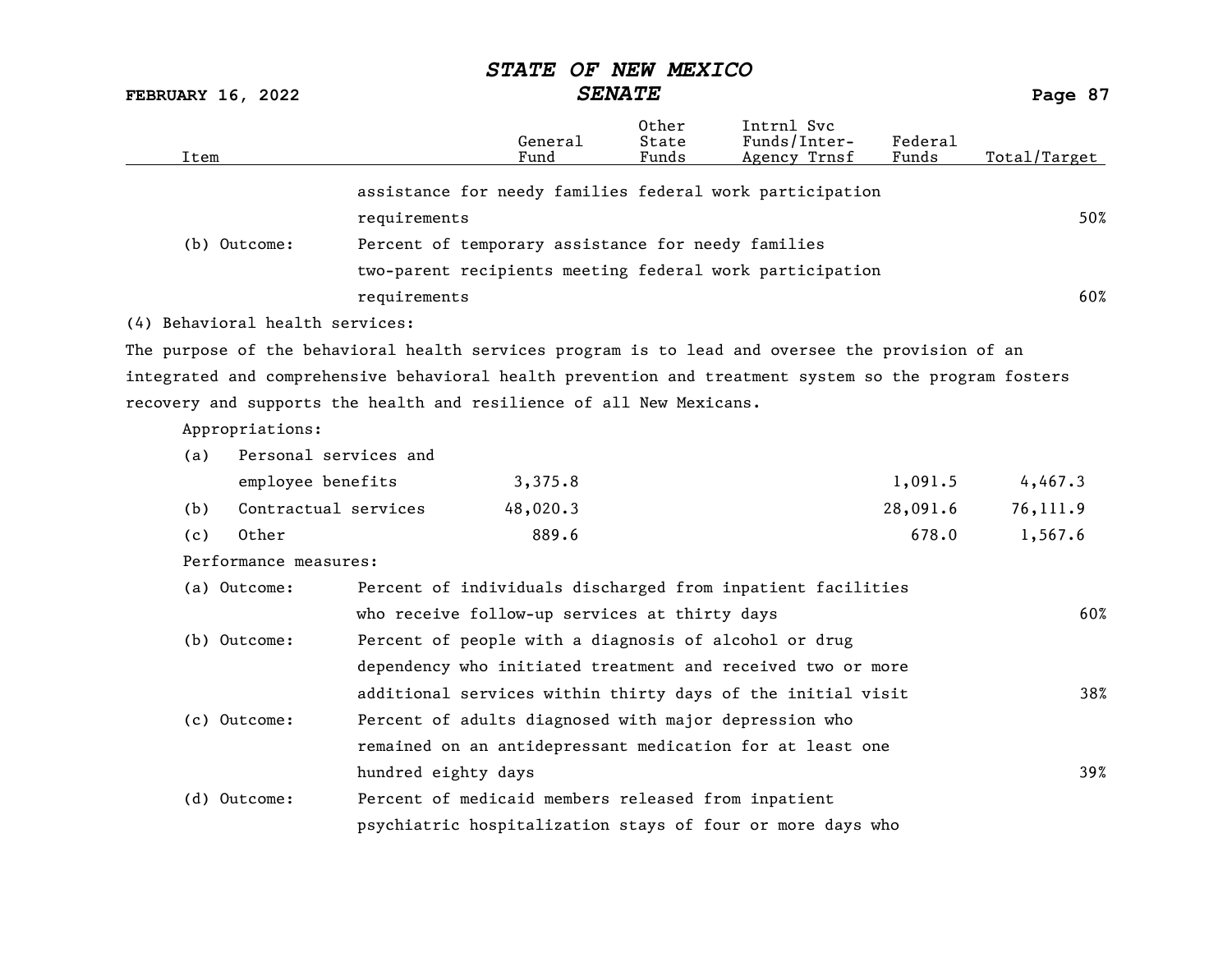|                          |                                                                                                           | <i><b>STATE</b></i>                                     | OF NEW MEXICO           |                                            |                  |              |
|--------------------------|-----------------------------------------------------------------------------------------------------------|---------------------------------------------------------|-------------------------|--------------------------------------------|------------------|--------------|
| <b>FEBRUARY 16, 2022</b> |                                                                                                           | <b>SENATE</b>                                           |                         |                                            |                  | Page 88      |
| Item                     |                                                                                                           | General<br>Fund                                         | Other<br>State<br>Funds | Intrnl Svc<br>Funds/Inter-<br>Agency Trnsf | Federal<br>Funds | Total/Target |
|                          |                                                                                                           | receive seven-day follow-up visits into community-based |                         |                                            |                  |              |
|                          | behavioral health                                                                                         |                                                         |                         |                                            |                  | 52%          |
|                          | (5) Child support enforcement:                                                                            |                                                         |                         |                                            |                  |              |
|                          | The purpose of the child support enforcement program is to provide location, establishment and collection |                                                         |                         |                                            |                  |              |
|                          | services for custodial parents and their children; to ensure that all court orders for support payments   |                                                         |                         |                                            |                  |              |
|                          | are being met to maximize child support collections; and to reduce public assistance rolls.               |                                                         |                         |                                            |                  |              |
|                          | Appropriations:                                                                                           |                                                         |                         |                                            |                  |              |
| (a)                      | Personal services and                                                                                     |                                                         |                         |                                            |                  |              |
|                          | employee benefits                                                                                         | 6,426.9                                                 | 815.3                   |                                            | 13,947.1         | 21,189.3     |
| (b)                      | Contractual services                                                                                      | 2,182.7                                                 | 276.9                   |                                            | 4,742.8          | 7,202.4      |
| (c)                      | Other                                                                                                     | 1,495.6                                                 | 189.7                   |                                            | 3,229.1          | 4,914.4      |
|                          | Performance measures:                                                                                     |                                                         |                         |                                            |                  |              |
|                          | (a) Outcome:                                                                                              | Amount of child support collected, in millions          |                         |                                            |                  | \$145        |
|                          | (b) Outcome:                                                                                              | Percent of current support owed that is collected       |                         |                                            |                  | 60%          |
|                          | (c) Outcome:                                                                                              | Percent of cases with support orders                    |                         |                                            |                  | 85%          |
|                          | (d) Explanatory:                                                                                          | Percent of noncustodial parents paying support to total |                         |                                            |                  |              |
|                          |                                                                                                           | cases with support orders                               |                         |                                            |                  |              |
| (6) Program support:     |                                                                                                           |                                                         |                         |                                            |                  |              |
|                          | The purpose of program support is to provide overall leadership, direction and administrative support to  |                                                         |                         |                                            |                  |              |
|                          | each agency program and to assist it in achieving its programmatic goals.                                 |                                                         |                         |                                            |                  |              |
|                          | Appropriations:                                                                                           |                                                         |                         |                                            |                  |              |
| (a)                      | Personal services and                                                                                     |                                                         |                         |                                            |                  |              |
|                          | employee benefits                                                                                         | 5,290.2                                                 | 302.7                   |                                            | 12,461.3         | 18,054.2     |
| (b)                      | Contractual services                                                                                      | 11,428.2                                                | 665.2                   | 2,300.0                                    | 27,382.4         | 41,775.8     |
| (c)                      | Other                                                                                                     | 4,473.8                                                 | 243.5                   |                                            | 10,012.5         | 14,729.8     |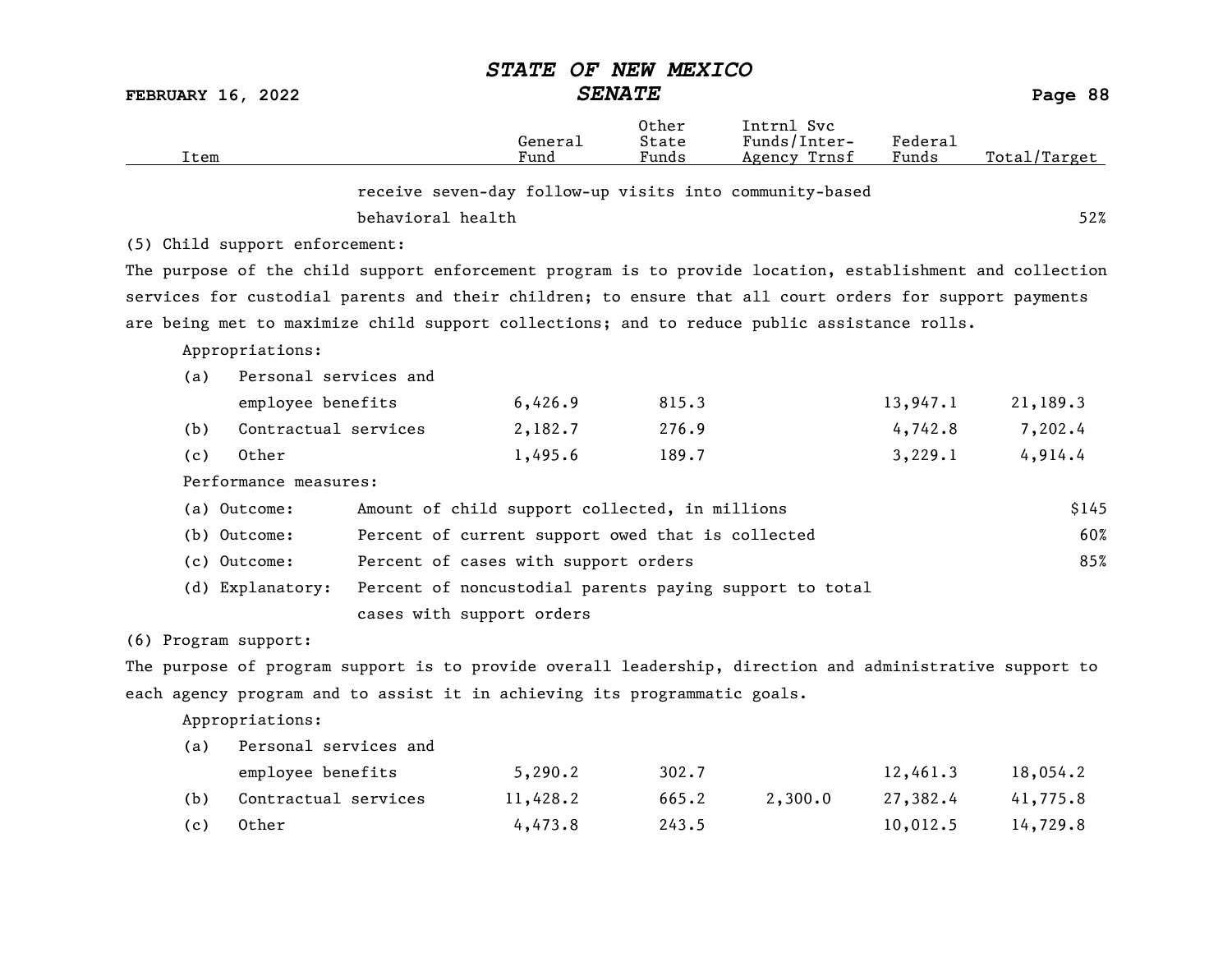FEBRUARY 16, 2022 SENATE Page 89

| Item                                                                                                   |                                                       | General<br>Fund | Other<br>State<br>Funds | Intrnl Svc<br>Funds/Inter-<br>Agency Trnsf                    | Federal<br>Funds | Total/Target |
|--------------------------------------------------------------------------------------------------------|-------------------------------------------------------|-----------------|-------------------------|---------------------------------------------------------------|------------------|--------------|
| Subtotal                                                                                               |                                                       | [1, 423, 025.2] |                         | $[136, 562.5]$ $[282, 072.3]$ $[7, 338, 644.6]$ 9, 180, 304.6 |                  |              |
| WORKFORCE SOLUTIONS DEPARTMENT:                                                                        |                                                       |                 |                         |                                                               |                  |              |
| (1) Unemployment insurance:                                                                            |                                                       |                 |                         |                                                               |                  |              |
| The purpose of the unemployment insurance program is to administer an array of demand-driven workforce |                                                       |                 |                         |                                                               |                  |              |
| development services to prepare New Mexicans to meet the needs of business.                            |                                                       |                 |                         |                                                               |                  |              |
| Appropriations:                                                                                        |                                                       |                 |                         |                                                               |                  |              |
| Personal services and<br>(a)                                                                           |                                                       |                 |                         |                                                               |                  |              |
| employee benefits                                                                                      |                                                       | 1,139.5         |                         | 796.8                                                         | 8,920.5          | 10,856.8     |
| Contractual services<br>(b)                                                                            |                                                       |                 |                         | 21.4                                                          | 1,233.6          | 1,255.0      |
| Other<br>(c)                                                                                           |                                                       |                 |                         |                                                               | 1,995.6          | 1,995.6      |
| Performance measures:                                                                                  |                                                       |                 |                         |                                                               |                  |              |
| (a) Output:                                                                                            |                                                       |                 |                         | Percent of eligible unemployment insurance claims issued a    |                  |              |
|                                                                                                        |                                                       |                 |                         | determination within twenty-one days from the date of claim   |                  | 80%          |
| $(b)$ Output:                                                                                          |                                                       |                 |                         | Average wait time to speak to a customer service agent in     |                  |              |
|                                                                                                        |                                                       |                 |                         | the unemployment insurance operation center to file a new     |                  |              |
|                                                                                                        | unemployment insurance claim, in minutes              |                 |                         |                                                               |                  | 18:0         |
| (c) Output:                                                                                            |                                                       |                 |                         | Average wait time to speak to a customer service agent in     |                  |              |
|                                                                                                        | the unemployment insurance operation center to file a |                 |                         |                                                               |                  |              |
|                                                                                                        | weekly certification, in minutes                      |                 |                         |                                                               |                  | 15:0         |
| (2) Labor relations:                                                                                   |                                                       |                 |                         |                                                               |                  |              |
| The purpose of the labor relations program is to provide employment rights information and other work- |                                                       |                 |                         |                                                               |                  |              |
| site-based assistance to employers and employees.                                                      |                                                       |                 |                         |                                                               |                  |              |

Appropriations:

| (a) Personal services and |         |       |       |         |
|---------------------------|---------|-------|-------|---------|
| employee benefits         | 2,464.1 | 170.0 | 171.1 | 2,805.2 |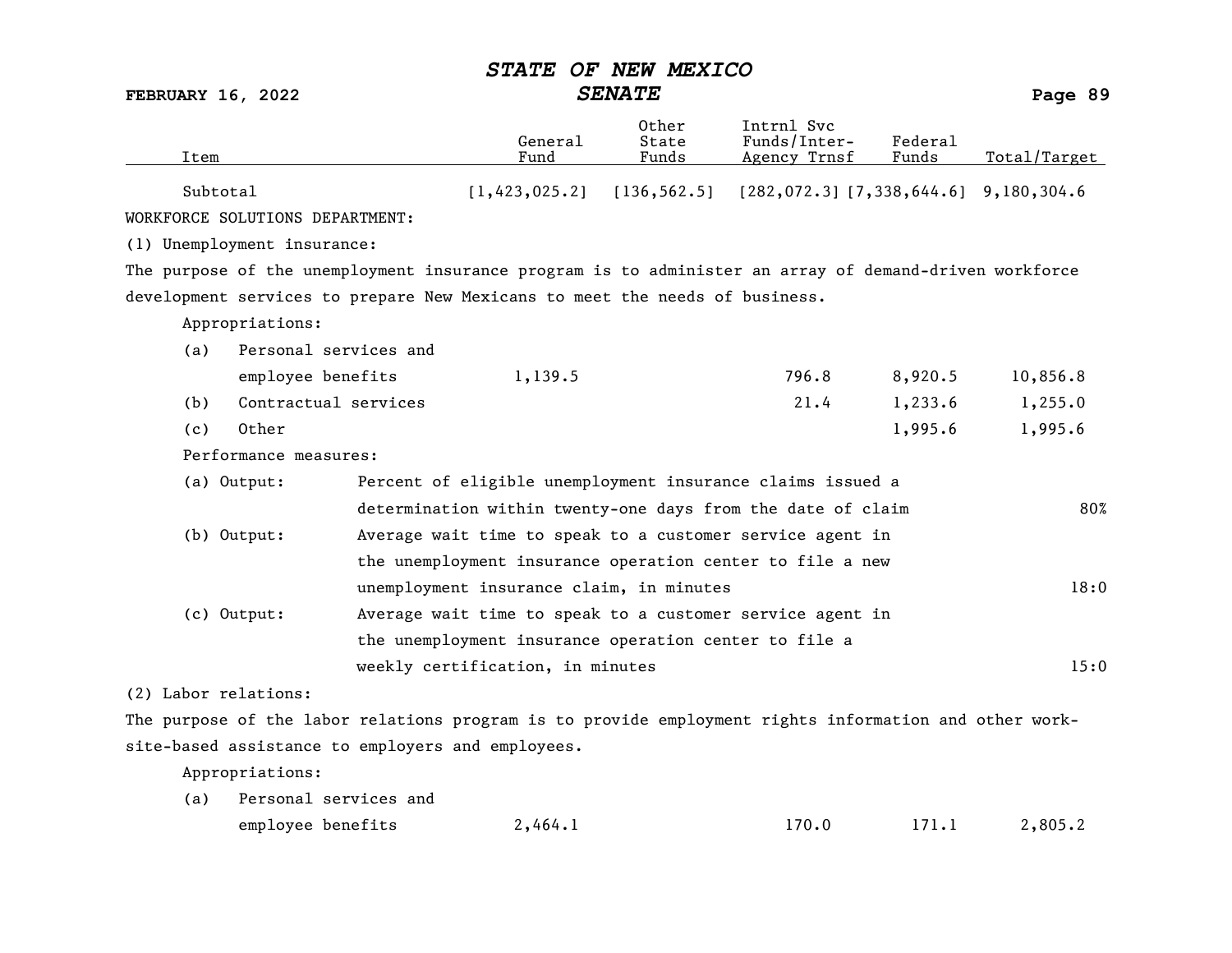FEBRUARY 16, 2022 SENATE Page 90

| Contractual services<br>68.1<br>76.7<br>144.8<br>(b)<br>Other<br>25.0<br>229.5<br>197.9<br>452.4<br>(c)<br>Performance measures:<br>Percent of discrimination claims investigated and issued a<br>(a) Output:<br>determination within two hundred days<br>(3) Workforce technology:<br>The purpose of the workforce technology program is to provide and maintain customer-focused, effective<br>and innovative information technology services for the department and its service providers.<br>Appropriations:<br>Personal services and<br>(a)<br>811.5<br>67.0<br>employee benefits<br>3,488.7<br>4,367.2<br>Contractual services<br>3,137.9<br>1,651.9<br>7,210.2<br>12,000.0<br>(b)<br>Other<br>665.5<br>6,922.1<br>9,000.0<br>1,412.4<br>(c)<br>Performance measures:<br>Percent of time the unemployment framework for automated<br>(a) Outcome:<br>claims and tax services are available during scheduled<br>99%<br>uptime<br>(4) Employment services:<br>The purpose of the employment services program is to provide standardized business solution strategies<br>and labor market information through the New Mexico public workforce system that is responsive to the<br>needs of New Mexico businesses.<br>Appropriations: | Item |  | General<br>Fund | Other<br>State<br>Funds | Intrnl Svc<br>Funds/Inter-<br>Agency Trnsf | Federal<br>Funds | Total/Target |
|-----------------------------------------------------------------------------------------------------------------------------------------------------------------------------------------------------------------------------------------------------------------------------------------------------------------------------------------------------------------------------------------------------------------------------------------------------------------------------------------------------------------------------------------------------------------------------------------------------------------------------------------------------------------------------------------------------------------------------------------------------------------------------------------------------------------------------------------------------------------------------------------------------------------------------------------------------------------------------------------------------------------------------------------------------------------------------------------------------------------------------------------------------------------------------------------------------------------------------------------|------|--|-----------------|-------------------------|--------------------------------------------|------------------|--------------|
|                                                                                                                                                                                                                                                                                                                                                                                                                                                                                                                                                                                                                                                                                                                                                                                                                                                                                                                                                                                                                                                                                                                                                                                                                                         |      |  |                 |                         |                                            |                  |              |
|                                                                                                                                                                                                                                                                                                                                                                                                                                                                                                                                                                                                                                                                                                                                                                                                                                                                                                                                                                                                                                                                                                                                                                                                                                         |      |  |                 |                         |                                            |                  |              |
|                                                                                                                                                                                                                                                                                                                                                                                                                                                                                                                                                                                                                                                                                                                                                                                                                                                                                                                                                                                                                                                                                                                                                                                                                                         |      |  |                 |                         |                                            |                  |              |
|                                                                                                                                                                                                                                                                                                                                                                                                                                                                                                                                                                                                                                                                                                                                                                                                                                                                                                                                                                                                                                                                                                                                                                                                                                         |      |  |                 |                         |                                            |                  |              |
|                                                                                                                                                                                                                                                                                                                                                                                                                                                                                                                                                                                                                                                                                                                                                                                                                                                                                                                                                                                                                                                                                                                                                                                                                                         |      |  |                 |                         |                                            |                  | 60%          |
|                                                                                                                                                                                                                                                                                                                                                                                                                                                                                                                                                                                                                                                                                                                                                                                                                                                                                                                                                                                                                                                                                                                                                                                                                                         |      |  |                 |                         |                                            |                  |              |
|                                                                                                                                                                                                                                                                                                                                                                                                                                                                                                                                                                                                                                                                                                                                                                                                                                                                                                                                                                                                                                                                                                                                                                                                                                         |      |  |                 |                         |                                            |                  |              |
|                                                                                                                                                                                                                                                                                                                                                                                                                                                                                                                                                                                                                                                                                                                                                                                                                                                                                                                                                                                                                                                                                                                                                                                                                                         |      |  |                 |                         |                                            |                  |              |
|                                                                                                                                                                                                                                                                                                                                                                                                                                                                                                                                                                                                                                                                                                                                                                                                                                                                                                                                                                                                                                                                                                                                                                                                                                         |      |  |                 |                         |                                            |                  |              |
|                                                                                                                                                                                                                                                                                                                                                                                                                                                                                                                                                                                                                                                                                                                                                                                                                                                                                                                                                                                                                                                                                                                                                                                                                                         |      |  |                 |                         |                                            |                  |              |
|                                                                                                                                                                                                                                                                                                                                                                                                                                                                                                                                                                                                                                                                                                                                                                                                                                                                                                                                                                                                                                                                                                                                                                                                                                         |      |  |                 |                         |                                            |                  |              |
|                                                                                                                                                                                                                                                                                                                                                                                                                                                                                                                                                                                                                                                                                                                                                                                                                                                                                                                                                                                                                                                                                                                                                                                                                                         |      |  |                 |                         |                                            |                  |              |
|                                                                                                                                                                                                                                                                                                                                                                                                                                                                                                                                                                                                                                                                                                                                                                                                                                                                                                                                                                                                                                                                                                                                                                                                                                         |      |  |                 |                         |                                            |                  |              |
|                                                                                                                                                                                                                                                                                                                                                                                                                                                                                                                                                                                                                                                                                                                                                                                                                                                                                                                                                                                                                                                                                                                                                                                                                                         |      |  |                 |                         |                                            |                  |              |
|                                                                                                                                                                                                                                                                                                                                                                                                                                                                                                                                                                                                                                                                                                                                                                                                                                                                                                                                                                                                                                                                                                                                                                                                                                         |      |  |                 |                         |                                            |                  |              |
|                                                                                                                                                                                                                                                                                                                                                                                                                                                                                                                                                                                                                                                                                                                                                                                                                                                                                                                                                                                                                                                                                                                                                                                                                                         |      |  |                 |                         |                                            |                  |              |
|                                                                                                                                                                                                                                                                                                                                                                                                                                                                                                                                                                                                                                                                                                                                                                                                                                                                                                                                                                                                                                                                                                                                                                                                                                         |      |  |                 |                         |                                            |                  |              |
|                                                                                                                                                                                                                                                                                                                                                                                                                                                                                                                                                                                                                                                                                                                                                                                                                                                                                                                                                                                                                                                                                                                                                                                                                                         |      |  |                 |                         |                                            |                  |              |
|                                                                                                                                                                                                                                                                                                                                                                                                                                                                                                                                                                                                                                                                                                                                                                                                                                                                                                                                                                                                                                                                                                                                                                                                                                         |      |  |                 |                         |                                            |                  |              |
|                                                                                                                                                                                                                                                                                                                                                                                                                                                                                                                                                                                                                                                                                                                                                                                                                                                                                                                                                                                                                                                                                                                                                                                                                                         |      |  |                 |                         |                                            |                  |              |
|                                                                                                                                                                                                                                                                                                                                                                                                                                                                                                                                                                                                                                                                                                                                                                                                                                                                                                                                                                                                                                                                                                                                                                                                                                         |      |  |                 |                         |                                            |                  |              |
|                                                                                                                                                                                                                                                                                                                                                                                                                                                                                                                                                                                                                                                                                                                                                                                                                                                                                                                                                                                                                                                                                                                                                                                                                                         |      |  |                 |                         |                                            |                  |              |
| Personal services and                                                                                                                                                                                                                                                                                                                                                                                                                                                                                                                                                                                                                                                                                                                                                                                                                                                                                                                                                                                                                                                                                                                                                                                                                   |      |  |                 |                         |                                            |                  |              |
| (a)<br>358.1                                                                                                                                                                                                                                                                                                                                                                                                                                                                                                                                                                                                                                                                                                                                                                                                                                                                                                                                                                                                                                                                                                                                                                                                                            |      |  |                 |                         |                                            |                  |              |
| employee benefits<br>7,179.0<br>7,071.3<br>14,608.4<br>Contractual services<br>9.1<br>190.0<br>1,558.3<br>(b)<br>1,757.4                                                                                                                                                                                                                                                                                                                                                                                                                                                                                                                                                                                                                                                                                                                                                                                                                                                                                                                                                                                                                                                                                                                |      |  |                 |                         |                                            |                  |              |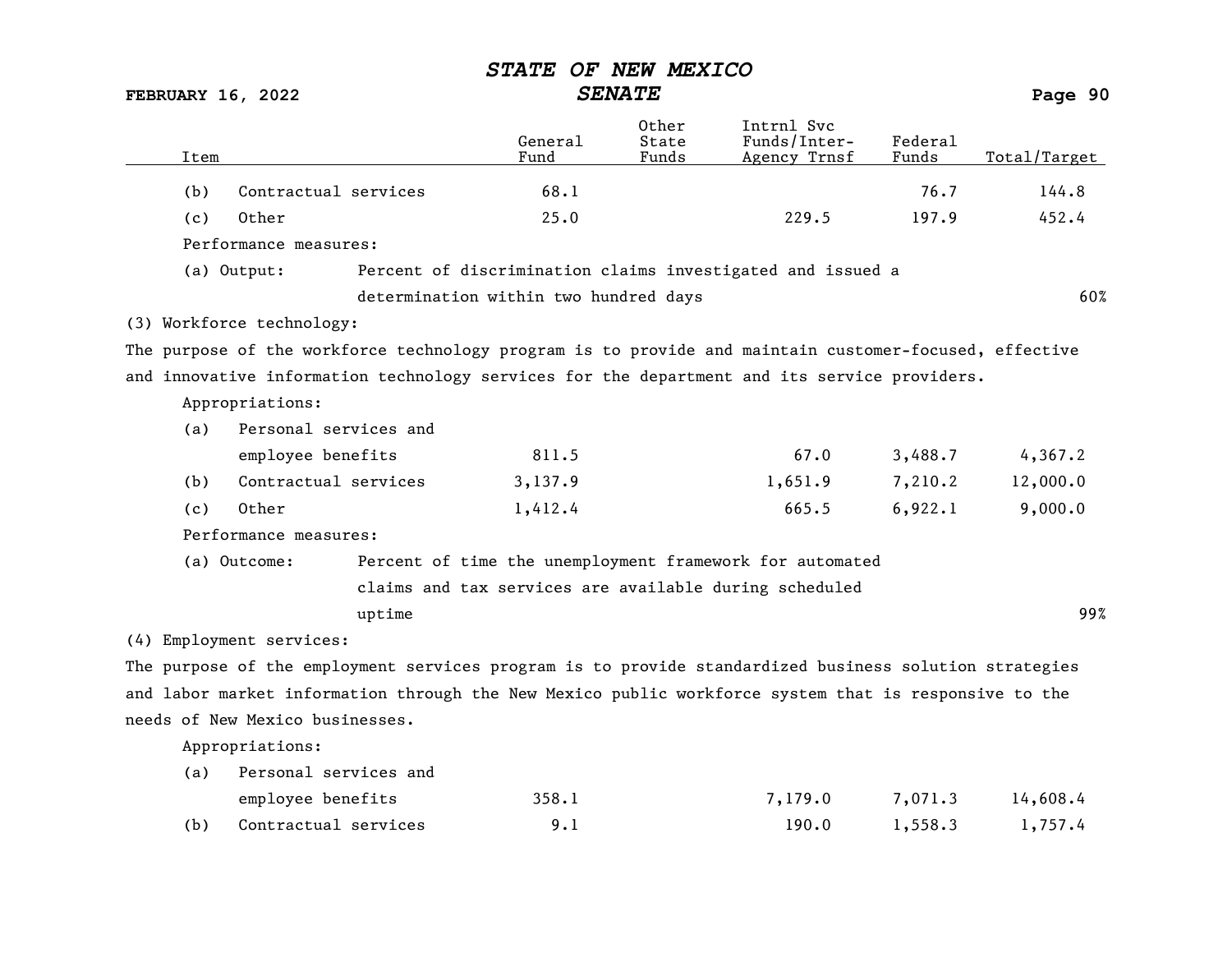FEBRUARY 16, 2022 SENATE Page 91

| Item           | General<br>Fund | Other<br>State<br>Funds | Intrnl Svc<br>Funds/Inter-<br>Agency Trnsf | Federal<br>Funds | Total/Target |
|----------------|-----------------|-------------------------|--------------------------------------------|------------------|--------------|
| Other<br>( c ) | 155.7           |                         | 8,743.3                                    | 5,897.4          | 14,796.4     |

The internal service funds/interagency transfers appropriations to the employment services program of the workforce solutions department include one million dollars (\$1,000,000) from the workers' compensation administration fund of the workers' compensation administration.

Performance measures:

| (a) Outcome: | Percent of unemployed individuals employed after receiving  |          |
|--------------|-------------------------------------------------------------|----------|
|              | employment services in a connections office                 | 60%      |
| (b) Outcome: | Average six-month earnings of individuals entering          |          |
|              | employment after receiving employment services in a         |          |
|              | connections office                                          | \$14,000 |
| (c) Output:  | Percent of audited apprenticeship programs deemed compliant | 75%      |

(5) Program support:

The purpose of program support is to provide overall leadership, direction and administrative support to each agency program to achieve organizational goals and objectives.

Appropriations:

| (a)      | Personal services and |           |             |             |           |
|----------|-----------------------|-----------|-------------|-------------|-----------|
|          | employee benefits     | 268.5     | 975.9       | 6,708,5     | 7,952.9   |
| (b)      | Contractual services  |           | 90.6        | 1,089.0     | 1,179.6   |
| (c)      | Other                 |           | 210.4       | 33,578.8    | 33,789.2  |
| Subtotal |                       | [9,849.9] | [20, 991.3] | [86, 119.7] | 116,960.9 |

WORKERS' COMPENSATION ADMINISTRATION:

(1) Workers' compensation administration:

The purpose of the workers' compensation administration program is to assure the quick and efficient delivery of indemnity and medical benefits to injured and disabled workers at a reasonable cost to employers.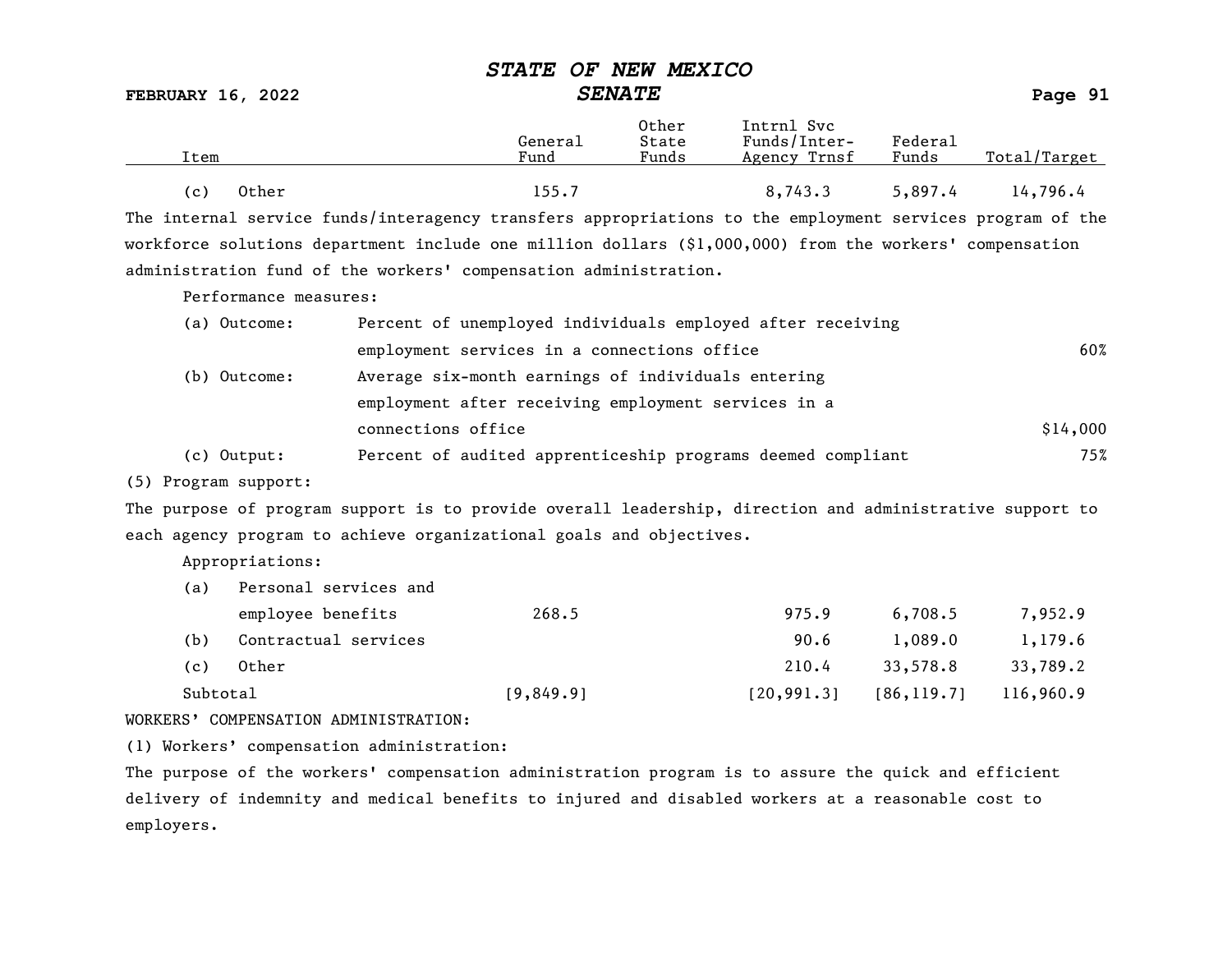FEBRUARY 16, 2022 SENATE Page 92

| Item     |                                     |                                                                                                           | General<br>Fund | Other<br>State<br>Funds | Intrnl Svc<br>Funds/Inter-<br>Agency Trnsf                 | Federal<br>Funds | Total/Target |
|----------|-------------------------------------|-----------------------------------------------------------------------------------------------------------|-----------------|-------------------------|------------------------------------------------------------|------------------|--------------|
|          | Appropriations:                     |                                                                                                           |                 |                         |                                                            |                  |              |
| (a)      | Personal services and               |                                                                                                           |                 |                         |                                                            |                  |              |
|          | employee benefits                   |                                                                                                           |                 | 8,750.7                 |                                                            |                  | 8,750.7      |
| (b)      | Contractual services                |                                                                                                           |                 | 315.0                   |                                                            |                  | 315.0        |
| (c)      | Other                               |                                                                                                           |                 | 1,428.3                 |                                                            |                  | 1,428.3      |
| (d)      | Other financing uses                |                                                                                                           |                 | 1,000.0                 |                                                            |                  | 1,000.0      |
|          |                                     | The other state funds appropriation to the workers' compensation administration program of the workers'   |                 |                         |                                                            |                  |              |
|          |                                     | compensation administration in the other financing uses category includes one million dollars             |                 |                         |                                                            |                  |              |
|          |                                     | $(\$1,000,000)$ from the workers' compensation administration fund for the employment services program of |                 |                         |                                                            |                  |              |
|          | the workforce solutions department. |                                                                                                           |                 |                         |                                                            |                  |              |
|          | Performance measures:               |                                                                                                           |                 |                         |                                                            |                  |              |
|          | (a) Outcome:                        |                                                                                                           |                 |                         | Rate of serious injuries and illnesses caused by workplace |                  |              |
|          |                                     | conditions per one hundred workers                                                                        |                 |                         |                                                            |                  | 0.6          |
|          | (b) Outcome:                        |                                                                                                           |                 |                         | Percent of employers determined to be in compliance with   |                  |              |
|          |                                     |                                                                                                           |                 |                         | insurance requirements of the Workers' Compensation Act    |                  |              |
|          |                                     | after initial investigations                                                                              |                 |                         |                                                            |                  | 98%          |
|          | (2) Uninsured employers' fund:      |                                                                                                           |                 |                         |                                                            |                  |              |
|          | Appropriations:                     |                                                                                                           |                 |                         |                                                            |                  |              |
| (a)      | Personal services and               |                                                                                                           |                 |                         |                                                            |                  |              |
|          | employee benefits                   |                                                                                                           |                 | 361.2                   |                                                            |                  | 361.2        |
| (b)      | Contractual services                |                                                                                                           |                 | 70.0                    |                                                            |                  | 70.0         |
| (c)      | Other                               |                                                                                                           |                 | 500.0                   |                                                            |                  | 500.0        |
| Subtotal |                                     |                                                                                                           |                 | [12, 425.2]             |                                                            |                  | 12,425.2     |
|          |                                     | DIVISION OF VOCATIONAL REHABILITATION:                                                                    |                 |                         |                                                            |                  |              |
|          | (1) Rehabilitation services:        |                                                                                                           |                 |                         |                                                            |                  |              |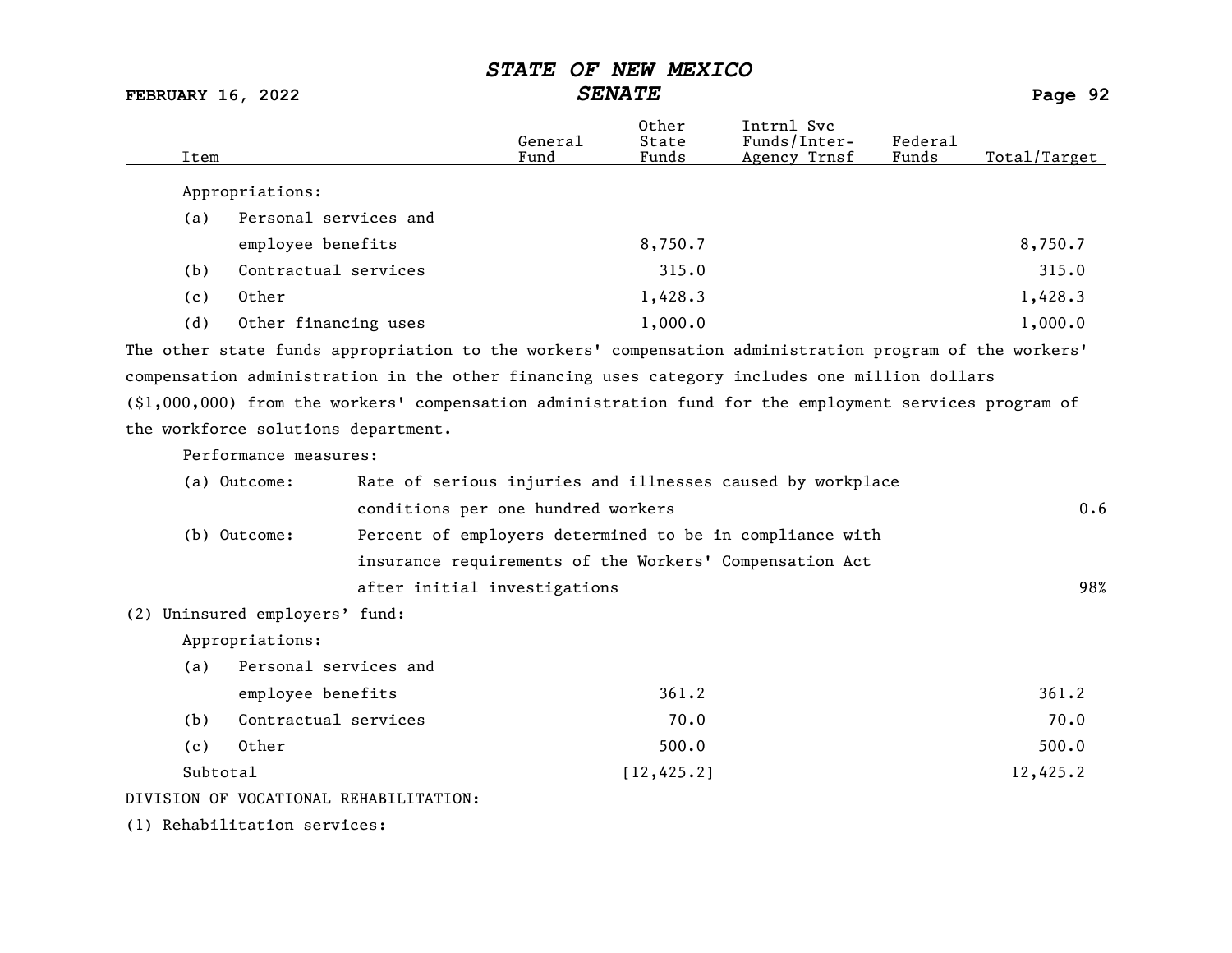FEBRUARY 16, 2022 SENATE Page 93

|      | General | Other<br>State  | Intrnl<br>Sv c<br>Funds/Inter- | ${}_{\rm \tiny \text{Federa}_{\perp}}$ |                   |
|------|---------|-----------------|--------------------------------|----------------------------------------|-------------------|
| Item | Fund    | $\sim$<br>Funds | Trnsf<br>Agency                | Funds                                  | Total/<br>/Target |

The purpose of the rehabilitation services program is to promote opportunities for people with disabilities to become more independent and productive by empowering individuals with disabilities so they may maximize their employment, economic self-sufficiency, independence and inclusion and integration into society.

Appropriations:

| (a) | Personal services and |         |       |         |          |
|-----|-----------------------|---------|-------|---------|----------|
|     | employee benefits     | 2,343.4 |       | 8,659.3 | 11,002.7 |
| (b) | Contractual services  |         |       | 3,300.0 | 3,300.0  |
| (c) | Other                 | 3,482.1 | 191.5 | 9,229.8 | 12,903.4 |
| (d) | Other financing uses  |         |       | 200.0   | 200.0    |

The general fund appropriation to the rehabilitation services program of the division of vocational rehabilitation in the other category includes five hundred thousand dollars (\$500,000) to provide adult vocational rehabilitation services.

The internal service funds/interagency transfers appropriation to the rehabilitation services program of the division of vocational rehabilitation in the other category includes one hundred thousand dollars (\$100,000) from the commission for the blind to match with federal funds to provide rehabilitation services to blind or visually impaired New Mexicans.

The internal service funds/interagency transfers appropriation to the rehabilitation services program of the division of vocational rehabilitation in the other category includes ninety-one thousand five hundred dollars (\$91,500) to match with federal funds to support and enhance deaf and hard-ofhearing rehabilitation services.

The federal funds appropriation to the rehabilitation services program of the division of vocational rehabilitation in the other financing uses category includes two hundred thousand dollars (\$200,000) for the independent living program of the commission for the blind to provide services to blind or visually impaired New Mexicans.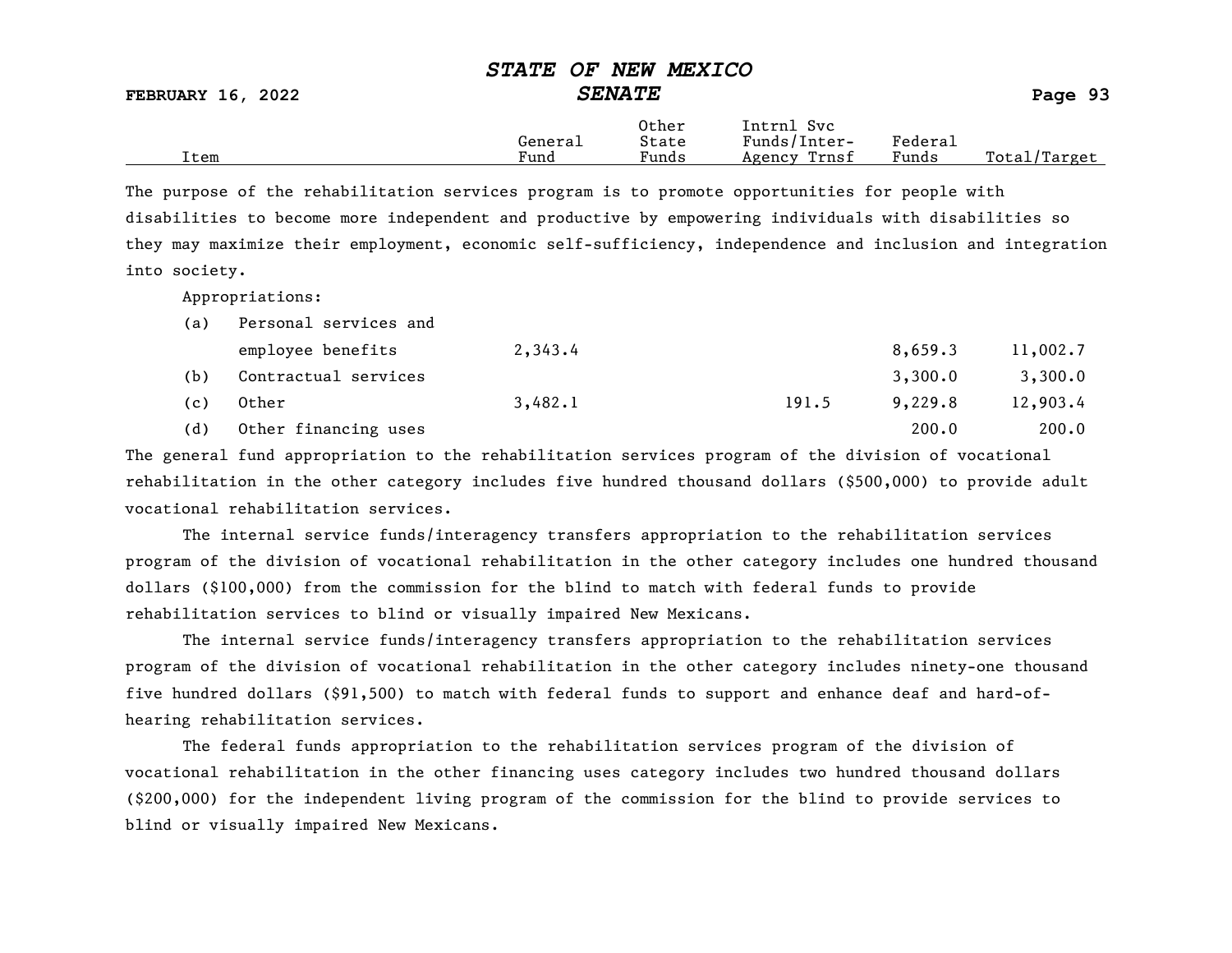FEBRUARY 16, 2022 SENATE Page 94

| Item                                                                                                    |                                                           | General<br>Fund | Other<br>State<br>Funds | Intrnl Svc<br>Funds/Inter-<br>Agency Trnsf | Federal<br>Funds | Total/Target |
|---------------------------------------------------------------------------------------------------------|-----------------------------------------------------------|-----------------|-------------------------|--------------------------------------------|------------------|--------------|
| Performance measures:                                                                                   |                                                           |                 |                         |                                            |                  |              |
| (a) Outcome:                                                                                            | Number of clients achieving suitable employment for a     |                 |                         |                                            |                  |              |
|                                                                                                         | minimum of ninety days                                    |                 |                         |                                            |                  | 750          |
| (b) Outcome:                                                                                            | Percent of clients achieving suitable employment outcomes |                 |                         |                                            |                  |              |
|                                                                                                         | of all cases closed after receiving planned services      |                 |                         |                                            |                  | 45%          |
| (2) Independent living services:                                                                        |                                                           |                 |                         |                                            |                  |              |
| The purpose of the independent living services program is to increase access for individuals with       |                                                           |                 |                         |                                            |                  |              |
| disabilities to technologies and services needed for various applications in learning, working and home |                                                           |                 |                         |                                            |                  |              |
| management.                                                                                             |                                                           |                 |                         |                                            |                  |              |
| Appropriations:                                                                                         |                                                           |                 |                         |                                            |                  |              |

| (a) | Contractual services |       | 51.5  | 51.5    |
|-----|----------------------|-------|-------|---------|
| (b) | Other                | 642.2 | 780.2 | 1,429.5 |
| (c) | Other financing uses |       | 61.0  | 61.0    |

The internal service funds/interagency transfers appropriation to the independent living services program of the division of vocational rehabilitation in the other category includes seven thousand one hundred dollars (\$7,100) from the commission for the blind to match with federal funds to provide independent living services to blind or visually impaired New Mexicans.

The federal funds appropriation to the independent living services program of the division of vocational rehabilitation in the other financing uses category includes sixty-one thousand dollars (\$61,000) for the independent living program of the commission for the blind to provide services to blind or visually impaired New Mexicans.

Performance measures:

|  | (a) Output:                   |  | Number of independent living plans developed        |  |  | 750 |
|--|-------------------------------|--|-----------------------------------------------------|--|--|-----|
|  | (b) Output:                   |  | Number of individuals served for independent living |  |  | 765 |
|  | (3) Disability determination: |  |                                                     |  |  |     |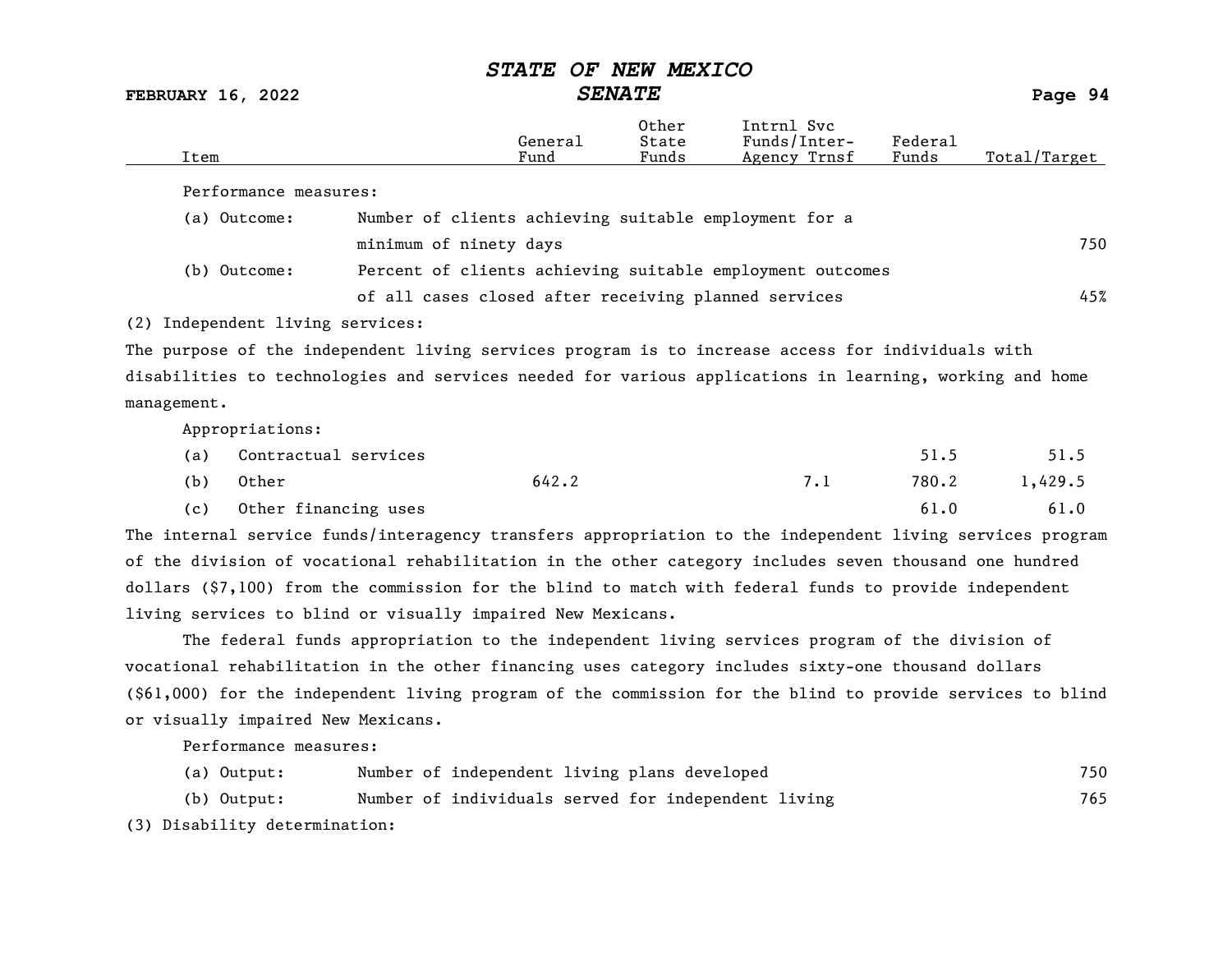## STATE OF NEW MEXICO FEBRUARY 16, 2022 SENATE Page 95 Other Intrnl Svc<br>General State Funds/Inter General State Funds/Inter- Federal<br>
Fund Funds Agency Trnsf Funds Total/Target The purpose of the disability determination program is to produce accurate and timely eligibility determinations to social security disability applicants so they may receive benefits.

Appropriations:

| (a) | Personal services and                                                          |         |         |
|-----|--------------------------------------------------------------------------------|---------|---------|
|     | employee benefits                                                              | 7,835.2 | 7,835.2 |
| (b) | Contractual services                                                           | 4,057.0 | 4,057.0 |
| (c) | Other                                                                          | 4,990.8 | 4,990.8 |
|     | Performance measures:                                                          |         |         |
|     | Average number of days for completing an initial disability<br>(a) Efficiency: |         |         |

claim 100

(4) Administrative services:

The purpose of the administration services program is to provide leadership, policy development,

financial analysis, budgetary control, information technology services, administrative support and legal services to the division of vocational rehabilitation. The administration services program function is to ensure the division of vocational rehabilitation achieves a high level of accountability and excellence in services provided to the people of New Mexico.

Appropriations:

| (a) | Personal services and |         |          |
|-----|-----------------------|---------|----------|
|     | employee benefits     | 3,736,4 | 3,736.4  |
| (b) | Contractual services  | 235.9   | 235.9    |
| .   |                       | .       | - ---- - |

(c) Other 1,029.9 1,029.9

Any unexpended balances in the division of vocational rehabilitation remaining at the end of fiscal year 2023 from appropriations made from the general fund shall not revert and may be expended in fiscal year 2024.

| Subtotal<br>[6, 467.7] | [198.6] | [44, 167.0] | 50,833.3 |
|------------------------|---------|-------------|----------|
|------------------------|---------|-------------|----------|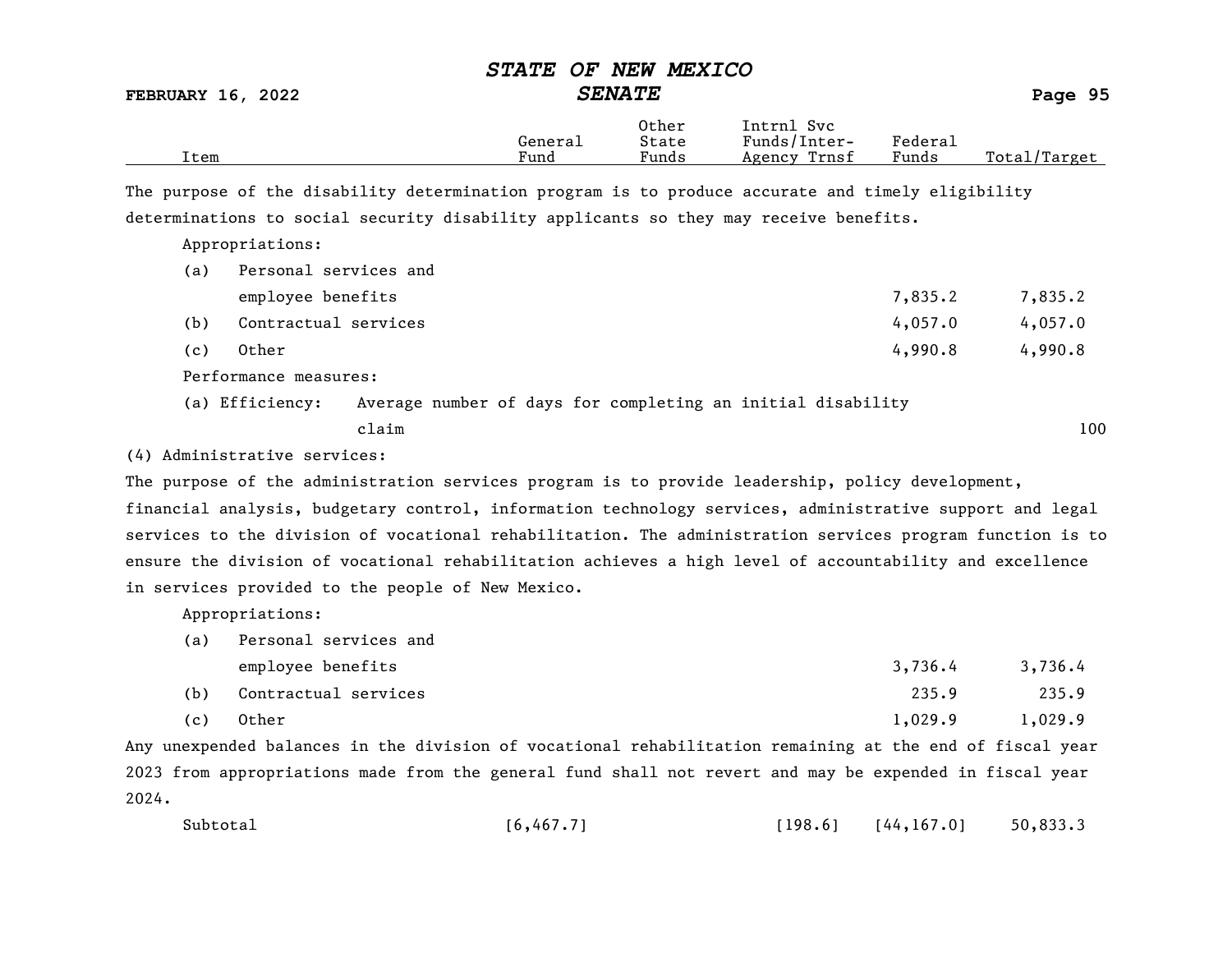|      |         | Other | Intrnl<br>Sv c  |                                    |                  |
|------|---------|-------|-----------------|------------------------------------|------------------|
|      | General | State | Funds/Inter-    | ${}_{\rm \texttt{Federa}_{\perp}}$ |                  |
| Item | Fund    | Funds | Trnsf<br>Agency | Funds                              | Total<br>Target/ |

GOVERNOR'S COMMISSION ON DISABILITY:

(1) Governor's commission on disability:

The purpose of the governor's commission on disability program is to promote policies and programs that focus on common issues faced by New Mexicans with disabilities, regardless of type of disability, age or other factors. The commission educates state administrators, legislators and the general public on the issues facing New Mexicans with disabilities, especially as they relate to federal Americans with Disabilities Act directives, building codes, disability technologies and disability culture so they can improve the quality of life of New Mexicans with disabilities.

Appropriations:

| (a) | Personal services and |       |       |       |         |
|-----|-----------------------|-------|-------|-------|---------|
|     | employee benefits     | 739.0 |       | 284.3 | 1,023.3 |
| (b) | Contractual services  | 52.4  |       | 157.6 | 210.0   |
| (c) | Other                 | 389.4 | 100.0 | 101.3 | 590.7   |

Performance measures:

| (a) Outcome: | Percent of requested architectural plan reviews and site |     |
|--------------|----------------------------------------------------------|-----|
|              | inspections completed                                    | 98% |

(2) Brain injury advisory council:

The purpose of the brain injury advisory council program is to provide guidance on the use and implementation of programs provided through the human services department's brain injury services fund so the department may align service delivery with needs identified by the brain injury community.

Appropriations:

| (a) | Personal services and |      |      |  |  |
|-----|-----------------------|------|------|--|--|
|     | employee benefits     | 76.6 | 76.6 |  |  |
| (b) | Contractual services  | 57.1 | 57.1 |  |  |
| (c) | Other                 | 74.5 | 74.5 |  |  |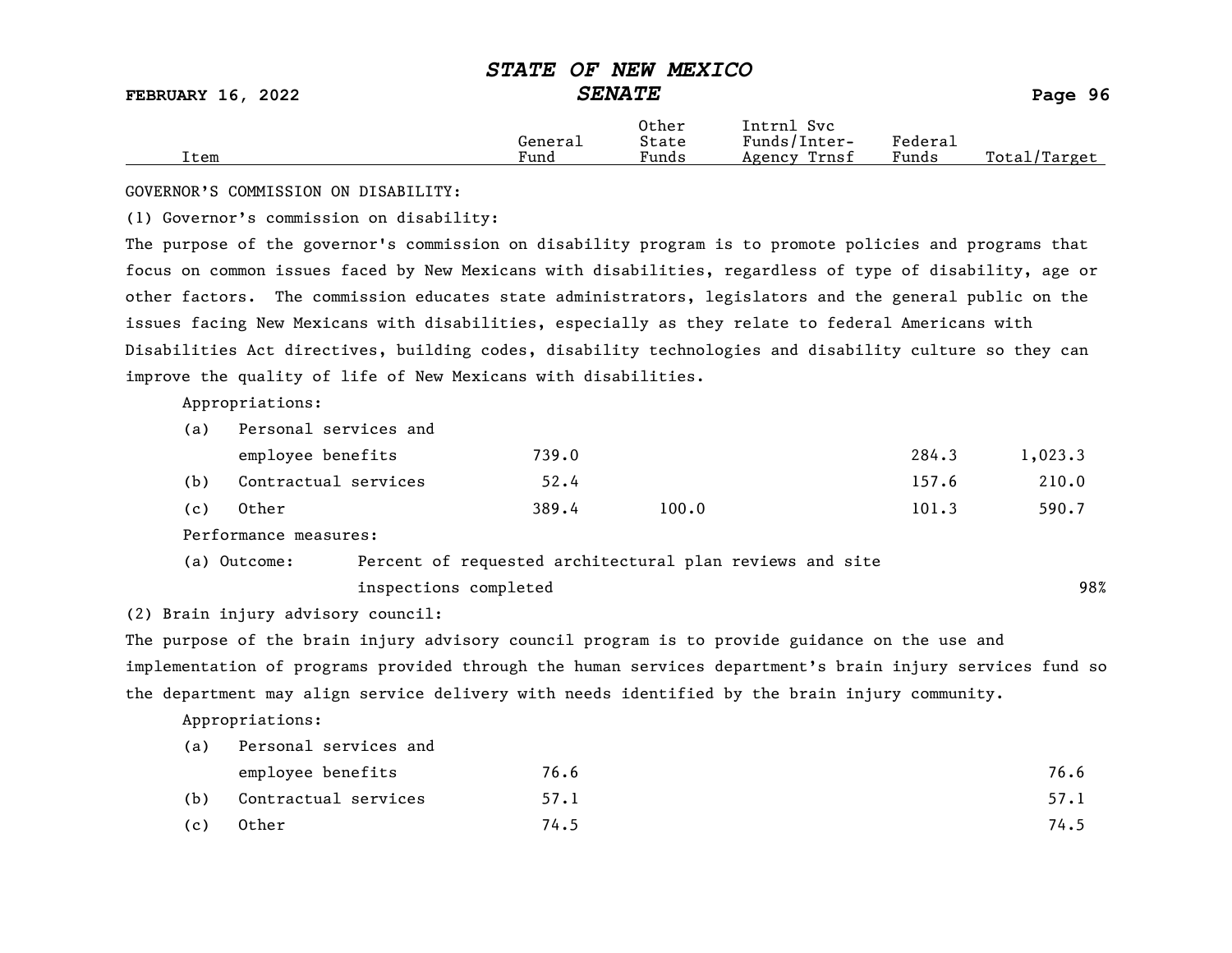FEBRUARY 16, 2022 SENATE Page 97

| Item     | General<br>Fund | Other<br>State<br>Funds | Intrnl Svc<br>Funds/Inter-<br>Agency Trnsf | Federal<br>Funds | Total/Target |
|----------|-----------------|-------------------------|--------------------------------------------|------------------|--------------|
| Subtotal | 1,389.0         | 100.01                  |                                            | 543.21           | 2,032.2      |

DEVELOPMENTAL DISABILITIES COUNCIL:

(1) Developmental disabilities council:

The purpose of the developmental disabilities council program is to provide and produce opportunities for persons with disabilities so they may realize their dreams and potential and become integrated members of society.

Appropriations:

| (a) | Personal services and |       |      |       |       |
|-----|-----------------------|-------|------|-------|-------|
|     | employee benefits     | 767.1 |      | 120.1 | 887.2 |
| (b) | Contractual services  |       |      | 324.0 | 324.0 |
| (c) | Other                 | 271.8 | 75.0 | 86.1  | 432.9 |

(2) Office of guardianship:

The purpose of the office of guardianship is to enter into, monitor and enforce guardianship contracts for income-eligible persons and to help file, investigate and resolve complaints about guardianship services provided by contractors to maintain the dignity, safety and security of the indigent and incapacitated adults of the state.

Appropriations:

| (a) | Personal services and |                                                 |            |         |         |         |
|-----|-----------------------|-------------------------------------------------|------------|---------|---------|---------|
|     | employee benefits     |                                                 | 754.7      |         |         | 754.7   |
| (b) | Contractual services  |                                                 | 5, 299.2   | 550.0   |         | 5,849.2 |
| (c) | Other                 |                                                 | 450.6      |         |         | 450.6   |
|     | Performance measures: |                                                 |            |         |         |         |
|     | (a) Outcome:          | Number of guardianship investigations completed |            |         |         | 10      |
|     | (b) Outcome:          | Average amount of time spent on wait list       |            |         |         | 9:0     |
|     | Subtotal              |                                                 | [7, 543.4] | [625.0] | 1530.21 | 8,698.6 |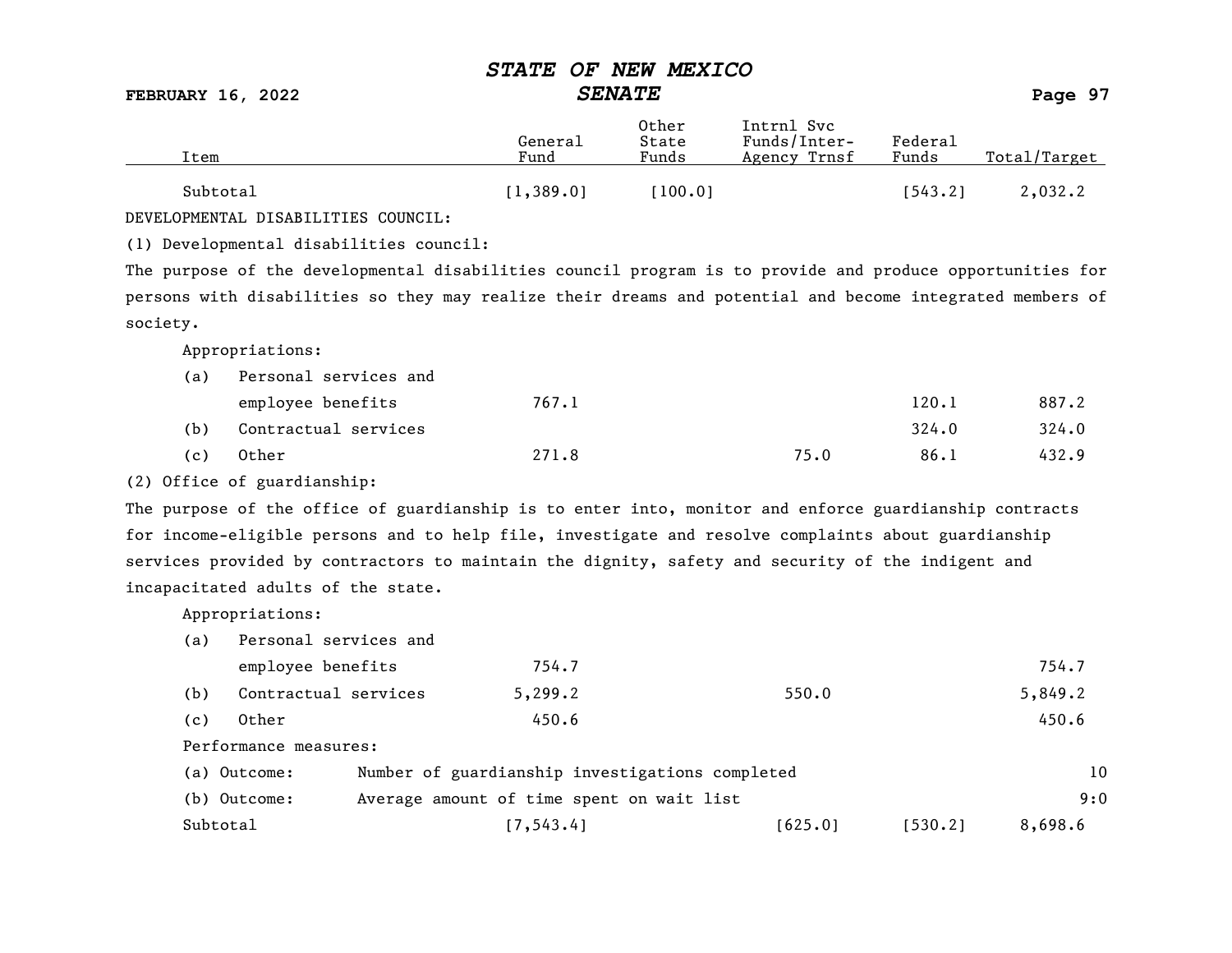FEBRUARY 16, 2022 SENATE Page 98

|      | Genera⊥ | Other<br>State | Intrnl<br>Svc<br>Funds/Inter- | Federau |              |
|------|---------|----------------|-------------------------------|---------|--------------|
| Item | Fund    | Funds          | Trnsf<br>Agency               | Funds   | Total/Target |

MINERS' HOSPITAL OF NEW MEXICO:

(1) Healthcare:

The purpose of the healthcare program is to provide quality acute care, long-term care and related health services to the beneficiaries of the miners' trust fund of New Mexico and the people of the region so they can maintain optimal health and quality of life.

Appropriations:

| (a) | Personal services and |         |         |         |          |
|-----|-----------------------|---------|---------|---------|----------|
|     | employee benefits     | 7,776.0 | 4,806.0 | 9,186.0 | 21,768.0 |
| (b) | Contractual services  | 3,282.0 | 3,000.0 | 6,280.0 | 12,562.0 |
| (c) | Other                 | 7,378.0 |         | 292.0   | 7,670.0  |

The internal service funds/interagency transfers appropriations to the healthcare program of miners' hospital of New Mexico include seven million eight hundred six thousand dollars (\$7,806,000) from the miners' trust fund.

Performance measures:

| (a) Outcome: | Percent of occupancy at nursing home based on licensed beds | 50%      |  |  |  |
|--------------|-------------------------------------------------------------|----------|--|--|--|
| (b) Quality: | Percent of patients readmitted to the hospital within       |          |  |  |  |
|              | thirty days with the same or similar diagnosis              |          |  |  |  |
| Subtotal     | [15, 758.0]<br>[18, 436, 0]<br>[7,806.0]                    | 42,000.0 |  |  |  |

DEPARTMENT OF HEALTH:

(1) Public health:

The purpose of the public health program is to provide a coordinated system of community-based public health services focusing on disease prevention and health promotion to improve health status, reduce disparities and ensure timely access to quality, culturally competent healthcare.

Appropriations:

(a) Personal services and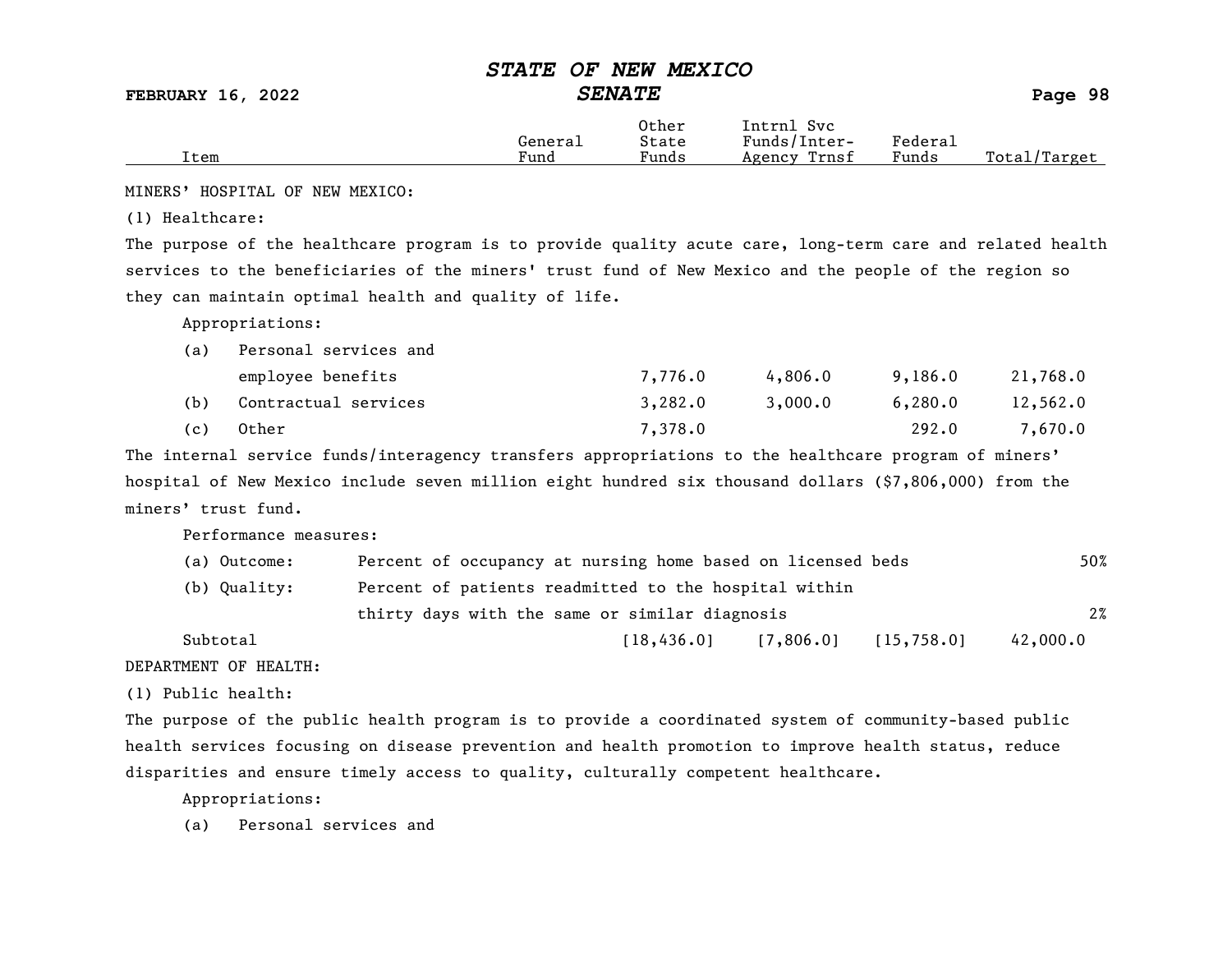FEBRUARY 16, 2022 SENATE Page 99

| Item |                      | General<br>Fund | Other<br>State<br>Funds | Intrnl Svc<br>Funds/Inter-<br>Agency Trnsf | Federal<br>Funds | Total/Target |
|------|----------------------|-----------------|-------------------------|--------------------------------------------|------------------|--------------|
|      | employee benefits    | 22,509.6        | 2,962.8                 | 2,962.3                                    | 34,366.6         | 62,801.3     |
| (b)  | Contractual services | 20,197.3        | 6,925.2                 | 13,647.2                                   | 18,395.2         | 59,164.9     |
| (c)  | Other                | 14,860.2        | 33,729.2                | 479.8                                      | 38,490.0         | 87,559.2     |
| (d)  | Other financing uses | 462.3           |                         |                                            |                  | 462.3        |

The internal service funds/interagency transfers appropriation to the public health program of the department of health includes five million four hundred thirty-five thousand two hundred dollars (\$5,435,200) from the tobacco settlement program fund for smoking cessation and prevention programs, seven hundred fifteen thousand five hundred dollars (\$715,500) from the tobacco settlement program fund for diabetes prevention and control services, two hundred ninety-three thousand dollars (\$293,000) from the tobacco settlement program fund for human immunodeficiency virus/acquired immune deficiency syndrome prevention services and medicine and one hundred twenty-eight thousand six hundred dollars (\$128,600) from the tobacco settlement program fund for breast and cervical cancer screening.

The other state funds appropriation to the public health program of the department of health includes two million four hundred thousand dollars (\$2,400,000) from the early childhood care and education fund. The amount is contingent on enactment of Senate Bill 118 or similar legislation in the second session of the fifty-fifth legislature amending Section 9-24-1 NMSA 1978.

Performance measures:

| (a) Quality: | Percent of female New Mexico department of health's public  |     |
|--------------|-------------------------------------------------------------|-----|
|              | health office family planning clients, ages fifteen to      |     |
|              | nineteen, who were provided most or moderately effective    |     |
|              | contraceptives                                              | 88% |
| (b) Quality: | Percent of school-based health centers funded by the        |     |
|              | department of health that demonstrate improvement in their  |     |
|              | primary care or behavioral healthcare focus area            | 95% |
| (c) Outcome: | Percent of preschoolers ages nineteen to thirty-five months |     |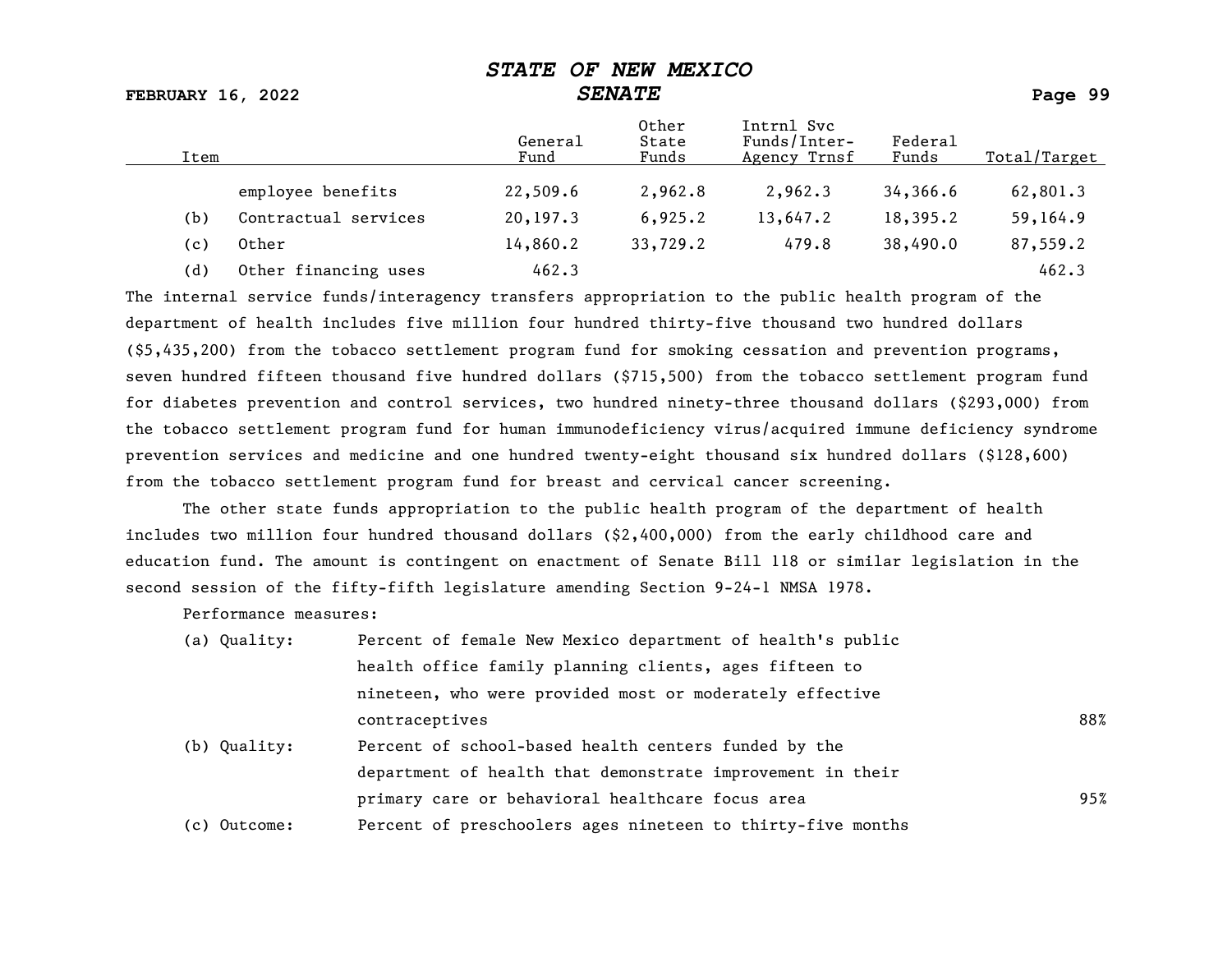|                          |                                                                                                           | <i><b>STATE</b></i> | OF NEW MEXICO           |                                                              |                  |              |
|--------------------------|-----------------------------------------------------------------------------------------------------------|---------------------|-------------------------|--------------------------------------------------------------|------------------|--------------|
| <b>FEBRUARY 16, 2022</b> |                                                                                                           | <b>SENATE</b>       |                         |                                                              |                  | Page 100     |
| Item                     |                                                                                                           | General<br>Fund     | Other<br>State<br>Funds | Intrnl Svc<br>Funds/Inter-<br>Agency Trnsf                   | Federal<br>Funds | Total/Target |
|                          | indicated as being fully immunized                                                                        |                     |                         |                                                              |                  | 65%          |
|                          | (2) Epidemiology and response:                                                                            |                     |                         |                                                              |                  |              |
|                          | The purpose of the epidemiology and response program is to monitor health, provide health information,    |                     |                         |                                                              |                  |              |
|                          | prevent disease and injury, promote health and healthy behaviors, respond to public health events,        |                     |                         |                                                              |                  |              |
|                          | prepare for health emergencies and provide emergency medical and vital registration services to New       |                     |                         |                                                              |                  |              |
| Mexicans.                |                                                                                                           |                     |                         |                                                              |                  |              |
| Appropriations:          |                                                                                                           |                     |                         |                                                              |                  |              |
| (a)                      | Personal services and                                                                                     |                     |                         |                                                              |                  |              |
|                          | employee benefits                                                                                         | 5,189.2             | 301.6                   | 330.2                                                        | 28,049.5         | 33,870.5     |
| (b)                      | Contractual services                                                                                      | 2,335.1             | 248.9                   | 105.0                                                        | 72,945.8         | 75,634.8     |
| Other<br>(c)             |                                                                                                           | 4,835.3             | 93.6                    | 55.0                                                         | 13,068.0         | 18,051.9     |
|                          | Performance measures:                                                                                     |                     |                         |                                                              |                  |              |
|                          | (a) Explanatory:                                                                                          |                     |                         | Drug overdose death rate per one hundred thousand population |                  |              |
| (b) Explanatory:         | Alcohol-related death rate per one hundred thousand                                                       |                     |                         |                                                              |                  |              |
|                          | population                                                                                                |                     |                         |                                                              |                  |              |
| (c) Outcome:             |                                                                                                           |                     |                         | Percent of opioid patients also prescribed benzodiazepines   |                  | 5%           |
| (3) Laboratory services: |                                                                                                           |                     |                         |                                                              |                  |              |
|                          | The purpose of the laboratory services program is to provide laboratory analysis and scientific expertise |                     |                         |                                                              |                  |              |
|                          | for policy development for tax-supported public health, environment and toxicology programs in the state  |                     |                         |                                                              |                  |              |
|                          | of New Mexico and to provide timely identification of threats to the health of New Mexicans.              |                     |                         |                                                              |                  |              |
| Appropriations:          |                                                                                                           |                     |                         |                                                              |                  |              |
| (a)                      | Personal services and                                                                                     |                     |                         |                                                              |                  |              |

|     | employee benefits    | 5,983.9 | 1,247.8 | 119.1 | 2,487.4 | 9,838.2 |
|-----|----------------------|---------|---------|-------|---------|---------|
| (b) | Contractual services | 440.0   | 30.0    | 33.5  | 58.7    | 562.2   |
| (c) | Other                | 2,055.9 | 396.7   | 624.4 | 2,062.3 | 5,139.3 |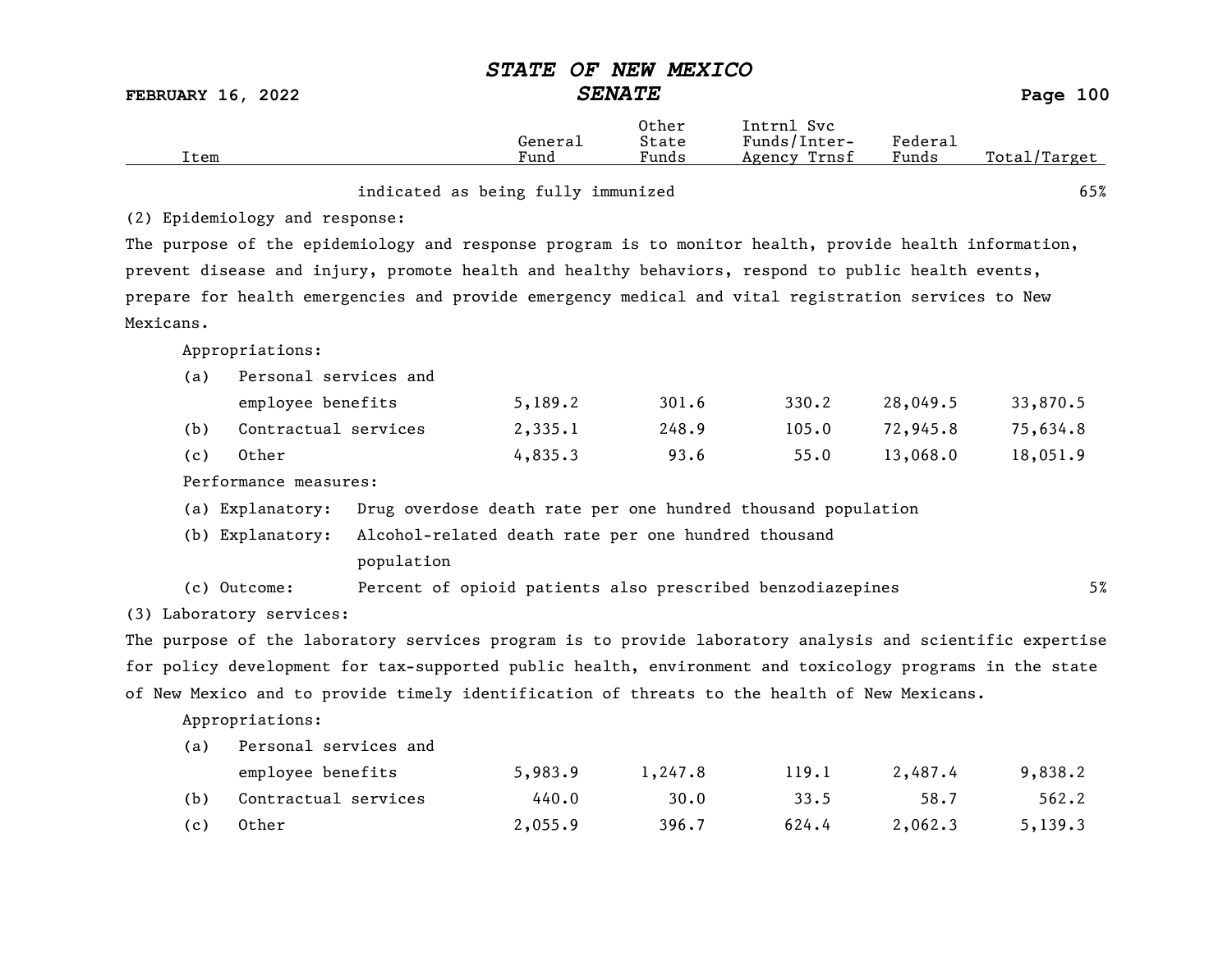FEBRUARY 16, 2022 SENATE SENATE

|      |         | Other | Svc<br>Intrnl   |         |                  |
|------|---------|-------|-----------------|---------|------------------|
|      | Generai | State | Funds/Inter-    | Federa⊥ |                  |
| Item | Fund    | Funds | Trnsf<br>Agency | Funds   | Total<br>'Target |

#### (4) Facilities management:

The purpose of the facilities management program is to provide oversight for department of health facilities that provide health and behavioral healthcare services, including mental health, substance abuse, nursing home and rehabilitation programs in both facility- and community-based settings, and serve as the safety net for the citizens of New Mexico.

Appropriations:

| (a) | Personal services and |                   |          |                                                          |         |         |           |
|-----|-----------------------|-------------------|----------|----------------------------------------------------------|---------|---------|-----------|
|     | employee benefits     |                   | 52,785.6 | 58,959.1                                                 | 1,748.6 | 9,192.9 | 122,686.2 |
| (b) | Contractual services  |                   | 3,602.9  | 10,695.0                                                 | 650.3   | 1,198.4 | 16, 146.6 |
| (c) | Other                 |                   | 12,284.5 | 13,983.6                                                 | 3,949.1 | 2,519.6 | 32,736.8  |
|     | Performance measures: |                   |          |                                                          |         |         |           |
|     | (a) Efficiency:       |                   |          | Percent of eligible third-party revenue collected at all |         |         |           |
|     |                       | agency facilities |          |                                                          |         |         | 93%       |
|     | (b) Quality:          |                   |          | Number of significant medication errors per one hundred  |         |         |           |

patients 2

(c) Efficiency: Percent of beds occupied 75%

(5) Developmental disabilities support:

The purpose of the developmental disabilities support program is to administer a statewide system of community-based services and support to improve the quality of life and increase the independence and interdependence of individuals with developmental disabilities and children with or at risk for developmental delay or disability and their families.

Appropriations:

| (a) | Personal services and |         |      |         |          |
|-----|-----------------------|---------|------|---------|----------|
|     | employee benefits     | 7,551.4 |      | 6,427.7 | 13,979.1 |
| (b) | Contractual services  | 9,900.8 | 25.0 | 1,451,3 | 11,377.1 |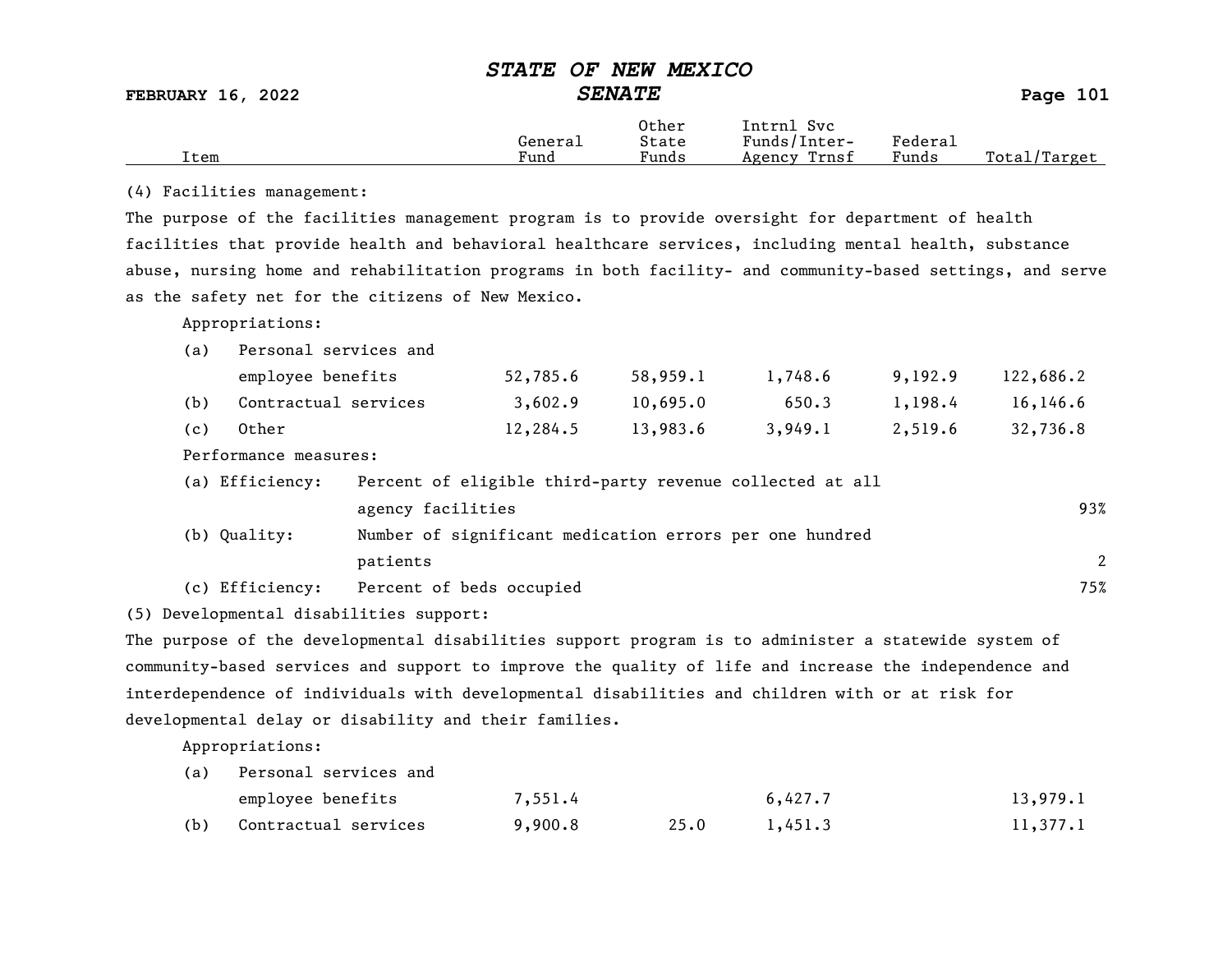FEBRUARY 16, 2022 SENATE SENATE

| Item |                       |                                                                            | General<br>Fund | Other<br>State<br>Funds | Intrnl Svc<br>Funds/Inter-<br>Agency Trnsf                                                              | Federal<br>Funds | Total/Target |
|------|-----------------------|----------------------------------------------------------------------------|-----------------|-------------------------|---------------------------------------------------------------------------------------------------------|------------------|--------------|
| (c)  | Other                 |                                                                            | 8,742.6         | 280.0                   | 1,670.9                                                                                                 |                  | 10,693.5     |
| (d)  | Other financing uses  |                                                                            | 156,858.4       |                         |                                                                                                         |                  | 156,858.4    |
|      | Performance measures: |                                                                            |                 |                         |                                                                                                         |                  |              |
|      | (a) Explanatory:      |                                                                            |                 |                         | Number of individuals receiving developmental disabilities                                              |                  |              |
|      |                       | waiver services                                                            |                 |                         |                                                                                                         |                  |              |
|      | (b) Explanatory:      |                                                                            |                 |                         | Number of individuals on the developmental disabilities                                                 |                  |              |
|      |                       | waiver waiting list                                                        |                 |                         |                                                                                                         |                  |              |
|      |                       | (6) Health certification, licensing and oversight:                         |                 |                         |                                                                                                         |                  |              |
|      |                       |                                                                            |                 |                         | The purpose of the health certification, licensing and oversight program is to provide health facility  |                  |              |
|      |                       |                                                                            |                 |                         | licensing and certification surveys, community-based oversight and contract compliance surveys and a    |                  |              |
|      |                       |                                                                            |                 |                         | statewide incident management system so that people in New Mexico have access to quality healthcare and |                  |              |
|      |                       | that vulnerable populations are safe from abuse, neglect and exploitation. |                 |                         |                                                                                                         |                  |              |
|      | Appropriations:       |                                                                            |                 |                         |                                                                                                         |                  |              |
| (a)  | Personal services and |                                                                            |                 |                         |                                                                                                         |                  |              |
|      | employee benefits     |                                                                            | 5,735.5         | 1,788.0                 | 4,749.9                                                                                                 | 2,100.0          | 14,373.4     |
| (b)  | Contractual services  |                                                                            | 650.0           | 153.0                   | 150.0                                                                                                   | 50.0             | 1,003.0      |
| (c)  | Other                 |                                                                            | 521.1           | 115.0                   | 598.5                                                                                                   | 500.0            | 1,734.6      |
|      | Performance measures: |                                                                            |                 |                         |                                                                                                         |                  |              |
|      | (a) Explanatory:      |                                                                            |                 |                         | Abuse rate for developmental disability waiver and mi via                                               |                  |              |
|      |                       | waiver clients                                                             |                 |                         |                                                                                                         |                  |              |
|      | (b) Explanatory:      |                                                                            |                 |                         | Re-abuse rate for developmental disabilities waiver and mi                                              |                  |              |
|      |                       | via waiver clients                                                         |                 |                         |                                                                                                         |                  |              |
|      | (c) Quality:          |                                                                            |                 |                         | Percent of abuse, neglect and exploitation investigations                                               |                  |              |
|      |                       | completed according to established timelines                               |                 |                         |                                                                                                         |                  | 86%          |

(7) Medical cannabis: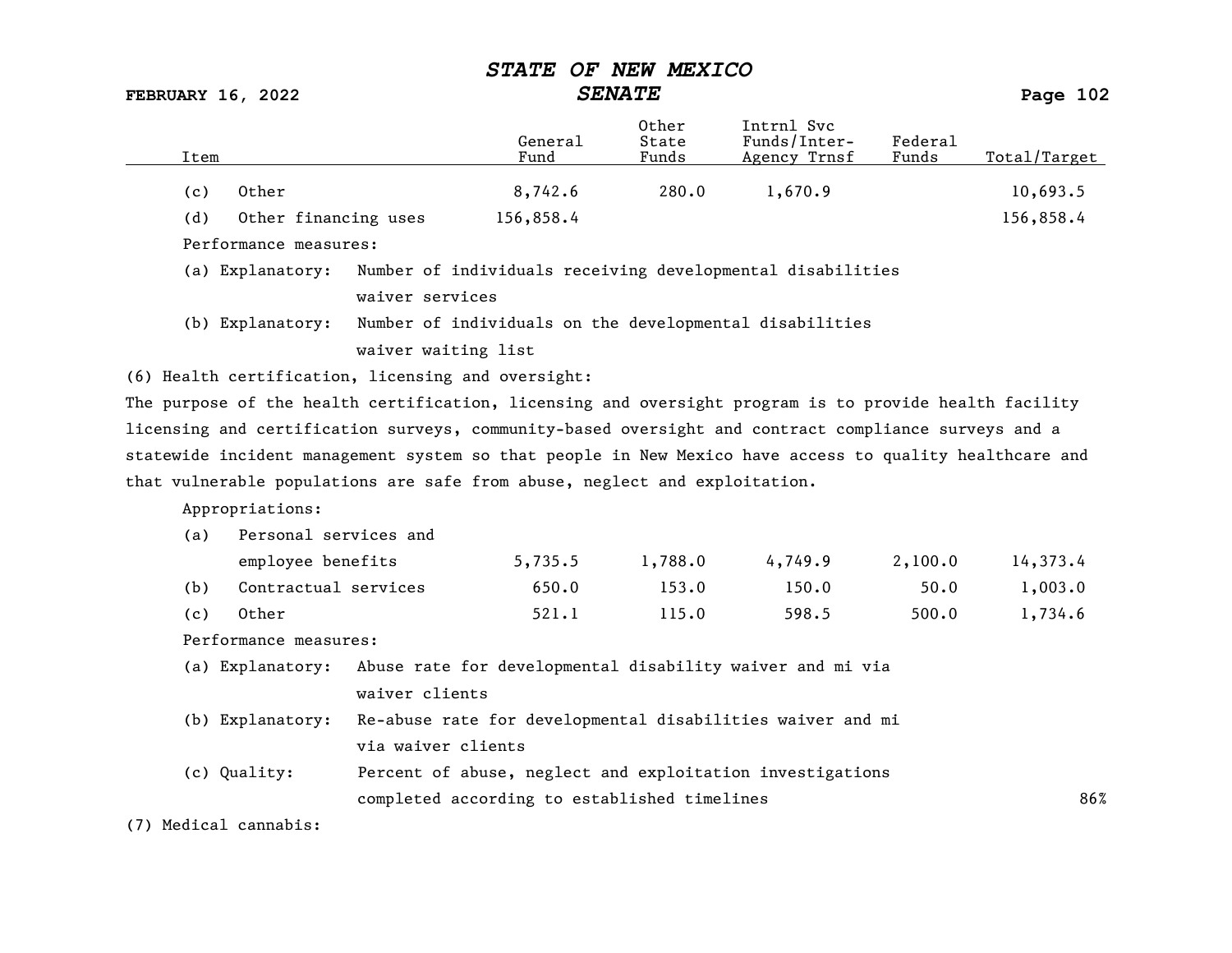FEBRUARY 16, 2022 SENATE SENATE

|      | General | Other<br>State        | Intrnl<br>Svc<br>Funds/Inter- | ${}_{\rm \tiny \text{Federa}_{\perp}}$ |                   |
|------|---------|-----------------------|-------------------------------|----------------------------------------|-------------------|
| Item | Fund    | $\mathbf{r}$<br>Funds | Trnsf<br>Agency               | Funds                                  | Total,<br>/Target |

The purpose of the medical cannabis program is to provide qualified patients with the means to legally and beneficially consume medical cannabis in a regulated system for alleviating symptoms caused by debilitating medical conditions and their medical treatments and to regulate a system of production and distribution of medical cannabis to ensure an adequate supply.

Appropriations:

| (a) | Personal services and |         |         |
|-----|-----------------------|---------|---------|
|     | employee benefits     | 1,609.0 | 1,609.0 |
| (b) | Contractual services  | 570.5   | 570.5   |
| (c) | Other                 | 337.0   | 337.0   |

(8) Administration:

The purpose of the administration program is to provide leadership, policy development, information technology, administrative and legal support to the department of health so it achieves a high level of accountability and excellence in services provided to the people of New Mexico.

Appropriations:

| Subtotal |                       | 1343,616.11 | [131, 934.5] | [43, 235.2] | [232, 889.5] | 751,675.3 |
|----------|-----------------------|-------------|--------------|-------------|--------------|-----------|
| (c)      | Other                 | 398.7       |              | 104.6       | 1,086.6      | 1,589.9   |
| (b)      | Contractual services  | 134.3       |              | 161.3       | 771.2        | 1,066.8   |
|          | employee benefits     | 5,581.5     |              | 700.0       | 5,547.3      | 11,828.8  |
| (a)      | Personal services and |             |              |             |              |           |

#### DEPARTMENT OF ENVIRONMENT:

(1) Resource protection:

The purpose of the resource protection program is to monitor and provide regualtory oversight of the generation, storage, transportation and disposal of wastes in New Mexico. The program also oversees the investigation and cleanup of environmental contamination covered by the Resource Conservation and Recovery Act.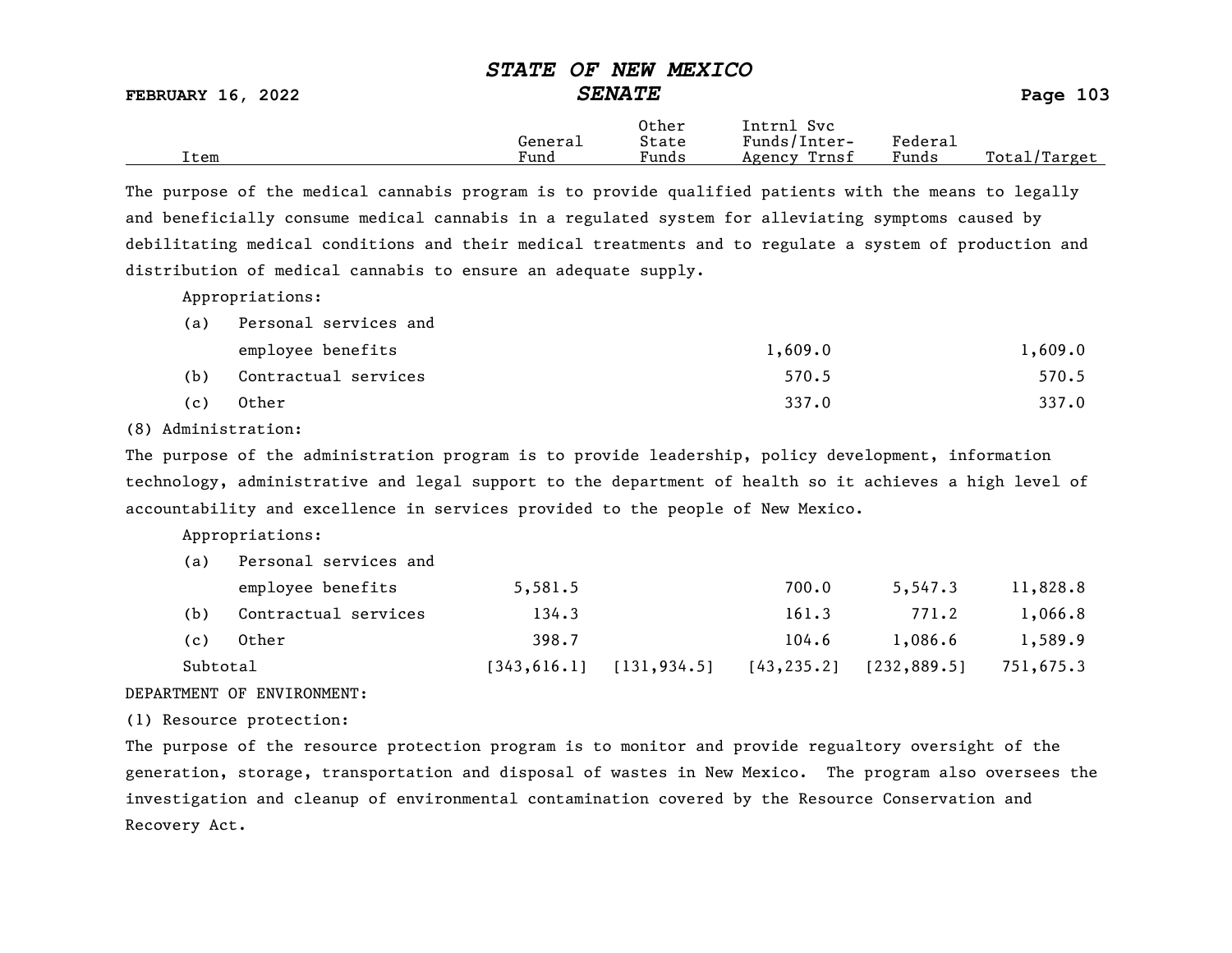FEBRUARY 16, 2022 SENATE SENATE

Other Intrnl Svc<br>General State Funds/Inter General State Funds/Inter- Federal Total/Target Appropriations: (a) Personal services and employee benefits 1,873.3 1,873.3 1,873.3 1,873.2 2,858.0 12,160.3 (b) Contractual services 2.9 1,210.4 1,866.0 3,079.3 (c) Other 285.1 1,018.2 749.1 2,052.4 Performance measures: (a) Outcome: Percent of hazardous waste facilities in compliance 85% (b) Outcome: Percent of solid and infectious waste management facilities in compliance 85% (2) Water protection: The purpose of the water protection program is to protect and preserve the ground, surface and drinking water resources of the state for present and future generations. The program also helps New Mexico communities develop sustainable and secure water, waste water and solid waste infrastructure through funding, technical assistance and project oversight. Appropriations: (a) Personal services and employee benefits 3,977.0 100.0 4,750.6 7,929.3 16,756.9 (b) Contractual services 942.8 3,344.7 7,431.2 11,718.7 (c) Other 158.7 1,437.7 3,258.1 4,854.5 (d) Other financing uses 97.1 97.1

Performance measures:

| (a) Output:  | Number of nonpoint source impaired waterbodies restored by |       |
|--------------|------------------------------------------------------------|-------|
|              | the department relative to the number of impaired water    |       |
|              | bodies                                                     | 1:377 |
| (b) Outcome: | Percent of ground water permittees in compliance           | 85%   |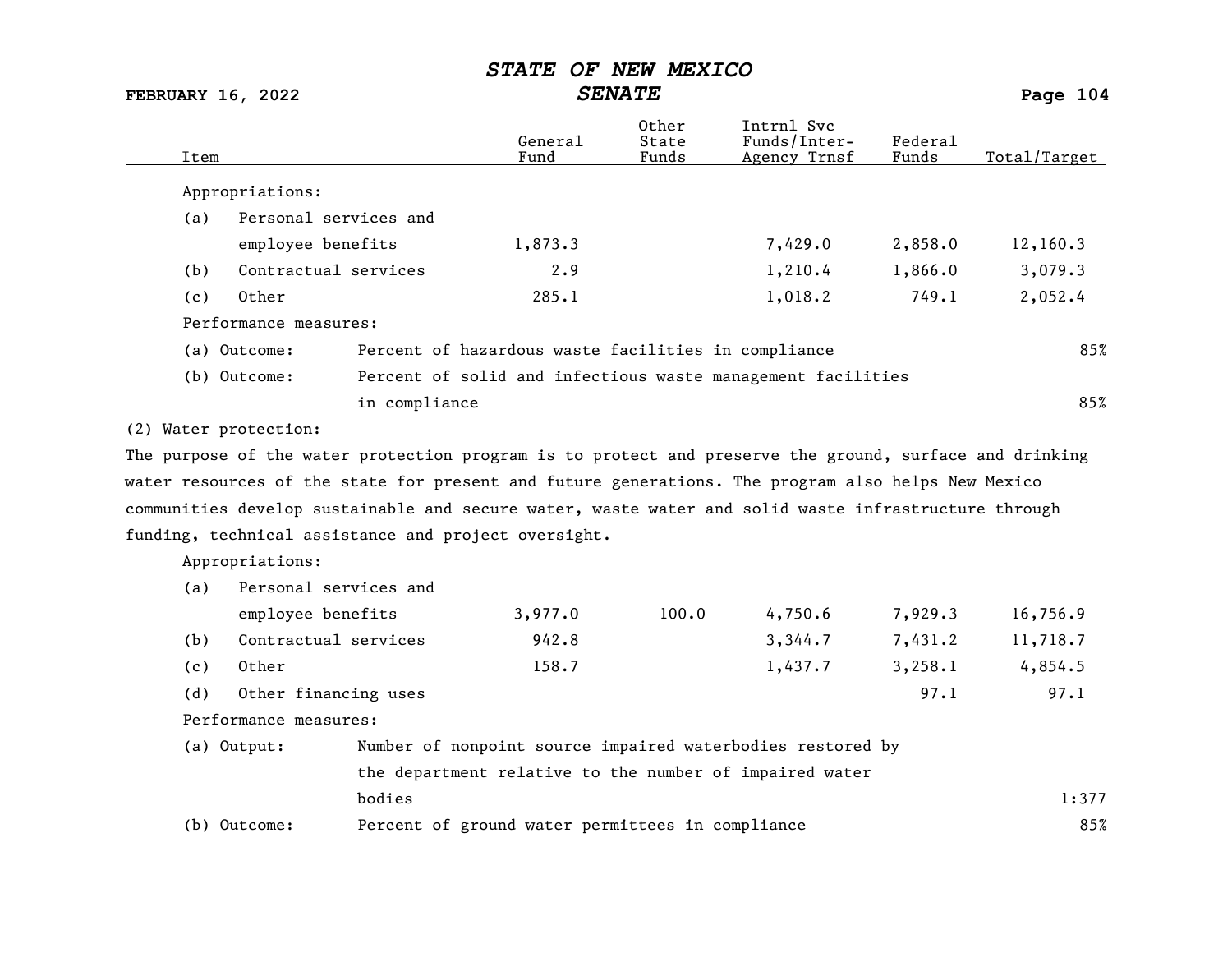FEBRUARY 16, 2022 SENATE SENATE

|      |         | Other                             | Intrnl<br><b>Svc</b> |                   |                   |
|------|---------|-----------------------------------|----------------------|-------------------|-------------------|
|      | Generai | State                             | Funds/Inter-         | ${}_{\rm Federa}$ |                   |
| Item | Fund    | $\overline{\phantom{a}}$<br>Funds | Trnsf<br>Agency      | Funds             | Total,<br>/Target |

#### (3) Environmental protection:

The purpose of the environmental protection program is to ensure New Mexicans breathe healthy air, to protect public health and the environment through specific programs that provide regulatory oversight of food service and food processing facilities, on-site treatment and disposal of liquid wastes, public swimming pools and baths and medical radiation and radiological technologists certification and to ensure every employee has safe and healthful working conditions.

Appropriations:

| (a) | Personal services and |         |          |         |          |  |  |  |  |
|-----|-----------------------|---------|----------|---------|----------|--|--|--|--|
|     | employee benefits     | 6,322.3 | 13,488.6 | 2,340.5 | 22,151.4 |  |  |  |  |
| (b) | Contractual services  | 210.0   | 1,136.1  | 775.6   | 2,121.7  |  |  |  |  |
| (c) | Other                 | 1,402.9 | 2,572.0  | 1,814.5 | 5,789.4  |  |  |  |  |

Performance measures:

| (a) Outcome: | Percent of the population breathing air meeting federal    |     |
|--------------|------------------------------------------------------------|-----|
|              | health standards                                           | 95% |
| (b) Outcome: | Employers that did not meet occupational health and safety |     |
|              | requirements for at least one standard                     | 55% |

(4) Resource management:

The purpose of the resource management program is to provide overall leadership, administrative, legal and information management support to all programs within the department. This support allows the department to operate in the most responsible, efficient and effective manner so the public can receive the information it needs to hold the department accountable.

Appropriations:

| (a) | Personal services and |         |       |         |         |         |
|-----|-----------------------|---------|-------|---------|---------|---------|
|     | employee benefits     | 2,536.1 | 220.8 | 2,792.7 | 1,897.5 | 7,447.1 |
| (b) | Contractual services  | 477.3   |       | 135.7   | 114.1   | 727.1   |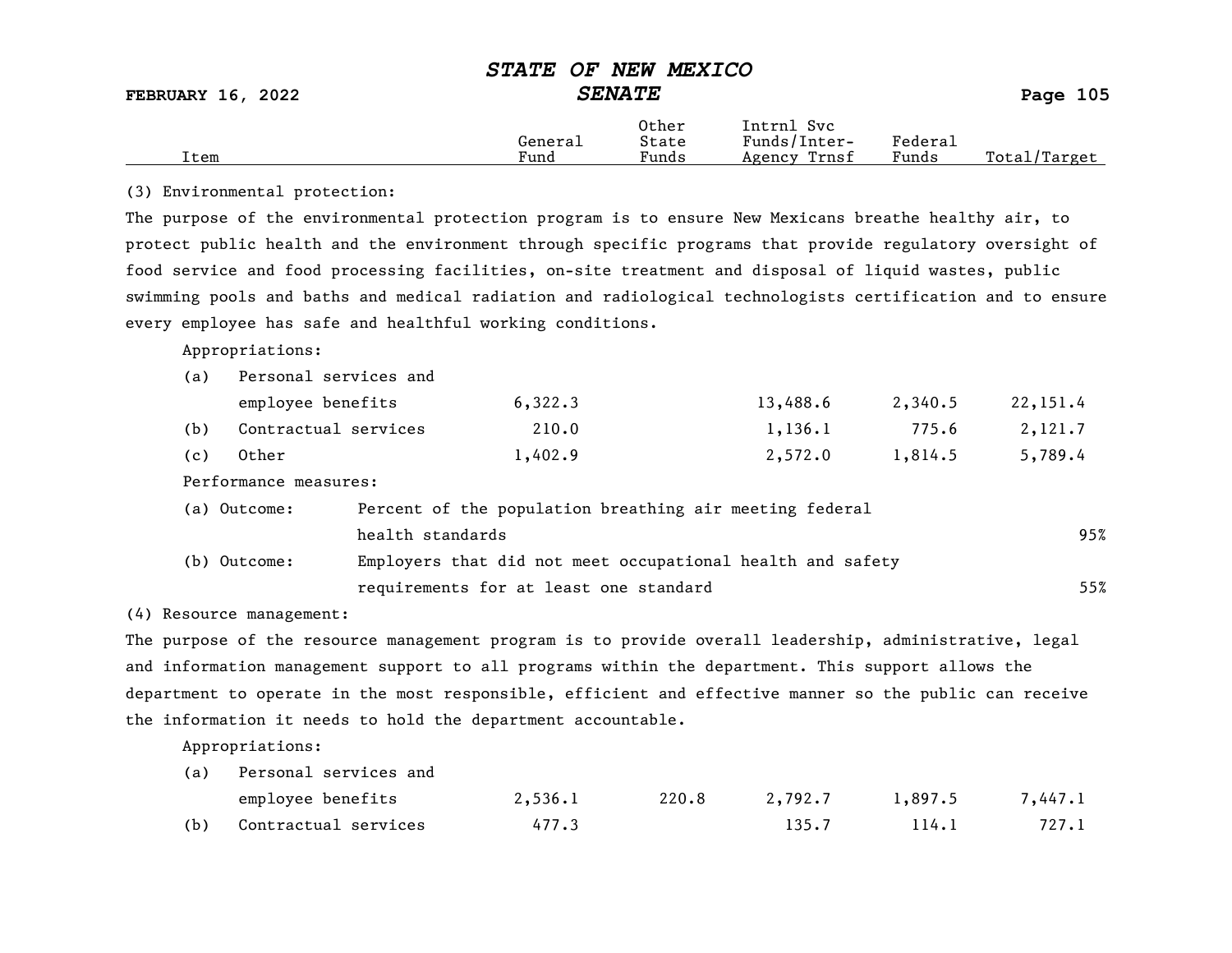FEBRUARY 16, 2022 SENATE SENATE

|          |                                                                                                         | General     | Other<br>State | Intrnl Svc<br>Funds/Inter- | Federal     |              |
|----------|---------------------------------------------------------------------------------------------------------|-------------|----------------|----------------------------|-------------|--------------|
| Item     |                                                                                                         | Fund        | Funds          | Agency Trnsf               | Funds       | Total/Target |
| (c)      | Other                                                                                                   | 384.0       | 79.2           | 681.7                      | 328.7       | 1,473.6      |
| (5)      | Special revenue funds:                                                                                  |             |                |                            |             |              |
|          | Appropriations:                                                                                         |             |                |                            |             |              |
| (a)      | Contractual services                                                                                    |             | 4,990.0        |                            |             | 4,990.0      |
| (b)      | Other                                                                                                   |             | 11,170.0       |                            | 7,780.0     | 18,950.0     |
| (c)      | Other financing uses                                                                                    |             | 38,803.0       |                            |             | 38,803.0     |
| Subtotal |                                                                                                         | [18, 572.4] | [55, 363.0]    | [39, 997.4]                | [39, 239.7] | 153, 172.5   |
|          | OFFICE OF THE NATURAL RESOURCES TRUSTEE:                                                                |             |                |                            |             |              |
|          | (1) Natural resource damage assessment and restoration:                                                 |             |                |                            |             |              |
|          | The purpose of the natural resources trustee program is to restore or replace natural resources injured |             |                |                            |             |              |
|          | or lost due to releases of hazardous substances or oil into the environment.                            |             |                |                            |             |              |
|          | Appropriations:                                                                                         |             |                |                            |             |              |
| (a)      | Personal services and                                                                                   |             |                |                            |             |              |
|          | employee benefits                                                                                       | 589.0       |                |                            |             | 589.0        |
| (b)      | Contractual services                                                                                    |             | 4,500.0        |                            |             | 4,500.0      |

(c) Other 34.6 34.6 Subtotal [623.6] [623.6] [4,500.0]

VETERANS' SERVICES DEPARTMENT:

(1) Veterans' services:

The purpose of the veterans' services program is to carry out the mandates of the New Mexico legislature and the governor to provide information and assistance to veterans and their eligible dependents to obtain the benefits to which they are entitled to improve their quality of life.

Appropriations:

| (a) Personal services and |         |       |         |  |  |
|---------------------------|---------|-------|---------|--|--|
| employee benefits         | 4,551.3 | 391.4 | 4,942.7 |  |  |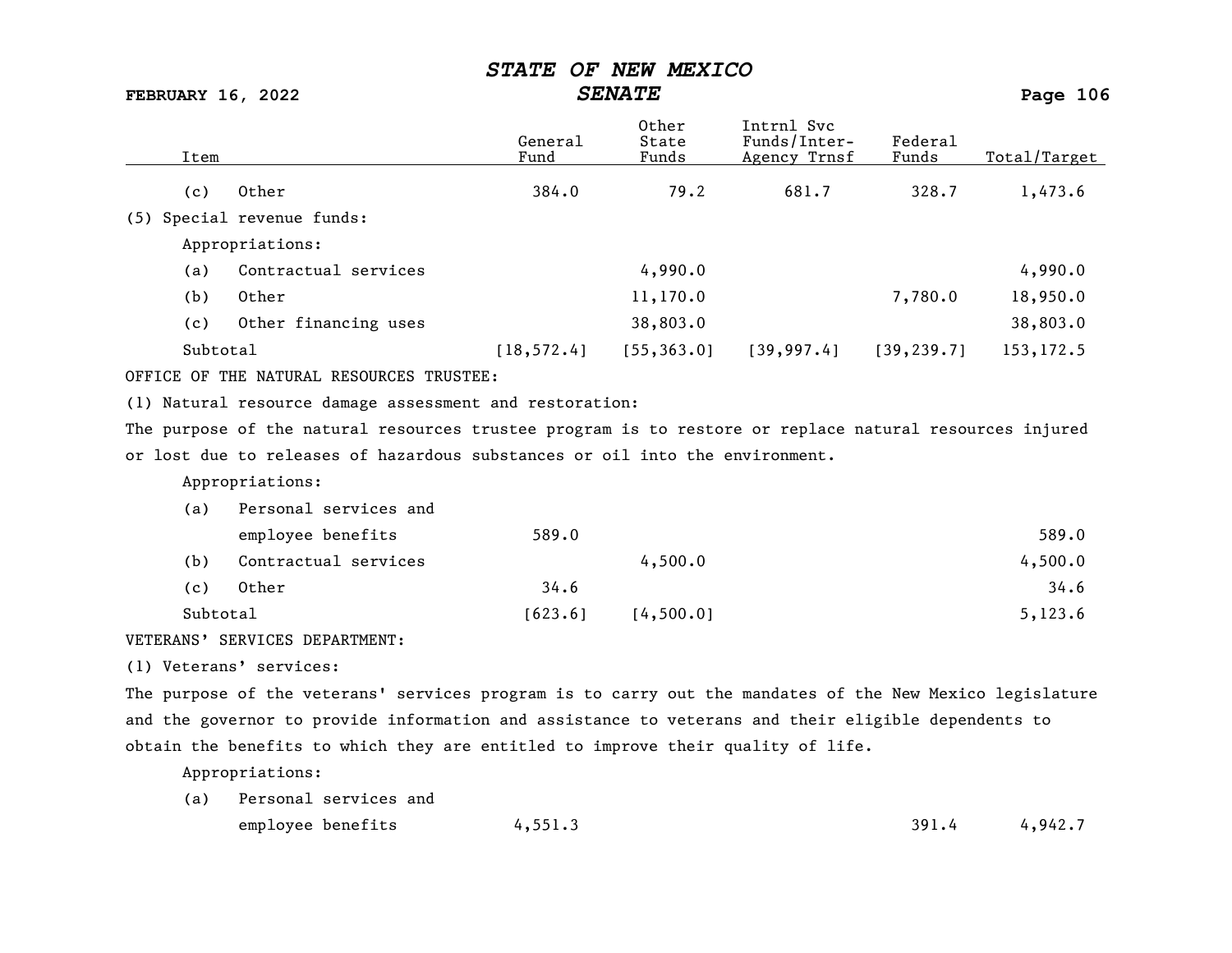FEBRUARY 16, 2022 SENATE SENATE

| Item                                                 |                                  |                                                                                                         | General<br>Fund | Other<br>State<br>Funds | Intrnl Svc<br>Funds/Inter-<br>Agency Trnsf | Federal<br>Funds | Total/Target |
|------------------------------------------------------|----------------------------------|---------------------------------------------------------------------------------------------------------|-----------------|-------------------------|--------------------------------------------|------------------|--------------|
| (b)                                                  | Contractual services             |                                                                                                         | 231.8           | 95.0                    |                                            | 119.8            | 446.6        |
| (c)                                                  | Other                            |                                                                                                         | 913.7           | 155.0                   |                                            | 203.5            | 1,272.2      |
|                                                      | Performance measures:            |                                                                                                         |                 |                         |                                            |                  |              |
|                                                      | (a) Quality:                     | Percent of veterans surveyed who rate the services provided                                             |                 |                         |                                            |                  |              |
|                                                      |                                  | by the agency as satisfactory or above                                                                  |                 |                         |                                            |                  | 95%          |
|                                                      | (b) Explanatory:                 | Number of veterans and families of veterans served by                                                   |                 |                         |                                            |                  |              |
|                                                      |                                  | veterans' services department field offices                                                             |                 |                         |                                            |                  |              |
|                                                      | Subtotal                         |                                                                                                         | [5,696.8]       | [250.0]                 |                                            | [714.7]          | 6,661.5      |
|                                                      |                                  | CHILDREN, YOUTH AND FAMILIES DEPARTMENT:                                                                |                 |                         |                                            |                  |              |
|                                                      | (1) Juvenile justice facilities: |                                                                                                         |                 |                         |                                            |                  |              |
|                                                      |                                  | The purpose of the juvenile justice facilities program is to provide rehabilitative services to youth   |                 |                         |                                            |                  |              |
|                                                      |                                  | committed to the department, including medical, educational, mental health and other services that will |                 |                         |                                            |                  |              |
|                                                      | support their rehabilitation.    |                                                                                                         |                 |                         |                                            |                  |              |
|                                                      | Appropriations:                  |                                                                                                         |                 |                         |                                            |                  |              |
| (a)                                                  | Personal services and            |                                                                                                         |                 |                         |                                            |                  |              |
|                                                      | employee benefits                |                                                                                                         | 48,537.2        | 5,277.9                 |                                            | 80.0             | 53,895.1     |
| (b)                                                  | Contractual services             |                                                                                                         | 10,280.6        | 477.5                   | 423.9                                      | 327.6            | 11,509.6     |
| (c)                                                  | Other                            |                                                                                                         | 6,874.4         | 26.0                    |                                            | 52.4             | 6,952.8      |
|                                                      | Performance measures:            |                                                                                                         |                 |                         |                                            |                  |              |
|                                                      | (a) Outcome:                     | Percent of youth discharged from active field supervision                                               |                 |                         |                                            |                  |              |
|                                                      |                                  | who did not recidivate in the following two-year time period                                            |                 |                         |                                            |                  |              |
|                                                      | (b) Outcome:                     | Percent of youth discharged from a secure facility who did                                              |                 |                         |                                            |                  |              |
| not recidivate in the following two year time period |                                  |                                                                                                         |                 |                         |                                            | 55%              |              |
|                                                      | $(c)$ Output:                    | Number of physical assaults in juvenile justice facilities                                              |                 |                         |                                            |                  | 245          |
|                                                      | (2) Protective services:         |                                                                                                         |                 |                         |                                            |                  |              |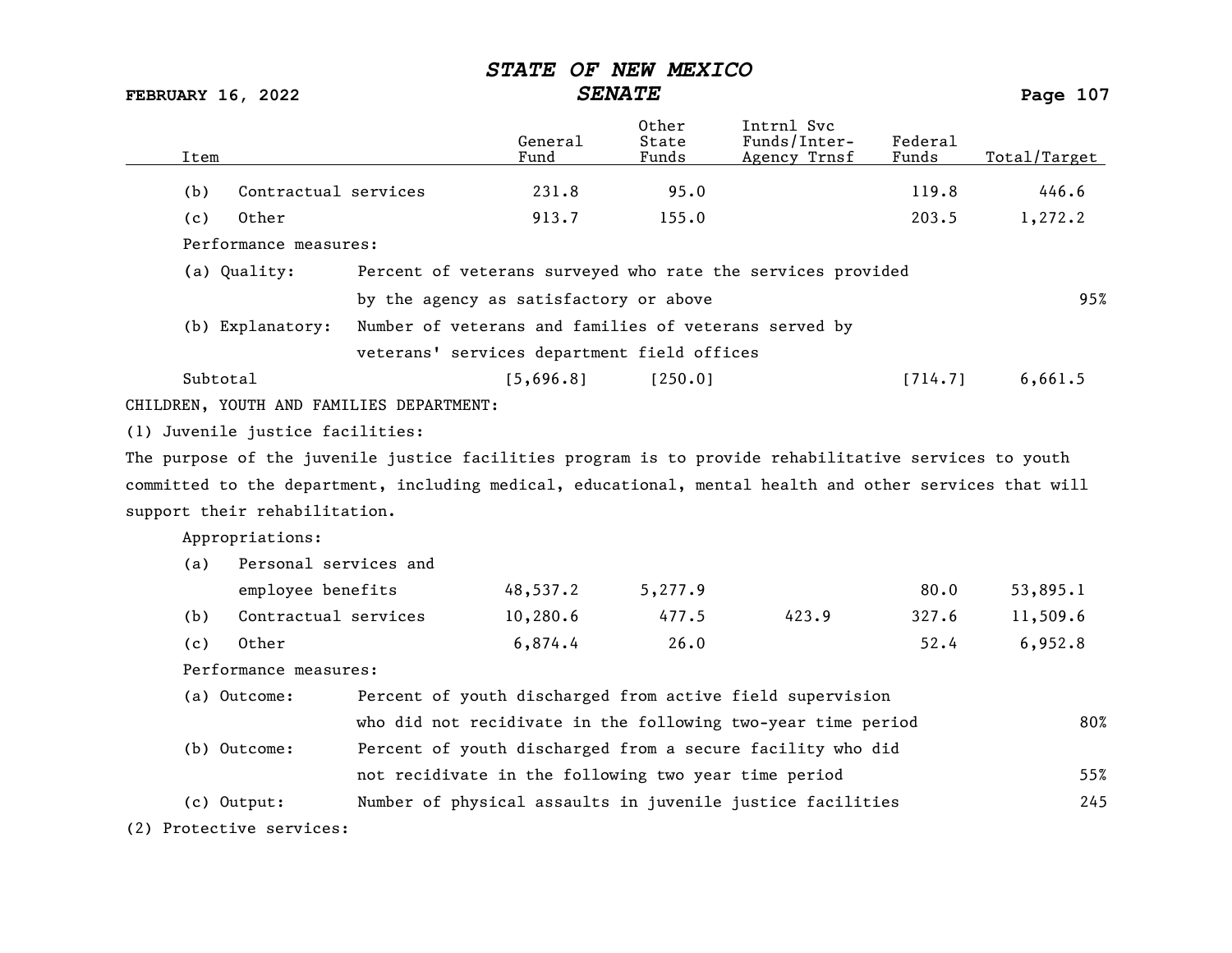FEBRUARY 16, 2022 SENATE SENATE

|      | General | Other<br>State                    | [ntrnl<br>Svc<br>Funds/Inter- | ${}_{\rm Federa}$ |                 |
|------|---------|-----------------------------------|-------------------------------|-------------------|-----------------|
| Item | Fund    | $\overline{\phantom{0}}$<br>Funds | Trnsf<br>Agency               | Funds             | Total<br>Target |

The purpose of the protective services program is to receive and investigate referrals of child abuse and neglect and provide family preservation and treatment and legal services to vulnerable children and their families to ensure their safety and well-being.

Appropriations:

| (a) | Personal services and |           |         |         |          |          |  |  |
|-----|-----------------------|-----------|---------|---------|----------|----------|--|--|
|     | employee benefits     | 56, 128.5 |         | 1,151.6 | 17,214.6 | 74,494.7 |  |  |
| (b) | Contractual services  | 27,382.7  | 243.4   | 900.0   | 16,052,7 | 44,578.8 |  |  |
| (c) | Other                 | 22,800.8  | 1,647.0 | 237.8   | 53,531.1 | 78,216.7 |  |  |

The general fund appropriation to the protective services program of the children, youth and families department in the contractual services category includes two million dollars (\$2,000,000) for evidencebased child maltreatment prevention and early intervention services.

The internal service funds/interagency transfers appropriation to the protective services program of the children, youth and families department includes nine hundred thousand dollars (\$900,000) from the federal temporary assistance for needy families block grant to New Mexico for supportive housing.

Performance measures:

| (a) Output:  | Turnover rate for protective service workers                | 25%    |
|--------------|-------------------------------------------------------------|--------|
| (b) Outcome: | Percent of children in foster care for more than eight days |        |
|              | who achieve permanency within twelve months of entry into   |        |
|              | foster care                                                 | $30\%$ |
| (c) Outcome: | Percent of maltreatment victimizations per one hundred      |        |
|              | thousand days in foster care                                | 8%     |
| (d) Outcome: | Percent of children in foster care for twenty-four months   |        |
|              | at the start of a twelve-month period who achieve           |        |
|              | permanency within that twelve months                        | $32\%$ |
| (e) Outcome: | Percent of children in foster care for twelve to            |        |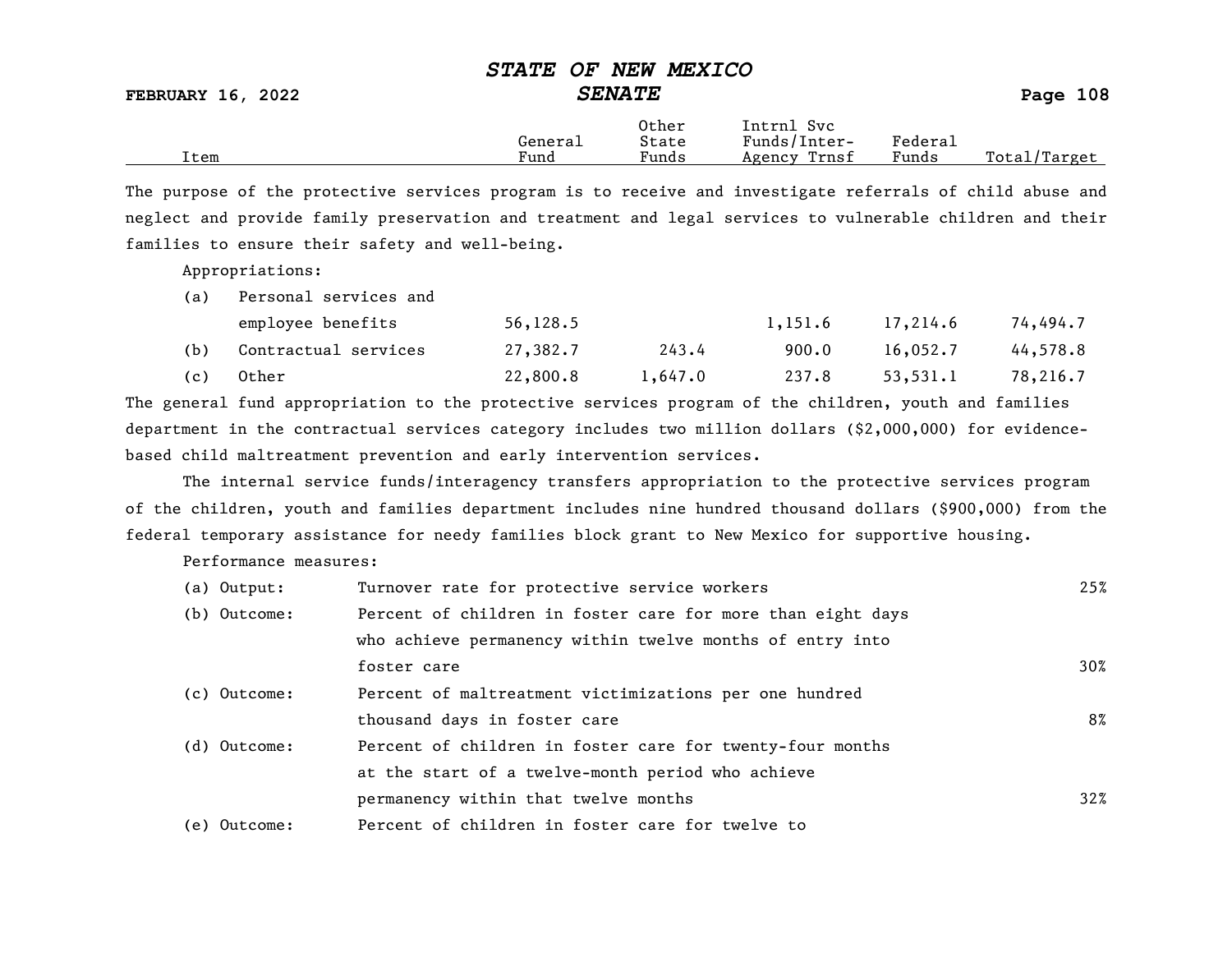FEBRUARY 16, 2022 SENATE SENATE

| Item |                                 |                                                                                                          | General<br>Fund | Other<br>State<br>Funds | Intrnl Svc<br>Funds/Inter-<br>Agency Trnsf                | Federa1<br>Funds | Total/Target |
|------|---------------------------------|----------------------------------------------------------------------------------------------------------|-----------------|-------------------------|-----------------------------------------------------------|------------------|--------------|
|      |                                 |                                                                                                          |                 |                         | twenty-three months at the start of a twelve-month period |                  |              |
|      |                                 | who achieve permanency within that twelve months                                                         |                 |                         |                                                           |                  | 35%          |
|      | (f) Outcome:                    | Percent of children who were victims of a substantiated                                                  |                 |                         |                                                           |                  |              |
|      |                                 |                                                                                                          |                 |                         | maltreatment report during a twelve-month period who were |                  |              |
|      |                                 | victims of another substantiated maltreatment allegation                                                 |                 |                         |                                                           |                  |              |
|      |                                 | within twelve months of their initial report                                                             |                 |                         |                                                           |                  | $9\%$        |
|      | (3) Behavioral health services: |                                                                                                          |                 |                         |                                                           |                  |              |
|      |                                 | The purpose of the behavioral health services program is to provide coordination and management of       |                 |                         |                                                           |                  |              |
|      |                                 | behavioral health policy, programs and services for children.                                            |                 |                         |                                                           |                  |              |
|      | Appropriations:                 |                                                                                                          |                 |                         |                                                           |                  |              |
| (a)  | Personal services and           |                                                                                                          |                 |                         |                                                           |                  |              |
|      | employee benefits               |                                                                                                          | 8,553.7         |                         | 1,063.4                                                   | 656.7            | 10,273.8     |
| (b)  | Contractual services            |                                                                                                          | 35,005.0        | 600.0                   | 1,031.7                                                   | 7,197.4          | 43,834.1     |
| (c)  | Other                           |                                                                                                          | 580.6           |                         |                                                           | 119.4            | 700.0        |
|      |                                 | The internal service funds/interagency transfers appropriation to the behavioral health services program |                 |                         |                                                           |                  |              |
|      |                                 | of the children, youth and families department in the contractual services category includes one million |                 |                         |                                                           |                  |              |
|      |                                 | dollars (\$1,000,000) from the early childhood care and education fund for domestic violence treatment   |                 |                         |                                                           |                  |              |
|      |                                 | programs contingent on enactment of Senate Bill 118 or similar legislation in the second session of the  |                 |                         |                                                           |                  |              |
|      |                                 | fifty-fifth legislature amending Section 9-24-1 NMSA 1978.                                               |                 |                         |                                                           |                  |              |
|      | Performance measures:           |                                                                                                          |                 |                         |                                                           |                  |              |
|      | (a) Outcome:                    | Percent of infants served by infant mental health teams                                                  |                 |                         |                                                           |                  |              |
|      |                                 |                                                                                                          |                 |                         | with a team recommendation for reunification who have not |                  |              |

had additional substantiated referrals to protective

services 90%

(b) Output: Percent of department-involved youth in the estimated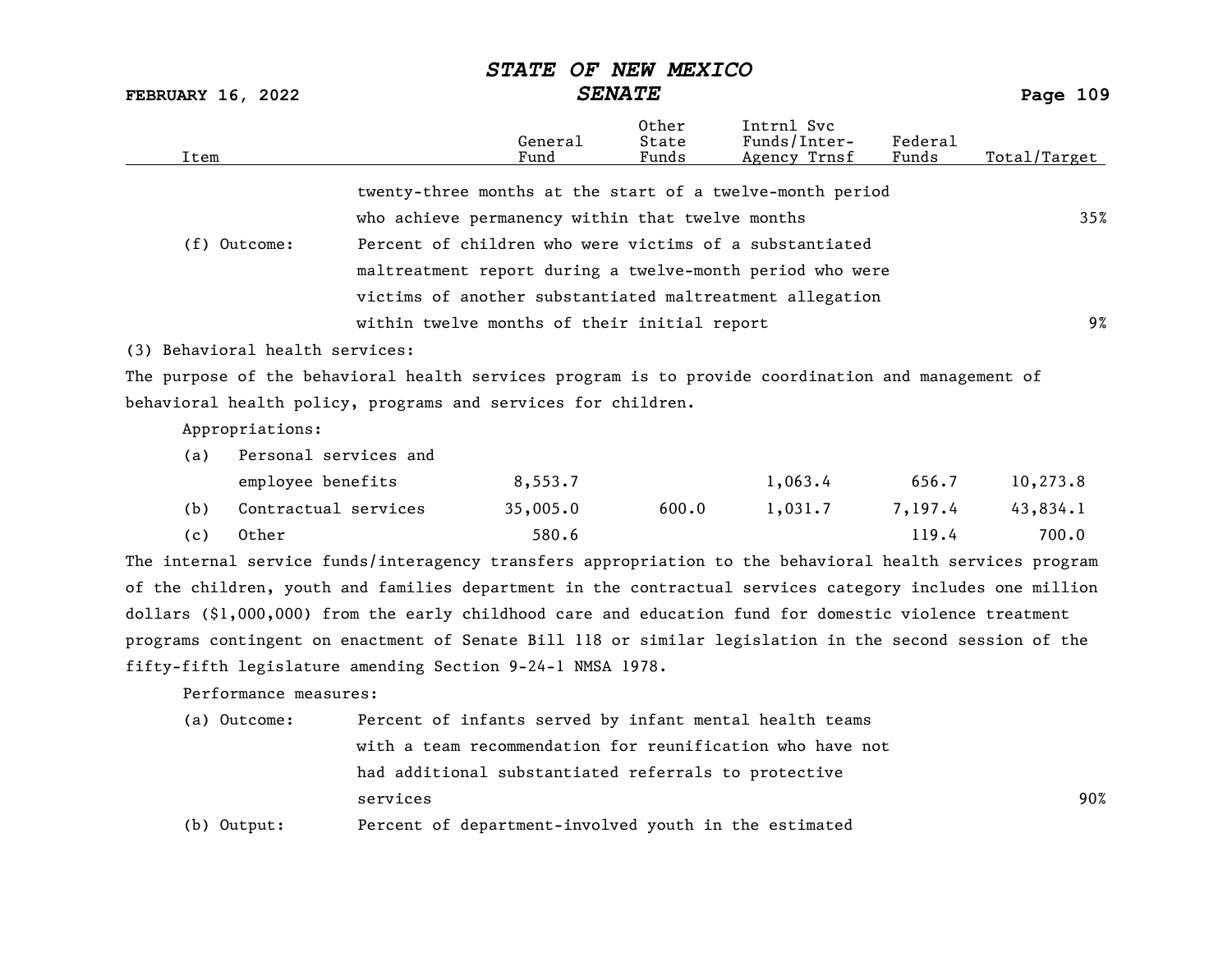|                          |                                                                                                         | <i><b>STATE</b></i>                                         | OF NEW MEXICO                                   |                                            |                  |                          |
|--------------------------|---------------------------------------------------------------------------------------------------------|-------------------------------------------------------------|-------------------------------------------------|--------------------------------------------|------------------|--------------------------|
| <b>FEBRUARY 16, 2022</b> |                                                                                                         |                                                             | <b>SENATE</b>                                   |                                            |                  | Page 110                 |
| Item                     |                                                                                                         | General<br>Fund                                             | Other<br>State<br>Funds                         | Intrnl Svc<br>Funds/Inter-<br>Agency Trnsf | Federal<br>Funds | Total/Target             |
|                          |                                                                                                         | target population who are receiving services from community |                                                 |                                            |                  |                          |
|                          |                                                                                                         | behavioral health clinicians                                |                                                 |                                            |                  | 75%                      |
| (4) Program support:     |                                                                                                         |                                                             |                                                 |                                            |                  |                          |
|                          | The purpose of program support is to provide the direct services divisions with functional and          |                                                             |                                                 |                                            |                  |                          |
|                          | administrative support so they may provide client services consistent with the department's mission and |                                                             |                                                 |                                            |                  |                          |
|                          | also support the development and professionalism of employees.                                          |                                                             |                                                 |                                            |                  |                          |
|                          | Appropriations:                                                                                         |                                                             |                                                 |                                            |                  |                          |
| (a)                      | Personal services and                                                                                   |                                                             |                                                 |                                            |                  |                          |
|                          | employee benefits                                                                                       | 9,490.3                                                     | 823.0                                           |                                            | 3,443.8          | 13,757.1                 |
| (b)                      | Contractual services                                                                                    | 114.6                                                       |                                                 | 204.0                                      | 2,186.7          | 2,505.3                  |
| (c)                      | Other                                                                                                   | 4,280.8                                                     |                                                 |                                            | 1,677.6          | 5,958.4                  |
| Subtotal                 |                                                                                                         | [230, 029.2]                                                | [9,094.8]                                       | [5, 012.4]                                 | [102, 540.0]     | 346,676.4                |
|                          | TOTAL HEALTH, HOSPITALS AND HUMAN                                                                       | 2,301,576.1                                                 | 388,086.6                                       | 492,214.4                                  |                  | 8,084,343.5 11,266,220.6 |
| <b>SERVICES</b>          |                                                                                                         |                                                             |                                                 |                                            |                  |                          |
|                          |                                                                                                         |                                                             | $C$ $D$ $D$ $T$ $C$ $C$ $A$ $D$ $T$ $T$ $T$ $T$ |                                            |                  |                          |

#### G. PUBLIC SAFETY

#### DEPARTMENT OF MILITARY AFFAIRS:

(1) National guard support:

The purpose of the national guard support program is to provide administrative, fiscal, personnel, facility construction and maintenance support to the New Mexico national guard in maintaining a high degree of readiness to respond to state and federal missions and to supply an experienced force to protect the public, provide direction for youth and improve the quality of life for New Mexicans.

Appropriations:

| (a) | Personal services and |         |      |       |         |          |
|-----|-----------------------|---------|------|-------|---------|----------|
|     | employee benefits     | 4,014.8 |      |       | 7,770.3 | 11,785.1 |
| (b) | Contractual services  | 476.8   | 10.9 | 146.9 | 2,767.9 | 3,402.5  |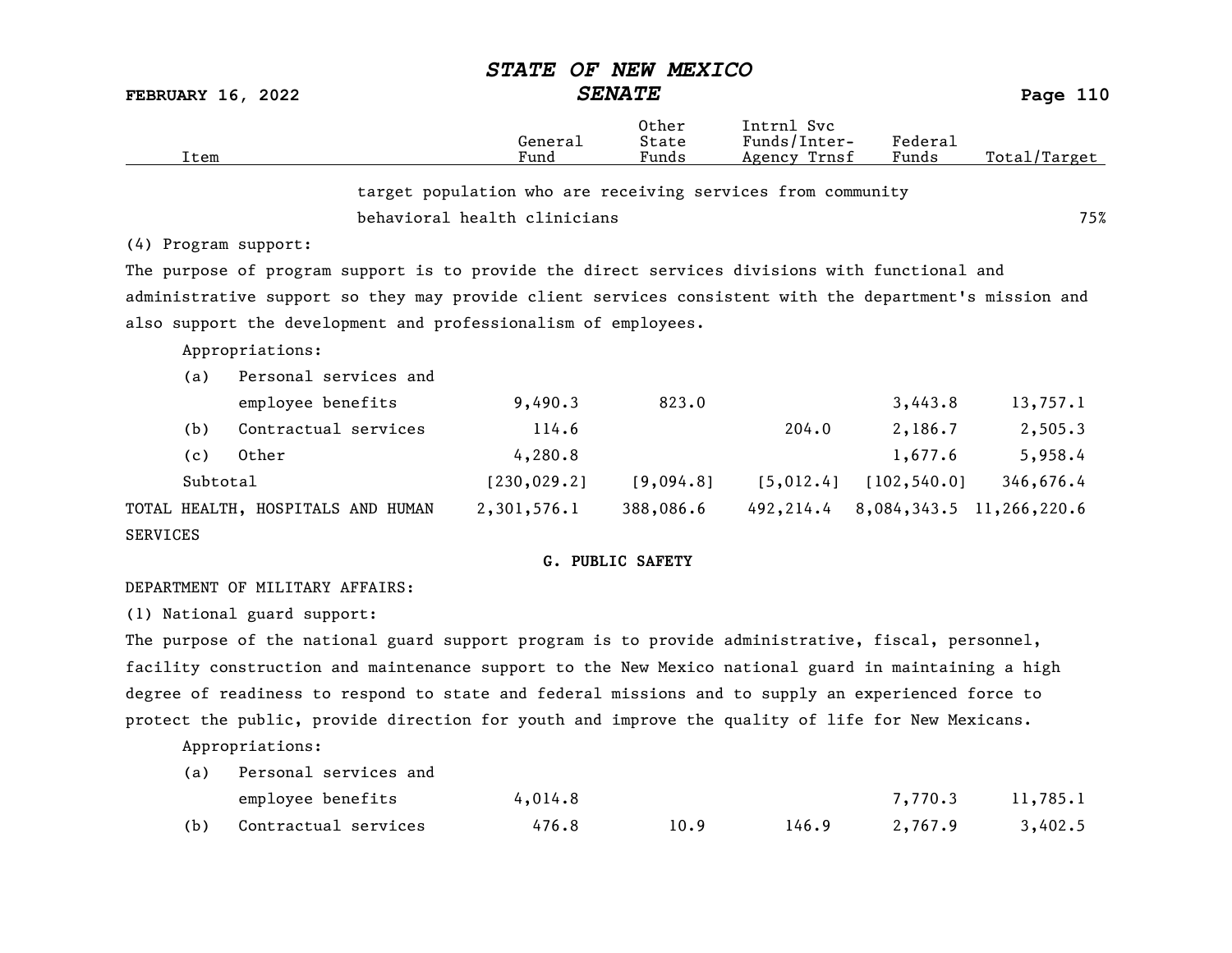|                          |                                                                                                          | STATE OF NEW MEXICO                                         |                         |                                            |                  |              |
|--------------------------|----------------------------------------------------------------------------------------------------------|-------------------------------------------------------------|-------------------------|--------------------------------------------|------------------|--------------|
| <b>FEBRUARY 16, 2022</b> |                                                                                                          | <b>SENATE</b>                                               |                         |                                            |                  | Page 111     |
| Item                     |                                                                                                          | General<br>Fund                                             | Other<br>State<br>Funds | Intrnl Svc<br>Funds/Inter-<br>Agency Trnsf | Federal<br>Funds | Total/Target |
| (c)                      | Other                                                                                                    | 3,098.2                                                     | 110.4                   |                                            | 10,330.4         | 13,539.0     |
|                          | The general fund appropriations to the department of military affairs include five hundred thousand      |                                                             |                         |                                            |                  |              |
|                          | dollars (\$500,000) for a job challenge academy program contingent on certification by the department of |                                                             |                         |                                            |                  |              |
|                          | finance and administration that federal matching funds of at least one million five hundred thousand     |                                                             |                         |                                            |                  |              |
|                          | dollars (\$1,500,000) have been secured.                                                                 |                                                             |                         |                                            |                  |              |
|                          | Performance measures:                                                                                    |                                                             |                         |                                            |                  |              |
| (a) Outcome:             |                                                                                                          | Percent strength of the New Mexico national guard           |                         |                                            |                  | 98%          |
| (b) Outcome:             |                                                                                                          | Percent of New Mexico national guard youth challenge        |                         |                                            |                  |              |
|                          |                                                                                                          | academy graduates who earn a high school equivalency        |                         |                                            |                  |              |
|                          | credential                                                                                               |                                                             |                         |                                            |                  | 69%          |
| Subtotal                 |                                                                                                          | [7, 589.8]                                                  | [121.3]                 | [146.9]                                    | [20, 868.6]      | 28,726.6     |
| PAROLE BOARD:            |                                                                                                          |                                                             |                         |                                            |                  |              |
| (1) Adult parole:        |                                                                                                          |                                                             |                         |                                            |                  |              |
|                          | The purpose of the adult parole program is to provide and establish parole conditions and guidelines for |                                                             |                         |                                            |                  |              |
|                          | inmates and parolees so they may reintegrate back into the community as law-abiding citizens.            |                                                             |                         |                                            |                  |              |
| Appropriations:          |                                                                                                          |                                                             |                         |                                            |                  |              |
| (a)                      | Personal services and                                                                                    |                                                             |                         |                                            |                  |              |
|                          | employee benefits                                                                                        | 446.2                                                       |                         |                                            |                  | 446.2        |
| (b)                      | Contractual services                                                                                     | 9.0                                                         |                         |                                            |                  | 9.0          |
| (c)                      | Other                                                                                                    | 150.1                                                       |                         |                                            |                  | 150.1        |
|                          | Performance measures:                                                                                    |                                                             |                         |                                            |                  |              |
|                          | (a) Efficiency:                                                                                          | Percent of revocation hearings held within thirty days of a |                         |                                            |                  |              |
|                          |                                                                                                          | parolee's return to the corrections department              |                         |                                            |                  | 98%          |
| Subtotal                 |                                                                                                          | [605.3]                                                     |                         |                                            |                  | 605.3        |

JUVENILE PUBLIC SAFETY ADVISORY BOARD: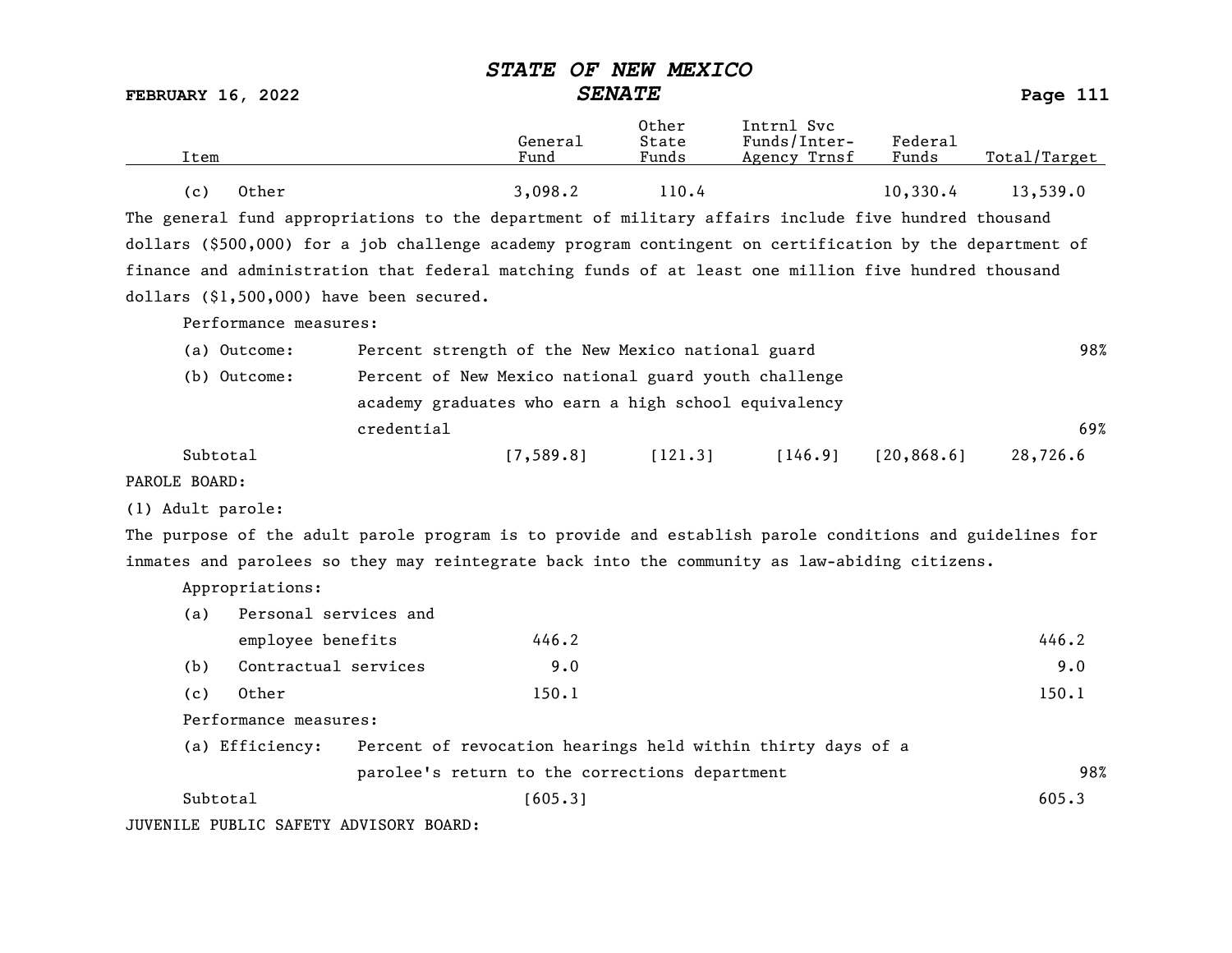FEBRUARY 16, 2022 SENATE SENATE

|      |              | Other | Intrnl<br>Svc   |                                    |                 |
|------|--------------|-------|-----------------|------------------------------------|-----------------|
|      | -<br>General | State | Funds/Inter-    | ${}_{\rm \texttt{Federa}_{\perp}}$ |                 |
| Item | Fund         | Funds | Trnsf<br>Agency | Funds                              | Total<br>Target |

The purpose of the juvenile public safety advisory board is to monitor each youth's rehabilitative process through therapy and support services to assure a low risk for reoffending or revictimizing the community.

Appropriations:

| Other<br>(a) | $\overline{\phantom{0}}$<br>$\cdot$ b | 7.6 |
|--------------|---------------------------------------|-----|
| Subtotal     | [7.6]                                 | 7.6 |

CORRECTIONS DEPARTMENT:

(1) Inmate management and control:

The purpose of the inmate management and control program is to incarcerate in a humane, professionally sound manner offenders sentenced to prison and to provide safe and secure prison operations. This includes quality hiring and in-service training of correctional officers, protecting the public from escape risks and protecting prison staff, contractors and inmates from violence exposure to the extent possible within budgetary resources.

Appropriations:

| (a) | Personal services and                                                    |                                                             |           |       |          |      |             |
|-----|--------------------------------------------------------------------------|-------------------------------------------------------------|-----------|-------|----------|------|-------------|
|     | employee benefits                                                        |                                                             | 114,969.3 | 395.4 | 18,748.9 | 17.5 | 134, 131. 1 |
| (b) | Contractual services                                                     |                                                             | 62,262.8  |       | 25.2     |      | 62,288.0    |
| (c) | Other                                                                    |                                                             | 85,696.1  | 295.6 | 121.9    |      | 86,113.6    |
|     | Performance measures:                                                    |                                                             |           |       |          |      |             |
|     | (a) Outcome:                                                             | Vacancy rate of correctional officers in public facilities  |           |       |          |      | 20%         |
|     | (b) Outcome:                                                             | Vacancy rate of correctional officers in private facilities |           |       |          |      | 20%         |
|     | Number of inmate-on-inmate assaults resulting in injury<br>$(c)$ Output: |                                                             |           |       |          |      |             |
|     | requiring off-site medical treatment                                     |                                                             |           |       |          | 10   |             |

| $(d)$ Output: | Number of inmate-on-staff assaults resulting in injury |  |
|---------------|--------------------------------------------------------|--|
|               | requiring off-site medical treatment                   |  |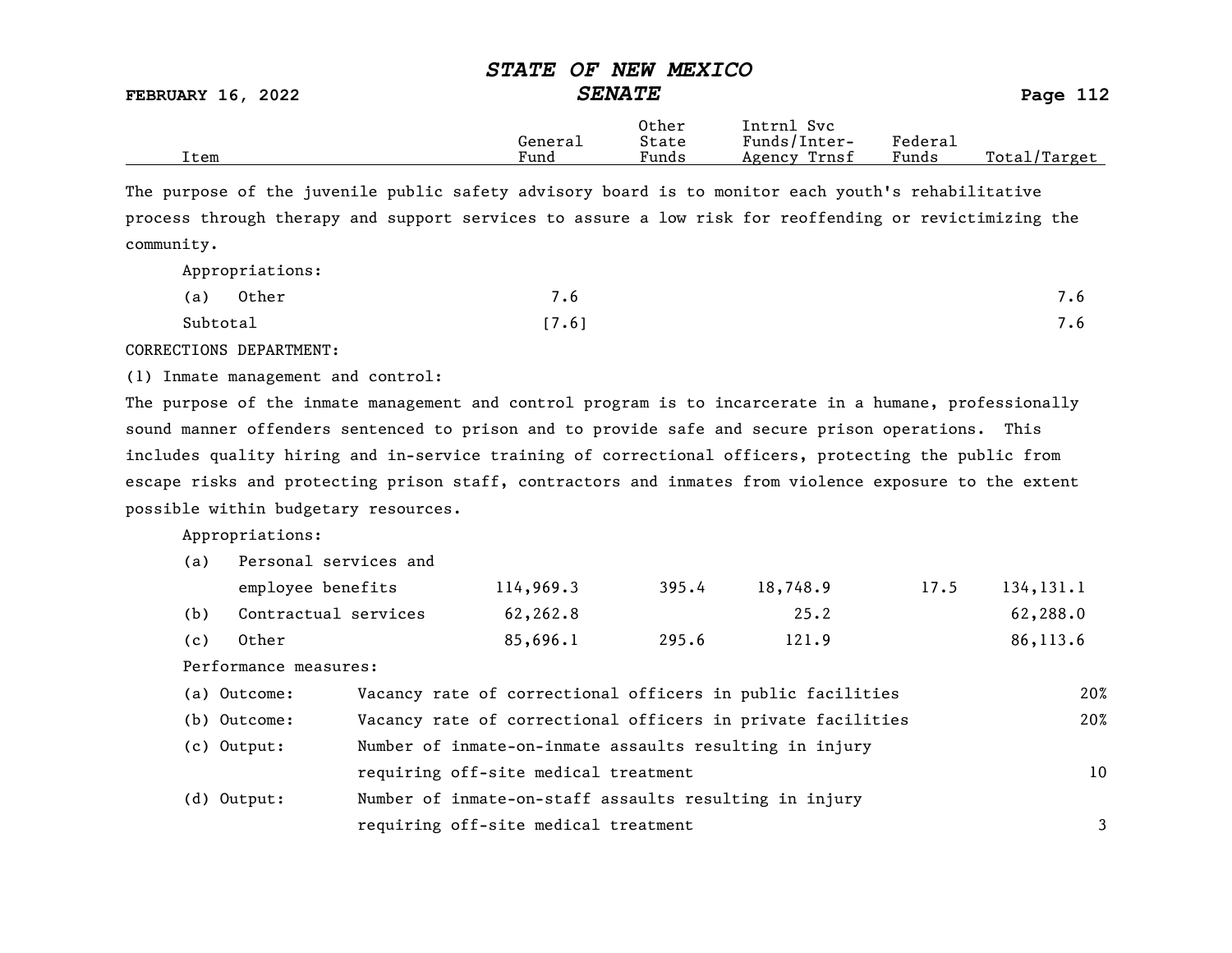FEBRUARY 16, 2022 SENATE Page 113

| Item                                                                                                      |                                                        | General<br>Fund | Other<br>State<br>Funds | Intrnl Svc<br>Funds/Inter-<br>Agency Trnsf                  | Federal<br>Funds | Total/Target |
|-----------------------------------------------------------------------------------------------------------|--------------------------------------------------------|-----------------|-------------------------|-------------------------------------------------------------|------------------|--------------|
| (e) Outcome:                                                                                              | Percent of release-eligible female inmates still       |                 |                         |                                                             |                  |              |
|                                                                                                           | incarcerated past their scheduled release date         |                 |                         |                                                             |                  | $3\%$        |
| (f) Outcome:                                                                                              |                                                        |                 |                         | Percent of release-eligible male inmates still incarcerated |                  |              |
|                                                                                                           | past their scheduled release date                      |                 |                         |                                                             |                  | $3\%$        |
| (2) Corrections industries:                                                                               |                                                        |                 |                         |                                                             |                  |              |
| The purpose of the corrections industries program is to provide training and work experience              |                                                        |                 |                         |                                                             |                  |              |
| opportunities for inmates to instill a quality work ethic and to prepare them to perform effectively in   |                                                        |                 |                         |                                                             |                  |              |
| an employment position and to reduce idle time of inmates while in prison.                                |                                                        |                 |                         |                                                             |                  |              |
| Appropriations:                                                                                           |                                                        |                 |                         |                                                             |                  |              |
| Personal services and<br>(a)                                                                              |                                                        |                 |                         |                                                             |                  |              |
| employee benefits                                                                                         |                                                        |                 | 1,878.2                 |                                                             |                  | 1,878.2      |
| Contractual services<br>(b)                                                                               |                                                        |                 | 51.4                    |                                                             |                  | 51.4         |
| Other<br>(c)                                                                                              |                                                        |                 | 3,726.9                 |                                                             |                  | 3,726.9      |
| Performance measures:                                                                                     |                                                        |                 |                         |                                                             |                  |              |
| (a) Output:                                                                                               | Percent of inmates receiving vocational or educational |                 |                         |                                                             |                  |              |
|                                                                                                           | training assigned to corrections industries            |                 |                         |                                                             |                  | 25%          |
| (3) Community offender management:                                                                        |                                                        |                 |                         |                                                             |                  |              |
| The purpose of the community offender management program is to provide programming and supervision to     |                                                        |                 |                         |                                                             |                  |              |
| offenders on probation and parole, with emphasis on high-risk offenders, to better ensure the probability |                                                        |                 |                         |                                                             |                  |              |

of them becoming law-abiding citizens, to protect the public from undue risk and to provide intermediate sanctions and post-incarceration support services as a cost-effective alternative to incarceration.

Appropriations:

| (a) | Personal services and |          |       |          |
|-----|-----------------------|----------|-------|----------|
|     | employee benefits     | 21,797.0 |       | 21,797.0 |
| (b) | Contractual services  | 1,419.7  | 920.0 | 2,339.7  |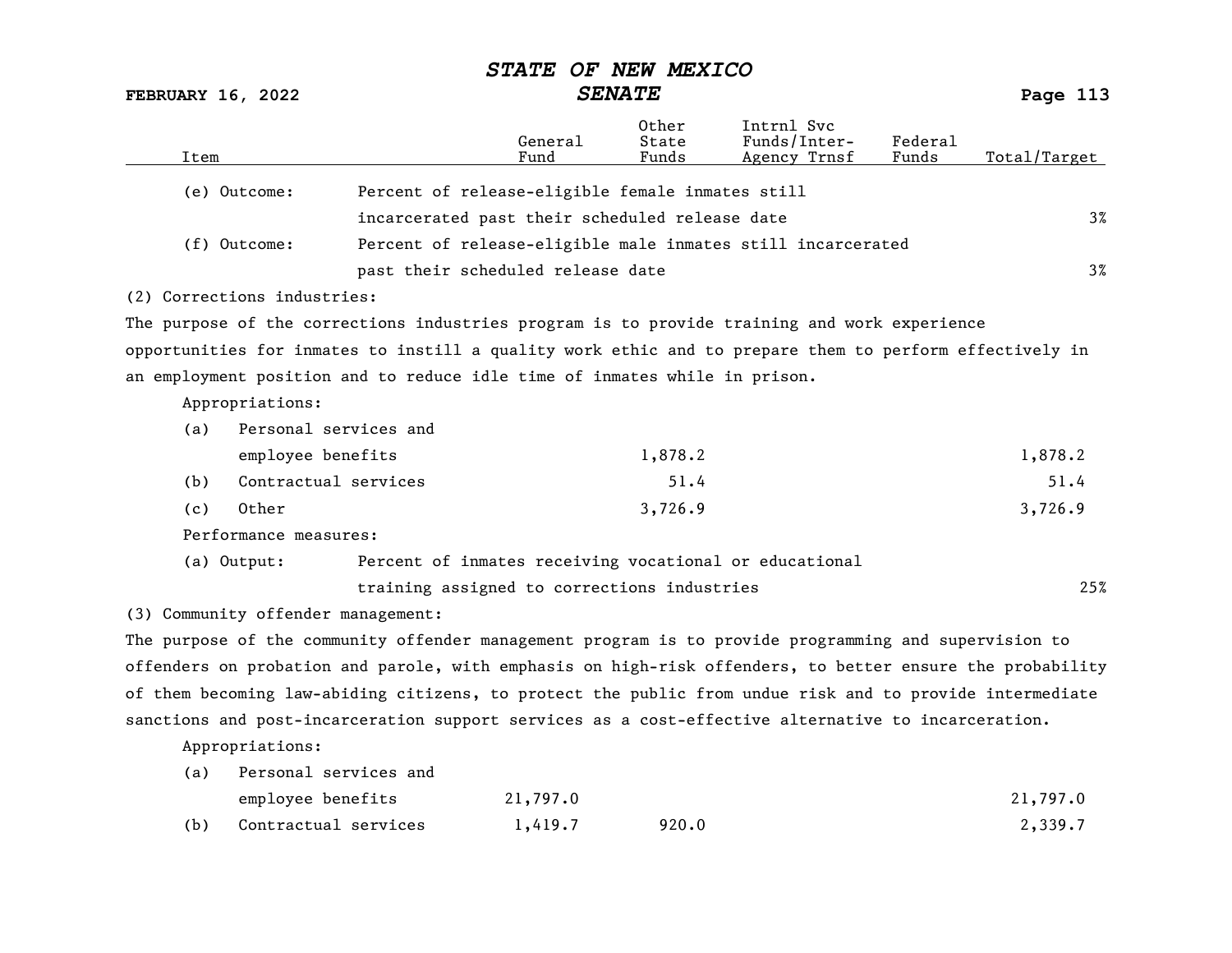### FEBRUARY 16, 2022 SENATE SENATE

| ítem                                | General<br>Fund | Other<br>State<br>Funds | Intrnl Svc<br>Funds/Inter-<br>Agency Trnsf | Federal<br>Funds | Total/Target |
|-------------------------------------|-----------------|-------------------------|--------------------------------------------|------------------|--------------|
| Other<br>$\left( \mathbf{c}\right)$ | 3,655.9         | .976.4                  |                                            |                  | 5,632.3      |

The general fund appropriation to the community offender management program of the corrections department in the personal services and employee benefits category includes one million dollars (\$1,000,000) to administer risk-needs assessments to all offenders under supervision.

Performance measures:

| (a) Outcome:   | Percent of prisoners reincarcerated within thirty-six       |     |
|----------------|-------------------------------------------------------------|-----|
|                | months due to technical parole violations                   | 20% |
| (b) Outcome:   | Percent of contacts per month made with high-risk offenders |     |
|                | in the community                                            | 97% |
| (c) Quality:   | Average standard caseload per probation and parole officer  | 90  |
| (d) Output:    | Percent of graduates from the men's recovery center who are |     |
|                | reincarcerated within thirty-six months                     | 23% |
| (e) Output:    | Percent of graduates from the women's recovery center who   |     |
|                | are reincarcerated within thirty-six months                 | 20% |
| $(f)$ Outcome: | Vacancy rate of probation and parole officers               | 15% |

(4) Reentry:

The purpose of the reentry program is to facilitate the rehabilitative process by providing programming options and services to promote the successful reintegration of incarcerated individuals into the community. By building educational, cognitive, life skills, vocational programs and pre- and post-release services around sound research into best correctional practices and incorporating community stakeholders throughout the effort, the reentry program removes or reduces barriers to incarcerated persons living productively in society, thereby reducing recidivism and furthering the public safety mission of the New Mexico corrections department.

Appropriations: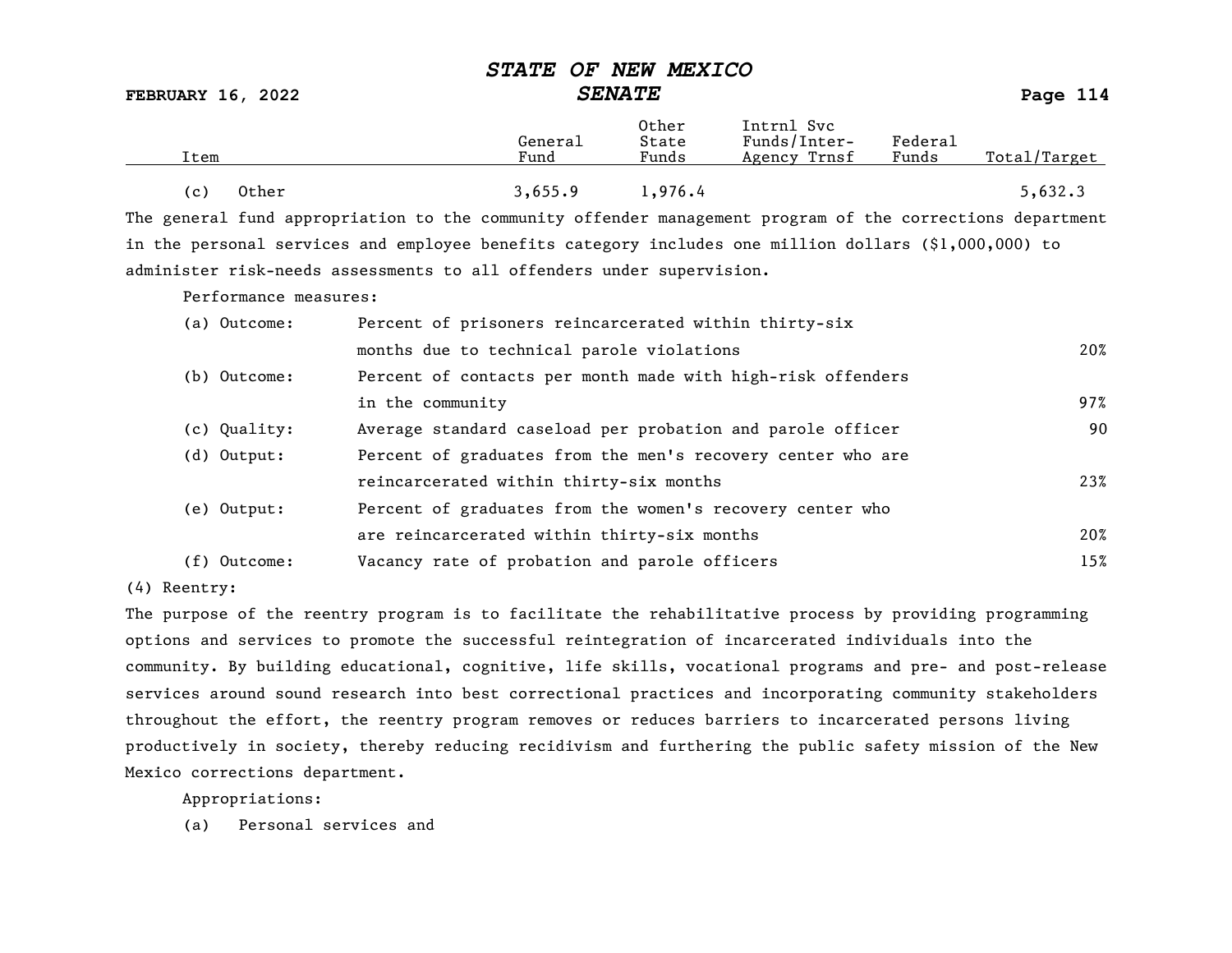FEBRUARY 16, 2022 SENATE Page 115

| Item |                       |                                                       | General<br>Fund | Other<br>State<br>Funds | Intrnl Svc<br>Funds/Inter-<br>Agency Trnsf                                                               | Federa1<br>Funds | Total/Target |
|------|-----------------------|-------------------------------------------------------|-----------------|-------------------------|----------------------------------------------------------------------------------------------------------|------------------|--------------|
|      | employee benefits     |                                                       | 9,496.4         |                         | 226.0                                                                                                    |                  | 9,722.4      |
| (b)  | Contractual services  |                                                       | 12,649.6        | 300.0                   | 30.0                                                                                                     |                  | 12,979.6     |
| (c)  | Other                 |                                                       | 631.6           | 1.5                     | 112.2                                                                                                    |                  | 745.3        |
|      |                       |                                                       |                 |                         | The general fund appropriations to the reentry program of the corrections department include ten million |                  |              |
|      |                       |                                                       |                 |                         | seven hundred thousand dollars (\$10,700,000) to implement evidence-based programming.                   |                  |              |
|      | Performance measures: |                                                       |                 |                         |                                                                                                          |                  |              |
|      | (a) Output:           | Percent of eligible inmates who earn a high school    |                 |                         |                                                                                                          |                  |              |
|      |                       | equivalency credential                                |                 |                         |                                                                                                          |                  | 80%          |
|      | (b) Explanatory:      |                                                       |                 |                         | Percent of participating inmates who have completed adult                                                |                  |              |
|      |                       | basic education                                       |                 |                         |                                                                                                          |                  |              |
|      | (c) Outcome:          | Percent of prisoners reincarcerated within thirty-six |                 |                         |                                                                                                          |                  |              |
|      |                       | months due to new charges or pending charges          |                 |                         |                                                                                                          |                  | 17%          |
|      | (d) Explanatory:      | Percent of residential drug abuse program graduates   |                 |                         |                                                                                                          |                  |              |
|      |                       | reincarcerated within thirty-six months of release    |                 |                         |                                                                                                          |                  |              |
|      | (e) Outcome:          | Percent of sex offenders reincarcerated on a new sex  |                 |                         |                                                                                                          |                  |              |
|      |                       |                                                       |                 |                         | offense conviction within thirty-six months of release on                                                |                  |              |
|      |                       | the previous sex offense conviction                   |                 |                         |                                                                                                          |                  | 5%           |
|      | (f) Outcome:          |                                                       |                 |                         | Percent of prisoners reincarcerated within thirty-six months                                             |                  | 40%          |
|      | $(g)$ Outcome:        | Percent of eligible inmates enrolled in educational,  |                 |                         |                                                                                                          |                  |              |
|      |                       | cognitive, vocational and college programs            |                 |                         |                                                                                                          |                  | 60%          |
|      | (h) Output:           | Number of inmates who earn a high school equivalency  |                 |                         |                                                                                                          |                  |              |
|      |                       | credential                                            |                 |                         |                                                                                                          |                  | 165          |

### (5) Program support:

The purpose of program support is to provide quality administrative support and oversight to the department operating units to ensure a clean audit, effective budget, personnel management and cost-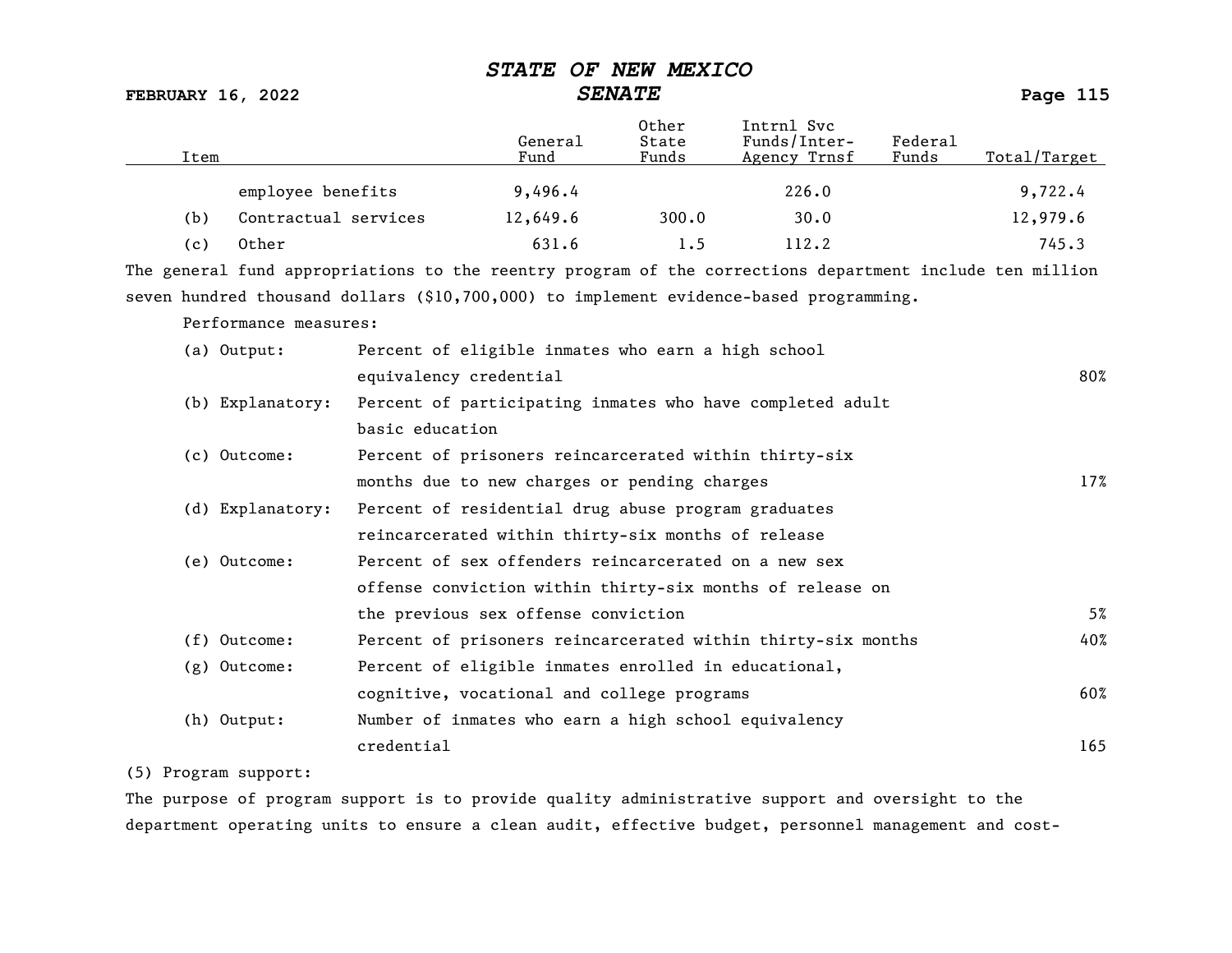FEBRUARY 16, 2022 SENATE Page 116

| Item     |                                      |                 | General<br>Fund                                                                                            | Other<br>State<br>Funds | Intrnl Svc<br>Funds/Inter-<br>Agency Trnsf | Federal<br>Funds | Total/Target |
|----------|--------------------------------------|-----------------|------------------------------------------------------------------------------------------------------------|-------------------------|--------------------------------------------|------------------|--------------|
|          |                                      |                 | effective management information system services.                                                          |                         |                                            |                  |              |
|          | Appropriations:                      |                 |                                                                                                            |                         |                                            |                  |              |
| (a)      | Personal services and                |                 |                                                                                                            |                         |                                            |                  |              |
|          | employee benefits                    |                 | 11,363.4                                                                                                   |                         |                                            |                  | 11,363.4     |
| (b)      | Contractual services                 |                 | 208.2                                                                                                      |                         |                                            |                  | 208.2        |
| (c)      | Other                                |                 | 2,559.1                                                                                                    | 154.8                   | 28.6                                       |                  | 2,742.5      |
|          | Subtotal                             |                 | [326, 709.1]                                                                                               | [9,700.2]               | [19, 292.8]                                | [17.5]           | 355,719.6    |
|          | CRIME VICTIMS REPARATION COMMISSION: |                 |                                                                                                            |                         |                                            |                  |              |
|          | (1) Victim compensation:             |                 |                                                                                                            |                         |                                            |                  |              |
|          |                                      |                 | The purpose of the victim compensation program is to provide financial assistance and information to       |                         |                                            |                  |              |
|          |                                      |                 | victims of violent crime in New Mexico so they can receive services to restore their lives.                |                         |                                            |                  |              |
|          | Appropriations:                      |                 |                                                                                                            |                         |                                            |                  |              |
| (a)      | Personal services and                |                 |                                                                                                            |                         |                                            |                  |              |
|          | employee benefits                    |                 | 1,170.2                                                                                                    |                         |                                            | 123.4            | 1,293.6      |
| (b)      | Contractual services                 |                 | 29.9                                                                                                       |                         |                                            | 6.0              | 35.9         |
| (c)      | Other                                |                 | 735.6                                                                                                      | 956.0                   |                                            | 953.7            | 2,645.3      |
|          |                                      |                 | The other state funds appropriation to the victim compensation program of the crime victims reparation     |                         |                                            |                  |              |
|          |                                      |                 | commission in the other category includes nine hundred fifty-six thousand dollars (\$956,000) for care and |                         |                                            |                  |              |
| support. |                                      |                 |                                                                                                            |                         |                                            |                  |              |
|          | Performance measures:                |                 |                                                                                                            |                         |                                            |                  |              |
|          | (a) Explanatory:                     |                 | Average compensation paid to individual victims using                                                      |                         |                                            |                  |              |
|          |                                      | federal funding |                                                                                                            |                         |                                            |                  |              |
|          | (b) Explanatory:                     |                 | Average compensation paid to individual victims using state                                                |                         |                                            |                  |              |
|          |                                      | funding         |                                                                                                            |                         |                                            |                  |              |

(2) Grant administration: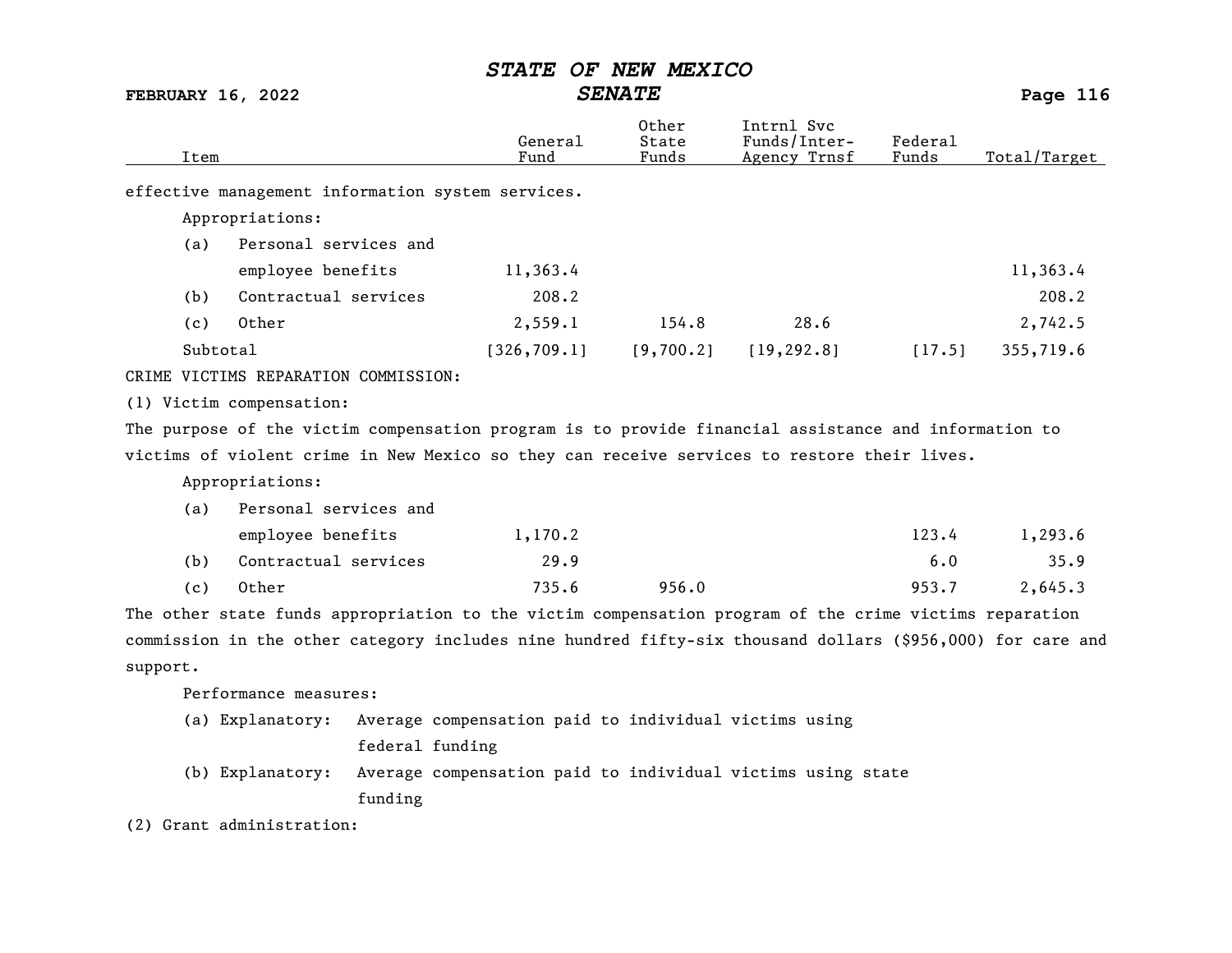FEBRUARY 16, 2022 SENATE Page 117

|      |         | Other | Svc<br>Intrnl   |                                        |                  |
|------|---------|-------|-----------------|----------------------------------------|------------------|
|      | General | State | Funds/Inter-    | ${}_{\rm \tiny \text{Federa}_{\perp}}$ |                  |
| Item | Fund    | Funds | Trnsf<br>Agency | Funds                                  | Total<br>Target/ |

The purpose of the grant administration program is to provide funding and training to nonprofit providers and public agencies so they can provide services to victims of crime.

Appropriations:

| (a) | Personal services and |         |         |          |          |
|-----|-----------------------|---------|---------|----------|----------|
|     | employee benefits     | 85.9    |         | 557.1    | 643.0    |
| (b) | Contractual services  | 6,859.0 | 1,300,0 | 25.0     | 8,184.0  |
| (c) | Other                 | 150.4   |         | 13,353.5 | 13,503.9 |

The other state funds appropriation to the grant administration program of the crime victims reparation commission in the contractual services category includes one million three hundred thousand dollars (\$1,300,000) to provide services for child victims and child advocacy centers from the early childhood education and care fund contingent on enactment of Senate Bill 118 or similar legislation in the second session of the fifty-fifth legislature.

Performance measures:

|                  | (a) Explanatory: Number of sexual assault service provider programs |            |             |          |
|------------------|---------------------------------------------------------------------|------------|-------------|----------|
|                  | receiving state funding statewide                                   |            |             |          |
| (b) Explanatory: | Number of sexual assault survivors who received services            |            |             |          |
|                  | through state-funded victim services provider programs              |            |             |          |
|                  | statewide                                                           |            |             |          |
| Subtotal         | [9,031.0]                                                           | [2, 256.0] | [15, 018.7] | 26,305.7 |

DEPARTMENT OF PUBLIC SAFETY:

(1) Law enforcement:

The purpose of the law enforcement program is to provide the highest quality of law enforcement services to the public and ensure a safer state.

Appropriations: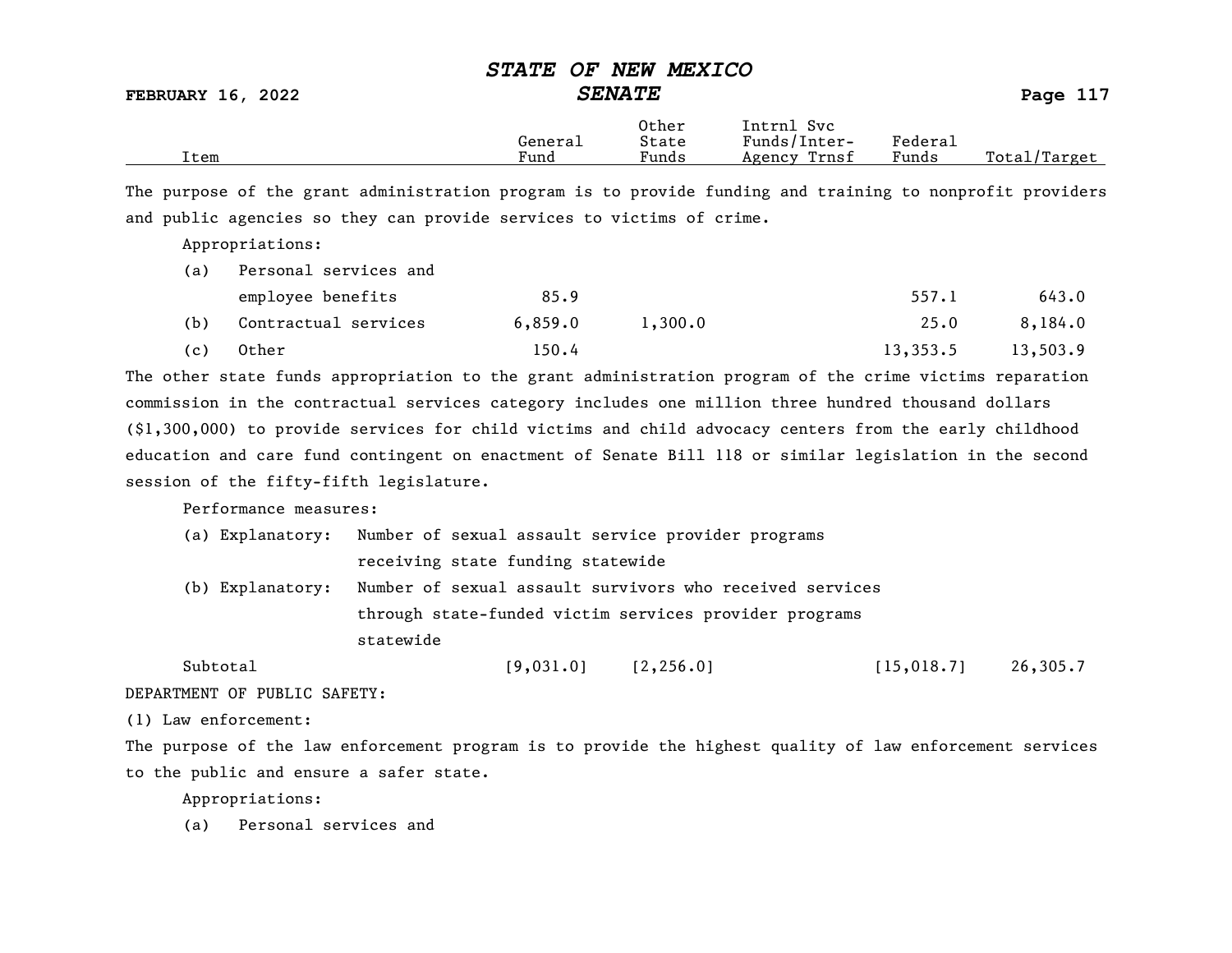FEBRUARY 16, 2022 SENATE Page 118

| Item |                      | General<br>Fund | Other<br>State<br>Funds | Intrnl Svc<br>Funds/Inter-<br>Agency Trnsf | Federal<br>Funds | Total/Target |
|------|----------------------|-----------------|-------------------------|--------------------------------------------|------------------|--------------|
|      | employee benefits    | 97,933.1        | 1,405.2                 | 3,102.4                                    | 5,845.1          | 108,285.8    |
| (b)  | Contractual services | 1,423.4         |                         | 100.0                                      | 820.5            | 2,343.9      |
| (c)  | Other                | 23,417.2        | 1,397.5                 | 1,197.3                                    | 1,838.5          | 27,850.5     |

The other state funds appropriation to the personal services and employee benefits category of the law enforcement program of the department of public safety includes five hundred twenty thousand two hundred dollars (\$520,200) from the law enforcement retention fund contingent on enactment of House Bill 86 or similar legislation of the second session of the fifty-fifth legislature creating the law enforcement retention fund.

The internal service funds/interagency transfers appropriations to the law enforcement program of the department of public safety include ninety-four thousand five hundred dollars (\$94,500) from the weight distance tax identification permit fund. Any unexpended balances in the motor transportation bureau of the law enforcement program of the department of public safety remaining at the end of fiscal year 2023 from appropriations made from the weight distance tax identification permit fund shall revert to the weight distance tax identification permit fund.

Performance measures:

|  | (a) Explanatory: Number of proactive special investigations unit operations |
|--|-----------------------------------------------------------------------------|
|  | to reduce driving while intoxicated and alcohol-related                     |
|  | crime                                                                       |

- (b) Explanatory: Percent of total crime scenes processed for other law enforcement agencies
- (c) Explanatory: Graduation rate of the New Mexico state police recruit school and the set of the set of the set of the set of the set of the set of the set of the set of the set of the set of the set of the set of the set of the set of the set of the set of the set of the set of the set of th
- (d) Output: Number of driving-while-intoxicated saturation patrols conducted 2,200
- (e) Explanatory: Turnover rate of commissioned state police officers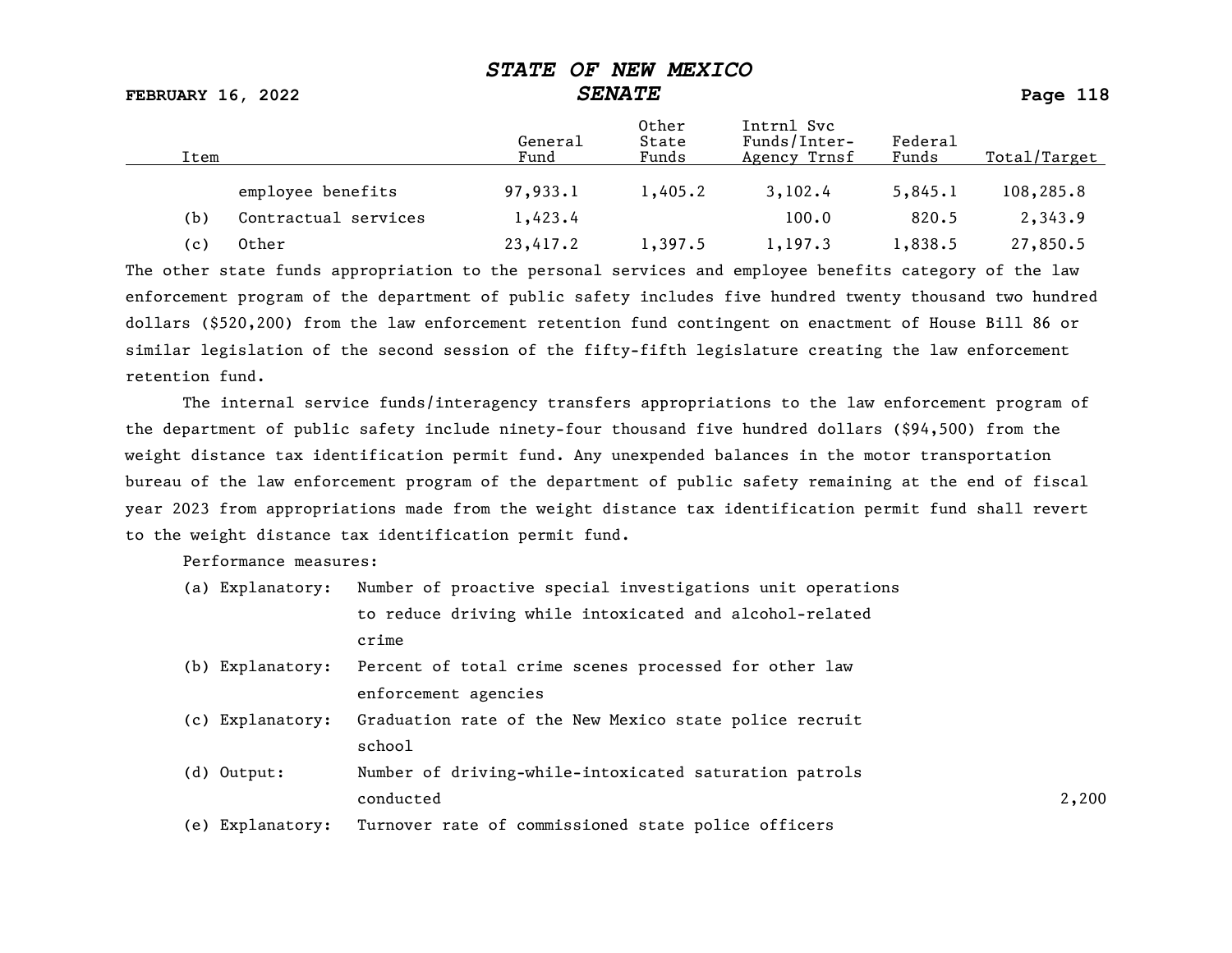## STATE OF NEW MEXICO<br>SENATE

FEBRUARY 16, 2022 SENATE SENATE

|      |                       |                                                                                                            | General  | Other<br>State | Intrnl Svc<br>Funds/Inter- | Federal |              |
|------|-----------------------|------------------------------------------------------------------------------------------------------------|----------|----------------|----------------------------|---------|--------------|
| Item |                       |                                                                                                            | Fund     | Funds          | Agency Trnsf               | Funds   | Total/Target |
|      | (f) Explanatory:      | Number of drug-related investigations conducted by<br>narcotics agents                                     |          |                |                            |         |              |
|      | (g) Explanatory:      | Vacancy rate of commissioned state police officers                                                         |          |                |                            |         |              |
|      | (h) Output:           | Number of commercial motor vehicle safety inspections                                                      |          |                |                            |         |              |
|      |                       | conducted                                                                                                  |          |                |                            |         | 80,000       |
|      |                       | (2) Statewide law enforcement support program:                                                             |          |                |                            |         |              |
|      |                       | The purpose of the statewide law enforcement support program is to promote a safe and secure environment   |          |                |                            |         |              |
|      |                       | for the state of New Mexico through intelligently led policing practices, vital scientific and technical   |          |                |                            |         |              |
|      |                       | support, current and relevant training and innovative leadership for the law enforcement community.        |          |                |                            |         |              |
|      | Appropriations:       |                                                                                                            |          |                |                            |         |              |
| (a)  | Personal services and |                                                                                                            |          |                |                            |         |              |
|      | employee benefits     |                                                                                                            | 11,253.6 | 2,499.9        | 421.5                      | 747.1   | 14,922.1     |
| (b)  | Contractual services  |                                                                                                            | 918.7    | 1,362.0        | 130.0                      | 814.3   | 3,225.0      |
| (c)  | Other                 |                                                                                                            | 3,940.0  | 3,054.6        | 386.0                      | 674.0   | 8,054.6      |
|      |                       | The general fund appropriations to the statewide law enforcement support program of the department of      |          |                |                            |         |              |
|      |                       | public safety include one million forty-three thousand one hundred dollars (\$1,043,100) for costs related |          |                |                            |         |              |
|      |                       | to the operation and activities of the law enforcement academy board or other primary entity responsible   |          |                |                            |         |              |
|      |                       | for law enforcement officer certification.                                                                 |          |                |                            |         |              |
|      |                       | The internal service funds/interagency transfers appropriations to the statewide law enforcement           |          |                |                            |         |              |

support program of the department of public safety include two hundred thousand dollars (\$200,000) from the law enforcement protection fund to implement the Law Enforcement Training Act contingent on enactment of legislation of the second session of the fifty-fifth legislature to expand allowable uses of the law enforcement protection fund to include costs related to the implementation of the Law Enforcement Training Act incurred by the department of public safety.

Performance measures: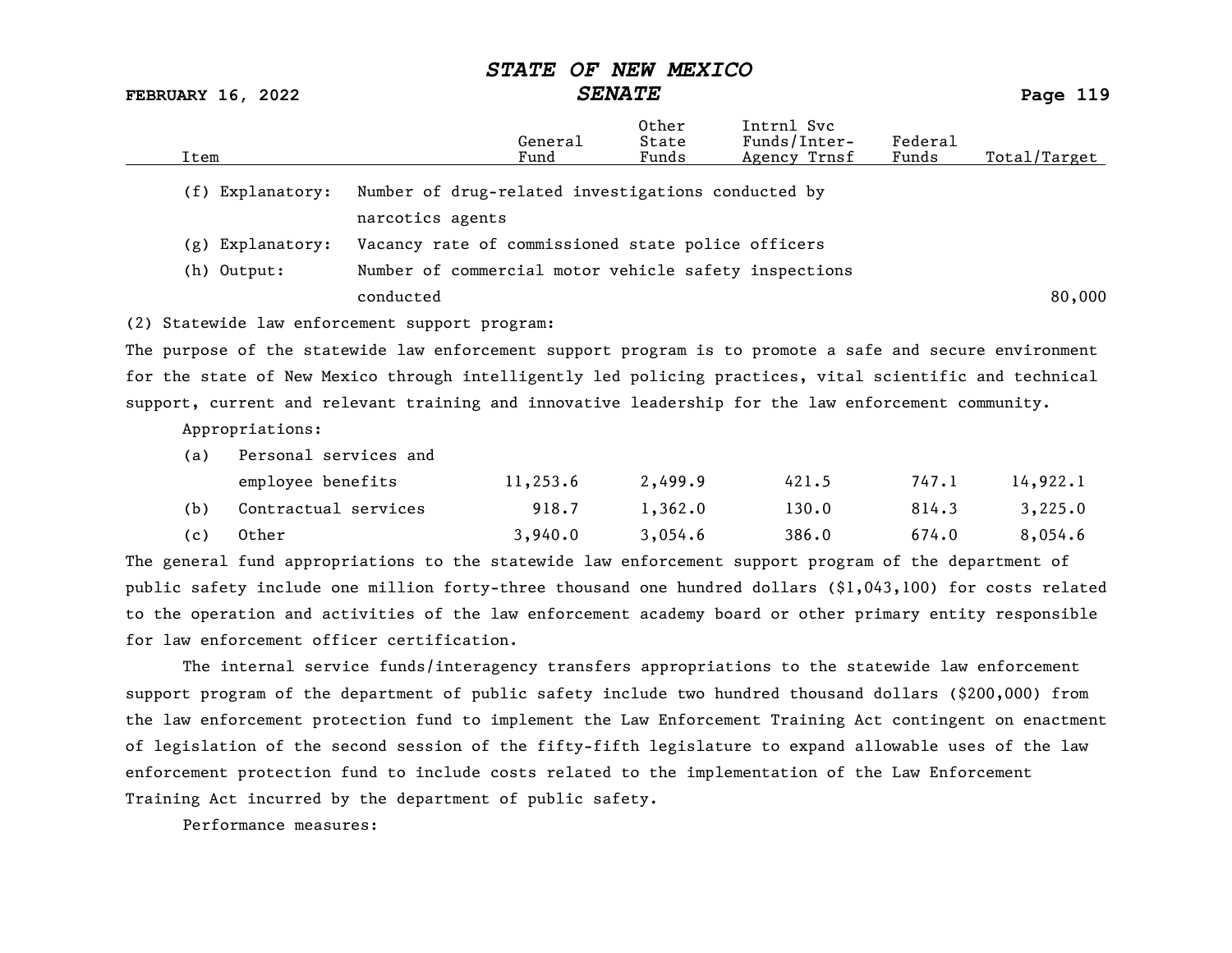FEBRUARY 16, 2022 SENATE Page 120

| (a) Outcome:<br>Percent of forensic evidence cases completed<br>100%<br>Number of expungements processed<br>(b) Explanatory:<br>(c) Outcome:<br>Number of sexual assault examination kits not completed<br>within one hundred eighty days of receipt of the kits by<br>the forensic laboratory<br>$\overline{0}$<br>(3) Program support:<br>The purpose of program support is to manage the agency's financial resources, assist in attracting and<br>retaining a quality workforce and provide sound legal advice and a clean, pleasant working environment.<br>Appropriations:<br>Personal services and<br>(a)<br>employee benefits<br>4,724.9<br>20.0<br>524.4<br>5, 269.3<br>Contractual services<br>5.0<br>304.2<br>(b)<br>149.2<br>150.0<br>Other<br>526.6<br>2,853.6<br>3,385.2<br>(c)<br>5.0<br>Subtotal<br>[144, 286.7]<br>[9, 719.2]<br>[5, 367.2]<br>[14, 267.5]<br>173,640.6<br>HOMELAND SECURITY AND EMERGENCY MANAGEMENT DEPARTMENT:<br>(1) Homeland security and emergency management program:<br>The purpose of the homeland security and emergency management program is to provide for and coordinate an<br>integrated, statewide, comprehensive emergency management system for New Mexico, including all agencies,<br>branches and levels of government for the citizens of New Mexico.<br>Appropriations: | Item |  | General<br>Fund | Other<br>State<br>Funds | Intrnl Svc<br>Funds/Inter-<br>Agency Trnsf | Federal<br>Funds | Total/Target |
|--------------------------------------------------------------------------------------------------------------------------------------------------------------------------------------------------------------------------------------------------------------------------------------------------------------------------------------------------------------------------------------------------------------------------------------------------------------------------------------------------------------------------------------------------------------------------------------------------------------------------------------------------------------------------------------------------------------------------------------------------------------------------------------------------------------------------------------------------------------------------------------------------------------------------------------------------------------------------------------------------------------------------------------------------------------------------------------------------------------------------------------------------------------------------------------------------------------------------------------------------------------------------------------------------------------------------------|------|--|-----------------|-------------------------|--------------------------------------------|------------------|--------------|
|                                                                                                                                                                                                                                                                                                                                                                                                                                                                                                                                                                                                                                                                                                                                                                                                                                                                                                                                                                                                                                                                                                                                                                                                                                                                                                                                |      |  |                 |                         |                                            |                  |              |
|                                                                                                                                                                                                                                                                                                                                                                                                                                                                                                                                                                                                                                                                                                                                                                                                                                                                                                                                                                                                                                                                                                                                                                                                                                                                                                                                |      |  |                 |                         |                                            |                  |              |
|                                                                                                                                                                                                                                                                                                                                                                                                                                                                                                                                                                                                                                                                                                                                                                                                                                                                                                                                                                                                                                                                                                                                                                                                                                                                                                                                |      |  |                 |                         |                                            |                  |              |
|                                                                                                                                                                                                                                                                                                                                                                                                                                                                                                                                                                                                                                                                                                                                                                                                                                                                                                                                                                                                                                                                                                                                                                                                                                                                                                                                |      |  |                 |                         |                                            |                  |              |
|                                                                                                                                                                                                                                                                                                                                                                                                                                                                                                                                                                                                                                                                                                                                                                                                                                                                                                                                                                                                                                                                                                                                                                                                                                                                                                                                |      |  |                 |                         |                                            |                  |              |
|                                                                                                                                                                                                                                                                                                                                                                                                                                                                                                                                                                                                                                                                                                                                                                                                                                                                                                                                                                                                                                                                                                                                                                                                                                                                                                                                |      |  |                 |                         |                                            |                  |              |
|                                                                                                                                                                                                                                                                                                                                                                                                                                                                                                                                                                                                                                                                                                                                                                                                                                                                                                                                                                                                                                                                                                                                                                                                                                                                                                                                |      |  |                 |                         |                                            |                  |              |
|                                                                                                                                                                                                                                                                                                                                                                                                                                                                                                                                                                                                                                                                                                                                                                                                                                                                                                                                                                                                                                                                                                                                                                                                                                                                                                                                |      |  |                 |                         |                                            |                  |              |
|                                                                                                                                                                                                                                                                                                                                                                                                                                                                                                                                                                                                                                                                                                                                                                                                                                                                                                                                                                                                                                                                                                                                                                                                                                                                                                                                |      |  |                 |                         |                                            |                  |              |
|                                                                                                                                                                                                                                                                                                                                                                                                                                                                                                                                                                                                                                                                                                                                                                                                                                                                                                                                                                                                                                                                                                                                                                                                                                                                                                                                |      |  |                 |                         |                                            |                  |              |
|                                                                                                                                                                                                                                                                                                                                                                                                                                                                                                                                                                                                                                                                                                                                                                                                                                                                                                                                                                                                                                                                                                                                                                                                                                                                                                                                |      |  |                 |                         |                                            |                  |              |
|                                                                                                                                                                                                                                                                                                                                                                                                                                                                                                                                                                                                                                                                                                                                                                                                                                                                                                                                                                                                                                                                                                                                                                                                                                                                                                                                |      |  |                 |                         |                                            |                  |              |
|                                                                                                                                                                                                                                                                                                                                                                                                                                                                                                                                                                                                                                                                                                                                                                                                                                                                                                                                                                                                                                                                                                                                                                                                                                                                                                                                |      |  |                 |                         |                                            |                  |              |
|                                                                                                                                                                                                                                                                                                                                                                                                                                                                                                                                                                                                                                                                                                                                                                                                                                                                                                                                                                                                                                                                                                                                                                                                                                                                                                                                |      |  |                 |                         |                                            |                  |              |
|                                                                                                                                                                                                                                                                                                                                                                                                                                                                                                                                                                                                                                                                                                                                                                                                                                                                                                                                                                                                                                                                                                                                                                                                                                                                                                                                |      |  |                 |                         |                                            |                  |              |
|                                                                                                                                                                                                                                                                                                                                                                                                                                                                                                                                                                                                                                                                                                                                                                                                                                                                                                                                                                                                                                                                                                                                                                                                                                                                                                                                |      |  |                 |                         |                                            |                  |              |
|                                                                                                                                                                                                                                                                                                                                                                                                                                                                                                                                                                                                                                                                                                                                                                                                                                                                                                                                                                                                                                                                                                                                                                                                                                                                                                                                |      |  |                 |                         |                                            |                  |              |
|                                                                                                                                                                                                                                                                                                                                                                                                                                                                                                                                                                                                                                                                                                                                                                                                                                                                                                                                                                                                                                                                                                                                                                                                                                                                                                                                |      |  |                 |                         |                                            |                  |              |
|                                                                                                                                                                                                                                                                                                                                                                                                                                                                                                                                                                                                                                                                                                                                                                                                                                                                                                                                                                                                                                                                                                                                                                                                                                                                                                                                |      |  |                 |                         |                                            |                  |              |
|                                                                                                                                                                                                                                                                                                                                                                                                                                                                                                                                                                                                                                                                                                                                                                                                                                                                                                                                                                                                                                                                                                                                                                                                                                                                                                                                |      |  |                 |                         |                                            |                  |              |
|                                                                                                                                                                                                                                                                                                                                                                                                                                                                                                                                                                                                                                                                                                                                                                                                                                                                                                                                                                                                                                                                                                                                                                                                                                                                                                                                |      |  |                 |                         |                                            |                  |              |
| Personal services and<br>(a)                                                                                                                                                                                                                                                                                                                                                                                                                                                                                                                                                                                                                                                                                                                                                                                                                                                                                                                                                                                                                                                                                                                                                                                                                                                                                                   |      |  |                 |                         |                                            |                  |              |
| 101.1<br>employee benefits<br>2,480.6<br>9.4<br>3,793.3<br>6,384.4                                                                                                                                                                                                                                                                                                                                                                                                                                                                                                                                                                                                                                                                                                                                                                                                                                                                                                                                                                                                                                                                                                                                                                                                                                                             |      |  |                 |                         |                                            |                  |              |
| Contractual services<br>(b)<br>293.7<br>1,330.8<br>1,624.5                                                                                                                                                                                                                                                                                                                                                                                                                                                                                                                                                                                                                                                                                                                                                                                                                                                                                                                                                                                                                                                                                                                                                                                                                                                                     |      |  |                 |                         |                                            |                  |              |
| Other<br>533.0<br>19.1<br>14,619.3<br>15,205.2<br>(c)<br>33.8                                                                                                                                                                                                                                                                                                                                                                                                                                                                                                                                                                                                                                                                                                                                                                                                                                                                                                                                                                                                                                                                                                                                                                                                                                                                  |      |  |                 |                         |                                            |                  |              |
| Performance measures:                                                                                                                                                                                                                                                                                                                                                                                                                                                                                                                                                                                                                                                                                                                                                                                                                                                                                                                                                                                                                                                                                                                                                                                                                                                                                                          |      |  |                 |                         |                                            |                  |              |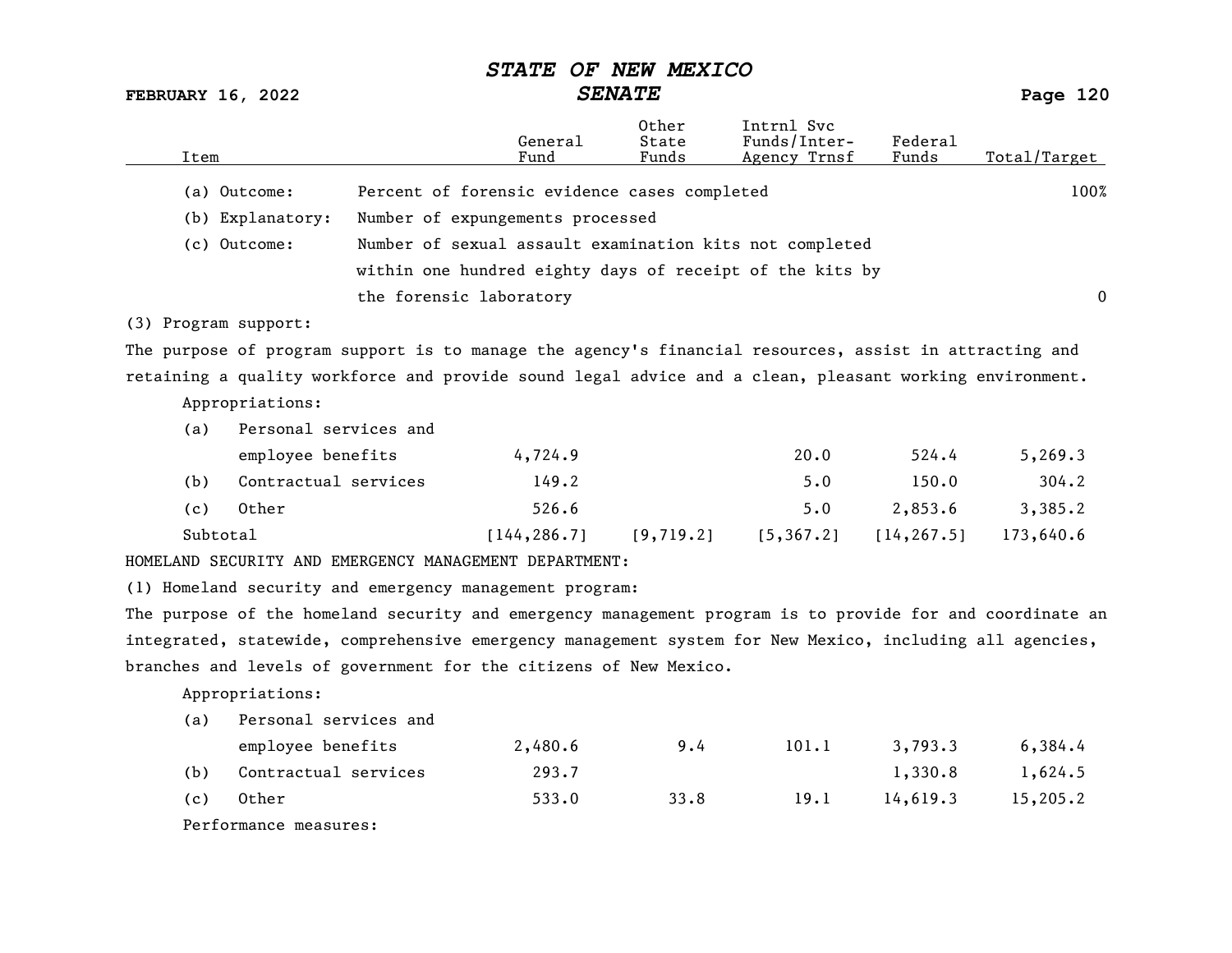|                                  |                                                                                                          |                 | סטבעצע חשת עס           |                                            |                  |              |
|----------------------------------|----------------------------------------------------------------------------------------------------------|-----------------|-------------------------|--------------------------------------------|------------------|--------------|
| FEBRUARY 16, 2022                |                                                                                                          | <b>SENATE</b>   |                         |                                            |                  | Page 121     |
| Item                             |                                                                                                          | General<br>Fund | Other<br>State<br>Funds | Intrnl Svc<br>Funds/Inter-<br>Agency Trnsf | Federal<br>Funds | Total/Target |
| (a) Outcome:                     | Number of recommendations from federal grant monitoring                                                  |                 |                         |                                            |                  |              |
|                                  | visits older than six months unresolved at the close of the                                              |                 |                         |                                            |                  |              |
|                                  | fiscal year                                                                                              |                 |                         |                                            |                  | 3            |
| (2) State fire marshal's office: |                                                                                                          |                 |                         |                                            |                  |              |
|                                  | The purpose of the state fire marshal's office program is to provide services and resources to the       |                 |                         |                                            |                  |              |
|                                  | appropriate entities to enhance their ability to protect the public from fire hazards.                   |                 |                         |                                            |                  |              |
| Appropriations:                  |                                                                                                          |                 |                         |                                            |                  |              |
| (a)                              | Personal services and                                                                                    |                 |                         |                                            |                  |              |
|                                  | employee benefits                                                                                        |                 | 3,351.8                 |                                            |                  | 3,351.8      |
| (b)                              | Contractual services                                                                                     |                 | 505.1                   |                                            |                  | 505.1        |
| Other<br>(c)                     |                                                                                                          |                 | 91,411.0                |                                            |                  | 91,411.0     |
|                                  | The other state funds appropriations to the state fire marshal's office program of the homeland security |                 |                         |                                            |                  |              |
|                                  | and emergency management department include four million nine hundred seventy-one thousand three hundred |                 |                         |                                            |                  |              |
|                                  | dollars (\$4,971,300) from the fire protection fund for administration and operations of the state fire  |                 |                         |                                            |                  |              |
|                                  | marshal's office. Any unexpended balances in the state fire marshal's office program of the homeland     |                 |                         |                                            |                  |              |
|                                  | security and emergency management department at the end of fiscal year 2023 shall revert to the fire     |                 |                         |                                            |                  |              |
| protection fund.                 |                                                                                                          |                 |                         |                                            |                  |              |
| Performance measures:            |                                                                                                          |                 |                         |                                            |                  |              |
| (a) Outcome:                     | Percent of local government recipients that receive their                                                |                 |                         |                                            |                  |              |
|                                  | fire protection fund distributions on schedule                                                           |                 |                         |                                            |                  | 100%         |
| (b) Outcome:                     | Average statewide fire district insurance service office                                                 |                 |                         |                                            |                  |              |
|                                  | rating                                                                                                   |                 |                         |                                            |                  | 4            |

 $STANTF$   $OF$   $NFI$   $MFY$  $TCO$ 

| Subtotal            |                     | $[3,307.3]$ $[95,311.1]$ |          | $[120.2]$ $[19,743.4]$ $118,482.0$ |  |
|---------------------|---------------------|--------------------------|----------|------------------------------------|--|
| TOTAL PUBLIC SAFETY | 491,536.8 117,107.8 |                          | 24,927.1 | 69,915.7 703,487.4                 |  |

H. TRANSPORTATION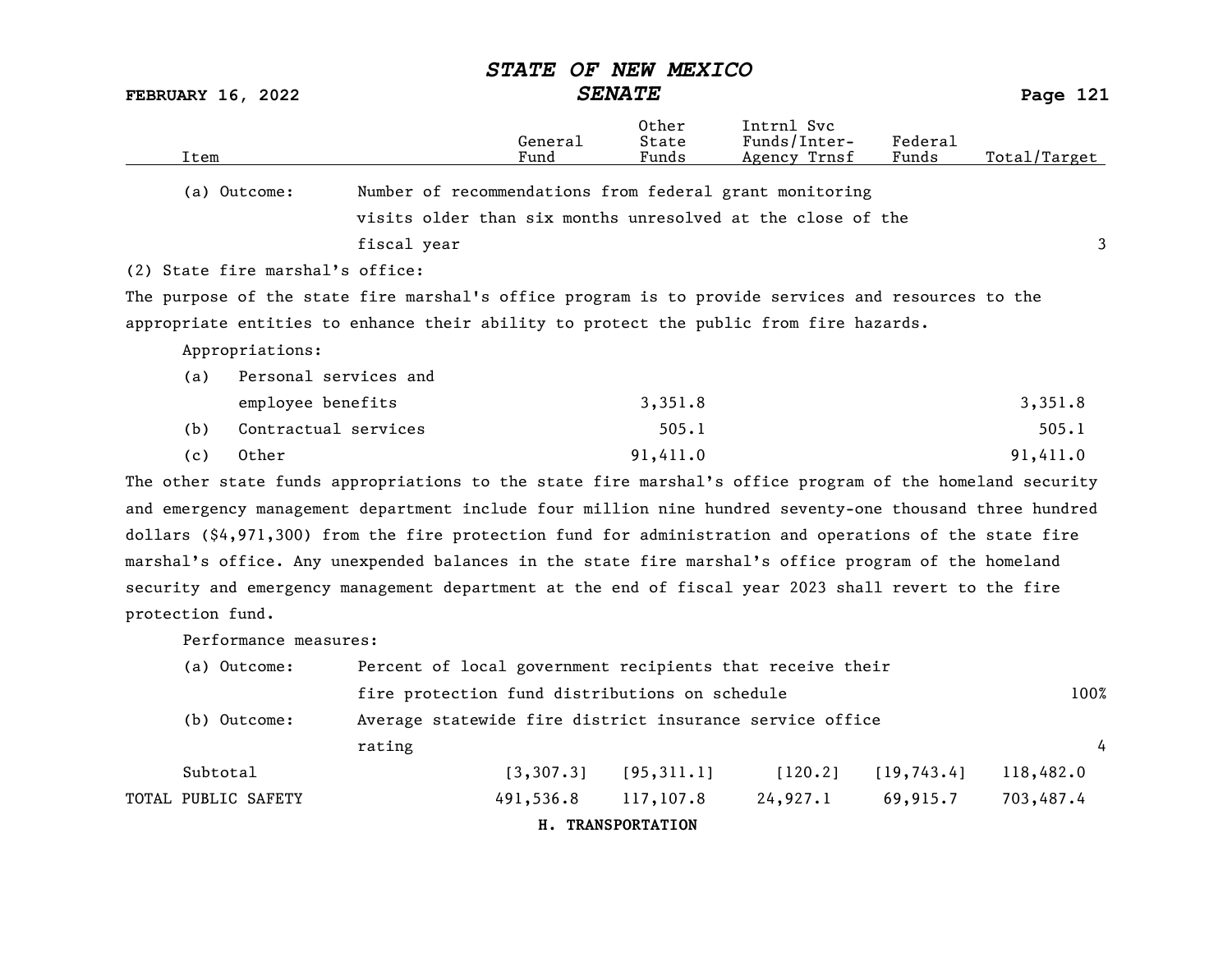FEBRUARY 16, 2022 SENATE Page 122

|      |         | Other | Intrnl<br>Svc   |         |                    |
|------|---------|-------|-----------------|---------|--------------------|
|      | General | State | Funds/Inter-    | Federau |                    |
| Item | Fund    | Funds | Trnsf<br>Agency | Funds   | Total/<br>'Target' |

DEPARTMENT OF TRANSPORTATION:

(1) Project design and construction:

The purpose of the project design and construction program is to provide improvements and additions to the state's highway infrastructure to serve the interest of the general public. These improvements include those activities directly related to highway planning, design and construction necessary for a complete system of highways in the state.

Appropriations:

| (a) | Personal services and |            |           |           |
|-----|-----------------------|------------|-----------|-----------|
|     | employee benefits     | 26,972.2   | 1,873.3   | 28,845.5  |
| (b) | Contractual services  | 126, 115.3 | 354,051.2 | 480,166.5 |
| (c) | Other                 | 136,087.5  | 127,075.5 | 263,163.0 |

Performance measures:

| (a) Outcome: | Percent of projects in production let to bid as scheduled  | 75%   |
|--------------|------------------------------------------------------------|-------|
| (b) Quality: | Percent of final cost-over-bid amount, less gross receipts |       |
|              | tax, on highway construction projects                      | $3\%$ |
| (c) Outcome: | Percent of projects completed according to schedule        | 90%   |

(2) Highway operations:

The highway operations program is responsible for maintaining and providing improvements to the state's highway infrastructure that serves the interest of the general public. The maintenance and improvements include, but are not limited to, those activities directly related to preserving roadway integrity and maintaining open highway access throughout the state system. Some examples include, bridge maintenance and inspection, snow removal, chip sealing, erosion repair, right-of-way mowing, and litter pick up, among numerous other activities.

Appropriations: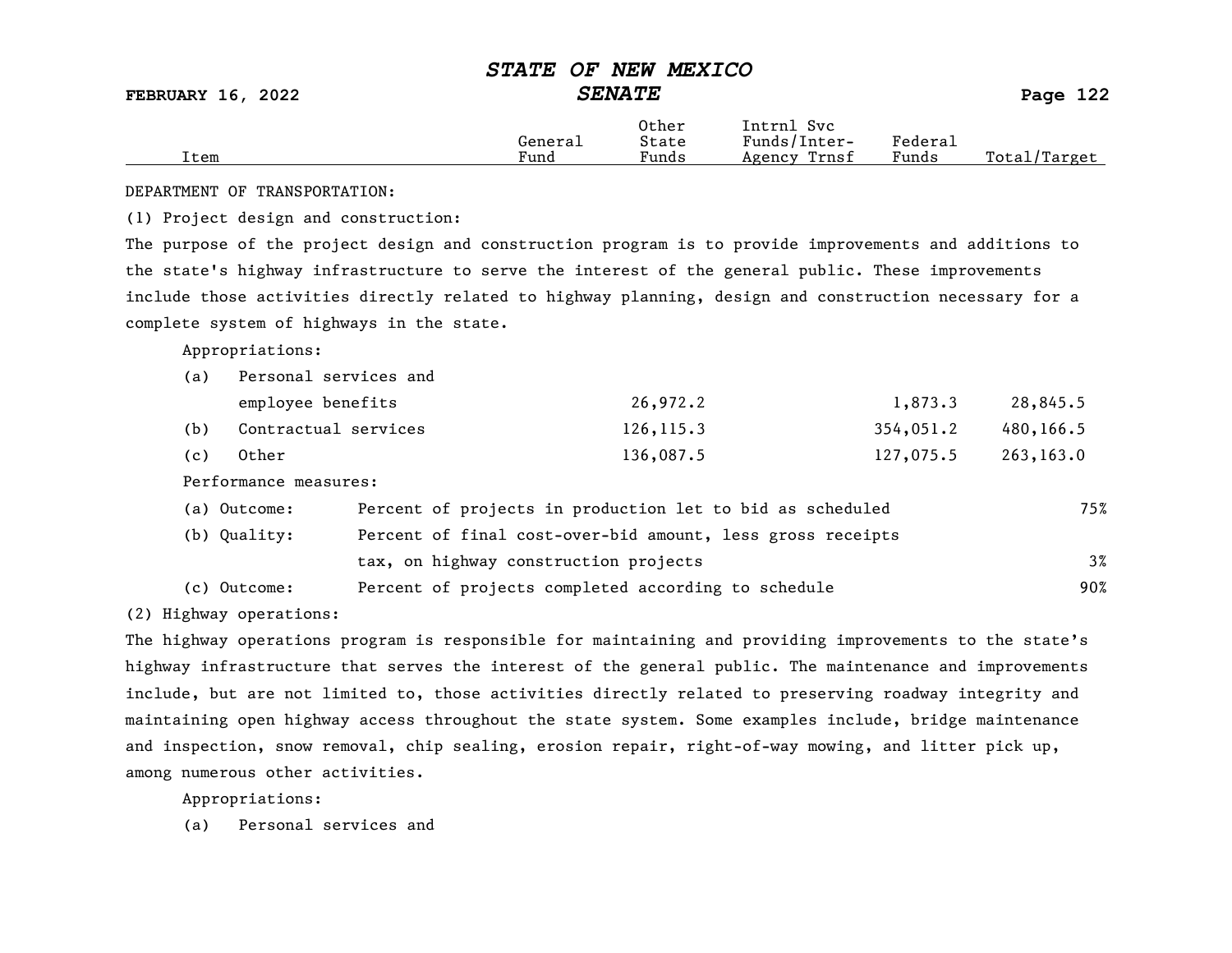FEBRUARY 16, 2022 SENATE SENATE

| Item                                                                                                    | General<br>Fund | 0ther<br>State<br>Funds | Intrnl Svc<br>Funds/Inter-<br>Agency Trnsf                 | Federal<br>Funds | Total/Target |
|---------------------------------------------------------------------------------------------------------|-----------------|-------------------------|------------------------------------------------------------|------------------|--------------|
| employee benefits                                                                                       |                 | 119,532.6               |                                                            | 3,000.0          | 122,532.6    |
| Contractual services<br>(b)                                                                             |                 | 77,969.4                |                                                            |                  | 77,969.4     |
| Other<br>(c)                                                                                            |                 | 108,220.2               |                                                            |                  | 108,220.2    |
| Performance measures:                                                                                   |                 |                         |                                                            |                  |              |
| (a) Output:<br>Number of statewide pavement lane miles preserved                                        |                 |                         |                                                            |                  | 3,500        |
| (b) Outcome:                                                                                            |                 |                         | Percent of interstate lane miles rated fair or better      |                  | 91%          |
| (c) Outcome:                                                                                            |                 |                         | Number of combined systemwide lane miles in poor condition |                  | 6,925        |
| (d) Outcome:                                                                                            |                 |                         | Percent of bridges in fair, or better, condition based on  |                  |              |
| deck area                                                                                               |                 |                         |                                                            |                  | 95%          |
| (3) Program support:                                                                                    |                 |                         |                                                            |                  |              |
| The purpose of program support is to provide management and administration of financial and human       |                 |                         |                                                            |                  |              |
| resources, custody and maintenance of information and property and the management of construction and   |                 |                         |                                                            |                  |              |
| maintenance projects.                                                                                   |                 |                         |                                                            |                  |              |
| Appropriations:                                                                                         |                 |                         |                                                            |                  |              |
| Personal services and<br>(a)                                                                            |                 |                         |                                                            |                  |              |
| employee benefits                                                                                       |                 | 28,336.3                |                                                            |                  | 28,336.3     |
| Contractual services<br>(b)                                                                             |                 | 7,060.7                 |                                                            |                  | 7,060.7      |
| Other<br>(c)                                                                                            |                 | 13, 147.5               |                                                            |                  | 13, 147.5    |
| Performance measures:                                                                                   |                 |                         |                                                            |                  |              |
| (a) Explanatory:<br>Vacancy rate of all programs                                                        |                 |                         |                                                            |                  |              |
| $(4)$ Modal:                                                                                            |                 |                         |                                                            |                  |              |
| The purpose of the modal program is to provide federal grants management and oversight of programs with |                 |                         |                                                            |                  |              |

dedicated revenues, including transit and rail, traffic safety and aviation.

Appropriations: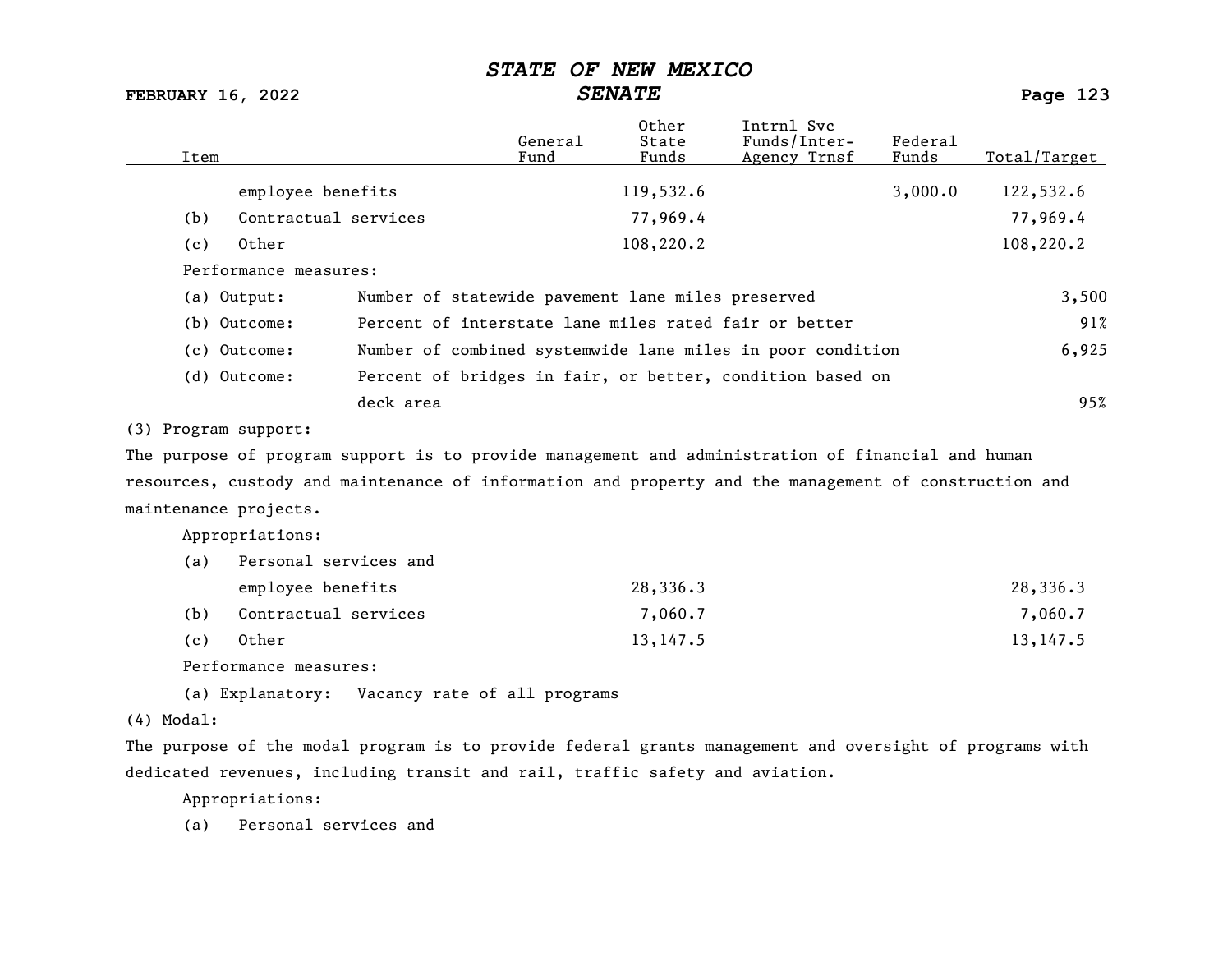FEBRUARY 16, 2022 SENATE Page 124

| Item |                      | General<br>Fund | Other<br>State<br>Funds | Intrnl Svc<br>Funds/Inter-<br>Agency Trnsf | Federal<br>Funds | Total/Target |
|------|----------------------|-----------------|-------------------------|--------------------------------------------|------------------|--------------|
|      | employee benefits    |                 | 4,020.2                 | 4,269.9                                    | 1,374.4          | 9,664.5      |
| (b)  | Contractual services |                 | 20,320.4                | 2,030.1                                    | 11,527.3         | 33,877.8     |
| (c)  | Other                |                 | 7,946.7                 | 2,000.0                                    | 22,116.0         | 32,062.7     |

The internal service funds/interagency transfers appropriations to the modal program of the department of transportation include eight million dollars (\$8,000,000) from the weight distance tax identification permit fund to hire full-time employees, purchase equipment for commercial truck permitting and maintain and fund capital improvements for the ports of entry facilities.

Performance measures:

| (a) Outcome:         | Number of traffic fatalities                 |               |         |                                       | 400                           |
|----------------------|----------------------------------------------|---------------|---------|---------------------------------------|-------------------------------|
| (b) Outcome:         | Number of alcohol-related traffic fatalities |               |         |                                       | 150                           |
| Subtotal             |                                              | [675, 729, 0] |         | $[8,300.0]$ $[521,017.7]$ 1,205,046.7 |                               |
| TOTAL TRANSPORTATION |                                              | 675.729.0     | 8,300.0 |                                       | $521,017.7 \quad 1,205,046.7$ |
|                      |                                              |               |         |                                       |                               |

#### I. OTHER EDUCATION

#### PUBLIC EDUCATION DEPARTMENT:

The purpose of the public education department is to provide a public education to all students. The secretary of public education is responsible to the governor for the operation of the department. It is the secretary's duty to manage all operations of the department and to administer and enforce the laws with which the secretary or the department is charged. To do this, the department is focusing on leadership and support, productivity, building capacity, accountability, communication and fiscal responsibility.

Appropriations:

|     | employee benefits        | 15,910.4 | 3,308.8 | 45.0 | 7.603.4  | 26,867.6 |
|-----|--------------------------|----------|---------|------|----------|----------|
|     | (b) Contractual services | 2,427.7  | 1,120.4 |      | 19,631.9 | 23,180.0 |
| (c) | Other                    | 1,125.3  | 603.8   |      | 3,572.1  | 5,301.2  |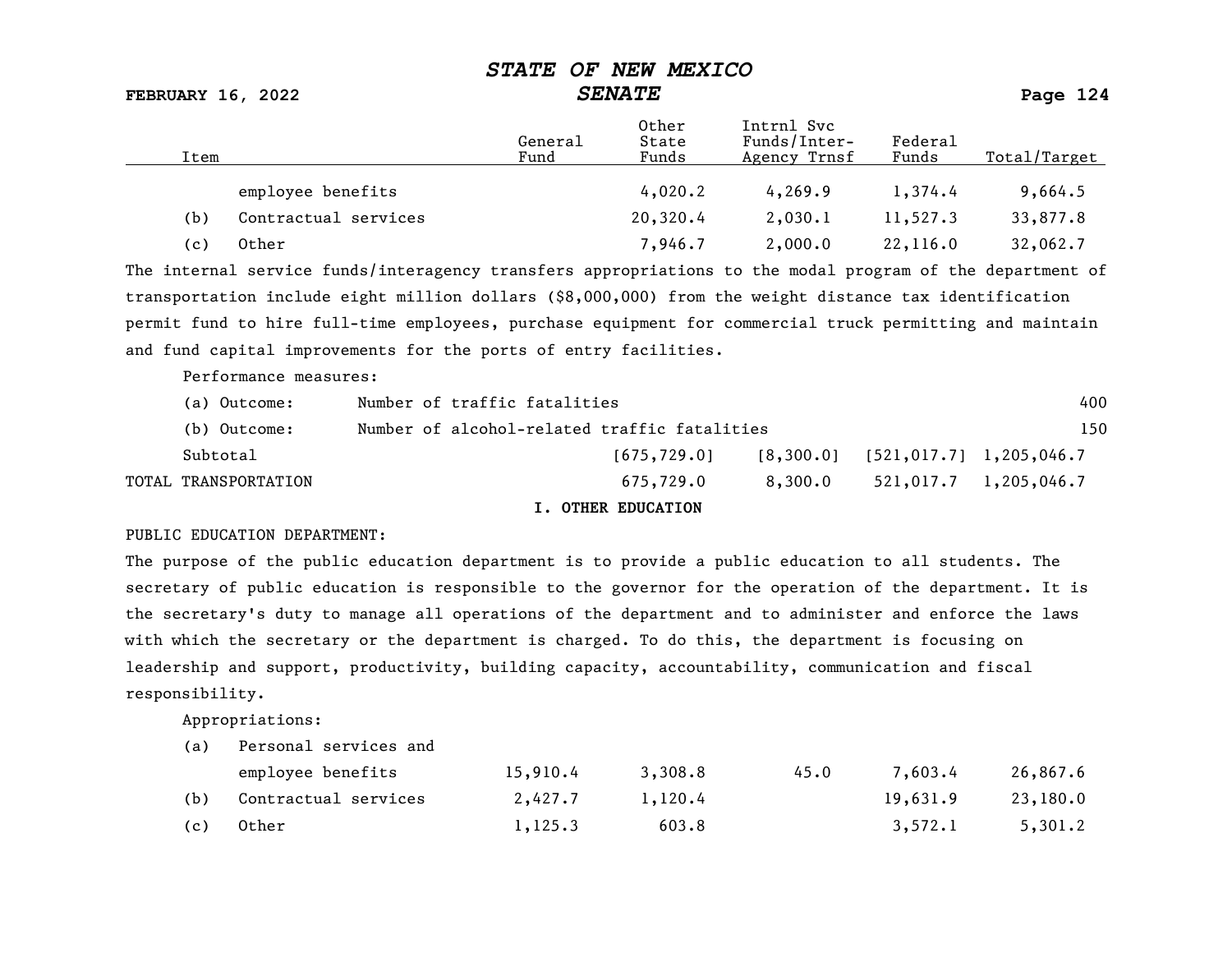FEBRUARY 16, 2022 SENATE Page 125

| Item     |                                  |                                                    | General<br>Fund | 0ther<br>State<br>Funds | Intrnl Svc<br>Funds/Inter-<br>Agency Trnsf                 | Federal<br>Funds | Total/Target |
|----------|----------------------------------|----------------------------------------------------|-----------------|-------------------------|------------------------------------------------------------|------------------|--------------|
|          | Performance measures:            |                                                    |                 |                         |                                                            |                  |              |
|          | (a) Outcome:                     |                                                    |                 |                         | Number of local education agencies and charter schools     |                  |              |
|          |                                  | audited for funding formula components and program |                 |                         |                                                            |                  |              |
|          |                                  | compliance annually                                |                 |                         |                                                            |                  | 30           |
|          | (b) Explanatory:                 | Number of eligible children served in state-funded |                 |                         |                                                            |                  |              |
|          |                                  | prekindergarten                                    |                 |                         |                                                            |                  |              |
|          | (c) Explanatory:                 | Number of eligible children served in K-5 plus     |                 |                         |                                                            |                  |              |
|          | (d) Outcome:                     |                                                    |                 |                         | Percent of students in K-5 plus meeting benchmark on early |                  |              |
|          |                                  | reading skills                                     |                 |                         |                                                            |                  | 75%          |
| Subtotal |                                  |                                                    | [19, 463.4]     | [5,033.0]               | [45.0]                                                     | [30, 807.4]      | 55,348.8     |
|          | REGIONAL EDUCATION COOPERATIVES: |                                                    |                 |                         |                                                            |                  |              |
|          | Appropriations:                  |                                                    |                 |                         |                                                            |                  |              |
| (a)      | Northwest                        |                                                    | 110.0           | 3,284.0                 | 15.6                                                       | 1,861.0          | 5,270.6      |
| (b)      | Northeast                        |                                                    | 110.0           | 300.0                   |                                                            | 795.5            | 1,205.5      |
| (c)      | Lea county                       |                                                    | 110.0           | 2,900.0                 | 2,000.0                                                    | 6,100.0          | 11,110.0     |
| (d)      | Pecos valley                     |                                                    | 110.0           | 2,780.9                 | 107.5                                                      |                  | 2,998.4      |
| (e)      | Southwest                        |                                                    | 110.0           | 16,500.0                | 38.0                                                       | 230.0            | 16,878.0     |
| (f)      | Central                          |                                                    | 110.0           | 11,124.2                | 47.3                                                       | 1,145.0          | 12,426.5     |
| (g)      | High plains                      |                                                    | 110.0           | 7,130.3                 |                                                            | 421.2            | 7,661.5      |
| (h)      | Clovis                           |                                                    | 110.0           | 800.0                   |                                                            | 2,000.0          | 2,910.0      |
| (i)      | Ruidoso                          |                                                    | 110.0           | 8,145.3                 | 252.3                                                      | 2,703.5          | 11, 211.1    |
| (j)      | Four corners                     |                                                    | 110.0           |                         |                                                            |                  | 110.0        |
| Subtotal |                                  |                                                    | [1, 100.0]      | [52, 964.7]             | [2,460.7]                                                  | [15, 256.2]      | 71,781.6     |
|          |                                  |                                                    |                 |                         |                                                            |                  |              |

PUBLIC EDUCATION DEPARTMENT SPECIAL APPROPRIATIONS:

Appropriations: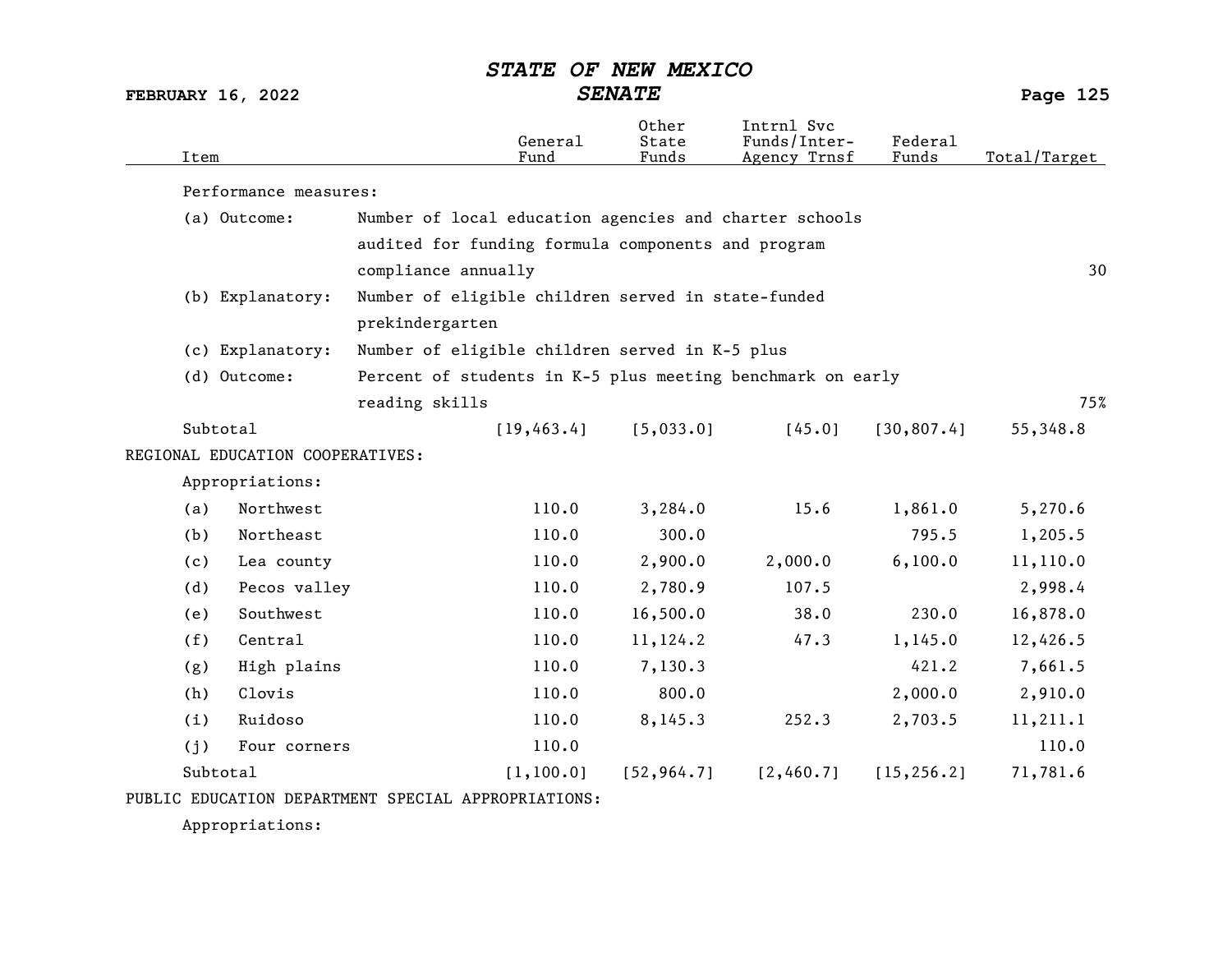FEBRUARY 16, 2022 SENATE Page 126

| Item |                            | General<br>Fund | Other<br>State<br>Funds | Intrnl Svc<br>Funds/Inter-<br>Agency Trnsf | Federal<br>Funds | Total/Target |
|------|----------------------------|-----------------|-------------------------|--------------------------------------------|------------------|--------------|
| (a)  | Early literacy and reading |                 |                         |                                            |                  |              |
|      | support                    | 8,000.0         | 3,500.0                 |                                            |                  | 11,500.0     |
| (b)  | Indigenous, multilingual,  |                 |                         |                                            |                  |              |
|      | multicultural and special  |                 |                         |                                            |                  |              |
|      | education                  | 5,100.0         |                         |                                            |                  | 5,100.0      |
| (c)  | Principals professional    |                 |                         |                                            |                  |              |
|      | development                | 2,500.0         |                         |                                            |                  | 2,500.0      |
| (d)  | Teachers professional      |                 |                         |                                            |                  |              |
|      | development                | 3,000.0         |                         |                                            |                  | 3,000.0      |
| (e)  | Graduation, reality and    |                 |                         |                                            |                  |              |
|      | dual-role skills           | 650.0           |                         |                                            |                  | 650.0        |
| (f)  | National board             |                 |                         |                                            |                  |              |
|      | certification assistance   |                 | 500.0                   |                                            |                  | 500.0        |
| (g)  | Advanced placement test    |                 |                         |                                            |                  |              |
|      | assistance                 | 1,000.0         |                         |                                            |                  | 1,000.0      |
| (h)  | Student nutrition and      |                 |                         |                                            |                  |              |
|      | wellness                   | 2,400.0         |                         |                                            |                  | 2,400.0      |
| (i)  | Science, technology,       |                 |                         |                                            |                  |              |
|      | engineering, arts and      |                 |                         |                                            |                  |              |
|      | math initiative            | 3,000.0         |                         |                                            |                  | 3,000.0      |
| (j)  | At-risk interventions      |                 |                         |                                            |                  |              |
|      | for students               | 10,000.0        | 5,000.0                 |                                            |                  | 15,000.0     |
| (k)  | Outdoor classroom          |                 |                         |                                            |                  |              |
|      | initiatives                | 500.0           |                         |                                            |                  | 500.0        |

The public education department shall prioritize special appropriation awards to school districts or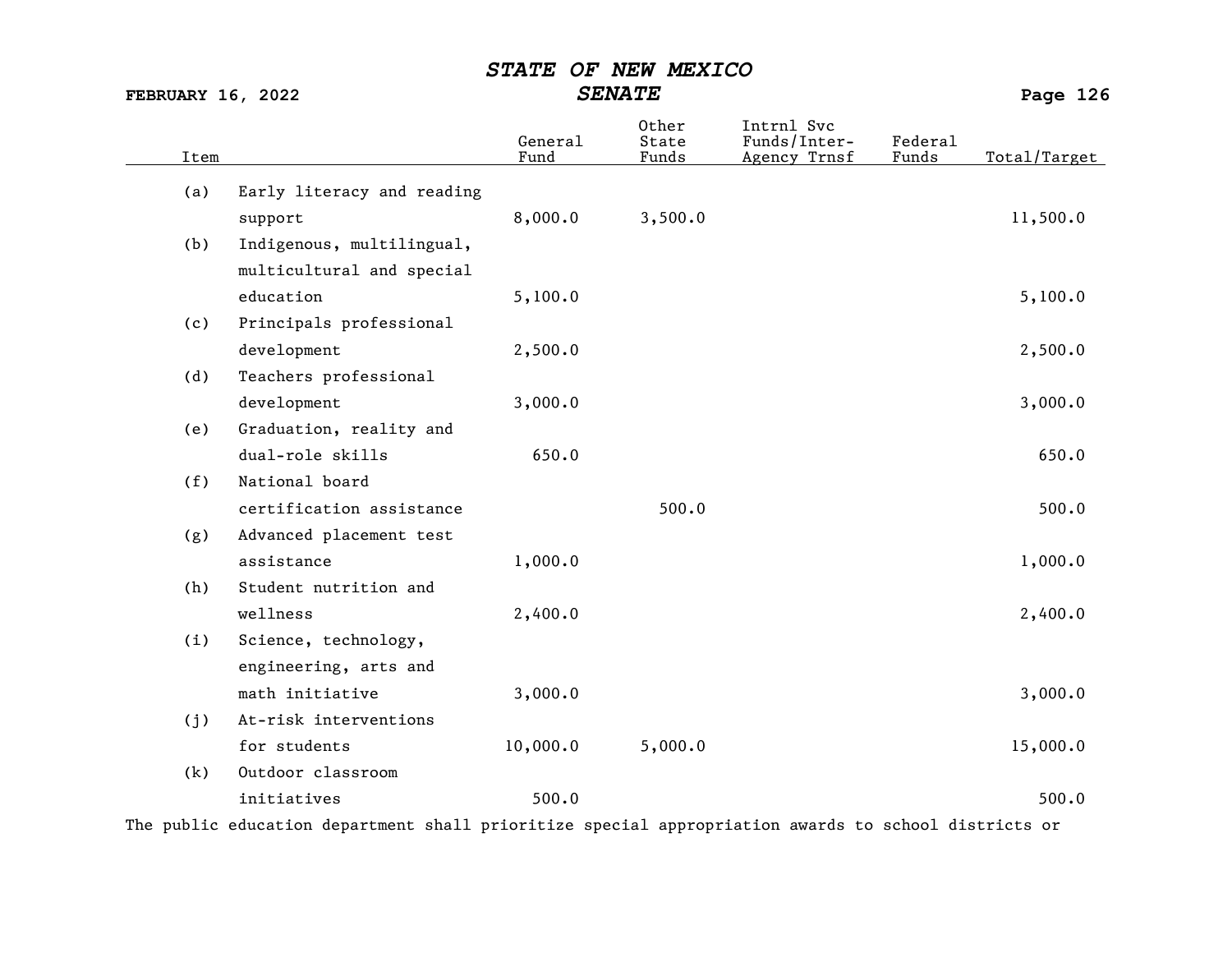| <b>FEBRUARY 16, 2022</b> | <u>Uisil VI Nin Muhit</u> uv | <i><b>SENATE</b></i>    |                                            |                  | Page 127     |
|--------------------------|------------------------------|-------------------------|--------------------------------------------|------------------|--------------|
| Item                     | General<br>Fund              | Other<br>State<br>Funds | Intrnl Svc<br>Funds/Inter-<br>Agency Trnsf | Federal<br>Funds | Total/Target |

charter schools that implement K-5 plus or extended learning time programs for all eligible students.

The other state funds appropriation to the public education department for early literacy and reading support is from the public education reform fund.

A school district or charter school may submit an application to the public education department for an allocation from the teachers professional development appropriation to support mentorship and professional development for teachers. The public education department shall prioritize awards to school districts or charter schools that budget the portion of the state equalization guarantee distribution attributable to meeting requirements of Section 22-10A-9 NMSA 1978 and providing targeted and ongoing professional development for purposes of new teacher mentorship, case management, tutoring, data-guided instruction, coaching or other evidence-based practices that improve student outcomes. The public education department shall not make an award to a school district or charter school that does not submit an approved educational plan pursuant to Section 22-8-6 NMSA 1978 or an approved teacher mentorship program pursuant to Section 22-10A-9 NMSA 1978.

The general fund appropriation to the public education department for student nutrition and wellness shall be used for grants to school districts and charter schools for nutrition and wellness programs, including grants pursuant to Sections 22-13-13.2 and 22-13C-8 NMSA 1978.

The other state funds appropriation to the public education department for national board certification assistance is from the national board certification scholarship fund.

The general fund appropriation to the public education department for at-risk interventions for students shall be prioritized to schools with the highest family income index pursuant to Section 22-8F-3 NMSA 1978 that provide supplemental, evidence-based services for at-risk students.

The other state funds appropriation to the public education department for at-risk interventions for students is from the public education reform fund.

Any unexpended balances in special appropriations to the public education department remaining at the end of fiscal year 2023 from appropriations made from the general fund shall revert to the general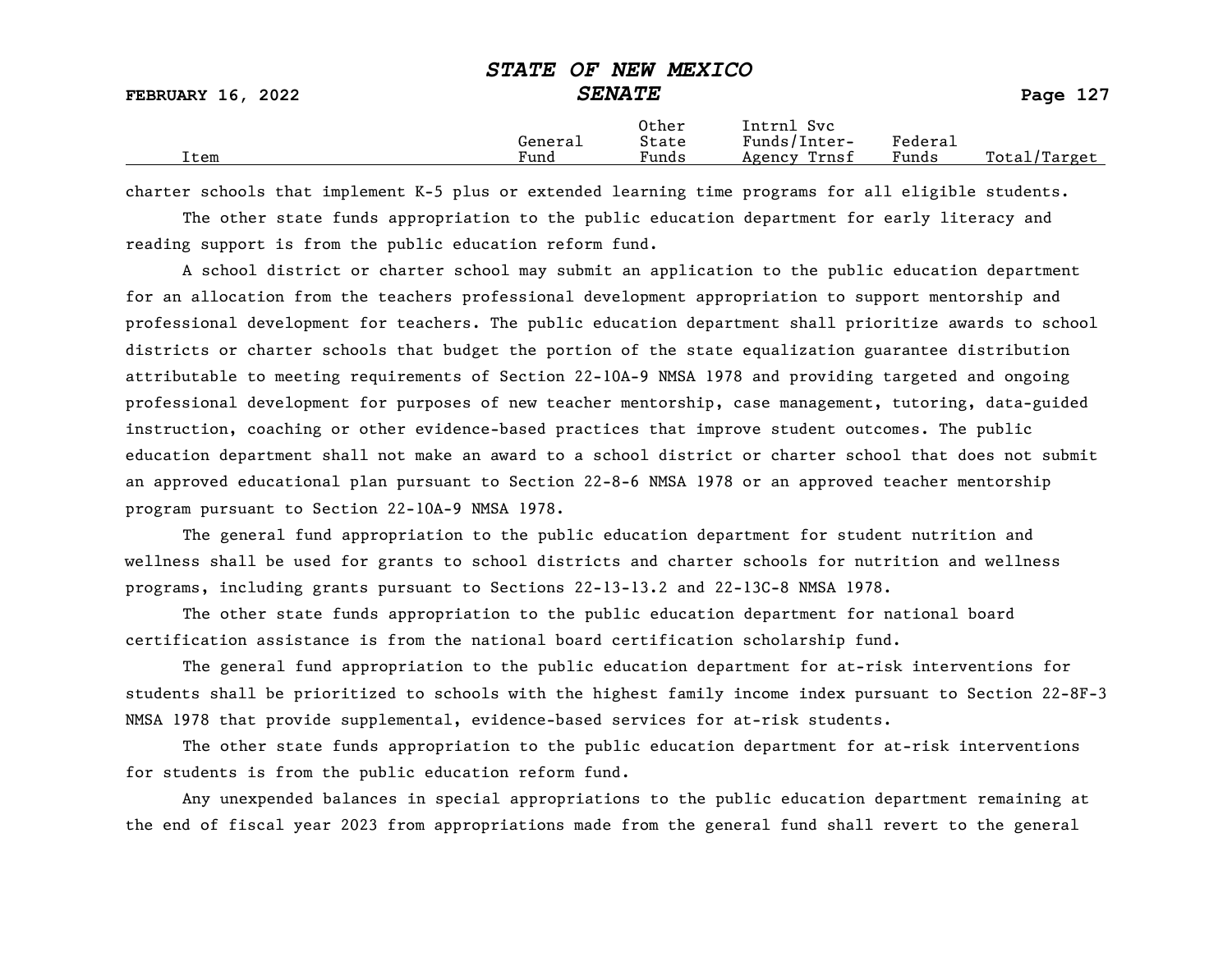|      |         | Other | Intrnl<br>Svc   |                            |                   |
|------|---------|-------|-----------------|----------------------------|-------------------|
|      | General | State | Funds/Inter-    | ${}_{\rm{}Federa_{\perp}}$ |                   |
| Item | Fund    | Funds | Trnsf<br>Agency | Funds                      | Total,<br>/Target |

#### fund.

Any unexpended balances in special appropriations to the public education department remaining at the end of fiscal year 2023 from appropriations made from the public education reform fund shall revert to the public education reform fund.

| Subtotal                            | [36, 150.0] | [9,000.0] | 45, 150.0 |
|-------------------------------------|-------------|-----------|-----------|
| PUBLIC SCHOOL FACILITIES AUTHORITY: |             |           |           |

The purpose of the public school facilities oversight program is to oversee public school facilities in all eighty-nine school districts ensuring correct and prudent planning, building and maintenance using state funds and ensuring adequacy of all facilities in accordance with public education department approved educational programs.

Appropriations:

| (a) Personal services and |
|---------------------------|
|---------------------------|

|     | employee benefits    | 4,699.7 | 4,699.7 |
|-----|----------------------|---------|---------|
| (b) | Contractual services | 105.6   | 105.6   |
| (c) | Other                | 1,268.7 | 1,268.7 |

Performance measures:

- (a) Explanatory: Statewide public school facility condition index measured on December 31 of prior calendar year
- (b) Explanatory: Statewide public school facility maintenance assessment report score measured on December 31 of prior calendar year
- Subtotal 6,074.0 TOTAL OTHER EDUCATION 56,713.4 73,071.7 2,505.7 46,063.6 178,354.4

#### J. HIGHER EDUCATION

On approval of the higher education department, the state budget division of the department of finance and administration may approve increases in budgets of agencies in this subsection whose other state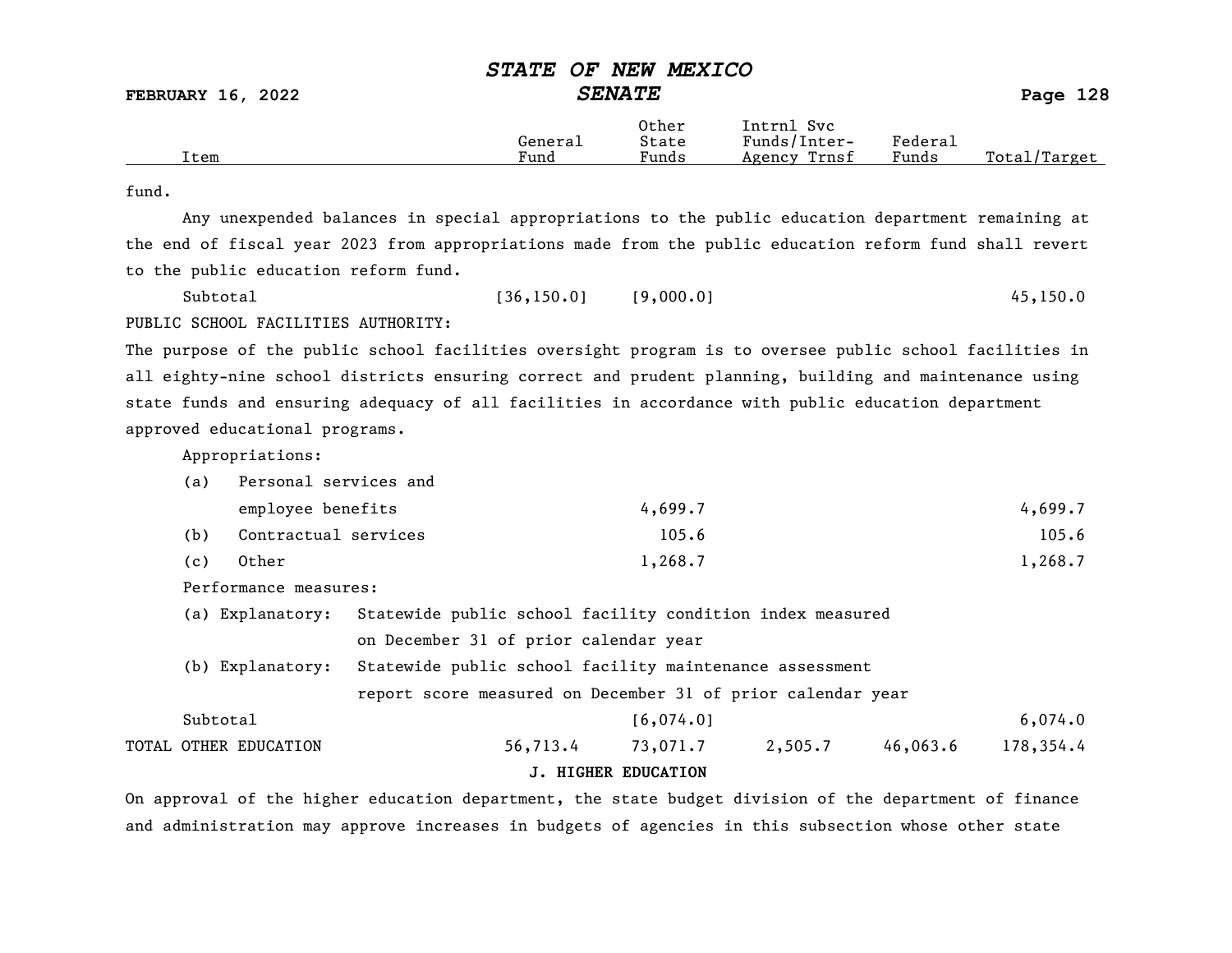|                          | --------- | ---------------      |                            |         |              |
|--------------------------|-----------|----------------------|----------------------------|---------|--------------|
| <b>FEBRUARY 16, 2022</b> |           | <i><b>SENATE</b></i> |                            |         | Page 129     |
|                          | General   | Other<br>State       | Intrnl Svc<br>Funds/Inter- | Federal |              |
| Item                     | Fund      | Funds                | Agency Trnsf               | Funds   | Total/Target |

funds exceed amounts specified, with the exception of the policy development and institutional financial oversight program of the higher education department. In approving budget increases, the director of the state budget division shall advise the legislature through its officers and appropriate committees, in writing, of the justification for the approval.

On approval of the higher education department and in consultation with the legislative finance committee, the state budget division of the department of finance and administration may reduce general fund appropriations, up to three percent, to institutions whose lower level common courses are not completely transferrable or accepted among public colleges and universities in New Mexico.

The secretary of higher education shall work with institutions whose enrollment has declined by more than fifty percent within the past five academic years on a plan to improve enrollment, collaborate or merge with other institutions, and reduce expenditures accordingly and submit an annual report to the legislative finance committee.

The department of finance and administration shall, as directed by the secretary of higher education, withhold from an educational institution or program that the higher education department places under an enhanced fiscal oversight program a portion, up to ten percent, of the institution's or program's general fund allotments. On written notice by the secretary of higher education that the institution or program has made sufficient progress toward satisfying the requirements imposed by the higher education department under the enhanced fiscal oversight program, the department of finance and administration shall release the withheld allotments. Money withheld in accordance with this provision and not released at the end of fiscal year 2023 shall revert to the general fund. The secretary of the department of finance and administration shall advise the legislature through its officers and appropriate committees, in writing, of the status of all withheld allotments.

Except as otherwise provided, any unexpended balances remaining at the end of fiscal year 2023 shall not revert to the general fund.

#### HIGHER EDUCATION DEPARTMENT: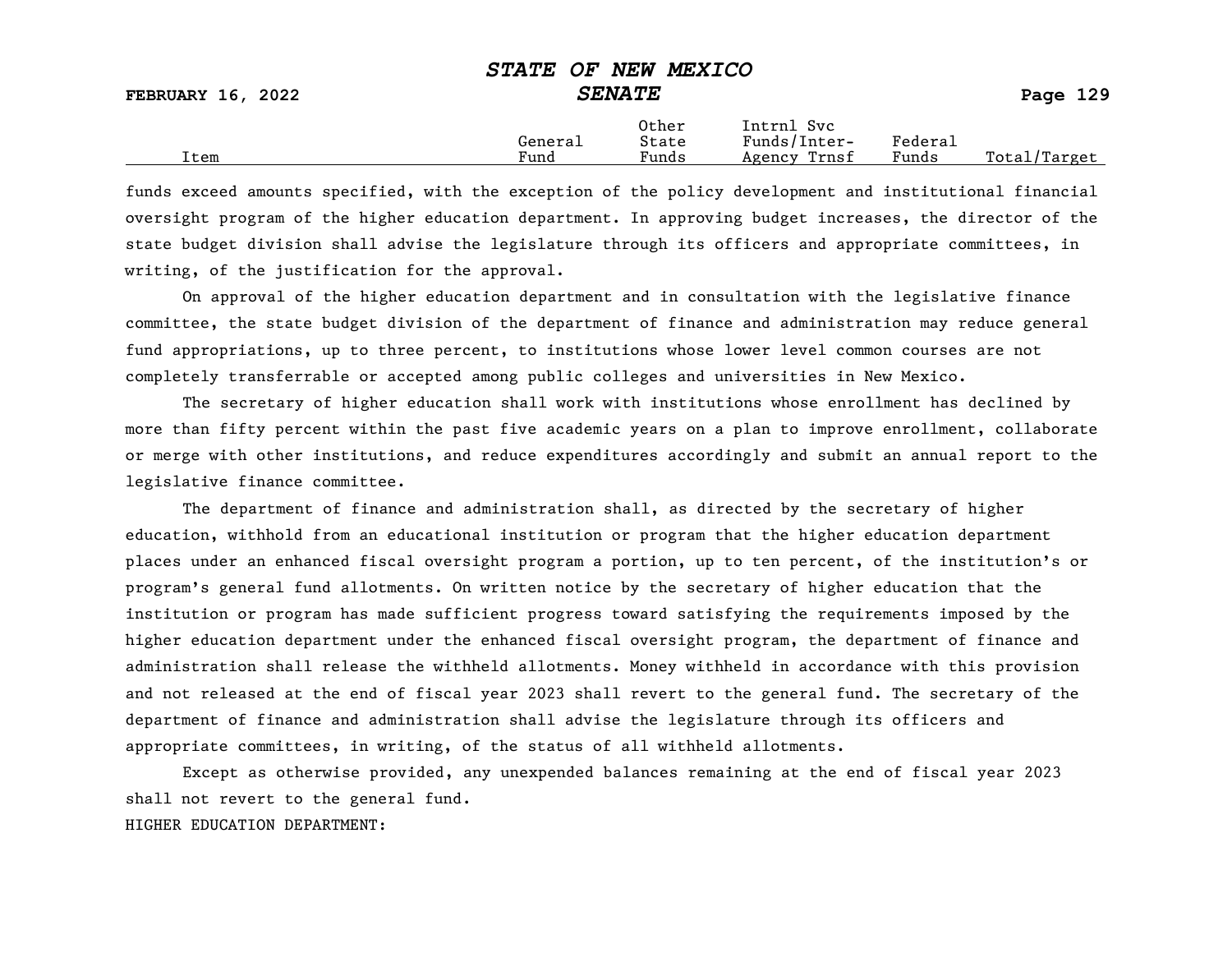|      | General | Other<br>State | Intrnl<br>Svc<br>Funds/Inter- | Federal |                                |
|------|---------|----------------|-------------------------------|---------|--------------------------------|
| Item | Fund    | Funds          | Trnsf<br>Agency               | Funds   | Total <sub>l</sub><br>'/Target |

(1) Policy development and institutional financial oversight:

The purpose of the policy development and institutional financial oversight program is to provide a continuous process of statewide planning and oversight within the department's statutory authority for the state higher education system and to ensure both the efficient use of state resources and progress in implementing a statewide agenda.

Appropriations:

| (a) | Personal services and |         |       |      |         |          |  |  |  |  |
|-----|-----------------------|---------|-------|------|---------|----------|--|--|--|--|
|     | employee benefits     | 3,298.6 | 321.0 | 43.3 | 1,365.1 | 5,028.0  |  |  |  |  |
| (b) | Contractual services  | 980.4   | 50.0  |      | 500.0   | 1,530.4  |  |  |  |  |
| (c) | Other                 | 9,807.9 | 160.0 |      | 8,634.9 | 18,602.8 |  |  |  |  |

The general fund appropriation to the policy development and institutional financial oversight program of the higher education department in the other category includes six million seven hundred thousand dollars (\$6,700,000) to provide adults with education services and materials and access to high school equivalency tests, one hundred twenty-six thousand one hundred dollars (\$126,100) for workforce development programs at community colleges that primarily educate and retrain recently displaced workers, seven hundred sixty-one thousand one hundred dollars (\$761,100) for the high skills program, eighty-four thousand five hundred dollars (\$84,500) for English-learner teacher preparation and two hundred sixtythree thousand nine hundred dollars (\$263,900) to the tribal college dual-credit program fund.

The general fund appropriation to the policy development and institutional financial oversight program of the higher education department in the contractual services category includes seven hundred fifty thousand dollars (\$750,000) for an adult literacy program.

Any unexpended balances in the policy development and institutional financial oversight program of the higher education department remaining at the end of fiscal year 2023 from appropriations made from the general fund shall revert to the general fund.

The department of finance and administration shall, as directed by the secretary of higher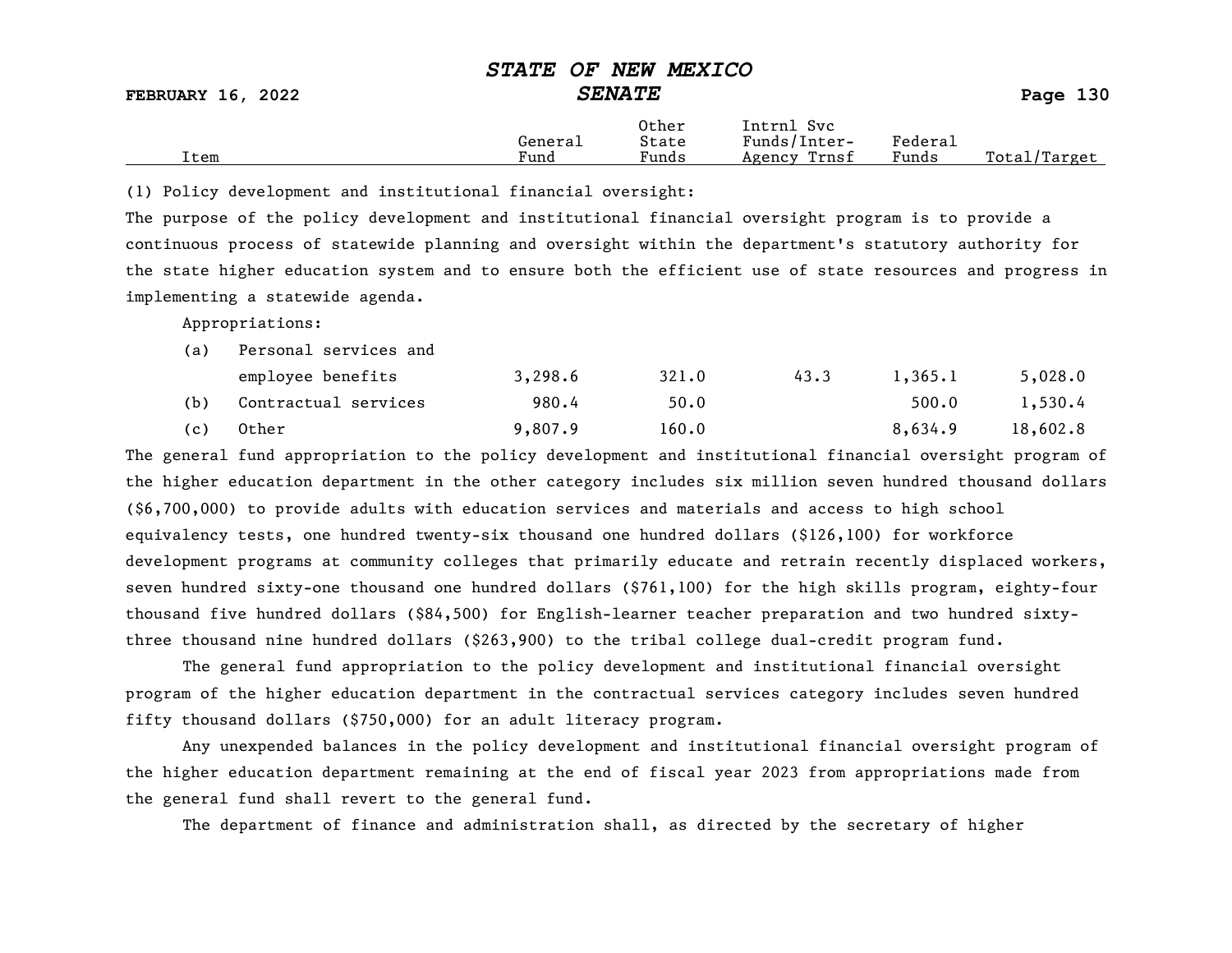| <b>FEBRUARY 16, 2022</b> | DIAID OF NEW PEAICO | <b>SENATE</b>  |                            |         | Page 131     |
|--------------------------|---------------------|----------------|----------------------------|---------|--------------|
|                          | General             | Other<br>State | Intrnl Svc<br>Funds/Inter- | Federal |              |
| Item                     | Fund                | Funds          | Agency Trnsf               | Funds   | Total/Target |

education, withhold one percent of instruction and general funding from each research university, comprehensive college or university, branch community college and independent community college until the secretary of the higher education department, after consultation with the legislative finance committee, certifies receipt of an enrollment management plan with specific quantifiable performance goals to increase enrollments at each university or college.

The general fund appropriation to the policy development and institutional financial oversight program of the higher education department in the other category includes two hundred fifty thousand dollars (\$250,000) for the administration of an external diploma program.

Performance measures:

| (a) Outcome: | Percent of unemployed adult education students obtaining  |     |
|--------------|-----------------------------------------------------------|-----|
|              | employment two quarters after exit                        | 35% |
| (b) Outcome: | Percent of adult education high school equivalency        |     |
|              | test-takers who earn a high school equivalency credential | 81% |
| (c) Outcome: | Percent of high-school-equivalency graduates entering     |     |
|              | postsecondary degree or certificate programs              | 45% |

(2) Student financial aid:

The purpose of the student financial aid program is to provide access, affordability and opportunities for success in higher education to students and their families so all New Mexicans may benefit from postsecondary education and training beyond high school.

Appropriations:

|     | (a) Contractual services | 20.0     |          |          |       | 20.0     |
|-----|--------------------------|----------|----------|----------|-------|----------|
| (b) | Other                    | 21,009.5 | 10,000.0 | 43,100.0 | 300.0 | 74,409.5 |

The other state funds appropriation to the student financial aid program of the higher education department in the other category includes five million dollars (\$5,000,000) from the teacher preparation affordability scholarship program and five million dollars (\$5,000,000) from the teacher loan repayment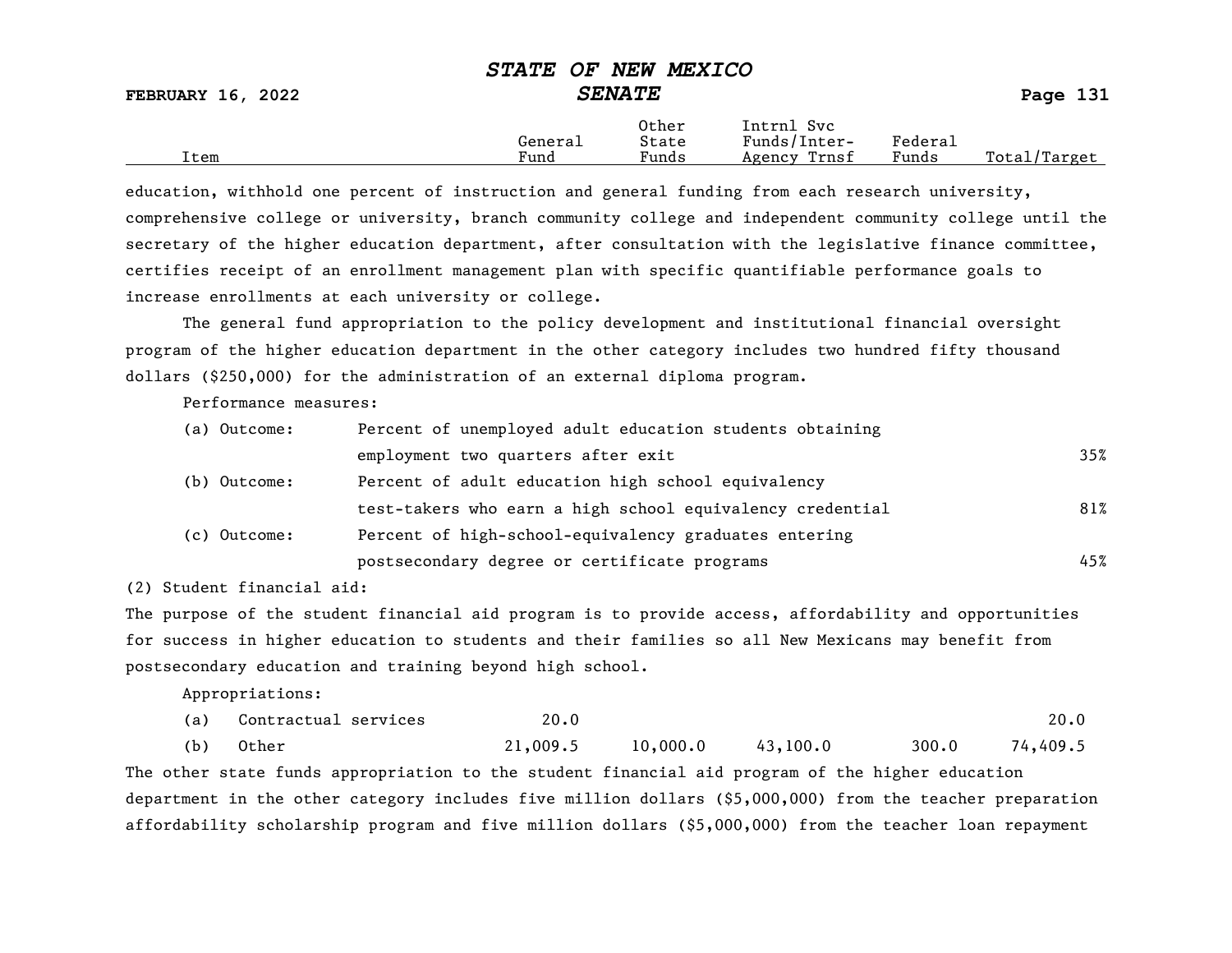FEBRUARY 16, 2022 SENATE Page 132

|      | Generai | Other<br>State | Intrnl<br>Svc<br>Funds/Inter- | Federa⊥ |                    |
|------|---------|----------------|-------------------------------|---------|--------------------|
| Item | Funa    | Funds          | Trnsf<br>Agency               | Funds   | Total,<br>'/Target |

fund.

(3) The opportunity scholarship:

Appropriations:

(a) Other 12,000.0 12,000.0

The general fund appropriation to the opportunity scholarship program of the higher education department in the other category includes twelve million dollars (\$12,000,000) for an opportunity scholarship program in fiscal year 2023 for students attending a public post-secondary educational institution or tribal college. The scholarship shall pay tuition and fees for New Mexico residents enrolled at least half-time at a public post-secondary educational institution or tribal college who are seeking an associate degree or a credit-bearing, workforce-aligned certificate as defined by the higher education department. Scholarships may be awarded for a maximum of sixty credit hours in an amount not to exceed one hundred percent of tuition and fees, before legislative lottery scholarships have been applied.

The opportunity scholarship program shall prioritize financial aid for qualified students as defined in Subsection I. (1) of Section 21-21N-2 NMSA 1978. The higher education department shall provide a written report summarizing the opportunity scholarship's finances, student participation and sustainability to the department of finance and administration and the legislative finance committee by November 1, 2022. Any unexpended balances remaining at the end of fiscal year 2023 from appropriations made from the general fund shall revert to the general fund.

Subtotal [47,116.4] [10,531.0] [43,143.3] [10,800.0] 111,590.7 UNIVERSITY OF NEW MEXICO:

(1) Main campus:

The purpose of the instruction and general program is to provide education services designed to meet the intellectual, educational and quality of life goals associated with the ability to enter the workforce, compete and advance in the new economy and contribute to social advancement through informed citizenship.

Appropriations: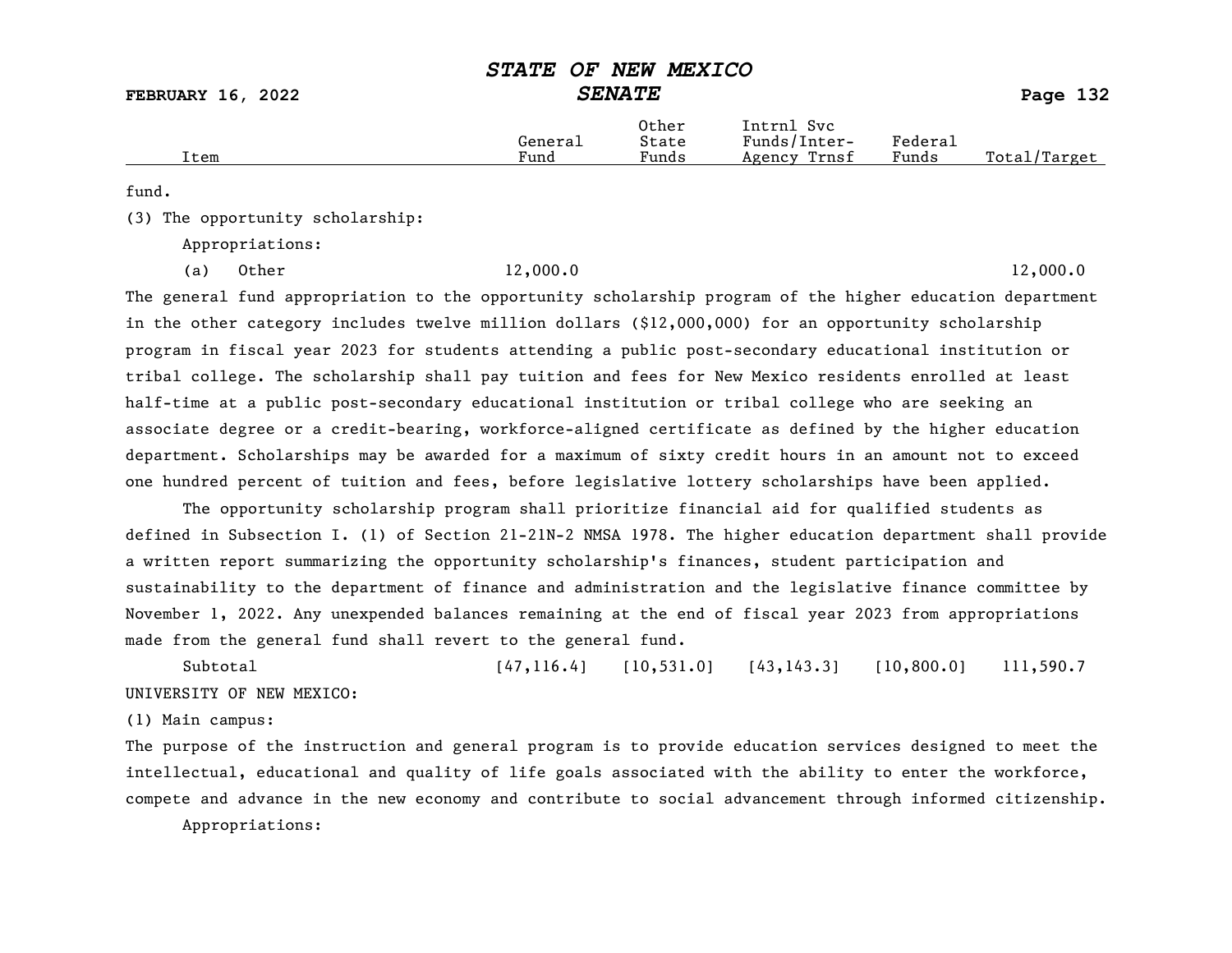FEBRUARY 16, 2022 SENATE Page 133

| Item          |                        |                         | General<br>Fund                     | Other<br>State<br>Funds                              | Intrnl Svc<br>Funds/Inter-<br>Agency Trnsf                  | Federal<br>Funds | Total/Target |
|---------------|------------------------|-------------------------|-------------------------------------|------------------------------------------------------|-------------------------------------------------------------|------------------|--------------|
| (a)           | Other                  |                         |                                     | 149,549.0                                            |                                                             | 137,828.0        | 287,377.0    |
| (b)           |                        | Instruction and general |                                     |                                                      |                                                             |                  |              |
|               | purposes               |                         | 203,767.7                           | 176,179.0                                            |                                                             | 3,807.0          | 383,753.7    |
| (c)           | Athletics              |                         | 5,936.2                             | 26,860.0                                             |                                                             | 31.0             | 32,827.2     |
| (d)           | Educational television |                         | 1,023.6                             | 5,032.0                                              |                                                             | 2,982.0          | 9,037.6      |
| (e)           | Tribal education       |                         |                                     |                                                      |                                                             |                  |              |
|               | initiatives            |                         | 1,050.0                             |                                                      |                                                             |                  | 1,050.0      |
| (f)           | Teacher pipeline       |                         |                                     |                                                      |                                                             |                  |              |
|               | initiatives            |                         | 100.0                               |                                                      |                                                             |                  | 100.0        |
|               | Performance measures:  |                         |                                     |                                                      |                                                             |                  |              |
| (a) Output:   |                        |                         |                                     | Number of students enrolled, by headcount            |                                                             |                  | 26,000       |
| $(b)$ Output: |                        |                         |                                     |                                                      | Number of first-time freshmen enrolled who graduated from a |                  |              |
|               |                        |                         | New Mexico high school by headcount |                                                      |                                                             |                  | 2,500        |
| (c) Output:   |                        |                         | Number of credit hours delivered    |                                                      |                                                             |                  | 550,000      |
| (d) Output:   |                        |                         |                                     |                                                      | Number of unduplicated degree awards in the most recent     |                  |              |
|               |                        | academic year           |                                     |                                                      |                                                             |                  | 3,650        |
| (e) Outcome:  |                        |                         |                                     | Percent of a cohort of first-time, full-time,        |                                                             |                  |              |
|               |                        |                         |                                     | degree-seeking freshmen who complete a baccalaureate |                                                             |                  |              |
|               |                        |                         |                                     | program within one hundred fifty percent of standard |                                                             |                  |              |
|               |                        | graduation time         |                                     |                                                      |                                                             |                  | 60%          |
| (f) Outcome:  |                        |                         |                                     |                                                      | Percent of first-time, full-time freshmen retained to the   |                  |              |
|               |                        | third semester          |                                     |                                                      |                                                             |                  | 83%          |

### (2) Gallup branch:

The purpose of the instruction and general program at New Mexico's community colleges is to provide credit and noncredit postsecondary education and training opportunities to New Mexicans so they have the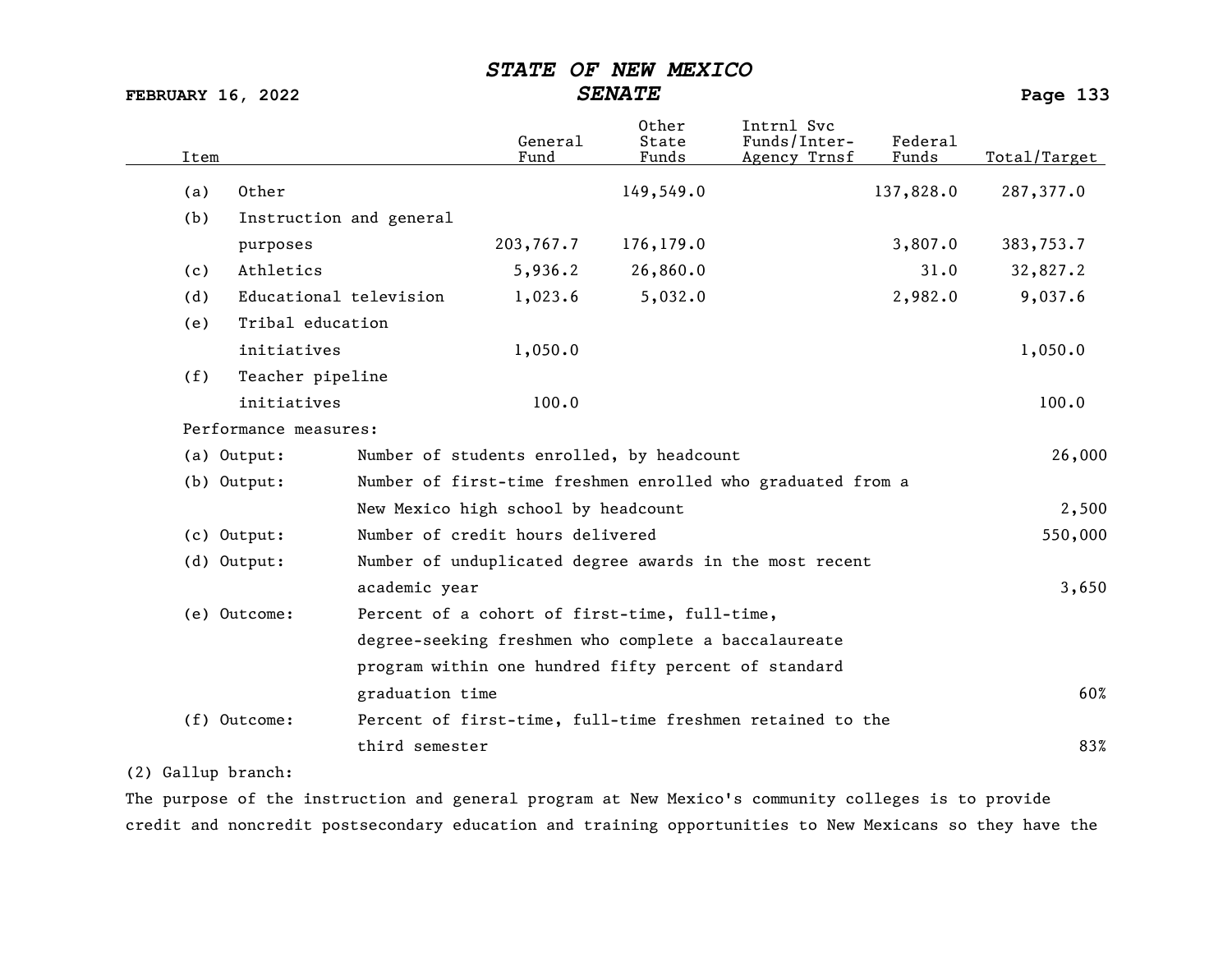FEBRUARY 16, 2022 SENATE Page 134

| Item |                         |                                                                                                          | General<br>Fund | 0ther<br>State<br>Funds | Intrnl Svc<br>Funds/Inter-<br>Agency Trnsf | Federal<br>Funds | Total/Target |
|------|-------------------------|----------------------------------------------------------------------------------------------------------|-----------------|-------------------------|--------------------------------------------|------------------|--------------|
|      |                         | skills to be competitive in the new economy and are able to participate in lifelong learning activities. |                 |                         |                                            |                  |              |
|      | Appropriations:         |                                                                                                          |                 |                         |                                            |                  |              |
| (a)  | Other                   |                                                                                                          |                 | 1,408.0                 |                                            | 1,326.0          | 2,734.0      |
| (b)  | Instruction and general |                                                                                                          |                 |                         |                                            |                  |              |
|      | purposes                |                                                                                                          | 8,994.6         | 5,220.0                 |                                            | 83.0             | 14,297.6     |
| (c)  | Tribal education        |                                                                                                          |                 |                         |                                            |                  |              |
|      | initiatives             |                                                                                                          | 100.0           |                         |                                            |                  | 100.0        |
|      | Performance measures:   |                                                                                                          |                 |                         |                                            |                  |              |
|      | (a) Output:             | Number of students enrolled, by headcount                                                                |                 |                         |                                            |                  | 3,600        |
|      | (b) Output:             | Number of first-time freshmen enrolled who graduated from a                                              |                 |                         |                                            |                  |              |
|      |                         | New Mexico high school, by headcount                                                                     |                 |                         |                                            |                  | 138          |
|      | (c) Output:             | Number of credit hours delivered                                                                         |                 |                         |                                            |                  | 35,542       |
|      | $(d)$ Output:           | Number of unduplicated awards conferred in the most recent                                               |                 |                         |                                            |                  |              |
|      |                         | academic year                                                                                            |                 |                         |                                            |                  | 270          |
|      | (e) Outcome:            | Percent of first-time, full-time freshmen retained to the                                                |                 |                         |                                            |                  |              |
|      |                         | third semester                                                                                           |                 |                         |                                            |                  | 60%          |
|      | (f) Outcome:            | Percent of a cohort of first-time, full-time, degree- or                                                 |                 |                         |                                            |                  |              |
|      |                         | certificate-seeking community college students who complete                                              |                 |                         |                                            |                  |              |
|      |                         | an academic program within one hundred fifty percent of                                                  |                 |                         |                                            |                  |              |
|      |                         | standard graduation time                                                                                 |                 |                         |                                            |                  | 35%          |

(3) Los Alamos branch:

The purpose of the instruction and general program at New Mexico's community colleges is to provide credit and noncredit postsecondary education and training opportunities to New Mexicans so they have the skills to be competitive in the new economy and are able to participate in lifelong learning activities. Appropriations: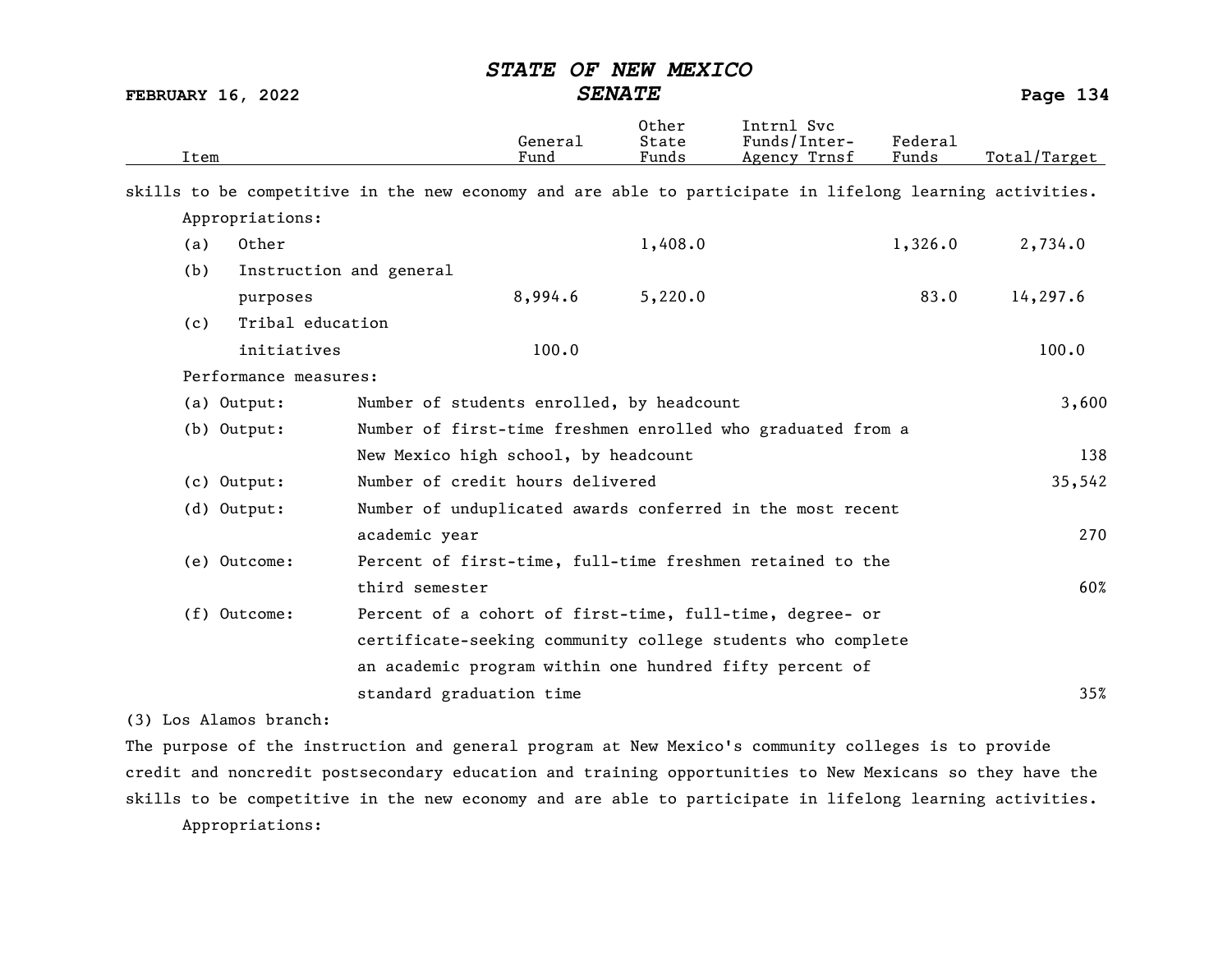FEBRUARY 16, 2022 SENATE Page 135

| Item |                         |                                                      | General<br>Fund | Other<br>State<br>Funds | Intrnl Svc<br>Funds/Inter-<br>Agency Trnsf                  | Federal<br>Funds | Total/Target |
|------|-------------------------|------------------------------------------------------|-----------------|-------------------------|-------------------------------------------------------------|------------------|--------------|
| (a)  | Other                   |                                                      |                 | 381.0                   |                                                             | 856.0            | 1,237.0      |
| (b)  | Instruction and general |                                                      |                 |                         |                                                             |                  |              |
|      | purposes                |                                                      | 1,975.4         | 2,717.0                 |                                                             | 481.0            | 5,173.4      |
|      | Performance measures:   |                                                      |                 |                         |                                                             |                  |              |
|      | (a) Output:             | Number of students enrolled, by headcount            |                 |                         |                                                             |                  | 950          |
|      | (b) Output:             |                                                      |                 |                         | Number of first-time freshmen enrolled who graduated from a |                  |              |
|      |                         | New Mexico high school, by headcount                 |                 |                         |                                                             |                  | 182          |
|      | (c) Output:             | Number of credit hours delivered                     |                 |                         |                                                             |                  | 13,000       |
|      | (d) Output:             |                                                      |                 |                         | Number of unduplicated awards conferred in the most recent  |                  |              |
|      |                         | academic year                                        |                 |                         |                                                             |                  | 100          |
|      | (e) Outcome:            | Percent of a cohort of first-time, full-time,        |                 |                         |                                                             |                  |              |
|      |                         |                                                      |                 |                         | degree-seeking community college students who complete an   |                  |              |
|      |                         | academic program within one hundred fifty percent of |                 |                         |                                                             |                  |              |
|      |                         | standard graduation time                             |                 |                         |                                                             |                  | 35%          |
|      | $(f)$ Outcome:          |                                                      |                 |                         | Percent of first-time, full-time freshmen retained to the   |                  |              |
|      |                         | third semester                                       |                 |                         |                                                             |                  | 60%          |
|      |                         |                                                      |                 |                         |                                                             |                  |              |

(4) Valencia branch:

The purpose of the instruction and general program at New Mexico's community colleges is to provide credit and noncredit postsecondary education and training opportunities to New Mexicans so they have the skills to be competitive in the new economy and are able to participate in lifelong learning activities.

Appropriations:

| (a) | Other                   |         | 614.7   | 2,227.5 | 2,842.2  |
|-----|-------------------------|---------|---------|---------|----------|
| (b) | Instruction and general |         |         |         |          |
|     | purposes                | 5,969.6 | 4,908.8 | 61.6    | 10,940.0 |
|     | Performance measures:   |         |         |         |          |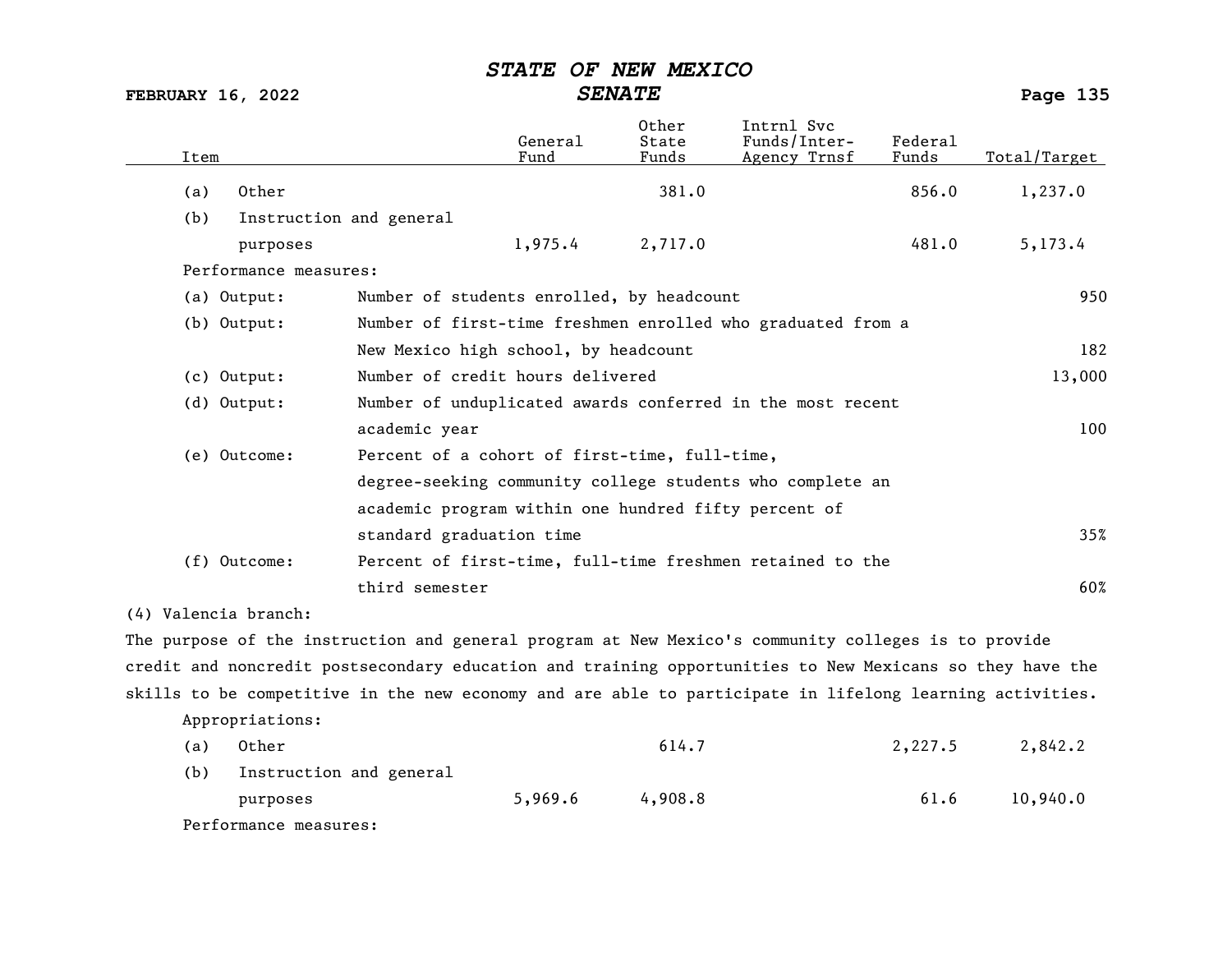FEBRUARY 16, 2022 SENATE Page 136

| Item           |                                           | General<br>Fund | Other<br>State<br>Funds | Intrnl Svc<br>Funds/Inter-<br>Agency Trnsf                  | Federal<br>Funds | Total/Target |
|----------------|-------------------------------------------|-----------------|-------------------------|-------------------------------------------------------------|------------------|--------------|
| (a) Output:    | Number of students enrolled, by headcount |                 |                         |                                                             |                  | 3,700        |
| $(b)$ Output:  |                                           |                 |                         | Number of first-time freshmen enrolled who graduated from a |                  |              |
|                | New Mexico high school, by headcount      |                 |                         |                                                             |                  | 254          |
| (c) Output:    | Number of credit hours delivered          |                 |                         |                                                             |                  | 30,000       |
| (d) Output:    |                                           |                 |                         | Number of unduplicated awards conferred in the most recent  |                  |              |
|                | academic year                             |                 |                         |                                                             |                  | 132          |
| (e) Outcome:   |                                           |                 |                         | Percent of a cohort of first-time, full-time, degree- or    |                  |              |
|                |                                           |                 |                         | certificate-seeking community college students who complete |                  |              |
|                |                                           |                 |                         | an academic program within one hundred fifty percent of     |                  |              |
|                | standard graduation time                  |                 |                         |                                                             |                  | 35%          |
| $(f)$ Outcome: |                                           |                 |                         | Percent of first-time, full-time freshmen retained to the   |                  |              |
|                | third semester                            |                 |                         |                                                             |                  | 60%          |
|                |                                           |                 |                         |                                                             |                  |              |

(5) Taos branch:

Appropriations:

The purpose of the instruction and general program at New Mexico's community colleges is to provide credit and noncredit postsecondary education and training opportunities to New Mexicans so they have the skills to be competitive in the new economy and are able to participate in lifelong learning activities.

| Other<br>(a)          |                                                             | 1,334.3 | 2,580.9 | 3,915.2 |
|-----------------------|-------------------------------------------------------------|---------|---------|---------|
| (b)                   | Instruction and general                                     |         |         |         |
| purposes              | 3,948.5                                                     | 3,716.7 | 33.7    | 7,698.9 |
| Performance measures: |                                                             |         |         |         |
| (a) Output:           | Number of students enrolled, by headcount                   |         |         | 2,051   |
| (b) Output:           | Number of first-time freshmen enrolled who graduated from a |         |         |         |
|                       | New Mexico high school, by headcount                        |         |         | 133     |
| $(c)$ Output:         | Number of credit hours delivered                            |         |         | 15,382  |
|                       |                                                             |         |         |         |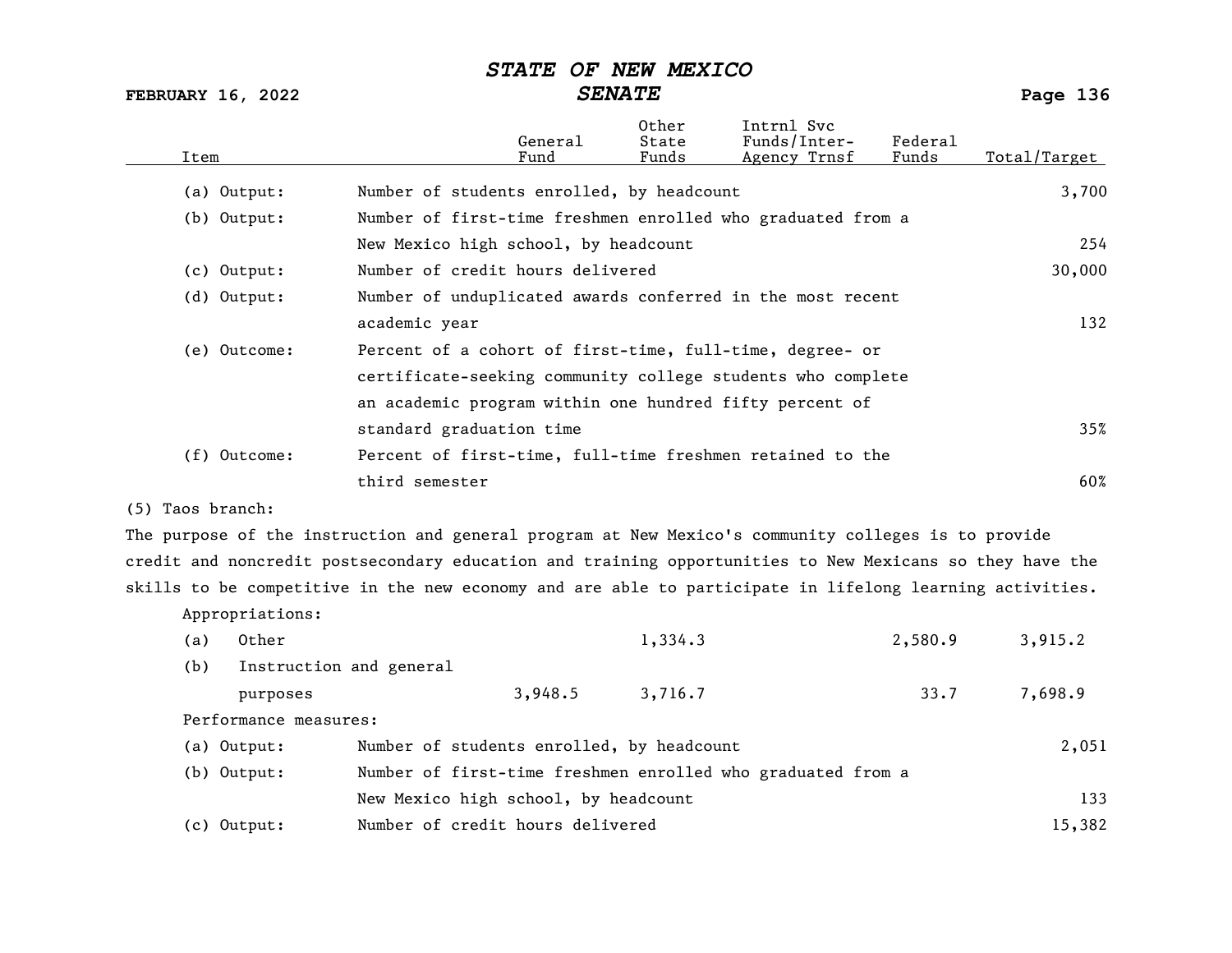FEBRUARY 16, 2022 SENATE Page 137

| Item |                                           |                          | General<br>Fund | 0ther<br>State<br>Funds | Intrnl Svc<br>Funds/Inter-<br>Agency Trnsf                  | Federal<br>Funds | Total/Target |
|------|-------------------------------------------|--------------------------|-----------------|-------------------------|-------------------------------------------------------------|------------------|--------------|
|      | (d) Output:                               |                          |                 |                         | Number of unduplicated awards conferred in the most recent  |                  |              |
|      |                                           | academic year            |                 |                         |                                                             |                  | 165          |
|      | (e) Outcome:                              |                          |                 |                         | Percent of first-time, full-time freshmen retained to the   |                  |              |
|      |                                           | third semester           |                 |                         |                                                             |                  | 60%          |
|      | (f) Outcome:                              |                          |                 |                         | Percent of a cohort of first-time, full-time, degree- or    |                  |              |
|      |                                           |                          |                 |                         | certificate-seeking community college students who complete |                  |              |
|      |                                           |                          |                 |                         | an academic program within one hundred fifty percent of     |                  |              |
|      |                                           | standard graduation time |                 |                         |                                                             |                  | 35%          |
|      | (6) Research and public service projects: |                          |                 |                         |                                                             |                  |              |
|      | Appropriations:                           |                          |                 |                         |                                                             |                  |              |
| (a)  | Graduation, reality and                   |                          |                 |                         |                                                             |                  |              |
|      | dual-role skills                          |                          | 150.0           |                         |                                                             |                  | 150.0        |
| (b)  | Chicano and chicana                       |                          |                 |                         |                                                             |                  |              |
|      | studies                                   |                          | 325.0           |                         |                                                             |                  | 325.0        |
| (c)  | Veterans student services                 |                          | 228.0           |                         |                                                             |                  | 228.0        |
| (d)  | African American student                  |                          |                 |                         |                                                             |                  |              |
|      | services                                  |                          | 171.6           |                         |                                                             |                  | 171.6        |
| (e)  | Native American studies                   |                          | 250.0           |                         |                                                             |                  | 250.0        |
| (f)  | Judicial selection                        |                          | 47.7            |                         |                                                             |                  | 47.7         |
| (g)  | Judicial education center                 |                          | 364.8           |                         |                                                             |                  | 364.8        |
| (h)  | Southwest research center                 |                          | 737.6           |                         |                                                             |                  | 737.6        |
| (i)  | Substance abuse program                   |                          | 66.0            |                         |                                                             |                  | 66.0         |
| (j)  | Resource geographic                       |                          |                 |                         |                                                             |                  |              |
|      | information system                        |                          | 59.3            |                         |                                                             |                  | 59.3         |
| (k)  | Southwest Indian law clinic               |                          | 185.4           |                         |                                                             |                  | 185.4        |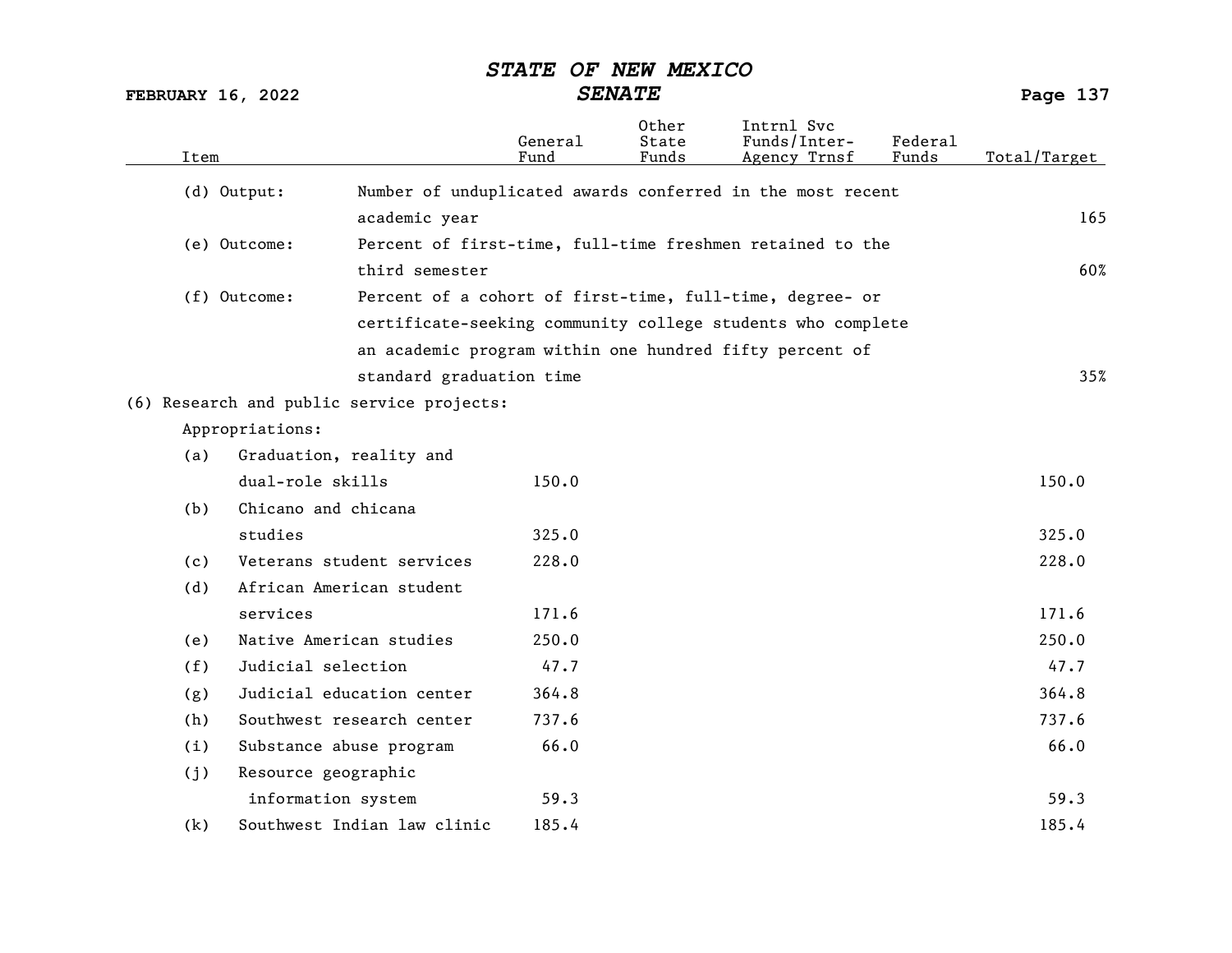FEBRUARY 16, 2022 SENATE Page 138

| Item |                            | General<br>Fund | Other<br>State<br>Funds | Intrnl Svc<br>Funds/Inter-<br>Agency Trnsf | Federal<br>Funds | Total/Target |
|------|----------------------------|-----------------|-------------------------|--------------------------------------------|------------------|--------------|
| (1)  | Geospatial and population  |                 |                         |                                            |                  |              |
|      | studies/bureau of business |                 |                         |                                            |                  |              |
|      | and economic research      | 346.2           |                         |                                            |                  | 346.2        |
| (m)  | New Mexico historical      |                 |                         |                                            |                  |              |
|      | review                     | 42.0            |                         |                                            |                  | 42.0         |
| (n)  | Ibero-American education   | 78.8            |                         |                                            |                  | 78.8         |
| (0)  | Manufacturing engineering  |                 |                         |                                            |                  |              |
|      | program                    | 494.4           |                         |                                            |                  | 494.4        |
| (p)  | Wildlife law education     | 85.9            |                         |                                            |                  | 85.9         |
| (q)  | Africana studies           | 273.5           |                         |                                            |                  | 273.5        |
| (r)  | Disabled student services  | 160.6           |                         |                                            |                  | 160.6        |
| (s)  | Minority student services  |                 |                         |                                            |                  |              |
|      | - UNM                      | 944.3           |                         |                                            |                  | 944.3        |
| (t)  | Community-based education  | 503.6           |                         |                                            |                  | 503.6        |
| (u)  | Corrine Wolfe children's   |                 |                         |                                            |                  |              |
|      | law center                 | 151.7           |                         |                                            |                  | 151.7        |
| (v)  | Mock trial program and     |                 |                         |                                            |                  |              |
|      | high school forensics      | 261.6           |                         |                                            |                  | 261.6        |
| (w)  | Utton transboundary        |                 |                         |                                            |                  |              |
|      | resources center           | 397.2           |                         |                                            |                  | 397.2        |
| (x)  | Student mentoring program  | 258.0           |                         |                                            |                  | 258.0        |
| (y)  | Land grant studies         | 115.4           |                         |                                            |                  | 115.4        |
| (z)  | Gallup branch - nurse      |                 |                         |                                            |                  |              |
|      | expansion                  | 180.6           |                         |                                            |                  | 180.6        |
|      | .                          |                 |                         |                                            |                  |              |

(aa) Valencia branch - nurse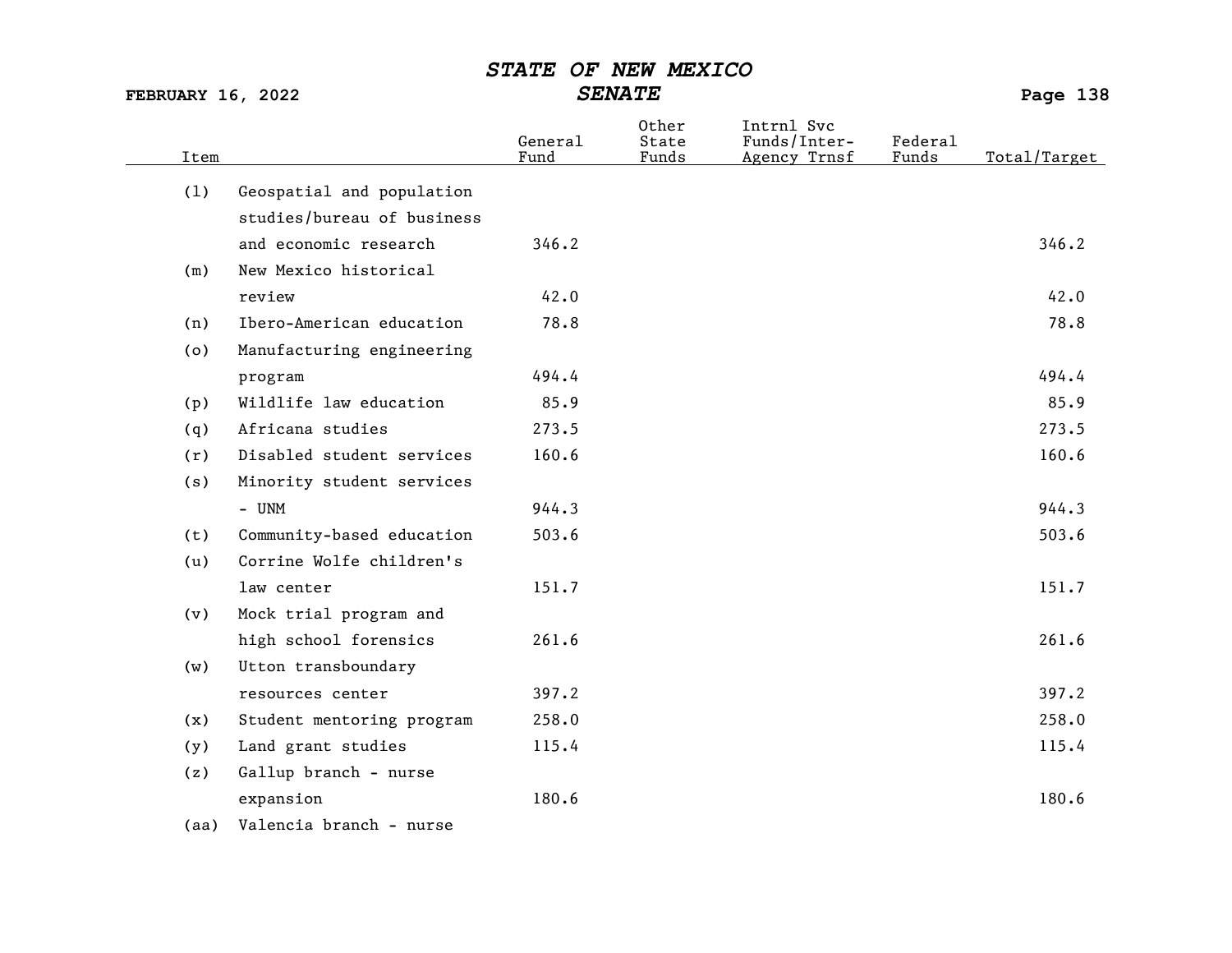FEBRUARY 16, 2022 SENATE Page 139

| Item         |                             | General<br>Fund | Other<br>State<br>Funds | Intrnl Svc<br>Funds/Inter-<br>Agency Trnsf | Federal<br>Funds | Total/Target |
|--------------|-----------------------------|-----------------|-------------------------|--------------------------------------------|------------------|--------------|
|              | expansion                   | 146.5           |                         |                                            |                  | 146.5        |
| (bb)         | Taos branch - nurse         |                 |                         |                                            |                  |              |
|              | expansion                   | 210.4           |                         |                                            |                  | 210.4        |
| (cc)         | Gallup branch - workforce   |                 |                         |                                            |                  |              |
|              | development programs        | 182.4           |                         |                                            |                  | 182.4        |
| (dd)         | University of New Mexico    |                 |                         |                                            |                  |              |
|              | press                       | 238.4           |                         |                                            |                  | 238.4        |
| (ee)         | American Indian summer      |                 |                         |                                            |                  |              |
|              | bridge program              | 250.0           |                         |                                            |                  | 250.0        |
| (ff)         | Economics department        | 125.0           |                         |                                            |                  | 125.0        |
| (gg)         | Natural heritage New Mexico |                 |                         |                                            |                  |              |
|              | database                    | 50.0            |                         |                                            |                  | 50.0         |
| . <b>.</b> . |                             |                 |                         |                                            |                  |              |

(7) Health sciences center:

The purpose of the institution and general program of the university of New Mexico health sciences center is to provide educational, clinical and research support for the advancement of the health of all New Mexicans.

Appropriations:

| (a) Other | 422,300.0 | 150,300.0 572,600.0 |  |
|-----------|-----------|---------------------|--|
|           |           |                     |  |

(b) Instruction and general

purposes 66,582.5 67,917.2 581.5 4,000.0 139,081.2

The internal service funds/interagency transfers appropriation to the health sciences center of the university of New Mexico in the instruction and general purposes category includes five hundred eightyone thousand five hundred dollars (\$581,500) from the tobacco settlement program fund.

Performance measures:

(a) Output: Pass rate of medical school students on United States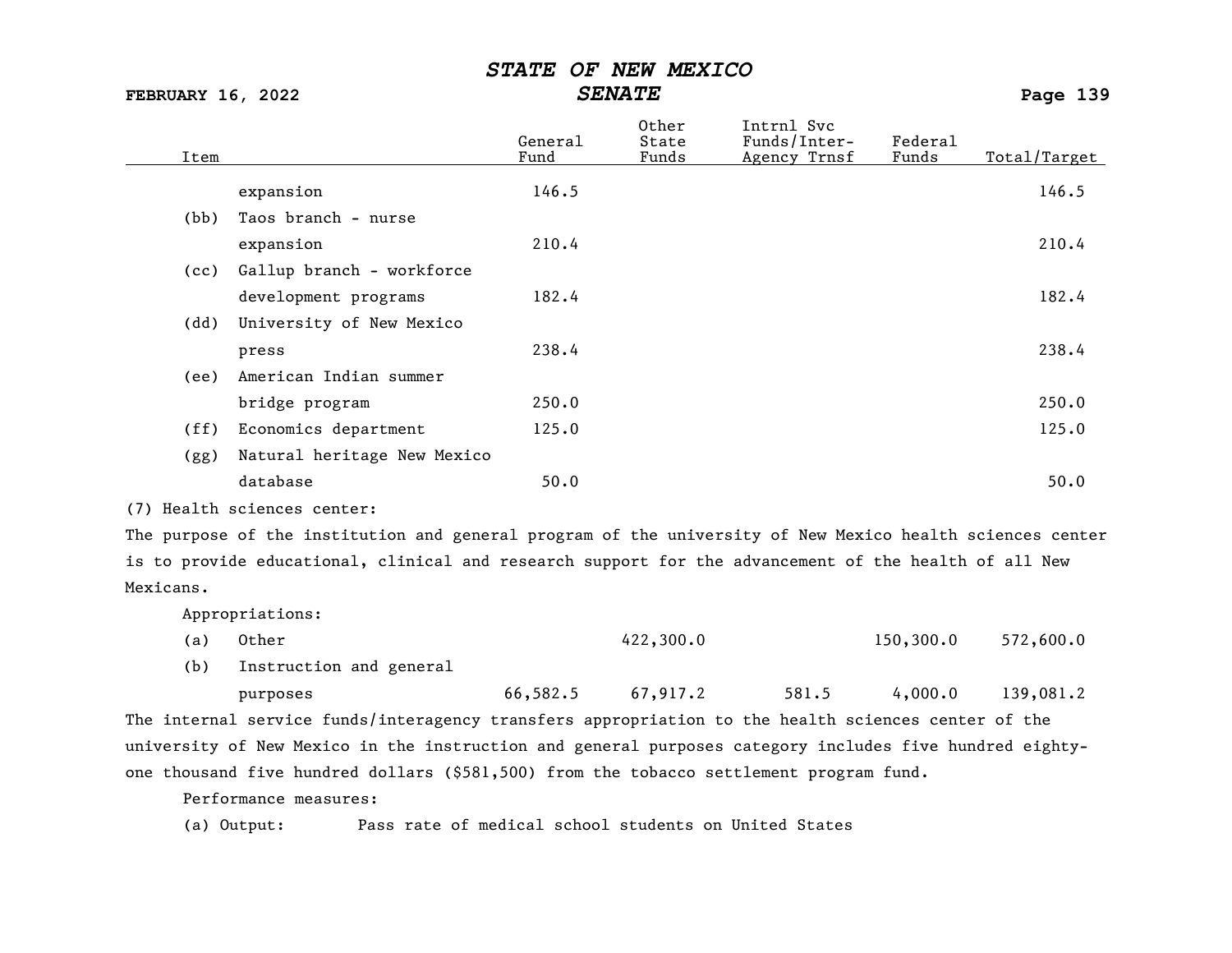FEBRUARY 16, 2022 SENATE Page 140

| Item |                                                                  | General<br>Fund                                    | Other<br>State<br>Funds | Intrnl Svc<br>Funds/Inter-<br>Agency Trnsf              | <b>Federal</b><br>Funds | Total/Target |
|------|------------------------------------------------------------------|----------------------------------------------------|-------------------------|---------------------------------------------------------|-------------------------|--------------|
|      |                                                                  |                                                    |                         | medical licensing examination, step two clinical skills |                         |              |
|      | exam, on first attempt                                           |                                                    |                         |                                                         |                         | 96%          |
|      | (b) Outcome:                                                     | Percent of nursing graduates passing the requisite |                         |                                                         |                         |              |
|      |                                                                  | licensure exam on first attempt                    |                         |                                                         |                         | 80%          |
|      | (8) Health sciences center research and public service projects: |                                                    |                         |                                                         |                         |              |
|      | Appropriations:                                                  |                                                    |                         |                                                         |                         |              |
| (a)  | <b>ENLACE</b>                                                    | 812.2                                              |                         |                                                         |                         | 812.2        |
| (b)  | New Mexico bioscience                                            |                                                    |                         |                                                         |                         |              |
|      | authority                                                        | 286.9                                              |                         |                                                         |                         | 286.9        |
| (c)  | Graduate medical                                                 |                                                    |                         |                                                         |                         |              |
|      | education/residencies                                            | 1,997.2                                            |                         |                                                         |                         | 1,997.2      |
| (d)  | Office of medical                                                |                                                    |                         |                                                         |                         |              |
|      | investigator                                                     | 6,341.6                                            | 6,300.0                 |                                                         | 50.0                    | 12,691.6     |
| (e)  | Native American suicide                                          |                                                    |                         |                                                         |                         |              |
|      | prevention                                                       | 88.1                                               |                         |                                                         |                         | 88.1         |
| (f)  | Minority student services                                        |                                                    |                         |                                                         |                         |              |
|      | - HSC                                                            | 166.8                                              |                         |                                                         |                         | 166.8        |
| (g)  | Children's psychiatric                                           |                                                    |                         |                                                         |                         |              |
|      | hospital                                                         | 7,479.0                                            | 12,900.0                |                                                         |                         | 20,379.0     |
| (h)  | Carrie Tingley hospital                                          | 5,752.6                                            | 16,501.4                |                                                         |                         | 22,254.0     |
| (i)  | Newborn intensive care                                           | 3,025.4                                            | 50.0                    |                                                         | 190.3                   | 3, 265.7     |
| (j)  | Pediatric oncology                                               | 1,177.7                                            | 171.3                   |                                                         |                         | 1,349.0      |
| (k)  | Poison and drug                                                  |                                                    |                         |                                                         |                         |              |
|      | information center                                               | 1,628.7                                            | 415.8                   |                                                         | 701.0                   | 2,745.5      |
| (1)  | Medical residents                                                |                                                    | 40,100.0                |                                                         | 7,400.0                 | 47,500.0     |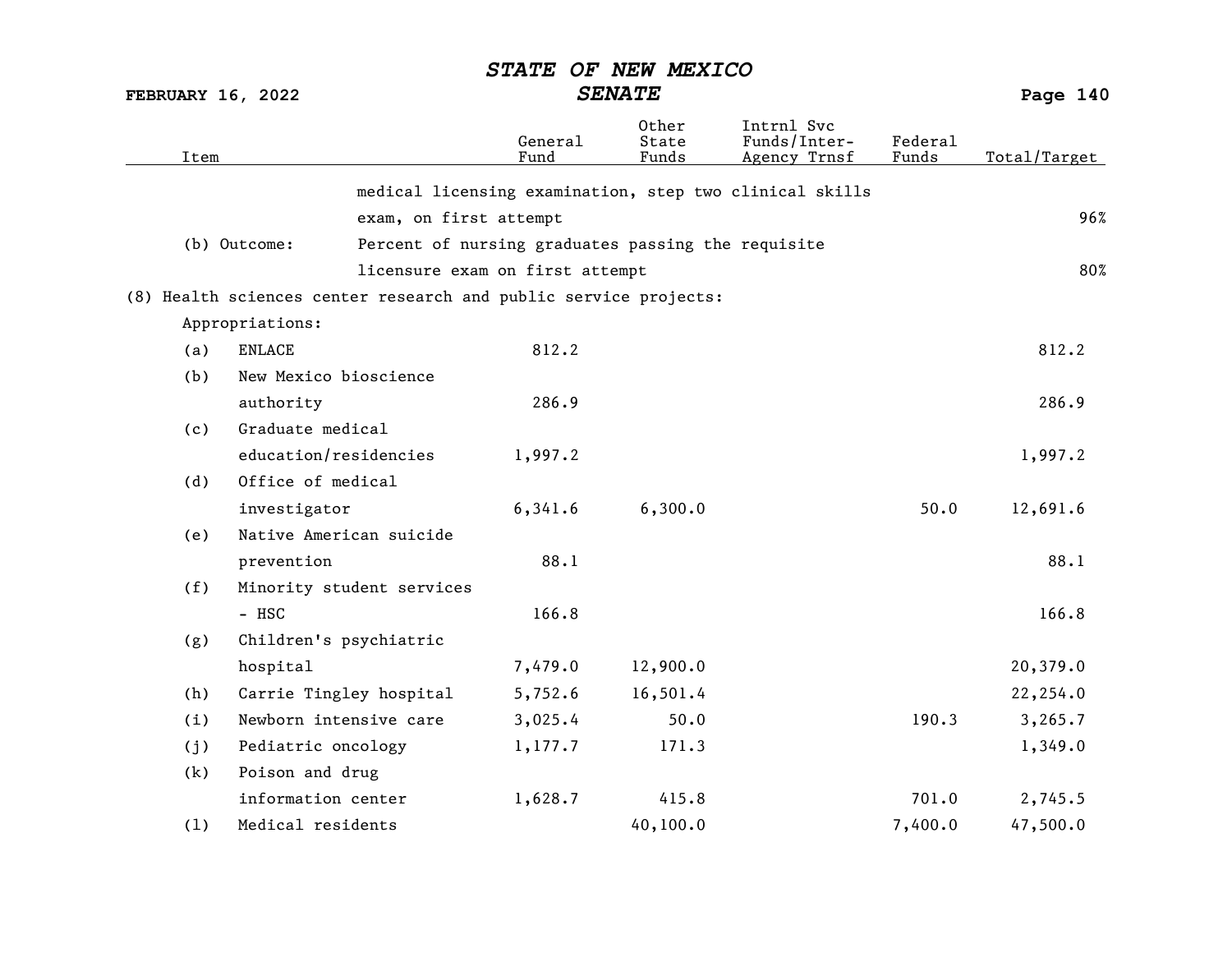FEBRUARY 16, 2022 SENATE SENATE

| Item |                          | General<br>Fund | Other<br>State<br>Funds | Intrnl Svc<br>Funds/Inter-<br>Agency Trnsf | Federal<br>Funds | Total/Target |
|------|--------------------------|-----------------|-------------------------|--------------------------------------------|------------------|--------------|
| (m)  | Cancer center            | 5,907.9         | 3,622.4                 | 2,277.6                                    | 13,900.0         | 25,707.9     |
| (n)  | Genomics, biocomputing   |                 |                         |                                            |                  |              |
|      | and environmental health |                 |                         |                                            |                  |              |
|      | research                 |                 | 1,115.6                 |                                            | 7,080.0          | 8,195.6      |
| (0)  | Trauma specialty         |                 |                         |                                            |                  |              |
|      | education                |                 | 171.3                   |                                            |                  | 171.3        |
| (p)  | Pediatrics specialty     |                 |                         |                                            |                  |              |
|      | education                |                 | 171.3                   |                                            |                  | 171.3        |
| (q)  | Native American health   |                 |                         |                                            |                  |              |
|      | center                   | 240.5           |                         |                                            |                  | 240.5        |
| (r)  | Nurse expansion - UNM    | 951.6           |                         |                                            |                  | 951.6        |
| (s)  | Graduate nurse education | 1,653.1         |                         |                                            |                  | 1,653.1      |
| (t)  | Child abuse evaluation   |                 |                         |                                            |                  |              |
|      | center                   | 138.6           |                         |                                            |                  | 138.6        |
| (u)  | Hepatitis community      |                 |                         |                                            |                  |              |
|      | health outcomes          | 6,037.5         |                         |                                            |                  | 6,037.5      |
| (v)  | Comprehensive movement   |                 |                         |                                            |                  |              |
|      | disorders clinic         | 273.5           |                         |                                            |                  | 273.5        |
| (w)  | OMI grief services       | 202.6           |                         |                                            |                  | 202.6        |
| (x)  | Physician assistant      |                 |                         |                                            |                  |              |
|      | program and nurse        |                 |                         |                                            |                  |              |
|      | practitioners            | 2,000.0         |                         |                                            |                  | 2,000.0      |
| (y)  | Office of diversity,     |                 |                         |                                            |                  |              |
|      | equity and inclusion     | 125.6           |                         |                                            |                  | 125.6        |

The internal service funds/interagency transfers appropriation to the health sciences center research and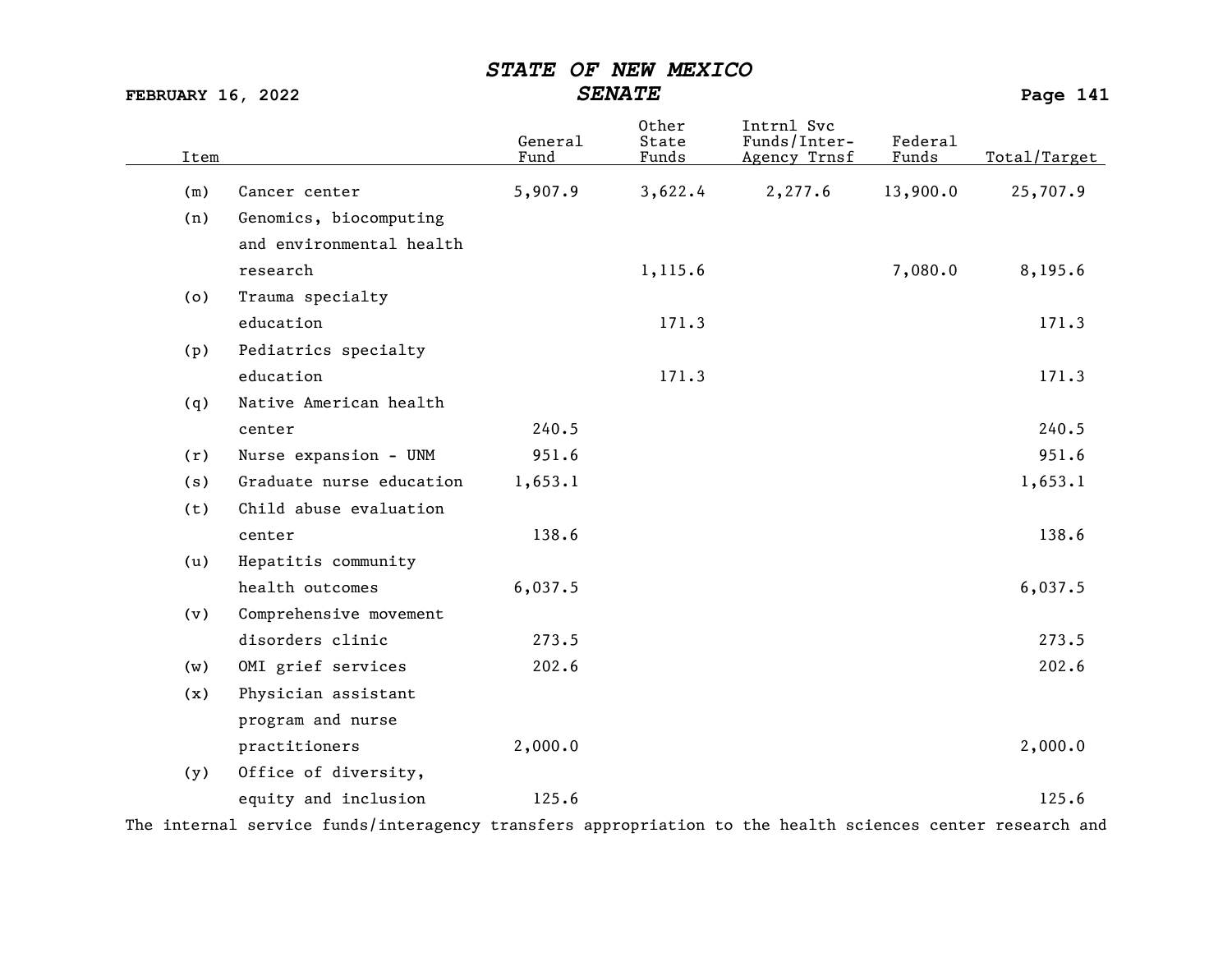FEBRUARY 16, 2022 SENATE SENATE

| Item                                                                                                      |                                           | General<br>Fund | Other<br>State<br>Funds | Intrnl Svc<br>Funds/Inter-<br>Agency Trnsf                  | Federal<br>Funds | Total/Target               |
|-----------------------------------------------------------------------------------------------------------|-------------------------------------------|-----------------|-------------------------|-------------------------------------------------------------|------------------|----------------------------|
| public service projects of the university of New Mexico include two million two hundred seventy-seven     |                                           |                 |                         |                                                             |                  |                            |
| thousand six hundred dollars (\$2,277,600) from the tobacco settlement program fund.                      |                                           |                 |                         |                                                             |                  |                            |
| Subtotal                                                                                                  |                                           | [353, 817.1]    | [949, 656.8]            | [2, 859.1]                                                  |                  | $[335, 919.0]$ 1,642,252.0 |
| NEW MEXICO STATE UNIVERSITY:                                                                              |                                           |                 |                         |                                                             |                  |                            |
| (1) Main campus:                                                                                          |                                           |                 |                         |                                                             |                  |                            |
| The purpose of the instruction and general program is to provide education services designed to meet the  |                                           |                 |                         |                                                             |                  |                            |
| intellectual, educational and quality of life goals associated with the ability to enter the workforce,   |                                           |                 |                         |                                                             |                  |                            |
| compete and advance in the new economy and contribute to social advancement through informed citizenship. |                                           |                 |                         |                                                             |                  |                            |
| Appropriations:                                                                                           |                                           |                 |                         |                                                             |                  |                            |
| Other<br>(a)                                                                                              |                                           |                 | 62,700.0                |                                                             | 95,000.0         | 157,700.0                  |
| (b)                                                                                                       | Instruction and general                   |                 |                         |                                                             |                  |                            |
| purposes                                                                                                  |                                           | 125,957.9       | 120,000.0               |                                                             | 5,000.0          | 250,957.9                  |
| Athletics<br>(c)                                                                                          |                                           | 5,677.6         | 13,300.0                |                                                             | 100.0            | 19,077.6                   |
| (d)                                                                                                       | Educational television                    | 970.3           | 1,100.0                 |                                                             |                  | 2,070.3                    |
| Tribal education<br>(e)                                                                                   |                                           |                 |                         |                                                             |                  |                            |
| initiatives                                                                                               |                                           | 200.0           |                         |                                                             |                  | 200.0                      |
| (f)<br>Teacher pipeline                                                                                   |                                           |                 |                         |                                                             |                  |                            |
| initiatives                                                                                               |                                           | 250.0           |                         |                                                             |                  | 250.0                      |
| Performance measures:                                                                                     |                                           |                 |                         |                                                             |                  |                            |
| (a) Output:                                                                                               | Number of students enrolled, by headcount |                 |                         |                                                             |                  | 16,250                     |
| $(b)$ Output:                                                                                             |                                           |                 |                         | Number of first-time freshmen enrolled who graduated from a |                  |                            |
|                                                                                                           | New Mexico high school, by headcount      |                 |                         |                                                             |                  | 1,850                      |
| $(c)$ Output:                                                                                             | Number of credit hours delivered          |                 |                         |                                                             |                  | 391,000                    |
| (d) Output:                                                                                               |                                           |                 |                         | Number of unduplicated degree awards in the most recent     |                  |                            |
|                                                                                                           | academic year                             |                 |                         |                                                             |                  | 3,300                      |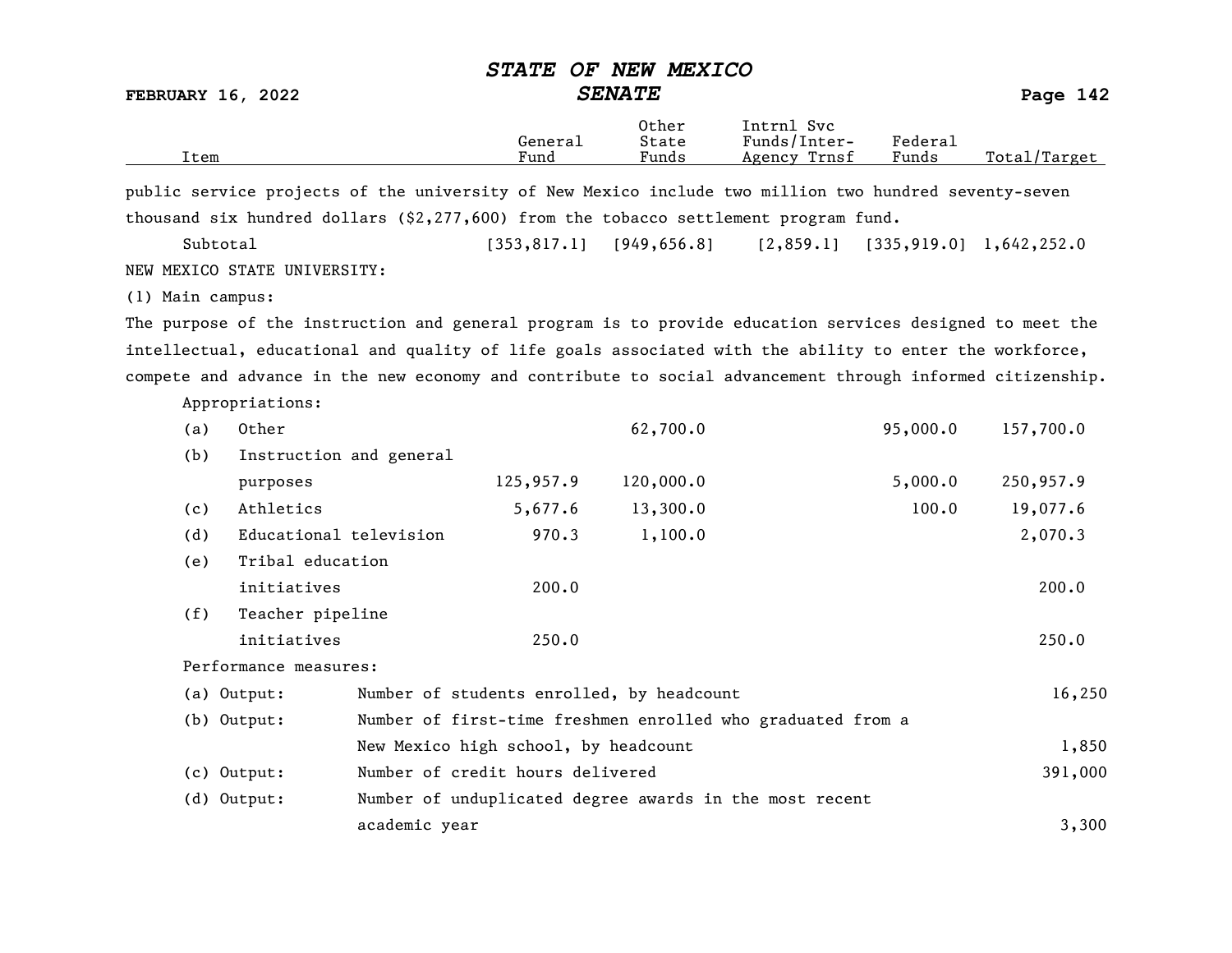FEBRUARY 16, 2022 SENATE SENATE

| Percent of a cohort of first-time, full-time,<br>(e) Outcome:<br>degree-seeking freshmen who complete a baccalaureate<br>program within one hundred fifty percent of standard<br>graduation time<br>(f) Outcome:<br>Percent of first-time, full-time freshmen retained to the<br>83%<br>third semester<br>(2) Alamogordo branch:<br>The purpose of the instruction and general program at New Mexico's community colleges is to provide<br>credit and noncredit postsecondary education and training opportunities to New Mexicans so they have the<br>skills to be competitive in the new economy and are able to participate in lifelong learning activities.<br>Appropriations: | Total/Target |
|------------------------------------------------------------------------------------------------------------------------------------------------------------------------------------------------------------------------------------------------------------------------------------------------------------------------------------------------------------------------------------------------------------------------------------------------------------------------------------------------------------------------------------------------------------------------------------------------------------------------------------------------------------------------------------|--------------|
|                                                                                                                                                                                                                                                                                                                                                                                                                                                                                                                                                                                                                                                                                    |              |
|                                                                                                                                                                                                                                                                                                                                                                                                                                                                                                                                                                                                                                                                                    |              |
|                                                                                                                                                                                                                                                                                                                                                                                                                                                                                                                                                                                                                                                                                    |              |
|                                                                                                                                                                                                                                                                                                                                                                                                                                                                                                                                                                                                                                                                                    | 60%          |
|                                                                                                                                                                                                                                                                                                                                                                                                                                                                                                                                                                                                                                                                                    |              |
|                                                                                                                                                                                                                                                                                                                                                                                                                                                                                                                                                                                                                                                                                    |              |
|                                                                                                                                                                                                                                                                                                                                                                                                                                                                                                                                                                                                                                                                                    |              |
|                                                                                                                                                                                                                                                                                                                                                                                                                                                                                                                                                                                                                                                                                    |              |
|                                                                                                                                                                                                                                                                                                                                                                                                                                                                                                                                                                                                                                                                                    |              |
|                                                                                                                                                                                                                                                                                                                                                                                                                                                                                                                                                                                                                                                                                    |              |
|                                                                                                                                                                                                                                                                                                                                                                                                                                                                                                                                                                                                                                                                                    |              |
| 900.0<br>2,900.0<br>3,800.0<br>Other<br>(a)                                                                                                                                                                                                                                                                                                                                                                                                                                                                                                                                                                                                                                        |              |
| (b)<br>Instruction and general                                                                                                                                                                                                                                                                                                                                                                                                                                                                                                                                                                                                                                                     |              |
| 7,333.1<br>3,600.0<br>400.0<br>11,333.1<br>purposes                                                                                                                                                                                                                                                                                                                                                                                                                                                                                                                                                                                                                                |              |
| Performance measures:                                                                                                                                                                                                                                                                                                                                                                                                                                                                                                                                                                                                                                                              |              |
| Number of students enrolled, by headcount<br>2,000<br>(a) Output:                                                                                                                                                                                                                                                                                                                                                                                                                                                                                                                                                                                                                  |              |
| $(b)$ Output:<br>Number of first-time freshmen enrolled who graduated from a                                                                                                                                                                                                                                                                                                                                                                                                                                                                                                                                                                                                       |              |
| New Mexico high school, by headcount                                                                                                                                                                                                                                                                                                                                                                                                                                                                                                                                                                                                                                               | 100          |
| Number of credit hours delivered<br>$(c)$ Output:<br>14,500                                                                                                                                                                                                                                                                                                                                                                                                                                                                                                                                                                                                                        |              |
| (d) Output:<br>Number of unduplicated awards conferred in the most recent                                                                                                                                                                                                                                                                                                                                                                                                                                                                                                                                                                                                          |              |
| academic year                                                                                                                                                                                                                                                                                                                                                                                                                                                                                                                                                                                                                                                                      | 135          |
| (e) Outcome:<br>Percent of a cohort of first-time, full-time, degree- or                                                                                                                                                                                                                                                                                                                                                                                                                                                                                                                                                                                                           |              |
| certificate-seeking community college students who complete                                                                                                                                                                                                                                                                                                                                                                                                                                                                                                                                                                                                                        |              |
| an academic program within one hundred fifty percent of                                                                                                                                                                                                                                                                                                                                                                                                                                                                                                                                                                                                                            |              |
| standard graduation time                                                                                                                                                                                                                                                                                                                                                                                                                                                                                                                                                                                                                                                           | 35%          |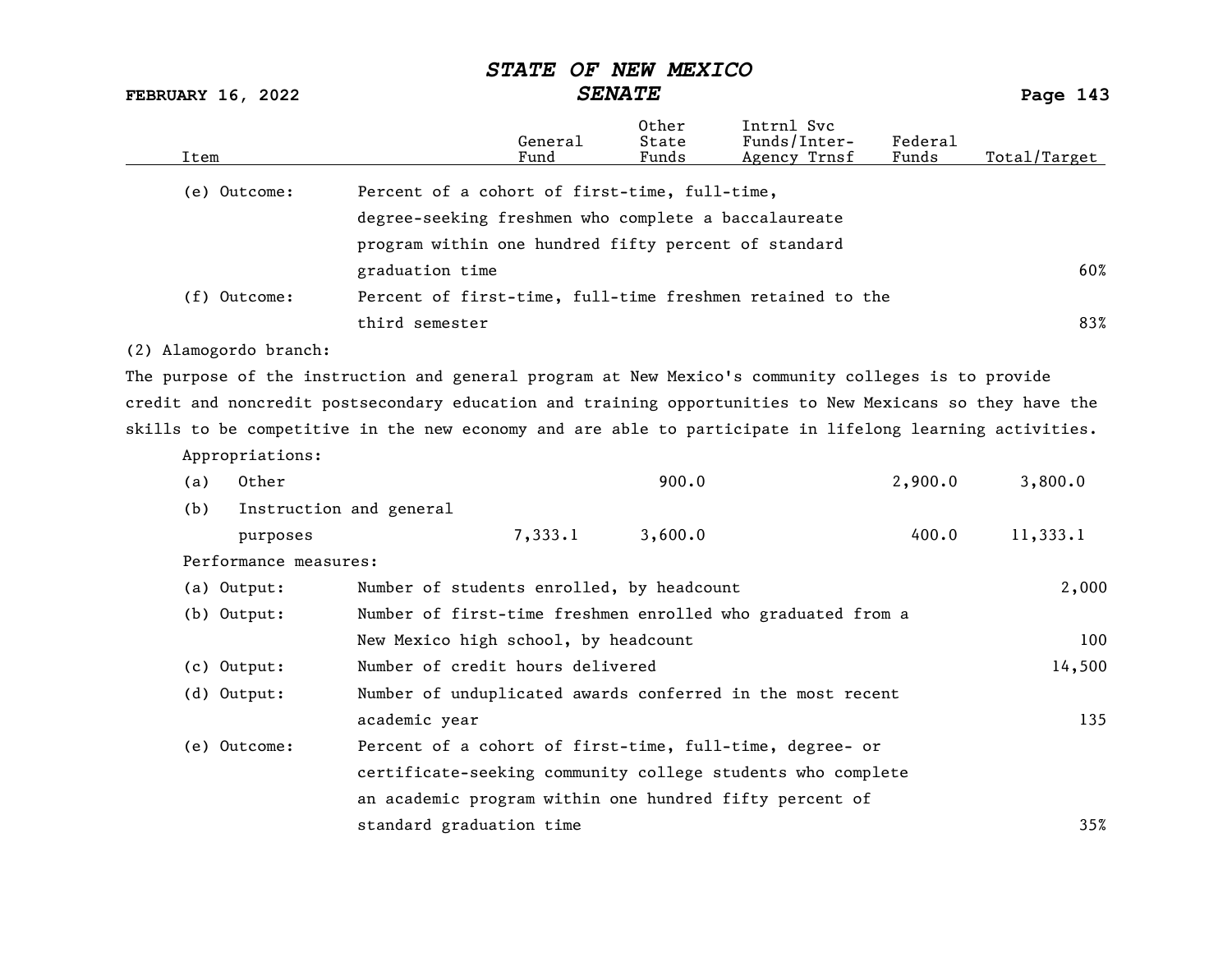|                          |                                                                                                          | <b>STATE</b>                                  | OF NEW MEXICO           |                                                              |                  |              |
|--------------------------|----------------------------------------------------------------------------------------------------------|-----------------------------------------------|-------------------------|--------------------------------------------------------------|------------------|--------------|
| <b>FEBRUARY 16, 2022</b> |                                                                                                          |                                               | <b>SENATE</b>           |                                                              |                  | Page 144     |
| Item                     |                                                                                                          | General<br>Fund                               | Other<br>State<br>Funds | Intrnl Svc<br>Funds/Inter-<br>Agency Trnsf                   | Federal<br>Funds | Total/Target |
| (f) Outcome:             |                                                                                                          |                                               |                         | Percent of first-time, full-time freshmen retained to the    |                  |              |
|                          | third semester                                                                                           |                                               |                         |                                                              |                  | 60%          |
| (3) Carlsbad branch:     |                                                                                                          |                                               |                         |                                                              |                  |              |
|                          | The purpose of the instruction and general program at New Mexico's community colleges is to provide      |                                               |                         |                                                              |                  |              |
|                          | credit and noncredit postsecondary education and training opportunities to New Mexicans so they have the |                                               |                         |                                                              |                  |              |
|                          | skills to be competitive in the new economy and are able to participate in lifelong learning activities. |                                               |                         |                                                              |                  |              |
| Appropriations:          |                                                                                                          |                                               |                         |                                                              |                  |              |
| Other<br>(a)             |                                                                                                          |                                               | 1,000.0                 |                                                              | 1,500.0          | 2,500.0      |
| (b)                      | Instruction and general                                                                                  |                                               |                         |                                                              |                  |              |
| purposes                 |                                                                                                          | 4,370.5                                       | 14,000.0                |                                                              | 2,000.0          | 20,370.5     |
| Performance measures:    |                                                                                                          |                                               |                         |                                                              |                  |              |
| (a) Output:              |                                                                                                          | Number of students enrolled, by headcount     |                         |                                                              |                  | 1,500        |
| (b) Output:              |                                                                                                          |                                               |                         | Number of first-time freshmen enrolled who graduated from a  |                  |              |
|                          |                                                                                                          | New Mexico high school, by headcount          |                         |                                                              |                  | 197          |
| $(c)$ Output:            |                                                                                                          | Number of credit hours delivered              |                         |                                                              |                  | 26,332       |
| (d) Output:              |                                                                                                          |                                               |                         | Number of awards conferred within the most recent academic   |                  |              |
|                          | year                                                                                                     |                                               |                         |                                                              |                  | 160          |
| (e) Outcome:             |                                                                                                          | Percent of a cohort of first-time, full-time, |                         |                                                              |                  |              |
|                          |                                                                                                          |                                               |                         | degree-seeking freshmen who complete an associate's program  |                  |              |
|                          |                                                                                                          |                                               |                         | within one hundred fifty percent of standard graduation time |                  | 35%          |
| (f) Outcome:             |                                                                                                          |                                               |                         | Percent of first-time, full-time freshmen retained to the    |                  |              |
|                          | third semester                                                                                           |                                               |                         |                                                              |                  | 60%          |

#### (4) Dona Ana branch:

The purpose of the instruction and general program at New Mexico's community colleges is to provide credit and noncredit postsecondary education and training opportunities to New Mexicans so they have the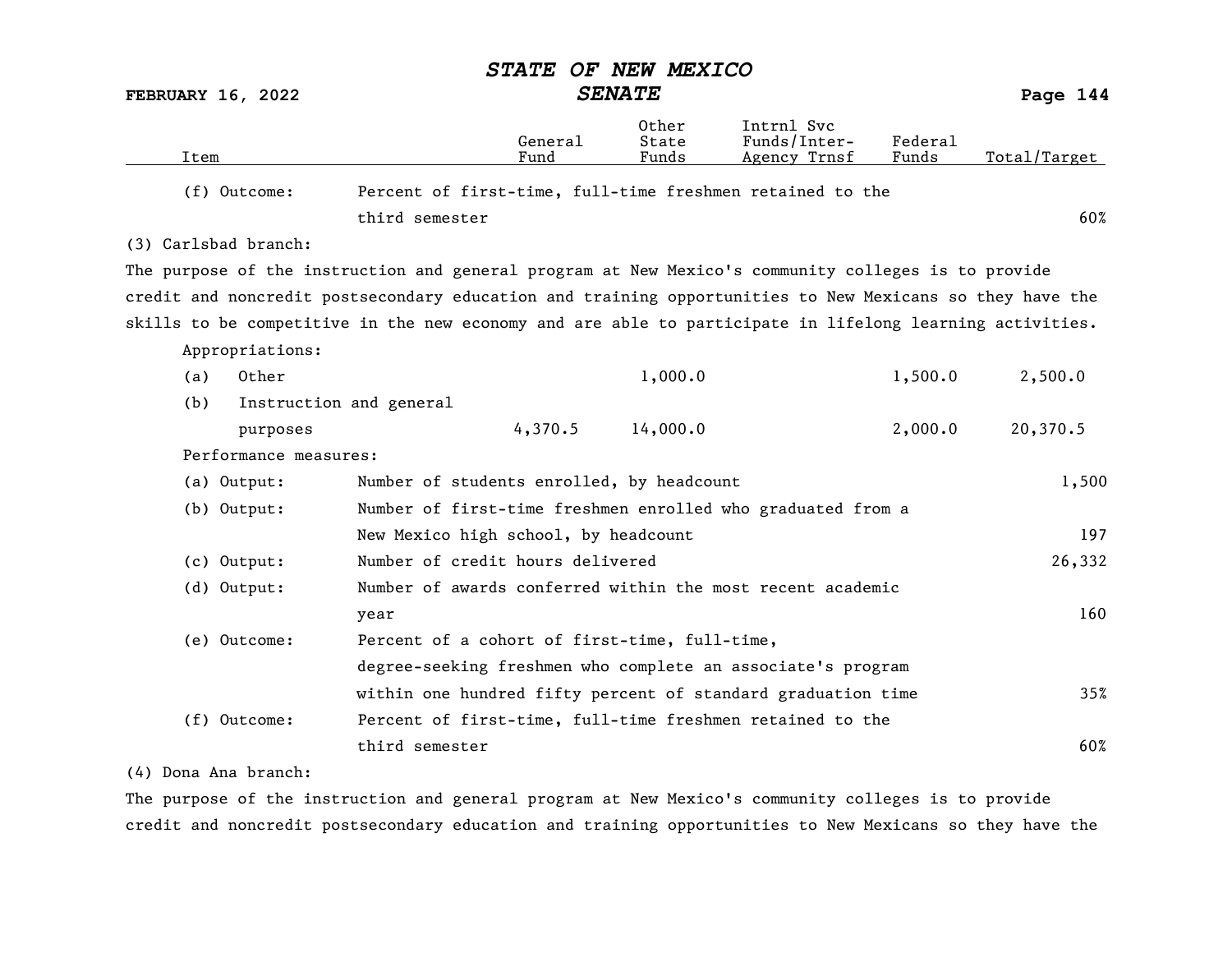FEBRUARY 16, 2022 SENATE Page 145

| Item                                                                                                     |                                                             | General<br>Fund | Other<br>State<br>Funds | Intrnl Svc<br>Funds/Inter-<br>Agency Trnsf | Federal<br>Funds | Total/Target |  |  |  |
|----------------------------------------------------------------------------------------------------------|-------------------------------------------------------------|-----------------|-------------------------|--------------------------------------------|------------------|--------------|--|--|--|
| skills to be competitive in the new economy and are able to participate in lifelong learning activities. |                                                             |                 |                         |                                            |                  |              |  |  |  |
| Appropriations:                                                                                          |                                                             |                 |                         |                                            |                  |              |  |  |  |
| Other<br>(a)                                                                                             |                                                             |                 | 4,500.0                 |                                            | 15,200.0         | 19,700.0     |  |  |  |
| (b)                                                                                                      | Instruction and general                                     |                 |                         |                                            |                  |              |  |  |  |
| purposes                                                                                                 |                                                             | 24,266.7        | 18,700.0                |                                            | 3,900.0          | 46,866.7     |  |  |  |
| Performance measures:                                                                                    |                                                             |                 |                         |                                            |                  |              |  |  |  |
| (a) Output:                                                                                              | Number of students enrolled, by headcount                   |                 |                         |                                            |                  | 9,600        |  |  |  |
| $(b)$ Output:                                                                                            | Number of first-time freshmen enrolled who graduated from a |                 |                         |                                            |                  |              |  |  |  |
|                                                                                                          | New Mexico high school, by headcount                        |                 |                         |                                            |                  | 1,595        |  |  |  |
| $(c)$ Output:                                                                                            | Number of credit hours delivered                            |                 |                         |                                            |                  | 130,000      |  |  |  |
| (d) Output:                                                                                              | Number of unduplicated awards conferred in the most recent  |                 |                         |                                            |                  |              |  |  |  |
|                                                                                                          | academic year                                               |                 |                         |                                            |                  | 1,200        |  |  |  |
| (e) Outcome:                                                                                             | Percent of a cohort of first-time, part-time, degree- or    |                 |                         |                                            |                  |              |  |  |  |
|                                                                                                          | certificate-seeking community college students who complete |                 |                         |                                            |                  |              |  |  |  |
|                                                                                                          | an academic program within one hundred fifty percent of     |                 |                         |                                            |                  |              |  |  |  |
|                                                                                                          | standard graduation time                                    |                 |                         |                                            |                  | 35%          |  |  |  |
| (f) Outcome:                                                                                             | Percent of first-time, full-time freshmen retained to the   |                 |                         |                                            |                  |              |  |  |  |
|                                                                                                          | third semester                                              |                 |                         |                                            |                  | 60%          |  |  |  |
| (5) Grants branch:                                                                                       |                                                             |                 |                         |                                            |                  |              |  |  |  |
| The purpose of the instruction and general program at New Mexico's community colleges is to provide      |                                                             |                 |                         |                                            |                  |              |  |  |  |
| credit and noncredit postsecondary education and training opportunities to New Mexicans so they have the |                                                             |                 |                         |                                            |                  |              |  |  |  |
| skills to be competitive in the new economy and are able to participate in lifelong learning activities. |                                                             |                 |                         |                                            |                  |              |  |  |  |

(a) Other 400.0 1,700.0 2,100.0

(b) Instruction and general

Appropriations: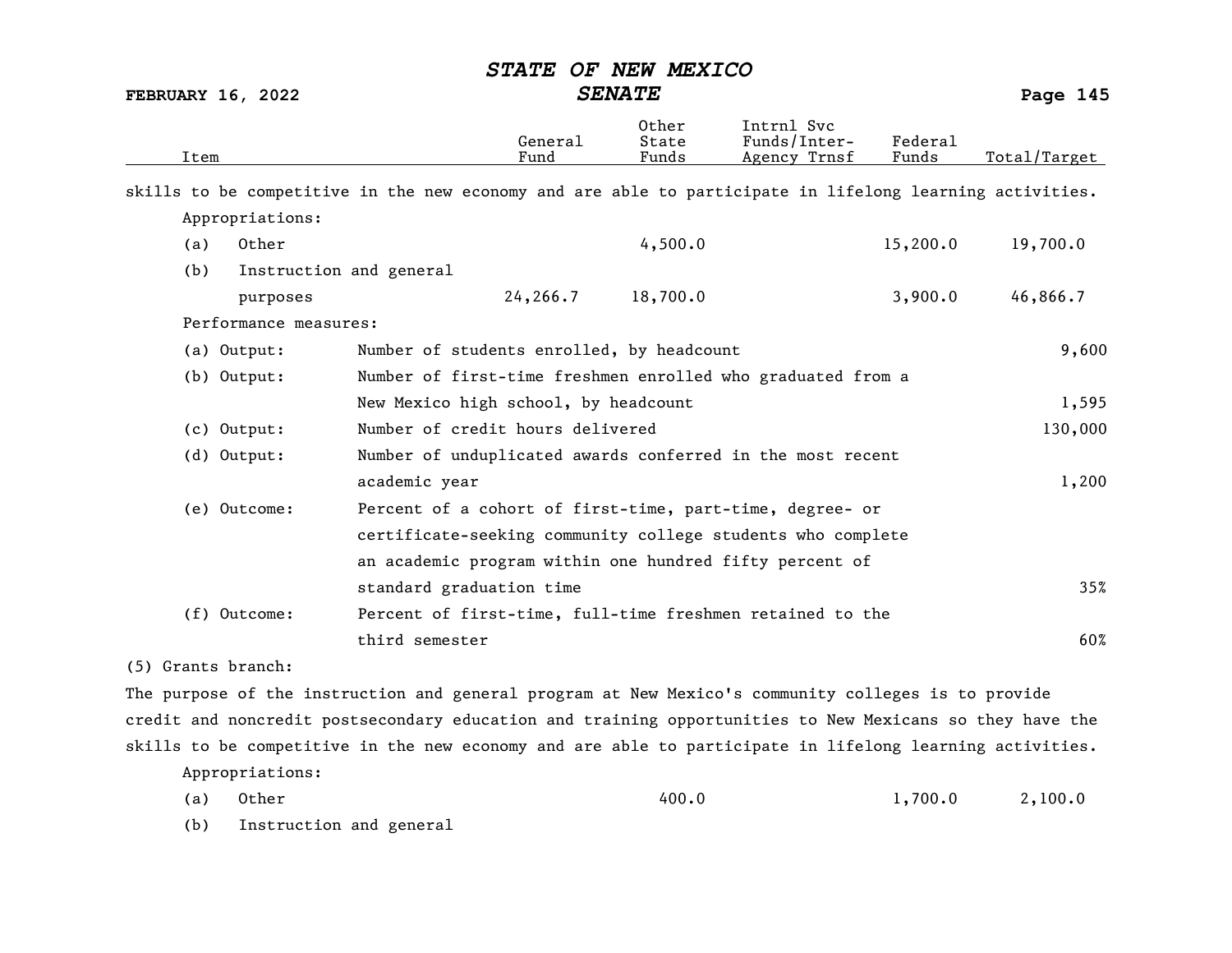| Item |                                                                             |                                                      | General<br>Fund | Other<br>State<br>Funds | Intrnl Svc<br>Funds/Inter-<br>Agency Trnsf                  | Federal<br>Funds | Total/Target |
|------|-----------------------------------------------------------------------------|------------------------------------------------------|-----------------|-------------------------|-------------------------------------------------------------|------------------|--------------|
|      | purposes                                                                    |                                                      | 3,599.9         | 1,700.0                 |                                                             | 1,200.0          | 6,499.9      |
| (c)  | Tribal education                                                            |                                                      |                 |                         |                                                             |                  |              |
|      | initiatives                                                                 |                                                      | 100.0           |                         |                                                             |                  | 100.0        |
|      | Performance measures:                                                       |                                                      |                 |                         |                                                             |                  |              |
|      | (a) Output:                                                                 | Number of students enrolled, by headcount            |                 |                         |                                                             |                  | 1,500        |
|      | $(b)$ Output:                                                               |                                                      |                 |                         | Number of first-time freshmen enrolled who graduated from a |                  |              |
|      |                                                                             | New Mexico high school, by headcount                 |                 |                         |                                                             |                  | 110          |
|      | $(c)$ Output:                                                               | Number of credit hours delivered                     |                 |                         |                                                             |                  | 8,500        |
|      | $(d)$ Output:<br>Number of unduplicated awards conferred in the most recent |                                                      |                 |                         |                                                             |                  |              |
|      |                                                                             | academic year                                        |                 |                         |                                                             |                  | 50           |
|      | (e) Outcome:                                                                | Percent of a cohort of first-time, full-time,        |                 |                         |                                                             |                  |              |
|      |                                                                             |                                                      |                 |                         | degree-seeking freshman students who complete an associate  |                  |              |
|      |                                                                             | program within one hundred fifty percent of standard |                 |                         |                                                             |                  |              |
|      |                                                                             | graduation time                                      |                 |                         |                                                             |                  | 35%          |
|      | (f) Outcome:                                                                |                                                      |                 |                         | Percent of first-time, full-time freshmen retained to the   |                  |              |
|      |                                                                             | third semester                                       |                 |                         |                                                             |                  | 60%          |
|      | (6) Department of agriculture:                                              |                                                      |                 |                         |                                                             |                  |              |
|      | Appropriations:                                                             |                                                      |                 |                         |                                                             |                  |              |
| (a)  |                                                                             | Department of agriculture                            | 13,160.4        | 6,000.0                 |                                                             | 3,700.0          | 22,860.4     |
|      | (7) Agricultural experiment station:                                        |                                                      |                 |                         |                                                             |                  |              |
|      | Appropriations:                                                             |                                                      |                 |                         |                                                             |                  |              |
| (a)  | Agricultural experiment                                                     |                                                      |                 |                         |                                                             |                  |              |
|      | station                                                                     |                                                      | 15,081.6        | 20,000.0                |                                                             | 17,000.0         | 52,081.6     |
|      | (8) Cooperative extension service:                                          |                                                      |                 |                         |                                                             |                  |              |
|      | Appropriations:                                                             |                                                      |                 |                         |                                                             |                  |              |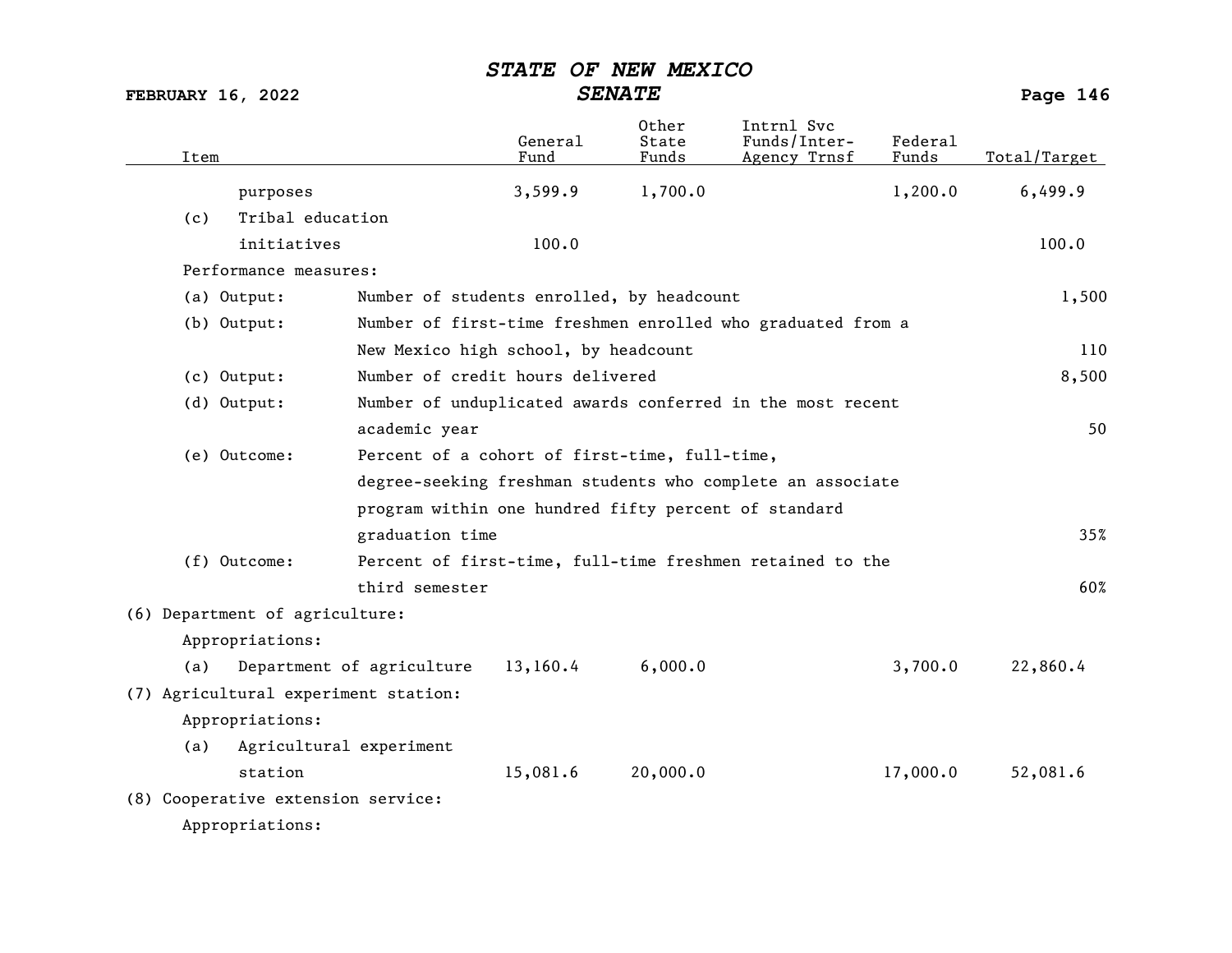| Item |                                           | General<br>Fund | Other<br>State<br>Funds | Intrnl Svc<br>Funds/Inter-<br>Agency Trnsf | Federal<br>Funds | Total/Target |
|------|-------------------------------------------|-----------------|-------------------------|--------------------------------------------|------------------|--------------|
| (a)  | Cooperative extension                     |                 |                         |                                            |                  |              |
|      | service                                   | 13,631.3        | 4,900.0                 |                                            | 9,100.0          | 27,631.3     |
|      | (9) Research and public service projects: |                 |                         |                                            |                  |              |
|      | Appropriations:                           |                 |                         |                                            |                  |              |
| (a)  | Autism program                            | 711.8           |                         |                                            |                  | 711.8        |
| (b)  | Sunspot solar observatory                 |                 |                         |                                            |                  |              |
|      | consortium                                | 352.6           |                         |                                            | 500.0            | 852.6        |
| (c)  | STEM alliance for                         |                 |                         |                                            |                  |              |
|      | minority participation                    | 292.8           |                         |                                            | 1,500.0          | 1,792.8      |
| (d)  | Mental health nurse                       |                 |                         |                                            |                  |              |
|      | practitioner                              | 940.0           |                         |                                            |                  | 940.0        |
| (e)  | Water resource research                   |                 |                         |                                            |                  |              |
|      | institute                                 | 1,039.7         | 100.0                   |                                            | 1,300.0          | 2,439.7      |
| (f)  | Indian resources                          |                 |                         |                                            |                  |              |
|      | development                               | 255.7           |                         |                                            |                  | 255.7        |
| (g)  | Manufacturing sector                      |                 |                         |                                            |                  |              |
|      | development program                       | 621.7           |                         |                                            |                  | 621.7        |
| (h)  | Arrowhead center for                      |                 |                         |                                            |                  |              |
|      | business development                      | 321.5           | 1,000.0                 |                                            | 1,300.0          | 2,621.5      |
| (i)  | Nurse expansion - NMSU                    | 846.2           |                         |                                            |                  | 846.2        |
| (j)  | Alliance teaching and                     |                 |                         |                                            |                  |              |
|      | learning advancement                      | 143.8           |                         |                                            |                  | 143.8        |
| (k)  | College assistance                        |                 |                         |                                            |                  |              |
|      | migrant program                           | 289.5           |                         |                                            | 600.0            | 889.5        |
| (1)  | Veterans center - NMSU                    | 45.6            |                         |                                            |                  | 45.6         |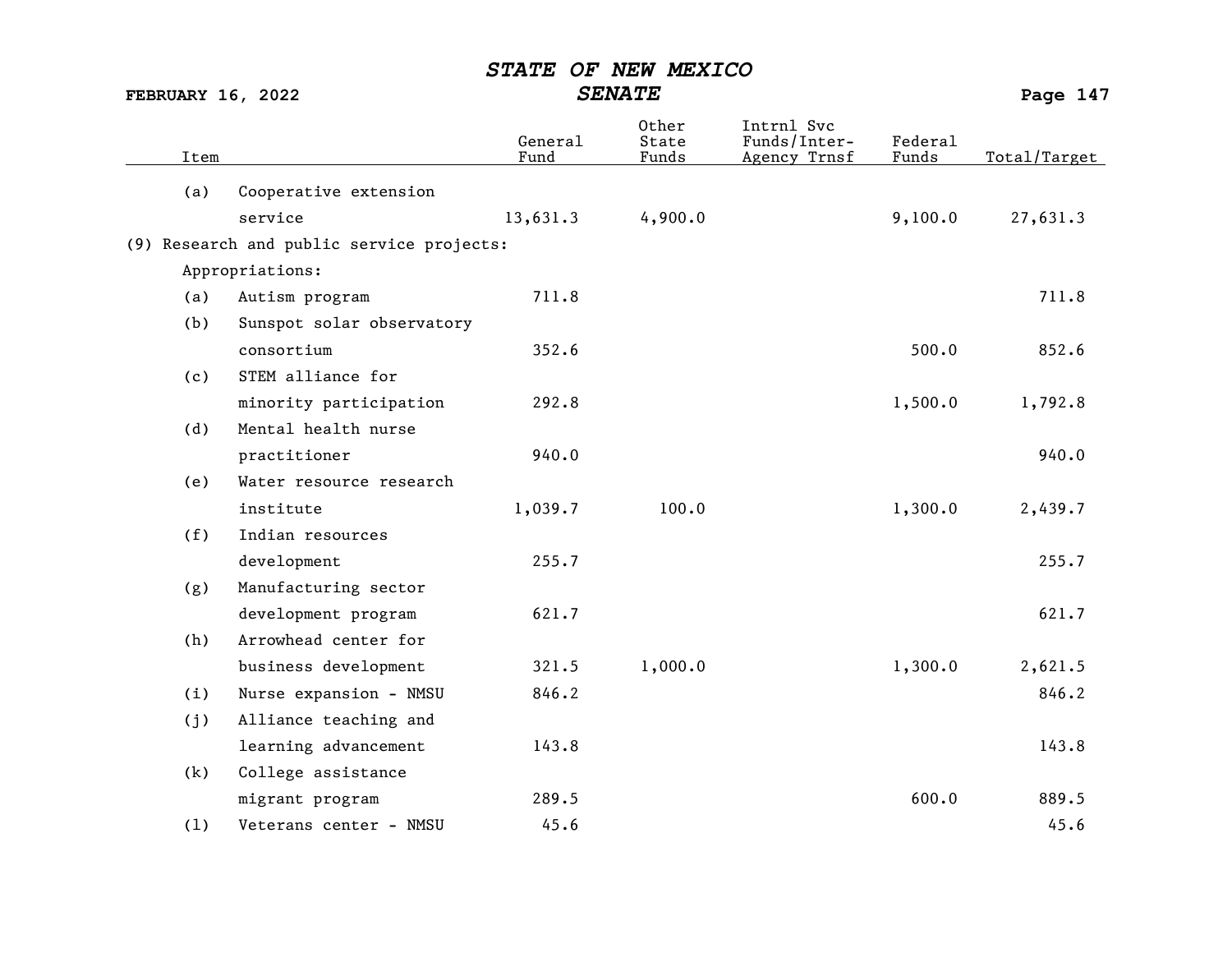FEBRUARY 16, 2022 SENATE Page 148

| Item     |                          | General<br>Fund | Other<br>State<br>Funds | Intrnl Svc<br>Funds/Inter-<br>Agency Trnsf | Federal<br>Funds | Total/Target |
|----------|--------------------------|-----------------|-------------------------|--------------------------------------------|------------------|--------------|
| (m)      | Carlsbad branch -        |                 |                         |                                            |                  |              |
|          | manufacturing sector     |                 |                         |                                            |                  |              |
|          | development program      | 214.6           |                         |                                            |                  | 214.6        |
| (n)      | Carlsbad branch - nurse  |                 |                         |                                            |                  |              |
|          | expansion                | 102.4           |                         |                                            |                  | 102.4        |
| (0)      | Dona Ana branch - dental |                 |                         |                                            |                  |              |
|          | hygiene program          | 279.0           |                         |                                            |                  | 279.0        |
| (p)      | Dona Ana branch - nurse  |                 |                         |                                            |                  |              |
|          | expansion                | 275.9           |                         |                                            |                  | 275.9        |
| (q)      | Sustainable agriculture  |                 |                         |                                            |                  |              |
|          | center of excellence     | 232.8           |                         |                                            |                  | 232.8        |
| (r)      | Anna age eight institute | 1,199.6         |                         |                                            |                  | 1,199.6      |
| Subtotal |                          | [222, 764.5]    | [273, 900.0]            |                                            | [163, 900.0]     | 660,564.5    |

NEW MEXICO HIGHLANDS UNIVERSITY:

(1) Main campus:

The purpose of the instruction and general program is to provide education services designed to meet the intellectual, educational and quality of life goals associated with the ability to enter the workforce, compete and advance in the new economy and contribute to social advancement through informed citizenship.

Appropriations:

| (a) | Other                   |          | 13,500.0 | 9,500.0 | 23,000.0 |
|-----|-------------------------|----------|----------|---------|----------|
| (b) | Instruction and general |          |          |         |          |
|     | purposes                | 29,919.9 | 12,216.7 | 172.5   | 42,309.1 |
| (c) | Athletics               | 2,385.1  | 500.0    |         | 2,885.1  |
| (d) | Tribal education        |          |          |         |          |
|     | initiatives             | 200.0    |          |         | 200.0    |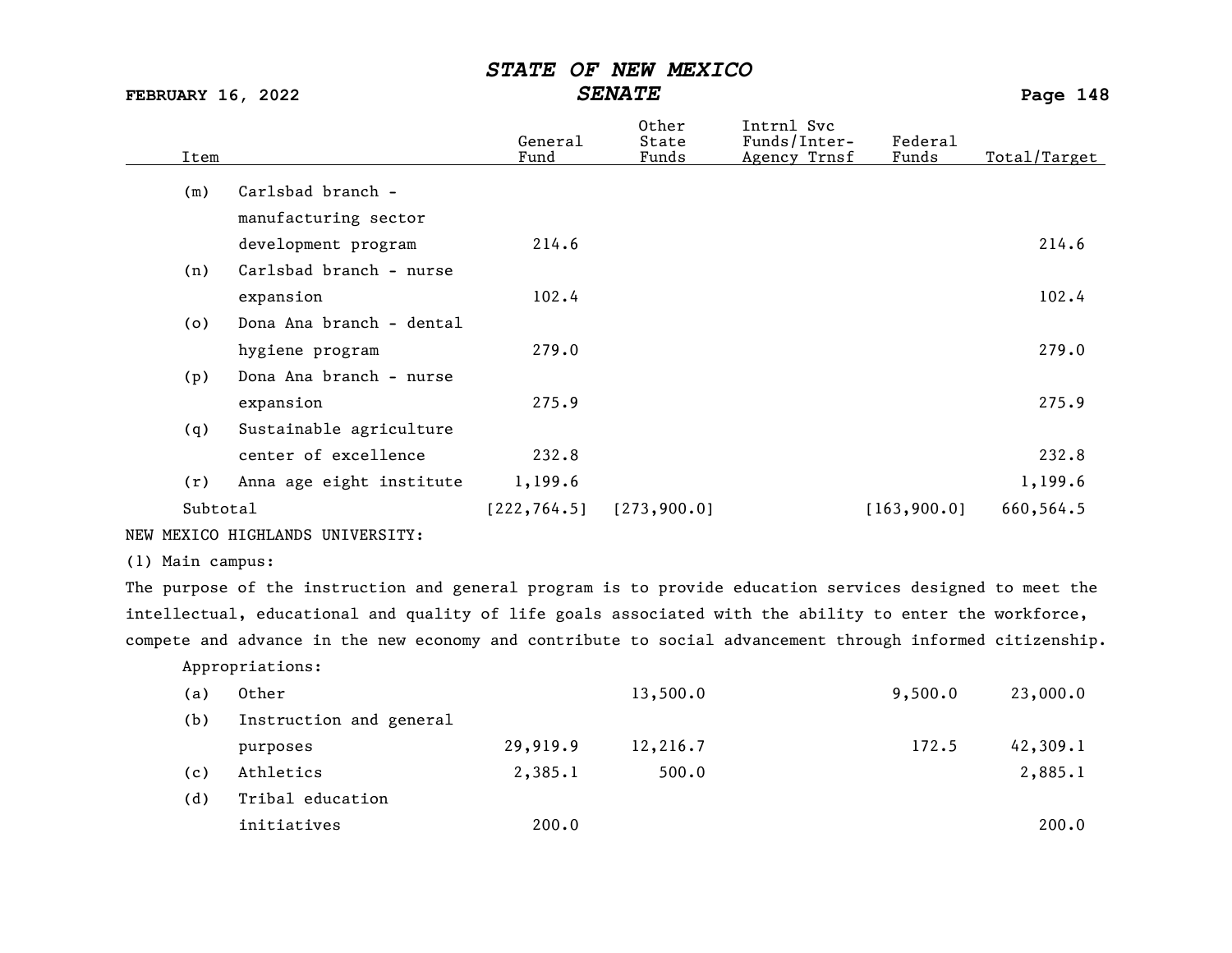| Item |                                           |                                               | General<br>Fund | Other<br>State<br>Funds | Intrnl Svc<br>Funds/Inter-<br>Agency Trnsf                 | Federal<br>Funds | Total/Target |
|------|-------------------------------------------|-----------------------------------------------|-----------------|-------------------------|------------------------------------------------------------|------------------|--------------|
| (e)  | Teacher pipeline                          |                                               |                 |                         |                                                            |                  |              |
|      | initiatives                               |                                               | 250.0           |                         |                                                            |                  | 250.0        |
|      | Performance measures:                     |                                               |                 |                         |                                                            |                  |              |
|      | (a) Output:                               | Number of students enrolled, by headcount     |                 |                         |                                                            |                  | 7,100        |
|      | (b) Output:                               |                                               |                 |                         | Number of first-time freshmen enrolled, who graduated from |                  |              |
|      |                                           | a New Mexico high school, by headcount        |                 |                         |                                                            |                  | 231          |
|      | (c) Output:                               | Number of credit hours delivered              |                 |                         |                                                            |                  | 74,000       |
|      | (d) Output:                               |                                               |                 |                         | Number of unduplicated degree awards in the most recent    |                  |              |
|      |                                           | academic year                                 |                 |                         |                                                            |                  | 825          |
|      | (e) Output:                               | Percent of a cohort of first-time, full-time, |                 |                         |                                                            |                  |              |
|      |                                           |                                               |                 |                         | degree-seeking freshmen who complete a baccalaureate       |                  |              |
|      |                                           |                                               |                 |                         | program within one hundred fifty percent of standard       |                  |              |
|      |                                           | graduation time                               |                 |                         |                                                            |                  | 40%          |
|      | (f) Outcome:                              |                                               |                 |                         | Percent of first-time, full-time freshmen retained to the  |                  |              |
|      |                                           | third semester                                |                 |                         |                                                            |                  | 65%          |
|      | (2) Research and public service projects: |                                               |                 |                         |                                                            |                  |              |
|      | Appropriations:                           |                                               |                 |                         |                                                            |                  |              |
| (a)  | Native American social                    |                                               |                 |                         |                                                            |                  |              |
|      | work institute                            |                                               | 209.9           |                         |                                                            |                  | 209.9        |
| (b)  | Advanced placement test                   |                                               |                 |                         |                                                            |                  |              |
|      | assistance - Highlands                    |                                               | 198.6           |                         |                                                            |                  | 198.6        |
| (c)  |                                           | Minority student services                     |                 |                         |                                                            |                  |              |
|      | - Highlands                               |                                               | 487.7           |                         |                                                            |                  | 487.7        |
| (d)  | Forest and watershed                      |                                               |                 |                         |                                                            |                  |              |
|      | institute                                 |                                               | 428.9           |                         |                                                            |                  | 428.9        |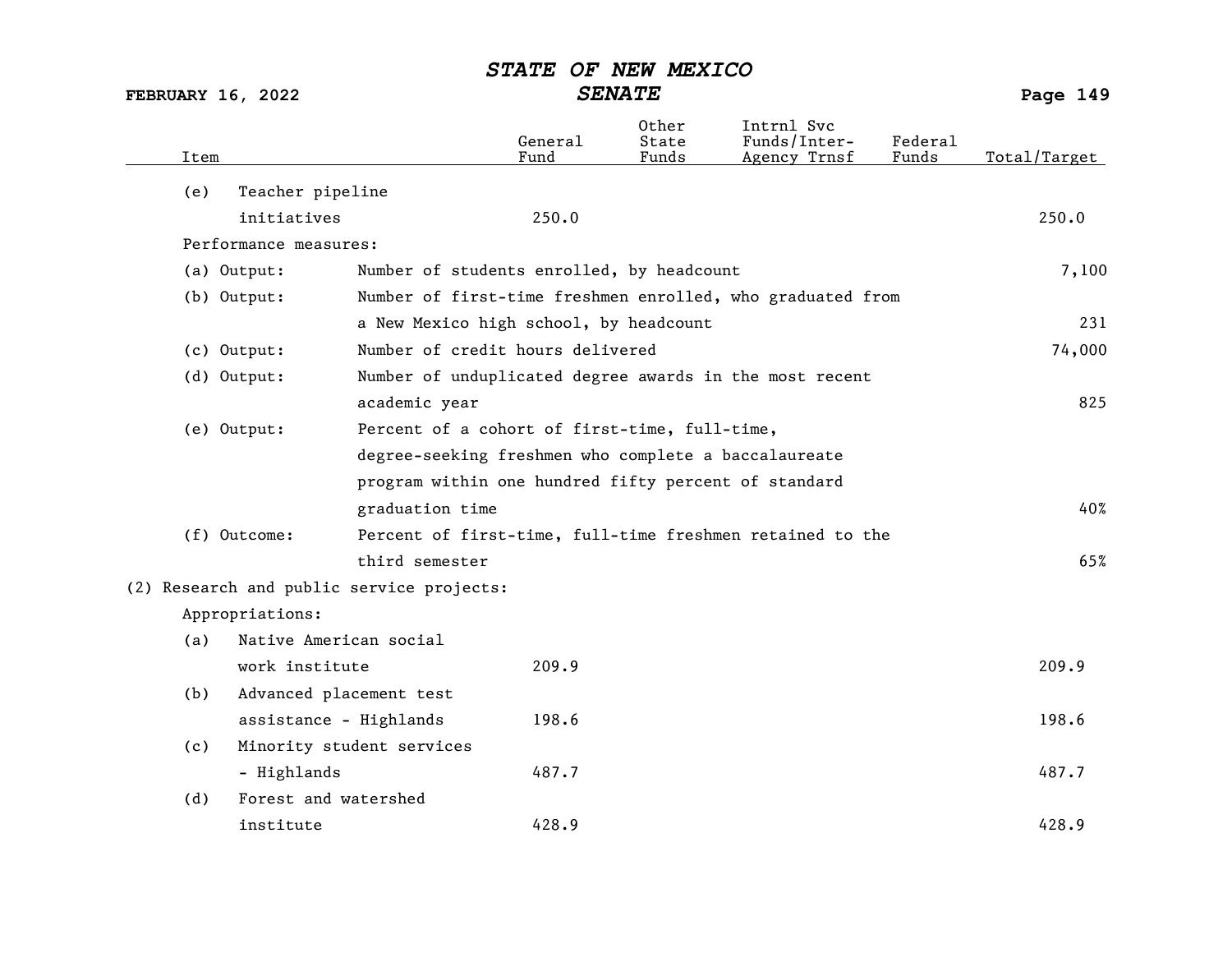FEBRUARY 16, 2022 SENATE SENATE

|                  |                                                                                                           | General     | Other<br>State | Intrnl Svc<br>Funds/Inter- | Federa1   |              |
|------------------|-----------------------------------------------------------------------------------------------------------|-------------|----------------|----------------------------|-----------|--------------|
| Item             |                                                                                                           | Fund        | Funds          | Agency Trnsf               | Funds     | Total/Target |
| (e)              | Nurse expansion - HU                                                                                      | 200.3       |                |                            |           | 200.3        |
| (f)              | Acequia and land grant                                                                                    |             |                |                            |           |              |
|                  | education                                                                                                 | 45.6        |                |                            |           | 45.6         |
| (g)              | Doctor of nurse                                                                                           |             |                |                            |           |              |
|                  | practitioner expansion                                                                                    | 155.0       |                |                            |           | 155.0        |
| (h)              | Center for professional                                                                                   |             |                |                            |           |              |
|                  | development and career                                                                                    |             |                |                            |           |              |
|                  | readiness                                                                                                 | 159.6       |                |                            |           | 159.6        |
| (i)              | Center for excellence in                                                                                  |             |                |                            |           |              |
|                  | social work                                                                                               | 250.0       |                |                            |           | 250.0        |
| (j)              | Improve retention and                                                                                     |             |                |                            |           |              |
|                  | completion of underserved                                                                                 |             |                |                            |           |              |
|                  | students                                                                                                  | 50.0        |                |                            |           | 50.0         |
| Subtotal         |                                                                                                           | [34, 940.6] | [26, 216.7]    |                            | [9,672.5] | 70,829.8     |
|                  | WESTERN NEW MEXICO UNIVERSITY:                                                                            |             |                |                            |           |              |
| (1) Main campus: |                                                                                                           |             |                |                            |           |              |
|                  | The purpose of the instruction and general program is to provide education services designed to meet the  |             |                |                            |           |              |
|                  | intellectual, educational and quality of life goals associated with the ability to enter the workforce,   |             |                |                            |           |              |
|                  | compete and advance in the new economy and contribute to social advancement through informed citizenship. |             |                |                            |           |              |
|                  | Appropriations:                                                                                           |             |                |                            |           |              |

| (a) | Other                   |          | 5,800.0  | 6,300.0 | 12,100.0 |
|-----|-------------------------|----------|----------|---------|----------|
| (b) | Instruction and general |          |          |         |          |
|     | purposes                | 20,683.3 | 13,100.0 | 200.0   | 33,983.3 |
| (c) | Athletics               | 2,468.9  | 1,100.0  |         | 3,568.9  |
| (d) | Teacher pipeline        |          |          |         |          |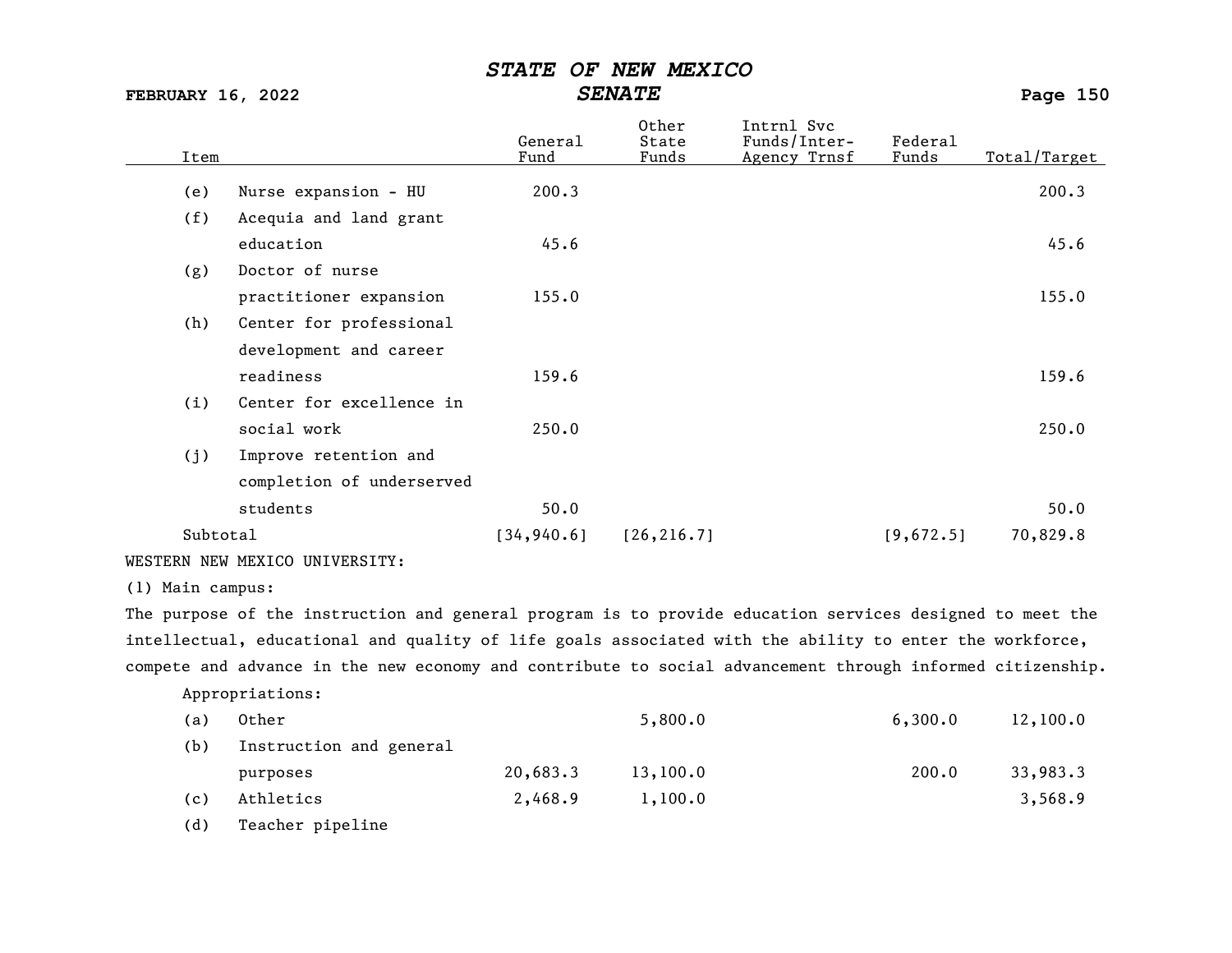| Item |                                           |                           | General<br>Fund                                      | Other<br>State<br>Funds | Intrnl Svc<br>Funds/Inter-<br>Agency Trnsf                  | Federal<br>Funds | Total/Target |
|------|-------------------------------------------|---------------------------|------------------------------------------------------|-------------------------|-------------------------------------------------------------|------------------|--------------|
|      | initiatives                               |                           | 250.0                                                |                         |                                                             |                  | 250.0        |
|      | Performance measures:                     |                           |                                                      |                         |                                                             |                  |              |
|      | (a) Output:                               |                           | Number of students enrolled, by headcount            |                         |                                                             |                  | 4,000        |
|      | $(b)$ Output:                             |                           |                                                      |                         | Number of first-time freshmen enrolled who graduated from a |                  |              |
|      |                                           |                           | New Mexico high school, by headcount                 |                         |                                                             |                  | 330          |
|      | (c) Output:                               |                           | Number of credit hours delivered                     |                         |                                                             |                  | 63,000       |
|      | (d) Output:                               |                           |                                                      |                         | Number of unduplicated degree awards in the most recent     |                  |              |
|      |                                           | academic year             |                                                      |                         |                                                             |                  | 700          |
|      | (e) Output:                               |                           | Percent of a cohort of first-time, full-time,        |                         |                                                             |                  |              |
|      |                                           |                           | degree-seeking freshmen who complete a baccalaureate |                         |                                                             |                  |              |
|      |                                           |                           | program within one hundred fifty percent of standard |                         |                                                             |                  |              |
|      |                                           | graduation time           |                                                      |                         |                                                             |                  | 40%          |
|      | (f) Outcome:                              |                           |                                                      |                         | Percent of first-time, full-time freshmen retained to the   |                  |              |
|      |                                           | third semester            |                                                      |                         |                                                             |                  | 65%          |
|      | (2) Research and public service projects: |                           |                                                      |                         |                                                             |                  |              |
|      | Appropriations:                           |                           |                                                      |                         |                                                             |                  |              |
| (a)  |                                           | Instructional television  | 66.0                                                 |                         |                                                             |                  | 66.0         |
| (b)  |                                           | Truth or Consequences and |                                                      |                         |                                                             |                  |              |
|      | Deming nurse expansion                    |                           | 282.0                                                |                         |                                                             |                  | 282.0        |
| (c)  | Pharmacy and phlebotomy                   |                           |                                                      |                         |                                                             |                  |              |
|      | programs                                  |                           | 91.2                                                 |                         |                                                             |                  | 91.2         |
| (d)  | Web-based teacher                         |                           |                                                      |                         |                                                             |                  |              |
|      | licensure                                 |                           | 117.8                                                |                         |                                                             |                  | 117.8        |
| (e)  | Nurse expansion - WNMU                    |                           | 900.3                                                |                         |                                                             |                  | 900.3        |
| (f)  | Early childhood center                    |                           | 280.5                                                |                         |                                                             |                  | 280.5        |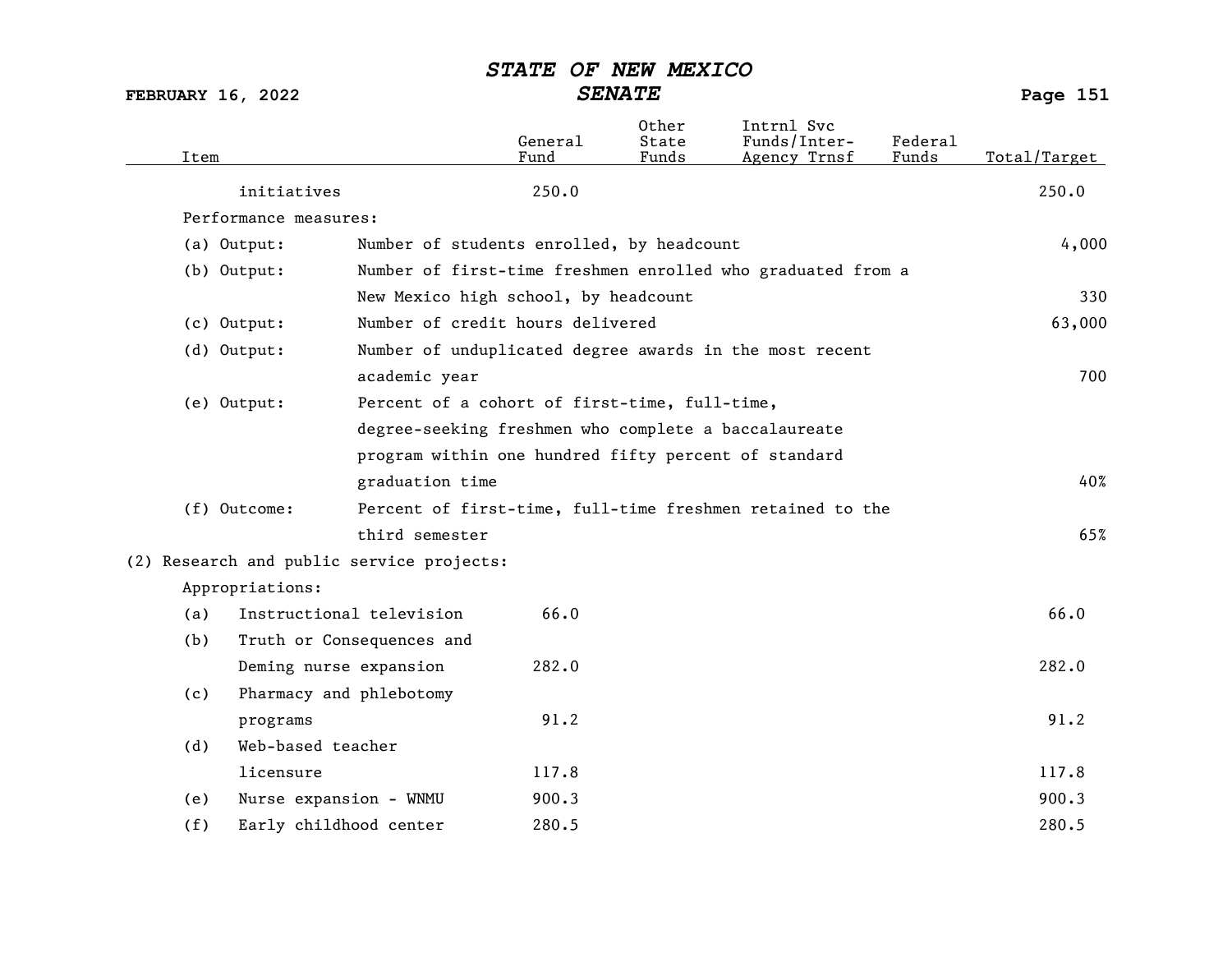FEBRUARY 16, 2022 SENATE SENATE

| Item                             | General<br>Fund | Other<br>State<br>Funds | Intrnl Svc<br>Funds/Inter-<br>Agency Trnsf | Federal<br>Funds | Total/Target |
|----------------------------------|-----------------|-------------------------|--------------------------------------------|------------------|--------------|
| Early childhood center of<br>(g) |                 |                         |                                            |                  |              |
| excellence                       | 250.0           |                         |                                            |                  | 250.0        |
| (h)<br>Deming campus instruction |                 |                         |                                            |                  |              |
| and general                      | 175.0           |                         |                                            |                  | 175.0        |
| Subtotal                         | [25, 565.0]     | [20,000.0]              |                                            | [6, 500.0]       | 52,065.0     |
| EASTERN NEW MEXICO UNIVERSITY:   |                 |                         |                                            |                  |              |

(1) Main campus:

Appropriations:

The purpose of the instruction and general program is to provide education services designed to meet the intellectual, educational and quality of life goals associated with the ability to enter the workforce, compete and advance in the new economy and contribute to social advancement through informed citizenship.

| (a) | Other                   |               |                                      | 13,000.0                                                    | 27,000.0 | 40,000.0 |
|-----|-------------------------|---------------|--------------------------------------|-------------------------------------------------------------|----------|----------|
| (b) | Instruction and general |               |                                      |                                                             |          |          |
|     | purposes                |               | 33,696.3                             | 21,500.0                                                    | 2,500.0  | 57,696.3 |
| (c) | Athletics               |               | 2,356.3                              | 2,700.0                                                     | 15.0     | 5,071.3  |
| (d) | Educational television  |               | 988.7                                | 1,350.0                                                     | 10.0     | 2,348.7  |
| (e) | Teacher pipeline        |               |                                      |                                                             |          |          |
|     | initiatives             |               | 250.0                                |                                                             |          | 250.0    |
|     | Performance measures:   |               |                                      |                                                             |          |          |
|     | (a) Output:             |               |                                      | Number of students enrolled, by headcount                   |          | 7,300    |
|     | (b) Output:             |               |                                      | Number of first-time freshmen enrolled who graduated from a |          |          |
|     |                         |               | New Mexico high school, by headcount |                                                             |          | 385      |
|     | $(c)$ Output:           |               | Number of credit hours delivered     |                                                             |          | 110,000  |
|     | $(d)$ Output:           |               |                                      | Number of unduplicated degree awards in the most recent     |          |          |
|     |                         | academic year |                                      |                                                             |          | 1,050    |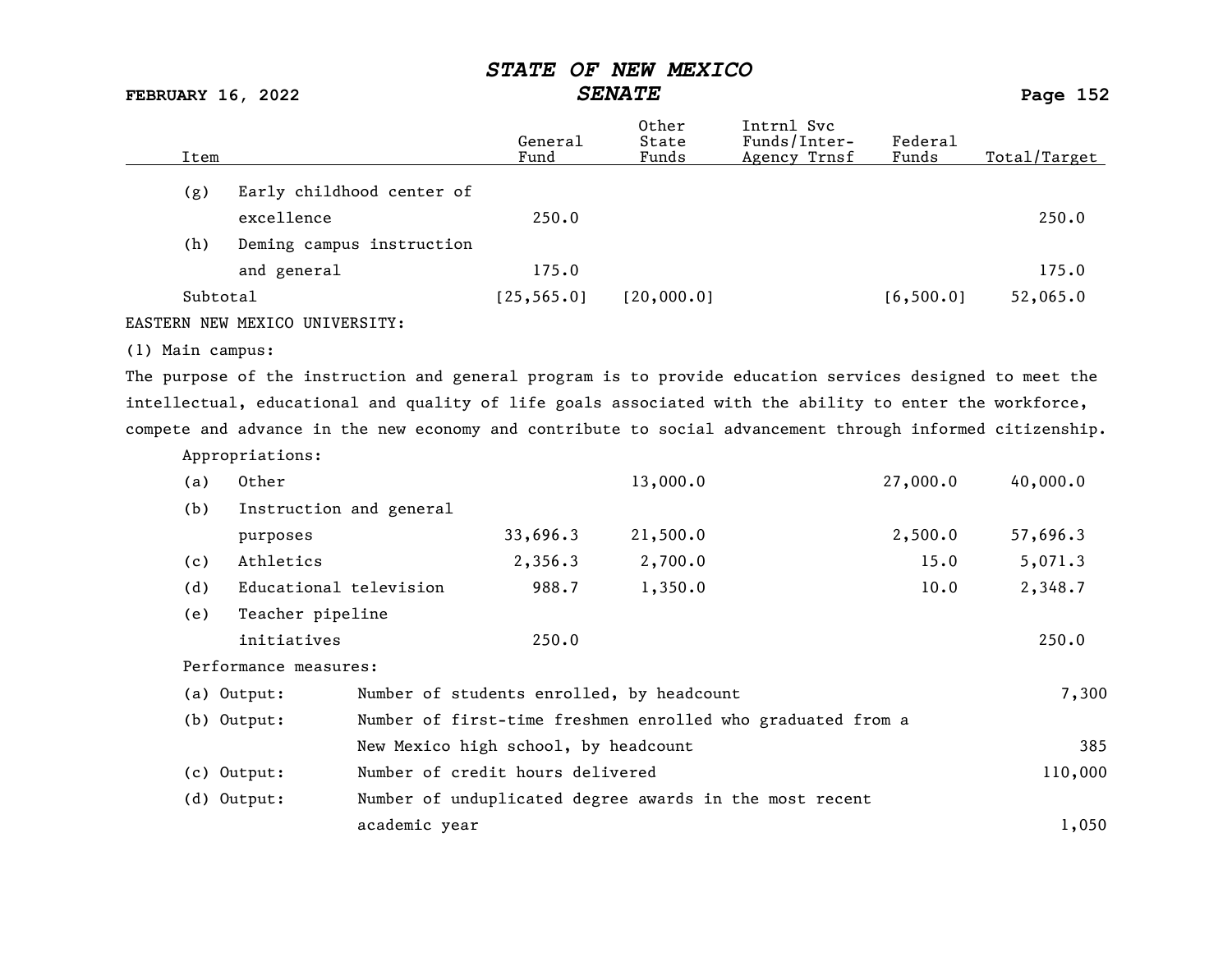FEBRUARY 16, 2022 SENATE SENATE

| Item |                       | General<br>Fund                                                                                          | Other<br>State<br>Funds                              | Intrnl Svc<br>Funds/Inter-<br>Agency Trnsf | Federal<br>Funds | Total/Target |  |  |  |  |
|------|-----------------------|----------------------------------------------------------------------------------------------------------|------------------------------------------------------|--------------------------------------------|------------------|--------------|--|--|--|--|
|      | (e) Output:           |                                                                                                          | Percent of a cohort of first-time, full-time,        |                                            |                  |              |  |  |  |  |
|      |                       | degree-seeking freshmen who complete a baccalaureate                                                     |                                                      |                                            |                  |              |  |  |  |  |
|      |                       |                                                                                                          | program within one hundred fifty percent of standard |                                            |                  |              |  |  |  |  |
|      |                       | graduation time                                                                                          |                                                      |                                            |                  | 40%          |  |  |  |  |
|      | (f) Outcome:          | Percent of first-time, full-time freshmen retained to the                                                |                                                      |                                            |                  |              |  |  |  |  |
|      |                       | third semester                                                                                           |                                                      |                                            |                  | 65%          |  |  |  |  |
|      | (2) Roswell branch:   |                                                                                                          |                                                      |                                            |                  |              |  |  |  |  |
|      |                       | The purpose of the instruction and general program at New Mexico's community colleges is to provide      |                                                      |                                            |                  |              |  |  |  |  |
|      |                       | credit and noncredit postsecondary education and training opportunities to New Mexicans so they have the |                                                      |                                            |                  |              |  |  |  |  |
|      |                       | skills to be competitive in the new economy and are able to participate in lifelong learning activities. |                                                      |                                            |                  |              |  |  |  |  |
|      | Appropriations:       |                                                                                                          |                                                      |                                            |                  |              |  |  |  |  |
| (a)  | Other                 |                                                                                                          | 1,642.6                                              |                                            | 4,414.7          | 6,057.3      |  |  |  |  |
| (b)  |                       | Instruction and general                                                                                  |                                                      |                                            |                  |              |  |  |  |  |
|      | purposes              | 12,204.0                                                                                                 | 3,240.5                                              |                                            | 1,710.0          | 17,154.5     |  |  |  |  |
|      | Performance measures: |                                                                                                          |                                                      |                                            |                  |              |  |  |  |  |
|      | (a) Output:           | Number of students enrolled, by headcount                                                                |                                                      |                                            |                  | 2,650        |  |  |  |  |
|      | $(b)$ Output:         | Number of first-time freshmen enrolled who graduated from a                                              |                                                      |                                            |                  |              |  |  |  |  |
|      |                       | New Mexico high school, by headcount                                                                     |                                                      |                                            |                  | 315          |  |  |  |  |
|      | $(c)$ Output:         | Number of credit hours delivered                                                                         |                                                      |                                            |                  | 34,000       |  |  |  |  |
|      | (d) Output:           | Number of unduplicated awards conferred in the most recent                                               |                                                      |                                            |                  |              |  |  |  |  |
|      |                       | academic year                                                                                            |                                                      |                                            |                  | 400          |  |  |  |  |
|      | (e) Outcome:          | Percent of a cohort of first-time, full-time,                                                            |                                                      |                                            |                  |              |  |  |  |  |
|      |                       | degree-seeking community college students who complete an                                                |                                                      |                                            |                  |              |  |  |  |  |
|      |                       | academic program within one hundred fifty percent of                                                     |                                                      |                                            |                  |              |  |  |  |  |
|      |                       | standard graduation time                                                                                 |                                                      |                                            |                  | 35%          |  |  |  |  |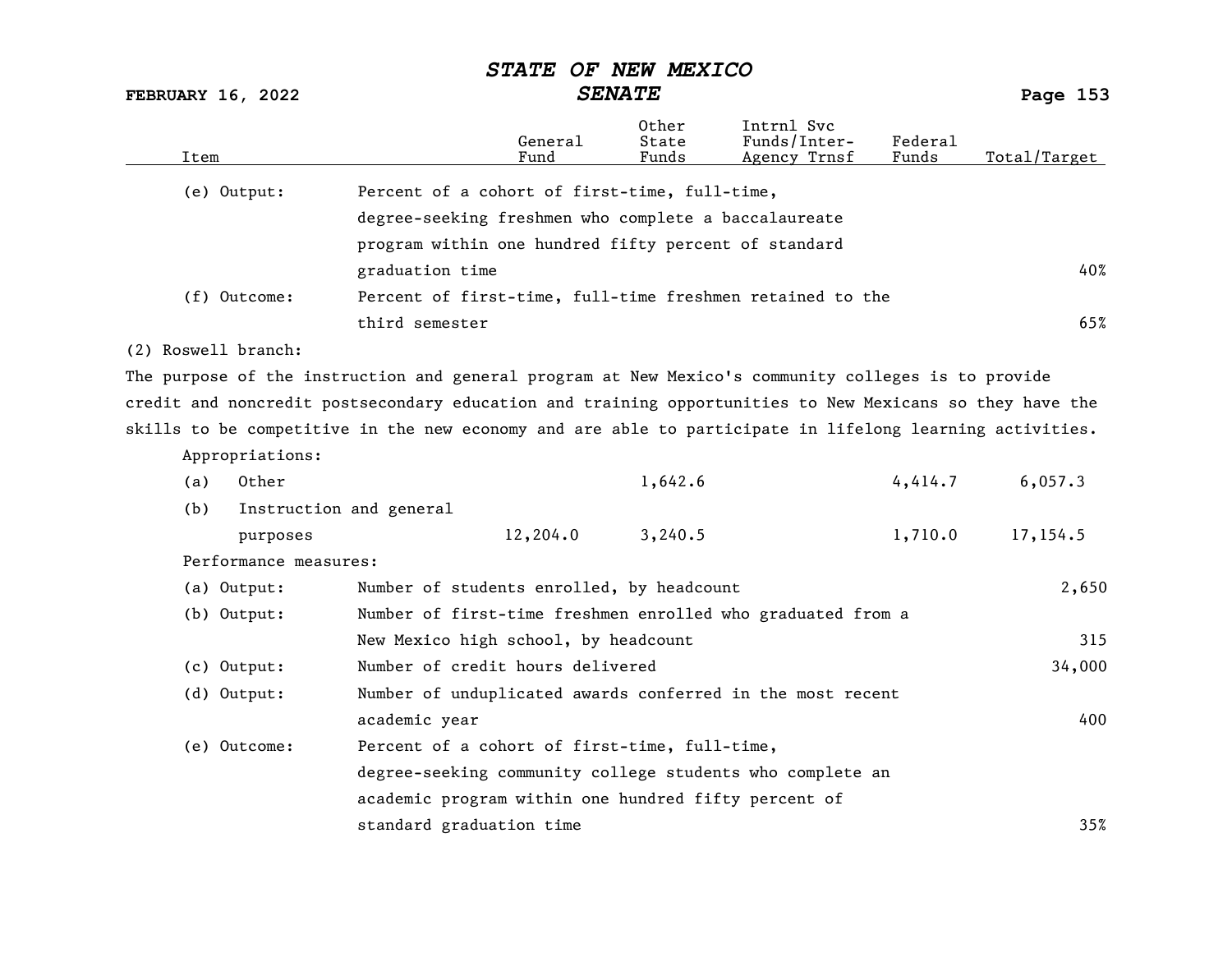|                          |                       |                                                                                                          | <b>STATE</b>    | OF NEW MEXICO           |                                                             |                         |              |
|--------------------------|-----------------------|----------------------------------------------------------------------------------------------------------|-----------------|-------------------------|-------------------------------------------------------------|-------------------------|--------------|
| <b>FEBRUARY 16, 2022</b> |                       |                                                                                                          |                 | <b>SENATE</b>           |                                                             |                         | Page 154     |
| Item                     |                       |                                                                                                          | General<br>Fund | Other<br>State<br>Funds | Intrnl Svc<br>Funds/Inter-<br>Agency Trnsf                  | <b>Federal</b><br>Funds | Total/Target |
|                          | (f) Outcome:          |                                                                                                          |                 |                         | Percent of first-time, full-time freshmen retained to the   |                         |              |
|                          |                       | third semester                                                                                           |                 |                         |                                                             |                         | 60%          |
| (3) Ruidoso branch:      |                       |                                                                                                          |                 |                         |                                                             |                         |              |
|                          |                       | The purpose of the instruction and general program at New Mexico's community colleges is to provide      |                 |                         |                                                             |                         |              |
|                          |                       | credit and noncredit postsecondary education and training opportunities to New Mexicans so they have the |                 |                         |                                                             |                         |              |
|                          |                       | skills to be competitive in the new economy and are able to participate in lifelong learning activities. |                 |                         |                                                             |                         |              |
|                          | Appropriations:       |                                                                                                          |                 |                         |                                                             |                         |              |
| (a)                      | Other                 |                                                                                                          |                 | 300.0                   |                                                             | 2,300.0                 | 2,600.0      |
| (b)                      |                       | Instruction and general                                                                                  |                 |                         |                                                             |                         |              |
|                          | purposes              |                                                                                                          | 2,137.2         | 2,000.0                 |                                                             | 300.0                   | 4,437.2      |
|                          | Performance measures: |                                                                                                          |                 |                         |                                                             |                         |              |
|                          | (a) Output:           | Number of students enrolled, by headcount                                                                |                 |                         |                                                             |                         | 901          |
|                          | (b) Output:           |                                                                                                          |                 |                         | Number of first-time freshmen enrolled who graduated from a |                         |              |
|                          |                       | New Mexico high school, by headcount                                                                     |                 |                         |                                                             |                         | 32           |
|                          | $(c)$ Output:         | Number of credit hours delivered                                                                         |                 |                         |                                                             |                         | 8,361        |
|                          | (d) Output:           |                                                                                                          |                 |                         | Number of unduplicated awards conferred in the most recent  |                         |              |
|                          |                       | academic year                                                                                            |                 |                         |                                                             |                         | 75           |
|                          | (e) Outcome:          | Percent of a cohort of first-time, full-time,                                                            |                 |                         |                                                             |                         |              |
|                          |                       |                                                                                                          |                 |                         | degree-seeking community college students who complete an   |                         |              |
|                          |                       | academic program within one hundred fifty percent of                                                     |                 |                         |                                                             |                         |              |
|                          |                       | standard graduation time                                                                                 |                 |                         |                                                             |                         | 35%          |
|                          | (f) Outcome:          |                                                                                                          |                 |                         | Percent of first-time, full-time freshmen retained to the   |                         |              |
|                          |                       | third semester                                                                                           |                 |                         |                                                             |                         | 60%          |
|                          |                       | (4) Research and public service projects:                                                                |                 |                         |                                                             |                         |              |
|                          |                       |                                                                                                          |                 |                         |                                                             |                         |              |

Appropriations: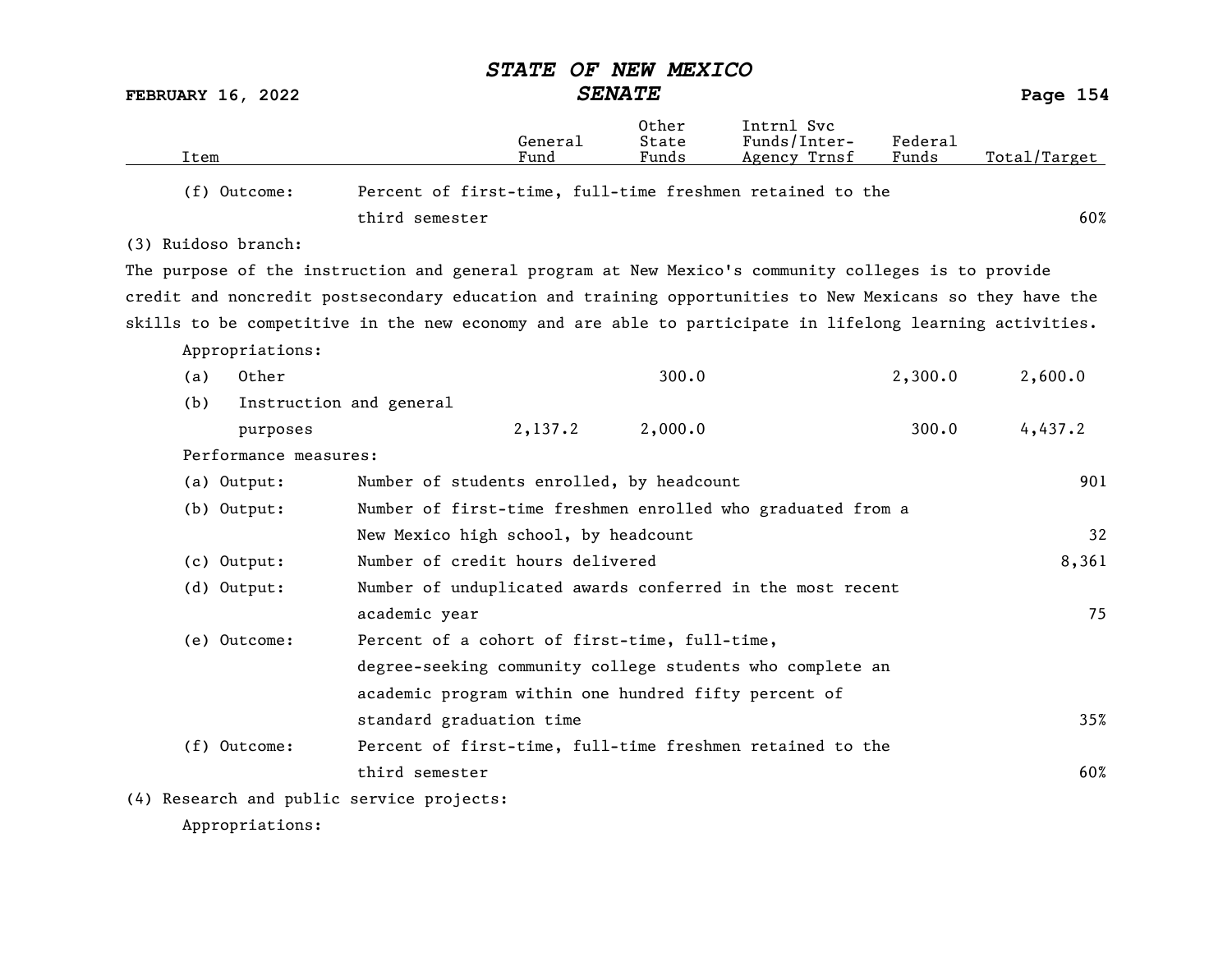FEBRUARY 16, 2022 SENATE Page 155

| Item     |                           | General<br>Fund | Other<br>State<br>Funds | Intrnl Svc<br>Funds/Inter-<br>Agency Trnsf | Federal<br>Funds | Total/Target |
|----------|---------------------------|-----------------|-------------------------|--------------------------------------------|------------------|--------------|
| (a)      | Blackwater draw site and  |                 |                         |                                            |                  |              |
|          | museum                    | 85.8            | 40.0                    |                                            |                  | 125.8        |
| (b)      | Student success programs  | 380.2           |                         |                                            |                  | 380.2        |
| (c)      | Nurse expansion - ENMU    | 308.3           |                         |                                            |                  | 308.3        |
| (d)      | At-risk student tutoring  | 204.8           |                         |                                            |                  | 204.8        |
| (e)      | Allied health             | 129.8           |                         |                                            |                  | 129.8        |
| (f)      | Roswell branch - nurse    |                 |                         |                                            |                  |              |
|          | expansion                 | 332.2           |                         |                                            |                  | 332.2        |
| (g)      | Roswell branch - airframe |                 |                         |                                            |                  |              |
|          | mechanics                 | 68.5            |                         |                                            |                  | 68.5         |
| (h)      | Roswell branch - special  |                 |                         |                                            |                  |              |
|          | services program          | 108.1           |                         |                                            |                  | 108.1        |
| (i)      | Teacher education         |                 |                         |                                            |                  |              |
|          | preparation program       | 182.4           |                         |                                            |                  | 182.4        |
| (j)      | Greyhound promise         | 91.2            |                         |                                            |                  | 91.2         |
| (k)      | Youth challenge           | 91.2            |                         |                                            |                  | 91.2         |
| (1)      | Nursing program           | 178.6           |                         |                                            |                  | 178.6        |
| Subtotal |                           | [53, 793.6]     | [45, 773.1]             |                                            | [38, 249.7]      | 137,816.4    |

NEW MEXICO INSTITUTE OF MINING AND TECHNOLOGY:

(1) Main campus:

The purpose of the instruction and general program is to provide education services designed to meet the intellectual, educational and quality of life goals associated with the ability to enter the workforce, compete and advance in the new economy and contribute to social advancement through informed citizenship.

Appropriations:

| (a) Other | 18,400.0 | 18,000.0 | 36,400.0 |
|-----------|----------|----------|----------|
|-----------|----------|----------|----------|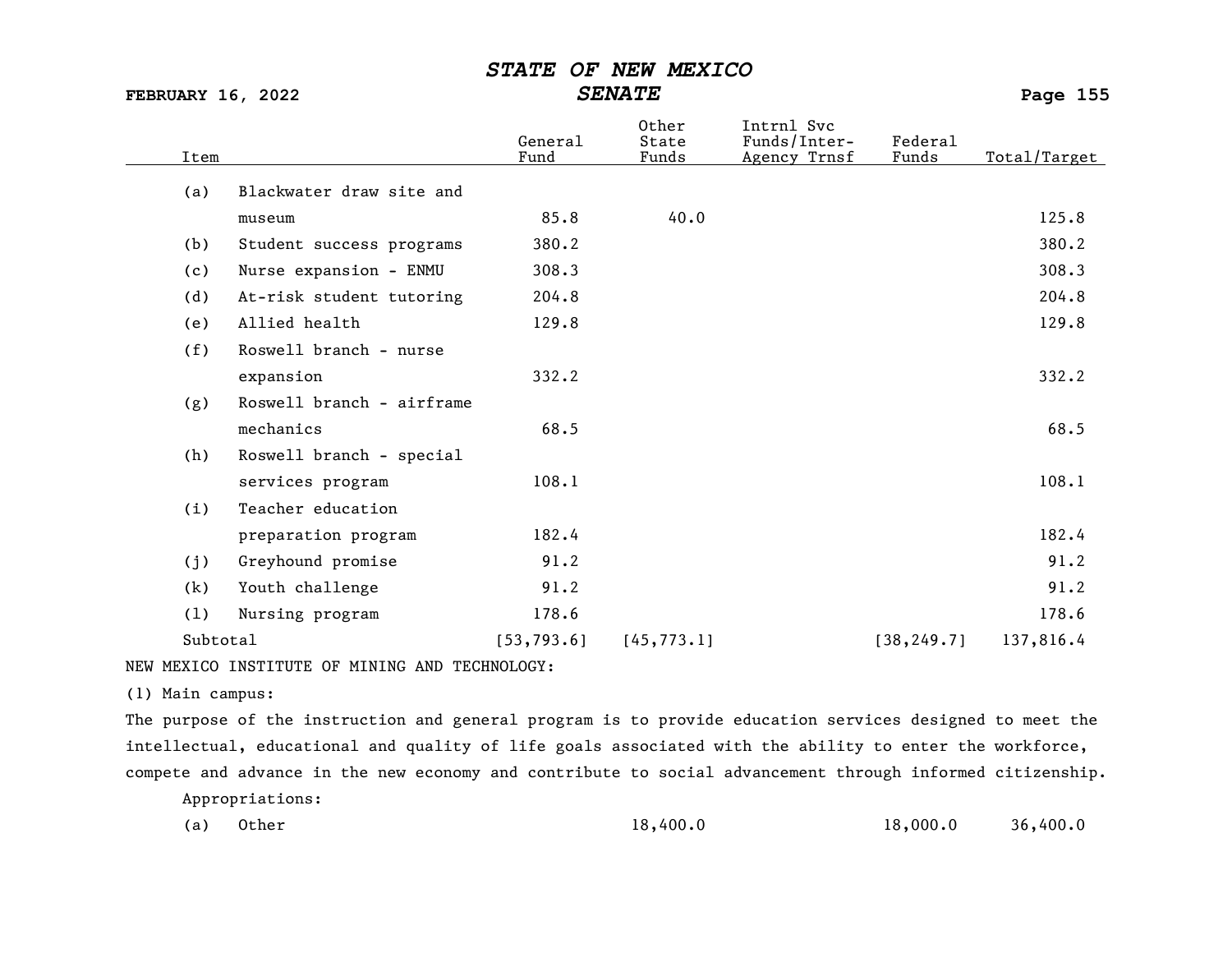FEBRUARY 16, 2022 SENATE Page 156

| Item                                                                       |                                                      | General<br>Fund | 0ther<br>State<br>Funds | Intrnl Svc<br>Funds/Inter-<br>Agency Trnsf                | Federal<br>Funds | Total/Target                |
|----------------------------------------------------------------------------|------------------------------------------------------|-----------------|-------------------------|-----------------------------------------------------------|------------------|-----------------------------|
| (b)                                                                        | Instruction and general                              |                 |                         |                                                           |                  |                             |
| purposes                                                                   |                                                      | 29,973.6        | 23,000.0                |                                                           |                  | 52,973.6                    |
| Teacher pipeline<br>(c)                                                    |                                                      |                 |                         |                                                           |                  |                             |
| initiatives                                                                |                                                      | 50.0            |                         |                                                           |                  | 50.0                        |
| Performance measures:                                                      |                                                      |                 |                         |                                                           |                  |                             |
| (a) Output:                                                                | Number of students enrolled, by headcount            |                 |                         |                                                           |                  | 1,900                       |
| Number of first-time freshmen enrolled who graduated from a<br>(b) Output: |                                                      |                 |                         |                                                           |                  |                             |
|                                                                            | New Mexico high school, by headcount                 |                 |                         |                                                           |                  | 300                         |
| $(c)$ Output:                                                              | Number of credit hours delivered                     |                 |                         |                                                           |                  | 46,500                      |
| (d) Output:<br>Number of unduplicated awards conferred in the most recent  |                                                      |                 |                         |                                                           |                  |                             |
|                                                                            | academic year                                        |                 |                         |                                                           |                  | 370                         |
| (e) Output:                                                                | Percent of a cohort of first-time, full-time,        |                 |                         |                                                           |                  |                             |
|                                                                            | degree-seeking freshmen who complete a baccalaureate |                 |                         |                                                           |                  |                             |
|                                                                            | program within one hundred fifty percent of standard |                 |                         |                                                           |                  |                             |
|                                                                            | graduation time                                      |                 |                         |                                                           |                  | 60%                         |
| (f) Outcome:                                                               |                                                      |                 |                         | Percent of first-time, full-time freshmen retained to the |                  |                             |
|                                                                            | third semester                                       |                 |                         |                                                           |                  | 83%                         |
| (2) Bureau of mine safety:                                                 |                                                      |                 |                         |                                                           |                  |                             |
| Appropriations:                                                            |                                                      |                 |                         |                                                           |                  |                             |
| (a)                                                                        | Bureau of mine safety                                | 303.9           |                         |                                                           | 300.0            | 603.9                       |
|                                                                            | (3) Bureau of geology and mineral resources:         |                 |                         |                                                           |                  |                             |
| Appropriations:                                                            |                                                      |                 |                         |                                                           |                  |                             |
| (a)                                                                        | Bureau of geology and                                |                 |                         |                                                           |                  |                             |
| mineral resources                                                          |                                                      | 4,280.1         | 1,035.0                 |                                                           | 1,300.0          | 6,615.1                     |
|                                                                            |                                                      |                 |                         |                                                           |                  | $\sim$ $\sim$ $\sim$ $\sim$ |

The general fund appropriation to the bureau of geology and mineral resources program of the New Mexico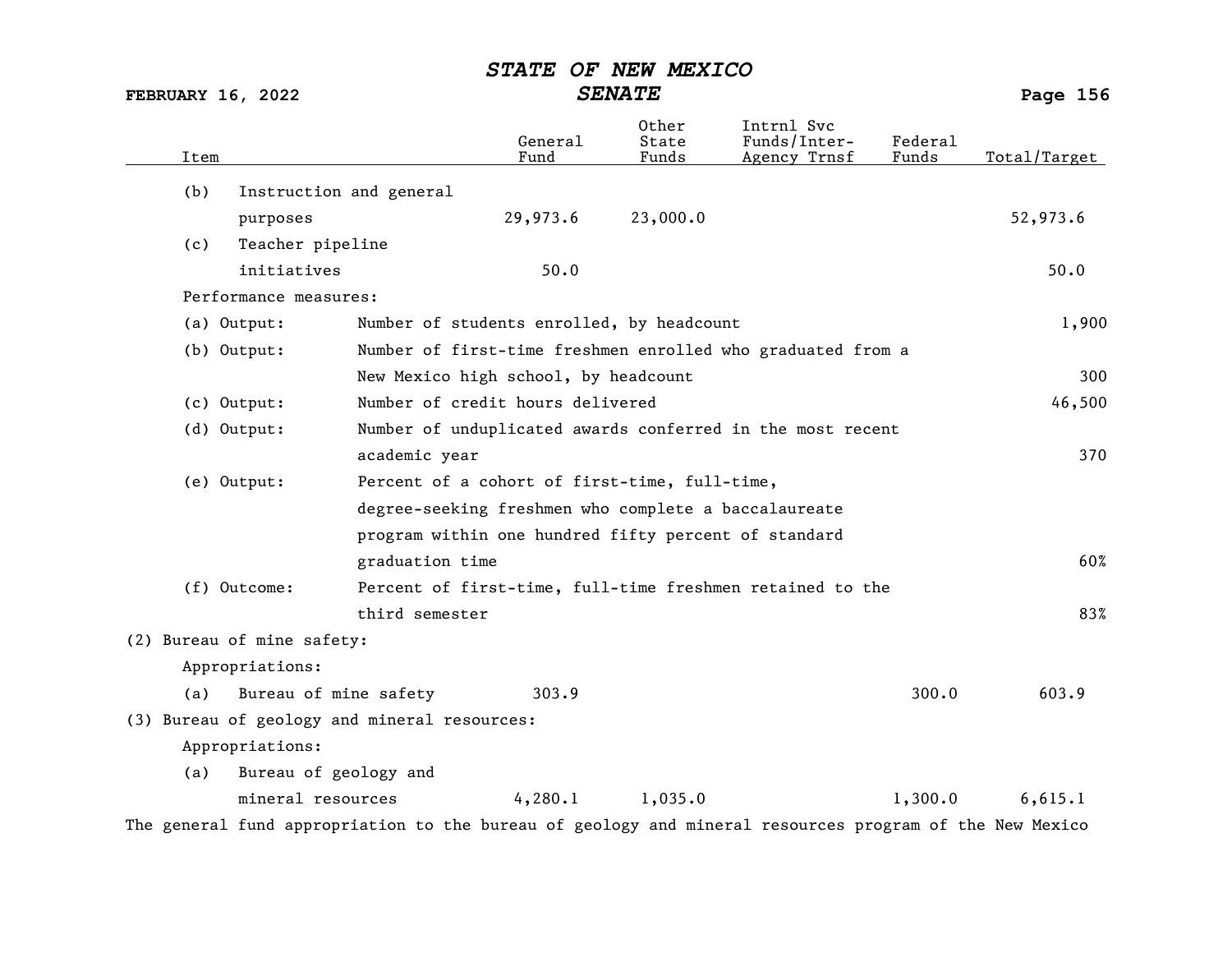| Item |     |                                                                                                           | General<br>Fund | 0ther<br>State<br>Funds | Intrnl Svc<br>Funds/Inter-<br>Agency Trnsf | Federal<br>Funds | Total/Target |
|------|-----|-----------------------------------------------------------------------------------------------------------|-----------------|-------------------------|--------------------------------------------|------------------|--------------|
|      |     | institute of mining and technology includes one hundred thousand dollars (\$100,000) from federal Mineral |                 |                         |                                            |                  |              |
|      |     | Leasing Act receipts.                                                                                     |                 |                         |                                            |                  |              |
|      |     | (4) Petroleum recovery research center:                                                                   |                 |                         |                                            |                  |              |
|      |     | Appropriations:                                                                                           |                 |                         |                                            |                  |              |
|      | (a) | Petroleum recovery                                                                                        |                 |                         |                                            |                  |              |
|      |     | research center                                                                                           | 1,759.0         | 636.0                   |                                            | 7,400.0          | 9,795.0      |
|      |     | (5) Geophysical research center:                                                                          |                 |                         |                                            |                  |              |
|      |     | Appropriations:                                                                                           |                 |                         |                                            |                  |              |
|      | (a) | Geophysical research                                                                                      |                 |                         |                                            |                  |              |
|      |     | center                                                                                                    | 1,035.3         | 1,100.0                 |                                            | 1,900.0          | 4,035.3      |
|      |     | (6) Research and public service projects:                                                                 |                 |                         |                                            |                  |              |
|      |     | Appropriations:                                                                                           |                 |                         |                                            |                  |              |
|      | (a) | Energetic materials                                                                                       |                 |                         |                                            |                  |              |
|      |     | research center                                                                                           | 826.7           | 5,600.0                 |                                            | 28,500.0         | 34,926.7     |
|      | (b) | Science and engineering                                                                                   |                 |                         |                                            |                  |              |
|      |     | fair                                                                                                      | 190.8           |                         |                                            |                  | 190.8        |
|      | (c) | Institute for complex                                                                                     |                 |                         |                                            |                  |              |
|      |     | additive systems analysis                                                                                 | 1,121.7         | 2,000.0                 |                                            | 4,450.0          | 7,571.7      |
|      | (d) | Cave and karst research                                                                                   | 336.2           | 62.0                    |                                            | 584.0            | 982.2        |
|      | (e) | Homeland security center                                                                                  | 488.7           |                         |                                            | 3,300.0          | 3,788.7      |
|      | (f) | Cybersecurity center of                                                                                   |                 |                         |                                            |                  |              |
|      |     | excellence                                                                                                | 366.4           | 260.0                   |                                            | 350.0            | 976.4        |
|      | (g) | Rural economic                                                                                            |                 |                         |                                            |                  |              |
|      |     | development                                                                                               | 32.8            |                         |                                            |                  | 32.8         |
|      | (h) | Chemical engineering                                                                                      |                 |                         |                                            |                  |              |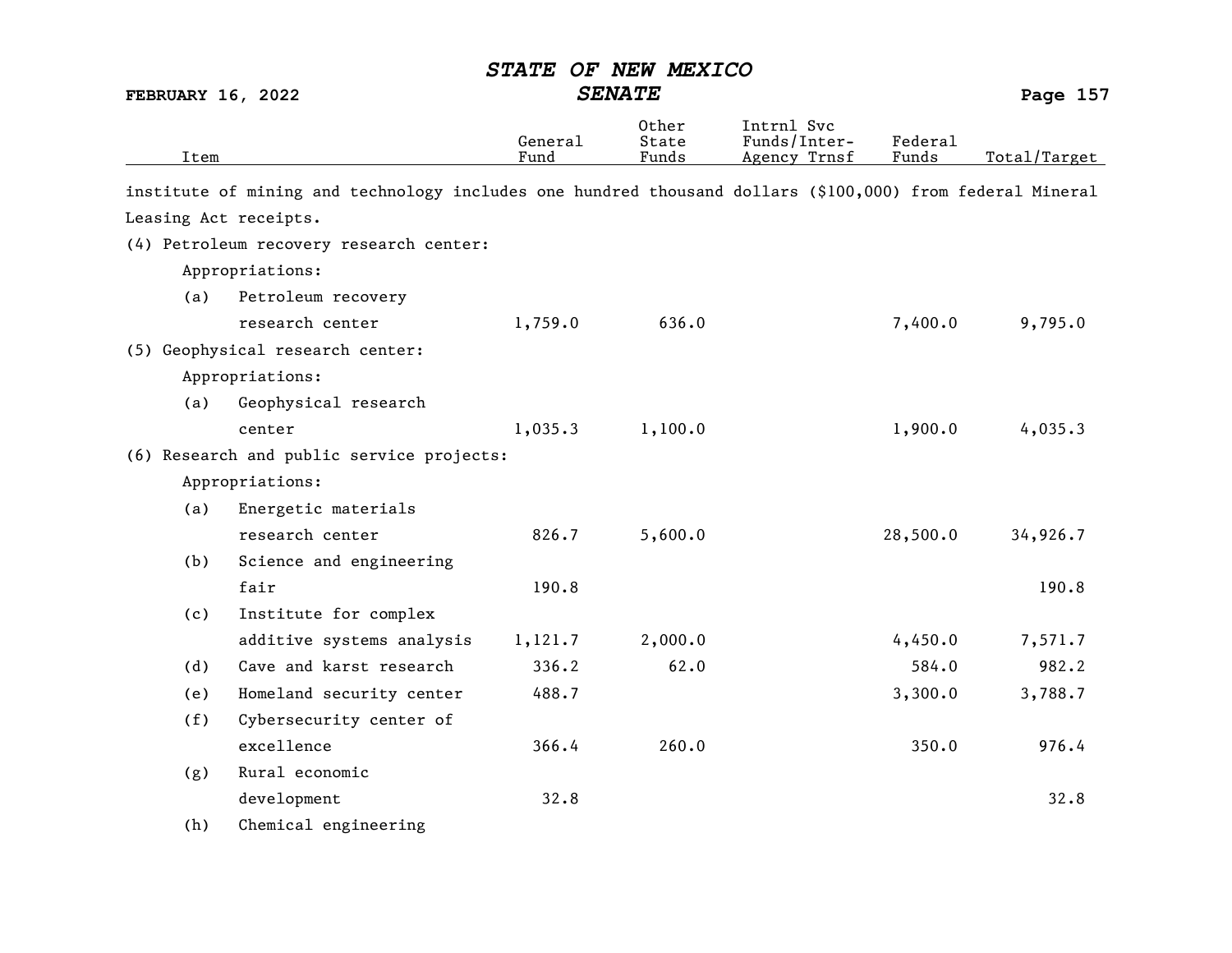FEBRUARY 16, 2022 SENATE Page 158

| Item |                         | General<br>Fund | Other<br>State<br>Funds | Intrnl Svc<br>Funds/Inter-<br>Agency Trnsf | Federal<br>Funds | Total/Target |
|------|-------------------------|-----------------|-------------------------|--------------------------------------------|------------------|--------------|
|      | student assistanceships | 79.3            |                         |                                            |                  | 79.3         |
| (i)  | New Mexico mathematics, |                 |                         |                                            |                  |              |
|      | engineering and science |                 |                         |                                            |                  |              |
|      | achievement             | 1,052.2         |                         |                                            |                  | 1,052.2      |
|      | Subtotal                | [41,896.7]      | [52, 093.0]             |                                            | [66, 084.0]      | 160,073.7    |
|      |                         |                 |                         |                                            |                  |              |

NORTHERN NEW MEXICO COLLEGE:

(1) Main campus:

The purpose of the instruction and general program is to provide education services designed to meet the intellectual, educational and quality of life goals associated with the ability to enter the workforce, compete and advance in the new economy and contribute to social advancement through informed citizenship.

|     | Appropriations:         |                                                             |         |         |          |
|-----|-------------------------|-------------------------------------------------------------|---------|---------|----------|
| (a) | Other                   |                                                             | 5,300.0 | 5,800.0 | 11,100.0 |
| (b) | Instruction and general |                                                             |         |         |          |
|     | purposes                | 10,612.5                                                    | 6,800.0 | 5,700.0 | 23,112.5 |
| (c) | Athletics               | 524.2                                                       | 200.0   |         | 724.2    |
| (d) | Teacher pipeline        |                                                             |         |         |          |
|     | initiatives             | 250.0                                                       |         |         | 250.0    |
|     | Performance measures:   |                                                             |         |         |          |
|     | (a) Output:             | Number of students enrolled, by headcount                   |         |         | 1,510    |
|     | (b) Output:             | Number of first-time freshmen enrolled who graduated from a |         |         |          |
|     |                         | New Mexico high school, by headcount                        |         |         | 231      |
|     | (c) Output:             | Number of credit hours delivered                            |         |         | 23,700   |
|     | $(d)$ Output:           | Number of unduplicated degree awards in the most recent     |         |         |          |
|     |                         | academic year                                               |         |         | 80       |
|     | (e) Output:             | Percent of a cohort of first-time, full-time,               |         |         |          |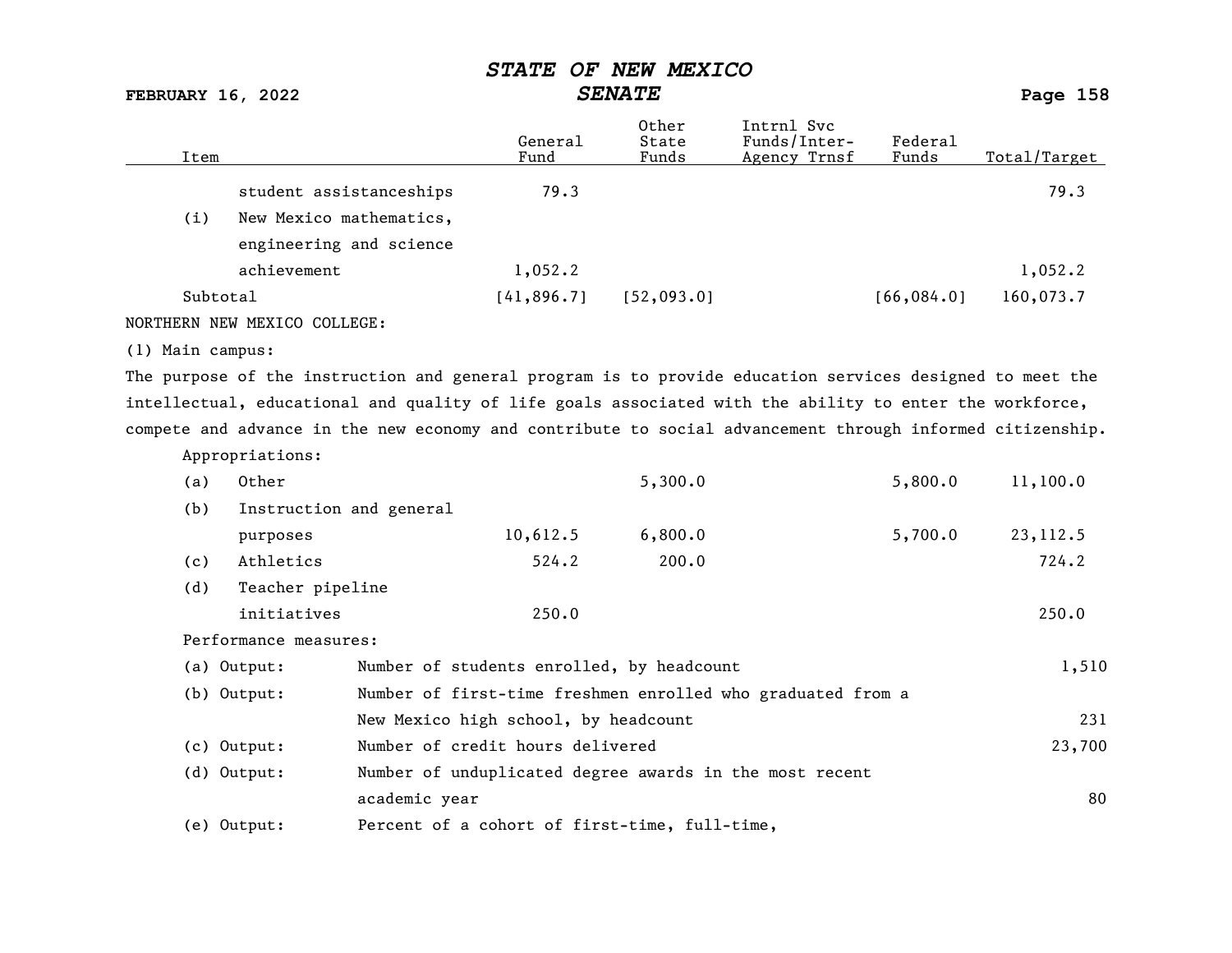FEBRUARY 16, 2022 SENATE Page 159

|                | Item             |                                           |                 | General<br>Fund                                      | Other<br>State<br>Funds                                   | Intrnl Svc<br>Funds/Inter-<br>Agency Trnsf | Federal<br>Funds | Total/Target |
|----------------|------------------|-------------------------------------------|-----------------|------------------------------------------------------|-----------------------------------------------------------|--------------------------------------------|------------------|--------------|
|                |                  |                                           |                 | degree-seeking freshmen who complete a baccalaureate |                                                           |                                            |                  |              |
|                |                  |                                           |                 | program within one hundred fifty percent of standard |                                                           |                                            |                  |              |
|                |                  |                                           | graduation time |                                                      |                                                           |                                            |                  | 40%          |
| $(f)$ Outcome: |                  |                                           |                 |                                                      | Percent of first-time, full-time freshmen retained to the |                                            |                  |              |
| third semester |                  |                                           |                 |                                                      |                                                           |                                            |                  | 65%          |
|                |                  | (2) Research and public service projects: |                 |                                                      |                                                           |                                            |                  |              |
|                |                  | Appropriations:                           |                 |                                                      |                                                           |                                            |                  |              |
|                | (a)              | 376.0<br>Nurse expansion - NNMU           |                 |                                                      |                                                           |                                            | 376.0            |              |
|                | (b)              | Science, technology,                      |                 |                                                      |                                                           |                                            |                  |              |
|                |                  | engineering, arts and                     |                 |                                                      |                                                           |                                            |                  |              |
|                |                  | math initiative - NNMU                    |                 | 125.2                                                |                                                           |                                            |                  | 125.2        |
|                | (c)              | Veterans center - NNMU                    |                 | 116.8                                                |                                                           |                                            |                  | 116.8        |
|                | (d)              | Academic program                          |                 |                                                      |                                                           |                                            |                  |              |
|                |                  | evaluation                                |                 | 45.6                                                 |                                                           |                                            |                  | 45.6         |
|                | (e)              | Native American student                   |                 |                                                      |                                                           |                                            |                  |              |
|                |                  | center                                    |                 | 150.0                                                |                                                           |                                            |                  | 150.0        |
|                | Subtotal         |                                           |                 | [12, 200.3]                                          | [12, 300.0]                                               |                                            | [11, 500.0]      | 36,000.3     |
|                |                  | SANTA FE COMMUNITY COLLEGE:               |                 |                                                      |                                                           |                                            |                  |              |
|                | (1) Main campus: |                                           |                 |                                                      |                                                           |                                            |                  |              |

The purpose of the instruction and general program at New Mexico's community colleges is to provide credit and noncredit postsecondary education and training opportunities to New Mexicans so they have the skills to be competitive in the new economy and are able to participate in lifelong learning activities. Appropriations:

(a) Other 1,374.0 15,477.0 16,851.0

(b) Instruction and general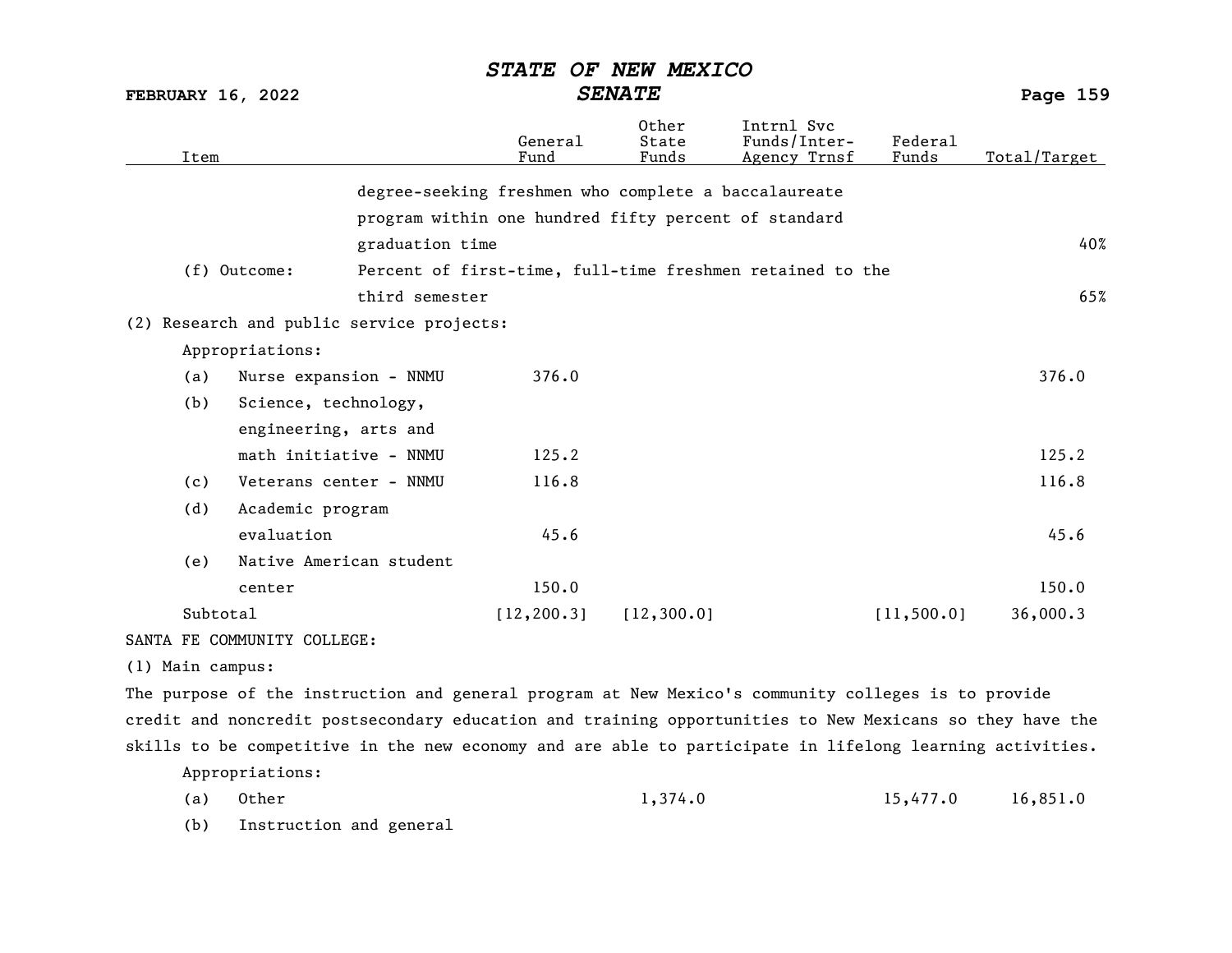FEBRUARY 16, 2022 SENATE SENATE

| Item |                       |                                           | General<br>Fund | Other<br>State<br>Funds | Intrnl Svc<br>Funds/Inter-<br>Agency Trnsf                  | Federal<br>Funds | Total/Target |
|------|-----------------------|-------------------------------------------|-----------------|-------------------------|-------------------------------------------------------------|------------------|--------------|
|      | purposes              |                                           | 11,068.6        | 26,473.0                |                                                             | 3,300.0          | 40,841.6     |
|      | Performance measures: |                                           |                 |                         |                                                             |                  |              |
|      | (a) Output:           | Number of students enrolled, by headcount |                 |                         |                                                             |                  | 5,900        |
|      | (b) Output:           |                                           |                 |                         | Number of first-time freshmen enrolled who graduated from a |                  |              |
|      |                       | New Mexico high school, by headcount      |                 |                         |                                                             |                  | 186          |
|      | $(c)$ Output:         | Number of credit hours delivered          |                 |                         |                                                             |                  | 53,400       |
|      | (d) Output:           |                                           |                 |                         | Number of unduplicated awards conferred in the most recent  |                  |              |
|      |                       | academic year                             |                 |                         |                                                             |                  | 535          |
|      | (e) Outcome:          |                                           |                 |                         | Percent of a cohort of first-time, full-time, degree- or    |                  |              |
|      |                       |                                           |                 |                         | certificate-seeking community college students who complete |                  |              |
|      |                       |                                           |                 |                         | an academic program within one hundred fifty percent of     |                  |              |
|      |                       | standard graduation time                  |                 |                         |                                                             |                  | 35%          |
|      | (f) Outcome:          |                                           |                 |                         | Percent of first-time, full-time freshmen retained to the   |                  |              |
|      |                       | third semester                            |                 |                         |                                                             |                  | 60%          |
|      |                       | (2) Research and public service projects: |                 |                         |                                                             |                  |              |
|      | Appropriations:       |                                           |                 |                         |                                                             |                  |              |
| (a)  |                       | First born, home visiting                 |                 |                         |                                                             |                  |              |
|      |                       | and technical assistance                  | 235.0           |                         |                                                             |                  | 235.0        |
| (b)  |                       | Teacher education expansion               | 136.8           |                         |                                                             |                  | 136.8        |
| (c)  | Small business        |                                           |                 |                         |                                                             |                  |              |
|      | development centers   |                                           | 3,953.1         |                         |                                                             | 1,646.0          | 5,599.1      |
| (d)  |                       | Nurse expansion - SFCC                    | 439.4           |                         |                                                             |                  | 439.4        |
| (e)  | EMS mental health     |                                           |                 |                         |                                                             |                  |              |
|      | resiliency pilot      |                                           | 91.2            |                         |                                                             |                  | 91.2         |

The general fund appropriation to the small business development centers includes one hundred thousand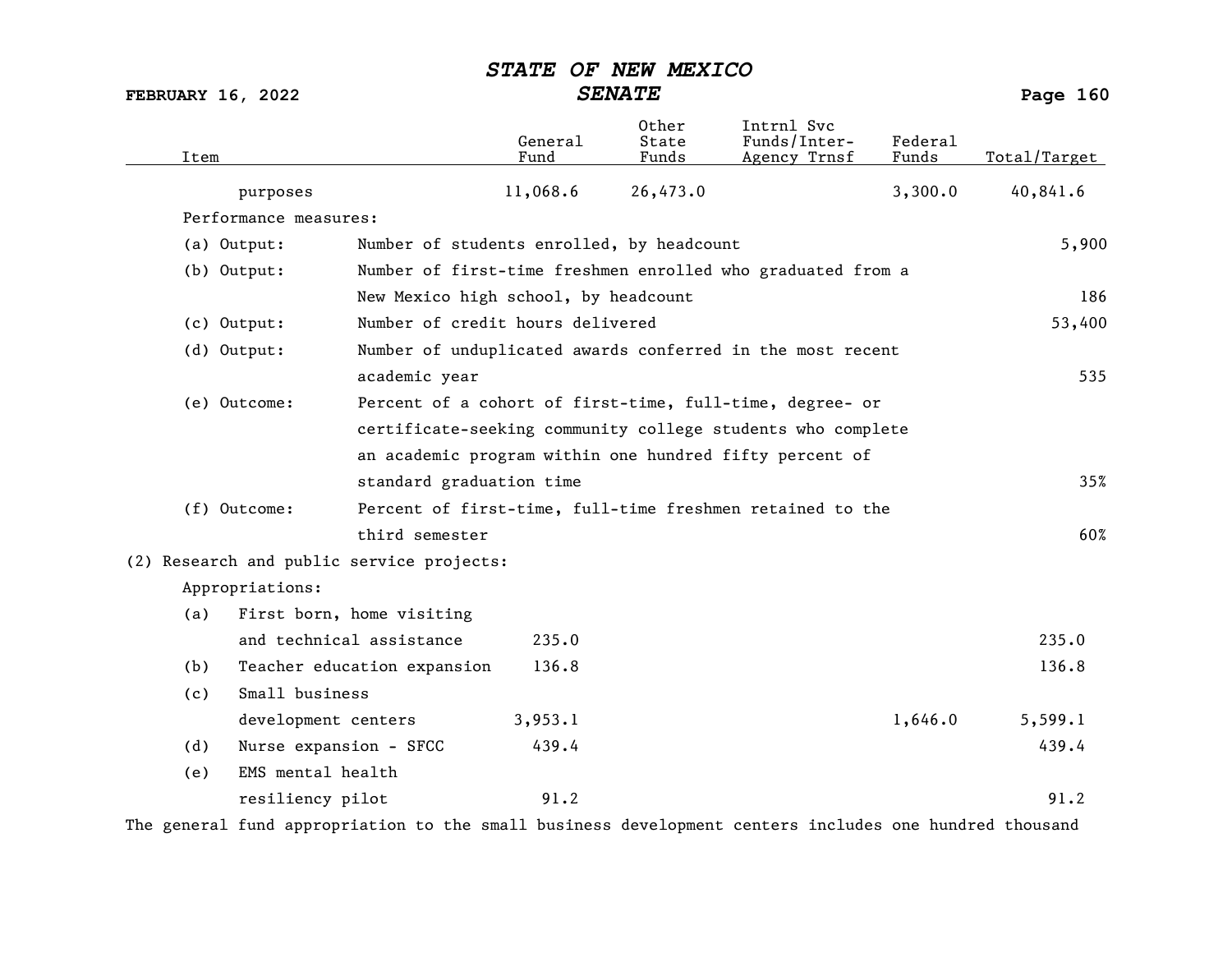| <b>FEBRUARY 16, 2022</b>              |                                                                                                          | <b>SENATE</b>           |                                            |                  |              |  |
|---------------------------------------|----------------------------------------------------------------------------------------------------------|-------------------------|--------------------------------------------|------------------|--------------|--|
| Item                                  | General<br>Fund                                                                                          | Other<br>State<br>Funds | Intrnl Svc<br>Funds/Inter-<br>Agency Trnsf | Federal<br>Funds | Total/Target |  |
|                                       | dollars (\$100,000) for the international business accelerator.                                          |                         |                                            |                  |              |  |
| Subtotal                              | [15, 924.1]                                                                                              | [27, 847.0]             |                                            | [20, 423.0]      | 64, 194.1    |  |
| CENTRAL NEW MEXICO COMMUNITY COLLEGE: |                                                                                                          |                         |                                            |                  |              |  |
| (1) Main campus:                      |                                                                                                          |                         |                                            |                  |              |  |
|                                       | The purpose of the instruction and general program at New Mexico's community colleges is to provide      |                         |                                            |                  |              |  |
|                                       | credit and noncredit postsecondary education and training opportunities to New Mexicans so they have the |                         |                                            |                  |              |  |
|                                       | skills to be competitive in the new economy and are able to participate in lifelong learning activities. |                         |                                            |                  |              |  |
| Appropriations:                       |                                                                                                          |                         |                                            |                  |              |  |
| Other<br>(a)                          |                                                                                                          | 6,500.0                 |                                            | 22,900.0         | 29,400.0     |  |
| (b)                                   | Instruction and general                                                                                  |                         |                                            |                  |              |  |
| purposes                              | 64,090.3                                                                                                 | 94,000.0                |                                            | 3,900.0          | 161,990.3    |  |
| Performance measures:                 |                                                                                                          |                         |                                            |                  |              |  |
| (a) Output:                           | Number of students enrolled, by headcount                                                                |                         |                                            |                  | 32,500       |  |
| (b) Output:                           | Number of first-time freshmen enrolled who graduated from a                                              |                         |                                            |                  |              |  |
|                                       | New Mexico high school, by headcount                                                                     |                         |                                            |                  | 2,075        |  |
| $(c)$ Output:                         | Number of credit hours delivered                                                                         |                         |                                            |                  | 355,215      |  |
| (d) Output:                           | Number of unduplicated awards conferred in the most recent                                               |                         |                                            |                  |              |  |
|                                       | academic year                                                                                            |                         |                                            |                  | 8,000        |  |
| (e) Outcome:                          | Percent of a cohort of first-time, full-time, degree- or                                                 |                         |                                            |                  |              |  |
|                                       | certificate-seeking community college students who complete                                              |                         |                                            |                  |              |  |
|                                       | an academic program within one hundred fifty percent of                                                  |                         |                                            |                  |              |  |
|                                       | standard graduation time                                                                                 |                         |                                            |                  | 35%          |  |
| (f) Outcome:                          | Percent of first-time, full-time freshmen retained to the                                                |                         |                                            |                  |              |  |
|                                       | third semester                                                                                           |                         |                                            |                  | 60%          |  |

(2) Research and public service projects: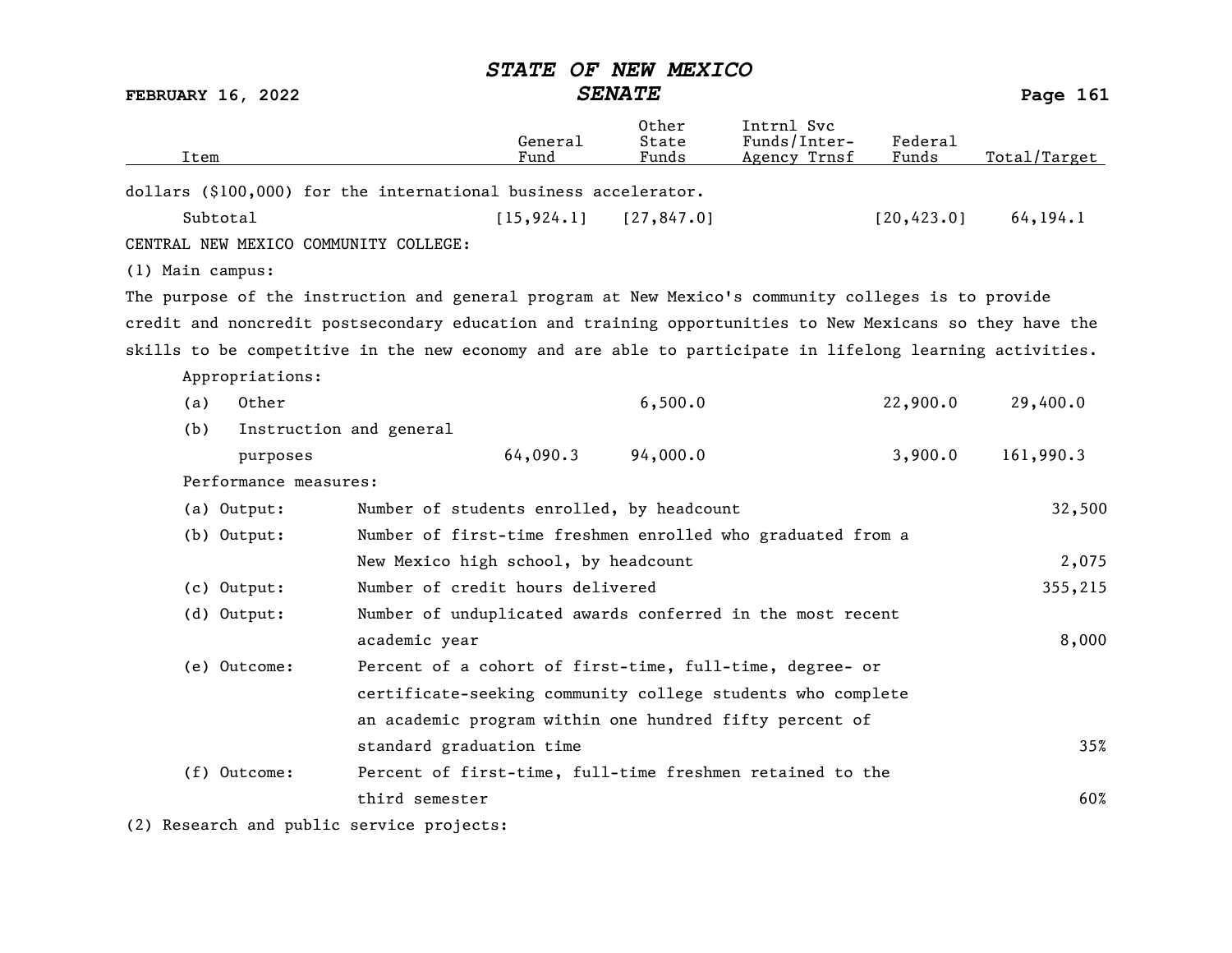FEBRUARY 16, 2022 SENATE SENATE

| Item             |                         |                                                                                                          | General<br>Fund | Other<br>State<br>Funds | Intrnl Svc<br>Funds/Inter-<br>Agency Trnsf | Federal<br>Funds | Total/Target |
|------------------|-------------------------|----------------------------------------------------------------------------------------------------------|-----------------|-------------------------|--------------------------------------------|------------------|--------------|
|                  | Appropriations:         |                                                                                                          |                 |                         |                                            |                  |              |
| (a)              | Nurse expansion - CNM   |                                                                                                          | 268.8           |                         |                                            |                  | 268.8        |
|                  | Subtotal                |                                                                                                          | [64, 359.1]     | [100, 500.0]            |                                            | [26, 800.0]      | 191,659.1    |
|                  | LUNA COMMUNITY COLLEGE: |                                                                                                          |                 |                         |                                            |                  |              |
| (1) Main campus: |                         |                                                                                                          |                 |                         |                                            |                  |              |
|                  |                         | The purpose of the instruction and general program at New Mexico's community colleges is to provide      |                 |                         |                                            |                  |              |
|                  |                         | credit and noncredit postsecondary education and training opportunities to New Mexicans so they have the |                 |                         |                                            |                  |              |
|                  |                         | skills to be competitive in the new economy and are able to participate in lifelong learning activities. |                 |                         |                                            |                  |              |
|                  | Appropriations:         |                                                                                                          |                 |                         |                                            |                  |              |
| (a)              | Other                   |                                                                                                          |                 | 1,808.3                 |                                            | 58.3             | 1,866.6      |
| (b)              | Instruction and general |                                                                                                          |                 |                         |                                            |                  |              |
|                  | purposes                |                                                                                                          | 7,002.1         | 87.1                    |                                            | 182.1            | 7,271.3      |
| (c)              | Athletics               |                                                                                                          | 458.0           |                         |                                            |                  | 458.0        |
|                  | Performance measures:   |                                                                                                          |                 |                         |                                            |                  |              |
|                  | (a) Output:             | Number of students enrolled, by headcount                                                                |                 |                         |                                            |                  | 1,536        |
|                  | (b) Output:             | Number of first-time freshmen enrolled who graduated from a                                              |                 |                         |                                            |                  |              |
|                  |                         | New Mexico high school, by headcount                                                                     |                 |                         |                                            |                  | 120          |
|                  | (c) Output:             | Number of credit hours delivered                                                                         |                 |                         |                                            |                  | 13,800       |
|                  | (d) Output:             | Number of unduplicated awards conferred in the most recent                                               |                 |                         |                                            |                  |              |
|                  |                         | academic year                                                                                            |                 |                         |                                            |                  | 154          |
|                  | (e) Outcome:            | Percent of a cohort of first-time, full-time, degree- or                                                 |                 |                         |                                            |                  |              |
|                  |                         | certificate-seeking community college students who complete                                              |                 |                         |                                            |                  |              |
|                  |                         | an academic program within one hundred fifty percent of                                                  |                 |                         |                                            |                  |              |
|                  |                         | standard graduation time                                                                                 |                 |                         |                                            |                  | 35%          |
|                  | (f) Outcome:            | Percent of first-time, full-time freshmen retained to the                                                |                 |                         |                                            |                  |              |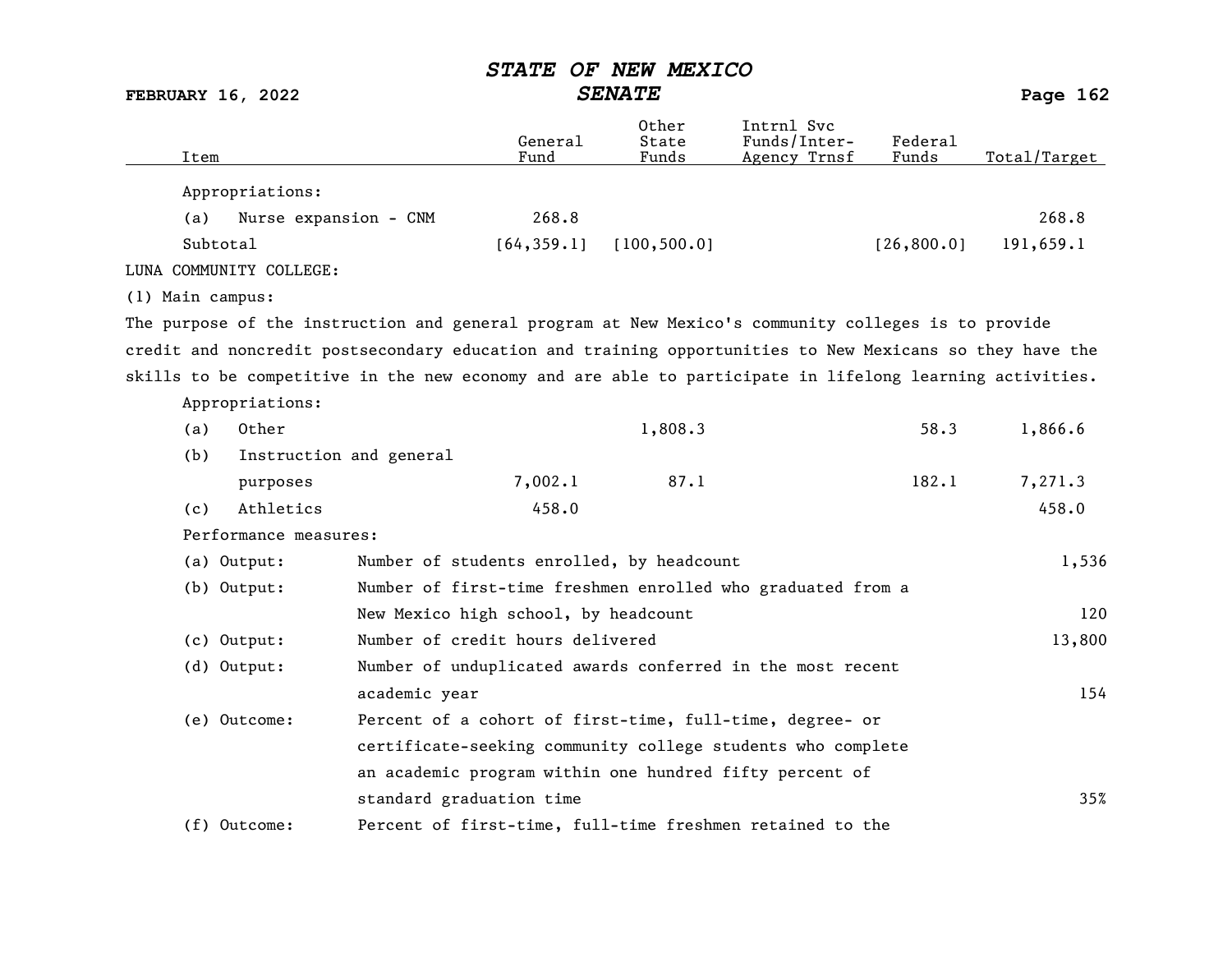FEBRUARY 16, 2022 SENATE SENATE

| Item             |                              |                                                                                                          | General<br>Fund | 0ther<br>State<br>Funds | Intrnl Svc<br>Funds/Inter-<br>Agency Trnsf                  | Federal<br>Funds | Total/Target |
|------------------|------------------------------|----------------------------------------------------------------------------------------------------------|-----------------|-------------------------|-------------------------------------------------------------|------------------|--------------|
|                  |                              | third semester                                                                                           |                 |                         |                                                             |                  | 60%          |
|                  |                              | (2) Research and public service projects:                                                                |                 |                         |                                                             |                  |              |
|                  | Appropriations:              |                                                                                                          |                 |                         |                                                             |                  |              |
| (a)              |                              | Nurse expansion - Luna Tech                                                                              | 251.0           |                         |                                                             |                  | 251.0        |
| (b)              | Student retention and        |                                                                                                          |                 |                         |                                                             |                  |              |
|                  | completion                   |                                                                                                          | 483.8           |                         |                                                             |                  | 483.8        |
| (c)              | Rough rider student          |                                                                                                          |                 |                         |                                                             |                  |              |
|                  | support services             |                                                                                                          | 150.0           |                         |                                                             |                  | 150.0        |
|                  | Subtotal                     |                                                                                                          | [8, 344.9]      | [1, 895.4]              |                                                             | [240.4]          | 10,480.7     |
|                  | MESALANDS COMMUNITY COLLEGE: |                                                                                                          |                 |                         |                                                             |                  |              |
| (1) Main campus: |                              |                                                                                                          |                 |                         |                                                             |                  |              |
|                  |                              | The purpose of the instruction and general program at New Mexico's community colleges is to provide      |                 |                         |                                                             |                  |              |
|                  |                              | credit and noncredit postsecondary education and training opportunities to New Mexicans so they have the |                 |                         |                                                             |                  |              |
|                  |                              | skills to be competitive in the new economy and are able to participate in lifelong learning activities. |                 |                         |                                                             |                  |              |
|                  | Appropriations:              |                                                                                                          |                 |                         |                                                             |                  |              |
| (a)              | Other                        |                                                                                                          |                 | 242.2                   |                                                             | 842.9            | 1,085.1      |
| (b)              |                              | Instruction and general                                                                                  |                 |                         |                                                             |                  |              |
|                  | purposes                     |                                                                                                          | 4, 298.1        | 116.4                   |                                                             | 87.9             | 4,502.4      |
| (c)              | Athletics                    |                                                                                                          | 209.9           |                         |                                                             |                  | 209.9        |
|                  | Performance measures:        |                                                                                                          |                 |                         |                                                             |                  |              |
|                  | (a) Output:                  | Number of students enrolled, by headcount                                                                |                 |                         |                                                             |                  | 1,100        |
|                  | (b) Output:                  |                                                                                                          |                 |                         | Number of first-time freshmen enrolled who graduated from a |                  |              |
|                  |                              | New Mexico high school, by headcount                                                                     |                 |                         |                                                             |                  | 93           |
|                  | (c) Output:                  | Number of credit hours delivered                                                                         |                 |                         |                                                             |                  | 10,800       |
|                  | (d) Output:                  |                                                                                                          |                 |                         | Number of unduplicated awards conferred in the most recent  |                  |              |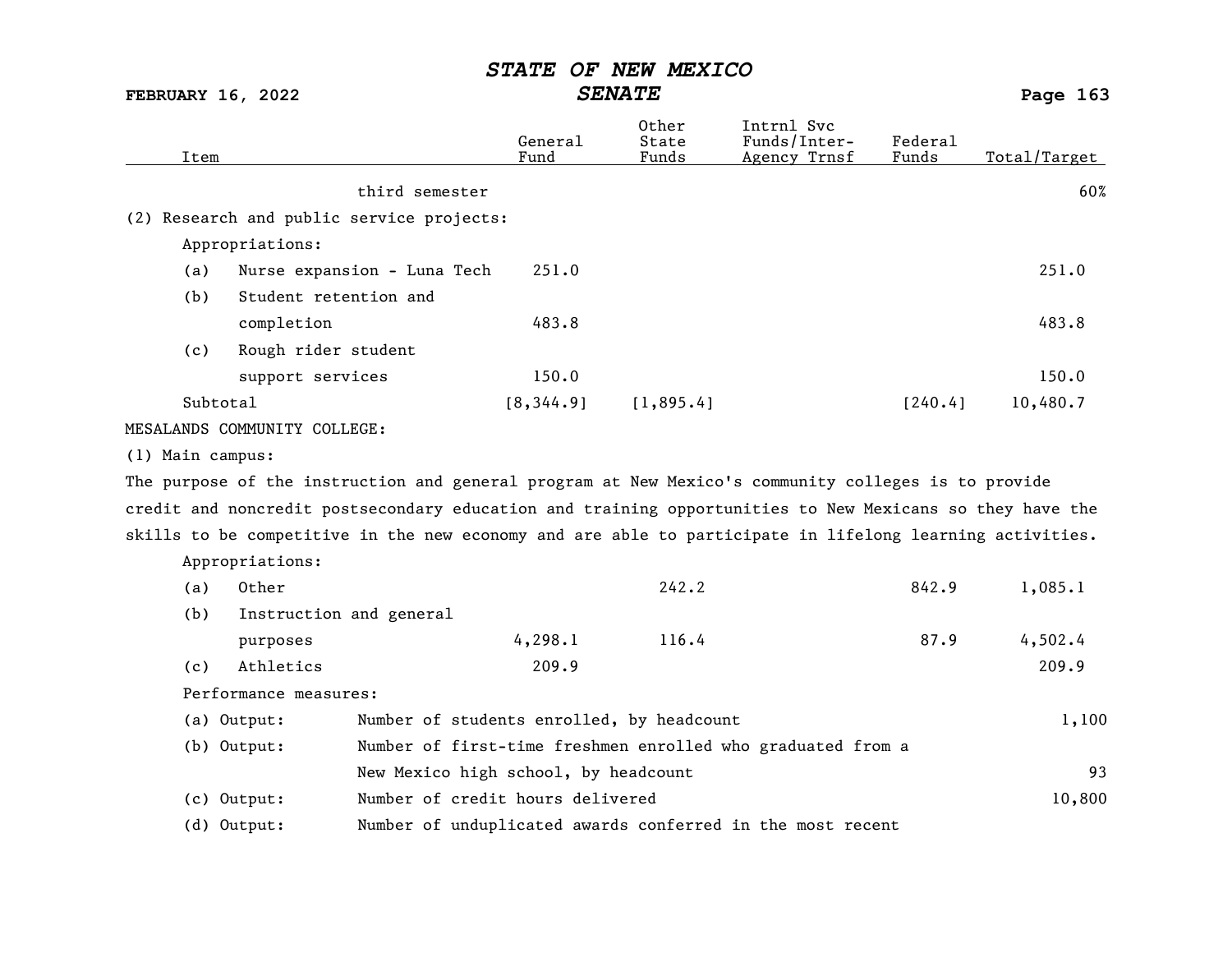|                  | Item                       |                                                                                                          | General<br>Fund | Other<br>State<br>Funds | Intrnl Svc<br>Funds/Inter-<br>Agency Trnsf                  | Federal<br>Funds | Total/Target |
|------------------|----------------------------|----------------------------------------------------------------------------------------------------------|-----------------|-------------------------|-------------------------------------------------------------|------------------|--------------|
|                  |                            | academic year                                                                                            |                 |                         |                                                             |                  | 250          |
|                  | (e) Outcome:               |                                                                                                          |                 |                         | Percent of a cohort of first-time, full-time, degree- or    |                  |              |
|                  |                            |                                                                                                          |                 |                         | certificate-seeking community college students who complete |                  |              |
|                  |                            |                                                                                                          |                 |                         | an academic program within one hundred fifty percent of     |                  |              |
|                  |                            | standard graduation time                                                                                 |                 |                         |                                                             |                  | 35%          |
|                  | (f) Outcome:               |                                                                                                          |                 |                         | Percent of first-time, full-time freshmen retained to the   |                  |              |
|                  |                            | third semester                                                                                           |                 |                         |                                                             |                  | 60%          |
|                  |                            | (2) Research and public service projects:                                                                |                 |                         |                                                             |                  |              |
|                  | Appropriations:            |                                                                                                          |                 |                         |                                                             |                  |              |
| (a)              | Wind training center       |                                                                                                          | 103.8           |                         |                                                             |                  | 103.8        |
|                  | Subtotal                   |                                                                                                          | [4, 611.8]      | [358.6]                 |                                                             | [930.8]          | 5,901.2      |
|                  | NEW MEXICO JUNIOR COLLEGE: |                                                                                                          |                 |                         |                                                             |                  |              |
| (1) Main campus: |                            |                                                                                                          |                 |                         |                                                             |                  |              |
|                  |                            | The purpose of the instruction and general program at New Mexico's community colleges is to provide      |                 |                         |                                                             |                  |              |
|                  |                            | credit and noncredit postsecondary education and training opportunities to New Mexicans so they have the |                 |                         |                                                             |                  |              |
|                  |                            | skills to be competitive in the new economy and are able to participate in lifelong learning activities. |                 |                         |                                                             |                  |              |
|                  | Appropriations:            |                                                                                                          |                 |                         |                                                             |                  |              |
| (a)              | Other                      |                                                                                                          |                 | 3,600.0                 |                                                             | 2,000.0          | 5,600.0      |
| (b)              |                            | Instruction and general                                                                                  |                 |                         |                                                             |                  |              |
|                  | purposes                   |                                                                                                          | 6, 106.3        | 15,000.0                |                                                             | 450.0            | 21,556.3     |
| (c)              | Athletics                  |                                                                                                          | 530.8           |                         |                                                             |                  | 530.8        |
|                  | Performance measures:      |                                                                                                          |                 |                         |                                                             |                  |              |
|                  | (a) Output:                | Number of students enrolled, by headcount                                                                |                 |                         |                                                             |                  | 3,250        |
|                  | (b) Output:                |                                                                                                          |                 |                         | Number of first-time freshmen enrolled who graduated from a |                  |              |
|                  |                            | New Mexico high school, by headcount                                                                     |                 |                         |                                                             |                  | 497          |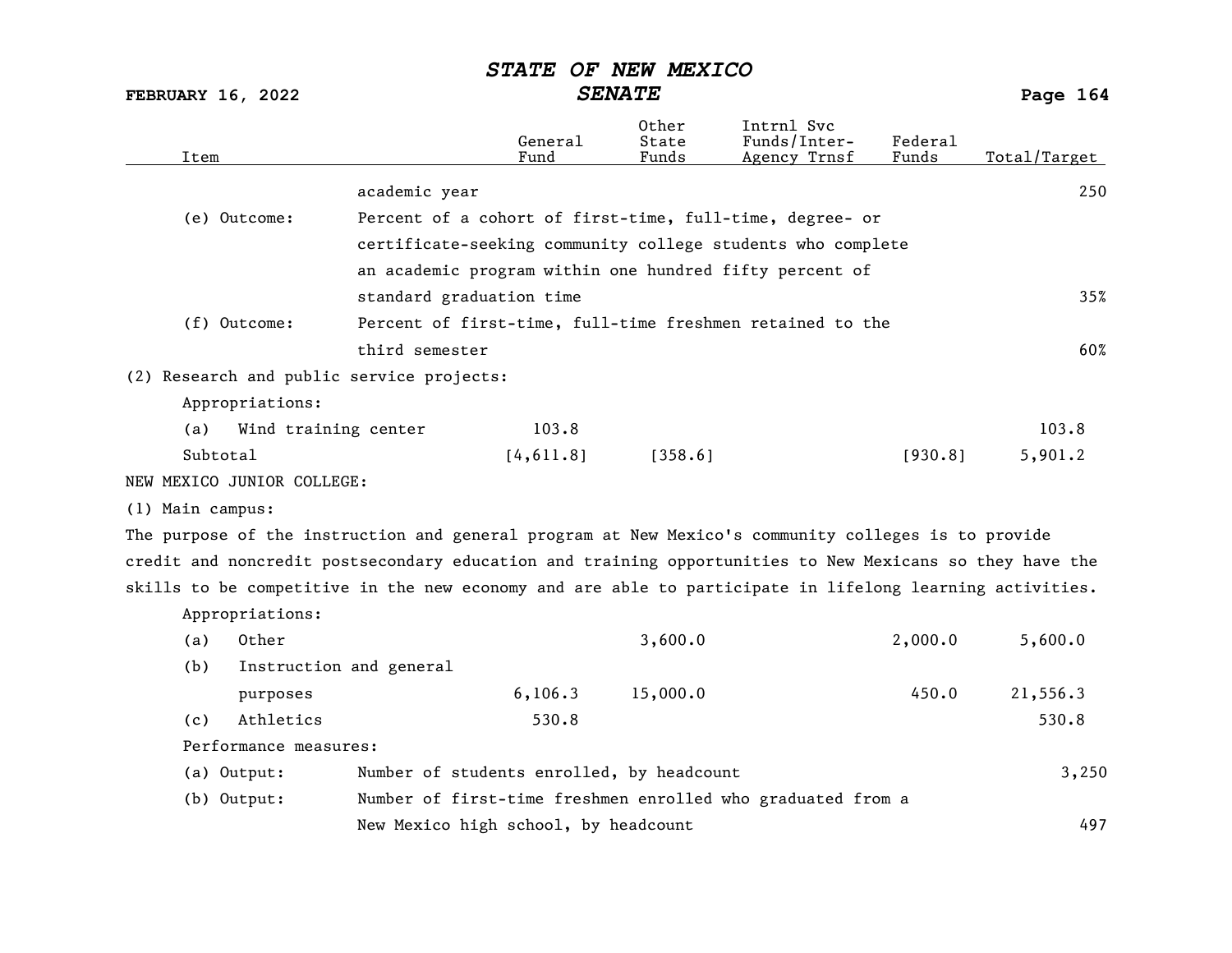FEBRUARY 16, 2022 SENATE Page 165

| Item              |                        |                                           | General<br>Fund | Other<br>State<br>Funds | Intrnl Svc<br>Funds/Inter-<br>Agency Trnsf                                                               | Federal<br>Funds | Total/Target |
|-------------------|------------------------|-------------------------------------------|-----------------|-------------------------|----------------------------------------------------------------------------------------------------------|------------------|--------------|
|                   | $(c)$ Output:          | Number of credit hours delivered          |                 |                         |                                                                                                          |                  | 41,748       |
|                   | $(d)$ Output:          |                                           |                 |                         | Number of unduplicated awards conferred in the most recent                                               |                  |              |
|                   |                        | academic year                             |                 |                         |                                                                                                          |                  | 313          |
|                   | (e) Outcome:           |                                           |                 |                         | Percent of a cohort of first-time, full-time, degree- or                                                 |                  |              |
|                   |                        |                                           |                 |                         | certificate-seeking community college students who complete                                              |                  |              |
|                   |                        |                                           |                 |                         | an academic program within one hundred fifty percent of                                                  |                  |              |
|                   |                        | standard graduation time                  |                 |                         |                                                                                                          |                  | 35%          |
|                   | $(f)$ Outcome:         |                                           |                 |                         | Percent of first-time, full-time freshmen retained to the                                                |                  |              |
|                   |                        | third semester                            |                 |                         |                                                                                                          |                  | 60%          |
|                   |                        | (2) Research and public service projects: |                 |                         |                                                                                                          |                  |              |
|                   | Appropriations:        |                                           |                 |                         |                                                                                                          |                  |              |
| (a)               | Oil and gas management |                                           |                 |                         |                                                                                                          |                  |              |
|                   | program                |                                           | 156.2           |                         |                                                                                                          |                  | 156.2        |
| (b)               | Nurse expansion - NMJC |                                           | 281.9           |                         |                                                                                                          |                  | 281.9        |
| (c)               | Lea county distance    |                                           |                 |                         |                                                                                                          |                  |              |
|                   | education consortium   |                                           | 26.6            |                         |                                                                                                          |                  | 26.6         |
|                   | Subtotal               |                                           | [7, 101.8]      | [18,600.0]              |                                                                                                          | [2,450.0]        | 28,151.8     |
| SAN JUAN COLLEGE: |                        |                                           |                 |                         |                                                                                                          |                  |              |
| (1) Main campus:  |                        |                                           |                 |                         |                                                                                                          |                  |              |
|                   |                        |                                           |                 |                         | The purpose of the instruction and general program at New Mexico's community colleges is to provide      |                  |              |
|                   |                        |                                           |                 |                         | credit and noncredit postsecondary education and training opportunities to New Mexicans so they have the |                  |              |
|                   |                        |                                           |                 |                         | skills to be competitive in the new economy and are able to participate in lifelong learning activities. |                  |              |
|                   | Appropriations:        |                                           |                 |                         |                                                                                                          |                  |              |

(a) Other 14,000.0 22,000.0 36,000.0

(b) Instruction and general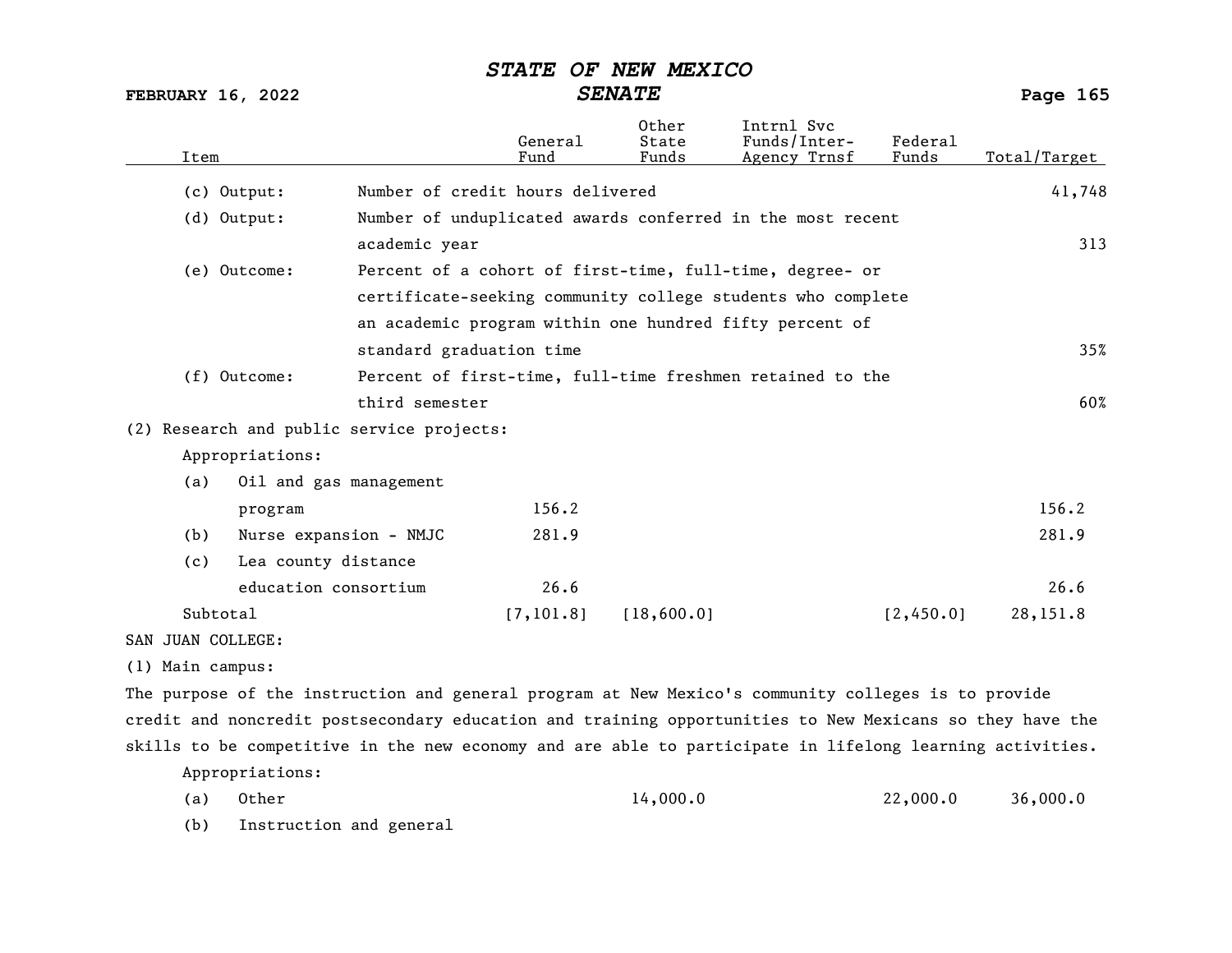| Item             |                                           |                                                            | General<br>Fund                           | Other<br>State<br>Funds | Intrnl Svc<br>Funds/Inter-<br>Agency Trnsf                  | Federa1<br>Funds | Total/Target |
|------------------|-------------------------------------------|------------------------------------------------------------|-------------------------------------------|-------------------------|-------------------------------------------------------------|------------------|--------------|
|                  | purposes                                  |                                                            | 25,415.9                                  | 34,000.0                |                                                             | 6,000.0          | 65,415.9     |
| (c)              | Tribal education                          |                                                            |                                           |                         |                                                             |                  |              |
|                  | initiatives                               |                                                            | 100.0                                     |                         |                                                             |                  | 100.0        |
|                  | Performance measures:                     |                                                            |                                           |                         |                                                             |                  |              |
|                  | (a) Output:                               |                                                            | Number of students enrolled, by headcount |                         |                                                             |                  | 8,400        |
|                  | $(b)$ Output:                             |                                                            |                                           |                         | Number of first-time freshmen enrolled who graduated from a |                  |              |
|                  |                                           |                                                            | New Mexico high school, by headcount      |                         |                                                             |                  | 400          |
|                  | (c) Output:                               |                                                            | Number of credit hours delivered          |                         |                                                             |                  | 112,000      |
|                  | (d) Output:                               | Number of unduplicated awards conferred in the most recent |                                           |                         |                                                             |                  |              |
|                  |                                           | academic year                                              |                                           |                         |                                                             |                  | 1,000        |
|                  | (e) Outcome:                              |                                                            |                                           |                         | Percent of a cohort of first-time, full-time, degree- or    |                  |              |
|                  |                                           |                                                            |                                           |                         | certificate-seeking community college students who complete |                  |              |
|                  |                                           |                                                            |                                           |                         | an academic program within one hundred fifty percent of     |                  |              |
|                  |                                           | standard graduation time                                   |                                           |                         |                                                             |                  | 35%          |
|                  | (f) Outcome:                              |                                                            |                                           |                         | Percent of first-time, full-time freshmen retained to the   |                  |              |
|                  |                                           | third semester                                             |                                           |                         |                                                             |                  | 60%          |
|                  | (2) Research and public service projects: |                                                            |                                           |                         |                                                             |                  |              |
|                  | Appropriations:                           |                                                            |                                           |                         |                                                             |                  |              |
| (a)              | Dental hygiene program                    |                                                            | 159.6                                     |                         |                                                             |                  | 159.6        |
| (b)              | Nurse expansion - SJC                     |                                                            | 235.0                                     |                         |                                                             |                  | 235.0        |
| (c)              | Renewable energy center                   |                                                            |                                           |                         |                                                             |                  |              |
|                  | of excellence                             |                                                            | 328.0                                     |                         |                                                             |                  | 328.0        |
|                  | Subtotal                                  |                                                            | [26, 238.5]                               | [48,000.0]              |                                                             | [28,000.0]       | 102,238.5    |
|                  | CLOVIS COMMUNITY COLLEGE:                 |                                                            |                                           |                         |                                                             |                  |              |
| (1) Main campus: |                                           |                                                            |                                           |                         |                                                             |                  |              |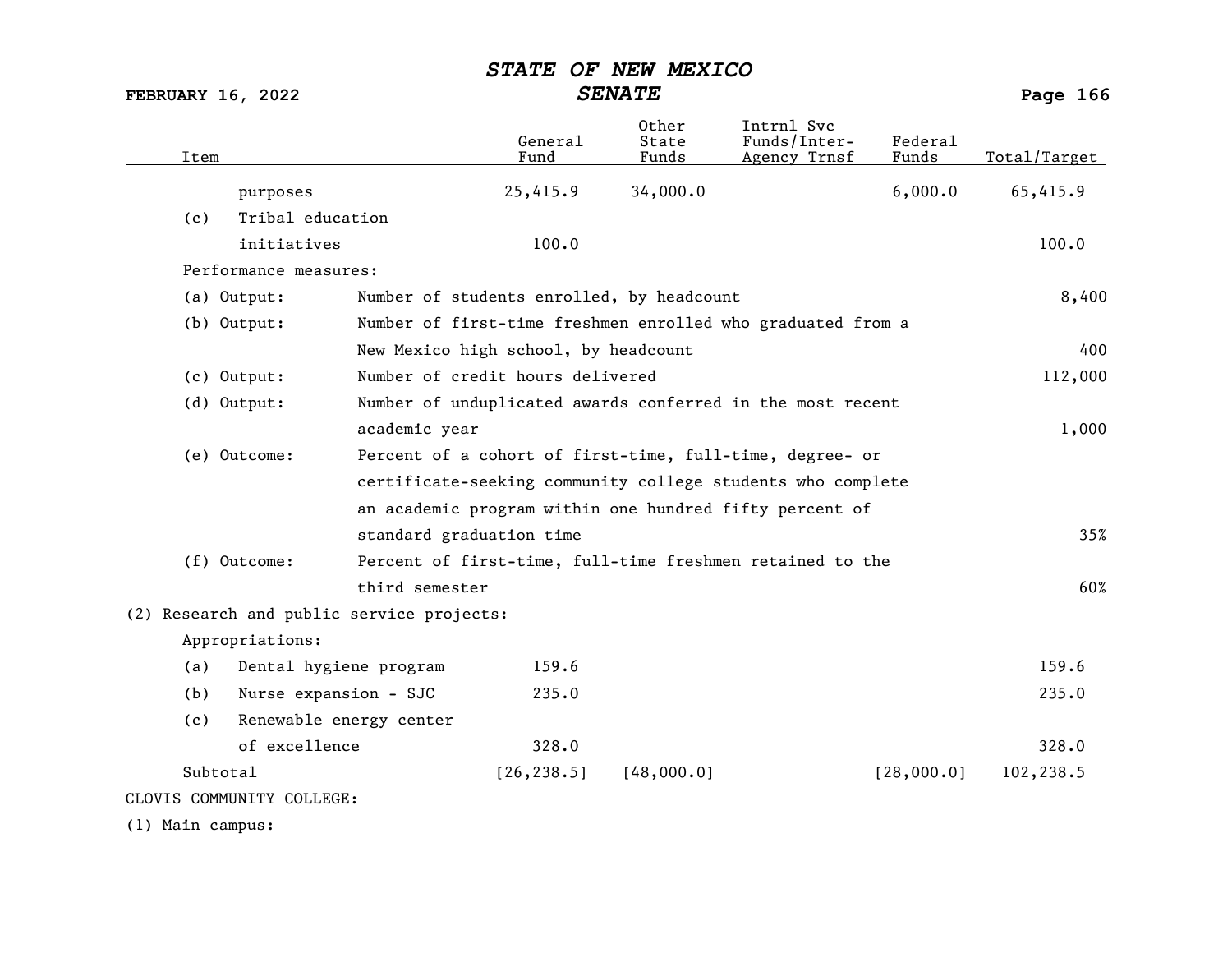| Item |                       |                                                             | General<br>Fund | Other<br>State<br>Funds | Intrnl Svc<br>Funds/Inter-<br>Agency Trnsf                                                               | Federal<br>Funds | Total/Target |
|------|-----------------------|-------------------------------------------------------------|-----------------|-------------------------|----------------------------------------------------------------------------------------------------------|------------------|--------------|
|      |                       |                                                             |                 |                         | The purpose of the instruction and general program at New Mexico's community colleges is to provide      |                  |              |
|      |                       |                                                             |                 |                         | credit and noncredit postsecondary education and training opportunities to New Mexicans so they have the |                  |              |
|      |                       |                                                             |                 |                         | skills to be competitive in the new economy and are able to participate in lifelong learning activities. |                  |              |
|      | Appropriations:       |                                                             |                 |                         |                                                                                                          |                  |              |
| (a)  | Other                 |                                                             |                 | 500.0                   |                                                                                                          | 5,900.0          | 6,400.0      |
| (b)  |                       | Instruction and general                                     |                 |                         |                                                                                                          |                  |              |
|      | purposes              |                                                             | 10,324.4        | 5,500.0                 |                                                                                                          | 1,200.0          | 17,024.4     |
|      | Performance measures: |                                                             |                 |                         |                                                                                                          |                  |              |
|      | (a) Output:           | Number of students enrolled, by headcount                   |                 |                         |                                                                                                          |                  | 4,200        |
|      | (b) Output:           |                                                             |                 |                         | Number of first-time freshmen enrolled who graduated from a                                              |                  |              |
|      |                       | New Mexico high school, by headcount                        |                 |                         |                                                                                                          |                  | 111          |
|      | $(c)$ Output:         | Number of credit hours delivered                            |                 |                         |                                                                                                          |                  | 38,790       |
|      | (d) Output:           |                                                             |                 |                         | Number of unduplicated awards conferred in the most recent                                               |                  |              |
|      |                       | academic year                                               |                 |                         |                                                                                                          |                  | 450          |
|      | (e) Outcome:          |                                                             |                 |                         | Percent of a cohort of first-time, full-time, degree- or                                                 |                  |              |
|      |                       | certificate-seeking community college students who complete |                 |                         |                                                                                                          |                  |              |
|      |                       |                                                             |                 |                         | an academic program within one hundred fifty percent of                                                  |                  |              |
|      |                       | standard graduation time                                    |                 |                         |                                                                                                          |                  | 35%          |
|      | (f) Outcome:          |                                                             |                 |                         | Percent of first-time, full-time freshmen retained to the                                                |                  |              |
|      |                       | third semester                                              |                 |                         |                                                                                                          |                  | 60%          |
|      |                       | (2) Research and public service projects:                   |                 |                         |                                                                                                          |                  |              |
|      | Appropriations:       |                                                             |                 |                         |                                                                                                          |                  |              |
| (a)  | Nurse expansion - CCC |                                                             | 356.5           |                         |                                                                                                          |                  | 356.5        |
| (b)  | HVAC program          |                                                             | 100.0           |                         |                                                                                                          |                  | 100.0        |
|      | Subtotal              |                                                             | [10, 780.9]     | [6,000.0]               |                                                                                                          | [7, 100.0]       | 23,880.9     |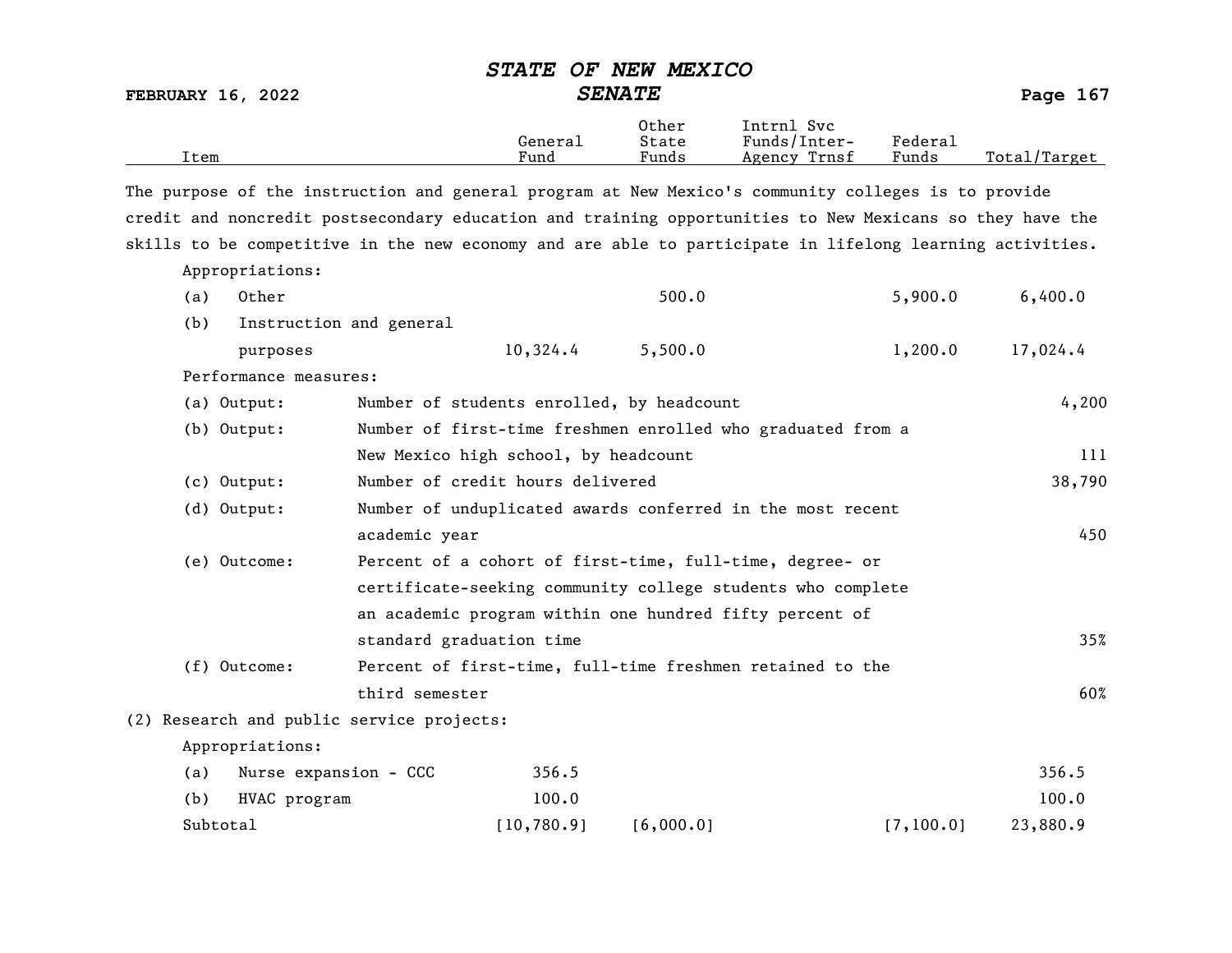FEBRUARY 16, 2022 SENATE Page 168

|      | General | Other<br>State | Svc<br>Intrnl<br>Funds/Inter- | Federai |              |
|------|---------|----------------|-------------------------------|---------|--------------|
| Item | Fund    | Funds          | Trnsf<br>Agency               | Funds   | Total/Target |

NEW MEXICO MILITARY INSTITUTE:

(1) Main campus:

The purpose of the New Mexico military institute program is to provide college-preparatory instruction for students in a residential, military environment culminating in a high school diploma or associates degree.

Appropriations:

| (a) | Other                 |                                                           | 8,299.0  | 1,133.0 | 9,432.0  |
|-----|-----------------------|-----------------------------------------------------------|----------|---------|----------|
| (b) |                       | Instruction and general                                   |          |         |          |
|     | purposes              | 1,592.2                                                   | 31,647.0 | 233.0   | 33,472.2 |
| (c) | Athletics             | 323.2                                                     | 441.0    |         | 764.2    |
|     | Performance measures: |                                                           |          |         |          |
|     | (a) Outcome:          | Average American college testing composite score for      |          |         |          |
|     |                       | graduating high school seniors                            |          |         | 22       |
|     | (b) Outcome:          | Proficiency profile reading scores for graduating college |          |         |          |

sophomores and the set of the set of the set of the set of the set of the set of the set of the set of the set of the set of the set of the set of the set of the set of the set of the set of the set of the set of the set o

(2) Research and public service projects:

Appropriations:

(a) Knowles legislative

| scholarship program | 1,353.7 |                            |          | 1,353.7  |
|---------------------|---------|----------------------------|----------|----------|
| Subtotal            |         | $[3, 269.1]$ $[40, 387.0]$ | 1,366,01 | 45,022.1 |

NEW MEXICO SCHOOL FOR THE BLIND AND VISUALLY IMPAIRED:

(1) Main campus:

The purpose of the New Mexico school for the blind and visually impaired program is to provide the training, support and resources necessary to prepare blind and visually impaired children of New Mexico to participate fully in their families, communities and workforce and to lead independent, productive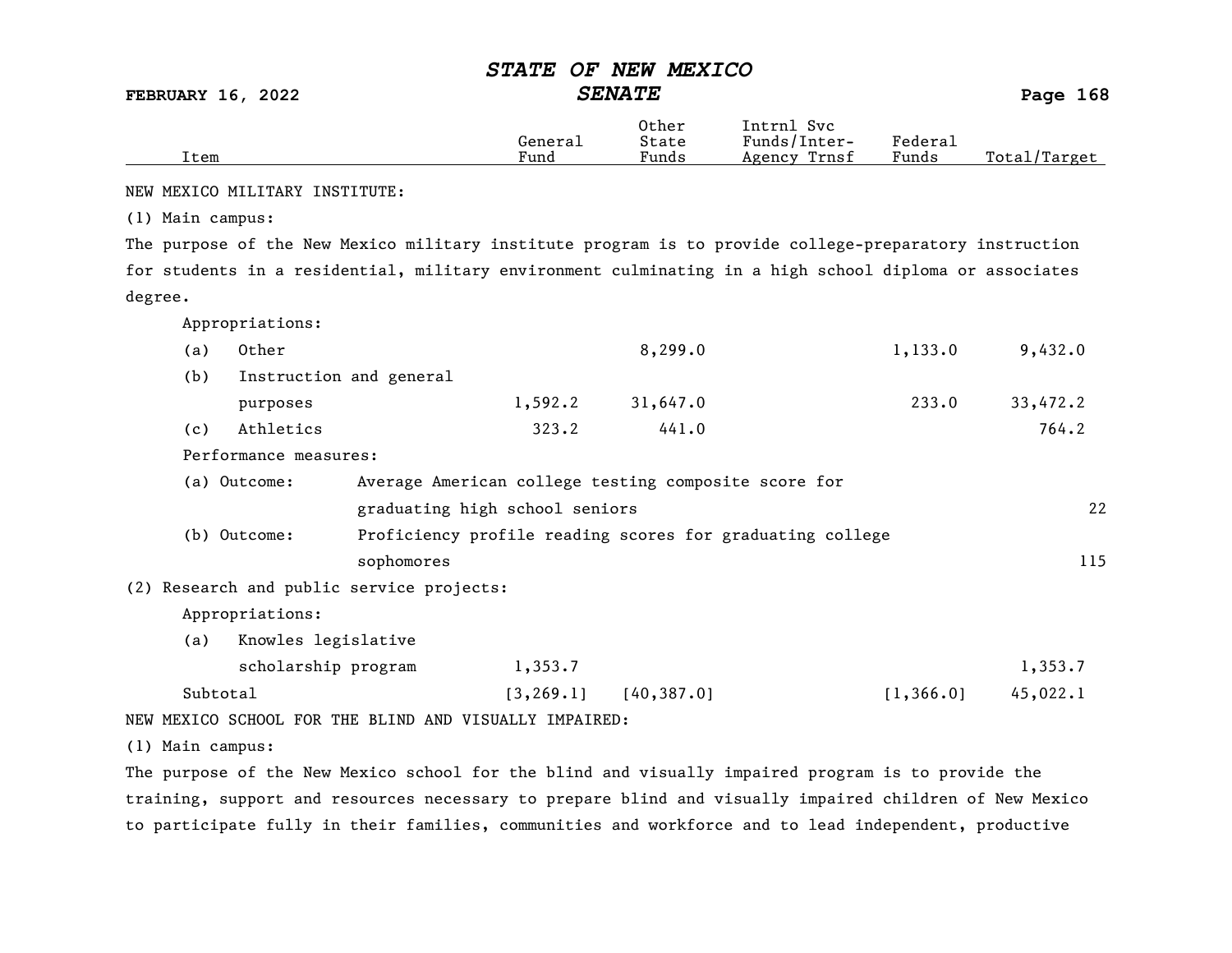FEBRUARY 16, 2022 SENATE SENATE

| Item             |                                 |                                                  | General<br>Fund | Other<br>State<br>Funds | Intrnl Svc<br>Funds/Inter-<br>Agency Trnsf                                                                | Federal<br>Funds | Total/Target |
|------------------|---------------------------------|--------------------------------------------------|-----------------|-------------------------|-----------------------------------------------------------------------------------------------------------|------------------|--------------|
| lives.           |                                 |                                                  |                 |                         |                                                                                                           |                  |              |
|                  | Appropriations:                 |                                                  |                 |                         |                                                                                                           |                  |              |
| (a)              | Instruction and general         |                                                  |                 |                         |                                                                                                           |                  |              |
|                  | purposes                        |                                                  | 1,345.9         | 16,850.0                |                                                                                                           | 350.0            | 18,545.9     |
|                  | Performance measures:           |                                                  |                 |                         |                                                                                                           |                  |              |
|                  | (a) Output:                     |                                                  |                 |                         | Number of New Mexico teachers who complete a personnel                                                    |                  |              |
|                  |                                 |                                                  |                 |                         | preparation program to become a teacher of the visually                                                   |                  |              |
|                  |                                 | impaired                                         |                 |                         |                                                                                                           |                  | 20           |
|                  |                                 | (2) Research and public service projects:        |                 |                         |                                                                                                           |                  |              |
|                  | Appropriations:                 |                                                  |                 |                         |                                                                                                           |                  |              |
| (a)              | Early childhood center          |                                                  | 340.2           |                         |                                                                                                           |                  | 340.2        |
| (b)              | Low vision clinic               |                                                  |                 |                         |                                                                                                           |                  |              |
|                  | programs                        |                                                  | 104.4           |                         |                                                                                                           |                  | 104.4        |
|                  | Subtotal                        |                                                  | [1,790.5]       | [16, 850.0]             |                                                                                                           | [350.0]          | 18,990.5     |
|                  | NEW MEXICO SCHOOL FOR THE DEAF: |                                                  |                 |                         |                                                                                                           |                  |              |
| (1) Main campus: |                                 |                                                  |                 |                         |                                                                                                           |                  |              |
|                  |                                 |                                                  |                 |                         | The purpose of the New Mexico school for the deaf program is to provide a school-based comprehensive,     |                  |              |
|                  |                                 |                                                  |                 |                         | fully accessible and language-rich learning environment for its students who are deaf and hard-of-hearing |                  |              |
|                  |                                 |                                                  |                 |                         | and to work collaboratively with families, agencies and communities throughout the state to meet the      |                  |              |
|                  |                                 |                                                  |                 |                         | unique communication, language and learning needs of children and youth who are deaf and hard-of-hearing. |                  |              |
|                  | Appropriations:                 |                                                  |                 |                         |                                                                                                           |                  |              |
| (a)              | Instruction and general         |                                                  |                 |                         |                                                                                                           |                  |              |
|                  | purposes                        |                                                  | 4,319.8         | 12,100.0                |                                                                                                           | 300.0            | 16,719.8     |
|                  | Performance measures:           |                                                  |                 |                         |                                                                                                           |                  |              |
|                  | $(2)$ $(2)$                     | . Data af tungastitan ta nastasanalam salvastita |                 |                         |                                                                                                           |                  |              |

(a) Outcome: Rate of transition to postsecondary education,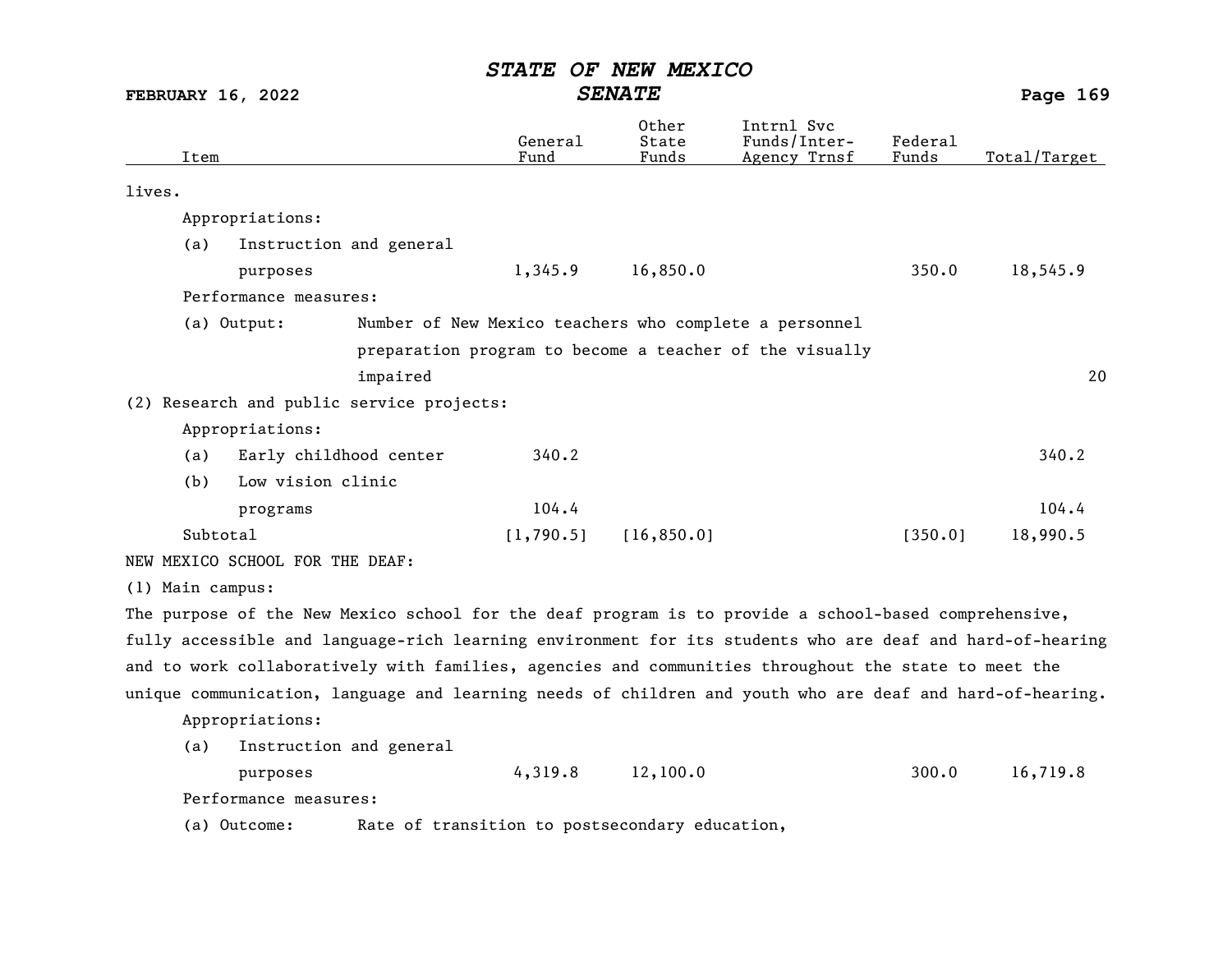FEBRUARY 16, 2022 SENATE SENATE

| Item                                                                                                  |                                                             | General<br>Fund | Other<br>State<br>Funds  | Intrnl Svc<br>Funds/Inter-<br>Agency Trnsf | Federal<br>Funds | Total/Target |  |
|-------------------------------------------------------------------------------------------------------|-------------------------------------------------------------|-----------------|--------------------------|--------------------------------------------|------------------|--------------|--|
|                                                                                                       | vocational-technical training school, junior colleges, work |                 |                          |                                            |                  |              |  |
|                                                                                                       | training or employment for graduates based on a three-year  |                 |                          |                                            |                  |              |  |
|                                                                                                       | rolling average                                             |                 |                          |                                            |                  | 95%          |  |
| (b) Outcome:<br>Percent of first-year signers who demonstrate improvement                             |                                                             |                 |                          |                                            |                  |              |  |
|                                                                                                       | in American sign language based on fall or spring           |                 |                          |                                            |                  |              |  |
|                                                                                                       | assessments                                                 |                 |                          |                                            |                  | 100%         |  |
| (2) Research and public service projects:                                                             |                                                             |                 |                          |                                            |                  |              |  |
| Appropriations:                                                                                       |                                                             |                 |                          |                                            |                  |              |  |
| (a)                                                                                                   | Statewide outreach services                                 | 215.7           |                          |                                            |                  | 215.7        |  |
| Subtotal                                                                                              |                                                             | [4, 535.5]      | [12, 100.0]              |                                            | [300.0]          | 16,935.5     |  |
| TOTAL HIGHER EDUCATION                                                                                |                                                             | 939,050.4       | 1,663,008.6              | 46,002.4                                   | 730,585.4        | 3,378,646.8  |  |
|                                                                                                       |                                                             |                 | K. PUBLIC SCHOOL SUPPORT |                                            |                  |              |  |
| Except as otherwise provided, unexpended balances of appropriations made in this subsection shall not |                                                             |                 |                          |                                            |                  |              |  |
| revert at the end of fiscal year 2023.                                                                |                                                             |                 |                          |                                            |                  |              |  |
| PUBLIC SCHOOL SUPPORT:                                                                                |                                                             |                 |                          |                                            |                  |              |  |

(1) State equalization guarantee distribution:

The purpose of public school support is to carry out the mandate to establish and maintain a uniform system of free public schools sufficient for the education of, and open to, all the children of school age in the state.

Appropriations:

(a) Other 3,673,711.4 10,366.6 3,684,078.0 The rate of distribution of the state equalization guarantee distribution shall be based on a program unit value determined by the secretary of public education. The secretary of public education shall establish a preliminary unit value to establish budgets for the 2022-2023 school year and then, on verification of the number of units statewide for fiscal year 2023 but no later than January 31, 2023,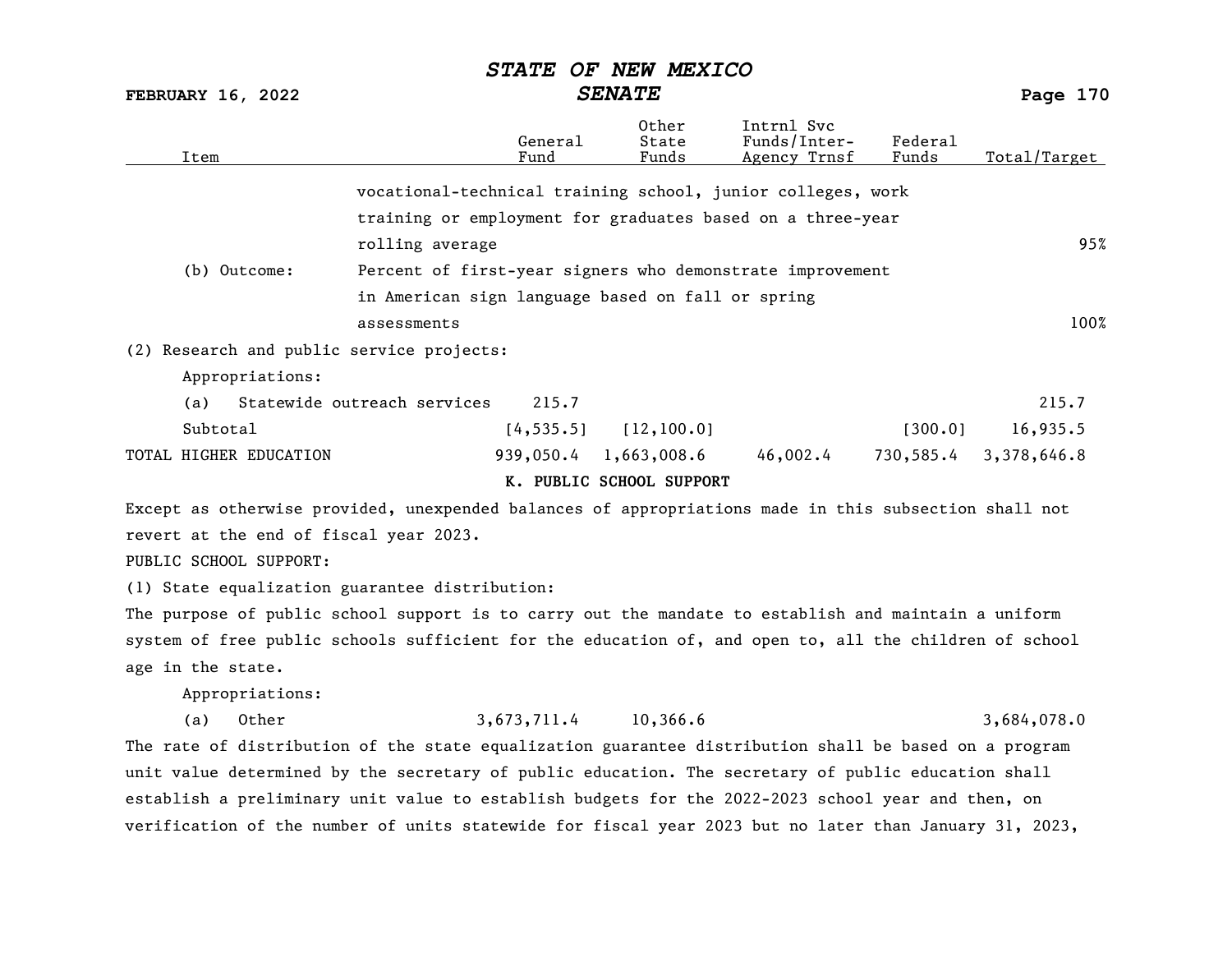|                          | --------<br>----------------- |                |                            |         |              |
|--------------------------|-------------------------------|----------------|----------------------------|---------|--------------|
| <b>FEBRUARY 16, 2022</b> |                               | <b>SENATE</b>  |                            |         | Page $171$   |
|                          | General                       | Other<br>State | Intrnl Svc<br>Funds/Inter- | Federal |              |
| Item                     | Fund                          | Funds          | Agency Trnsf               | Funds   | Total/Target |

the secretary of public education may adjust the program unit value. In setting the preliminary unit value and the final unit value in January, the public education department shall consult with the department of finance and administration, legislative finance committee and legislative education study committee.

The general fund appropriation to the state equalization guarantee distribution includes seventysix million seven hundred sixty-eight thousand two hundred dollars (\$76,768,200) contingent on enactment of Senate Bill 1 or similar legislation in the second session of the fifty-fifth legislature amending the School Personnel Act to increase teacher and administrator minimum salary levels. The secretary of public education shall ensure that during fiscal year 2023 no full-time level one teacher receives a base salary less than fifty thousand dollars (\$50,000), no full-time level two teacher receives a base salary less than sixty thousand dollars (\$60,000), no full-time level three-A teacher receives a base salary less than seventy thousand dollars (\$70,000) and no full-time level three-B school principal or level three-B assistant school principal receives a base salary less than seventy thousand dollars (\$70,000) multiplied by the applicable responsibility factor as defined in Subsection B of Section 22-10A-2 NMSA 1978.

The secretary of public education shall ensure that during fiscal year 2023 no full-time level one teacher in a K-5 plus school receives a salary less than fifty-six thousand nine hundred forty-four dollars (\$56,944), no full-time level two teacher in a K-5 plus school receives a salary less than sixtyeight thousand three hundred thirty-three dollars (\$68,333) and no full-time level three-A teacher in a K-5 plus school receives a salary less than seventy-nine thousand seven hundred twenty-two dollars (\$79,722).

The secretary of public education shall ensure that during fiscal year 2023 no full-time level one teacher in an extended learning time program receives a salary less than fifty-two thousand seven hundred seventy-seven dollars (\$52,777), no full-time level two teacher in an extended learning time program receives a salary less than sixty-three thousand three hundred thirty-three dollars (\$63,333) and no full-time level three-A teacher in an extended learning time program receives a salary less than seventy-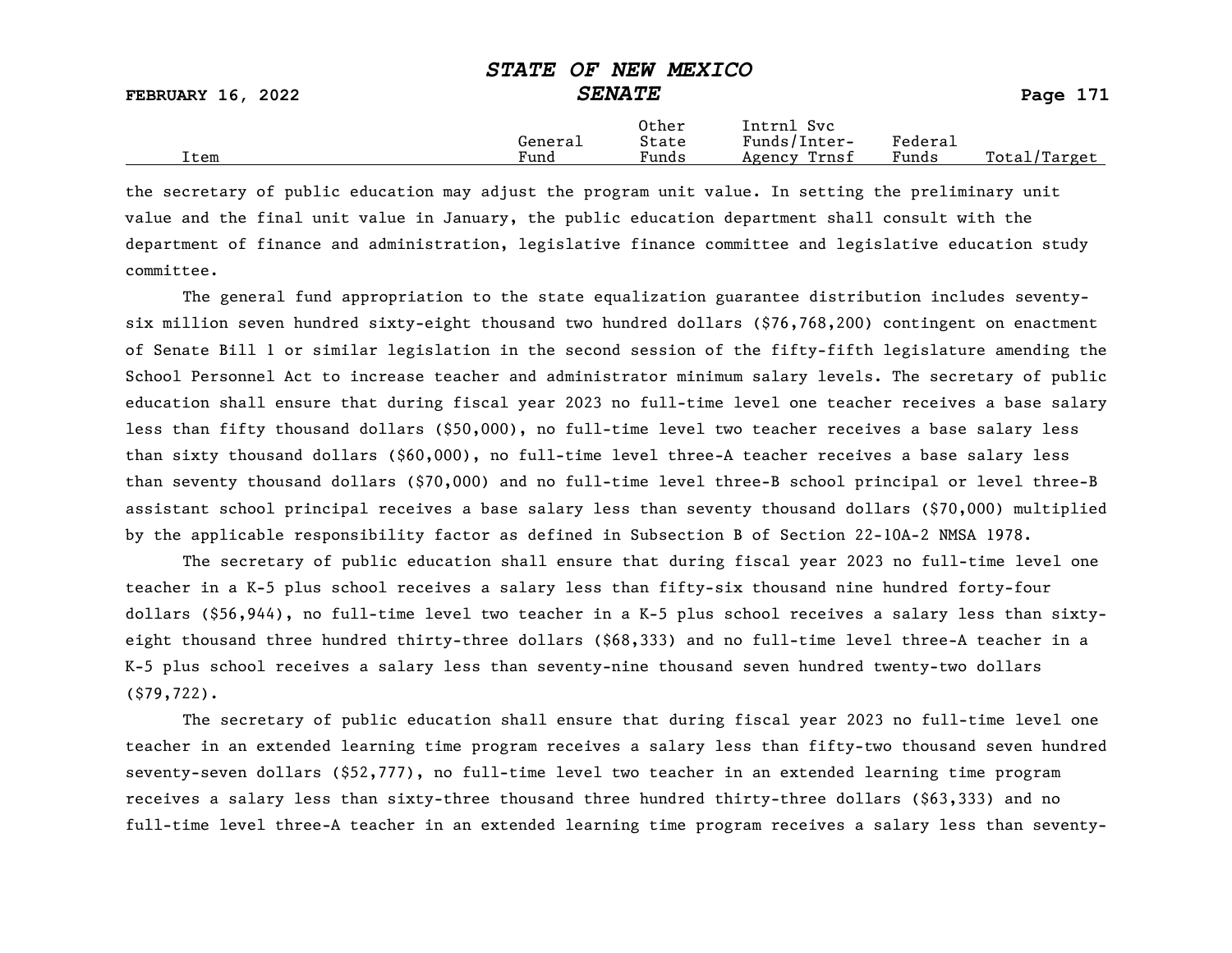### STATE OF NEW MEXICO FEBRUARY 16, 2022 SENATE Page 172

|      | General | Other<br>State        | Svc<br>Intrnl<br>Funds/Inter- | ${}_{\rm \tiny \text{Federa}_{\perp}}$ |                   |
|------|---------|-----------------------|-------------------------------|----------------------------------------|-------------------|
| Item | Fund    | $\mathbf{r}$<br>Funds | Trnsf<br>Agency               | Funds                                  | Total,<br>/Target |

three thousand eight hundred eighty-eight dollars (\$73,888).

The general fund appropriation to the state equalization guarantee distribution includes sufficient funding to provide all affected employees an hourly salary of at least fifteen dollars (\$15.00).

The general fund appropriation to the state equalization guarantee distribution includes one hundred one million thirty-six thousand dollars (\$101,036,000) to provide an average four percent salary increase to all public school personnel. The secretary of public education shall not approve the operating budget of a school district or charter school that does not provide an average four percent salary increase for all public school personnel.

The state equalization guarantee distribution includes ten million ninety-two thousand three hundred dollars (\$10,092,300) from the general fund to provide targeted salary increases for hard-tostaff positions that provide instructional support or social services to students.

A school district or charter school shall not pay an increase of more than six percent for group health insurance premium increases that take effect in fiscal year 2023.

The general fund appropriation to the state equalization guarantee distribution includes twenty million seventy-eight thousand five hundred dollars (\$20,078,500) to provide incumbents in positions covered by a pension plan created under the Educational Retirement Act a one percent employer-paid pension contribution increase contingent on enactment of legislation in the second session of the fiftyfifth legislature increasing employer-paid pension contributions.

The state equalization guarantee distribution includes ninety-five million dollars (\$95,000,000) from the general fund for in-person extended learning time programs pursuant to Section 22-8-23.10 NMSA 1978. The secretary of public education shall consider those extended learning time programs eligible for state financial support and the amount of state funding available for extended learning time programs and determine, in consultation with the department of finance and administration, the programs and consequent numbers of students in extended learning time programs that will be used to calculate the number of additional program units for extended learning time programs. Any amount of the ninety-five million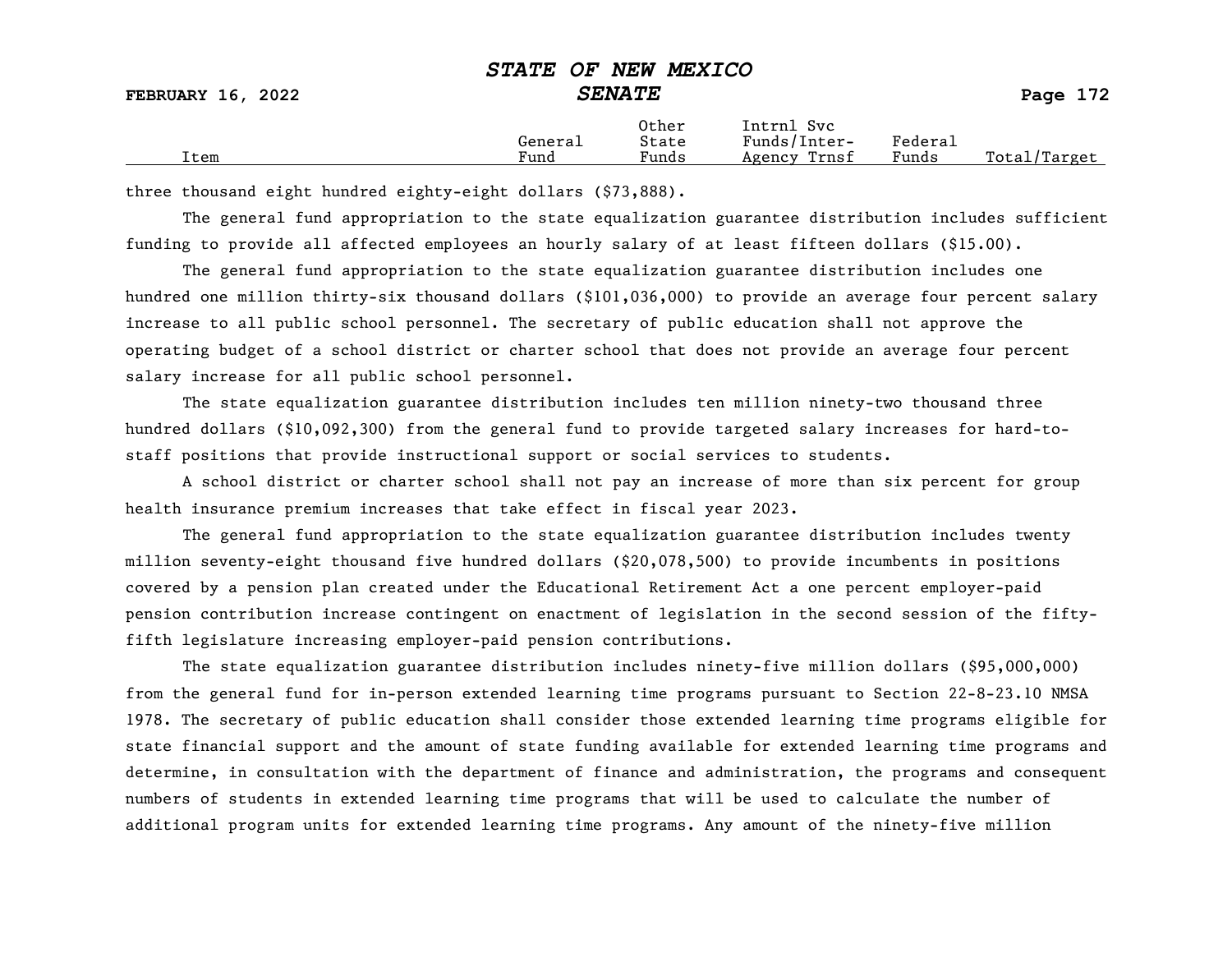| FEBRUARY 16, 2022 | DIAID OF NON MOAICO<br><i><b>SENATE</b></i> | Page 173       |                            |         |              |
|-------------------|---------------------------------------------|----------------|----------------------------|---------|--------------|
|                   | General                                     | Other<br>State | Intrnl Svc<br>Funds/Inter- | Federal |              |
| Ttem              | Fund                                        | Funds          | Agency Trnsf               | Funds   | Total/Target |

dollar (\$95,000,000) general fund appropriation that is not distributed through the extended learning time program factor, calculated by multiplying the final program unit value set for the 2022-2023 school year by the total extended learning time program units and subtracting that product from ninety-five million dollars (\$95,000,000), shall revert to the public education reform fund.

Provided students participate in the academic assessment program pursuant to Section 22-2C-4 NMSA 1978 and with department approval, up to thirty hours of instruction provided to students by a tribal government office that oversees education programs within a federally recognized Indian nation, tribe or pueblo located wholly or partially in New Mexico and has entered into a formal agreement with the school shall be deemed to be time in a school-directed program and is part of the instructional day for those students.

The general fund appropriation to the state equalization guarantee distribution includes sixty-four million twenty-seven thousand five hundred dollars (\$64,027,500) to provide an additional average three percent salary increase for all public school personnel who work in a K-5 plus school pursuant to the K-5 Plus Act or an extended learning time program pursuant to Section 22-8-23.10 NMSA 1978 for the 2022-2023 school year. The secretary of public education shall consider the costs of implementing an average three percent salary increase for all public school personnel who work in a K-5 plus school or extended learning time program and distribute the sixty-four million twenty-seven thousand five hundred dollar (\$64,027,500) appropriation to school districts and charter schools in proportion to each school district's and charter school's share of the total statewide program cost. If a school district or charter school does not have a K-5 plus school or extended learning time program, the school district's or charter school's proportionate share of the sixty-four million twenty-seven thousand five hundred dollar (\$64,027,500) general fund appropriation to the state equalization guarantee distribution for the additional average three percent salary increase shall revert to the public education reform fund.

The general fund appropriation to the state equalization guarantee distribution includes one hundred nineteen million eight hundred ninety-five thousand nine hundred dollars (\$119,895,900) for K-5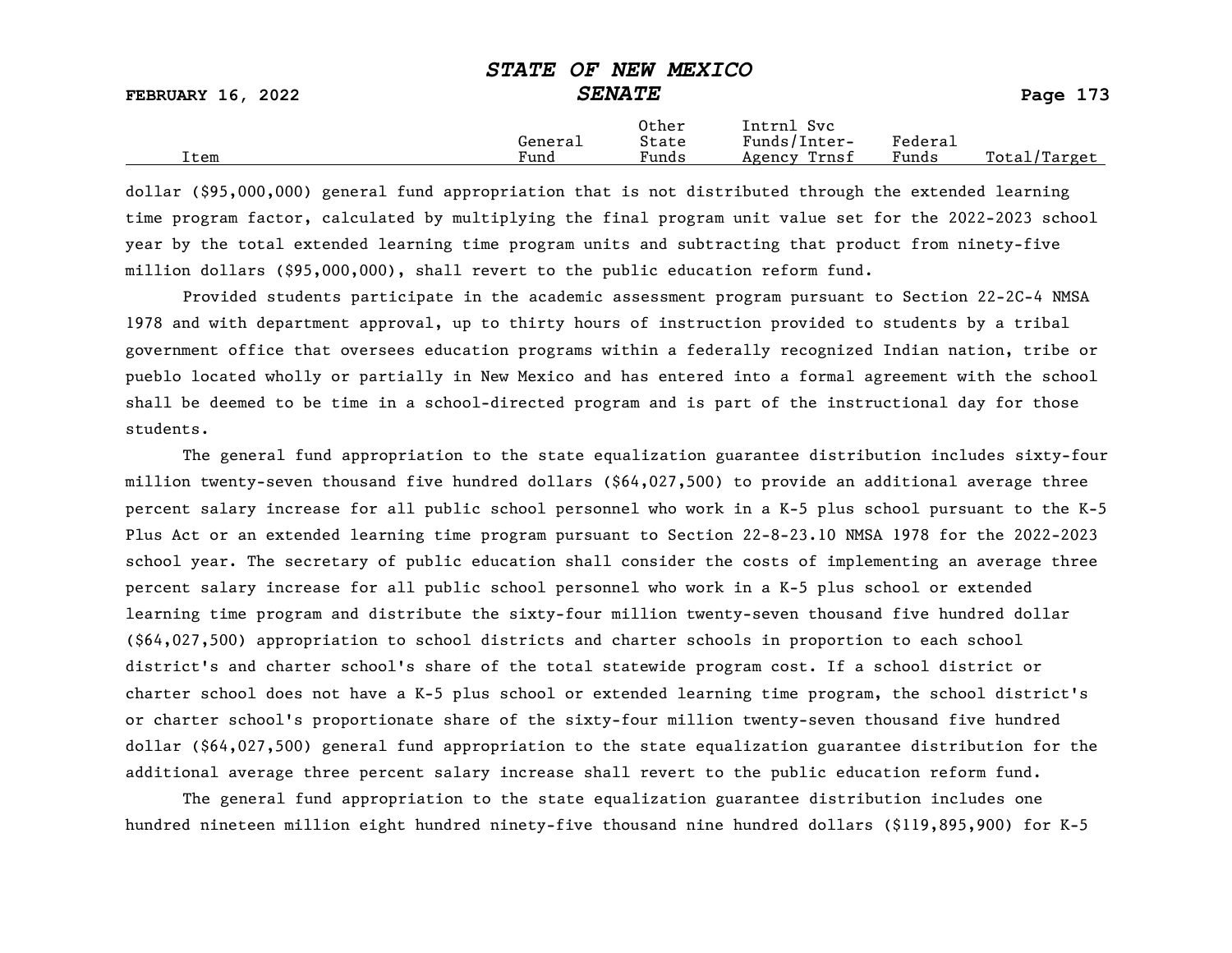| <b>FEBRUARY 16, 2022</b> | <u>UIIIL UL ININ IILIILUV</u><br><b>SENATE</b> |                |                            |         | Page 174     |
|--------------------------|------------------------------------------------|----------------|----------------------------|---------|--------------|
|                          | General                                        | Other<br>State | Intrnl Svc<br>Funds/Inter- | Federal |              |
| Item                     | Fund                                           | Funds          | Agency Trnsf               | Funds   | Total/Target |

plus programs pursuant to the K-5 Plus Act. The secretary of public education shall consider those K-5 plus programs eligible for state financial support and the amount of state funding available for K-5 plus programs and determine, in consultation with the department of finance and administration, the programs and consequent numbers of students in K-5 plus programs that will be used to calculate the number of additional program units for K-5 plus programs. Any amount of the one hundred nineteen million eight hundred ninety-five thousand nine hundred dollar (\$119,895,900) appropriation that is not distributed through the K-5 plus program factor, calculated by multiplying the final program unit value set for the 2022-2023 school year by the total K-5 plus program units and subtracting that product from one hundred nineteen million eight hundred ninety-five thousand nine hundred dollars (\$119,895,900), may be used for extended learning time programs. Any remaining, unused amounts of the appropriation shall be transferred to the public education reform fund.

For fiscal year 2023, if the program cost made available is insufficient to meet the level of state support required by the special education maintenance of effort requirements of Part B of the federal Individuals with Disabilities Education Act, the public education department shall reduce the program cost and state equalization guarantee distribution appropriation in an amount sufficient to cover the projected shortfall and distribute that amount to school districts and charter schools in proportion to each school district's and charter school's share of the total statewide program cost to meet the level of support required by Part B of the federal Individuals with Disabilities Education Act for fiscal year 2023. The public education department shall reset the final unit value and recalculate each school district's and charter school's program cost for fiscal year 2023.

The general fund appropriation to the state equalization guarantee distribution includes fortythree million dollars (\$43,000,000) for school districts and charter schools to purchase culturally and linguistically appropriate instructional materials for eligible students, including dual-credit instructional materials and educational technology.

The general fund appropriation to the state equalization guarantee distribution includes twenty-one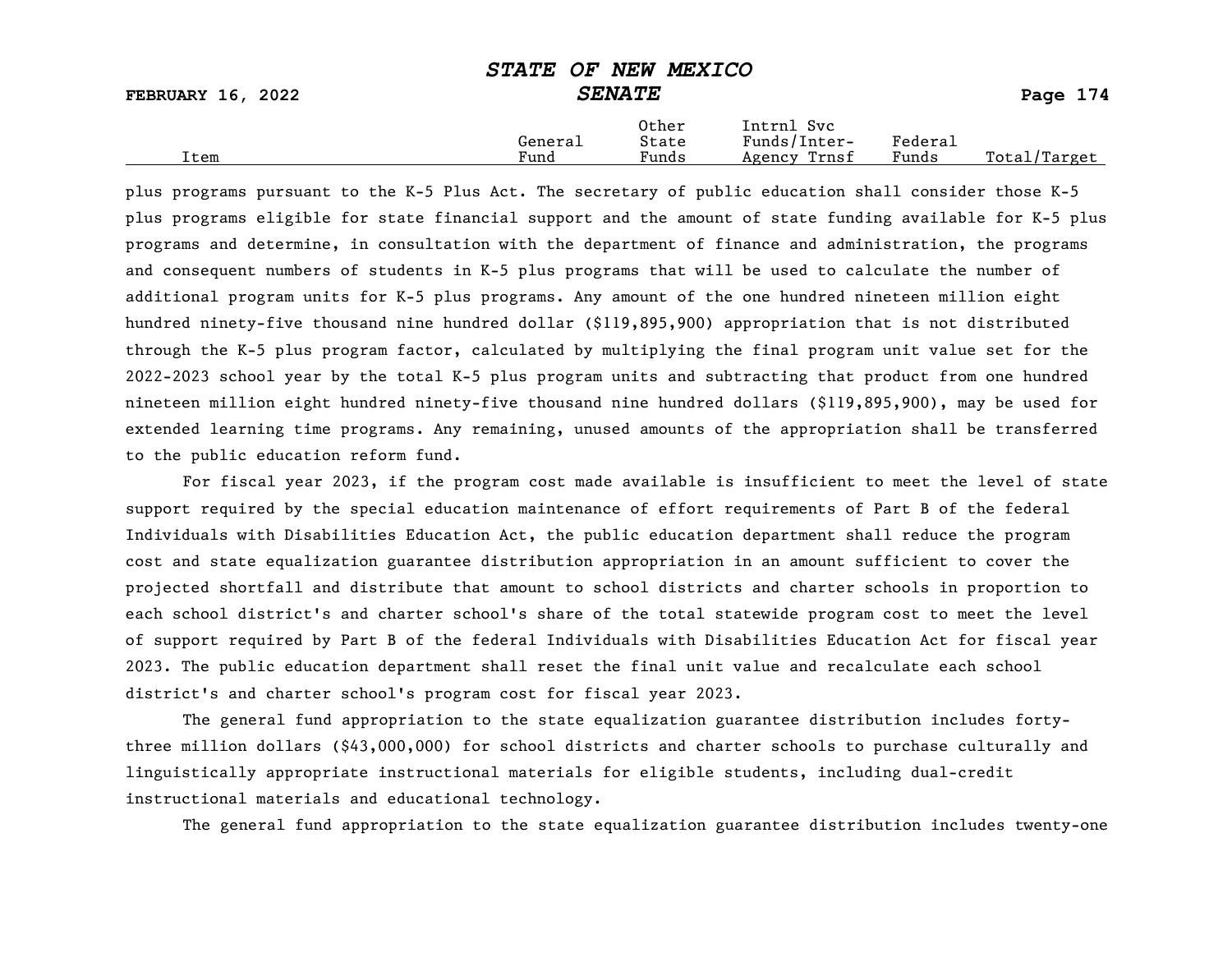FEBRUARY 16, 2022 SENATE Page 175

|      | General              | Other<br>State                    | Intrnl<br>Svc<br>Funds/Inter- | ${}_{\rm Federa}$ |                  |
|------|----------------------|-----------------------------------|-------------------------------|-------------------|------------------|
| Item | $\mathbf{r}$<br>Fund | $\overline{\phantom{a}}$<br>Funds | Trnsf<br>Agency               | Funds             | Total,<br>Target |

million dollars (\$21,000,000) for school districts and charter schools to meet requirements of Section 22-10A-9 NMSA 1978, create an educational plan pursuant to Section 22-8-6 NMSA 1978 and provide targeted and ongoing professional development focused on case management, tutoring, data-guided instruction, coaching or other evidence-based practices that improve student outcomes.

The general fund appropriation to the state equalization guarantee distribution includes eight million dollars (\$8,000,000) for school districts and charter schools to provide evidence-based structured literacy interventions and develop literacy collaborative models that lead to improved reading and writing achievement of students in kindergarten through fifth grade.

The public education department shall not approve the operating budget of any school district or charter school to operate a four-day school week during the 2022-2023 school year that did not provide a four-day school week during the 2021-2022 school year.

The public education department shall monitor and review the operating budgets of school districts and charter schools to ensure the school district or charter school is prioritizing available funds to those functions most likely to improve student outcomes. If a school district or charter school submits a fiscal year 2023 operating budget that, in the opinion of the secretary of public education, fails to prioritize funds as described in this paragraph, the secretary of public education shall, prior to approving the school district's or charter school's fiscal year 2023 budget, direct the school district or charter school to revise its submitted budget or shall make such revisions as required to meet the requirements of this paragraph.

The general fund appropriation to the public school fund shall be reduced by the amounts transferred to the public school fund from the current school fund and from federal Mineral Leasing Act receipts otherwise unappropriated.

The other state funds appropriation to the state equalization guarantee distribution includes balances received by the public education department pursuant to Section 66-5-44 NMSA 1978.

Any unexpended balances in the authorized distributions remaining at the end of fiscal year 2023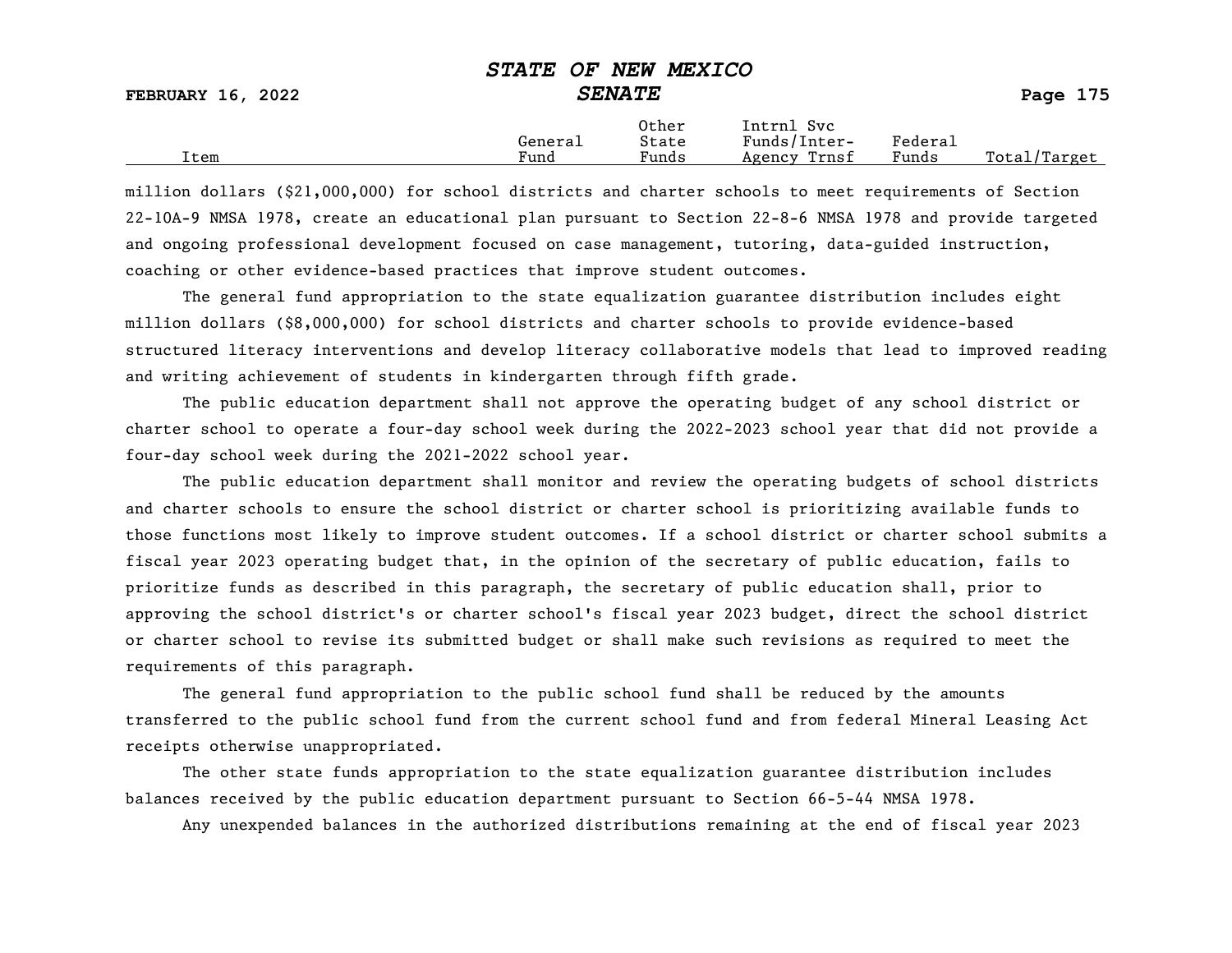| Item                                                                             |                                                             | General<br>Fund | Other<br>State<br>Funds | Intrnl Svc<br>Funds/Inter-<br>Agency Trnsf | Federal<br>Funds | Total/Target |
|----------------------------------------------------------------------------------|-------------------------------------------------------------|-----------------|-------------------------|--------------------------------------------|------------------|--------------|
| from appropriations made from the general fund shall revert to the general fund. |                                                             |                 |                         |                                            |                  |              |
| Performance measures:                                                            |                                                             |                 |                         |                                            |                  |              |
| (a) Outcome:                                                                     | Eighth-grade math achievement gap between economically      |                 |                         |                                            |                  |              |
|                                                                                  | disadvantaged students and all other students, in           |                 |                         |                                            |                  |              |
|                                                                                  | percentage points                                           |                 |                         |                                            |                  | 4%           |
| (b) Outcome:                                                                     | Fourth-grade reading achievement gap between economically   |                 |                         |                                            |                  |              |
|                                                                                  | disadvantaged students and all other students, in           |                 |                         |                                            |                  |              |
|                                                                                  | percentage points                                           |                 |                         |                                            |                  | $2\%$        |
| (c) Outcome:                                                                     | Percent of fourth-grade students who achieve proficiency or |                 |                         |                                            |                  |              |
|                                                                                  | above on the standards-based assessment in reading          |                 |                         |                                            |                  | 35%          |
| (d) Outcome:                                                                     | Percent of fourth-grade students who achieve proficiency or |                 |                         |                                            |                  |              |
|                                                                                  | above on the standards-based assessment in mathematics      |                 |                         |                                            |                  | 35%          |
| (e) Outcome:                                                                     | Percent of eighth-grade students who achieve proficiency or |                 |                         |                                            |                  |              |
|                                                                                  | above on the standards-based assessment in reading          |                 |                         |                                            |                  | 35%          |
| (f) Outcome:                                                                     | Percent of eighth-grade students who achieve proficiency or |                 |                         |                                            |                  |              |
|                                                                                  | above on the standards-based assessment in mathematics      |                 |                         |                                            |                  | 35%          |
| (g) Quality:                                                                     | Current four-year cohort graduation rate using shared       |                 |                         |                                            |                  |              |
|                                                                                  | accountability                                              |                 |                         |                                            |                  | 80%          |
| (h) Explanatory:                                                                 | Percent of dollars budgeted by districts with fewer than    |                 |                         |                                            |                  |              |
|                                                                                  | 750 members for instructional support, budget categories    |                 |                         |                                            |                  |              |
|                                                                                  | 1000, 2100 and 2200                                         |                 |                         |                                            |                  |              |
| (i) Explanatory:                                                                 | Percent of dollars budgeted by districts with 750 members   |                 |                         |                                            |                  |              |
|                                                                                  | or greater for instructional support, budget categories     |                 |                         |                                            |                  |              |
|                                                                                  | 1000, 2100 and 2200                                         |                 |                         |                                            |                  |              |
| (j) Explanatory:                                                                 | Percent of dollars budgeted by charter schools for          |                 |                         |                                            |                  |              |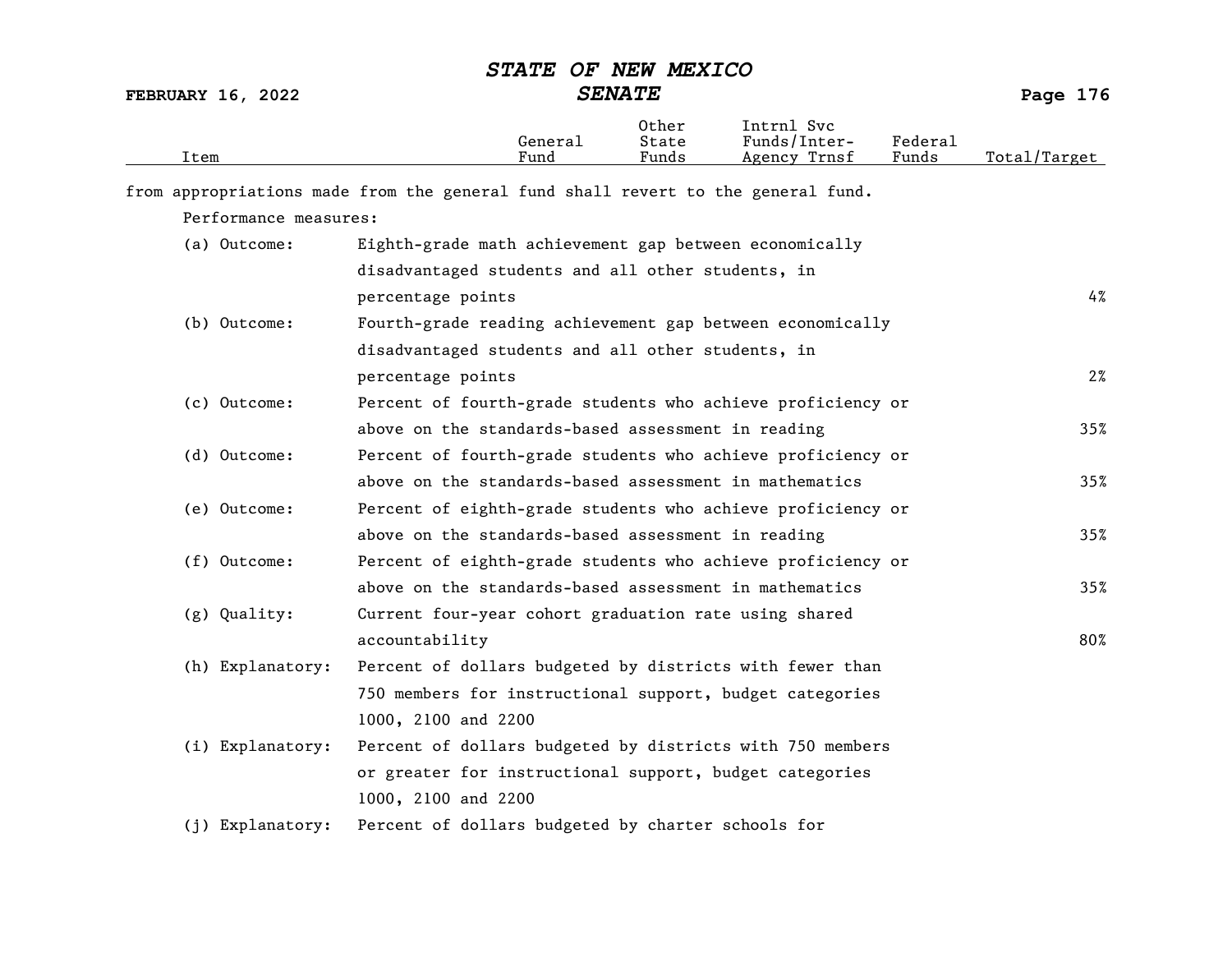FEBRUARY 16, 2022 SENATE Page 177

| Item |                                  | General<br>Fund                                              | Other<br>State<br>Funds | Intrnl Svc<br>Funds/Inter-<br>Agency Trnsf | Federal<br>Funds | Total/Target |
|------|----------------------------------|--------------------------------------------------------------|-------------------------|--------------------------------------------|------------------|--------------|
|      |                                  | instructional support, budget categories 1000, 2100 and 2200 |                         |                                            |                  |              |
|      | $(k)$ Outcome:                   | Percent of economically disadvantaged eighth-grade students  |                         |                                            |                  |              |
|      |                                  | who achieve proficiency or above on the standards-based      |                         |                                            |                  |              |
|      |                                  | assessment in mathematics                                    |                         |                                            |                  | 35%          |
|      | $(1)$ Outcome:                   | Percent of economically disadvantaged eighth-grade students  |                         |                                            |                  |              |
|      |                                  | who achieve proficiency or above on the standards-based      |                         |                                            |                  |              |
|      |                                  | assessment in reading                                        |                         |                                            |                  | 35%          |
|      | (m) Outcome:                     | Percent of economically disadvantaged fourth-grade students  |                         |                                            |                  |              |
|      |                                  | who achieve proficiency or above on the standards-based      |                         |                                            |                  |              |
|      |                                  | assessment in reading                                        |                         |                                            |                  | 35%          |
|      | (n) Outcome:                     | Percent of economically disadvantaged fourth-grade students  |                         |                                            |                  |              |
|      |                                  | who achieve proficiency or above on the standards-based      |                         |                                            |                  |              |
|      |                                  | assessment in mathematics                                    |                         |                                            |                  | 35%          |
|      | (o) Outcome:                     | Percent of recent New Mexico high school graduates who take  |                         |                                            |                  |              |
|      |                                  | remedial courses in higher education at two-year and         |                         |                                            |                  |              |
|      |                                  | four-year schools                                            |                         |                                            |                  | 30%          |
|      | (p) Explanatory:                 | Percent of funds generated by the at-risk index associated   |                         |                                            |                  |              |
|      |                                  | with at-risk services                                        |                         |                                            |                  |              |
|      | (q) Outcome:                     | Chronic absenteeism rate among students in middle school     |                         |                                            |                  | 10%          |
|      | $(r)$ Outcome:                   | Chronic absenteeism rate among students in high school       |                         |                                            |                  | 10%          |
|      | (s) Outcome:                     | Chronic absenteeism rate among students in elementary school |                         |                                            |                  | 10%          |
|      | (2) Transportation distribution: |                                                              |                         |                                            |                  |              |
|      | Appropriations:                  |                                                              |                         |                                            |                  |              |
| (a)  | Other                            | 114,671.2                                                    | 3,034.7                 |                                            |                  | 117,705.9    |

The transportation distribution includes three million one hundred seventy-five thousand six hundred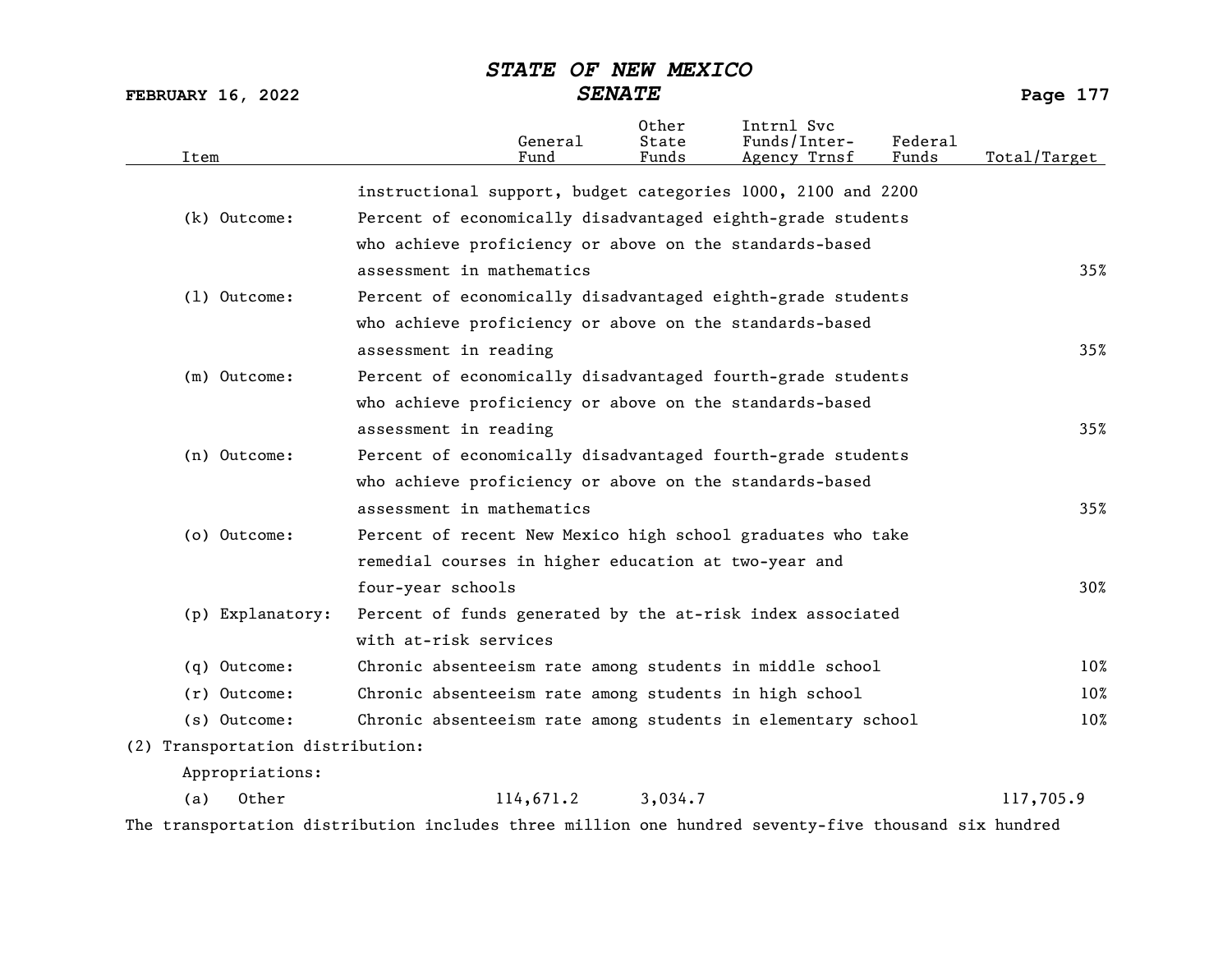|                          | ---------<br>--------------                             |         |              |
|--------------------------|---------------------------------------------------------|---------|--------------|
| <b>FEBRUARY 16, 2022</b> | <i><b>SENATE</b></i>                                    |         | Page 178     |
|                          | Other<br>Intrnl Svc<br>Funds/Inter-<br>State<br>General | Federal |              |
| Item                     | Funds<br>Fund<br>Agency Trnsf                           | Funds   | Total/Target |

dollars (\$3,175,600) from the general fund for transportation of students to extended learning time programs. If a school district or state-chartered charter school does not transport students to extended learning time programs, the school district's or state-chartered charter school's proportionate share of the three million one hundred seventy-five thousand six hundred dollar (\$3,175,600) general fund appropriation to the transportation distribution for extended learning time programs shall revert to the public education reform fund.

The transportation distribution includes eight hundred ninety-nine thousand two hundred dollars (\$899,200) from the general fund and three million thirty-four thousand seven hundred dollars (\$3,034,700) from the public education reform fund for transportation of students to K-5 plus programs. If a school district or state-chartered charter school does not transport students to K-5 plus programs, the school district's or state-chartered charter school's proportionate share of the three million nine hundred thirty-three thousand nine hundred dollar (\$3,933,900) general fund and public education reform fund appropriations to the transportation distribution for K-5 plus programs may be used to transport students to and from extended learning time programs. Any remaining, unused amounts of the appropriations shall revert to the public education reform fund.

The general fund appropriation to the transportation distribution includes one million six hundred fifty-two thousand three hundred dollars (\$1,652,300) to provide an average four percent salary increase to all public school transportation personnel. The secretary of public education shall not approve the operating budget of a school district or charter school that does not provide an average four percent salary increase for all public school transportation personnel.

(3) Supplemental distribution:

Appropriations:

|     | (a) Out-of-state tuition | 315.0   | 315.0   |
|-----|--------------------------|---------|---------|
| (b) | Emergency supplemental   | 2,000.0 | 2,000.0 |

The secretary of public education shall not distribute any emergency supplemental funds to a school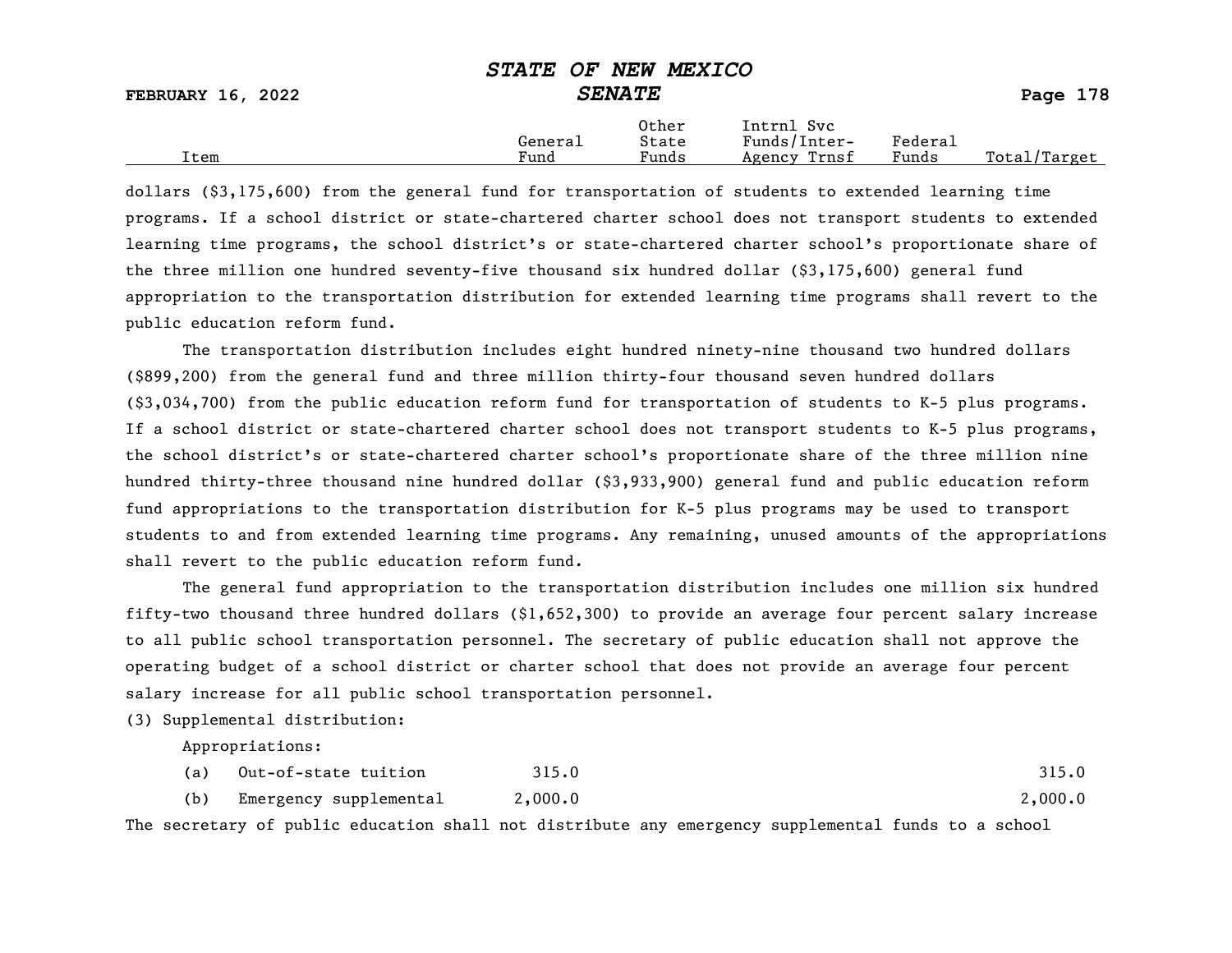FEBRUARY 16, 2022 SENATE Page 179

|      |         | Other | Svc<br>Intrnl   |                             |                   |
|------|---------|-------|-----------------|-----------------------------|-------------------|
|      | Generai | State | Funds/Inter-    | ${}_{\rm \texttt{Federau}}$ |                   |
| Item | Fund    | Funds | Trnsf<br>Agency | Funds                       | Total,<br>Target/ |

district or charter school that is not in compliance with the Audit Act or that has cash and invested reserves, other resources or any combination thereof equaling five percent or more of their operating budget.

Any unexpended balances in the supplemental distribution of the public education department remaining at the end of fiscal year 2023 from appropriations made from the general fund shall revert to the general fund.

(4) Federal flow through:

Appropriations:

(a) Other 486,300.0 486,300.0 486,300.0

(5) Indian education fund:

Appropriations:

(a) Other 14,988.6 14,988.6

The general fund appropriation to the Indian education fund includes fourteen million nine hundred eighty-eight thousand six hundred dollars (\$14,988,600) to meet requirements of the Indian Education Act. The secretary of public education, in collaboration with the assistant secretary for Indian education, shall develop a methodology to allocate the fourteen million nine hundred eighty-eight thousand six hundred dollar (\$14,988,600) general fund appropriation to tribal education departments, tribal libraries, Native American language programs, school districts and charter schools based on operational needs and student enrollment.

(6) Standards-based assessments:

Appropriations:

(a) Other 7,236.0 7,236.0 Any unexpended balances in the standards-based assessments appropriation remaining at the end of fiscal year 2023 from appropriations made from the general fund shall revert to the general fund.

Subtotal [3,812,922.2] [13,401.3] [486,300.0] 4,312,623.5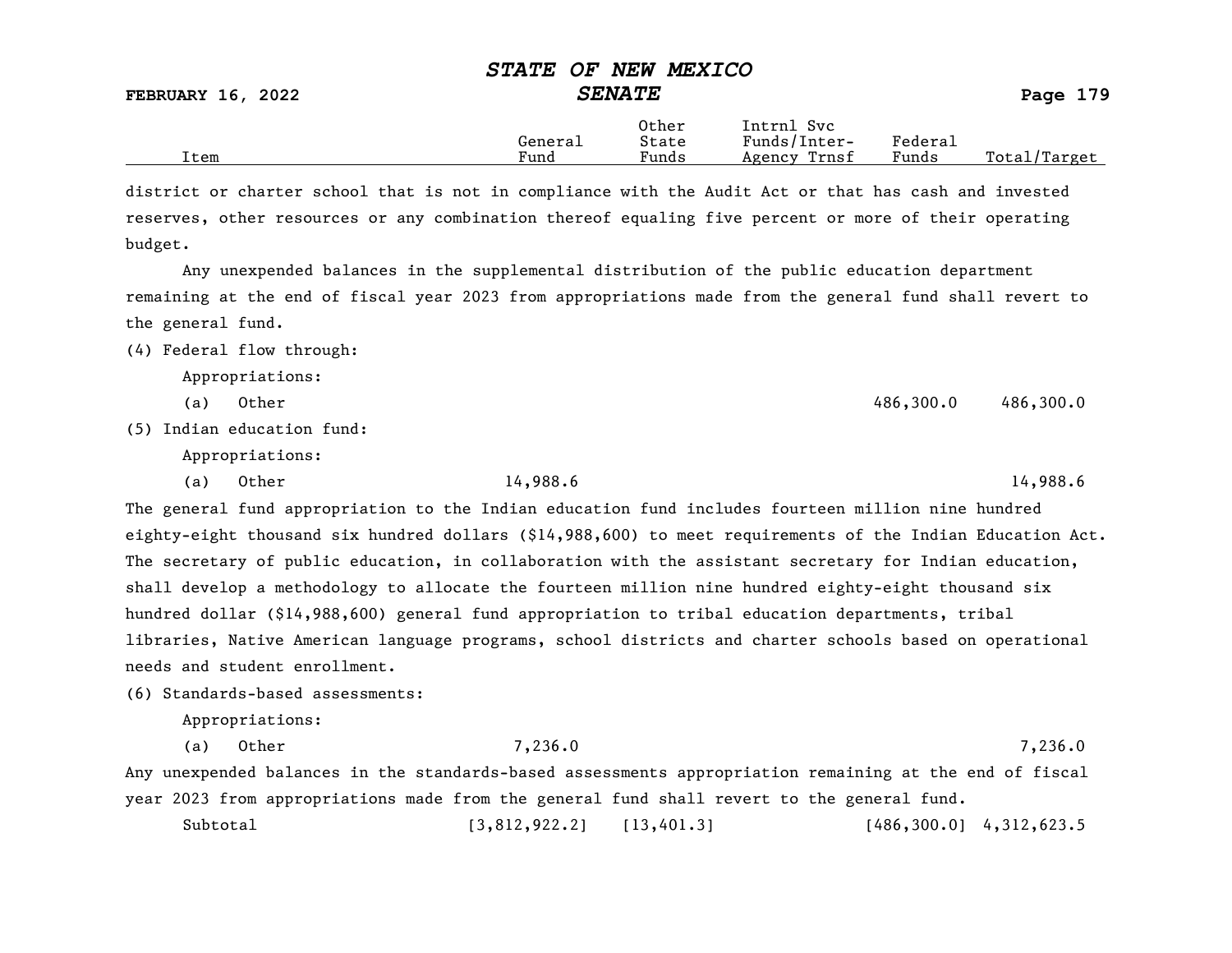| Item                                                                                                       | General<br>Fund | Other<br>State<br>Funds                                     | Intrnl Svc<br>Funds/Inter-<br>Agency Trnsf | Federal<br>Funds | Total/Target |
|------------------------------------------------------------------------------------------------------------|-----------------|-------------------------------------------------------------|--------------------------------------------|------------------|--------------|
| TOTAL PUBLIC SCHOOL SUPPORT                                                                                | 3,812,922.2     | 13,401.3                                                    |                                            | 486,300.0        | 4,312,623.5  |
| GRAND TOTAL FISCAL YEAR 2023                                                                               |                 |                                                             |                                            |                  |              |
| APPROPRIATIONS                                                                                             |                 | 8,289,636.7 4,785,863.3 746,523.2 10,017,170.7 23,839,193.9 |                                            |                  |              |
| Section 5. SPECIAL APPROPRIATIONS.--The following amounts are appropriated from the general fund           |                 |                                                             |                                            |                  |              |
| or other funds as indicated for the purposes specified. Unless otherwise indicated, the appropriation may  |                 |                                                             |                                            |                  |              |
| be expended in fiscal years 2022 and 2023. Unless otherwise indicated, any unexpended balances of the      |                 |                                                             |                                            |                  |              |
| appropriations remaining at the end of fiscal year 2023 shall revert to the appropriate fund.              |                 |                                                             |                                            |                  |              |
| LEGISLATIVE COUNCIL SERVICE<br>(1)                                                                         |                 | 2,000.0                                                     |                                            |                  | 2,000.0      |
| For capitol security systems and operations. The appropriation is from legislative cash balances.          |                 |                                                             |                                            |                  |              |
| LEGISLATURE<br>(2)                                                                                         |                 | 4,000.0                                                     |                                            |                  | 4,000.0      |
| For capitol building system upgrades and renovations. The other state funds appropriation includes two     |                 |                                                             |                                            |                  |              |
| million dollars (\$2,000,000) from the capital maintenance fund and two million dollars (\$2,000,000) from |                 |                                                             |                                            |                  |              |
| legislative cash balances.                                                                                 |                 |                                                             |                                            |                  |              |
| ADMINISTRATIVE OFFICE<br>(3)                                                                               |                 |                                                             |                                            |                  |              |
| OF THE COURTS                                                                                              | 465.0           |                                                             |                                            |                  | 465.0        |
| For vehicles and equipment for district courts.                                                            |                 |                                                             |                                            |                  |              |
| ADMINISTRATIVE OFFICE<br>(4)                                                                               |                 |                                                             |                                            |                  |              |
| OF THE COURTS                                                                                              | 850.0           |                                                             |                                            |                  | 850.0        |
| For a unified appropriation for magistrate court security personnel.                                       |                 |                                                             |                                            |                  |              |
| ADMINISTRATIVE OFFICE<br>(5)                                                                               |                 |                                                             |                                            |                  |              |
| OF THE COURTS                                                                                              | 1,200.0         |                                                             |                                            |                  | 1,200.0      |
| For magistrate court security equipment.                                                                   |                 |                                                             |                                            |                  |              |
| ADMINISTRATIVE OFFICE<br>(6)                                                                               |                 |                                                             |                                            |                  |              |
| OF THE COURTS                                                                                              |                 |                                                             |                                            |                  |              |

The period of time for expending the five hundred sixty-four thousand dollars (\$564,000) from the general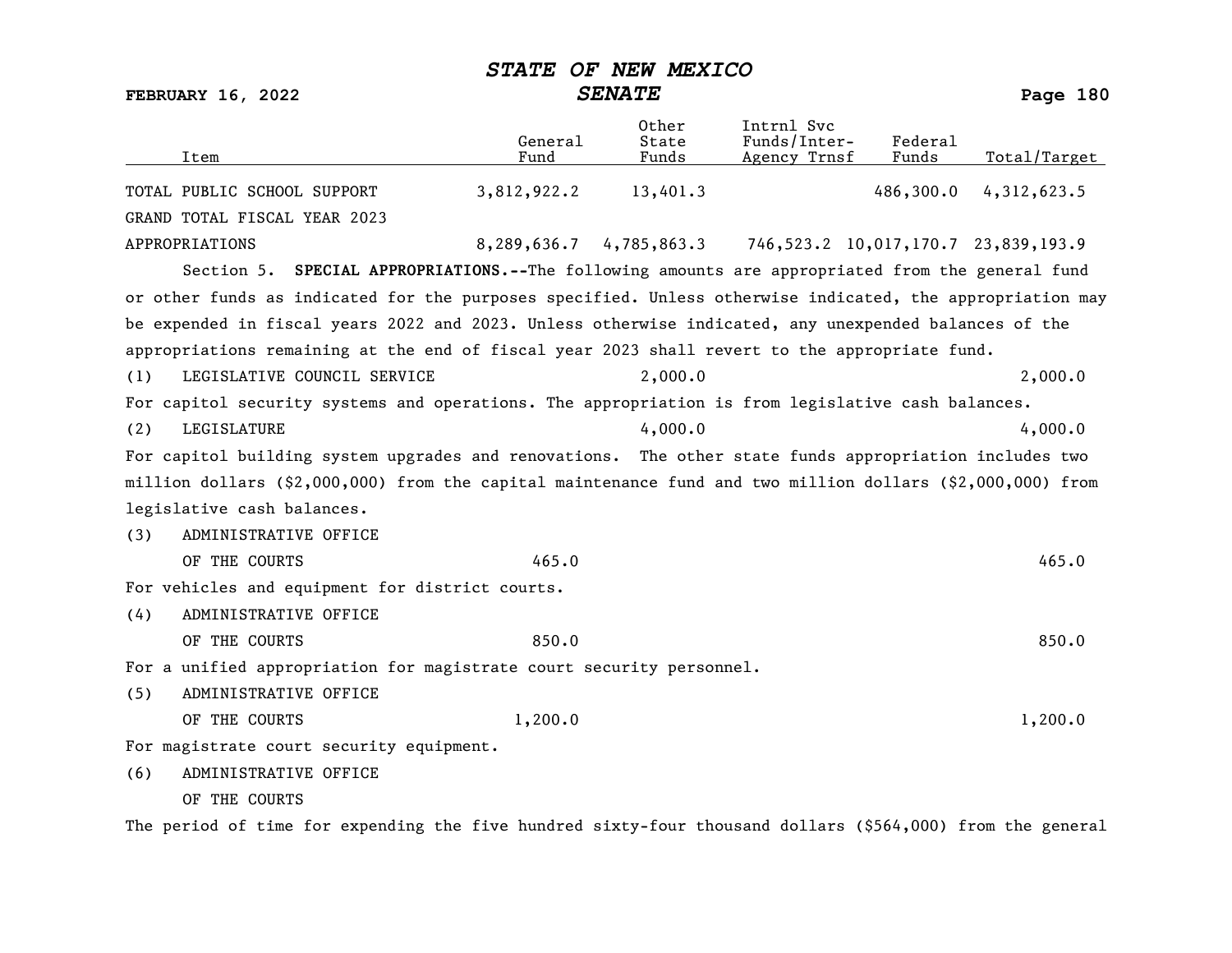|      | General | Other<br>State        | Svc<br>Intrnl<br>Funds/Inter- | ${}_{\rm \tiny \text{Federa}_{\perp}}$ |                 |
|------|---------|-----------------------|-------------------------------|----------------------------------------|-----------------|
| Item | Fund    | $\mathbf{r}$<br>Funds | Trnsf<br>Agency               | Funds                                  | Total<br>Target |

fund and nine hundred thirty-four thousand dollars (\$934,000) from other state funds in Subsection 13 of Section 5 of Chapter 83 of Laws 2020 for the administrative office of the courts moving and related costs is extended through fiscal year 2023. The other state funds appropriation is from the consumer settlement fund at the office of the attorney general.

(7) ADMINISTRATIVE OFFICE

OF THE COURTS

The period of time for expending the one hundred thousand dollars (\$100,000) appropriated from the general fund in Subsection 7 of Section 5 of Chapter 83 of Laws 2020 for a pro tem judge in McKinley county to clear driving-while-intoxicated case backlog is extended through fiscal year 2023.

(8) ADMINISTRATIVE OFFICE

OF THE COURTS

The period of time for expending the one million dollars (\$1,000,000) appropriated from the developmental disabilities planning council in Subsection 5 of Section 5 of Chapter 73 of Laws 2018 for reforming the New Mexico guardianship system is extended through fiscal year 2023.

(9) ADMINISTRATIVE OFFICE

OF THE COURTS

The period of time for expending two hundred forty-seven thousand six hundred dollars (\$247,600) appropriated from the general fund in Paragraph (1) of Subsection B of Section 2 of Chapter 140 of Laws 2021 for courthouse security equipment and personnel, expenses related to the coronavirus disease 2019, case backlog, alternative dispute resolution and settlement programs, updating electronic records and data entry statewide is extended through fiscal year 2023.

(10) ADMINISTRATIVE OFFICE

### OF THE COURTS

The period of time for expending two hundred seventy thousand dollars (\$270,000) appropriated from the general fund in Subsection 14 of Section 5 of Chapter 137 of Laws 2021 to replace cameras in detention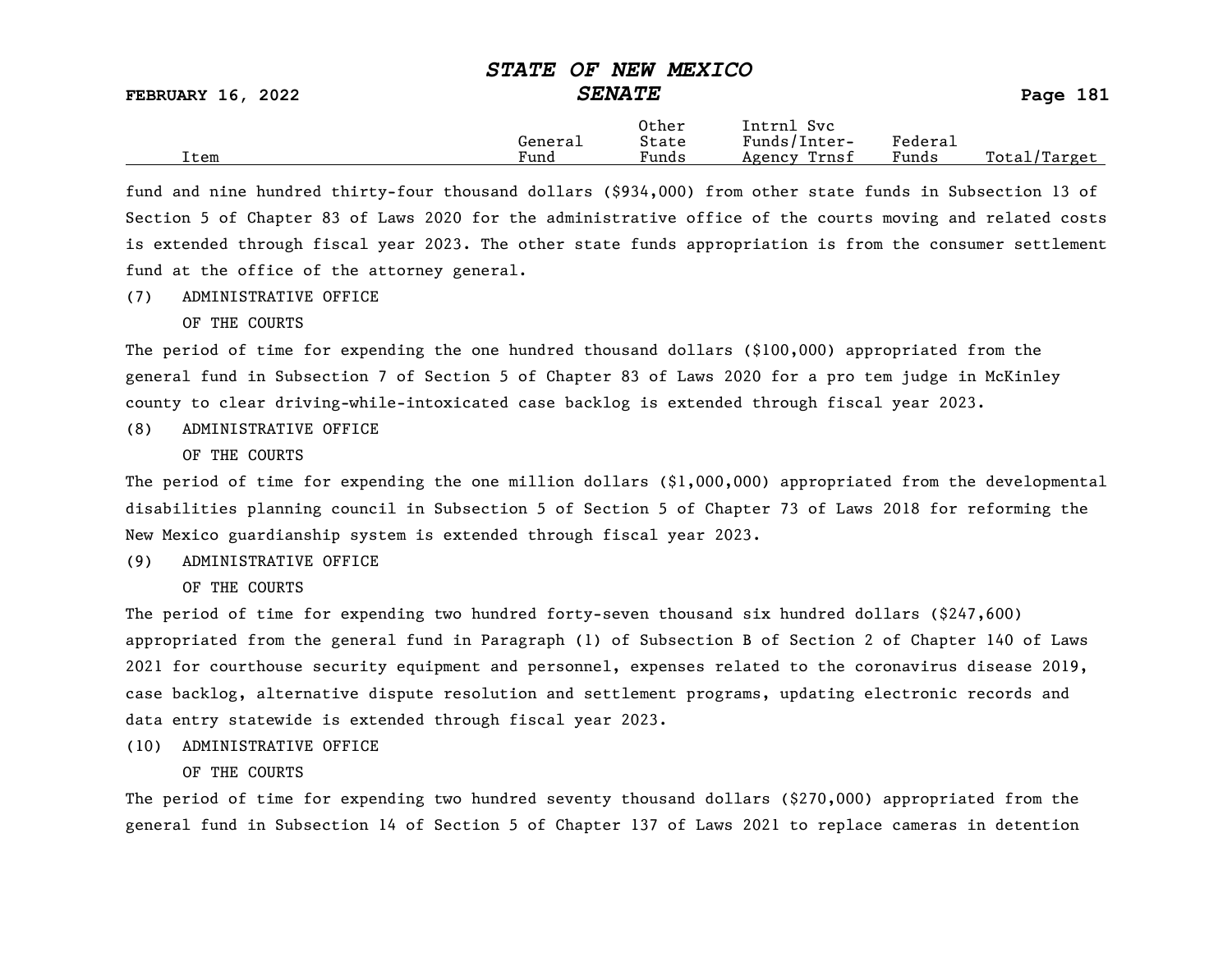FEBRUARY 16, 2022 SENATE SENATE SENATE Page 182

Other Intrnl Svc<br>General State Funds/Inter General State Funds/Inter- Federal Total/Target

centers and the judicial information division is extended through fiscal year 2023.

(11) ADMINISTRATIVE OFFICE

OF THE COURTS

The period of time for expending the four hundred thousand dollars (\$400,000) appropriated from the general fund in Subsection 10 of Section 5 of Chapter 83 of Laws 2020 to implement a statewide information management system for problem-solving courts is extended through fiscal year 2023.

#### (12) ADMINISTRATIVE OFFICE

OF THE COURTS

Up to five hundred thousand dollars (\$500,000) in unexpended balances in the special court services program in the court-appointed attorneys category remaining at the end of the fiscal year 2022 from appropriations made from the general fund or indirect federal funds authorized by Title IV-E of the Social Security Act shall not revert and may be expended in fiscal year 2023 to support legal representation in child welfare cases.

### (13) ADMINISTRATIVE OFFICE

OF THE COURTS

The period of time for expending the five hundred thousand dollars (\$500,000) appropriated from the general fund to the administrative office of the courts in Subsection C of Section 2 of Chapter 1 of Laws 2021, 1st Special Session to address expungement of arrest and conviction records for certain cannabisrelated offenses is extended through fiscal year 2023.

### (14) ADMINISTRATIVE OFFICE

OF THE COURTS

The period of time for expending the one million dollars (\$1,000,000) appropriated from the general fund in Subsection 9 of Section 5 of Chapter 83 of Laws 2020 for a unified appropriation for magistrate court security personnel, later reduced to eight hundred thousand dollars (\$800,000) in Subsection 2 of Section 7A of Chapter 5 of Laws 2020, 1st Special Session is extended through fiscal year 2023.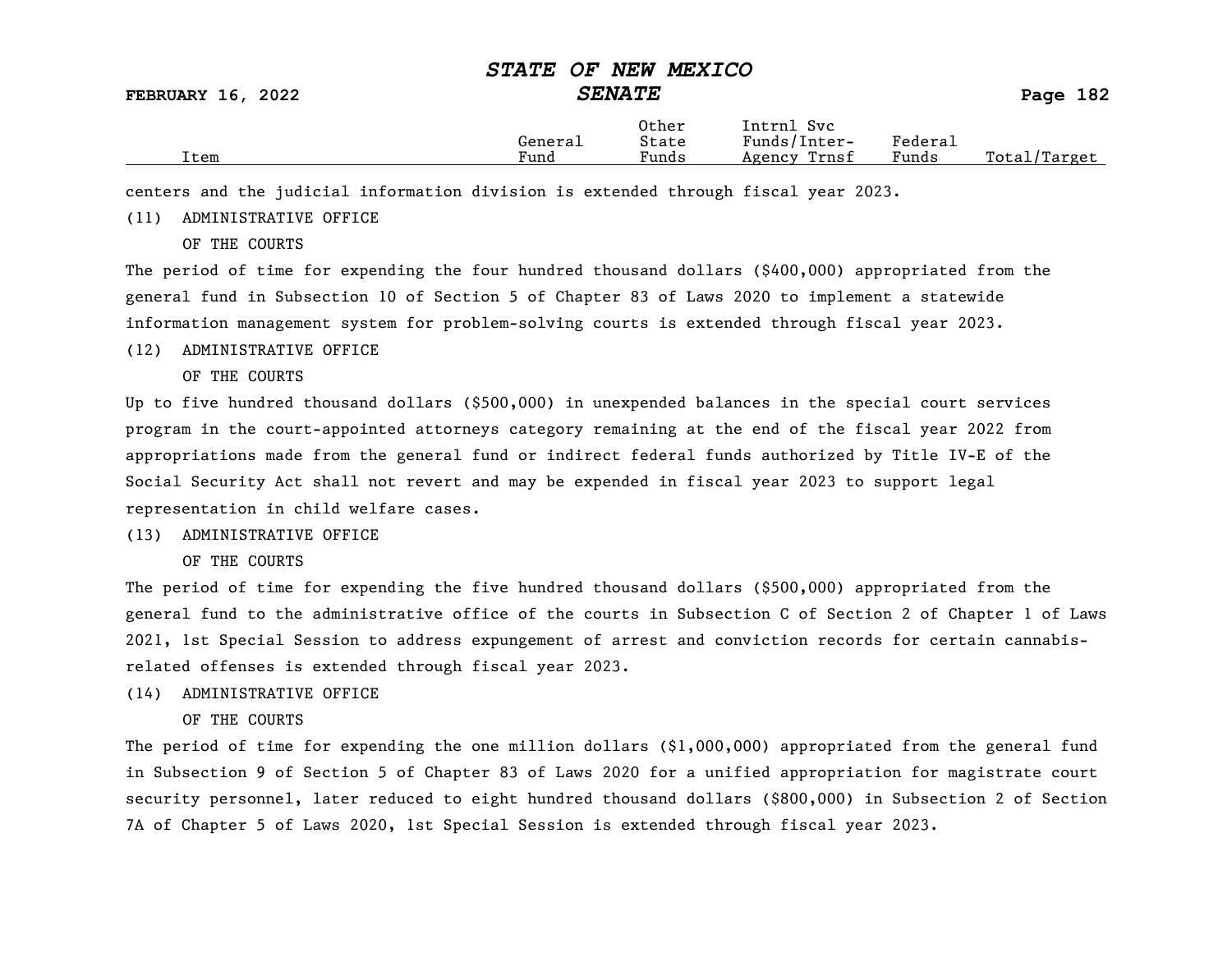FEBRUARY 16, 2022 SENATE Page 183

|      |         | Other                  | Intrnl<br>Sv c  |                                    |                  |
|------|---------|------------------------|-----------------|------------------------------------|------------------|
|      | General | State                  | Funds/Inter-    | ${}_{\rm \texttt{Federa}_{\perp}}$ |                  |
| Item | Fund    | $\sim$ $\sim$<br>Funds | Trnsf<br>Agency | Funds                              | Total<br>'Target |

(15) ADMINISTRATIVE OFFICE

OF THE COURTS

The period of time for expending the eighty thousand dollars (\$80,000) appropriated from the general fund in Subsection 11 of Section 5 of Chapter 83 of Laws 2020 for temporary relocation and renovation costs for the magistrate court in Grant county is extended through fiscal year 2023.

(16) ADMINISTRATIVE OFFICE

OF THE COURTS  $648.0$ 

To develop and provide regular training to local pretrial programs, courts and staff.

(17) SECOND JUDICIAL

DISTRICT COURT 488.4

For the foreclosure settlement program. The internal service funds/interagency transfers appropriation to the second judicial district court includes four hundred eighty-eight thousand four hundred dollars (\$488,400) from the mortgage regulatory fund of the regulation and licensing department for foreclosure mediation. Any unexpended balances in the second judicial district court program from the mortgage regulatory fund at the end of fiscal year 2023 shall revert to the mortgage regulatory fund.

(18) THIRTEENTH JUDICIAL

DISTRICT COURT 209.9

For the foreclosure settlement program. The internal service funds/interagency transfers appropriation to the thirteenth judicial district court includes two hundred nine thousand nine hundred dollars (\$209,900) from the mortgage regulatory fund of the regulation and licensing department for foreclosure mediation. Any unexpended balances in the thirteenth judicial district court program from the mortgage regulatory fund at the end of the fiscal year 2023 shall revert to the mortgage regulatory fund.

(19) SECOND JUDICIAL

### DISTRICT ATTORNEY

The period of time for expending the six hundred thousand dollars (\$600,000) appropriated from the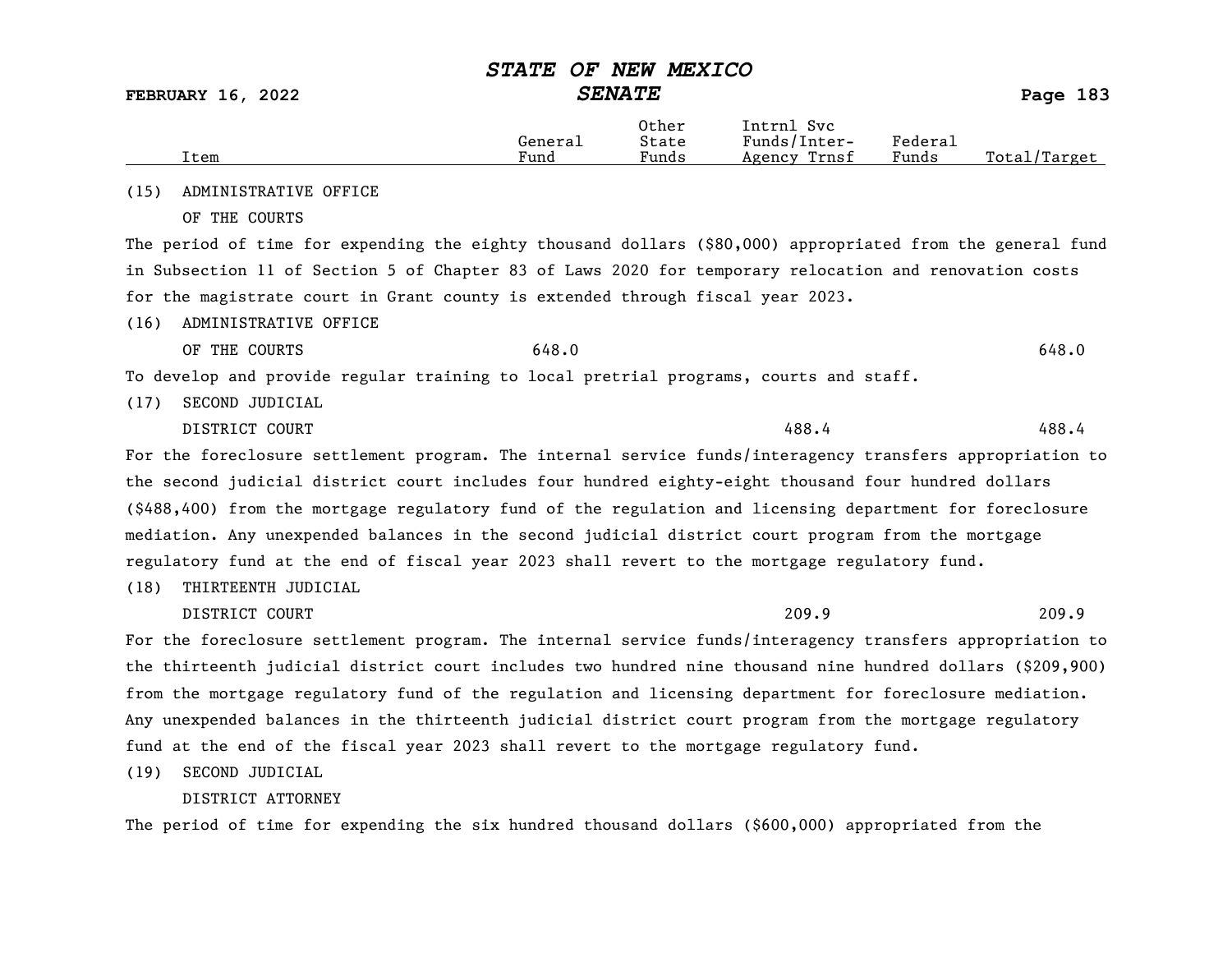FEBRUARY 16, 2022 SENATE Page 184

|      | General              | Other<br>State                    | Intrnl<br>Svc<br>Funds/Inter- | ${}_{\rm Federa}$ |                  |
|------|----------------------|-----------------------------------|-------------------------------|-------------------|------------------|
| Item | $\mathbf{r}$<br>Fund | $\overline{\phantom{a}}$<br>Funds | Trnsf<br>Agency               | Funds             | Total,<br>Target |

general fund in Subsection 13 of Section 5 of Chapter 73 of Laws 2018 for a data-driven prosecution pilot program, the six hundred thousand dollars (\$600,000) appropriated from the general fund in Subsection 14 of Section 5 of Chapter 73 of Laws 2018 for case prosecution and the eight hundred thousand dollars (\$800,000) appropriated from the general fund in Subsection 15 of Section 5 of Chapter 73 of Laws 2018 to address case backlog is extended through fiscal year 2023 and the appropriations may be used for other purposes.

### (20) ADMINISTRATIVE OFFICE

#### OF THE DISTRICT ATTORNEYS

Any unexpended balances remaining at the end of fiscal year 2022 from revenues received in fiscal year 2022 and prior years by a district attorney from any Native American tribe, pueblo or political subdivision pursuant to a contract, memorandum of understanding, joint powers agreement or grant shall not revert and shall remain with the recipient district attorney's office for expenditure in fiscal year 2023. Prior to November 1, 2022, the administrative office of the district attorneys shall provide the department of finance and administration and the legislative finance committee a detailed report documenting the amount of all funds received from Native American tribes, pueblos and political subdivisions pursuant to a contract, memorandum of understanding, joint powers agreement or grant that do not revert at the end of fiscal year 2022 for each of the district attorneys and the administrative office of the district attorneys.

### (21) ADMINISTRATIVE OFFICE

### OF THE DISTRICT ATTORNEYS

Any unexpended balances remaining at the end of fiscal year 2022 from revenues received in fiscal year 2022 and prior years by a district attorney or the administrative office of the district attorneys from the United States department of justice pursuant to the southwest border prosecution initiative shall not revert and shall remain with the recipient district attorney's office for expenditure in fiscal year 2023. Prior to November 1, 2022, the administrative office of the district attorneys shall provide to the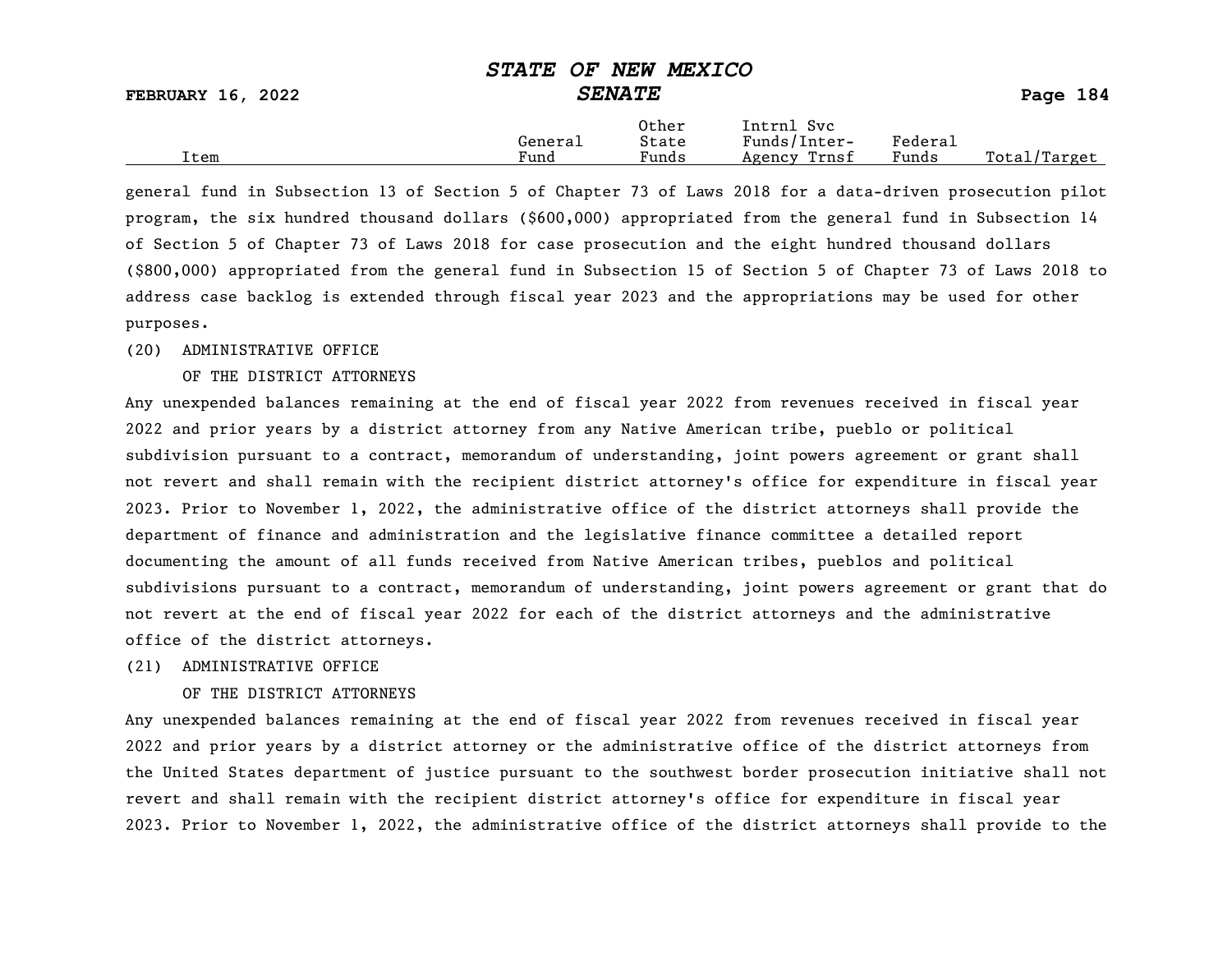|  |  |  | STATE OF NEW MEXICO |
|--|--|--|---------------------|
|--|--|--|---------------------|

FEBRUARY 16, 2022 SENATE Page 185

|      | Genera⊥ | Other<br>State                    | Intrnl<br>Svc<br>Funds/Inter- | ${}_{\rm Federa}$ |                   |
|------|---------|-----------------------------------|-------------------------------|-------------------|-------------------|
| Item | Fund    | $\overline{\phantom{a}}$<br>Funds | Trnsf<br>Agency               | Funds             | Total,<br>Target/ |

department of finance and administration and the legislative finance committee a detailed report documenting the amount of all southwest border prosecution initiative funds that do not revert at the end of fiscal year 2022 for each of the district attorneys and the administrative office of the district attorneys.

(22) LAW OFFICES OF

THE PUBLIC DEFENDER 200.0 200.0 200.0 200.0 200.0 200.0 200.0 200.0 200.0 200.0 200.0 200.0 200.0 200.0 200.0 200.0 200.0 200.0 200.0 200.0 200.0 200.0 200.0 200.0 200.0 200.0 200.0 200.0 200.0 200.0 200.0 200.0 201 201 20

For backlogged jury trials.

(23) ATTORNEY GENERAL 4,288.5 4,288.5

To address harms to the state and its communities resulting from the Gold King mine release. The internal service funds/interagency transfers appropriation is from the consumer settlement fund.

(24) ATTORNEY GENERAL

The period of time for expending the six million four hundred thousand dollars (\$6,400,000) appropriated from the consumer settlement fund in Subsection 23 of Section 5 of Chapter 137 of Laws 2021 for defending the Rio Grande compact is extended through fiscal year 2023.

(25) ATTORNEY GENERAL 1,000.0 1,000.0 1,000.0

To provide enhanced prosecutorial training and expertise for cases of sexual violence including human trafficking and murdered and missing indigenous people. The other state funds appropriation is from the consumer settlement fund.

(26) ATTORNEY GENERAL 1,000.0 1,000.0 1,000.0

For litigation of the tobacco master settlement agreement. The other state funds appropriation is from the consumer settlement fund.

(27) ATTORNEY GENERAL 2,000.0 2,000.0 4,000.0 For litigation of the Rio Grande compact. The other state funds appropriation is from the consumer settlement fund.

(28) TAXATION AND REVENUE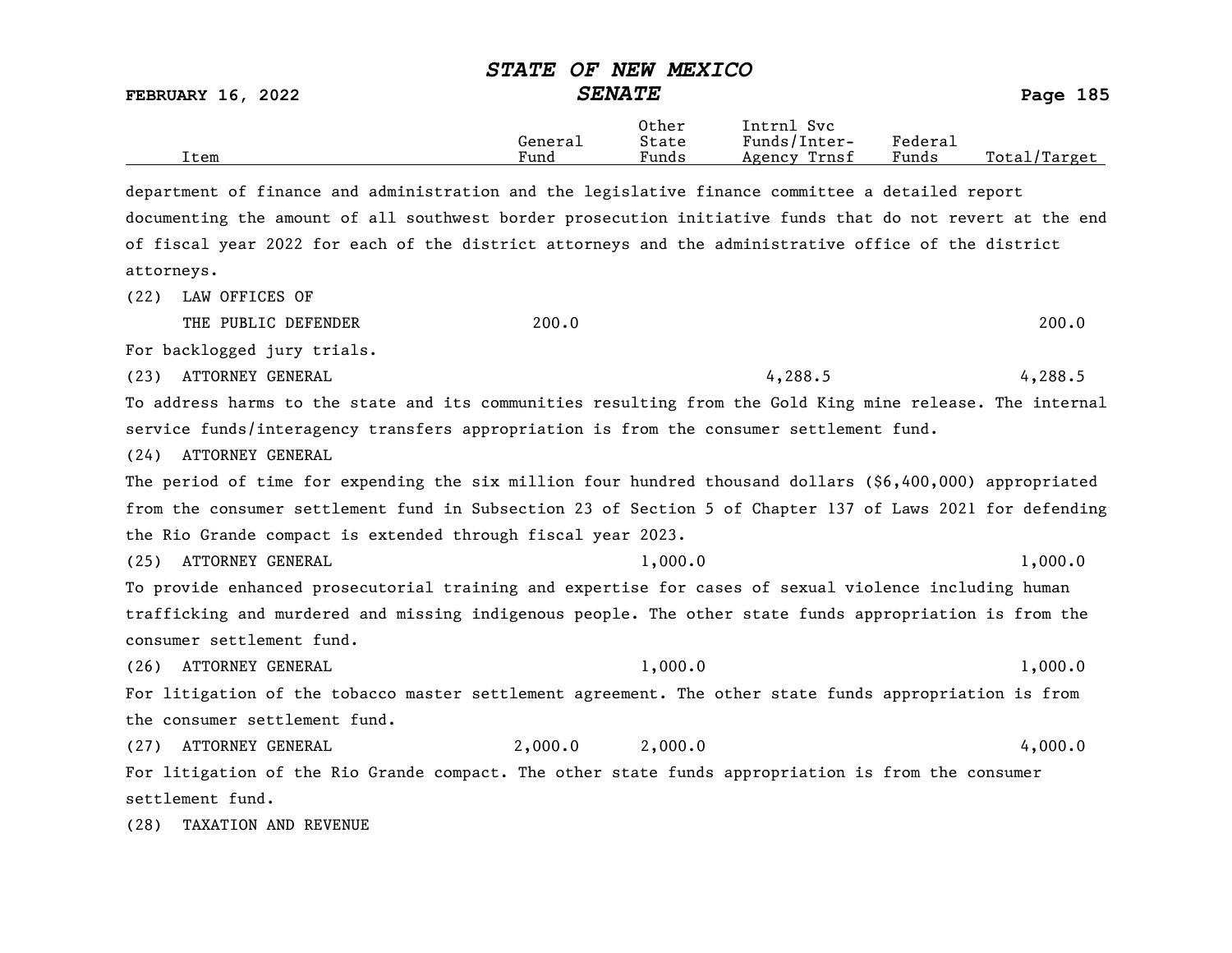| <b>FEBRUARY 16, 2022</b>                                                                                  | <b>SENATE</b>   |                         |                                            | Page 186         |              |
|-----------------------------------------------------------------------------------------------------------|-----------------|-------------------------|--------------------------------------------|------------------|--------------|
| Item                                                                                                      | General<br>Fund | Other<br>State<br>Funds | Intrnl Svc<br>Funds/Inter-<br>Agency Trnsf | Federal<br>Funds | Total/Target |
| DEPARTMENT                                                                                                | 3,000.0         |                         |                                            |                  | 3,000.0      |
| The state board of finance may approve a transfer from the appropriation contingency fund to the taxation |                 |                         |                                            |                  |              |
| and revenue department up to three million dollars (\$3,000,000), contingent on certification by the      |                 |                         |                                            |                  |              |
| secretary of the department of finance and administration that enactment of legislation of the second     |                 |                         |                                            |                  |              |
| session of the fifty-fifth legislature resulted in significant changes to the tax code or the motor       |                 |                         |                                            |                  |              |
| vehicle code and that no other funding is available to implement the changes.                             |                 |                         |                                            |                  |              |
| ADMINISTRATIVE HEARINGS OFFICE<br>(29)                                                                    | 150.0           |                         |                                            |                  | 150.0        |
| To develop a case management system.                                                                      |                 |                         |                                            |                  |              |
| DEPARTMENT OF FINANCE<br>(30)                                                                             |                 |                         |                                            |                  |              |
| AND ADMINISTRATION                                                                                        | 330.0           |                         |                                            |                  | 330.0        |
| For infant surrender safety devices statewide. The appropriation is contingent on enactment of House Bill |                 |                         |                                            |                  |              |
| 137 or similar legislation of the second session of the fifty-fifth legislature.                          |                 |                         |                                            |                  |              |
| DEPARTMENT OF FINANCE<br>(31)                                                                             |                 |                         |                                            |                  |              |
| AND ADMINISTRATION                                                                                        | 3,500.0         |                         |                                            |                  | 3,500.0      |
| For contract management and federal grants administration initiatives.                                    |                 |                         |                                            |                  |              |
| DEPARTMENT OF FINANCE<br>(32)                                                                             |                 |                         |                                            |                  |              |
| AND ADMINISTRATION                                                                                        | 1,500.0         |                         |                                            |                  | 1,500.0      |
| For grants management for local governments and local councils of government.                             |                 |                         |                                            |                  |              |
| DEPARTMENT OF FINANCE<br>(33)                                                                             |                 |                         |                                            |                  |              |
| AND ADMINISTRATION                                                                                        | 1,000.0         |                         |                                            |                  | 1,000.0      |
| For grants to local governments to match federal infrastructure and other funding.                        |                 |                         |                                            |                  |              |
| DEPARTMENT OF FINANCE<br>(34)                                                                             |                 |                         |                                            |                  |              |
| AND ADMINISTRATION                                                                                        | 24,000.0        |                         |                                            |                  | 24,000.0     |
| For statewide hunger initiatives.                                                                         |                 |                         |                                            |                  |              |

(35) DEPARTMENT OF FINANCE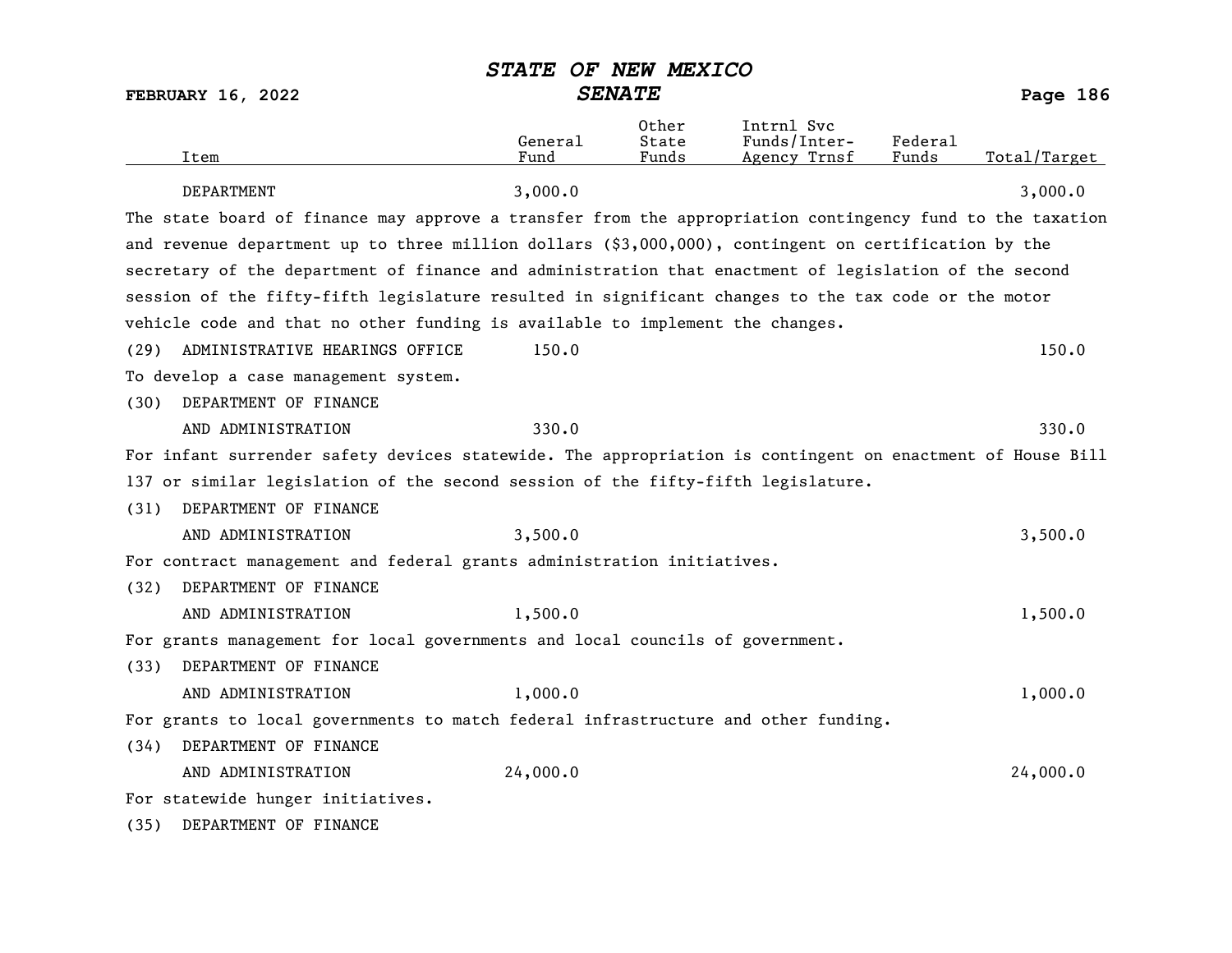|      | Item                                                                                                      | General<br>Fund | Other<br>State<br>Funds | Intrnl Svc<br>Funds/Inter-<br>Agency Trnsf | Federal<br>Funds | Total/Target |
|------|-----------------------------------------------------------------------------------------------------------|-----------------|-------------------------|--------------------------------------------|------------------|--------------|
|      | AND ADMINISTRATION                                                                                        | 2,000.0         |                         |                                            |                  | 2,000.0      |
|      | To the land grant assistance fund contingent on enactment of legislation of the second session of the     |                 |                         |                                            |                  |              |
|      | fifty-fifth legislature creating the fund.                                                                |                 |                         |                                            |                  |              |
| (36) | DEPARTMENT OF FINANCE                                                                                     |                 |                         |                                            |                  |              |
|      | AND ADMINISTRATION                                                                                        | 5,000.0         |                         |                                            |                  | 5,000.0      |
|      | For local law enforcement police officer retention stipends. The appropriation is contingent on enactment |                 |                         |                                            |                  |              |
|      | of House Bill 86 or similar legislation of the second session of the fifty-fifth legislature creating the |                 |                         |                                            |                  |              |
|      | law enforcement retention fund.                                                                           |                 |                         |                                            |                  |              |
| (37) | DEPARTMENT OF FINANCE                                                                                     |                 |                         |                                            |                  |              |
|      | AND ADMINISTRATION                                                                                        | 300.0           |                         |                                            |                  | 300.0        |
|      | To the local government division of the department of finance and administration to allocate to the city  |                 |                         |                                            |                  |              |
|      | of Gallup to renovate red rock park for expenditure through fiscal year 2024.                             |                 |                         |                                            |                  |              |
| (38) | GENERAL SERVICES DEPARTMENT                                                                               | 1,300.0         |                         |                                            |                  | 1,300.0      |
|      | To purchase vehicles.                                                                                     |                 |                         |                                            |                  |              |
| (39) | NEW MEXICO SENTENCING                                                                                     |                 |                         |                                            |                  |              |
|      | COMMISSION                                                                                                | 2,000.0         |                         |                                            |                  | 2,000.0      |
|      | For grants awarded under the Crime Reduction Grant Act. The general fund appropriation is contingent on   |                 |                         |                                            |                  |              |
|      | enactment of House Bill 84 or similar legislation of the second session of the fifty-fifth legislature.   |                 |                         |                                            |                  |              |
| (40) | NEW MEXICO SENTENCING                                                                                     |                 |                         |                                            |                  |              |
|      | COMMISSION                                                                                                |                 |                         |                                            |                  |              |
|      | The period of time for expending the five hundred thousand (\$500,000) appropriated from the consumer     |                 |                         |                                            |                  |              |
|      | settlement fund at the office of the attorney general in Subsection 38 of Section 5 of Chapter 137 of     |                 |                         |                                            |                  |              |
|      | Laws 2021 to study and redraft the Criminal Code and other criminal statutes is extended through fiscal   |                 |                         |                                            |                  |              |
|      | year 2023.                                                                                                |                 |                         |                                            |                  |              |
| (41) | SECRETARY OF STATE                                                                                        | 100.0           |                         |                                            |                  | 100.0        |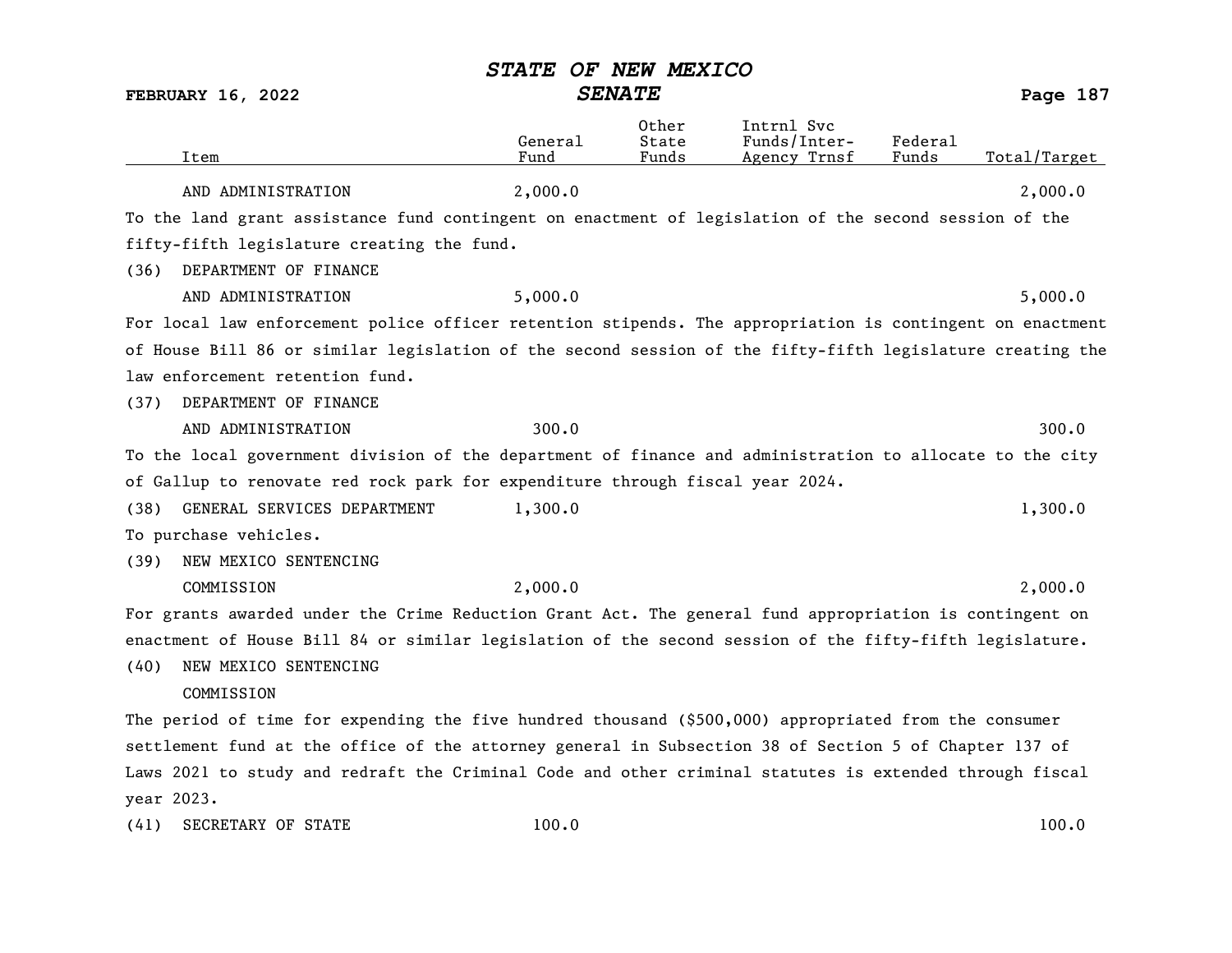|      | <b>FEBRUARY 16, 2022</b>                                                                                  | <b>SENATE</b>   |                         |                                            |                  | Page 188     |
|------|-----------------------------------------------------------------------------------------------------------|-----------------|-------------------------|--------------------------------------------|------------------|--------------|
|      | Item                                                                                                      | General<br>Fund | Other<br>State<br>Funds | Intrnl Svc<br>Funds/Inter-<br>Agency Trnsf | Federal<br>Funds | Total/Target |
|      | For the purchase and installation of servers to support the technology systems of the secretary of        |                 |                         |                                            |                  |              |
|      | state's office.                                                                                           |                 |                         |                                            |                  |              |
| (42) | SECRETARY OF STATE                                                                                        | 170.0           |                         |                                            |                  | 170.0        |
|      | To purchase replacement scanners for mail-in ballot tabulators.                                           |                 |                         |                                            |                  |              |
| (43) | SECRETARY OF STATE                                                                                        | 80.0            |                         |                                            |                  | 80.0         |
|      | For converting permanent records to microfilm.                                                            |                 |                         |                                            |                  |              |
| (44) | SECRETARY OF STATE                                                                                        |                 |                         |                                            |                  |              |
|      | The period of time for expending the three million forty-six thousand eight hundred dollars (\$3,046,800) |                 |                         |                                            |                  |              |
|      | appropriated from the general fund in Subsection 40 of Section 5 of Chapter 137 of Laws 2021 to conduct   |                 |                         |                                            |                  |              |
|      | and administer a special election is extended through fiscal year 2023 and can be used for costs related  |                 |                         |                                            |                  |              |
|      | to the 2022 primary election.                                                                             |                 |                         |                                            |                  |              |
| (45) | SECRETARY OF STATE                                                                                        | 100.0           |                         |                                            |                  | 100.0        |
|      | For enhancements to the statewide election reporting and voter information system.                        |                 |                         |                                            |                  |              |
| (46) | PUBLIC EMPLOYEE LABOR                                                                                     |                 |                         |                                            |                  |              |
|      | <b>RELATIONS BOARD</b>                                                                                    | 25.0            |                         |                                            |                  | 25.0         |
|      | For website, telecommunications costs, furniture and information technology needs.                        |                 |                         |                                            |                  |              |
| (47) | <b>STATE TREASURER</b>                                                                                    | 400.0           |                         |                                            |                  | 400.0        |
|      | For the work and save program. The appropriation shall only be used for programs that are optional for    |                 |                         |                                            |                  |              |
|      | participants.                                                                                             |                 |                         |                                            |                  |              |
| (48) | TOURISM DEPARTMENT                                                                                        | 300.0           |                         |                                            |                  | 300.0        |
|      | For the New Mexico bowl.                                                                                  |                 |                         |                                            |                  |              |
| (49) | TOURISM DEPARTMENT                                                                                        | 350.0           |                         |                                            |                  | 350.0        |
|      |                                                                                                           |                 |                         |                                            |                  |              |

For branded partnerships between New Mexico true and special olympics.

(50) ECONOMIC DEVELOPMENT

| DEPARTMENT | 250.0 | 250.0 |
|------------|-------|-------|
|            |       |       |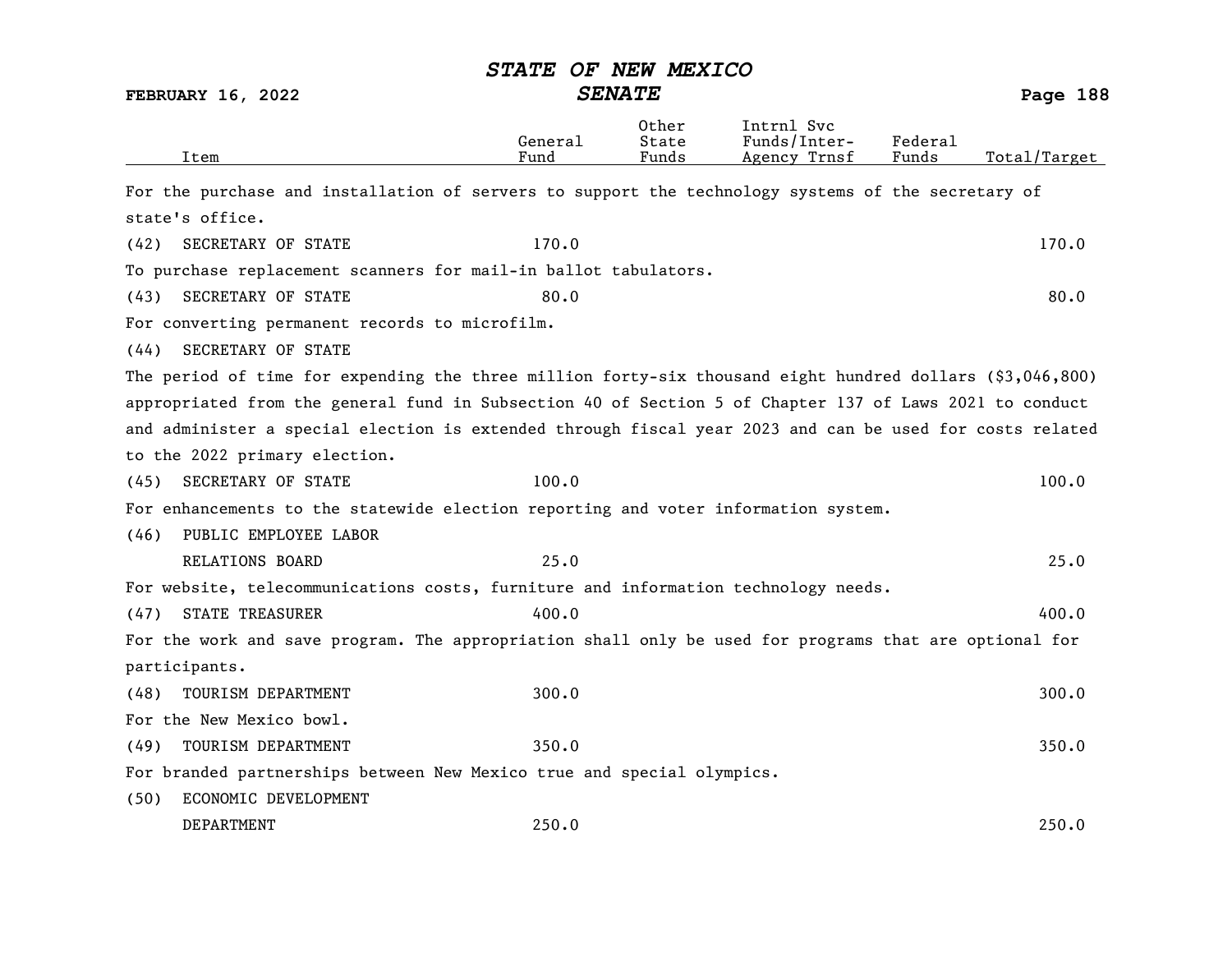|      |                                                                                                           | <b>STATE</b>    | OF NEW MEXICO           |                                            |                  |              |
|------|-----------------------------------------------------------------------------------------------------------|-----------------|-------------------------|--------------------------------------------|------------------|--------------|
|      | <b>FEBRUARY 16, 2022</b>                                                                                  | <b>SENATE</b>   |                         |                                            |                  | Page 189     |
|      | Item                                                                                                      | General<br>Fund | Other<br>State<br>Funds | Intrnl Svc<br>Funds/Inter-<br>Agency Trnsf | Federal<br>Funds | Total/Target |
|      | To the economic development division of the economic development department for a collaborative marketing |                 |                         |                                            |                  |              |
|      | effort with local and regional economic development organizations in certified communities.               |                 |                         |                                            |                  |              |
| (51) | ECONOMIC DEVELOPMENT                                                                                      |                 |                         |                                            |                  |              |
|      | DEPARTMENT                                                                                                | 6,000.0         |                         |                                            |                  | 6,000.0      |
|      | To the development training fund for the job training incentive program. Any unexpended balances          |                 |                         |                                            |                  |              |
|      | remaining at the end of fiscal year 2023 shall not revert and may be expended in future fiscal years.     |                 |                         |                                            |                  |              |
| (52) | ECONOMIC DEVELOPMENT                                                                                      |                 |                         |                                            |                  |              |
|      | DEPARTMENT                                                                                                |                 |                         |                                            |                  |              |
|      | The outdoor recreation division of the economic development department shall work to expand and construct |                 |                         |                                            |                  |              |
|      | the Rio Grande trail in conjunction with the Rio Grande trail commission.                                 |                 |                         |                                            |                  |              |
| (53) | ECONOMIC DEVELOPMENT                                                                                      |                 |                         |                                            |                  |              |
|      | DEPARTMENT                                                                                                | 50,000.0        |                         |                                            |                  | 50,000.0     |
|      | To the local economic development act fund for economic development projects pursuant to the Local        |                 |                         |                                            |                  |              |
|      | Economic Development Act. Any unexpended balances remaining at the end of fiscal year 2023 shall not      |                 |                         |                                            |                  |              |
|      | revert and may be expended in future fiscal years.                                                        |                 |                         |                                            |                  |              |
| (54) | REGULATION AND LICENSING                                                                                  |                 |                         |                                            |                  |              |
|      | <b>DEPARTMENT</b>                                                                                         |                 | 811.1                   |                                            |                  | 811.1        |
|      | To purchase vehicles for the construction industries program. The other state funds appropriation is from |                 |                         |                                            |                  |              |
|      | the mortgage regulatory fund.                                                                             |                 |                         |                                            |                  |              |
| (55) | REGULATION AND LICENSING                                                                                  |                 |                         |                                            |                  |              |
|      | DEPARTMENT                                                                                                |                 | 1,700.0                 |                                            |                  | 1,700.0      |
|      | For cannabis control program operations and to purchase vehicles and equipment. The other state funds     |                 |                         |                                            |                  |              |
|      | appropriation is from the mortgage regulatory fund.                                                       |                 |                         |                                            |                  |              |
| (56) | PUBLIC REGULATION COMMISSION                                                                              | 150.0           |                         |                                            |                  | 150.0        |
|      | For furniture for the Bokum building.                                                                     |                 |                         |                                            |                  |              |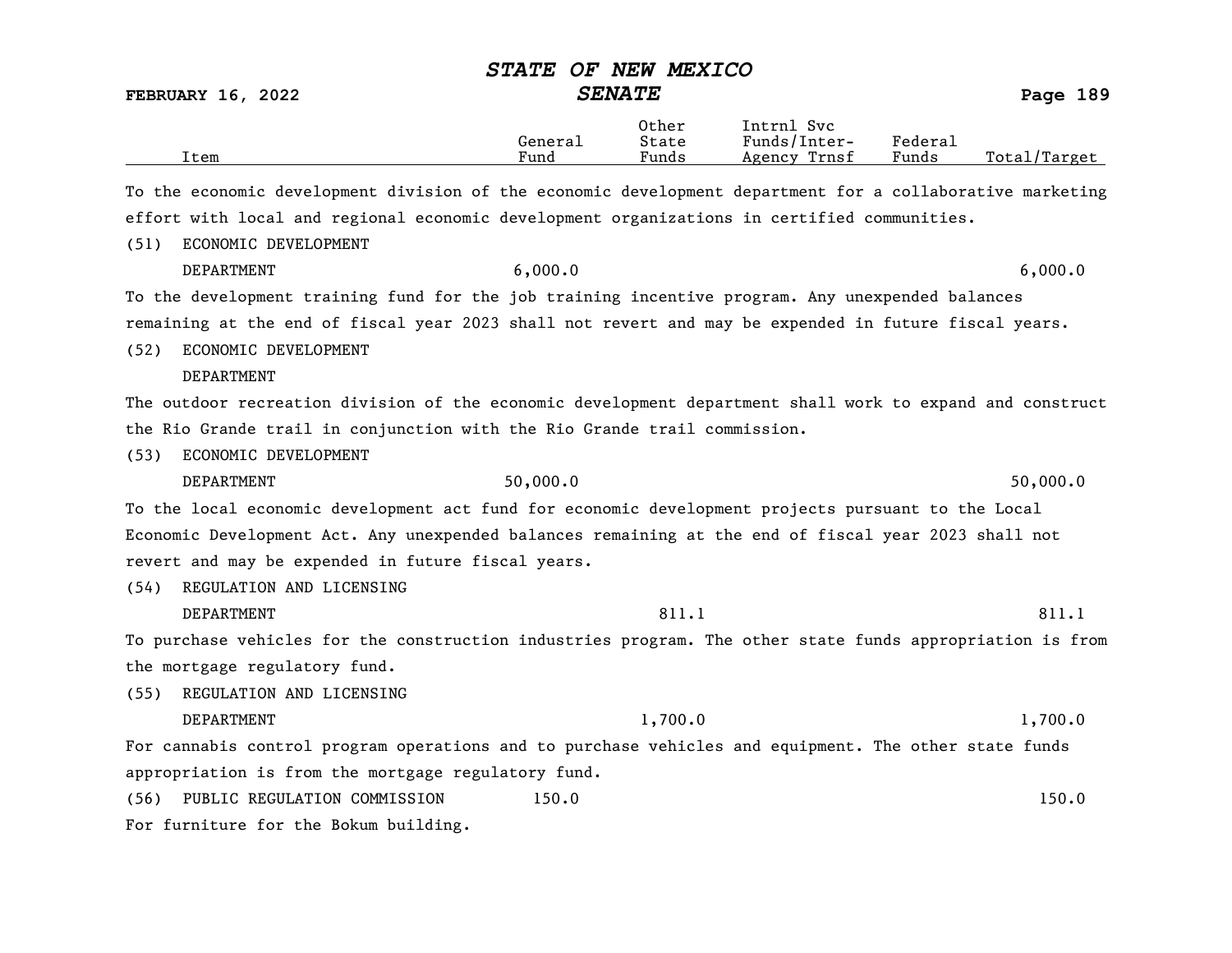FEBRUARY 16, 2022 SENATE SENATE

|      | Item                                                                                                      | General<br>Fund | Other<br>State<br>Funds | Intrnl Svc<br>Funds/Inter-<br>Agency Trnsf | Federal<br>Funds | Total/Target |
|------|-----------------------------------------------------------------------------------------------------------|-----------------|-------------------------|--------------------------------------------|------------------|--------------|
| (57) | OFFICE OF THE SUPERINTENDENT                                                                              |                 |                         |                                            |                  |              |
|      | OF INSURANCE                                                                                              | 150.0           | 150.0                   |                                            |                  | 300.0        |
|      | For a joint study with the human services department, in consultation with the appropriate stakeholders,  |                 |                         |                                            |                  |              |
|      | on the enactment of behavioral health parity legislation congruent with federal law and its impact on the |                 |                         |                                            |                  |              |
|      | availability of behavioral health services provided by medicaid and other providers, medicaid and         |                 |                         |                                            |                  |              |
|      | commercial managed care organizations and their subcontractors and rates of compensation paid to          |                 |                         |                                            |                  |              |
|      | behavioral health providers. The other state funds appropriation is from the insurance operating fund at  |                 |                         |                                            |                  |              |
|      | the office of superintendent of insurance.                                                                |                 |                         |                                            |                  |              |
| (58) | OFFICE OF THE SUPERINTENDENT                                                                              |                 |                         |                                            |                  |              |
|      | OF INSURANCE                                                                                              |                 | 28,000.0                |                                            |                  | 28,000.0     |
|      | For premium and cost-sharing reductions for New Mexico health insurance exchange enrollees and medicaid   |                 |                         |                                            |                  |              |
|      | transition premium buy-downs for exchange eligible consumers. The other state funds appropriation is from |                 |                         |                                            |                  |              |
|      | the health care affordability fund.                                                                       |                 |                         |                                            |                  |              |
| (59) | OFFICE OF THE SUPERINTENDENT                                                                              |                 |                         |                                            |                  |              |
|      | OF INSURANCE                                                                                              |                 | 30,000.0                |                                            |                  | 30,000.0     |
|      | For reduction of health insurance premiums for small businesses and their employees. The other state      |                 |                         |                                            |                  |              |
|      | funds appropriation is from the health care affordability fund.                                           |                 |                         |                                            |                  |              |
| (60) | STATE RACING COMMISSION                                                                                   | 500.0           |                         |                                            |                  | 500.0        |
|      | For payment of charges associated with the federal Horseracing Integrity and Safety Act contingent on     |                 |                         |                                            |                  |              |
|      | receiving notice from the federal government that such expenditures must be paid.                         |                 |                         |                                            |                  |              |
| (61) | CULTURAL AFFAIRS DEPARTMENT                                                                               | 350.0           |                         |                                            |                  | 350.0        |
|      | For continuation and expansion of the New Mexico historic women marker initiative.                        |                 |                         |                                            |                  |              |
| (62) | CULTURAL AFFAIRS DEPARTMENT                                                                               | 200.0           |                         |                                            |                  | 200.0        |
|      | For staff and other costs to open and operate the New Mexico museum of art Vladem contemporary.           |                 |                         |                                            |                  |              |
| (63) | NEW MEXICO LIVESTOCK BOARD                                                                                | 217.0           |                         |                                            |                  | 217.0        |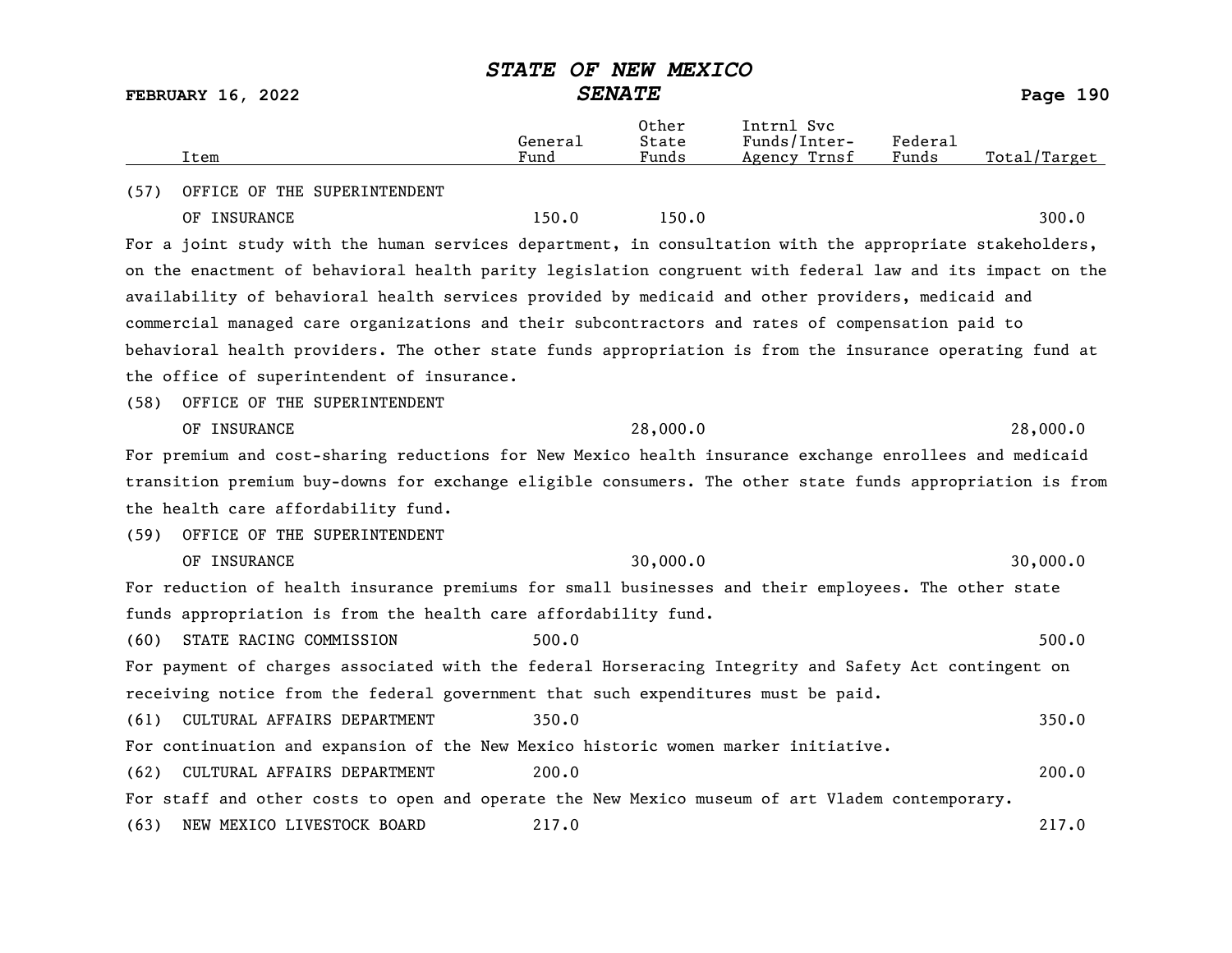|                                                                                                           |                 | VI NSM PSAICV           |                                            |                  |              |
|-----------------------------------------------------------------------------------------------------------|-----------------|-------------------------|--------------------------------------------|------------------|--------------|
| <b>FEBRUARY 16, 2022</b>                                                                                  |                 | <b>SENATE</b>           |                                            |                  | Page 191     |
| Item                                                                                                      | General<br>Fund | Other<br>State<br>Funds | Intrnl Svc<br>Funds/Inter-<br>Agency Trnsf | Federal<br>Funds | Total/Target |
| For server replacement to allow for software updates and continued technical support.                     |                 |                         |                                            |                  |              |
| ENERGY, MINERALS AND<br>(64)                                                                              |                 |                         |                                            |                  |              |
| NATURAL RESOURCES DEPARTMENT                                                                              | 10,000.0        |                         |                                            |                  | 10,000.0     |
| To implement a community energy efficiency program in underserved communities.                            |                 |                         |                                            |                  |              |
| ENERGY, MINERALS AND<br>(65)                                                                              |                 |                         |                                            |                  |              |
| NATURAL RESOURCES DEPARTMENT                                                                              | 350.0           |                         |                                            |                  | 350.0        |
| For the purchase of 141 acres of private land to expand the area of coyote creek state park.              |                 |                         |                                            |                  |              |
| ENERGY, MINERALS AND<br>(66)                                                                              |                 |                         |                                            |                  |              |
| NATURAL RESOURCES DEPARTMENT                                                                              | 250.0           |                         |                                            |                  | 250.0        |
| For the replacement of agency vehicles and emergency response radios.                                     |                 |                         |                                            |                  |              |
| ENERGY, MINERALS AND<br>(67)                                                                              |                 |                         |                                            |                  |              |
| NATURAL RESOURCES DEPARTMENT                                                                              |                 | 7,000.0                 |                                            |                  | 7,000.0      |
| For forest and watershed management projects. The other state funds appropriation is from the forest land |                 |                         |                                            |                  |              |
| protection revolving fund.                                                                                |                 |                         |                                            |                  |              |
| YOUTH CONSERVATION CORPS<br>(68)                                                                          |                 | 1,000.0                 |                                            |                  | 1,000.0      |
| To the youth conservation corps to enter into cooperative procurement agreements with other state         |                 |                         |                                            |                  |              |
| agencies for youth employment programs upon legislative review of project plans submitted by the agency.  |                 |                         |                                            |                  |              |
| The other state funds appropriation is from the youth conservation corps fund.                            |                 |                         |                                            |                  |              |
| STATE ENGINEER<br>(69)                                                                                    | 350.0           |                         |                                            |                  | 350.0        |
| To develop a fifty-year water plan.                                                                       |                 |                         |                                            |                  |              |
| <b>STATE ENGINEER</b><br>(70)                                                                             |                 |                         |                                            |                  |              |
| The period of time for expending the two million five hundred thousand dollars $(2,500,000)$ from the     |                 |                         |                                            |                  |              |
| general fund and two million eight hundred seventy-five thousand dollars (\$2,875,000) from other state   |                 |                         |                                            |                  |              |
| funds in Subsection 59 of Section 5 of Chapter 137 of Laws 2021 for interstate water litigation costs is  |                 |                         |                                            |                  |              |
| extended through fiscal year 2023. The other state funds appropriation is from the consumer settlement    |                 |                         |                                            |                  |              |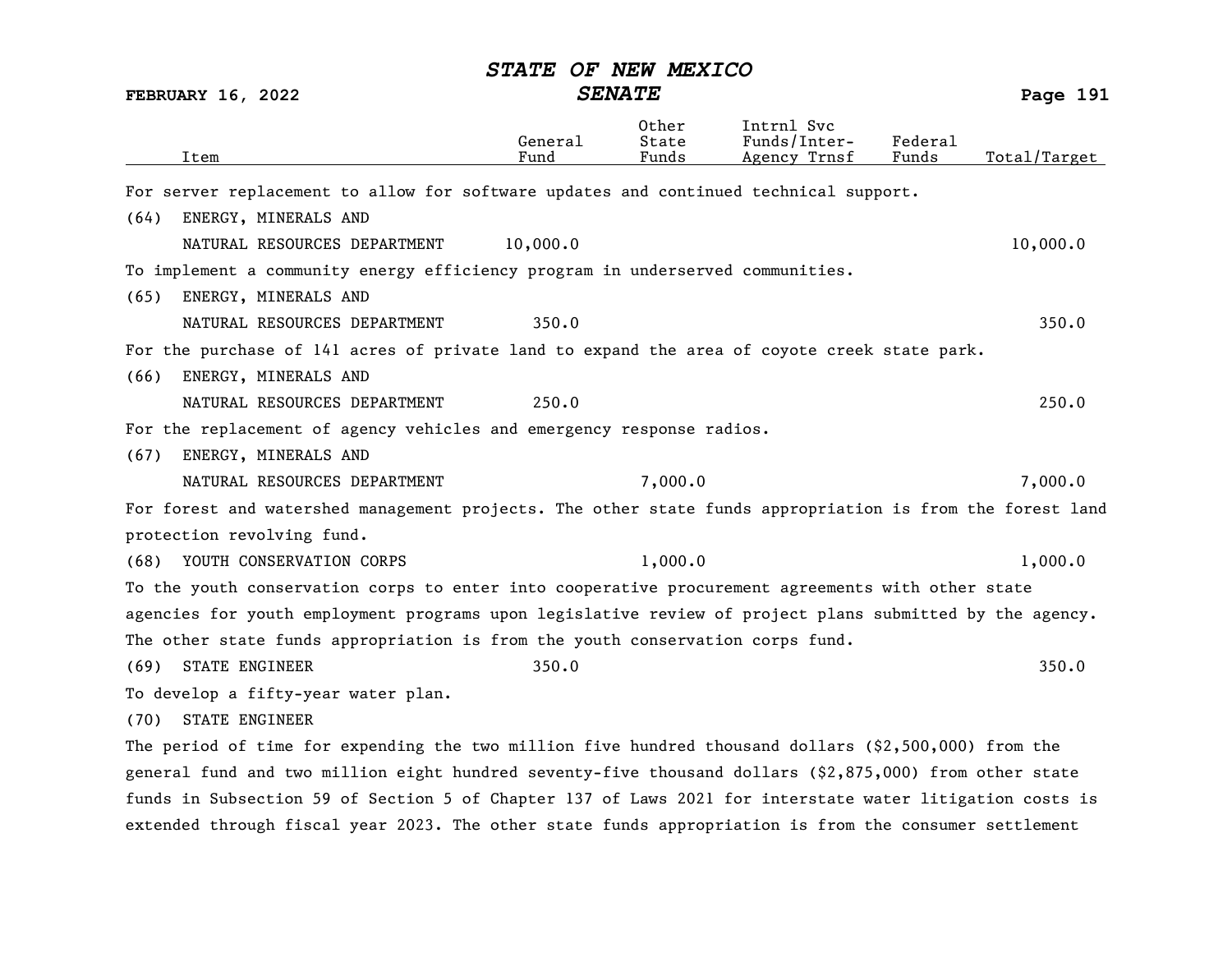FEBRUARY 16, 2022 SENATE Page 192 Other Intrnl Svc<br>General State Funds/Inter General State Funds/Inter- Federal Total/Target fund at the office of the attorney general. (71) STATE ENGINEER 500.0 500.0 500.0 500.0 500.0 500.0 500.0 500.0 500.0 500.0 500.0 500.0 500.0 500.0 500.0 500.0 500.0 500.0 500.0 500.0 500.0 500.0 500.0 500.0 500.0 500.0 500.0 500.0 500.0 500.0 500.0 500.0 500.0 500. For Jicarilla Apache nation water lease for San Juan river strategic water reserve for compact compliance. (72) STATE ENGINEER 500.0 500.0 500.0 500.0 500.0 500.0 500.0 500.0 500.0 500.0 500.0 500.0 500.0 500.0 500.0 500.0 500.0 500.0 500.0 500.0 500.0 500.0 500.0 500.0 500.0 500.0 500.0 500.0 500.0 500.0 500.0 500.0 500.0 500. For implementation of the 2019 Water Data Act. (73) STATE ENGINEER 750.0 750.0 750.0 750.0 For water litigation, litigation avoidance and compliance activities related to the Colorado river interstate compacts and related agreements. (74) STATE ENGINEER 6,000.0 6,000.0 For litigation, mediation or settlement of interstate compact litigation for expenditure in fiscal years 2022, 2023 and 2024. (75) STATE ENGINEER 2,000.0 2,000.0 2,000 2,000.0 For implementation of the 2003 Pecos settlement agreement or drought relief activities on the Pecos river in fiscal years 2022, 2023 and 2024. (76) COMMISSION ON THE STATUS OF WOMEN The period of time for expending the one hundred thousand dollars (\$100,000) appropriated from the general fund in Section 17 of Chapter 278 of Laws 2019 to fund the commission on the status of women pursuant to Section 28-3-2 NMSA 1978, the fifty thousand dollars (\$50,000) appropriated from the general fund in Section 58 of Chapter 278 of Laws 2019 for operational expenses, the fifty-five thousand dollars (\$55,000) appropriated from the general fund in Section 13 of Chapter 279 of Laws 2019 for operational expenses and the eighty thousand dollars (\$80,000) appropriated from the general fund in Section 48 of Chapter 279 of Laws 2019 for operational expenses is extended through fiscal year 2023.

(77) EARLY CHILDHOOD EDUCATION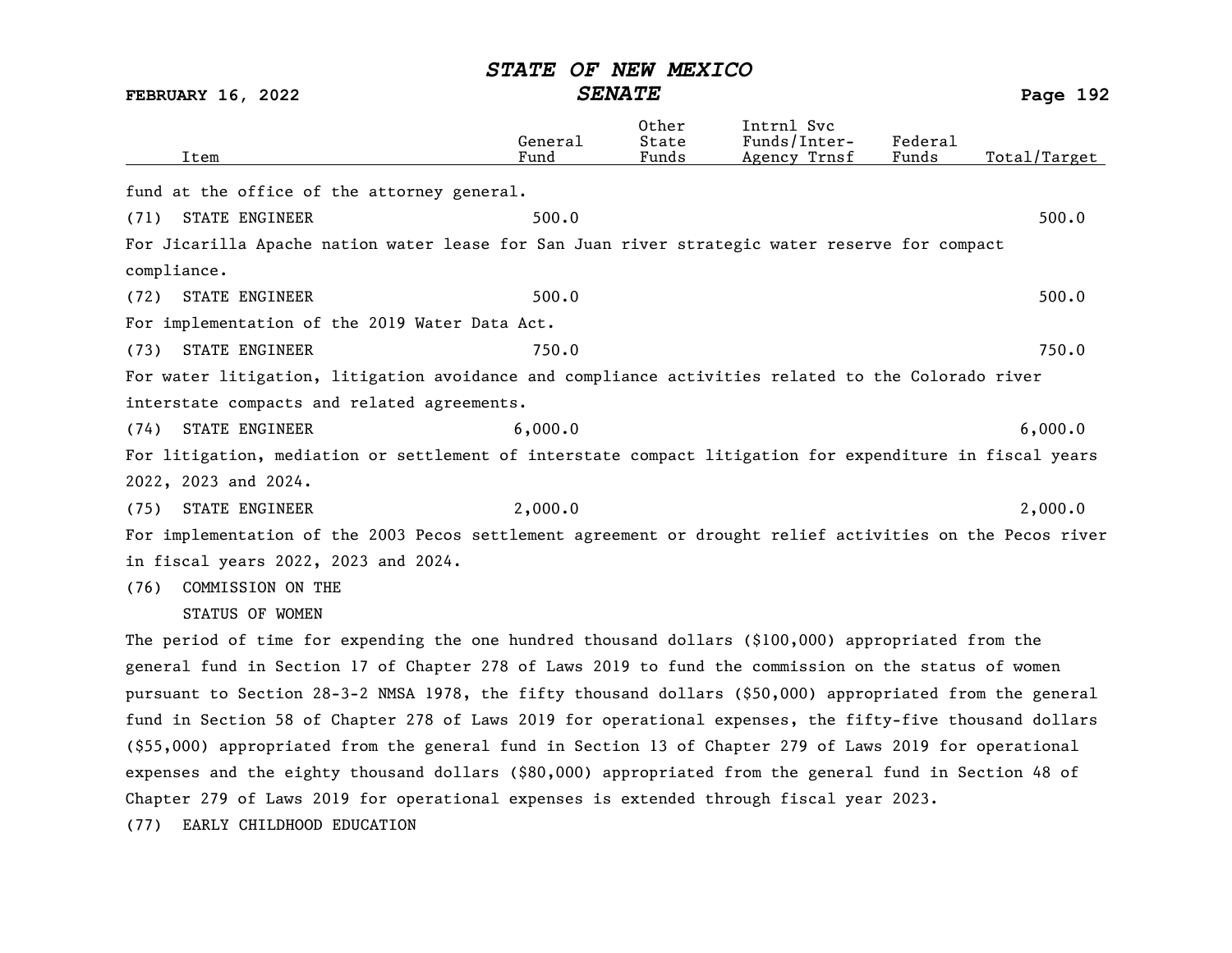|      |         | Other                             | Intrnl<br>Svc   |         |                   |
|------|---------|-----------------------------------|-----------------|---------|-------------------|
|      | Generai | State                             | Funds/Inter-    | Federau |                   |
| Item | Fund    | $\overline{\phantom{a}}$<br>Funds | Trnsf<br>Agency | Funds   | Total,<br>/Target |

#### AND CARE DEPARTMENT

The period of time for expending the two million dollars (\$2,000,000) appropriated from other state funds in Subsection 63 Section 5 of Chapter 137 of Laws 2021 for endowed early childhood positions, including those necessary for increasing the number of indigenous and bilingual early childhood educators, at New Mexico public and tribal institutions of higher education is extended through fiscal year 2024.

### (78) EARLY CHILDHOOD EDUCATION

AND CARE DEPARTMENT

The period of time for expending the five million dollars (\$5,000,000) appropriated from other state funds in Subsection 62 Section 5 of Chapter 137 of Laws 2021 for endowed early childhood positions at New Mexico public and tribal institutions of higher education is extended through fiscal year 2024.

(79) AGING AND LONG-TERM

SERVICES DEPARTMENT 600.0 600.0 600.0 600.0 600.0 600.0 600.0 600.0 600.0 600.0 600.0 600.0 600.0 600.0 600.0 600.0 600.0 600.0 600.0 600.0 600.0 600.0 600.0 600.0 600.0 600.0 600.0 600.0 600.0 600.0 600.0 600.0 600.0 600.

For advancements to aging network providers.

(80) HUMAN SERVICES DEPARTMENT

Any unexpended balances attributable to the federal matching increase from section 9817 of the American Rescue Plan Act of 2021 accrued by the medical assistance program of the human services department remaining at the end of fiscal year 2021 and fiscal year 2022 from appropriations made from the general fund shall not revert and may be expended in fiscal year 2022 through fiscal year 2025 to support reinvestment in the expansion, enhancement or strengthening of home and community-based services as required in section 9817 of the American Rescue Plan Act of 2021, including eliminating the wait list for the 1915(c) developmental disabilities medicaid waivers and implementing the temporary home and community-based services provider economic recovery payments.

(81) HUMAN SERVICES DEPARTMENT 8,453.9 8,453.9

For the supplemental nutrition assistance program's settlement payment of the federal overpayment claim, for enrollment information technology system and payment accuracy enhancements and for client services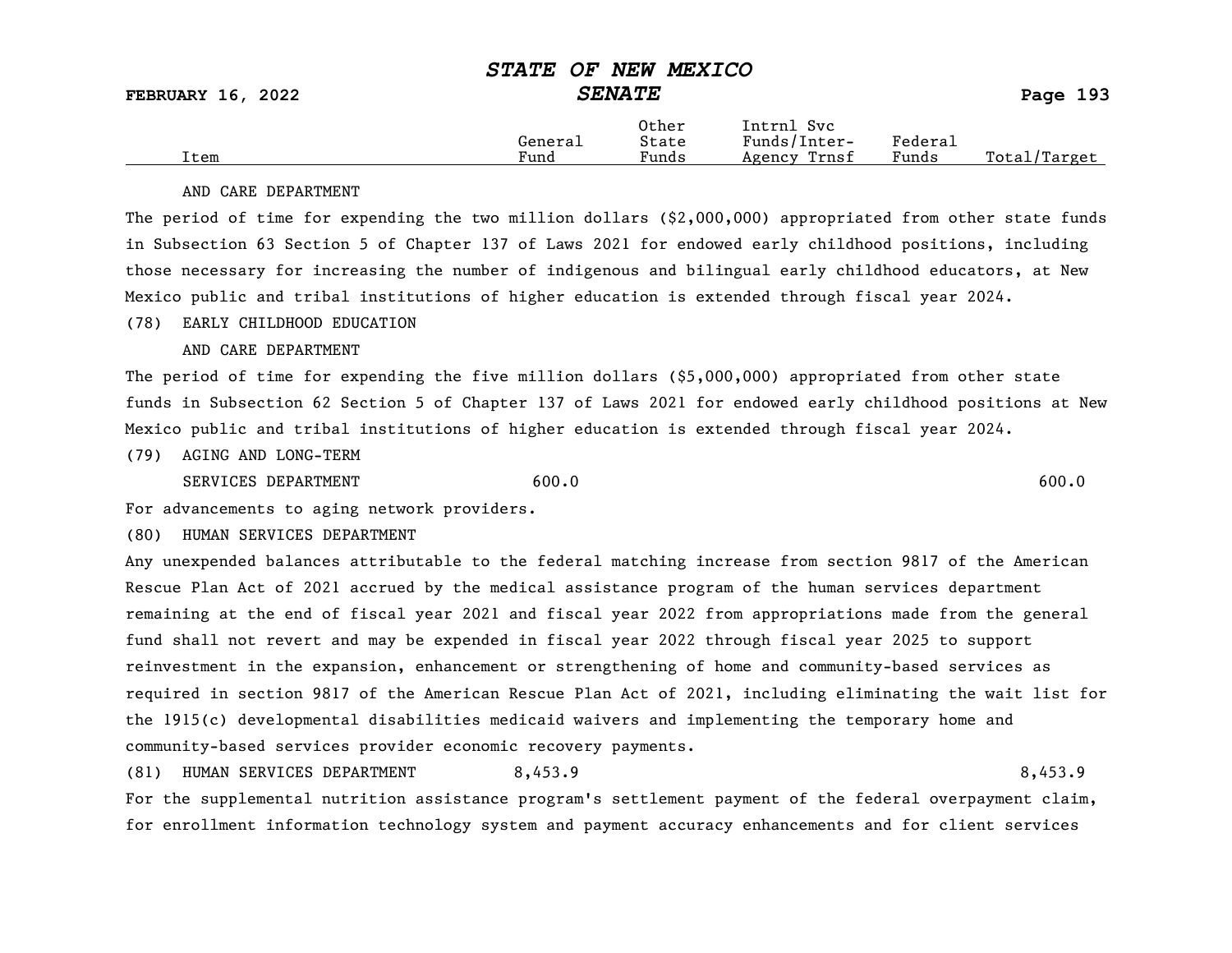FEBRUARY 16, 2022 SENATE Page 194

|      |         | Other | Intrnl<br>Svc   |         |                            |
|------|---------|-------|-----------------|---------|----------------------------|
|      | General | State | Funds/Inter-    | Federal |                            |
| Item | Fund    | Funds | Trnsf<br>Agency | Funds   | Total<br>' <i>'</i> Target |
|      |         |       |                 |         |                            |

improvements.

(82) DEPARTMENT OF HEALTH 4,000.0 4,000.0

For operational and maintenance needs in all facilities.

(83) DEPARTMENT OF HEALTH

Forty million dollars (\$40,000,000) is appropriated from the general fund operating reserve to plan, design, furnish and upgrade a new veterans' home on the New Mexico veterans' home campus in Truth or Consequences, contingent on the department of health submitting an application for a match from the federal department of veterans' affairs and agreement to reimburse operating reserves upon receipt of federal funds.

(84) DEPARTMENT OF HEALTH

Any unexpended fund balances in the developmental disabilities support program of the department of health from appropriations made from the general fund for fiscal year 2019, fiscal year 2020 and fiscal 2021 shall not revert and shall be expended in fiscal year 2023 through fiscal year 2025 to eliminate the wait list for the home and community based waiver services 1915(c) developmental disability waivers and other expenditures in the developmental disabilities medicaid waiver program of the department of health. (85) DEPARTMENT OF ENVIRONMENT 450.0 450.0 To address ozone pollution generated outside of New Mexico and transported into the state. (86) DEPARTMENT OF ENVIRONMENT 300.0 300.0 300.0 300.0 300.0 300.0 300.0 300.0 300 To provide technical assistance on worker compensation claims related to exposure to radioactive materials and to implement radioactive material licensing requirements. (87) DEPARTMENT OF ENVIRONMENT 525.0 525.0 To develop and implement initiatives that protect the public from exposure to per- and poly-fluorinated alkyl substances.

(88) DEPARTMENT OF ENVIRONMENT 250.0 250.0 To develop a surface water discharge permitting program and to cover costs for computer-based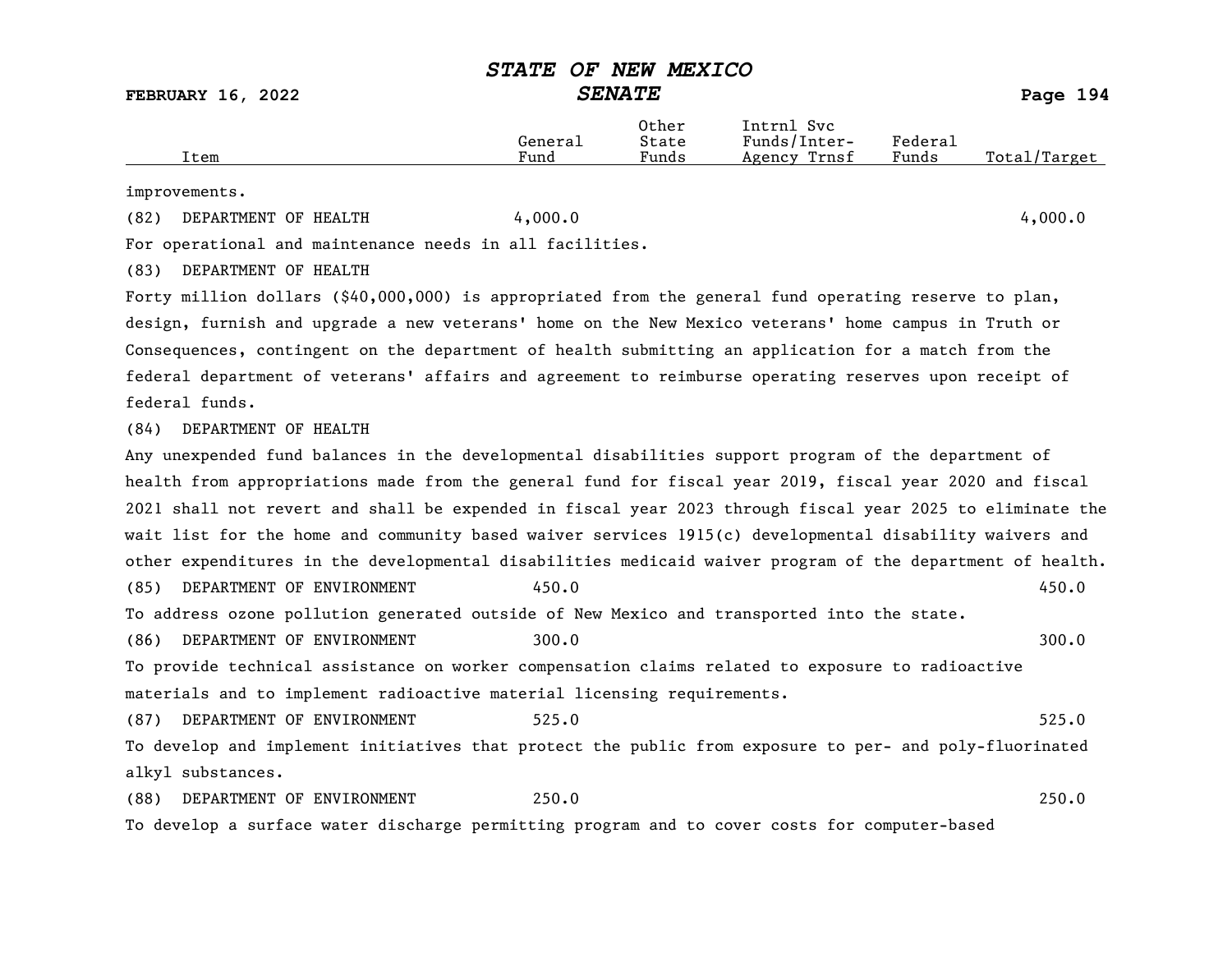| <b>FEBRUARY 16, 2022</b>                                                                                  | <b>SENATE</b>   |                         |                                            | Page 195         |              |
|-----------------------------------------------------------------------------------------------------------|-----------------|-------------------------|--------------------------------------------|------------------|--------------|
| Item                                                                                                      | General<br>Fund | Other<br>State<br>Funds | Intrnl Svc<br>Funds/Inter-<br>Agency Trnsf | Federal<br>Funds | Total/Target |
| examinations for water utility operators.                                                                 |                 |                         |                                            |                  |              |
| DEPARTMENT OF ENVIRONMENT<br>(89)                                                                         | 150.0           |                         |                                            |                  | 150.0        |
| For state's twenty percent cost share for cleanup of the Pecos mine and the El Molino operable units.     |                 |                         |                                            |                  |              |
| DEPARTMENT OF ENVIRONMENT<br>(90)                                                                         | 250.0           |                         |                                            |                  | 250.0        |
| For uranium mine remediation and cleanup.                                                                 |                 |                         |                                            |                  |              |
| OFFICE OF THE NATURAL<br>(91)                                                                             |                 |                         |                                            |                  |              |
| <b>RESOURCES TRUSTEE</b>                                                                                  |                 | 500.0                   |                                            |                  | 500.0        |
| To increase the damage assessment and restoration revolving fund to pursue emerging natural resource      |                 |                         |                                            |                  |              |
| injury claims against responsible parties. The other state funds appropriation is from the consumer       |                 |                         |                                            |                  |              |
| settlement fund.                                                                                          |                 |                         |                                            |                  |              |
| CHILDREN, YOUTH AND<br>(92)                                                                               |                 |                         |                                            |                  |              |
| FAMILIES DEPARTMENT                                                                                       | 500.0           |                         |                                            |                  | 500.0        |
| For domestic violence treatment programs statewide.                                                       |                 |                         |                                            |                  |              |
| CHILDREN, YOUTH AND<br>(93)                                                                               |                 |                         |                                            |                  |              |
| FAMILIES DEPARTMENT                                                                                       |                 |                         |                                            |                  |              |
| The period of time for expending the one million dollars $(91,000,000)$ appropriated in Subsection 102 of |                 |                         |                                            |                  |              |
| Section 5 of Chapter 83 of Laws 2020 for behavioral health programs for continuing the multi-systemic     |                 |                         |                                            |                  |              |
| expansion project is extended through fiscal year 2023.                                                   |                 |                         |                                            |                  |              |
| DEPARTMENT OF MILITARY<br>(94)                                                                            |                 |                         |                                            |                  |              |
| <b>AFFAIRS</b>                                                                                            | 250.0           |                         |                                            | 750.0            | 1,000.0      |
| To address building repair needs and other program start-up costs related to the initiation of a job      |                 |                         |                                            |                  |              |
| challenge academy program. The general fund appropriation to the department of military affairs is        |                 |                         |                                            |                  |              |
| contingent on certification by the department of finance and administration that federal matching funds   |                 |                         |                                            |                  |              |
| of at least seven hundred fifty thousand dollars (\$750,000) have been secured.                           |                 |                         |                                            |                  |              |
| CORRECTIONS DEPARTMENT<br>(95)                                                                            |                 |                         |                                            |                  |              |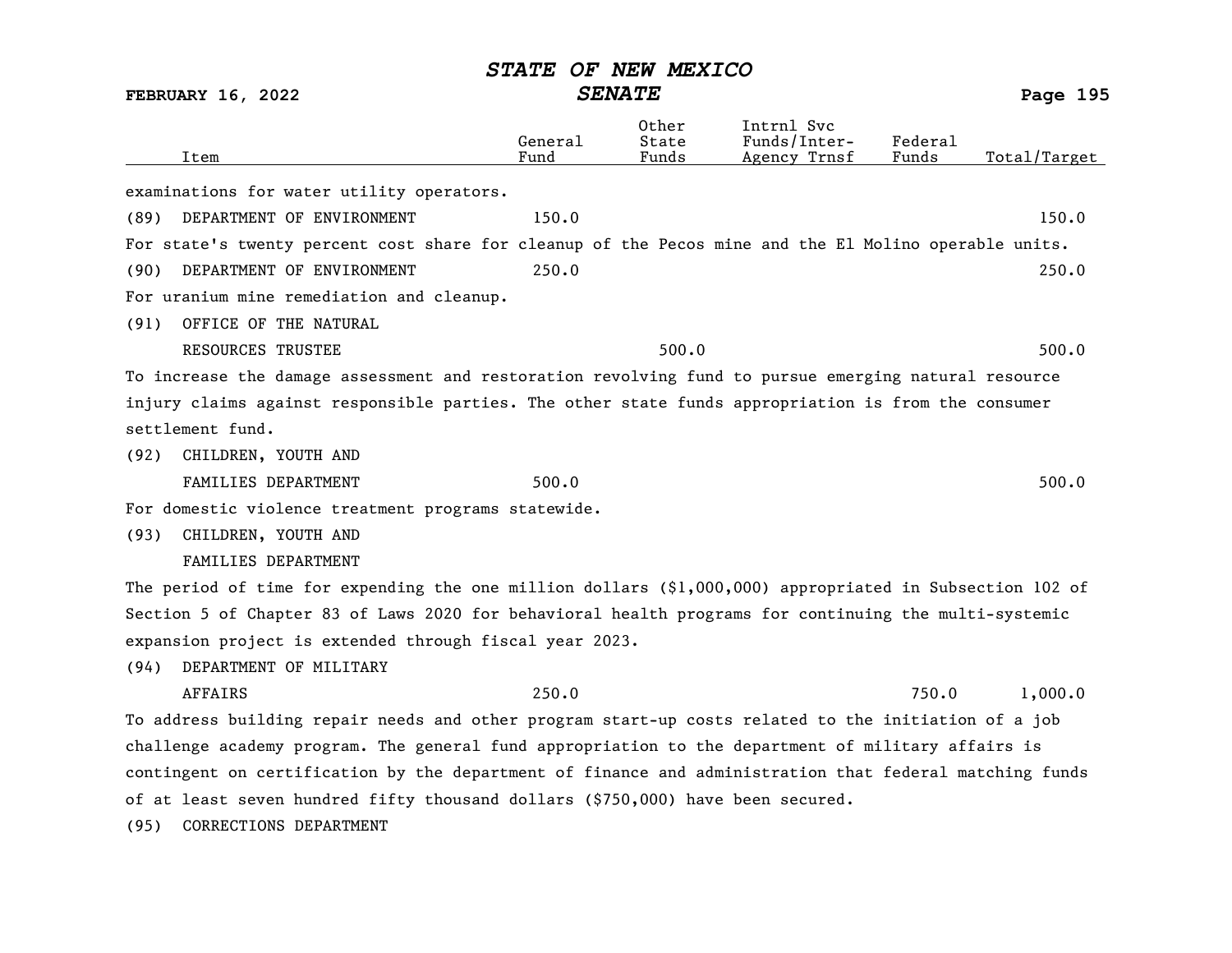|      |                                                                                                         | <b>STATE</b>    | OF NEW MEXICO           |                                            |                  |              |
|------|---------------------------------------------------------------------------------------------------------|-----------------|-------------------------|--------------------------------------------|------------------|--------------|
|      | <b>FEBRUARY 16, 2022</b>                                                                                | <b>SENATE</b>   |                         |                                            |                  |              |
|      | Item                                                                                                    | General<br>Fund | Other<br>State<br>Funds | Intrnl Svc<br>Funds/Inter-<br>Agency Trnsf | Federal<br>Funds | Total/Target |
|      | The period of time for expending the twenty-two million dollars (\$22,000,000) appropriated from the    |                 |                         |                                            |                  |              |
|      | penitentiary income fund in Subsection 104 of Section 5 of Chapter 83 of Laws 2020 for hepatitis c      |                 |                         |                                            |                  |              |
|      | treatment and planning is extended through fiscal year 2023.                                            |                 |                         |                                            |                  |              |
| (96) | CRIME VICTIMS REPARATION                                                                                |                 |                         |                                            |                  |              |
|      | COMMISSION                                                                                              | 1,000.0         |                         |                                            |                  | 1,000.0      |
|      | For services for victims of sexual assault.                                                             |                 |                         |                                            |                  |              |
| (97) | CRIME VICTIMS REPARATION                                                                                |                 |                         |                                            |                  |              |
|      | COMMISSION                                                                                              | 500.0           |                         |                                            |                  | 500.0        |
|      | To fund law enforcement-based advocates for victims of gun violence and violent crime statewide.        |                 |                         |                                            |                  |              |
| (98) | DEPARTMENT OF PUBLIC SAFETY                                                                             | 892.8           |                         |                                            |                  | 892.8        |
|      | For advanced training initiatives for commissioned New Mexico state police officers.                    |                 |                         |                                            |                  |              |
| (99) | DEPARTMENT OF PUBLIC SAFETY                                                                             | 562.5           |                         |                                            |                  | 562.5        |
|      | To purchase in-car cameras and body cameras.                                                            |                 |                         |                                            |                  |              |
|      | (100) DEPARTMENT OF PUBLIC SAFETY                                                                       |                 |                         |                                            |                  |              |
|      | The period of time for expending the three hundred fifty thousand dollars (\$350,000) appropriated from |                 |                         |                                            |                  |              |
|      | the general fund in Subsection 111 of Section 5 of Chapter 83 of Laws 2020 for a data-sharing project   |                 |                         |                                            |                  |              |
|      | with the administrative office of the courts is extended through fiscal year 2023.                      |                 |                         |                                            |                  |              |
|      | (101) DEPARTMENT OF PUBLIC SAFETY                                                                       | 400.0           |                         |                                            |                  | 400.0        |
|      | To purchase license plate readers and mobile units for the New Mexico state police.                     |                 |                         |                                            |                  |              |
|      | (102) DEPARTMENT OF PUBLIC SAFETY                                                                       |                 |                         |                                            |                  |              |
|      | The period of time for expending the one hundred thousand dollars (\$100,000) appropriated from the     |                 |                         |                                            |                  |              |
|      | general fund in Subsection 98 of Section 5 of Chapter 73 of Laws 2018 to maintain a flash roll for      |                 |                         |                                            |                  |              |
|      | criminal investigations by the New Mexico state police is extended through fiscal year 2024. Any        |                 |                         |                                            |                  |              |
|      | unexpended balances from this appropriation remaining at the end of fiscal year 2024 shall not revert.  |                 |                         |                                            |                  |              |
|      | (103) DEPARTMENT OF PUBLIC SAFETY                                                                       | 250.0           |                         |                                            |                  | 250.0        |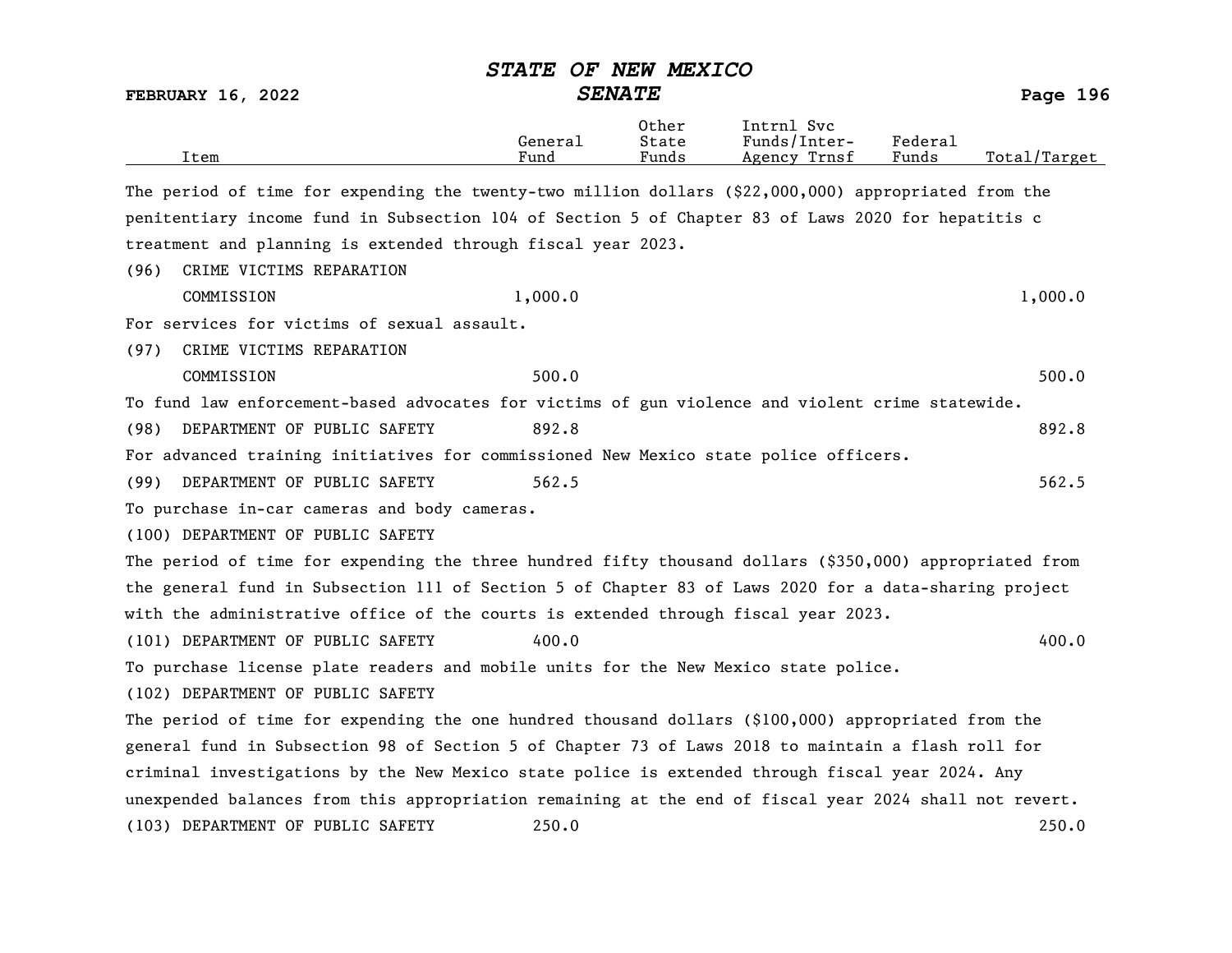| Item                                                                                                      | General<br>Fund | Other<br>State<br>Funds | Intrnl Svc<br>Funds/Inter-<br>Agency Trnsf | Federal<br>Funds | Total/Target |
|-----------------------------------------------------------------------------------------------------------|-----------------|-------------------------|--------------------------------------------|------------------|--------------|
| To conduct a police officer job task analysis for the New Mexico law enforcement academy board.           |                 |                         |                                            |                  |              |
| (104) DEPARTMENT OF PUBLIC SAFETY                                                                         | 9,000.0         |                         |                                            |                  | 9,000.0      |
| To purchase and equip law enforcement vehicles.                                                           |                 |                         |                                            |                  |              |
| (105) DEPARTMENT OF PUBLIC SAFETY                                                                         | 168.5           |                         |                                            |                  | 168.5        |
| To purchase drones and laser mapping systems for crime scene and crash scene mapping for the New Mexico   |                 |                         |                                            |                  |              |
| state police.                                                                                             |                 |                         |                                            |                  |              |
| (106) DEPARTMENT OF TRANSPORTATION                                                                        |                 |                         |                                            |                  |              |
| Any unencumbered balances in the project design and construction program, the highway operations program  |                 |                         |                                            |                  |              |
| and the modal program of the department of transportation remaining at the end of fiscal year 2022 from   |                 |                         |                                            |                  |              |
| appropriations made from other state funds and federal funds shall not revert and shall be expended in    |                 |                         |                                            |                  |              |
| fiscal year 2023.                                                                                         |                 |                         |                                            |                  |              |
| (107) PUBLIC EDUCATION DEPARTMENT                                                                         |                 | 1,250.0                 |                                            |                  | 1,250.0      |
| To increase salaries for teachers who hold a Native American language and culture certificate. The other  |                 |                         |                                            |                  |              |
| state funds appropriation is from the public education reform fund.                                       |                 |                         |                                            |                  |              |
| (108) PUBLIC EDUCATION DEPARTMENT                                                                         |                 | 10,000.0                |                                            |                  | 10,000.0     |
| For career technical education initiatives and equipment. The other state funds appropriation is from the |                 |                         |                                            |                  |              |
| public education reform fund. Any unexpended balances remaining at the end of fiscal year 2023 from this  |                 |                         |                                            |                  |              |
| appropriation shall revert to the career technical education fund.                                        |                 |                         |                                            |                  |              |
| (109) PUBLIC EDUCATION DEPARTMENT                                                                         |                 | 8,000.0                 |                                            |                  | 8,000.0      |
| For community school and family engagement initiatives. The other state funds appropriation is from the   |                 |                         |                                            |                  |              |
| public education reform fund. Any unexpended balances remaining at the end of fiscal year 2023 from this  |                 |                         |                                            |                  |              |
| appropriation shall revert to the community schools fund.                                                 |                 |                         |                                            |                  |              |
| (110) PUBLIC EDUCATION DEPARTMENT                                                                         |                 | 10,000.0                |                                            |                  | 10,000.0     |
| For emergency educational technology and information technology staffing needs at New Mexico public       |                 |                         |                                            |                  |              |
| schools. The other state funds appropriation is from the public education reform fund.                    |                 |                         |                                            |                  |              |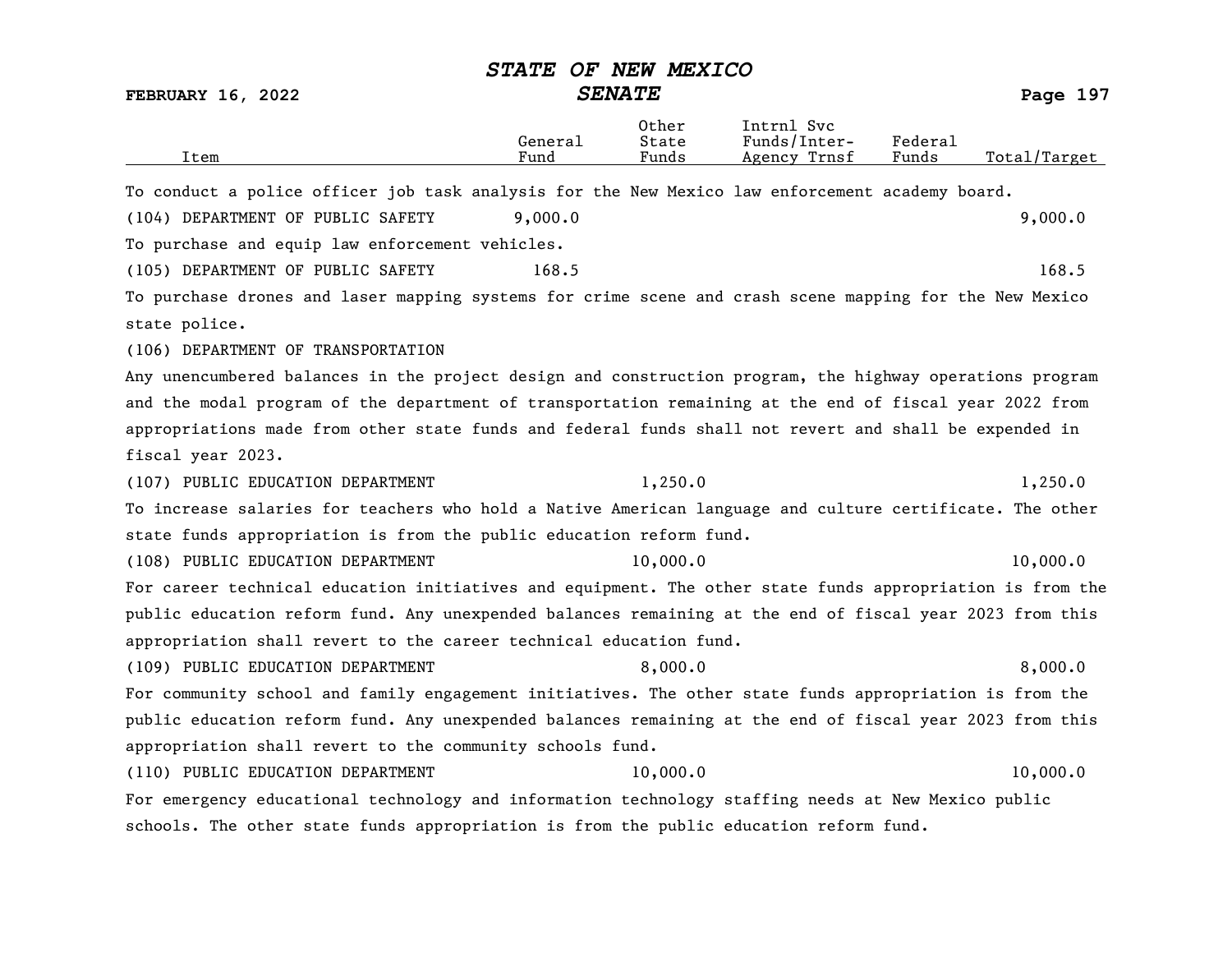| Item                                                                                                      | General<br>Fund | Other<br>State<br>Funds | Intrnl Svc<br>Funds/Inter-<br>Agency Trnsf | Federal<br>Funds | Total/Target |
|-----------------------------------------------------------------------------------------------------------|-----------------|-------------------------|--------------------------------------------|------------------|--------------|
| (111) PUBLIC EDUCATION DEPARTMENT                                                                         |                 | 2,000.0                 |                                            |                  | 2,000.0      |
| For an educator evaluation system. The other state funds appropriation is from the public education       |                 |                         |                                            |                  |              |
| reform fund.                                                                                              |                 |                         |                                            |                  |              |
| (112) PUBLIC EDUCATION DEPARTMENT                                                                         | 30,000.0        |                         |                                            |                  | 30,000.0     |
| To the state-support reserve fund. If, for fiscal year 2020, the secretary of public education determines |                 |                         |                                            |                  |              |
| that a final decision by the United States department of education prohibits the deduction of payments to |                 |                         |                                            |                  |              |
| school districts and charter schools commonly known as "impact aid funds," pursuant to 20 U.S.C. 7701 et. |                 |                         |                                            |                  |              |
| seq., and formerly known as "PL874 funds," the state board of finance shall approve a transfer from the   |                 |                         |                                            |                  |              |
| state-support reserve fund to make payments to school districts and charter schools that receive impact   |                 |                         |                                            |                  |              |
| aid and are affected by the decision.                                                                     |                 |                         |                                            |                  |              |
| (113) PUBLIC EDUCATION DEPARTMENT                                                                         |                 | 500.0                   |                                            |                  | 500.0        |
| To support implementation of the Hispanic Education Act, including programs to foster parental            |                 |                         |                                            |                  |              |
| engagement, provide culturally and linguistically relevant materials and curricula and evaluate           |                 |                         |                                            |                  |              |
| educational programs that impact the academic success of Hispanic students. The other state funds         |                 |                         |                                            |                  |              |
| appropriation is from the public education reform fund.                                                   |                 |                         |                                            |                  |              |
| (114) PUBLIC EDUCATION DEPARTMENT                                                                         |                 | 21,000.0                |                                            |                  | 21,000.0     |
| For K-12 plus and extended learning time program planning grants and incentives. The other state funds    |                 |                         |                                            |                  |              |
| appropriation is from the public education reform fund.                                                   |                 |                         |                                            |                  |              |
| (115) PUBLIC EDUCATION DEPARTMENT                                                                         |                 | 22,183.8                |                                            |                  | 22,183.8     |
| For K-12 plus programs. The other state funds appropriation is from the public education reform fund.     |                 |                         |                                            |                  |              |
| (116) PUBLIC EDUCATION DEPARTMENT                                                                         |                 | 1,551.0                 |                                            |                  | 1,551.0      |
| For transportation of students to K-12 plus programs. The other state funds appropriation is from the     |                 |                         |                                            |                  |              |
| public education reform fund.                                                                             |                 |                         |                                            |                  |              |
| (117) PUBLIC EDUCATION DEPARTMENT                                                                         | 500.0           |                         |                                            |                  | 500.0        |
| For legal fees related to defending the state in Martinez v. state of New Mexico No. D-101-CV-2014-00793  |                 |                         |                                            |                  |              |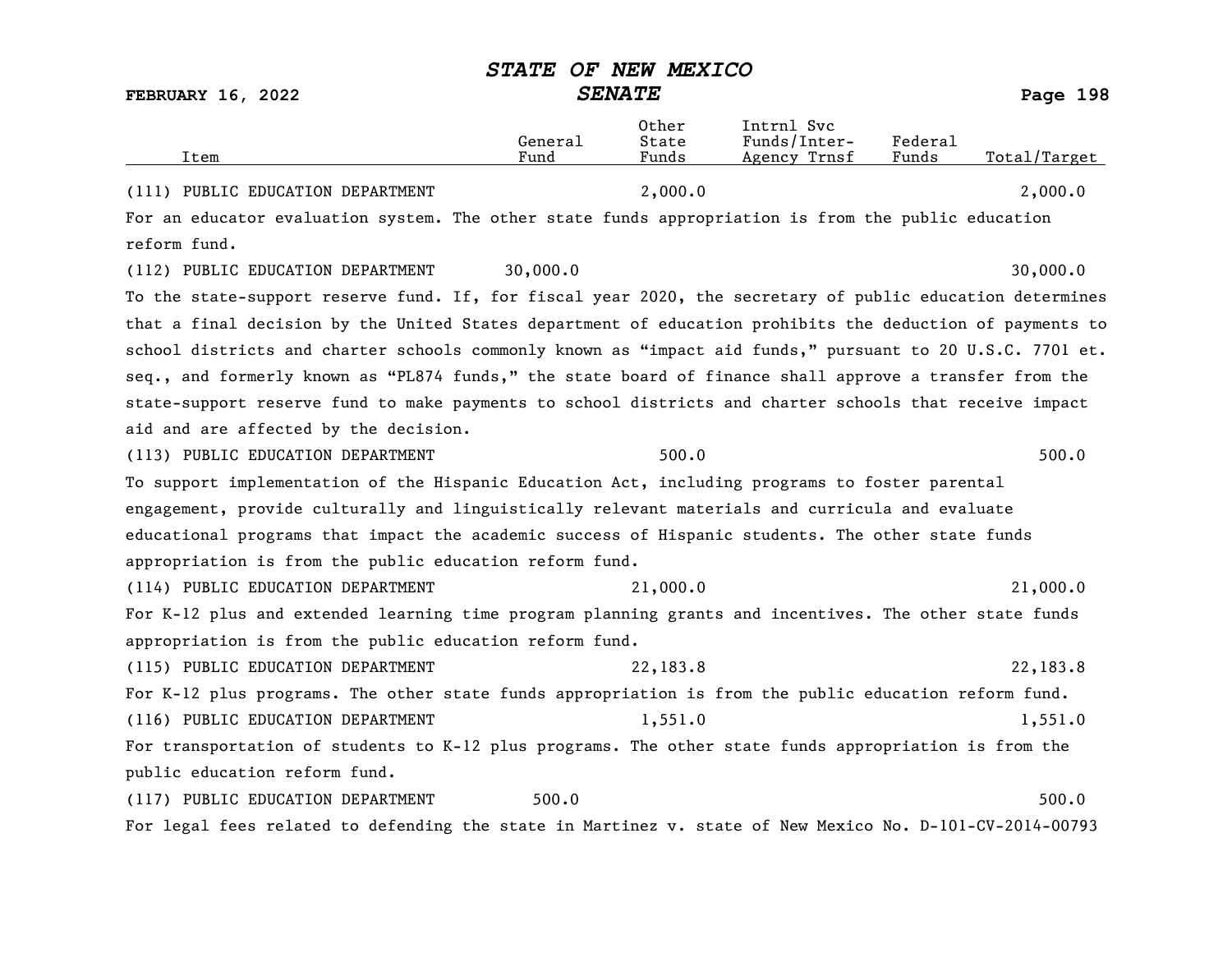Other Intrnl Svc

| Item                                                                                                       | General<br>Fund | State<br>Funds | Funds/Inter-<br>Agency Trnsf | Federal<br>Funds | Total/Target |  |  |  |  |
|------------------------------------------------------------------------------------------------------------|-----------------|----------------|------------------------------|------------------|--------------|--|--|--|--|
| and Yazzie v. state of New Mexico No. D-101-CV-2014-02224.                                                 |                 |                |                              |                  |              |  |  |  |  |
| (118) PUBLIC EDUCATION DEPARTMENT                                                                          |                 | 1,500.0        |                              |                  | 1,500.0      |  |  |  |  |
| To assist school districts and charter schools in performing risk-based vulnerability management and       |                 |                |                              |                  |              |  |  |  |  |
| penetration testing to identify, deter, protect against, detect, remediate and respond to cyber threats    |                 |                |                              |                  |              |  |  |  |  |
| and ransomware. The office of the chief information security officer of the department of information      |                 |                |                              |                  |              |  |  |  |  |
| technology will act in an oversight capacity and serve to certify cyber security projects. The other       |                 |                |                              |                  |              |  |  |  |  |
| state funds appropriation is from the public education reform fund.                                        |                 |                |                              |                  |              |  |  |  |  |
| (119) PUBLIC EDUCATION DEPARTMENT                                                                          |                 | 1,000.0        |                              |                  | 1,000.0      |  |  |  |  |
| For safety and statewide deployment of mobile panic buttons at public schools. The other state funds       |                 |                |                              |                  |              |  |  |  |  |
| appropriation is from the public school capital outlay fund.                                               |                 |                |                              |                  |              |  |  |  |  |
| (120) PUBLIC EDUCATION DEPARTMENT                                                                          |                 | 1,000.0        |                              |                  | 1,000.0      |  |  |  |  |
| For the statewide financial reporting system pursuant to Section 22-8-13.3 NMSA 1978. The other state      |                 |                |                              |                  |              |  |  |  |  |
| funds appropriation is from the public education reform fund.                                              |                 |                |                              |                  |              |  |  |  |  |
| (121) PUBLIC EDUCATION DEPARTMENT                                                                          |                 | 6,000.0        |                              |                  | 6,000.0      |  |  |  |  |
| For stipends to student teachers for time spent teaching in a New Mexico public school as required by      |                 |                |                              |                  |              |  |  |  |  |
| Subsection C of Section 22-10A-6 NMSA 1978. The other state funds appropriation is from the public         |                 |                |                              |                  |              |  |  |  |  |
| education reform fund.                                                                                     |                 |                |                              |                  |              |  |  |  |  |
| (122) PUBLIC EDUCATION DEPARTMENT                                                                          |                 | 15,500.0       |                              |                  | 15,500.0     |  |  |  |  |
| For teacher residency programs pursuant to the Teacher Residency Act, including one million dollars        |                 |                |                              |                  |              |  |  |  |  |
| $(\$1,000,000)$ for teacher recruitment pilots and programs to improve the teacher workforce pipeline. The |                 |                |                              |                  |              |  |  |  |  |
| other state funds appropriation is from the public education reform fund.                                  |                 |                |                              |                  |              |  |  |  |  |
| (123) PUBLIC EDUCATION DEPARTMENT                                                                          |                 | 13,310.3       |                              |                  | 13,310.3     |  |  |  |  |
| For tribal and rural community-based extended learning programs. The other state funds appropriation is    |                 |                |                              |                  |              |  |  |  |  |
| from the public education reform fund.                                                                     |                 |                |                              |                  |              |  |  |  |  |
| (124) PUBLIC EDUCATION DEPARTMENT                                                                          | 2,000.0         |                |                              |                  | 2,000.0      |  |  |  |  |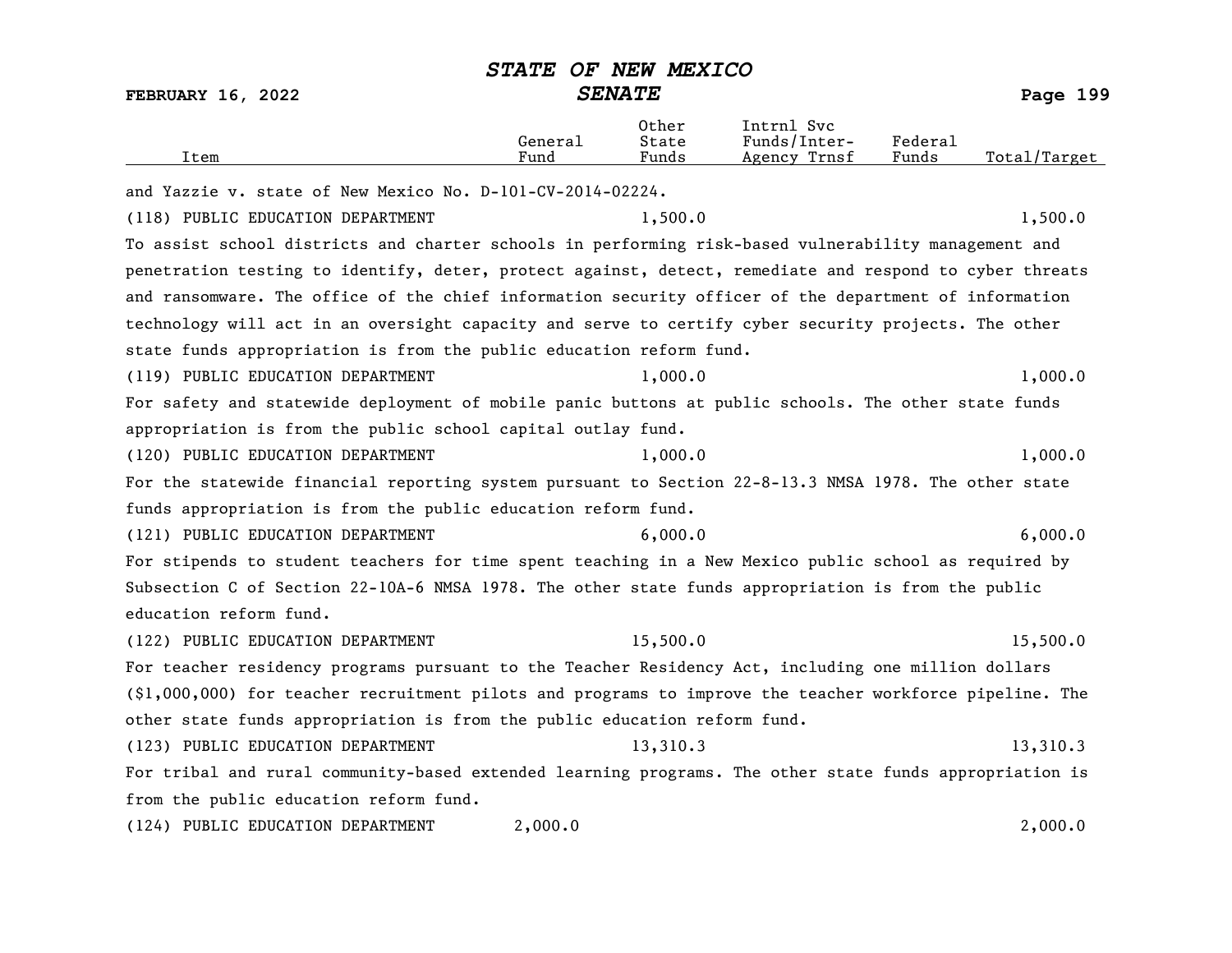|                                                                                                           | <i><b>STATE</b></i> | OF NEW MEXICO           |                                            |                  |              |  |  |
|-----------------------------------------------------------------------------------------------------------|---------------------|-------------------------|--------------------------------------------|------------------|--------------|--|--|
| <b>FEBRUARY 16, 2022</b>                                                                                  | <b>SENATE</b>       |                         |                                            |                  | Page 200     |  |  |
| Item                                                                                                      | General<br>Fund     | Other<br>State<br>Funds | Intrnl Svc<br>Funds/Inter-<br>Agency Trnsf | Federal<br>Funds | Total/Target |  |  |
| For planning, design and construction of tribal libraries through fiscal year 2024. Any unexpended        |                     |                         |                                            |                  |              |  |  |
| balances remaining at the end of fiscal year 2024 shall revert to the general fund.                       |                     |                         |                                            |                  |              |  |  |
| (125) PUBLIC SCHOOL FACILITIES                                                                            |                     |                         |                                            |                  |              |  |  |
| <b>AUTHORITY</b>                                                                                          |                     | 10,000.0                |                                            |                  | 10,000.0     |  |  |
| To the charter school revolving loan fund contingent on enactment of House Bill 43 or similar legislation |                     |                         |                                            |                  |              |  |  |
| in the second session of the fifty-fifth legislature creating a charter school revolving loan fund. The   |                     |                         |                                            |                  |              |  |  |
| other state funds appropriation is from the public school capital outlay fund.                            |                     |                         |                                            |                  |              |  |  |
| (126) PUBLIC SCHOOL FACILITIES                                                                            |                     |                         |                                            |                  |              |  |  |
| <b>AUTHORITY</b>                                                                                          |                     | 478.6                   |                                            |                  | 478.6        |  |  |
| For staff and operational costs. The other state funds appropriation is from the public school capital    |                     |                         |                                            |                  |              |  |  |
| outlay fund.                                                                                              |                     |                         |                                            |                  |              |  |  |
| (127) HIGHER EDUCATION DEPARTMENT                                                                         | 8,000.0             |                         |                                            |                  | 8,000.0      |  |  |
| For distribution to the higher education institutions of New Mexico for building renewal and replacement. |                     |                         |                                            |                  |              |  |  |
| A report of building renewal and replacement transfers must be submitted to the higher education          |                     |                         |                                            |                  |              |  |  |
| department before funding is released. In the event of a transfer of building renewal and replacement     |                     |                         |                                            |                  |              |  |  |
| funding to cover institutional salaries, funding shall not be released to the higher education            |                     |                         |                                            |                  |              |  |  |
| institution.                                                                                              |                     |                         |                                            |                  |              |  |  |
| (128) HIGHER EDUCATION DEPARTMENT                                                                         |                     | 50,000.0                |                                            |                  | 50,000.0     |  |  |
| For endowed faculty positions in educator preparation programs at New Mexico public and tribal higher     |                     |                         |                                            |                  |              |  |  |
| education institutions. The higher education department must obtain certification from each higher        |                     |                         |                                            |                  |              |  |  |
| education institution that the endowment revenue will supplement and not supplant spending at the         |                     |                         |                                            |                  |              |  |  |
| institution's educator preparation program before making an endowment award. The other state funds        |                     |                         |                                            |                  |              |  |  |
| appropriation is from the public education reform fund.                                                   |                     |                         |                                            |                  |              |  |  |
| (129) HIGHER EDUCATION DEPARTMENT                                                                         |                     | 4,000.0                 |                                            |                  | 4,000.0      |  |  |
| For the higher education department to pay colleges for successfully completed dual-credit courses that   |                     |                         |                                            |                  |              |  |  |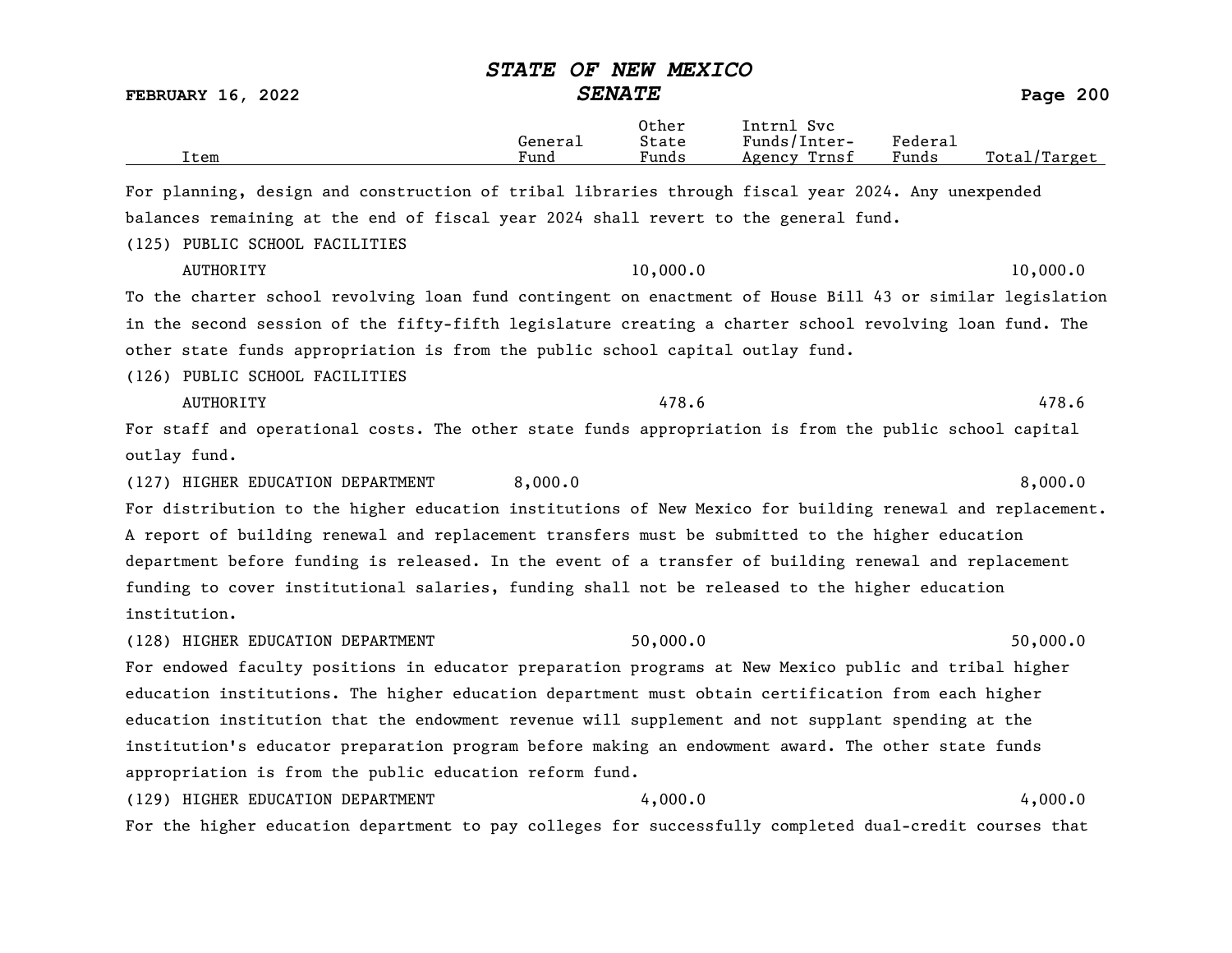FEBRUARY 16, 2022 SENATE SENATE

| Item                                                                                                      | General<br>Fund          | Other<br>State<br>Funds | Intrnl Svc<br>Funds/Inter-<br>Agency Trnsf | Federal<br>Funds | Total/Target      |
|-----------------------------------------------------------------------------------------------------------|--------------------------|-------------------------|--------------------------------------------|------------------|-------------------|
| are accepted by higher education institutions toward the degree requirements of an accredited academic    |                          |                         |                                            |                  |                   |
| program. The other state funds appropriation is from the public education reform fund.                    |                          |                         |                                            |                  |                   |
| (130) HIGHER EDUCATION DEPARTMENT                                                                         |                          | 500.0                   |                                            |                  | 500.0             |
| For scholarships for the grow your own teacher program. The other state funds appropriation is from the   |                          |                         |                                            |                  |                   |
| grow your own teachers fund.                                                                              |                          |                         |                                            |                  |                   |
| (131) HIGHER EDUCATION DEPARTMENT                                                                         | 1,700.0                  |                         |                                            |                  | 1,700.0           |
| To assist public postsecondary educational institutions in performing risk-based vulnerability management |                          |                         |                                            |                  |                   |
| and penetration testing to identify, deter, protect against, detect, remediate and respond to cyber       |                          |                         |                                            |                  |                   |
| threats and ransomware. The office of the chief information security officer of the department of         |                          |                         |                                            |                  |                   |
| information technology will act in an oversight capacity and serve to certify cyber security projects.    |                          |                         |                                            |                  |                   |
| (132) HIGHER EDUCATION DEPARTMENT                                                                         | 5,000.0                  |                         |                                            |                  | 5,000.0           |
| For the higher education endowment fund. The higher education department shall require a fifty percent    |                          |                         |                                            |                  |                   |
| match of any awards from recipient institutions of higher education.                                      |                          |                         |                                            |                  |                   |
| (133) HIGHER EDUCATION DEPARTMENT                                                                         |                          | 15,000.0                |                                            |                  | 15,000.0          |
| For expanding enrollment in and graduation from nursing programs at public higher education institutions. |                          |                         |                                            |                  |                   |
| The other state funds appropriation is from the higher education program development enhancement fund.    |                          |                         |                                            |                  |                   |
| (134) HIGHER EDUCATION DEPARTMENT                                                                         | 250.0                    |                         |                                            |                  | 250.0             |
| For teacher education consortium activities at public higher education institutions.                      |                          |                         |                                            |                  |                   |
| (135) HIGHER EDUCATION DEPARTMENT                                                                         |                          | 20,000.0                |                                            |                  | 20,000.0          |
| To provide matching funds to state research universities to support innovative applied research that      |                          |                         |                                            |                  |                   |
| advances knowledge and creates new products and production processes in the fields of agriculture,        |                          |                         |                                            |                  |                   |
| biotechnology, biomedicine energy, materials science, microelectronics, water resources, aerospace,       |                          |                         |                                            |                  |                   |
| telecommunications, manufacturing science and similar research areas. The other state funds appropriation |                          |                         |                                            |                  |                   |
| is from the technology enhancement fund.                                                                  |                          |                         |                                            |                  |                   |
| $(105)$ $\ldots$ $\ldots$                                                                                 | $\overline{\phantom{a}}$ |                         |                                            |                  | $\sim$ 0.0 $\sim$ |

(136) UNIVERSITY OF NEW MEXICO 500.0 500.0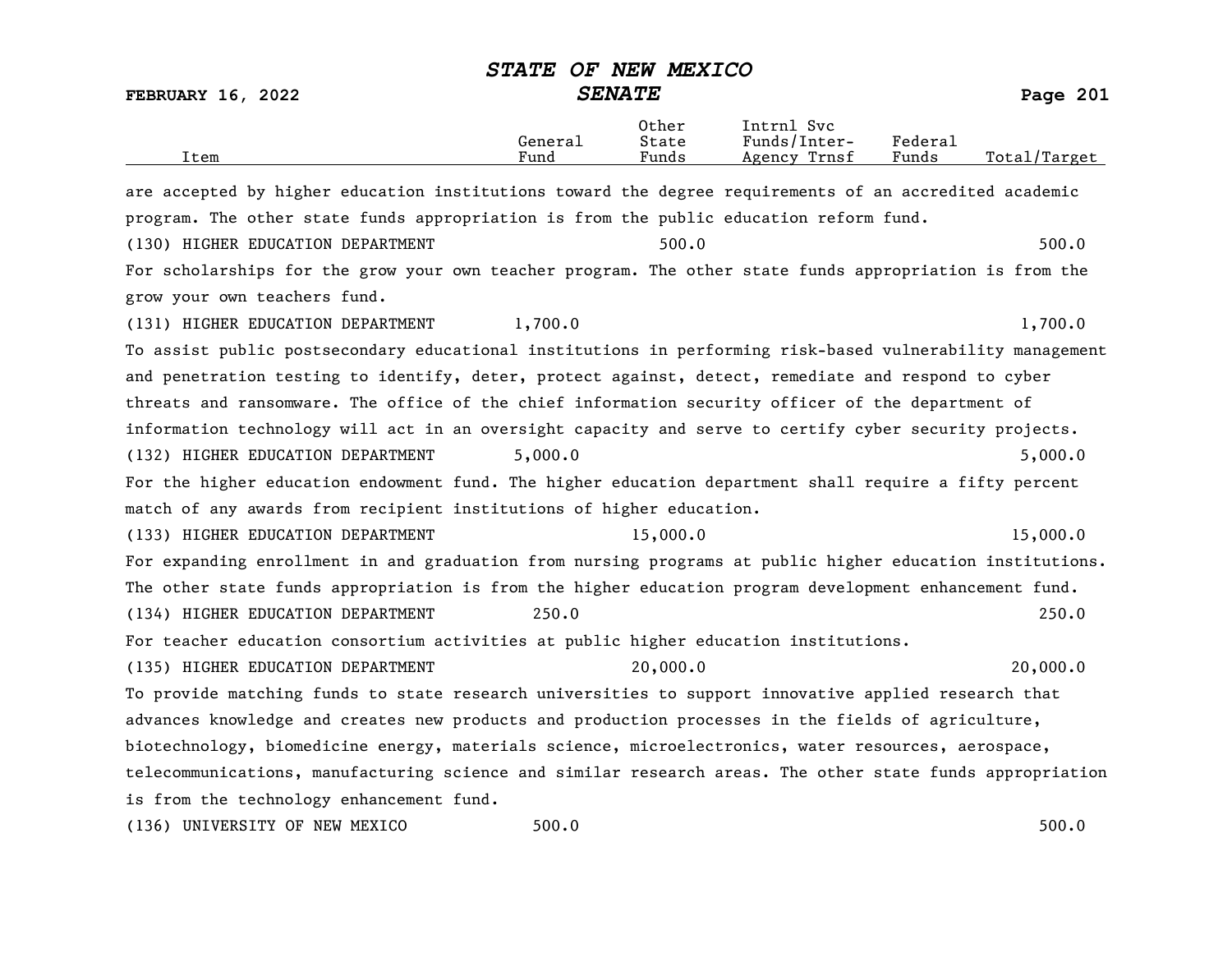| Item                                                                                                      | General<br>Fund | Other<br>State<br>Funds | Intrnl Svc<br>Funds/Inter-<br>Agency Trnsf | Federal<br>Funds | Total/Target |
|-----------------------------------------------------------------------------------------------------------|-----------------|-------------------------|--------------------------------------------|------------------|--------------|
| To support infrastructure for the statewide human papillomavirus pap registry.                            |                 |                         |                                            |                  |              |
| (137) UNIVERSITY OF NEW MEXICO                                                                            | 2,500.0         |                         |                                            |                  | 2,500.0      |
| To finish, equip and furnish the college of nursing and college of population health buildings.           |                 |                         |                                            |                  |              |
| (138) UNIVERSITY OF NEW MEXICO                                                                            | 500.0           |                         |                                            |                  | 500.0        |
| For operational costs at the office of the medical investigator.                                          |                 |                         |                                            |                  |              |
| (139) NEW MEXICO STATE UNIVERSITY                                                                         | 2,000.0         |                         |                                            |                  | 2,000.0      |
| To the agricultural experiment station for repairs and renovations at agricultural science centers.       |                 |                         |                                            |                  |              |
| (140) NEW MEXICO STATE UNIVERSITY                                                                         | 200.0           |                         |                                            |                  | 200.0        |
| To support the rodeo team.                                                                                |                 |                         |                                            |                  |              |
| (141) NEW MEXICO STATE UNIVERSITY                                                                         | 1,000.0         |                         |                                            |                  | 1,000.0      |
| To the agricultural experiment station for weather stations.                                              |                 |                         |                                            |                  |              |
| (142) NEW MEXICO HIGHLANDS UNIVERSITY                                                                     | 1,000.0         |                         |                                            |                  | 1,000.0      |
| For comprehensive financial aid including stipends for students in nursing education programs.            |                 |                         |                                            |                  |              |
| (143) NEW MEXICO HIGHLANDS UNIVERSITY                                                                     |                 | 1,000.0                 |                                            |                  | 1,000.0      |
| To develop and implement a program that provides training and professional development for current        |                 |                         |                                            |                  |              |
| teachers, comprehensive financial aid including stipends for students in teacher preparation programs and |                 |                         |                                            |                  |              |
| licensing opportunities for educational assistants. The other state funds appropriation is from the       |                 |                         |                                            |                  |              |
| public education reform fund.                                                                             |                 |                         |                                            |                  |              |
| (144) WESTERN NEW MEXICO UNIVERSITY                                                                       | 1,000.0         |                         |                                            |                  | 1,000.0      |
| For comprehensive financial aid including stipends for students in nursing education programs.            |                 |                         |                                            |                  |              |
| (145) WESTERN NEW MEXICO UNIVERSITY                                                                       |                 | 1,000.0                 |                                            |                  | 1,000.0      |
| To develop and implement a program that provides training and professional development for current        |                 |                         |                                            |                  |              |
| teachers, comprehensive financial aid including stipends for students in teacher preparation programs and |                 |                         |                                            |                  |              |
| licensing opportunities for educational assistants. The other state funds appropriation is from the       |                 |                         |                                            |                  |              |
| public education reform fund.                                                                             |                 |                         |                                            |                  |              |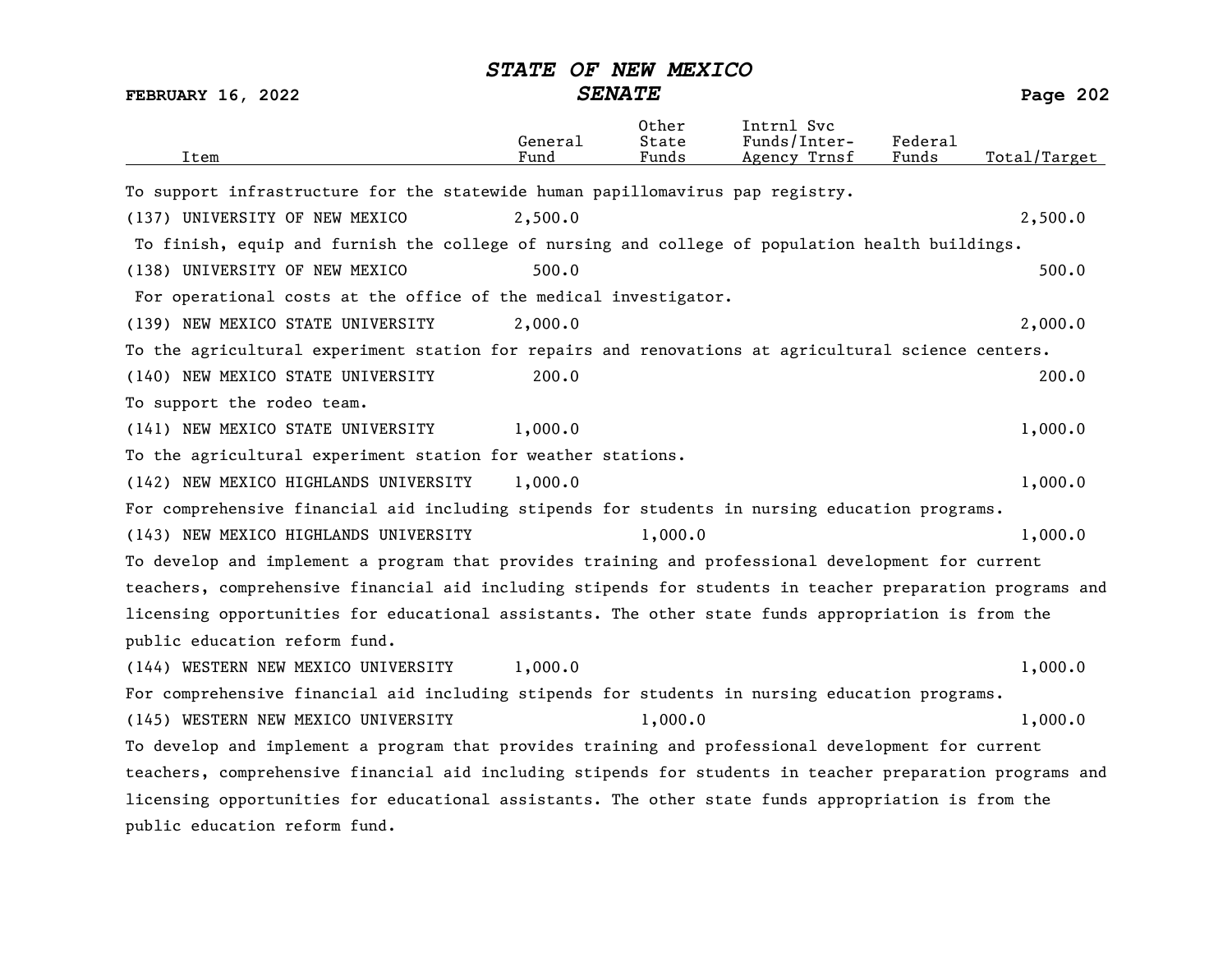| Item                                                                                                      | General<br>Fund | Other<br>State<br>Funds | Intrnl Svc<br>Funds/Inter-<br>Agency Trnsf | Federal<br>Funds | Total/Target |
|-----------------------------------------------------------------------------------------------------------|-----------------|-------------------------|--------------------------------------------|------------------|--------------|
| (146) EASTERN NEW MEXICO UNIVERSITY                                                                       | 1,000.0         |                         |                                            |                  | 1,000.0      |
| For comprehensive financial aid including stipends for students in nursing education programs.            |                 |                         |                                            |                  |              |
| (147) EASTERN NEW MEXICO UNIVERSITY                                                                       |                 | 1,000.0                 |                                            |                  | 1,000.0      |
| To develop and implement a program that provides training and professional development for current        |                 |                         |                                            |                  |              |
| teachers, comprehensive financial aid including stipends for students in teacher preparation programs and |                 |                         |                                            |                  |              |
| licensing opportunities for educational assistants. The other state funds appropriation is from the       |                 |                         |                                            |                  |              |
| public education reform fund.                                                                             |                 |                         |                                            |                  |              |
| (148) EASTERN NEW MEXICO UNIVERSITY                                                                       | 400.0           |                         |                                            |                  | 400.0        |
| For a soccer program.                                                                                     |                 |                         |                                            |                  |              |
| (149) SAN JUAN COLLEGE                                                                                    | 1,000.0         |                         |                                            |                  | 1,000.0      |
| For comprehensive financial aid including stipends for students in nursing education programs.            |                 |                         |                                            |                  |              |
| (150) SAN JUAN COLLEGE                                                                                    |                 | 1,000.0                 |                                            |                  | 1,000.0      |
| To develop and implement a program that provides training and professional development for current        |                 |                         |                                            |                  |              |
| teachers, comprehensive financial aid including stipends for students in teacher preparation programs and |                 |                         |                                            |                  |              |
| licensing opportunities for educational assistants. The other state funds appropriation is from the       |                 |                         |                                            |                  |              |
| public education reform fund.                                                                             |                 |                         |                                            |                  |              |
| (151) COMPUTER SYSTEMS ENHANCEMENT FUND 64,056.8                                                          |                 |                         |                                            |                  | 64,056.8     |
| For transfer to the computer systems enhancement fund for system replacements or enhancements.            |                 |                         |                                            |                  |              |
| TOTAL SPECIAL APPROPRIATIONS                                                                              | 280,594.5       | 297,934.8               | 4,986.8                                    | 750.0            | 584, 266.1   |
| Section 6. SUPPLEMENTAL AND DEFICIENCY APPROPRIATIONS. -- The following amounts are appropriated          |                 |                         |                                            |                  |              |
| from the general fund or other funds as indicated for expenditure in fiscal year 2022 for the purposes    |                 |                         |                                            |                  |              |
| specified. Disbursement of these amounts shall be subject to certification by the agency to the           |                 |                         |                                            |                  |              |
| department of finance and administration and the legislative finance committee that no other funds are    |                 |                         |                                            |                  |              |
| available in fiscal year 2022 for the purpose specified and approval by the department of finance and     |                 |                         |                                            |                  |              |
| administration. Any unexpended balances remaining at the end of fiscal year 2022 shall revert to the      |                 |                         |                                            |                  |              |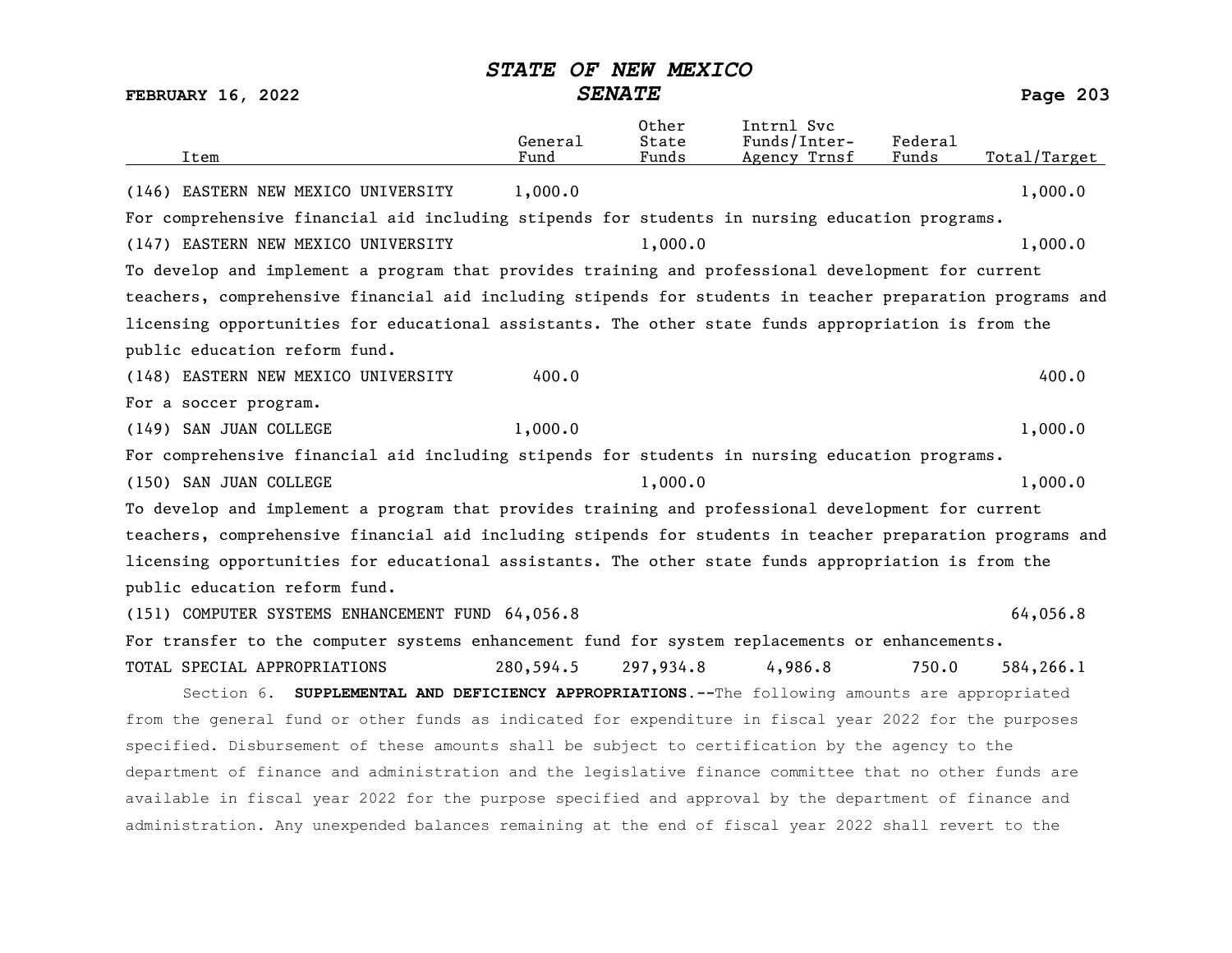| Item                                                                                                      | General<br>Fund | Other<br>State<br>Funds | Intrnl Svc<br>Funds/Inter-<br>Agency Trnsf | Federa1<br>Funds | Total/Target |
|-----------------------------------------------------------------------------------------------------------|-----------------|-------------------------|--------------------------------------------|------------------|--------------|
| appropriate fund.                                                                                         |                 |                         |                                            |                  |              |
| ADMINISTRATIVE OFFICE<br>(1)                                                                              |                 |                         |                                            |                  |              |
| OF THE COURTS                                                                                             | 33.5            |                         |                                            |                  | 33.5         |
| For a safe exchange and supervised visitation program in the ninth judicial district court.               |                 |                         |                                            |                  |              |
| (2)<br>THIRD JUDICIAL DISTRICT COURT                                                                      | 70.4            |                         |                                            |                  | 70.4         |
| For security at Dona Ana magistrate court.                                                                |                 |                         |                                            |                  |              |
| THIRD JUDICIAL DISTRICT COURT<br>(3)                                                                      | 36.8            |                         |                                            |                  | 36.8         |
| For shortfalls related to the consolidation of magistrate courts in Dona Ana county.                      |                 |                         |                                            |                  |              |
| STATE AUDITOR<br>(4)                                                                                      | 39.0            |                         |                                            |                  | 39.0         |
| For personal services and employee benefits to support the conservatorship review program.                |                 |                         |                                            |                  |              |
| TAXATION AND REVENUE DEPARTMENT<br>(5)                                                                    | 436.0           |                         |                                            |                  | 436.0        |
| For shortfalls in operating expenses in program support.                                                  |                 |                         |                                            |                  |              |
| GENERAL SERVICES DEPARTMENT<br>(6)                                                                        |                 | 10,000.0                |                                            |                  | 10,000.0     |
| For shortfalls in the other category for health benefit claims in the employee group health benefits      |                 |                         |                                            |                  |              |
| program. The other state funds appropriation is contingent on the federal emergency management agency not |                 |                         |                                            |                  |              |
| covering coronavirus-related costs. The other state funds appropriation is from the health care           |                 |                         |                                            |                  |              |
| affordability fund.                                                                                       |                 |                         |                                            |                  |              |
| SECRETARY OF STATE<br>(7)                                                                                 | 150.0           |                         |                                            |                  | 150.0        |
| For a shortfall in the administration and operations program of the secretary of state.                   |                 |                         |                                            |                  |              |
| (8)<br>SECRETARY OF STATE                                                                                 | 1,500.0         |                         |                                            |                  | 1,500.0      |
| To notify voters of updates to their registration as a result of redistricting.                           |                 |                         |                                            |                  |              |
| (9)<br>REGULATION AND LICENSING                                                                           |                 |                         |                                            |                  |              |
| DEPARTMENT                                                                                                | 150.0           |                         |                                            |                  | 150.0        |
| For a projected shortfall in the personal services and employee benefits category in the construction     |                 |                         |                                            |                  |              |
| industries program.                                                                                       |                 |                         |                                            |                  |              |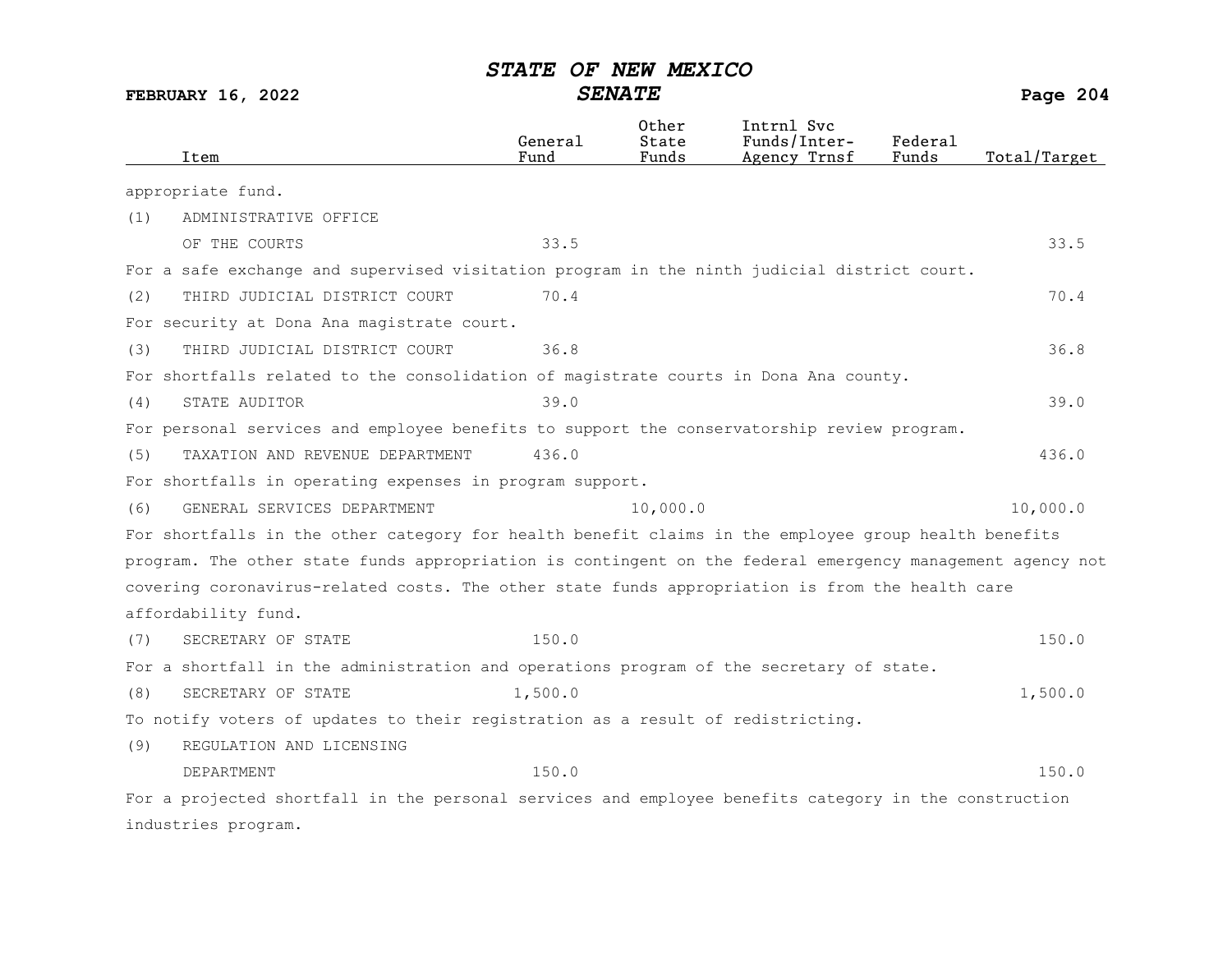|       | Item                                                                                                      | General<br>Fund | Other<br>State<br>Funds | Intrnl Svc<br>Funds/Inter-<br>Agency Trnsf | Federal<br>Funds | Total/Target |
|-------|-----------------------------------------------------------------------------------------------------------|-----------------|-------------------------|--------------------------------------------|------------------|--------------|
| (10)  | PUBLIC REGULATION COMMISSION                                                                              | 300.0           |                         |                                            |                  | 300.0        |
|       | For shortfalls in the personal services and employee benefits category, contractual services category and |                 |                         |                                            |                  |              |
|       | other costs category.                                                                                     |                 |                         |                                            |                  |              |
| (11)  | OFFICE OF THE SUPERINTENDENT                                                                              |                 |                         |                                            |                  |              |
|       | OF INSURANCE                                                                                              |                 | 250.0                   |                                            |                  | 250.0        |
|       | To replenish operation funds. The other state funds appropriation is from the health care affordability   |                 |                         |                                            |                  |              |
| fund. |                                                                                                           |                 |                         |                                            |                  |              |
| (12)  | NEW MEXICO STATE FAIR                                                                                     | 458.9           |                         |                                            |                  | 458.9        |
|       | For prior year shortfalls due to the coronavirus disease 2019.                                            |                 |                         |                                            |                  |              |
| (13)  | GAMING CONTROL BOARD                                                                                      | 100.0           |                         |                                            |                  | 100.0        |
|       | For fiscal year 2021 operating shortfalls in all categories due to governor exempt appointments and       |                 |                         |                                            |                  |              |
|       | underfunded operational expenses.                                                                         |                 |                         |                                            |                  |              |
| (14)  | STATE RACING COMMISSION                                                                                   | 17.0            |                         |                                            |                  | 17.0         |
|       | For prior year budget deficits.                                                                           |                 |                         |                                            |                  |              |
| (15)  | BOARD OF VETERINARY MEDICINE                                                                              | 80.0            |                         |                                            |                  | 80.0         |
|       | For fiscal year 2022 expenses associated with the board of veterinary medicine administrative office.     |                 |                         |                                            |                  |              |
| (16)  | BOARD OF VETERINARY MEDICINE                                                                              | 125.0           |                         |                                            |                  | 125.0        |
|       | For fiscal year 2021 expenses associated with the board of veterinary medicine administrative office.     |                 |                         |                                            |                  |              |
| (17)  | SPACEPORT AUTHORITY                                                                                       | 1,000.0         |                         |                                            |                  | 1,000.0      |
|       | For shortfalls in the personal services and employee benefits and contractual services categories.        |                 |                         |                                            |                  |              |
| (18)  | INTERTRIBAL CEREMONIAL OFFICE                                                                             | 400.0           |                         |                                            |                  | 400.0        |
|       | To plan, coordinate and develop the intertribal ceremonial event, in collaboration with local government. |                 |                         |                                            |                  |              |
|       | Two hundred thousand dollars (\$200,000) of the general fund appropriation shall be allocated to McKinley |                 |                         |                                            |                  |              |
|       | county for local contracts.                                                                               |                 |                         |                                            |                  |              |
| (19)  | HUMAN SERVICES DEPARTMENT                                                                                 | 2,325.0         |                         |                                            |                  | 2,325.0      |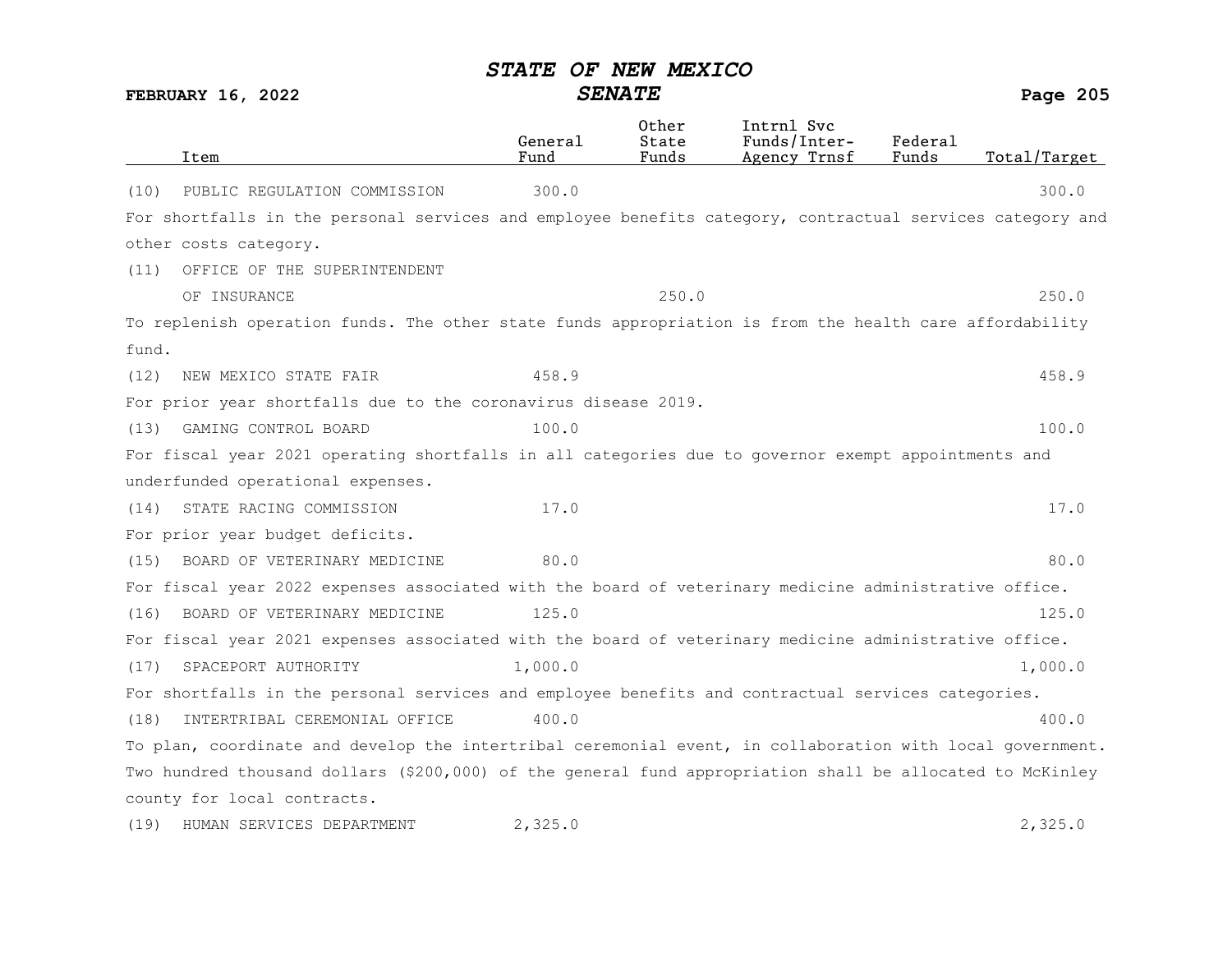FEBRUARY 16, 2022 SENATE Page 206

| Item                                                                                                      | General<br>Fund | Other<br>State<br>Funds | Intrnl Svc<br>Funds/Inter-<br>Agency Trnsf | Federal<br>Funds | Total/Target |
|-----------------------------------------------------------------------------------------------------------|-----------------|-------------------------|--------------------------------------------|------------------|--------------|
| To facilitate the planning and implementation of the 988 crisis now behavioral health crisis response     |                 |                         |                                            |                  |              |
| system.                                                                                                   |                 |                         |                                            |                  |              |
| (20)<br>HUMAN SERVICES DEPARTMENT                                                                         |                 | 13,979.0                |                                            | 60,615.5         | 74,594.5     |
| To fund costs in the medicaid program. The other state funds appropriation is from the health care        |                 |                         |                                            |                  |              |
| affordability fund.                                                                                       |                 |                         |                                            |                  |              |
| DEPARTMENT OF HEALTH<br>(21)                                                                              | 370.0           |                         |                                            |                  | 370.0        |
| For personal services and employee benefits related costs in the scientific laboratory division to avoid  |                 |                         |                                            |                  |              |
| a budget shortfall.                                                                                       |                 |                         |                                            |                  |              |
| DEPARTMENT OF HEALTH<br>(22)                                                                              | 558.0           |                         |                                            |                  | 558.0        |
| For the lease of an automated medication dispensing system supporting decentralized medication management |                 |                         |                                            |                  |              |
| in the facilities management division.                                                                    |                 |                         |                                            |                  |              |
| (23)<br>DEPARTMENT OF HEALTH                                                                              | 1,000.0         |                         |                                            |                  | 1,000.0      |
| For receivership costs.                                                                                   |                 |                         |                                            |                  |              |
| DEPARTMENT OF MILITARY AFFAIRS<br>(24)                                                                    | 175.0           |                         |                                            |                  | 175.0        |
| For legal settlements.                                                                                    |                 |                         |                                            |                  |              |
| TOTAL SUPPLEMENTAL AND                                                                                    |                 |                         |                                            |                  |              |
| DEFICIENCY APPROPRIATIONS                                                                                 | 9,324.6         | 24,229.0                |                                            | 60, 615.5        | 94,169.1     |
| Section 7. INFORMATION TECHNOLOGY APPROPRIATIONS. -- The following amounts are appropriated from the      |                 |                         |                                            |                  |              |
| computer systems enhancement fund, or other funds as indicated, for the purposes specified. Unless        |                 |                         |                                            |                  |              |
| otherwise indicated, the appropriation may be expended in fiscal years 2022, 2023 and 2024. Unless        |                 |                         |                                            |                  |              |
|                                                                                                           |                 |                         |                                            |                  |              |

otherwise indicated, any unexpended balances remaining at the end of fiscal year 2024 shall revert to the computer systems enhancement fund or other funds as indicated. For each executive branch agency project, the state chief information officer shall certify compliance with the project certification process prior to the allocation of fifty-nine million one hundred forty-two thousand eight hundred dollars (\$59,142,800) by the department of finance and administration from the funds for the purposes specified.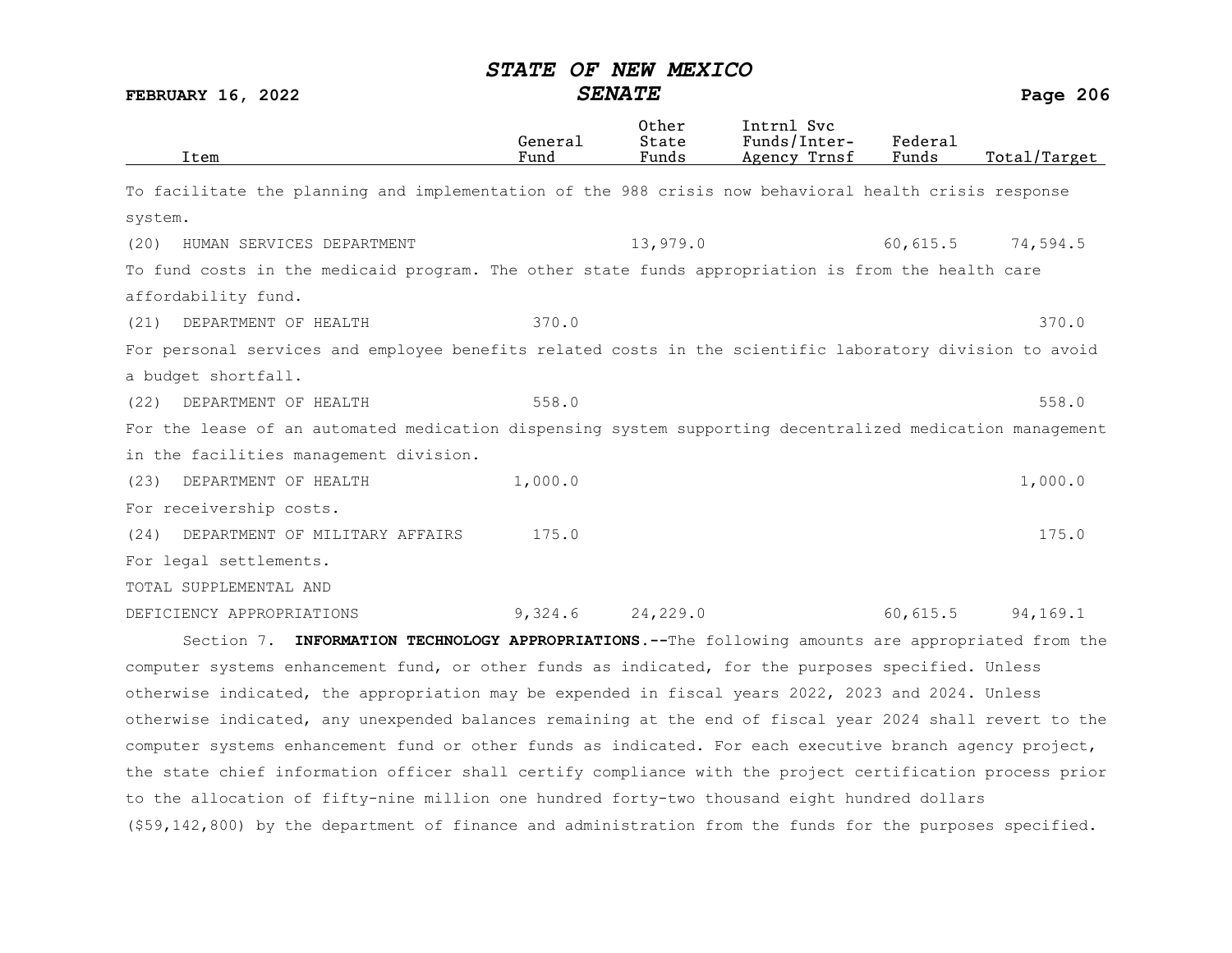FEBRUARY 16, 2022 SENATE SENATE

|      |         | Other                 | Svc<br>[ntrnl   |         |                  |
|------|---------|-----------------------|-----------------|---------|------------------|
|      | General | State                 | Funds/Inter-    | Federau |                  |
| Item | Fund    | $\mathbf{r}$<br>Funds | Trnsf<br>Agency | Funds   | Total,<br>Target |

The judicial information systems council shall certify compliance to the department of finance and administration for judicial branch projects. For executive branch agencies, all hardware and software purchases funded through appropriations made in Sections 4, 5, 6 and 7 of this act shall be procured using consolidated purchasing led by the state chief information officer and state purchasing division to achieve economies of scale and to provide the state with the best unit price.

(1) ADMINISTRATIVE OFFICE

OF THE COURTS

The period of time for expending the one hundred twelve thousand six hundred dollars (\$112,600) appropriated from the general fund in Subsection 2 of Section 7 of Chapter 83 of Laws of 2020 to implement an integrated electronic court notices solution for the court's case management system is extended through fiscal year 2023.

- (2) ADMINISTRATIVE OFFICE OF THE
	- DISTRICT ATTORNEYS 170.0 2,564.0 2,734.0

To purchase an enterprise comprehensive case management system through a competitive bid process. The other state funds appropriation is from district attorney fund balances.

(3) LAW OFFICES OF THE

PUBLIC DEFENDER 631.4 631.4

For an advanced online production and reporting system. The other state funds appropriation is from the public defender automation fund.

- (4) LAW OFFICES OF THE PUBLIC DEFENDER 2,350.0 2,350.0 For a scanning and survivable storage project.
- (5) TAXATION AND REVENUE DEPARTMENT 4,772.0 4,772.0

To implement a holistic compliance and collections analytics system.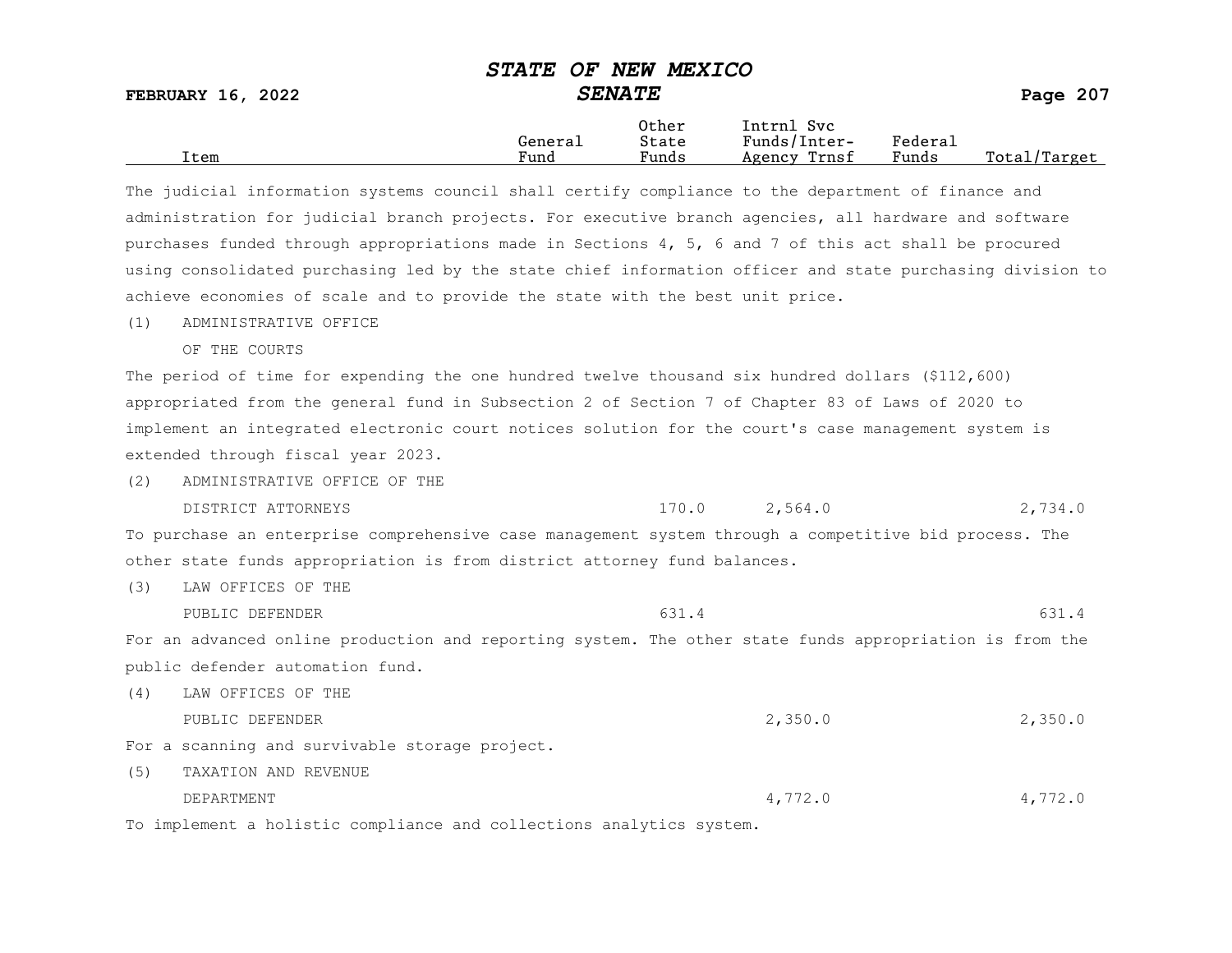FEBRUARY 16, 2022 SENATE Page 208

|     |                                                                                                         | General | Other<br>State | Intrnl Svc<br>Funds/Inter- | Federal |              |
|-----|---------------------------------------------------------------------------------------------------------|---------|----------------|----------------------------|---------|--------------|
|     | Item                                                                                                    | Fund    | Funds          | Agency Trnsf               | Funds   | Total/Target |
| (6) | TAXATION AND REVENUE                                                                                    |         |                |                            |         |              |
|     | DEPARTMENT                                                                                              |         |                | 802.2                      |         | 802.2        |
|     | To continue the implementation of the correspondence automation project.                                |         |                |                            |         |              |
| (7) | TAXATION AND REVENUE                                                                                    |         |                |                            |         |              |
|     | DEPARTMENT                                                                                              |         |                | 814.0                      |         | 814.0        |
|     | To implement a governance, risk and compliance system to consolidate governance across the taxation and |         |                |                            |         |              |
|     | revenue department.                                                                                     |         |                |                            |         |              |
| (8) | DEPARTMENT OF FINANCE                                                                                   |         |                |                            |         |              |
|     | AND ADMINISTRATION                                                                                      |         |                |                            |         |              |
|     | The period of time for expending the five hundred thousand dollars (\$500,000) appropriated from the    |         |                |                            |         |              |

computer systems enhancement fund in Subsection 9 of Section 7 of Chapter 271 of Laws 2019 for the implementation of a property tax module in the local government budget management system is extended through fiscal year 2023.

### (9) DEPARTMENT OF FINANCE

AND ADMINISTRATION

The period of time for expending the one million two hundred fifty thousand dollars (\$1,250,000) appropriated from the computer systems enhancement fund in Subsection 8 of Section 7 of Chapter 73 of Laws 2018 for the implementation of an enterprise budget system is extended through fiscal year 2023.

### (10) DEPARTMENT OF FINANCE

### AND ADMINISTRATION

The period of time for expending the four million dollars (\$4,000,000) appropriated from the computer systems enhancement fund in Subsection 10 of Section 7 of Chapter 271 of Laws 2019 for the implementation of an enterprise budget system is extended through fiscal year 2023.

(11) GENERAL SERVICES DEPARTMENT

The period of time for expending the one million nine hundred thousand dollars (\$1,900,000) appropriated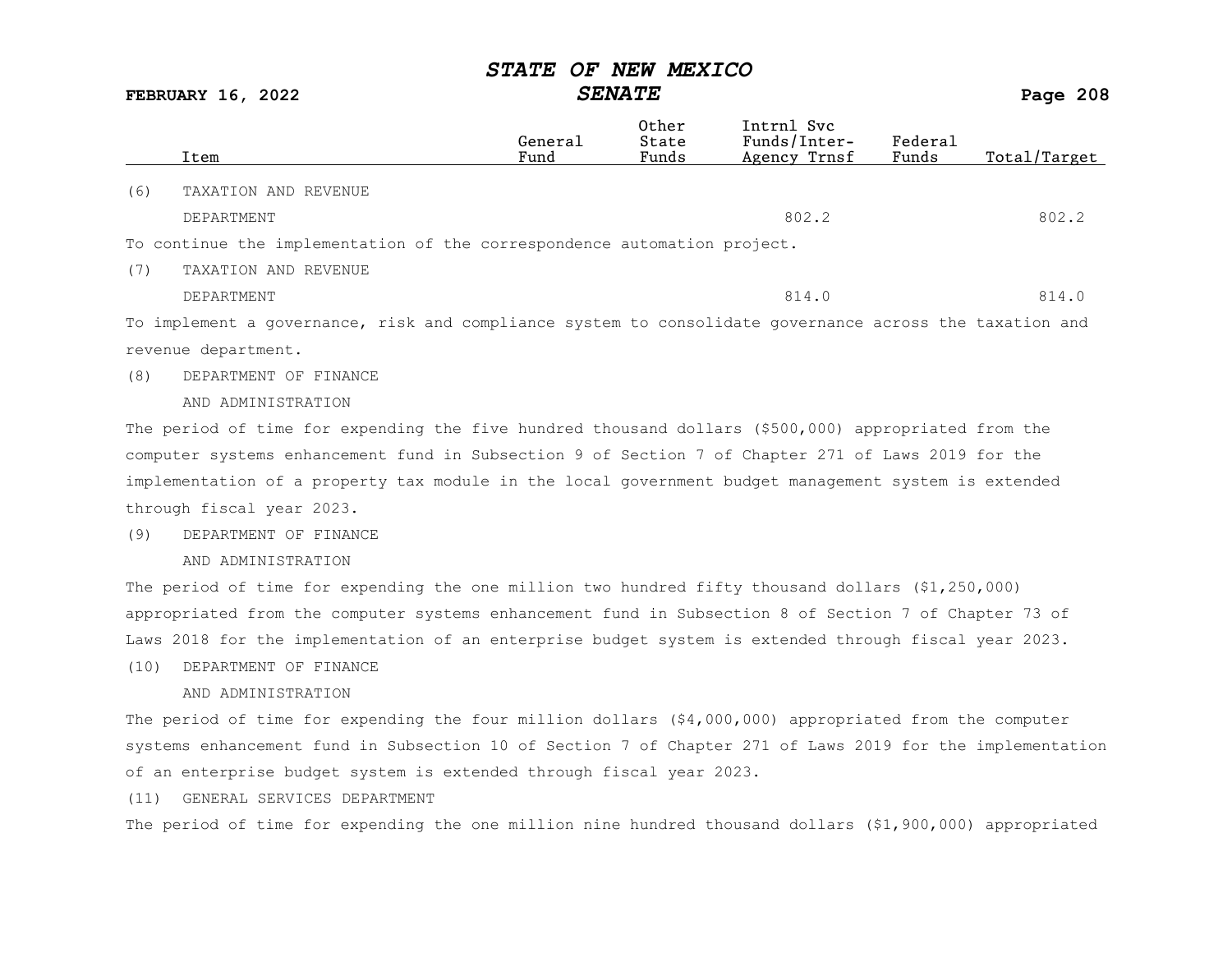FEBRUARY 16, 2022 SENATE SENATE

|      |         | Other                 | Svc<br>[ntrnl   |         |                  |
|------|---------|-----------------------|-----------------|---------|------------------|
|      | General | State                 | Funds/Inter-    | Federau |                  |
| Item | Fund    | $\mathbf{r}$<br>Funds | Trnsf<br>Agency | Funds   | Total,<br>Target |

in Subsection 9 of Section 7 of Chapter 83 of Laws 2020 to configure and implement the strategic sourcing module in the statewide human resource accounting and reporting system is extended through fiscal year 2023. The appropriation is contingent on the general services department's coordination with the department of information technology to ensure configuration meets the general services department's business requirements.

(12) SECRETARY OF STATE

The period of time for expending the one million dollars (\$1,000,000) appropriated from the computer systems enhancement fund in Subsection 10 of Section 7 of Chapter 83 of Laws 2020 for the business filing software initiation and planning phases is extended through fiscal year 2023 and can be used for implementation costs.

(13) SECRETARY OF STATE  $2,504.0$ 

For the implementation of a commercial off-the-shelf business filing software solution.

(14) MEDICAL BOARD 1,311.2 1,311.2 1,311.2

To modernize licensing software. The other state funds appropriation is from the New Mexico board of medical examiners fund.

(15) GAMING CONTROL BOARD

The period of time for expending the two million five hundred thousand dollars (\$2,500,000) appropriated from the computer systems enhancement fund in Subsection 15 of Section 7 of Chapter 83 of Laws 2020 to purchase and implement a gaming central monitoring system is extended through fiscal year 2023. The board shall implement the new system no later than June 30, 2023.

(16) CULTURAL AFFAIRS DEPARTMENT

The period of time for expending the three hundred fifty thousand dollars (\$350,000) appropriated from the computer systems enhancement fund in Subsection 17 of Section 7 of Chapter 271 of Laws 2019 to upgrade hardware and software and implement an enterprise content management system for digital delivery to improve museum exhibition content is extended through fiscal year 2023.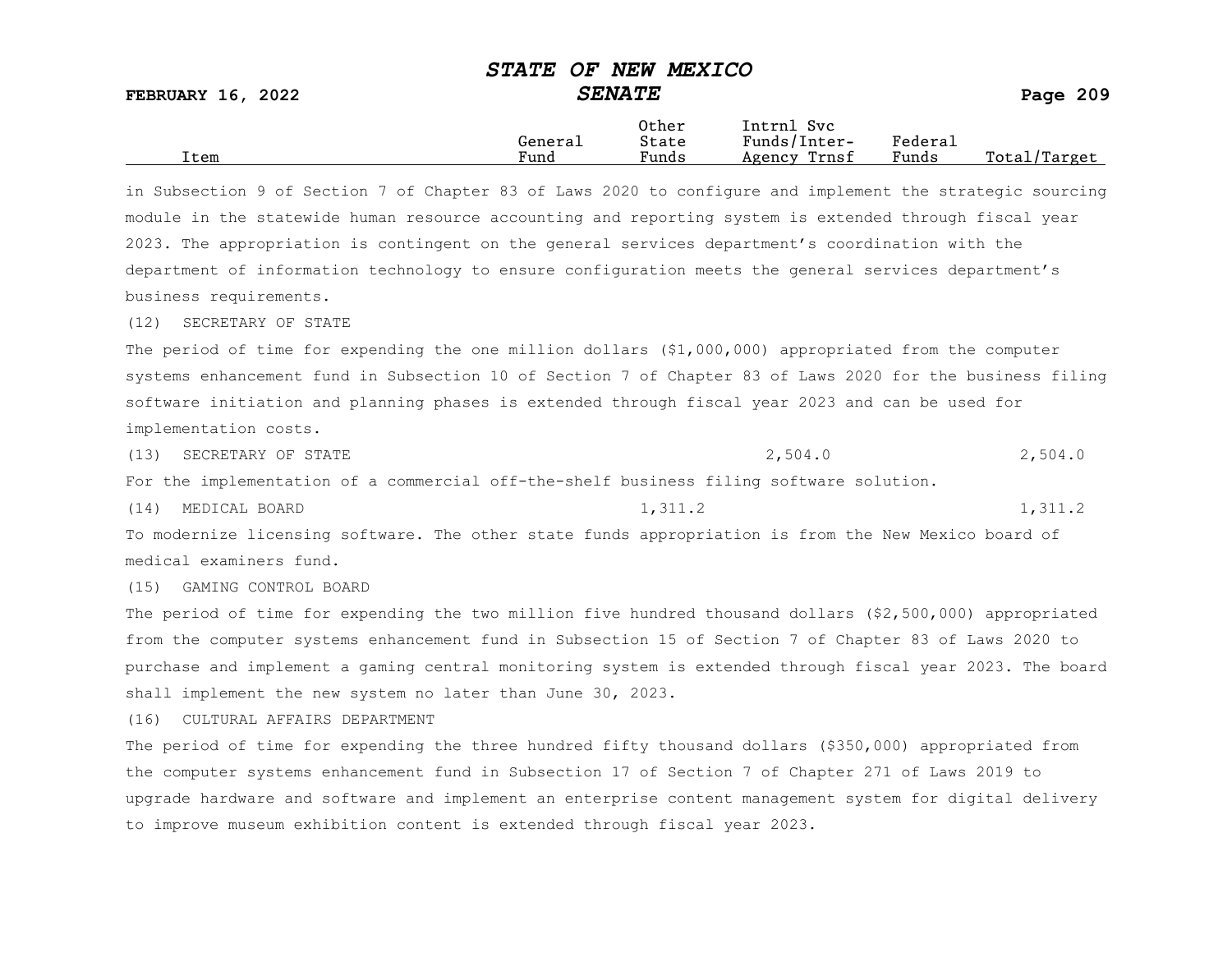| Item                                                                                                     | General<br>Fund | Other<br>State<br>Funds | Intrnl Svc<br>Funds/Inter-<br>Agency Trnsf | Federal<br>Funds | Total/Target |
|----------------------------------------------------------------------------------------------------------|-----------------|-------------------------|--------------------------------------------|------------------|--------------|
| (17)<br>ENERGY, MINERALS AND                                                                             |                 |                         |                                            |                  |              |
| NATURAL RESOURCES DEPARTMENT                                                                             |                 |                         | 550.0                                      |                  | 550.0        |
| To implement the statewide human resources, accounting and management reporting system asset management  |                 |                         |                                            |                  |              |
| module. The appropriation is contingent on the energy, minerals and natural resources department's       |                 |                         |                                            |                  |              |
| completion and approval of a project business case for fiscal year 2023 by the department of information |                 |                         |                                            |                  |              |
| technology.                                                                                              |                 |                         |                                            |                  |              |
| (18)<br>COMMISSIONER OF PUBLIC LANDS                                                                     |                 | 2,000.0                 |                                            |                  | 2,000.0      |
| To continue the modernization of the regulation and licensing permitting and inspection software and for |                 |                         |                                            |                  |              |
| the addition of renewable energy project financial management and support capabilities. The other state  |                 |                         |                                            |                  |              |
| funds appropriation is from the state lands maintenance fund.                                            |                 |                         |                                            |                  |              |
| COMMISSIONER OF PUBLIC LANDS<br>(19)                                                                     |                 |                         |                                            |                  |              |
| The period of time for expending the one million four hundred fifty thousand dollars (\$1,450,000)       |                 |                         |                                            |                  |              |
| appropriated from the state lands maintenance fund in Subsection 18 of Section 7 of Chapter 83 of Laws   |                 |                         |                                            |                  |              |
| 2020 to purchase and install hardware and software for satellite imagery analysis is extended through    |                 |                         |                                            |                  |              |
| fiscal year 2023.                                                                                        |                 |                         |                                            |                  |              |
| STATE ENGINEER<br>(20)                                                                                   |                 |                         | 1,817.4                                    |                  | 1,817.4      |
| To modernize and replace the existing water rights adjudication tracking system.                         |                 |                         |                                            |                  |              |
| (21)<br>AGING AND LONG-TERM                                                                              |                 |                         |                                            |                  |              |
| SERVICES DEPARTMENT                                                                                      |                 |                         |                                            |                  |              |
| The period of time for expending the two hundred eighty thousand three hundred dollars (\$280,300)       |                 |                         |                                            |                  |              |
| appropriated from the computer systems enhancement fund and the two million two hundred ninety-one       |                 |                         |                                            |                  |              |
| thousand six hundred dollars (\$2,291,600) appropriated from federal funds in Subsection 21 of Section 7 |                 |                         |                                            |                  |              |
| of Chapter 83 of Laws 2020 to continue the implementation of the medicaid management information system  |                 |                         |                                            |                  |              |
| replacement project is extended through fiscal year 2023.                                                |                 |                         |                                            |                  |              |
| (22)<br>HUMAN SERVICES DEPARTMENT                                                                        |                 |                         | 4,875.2                                    | 9,463.7          | 14,338.9     |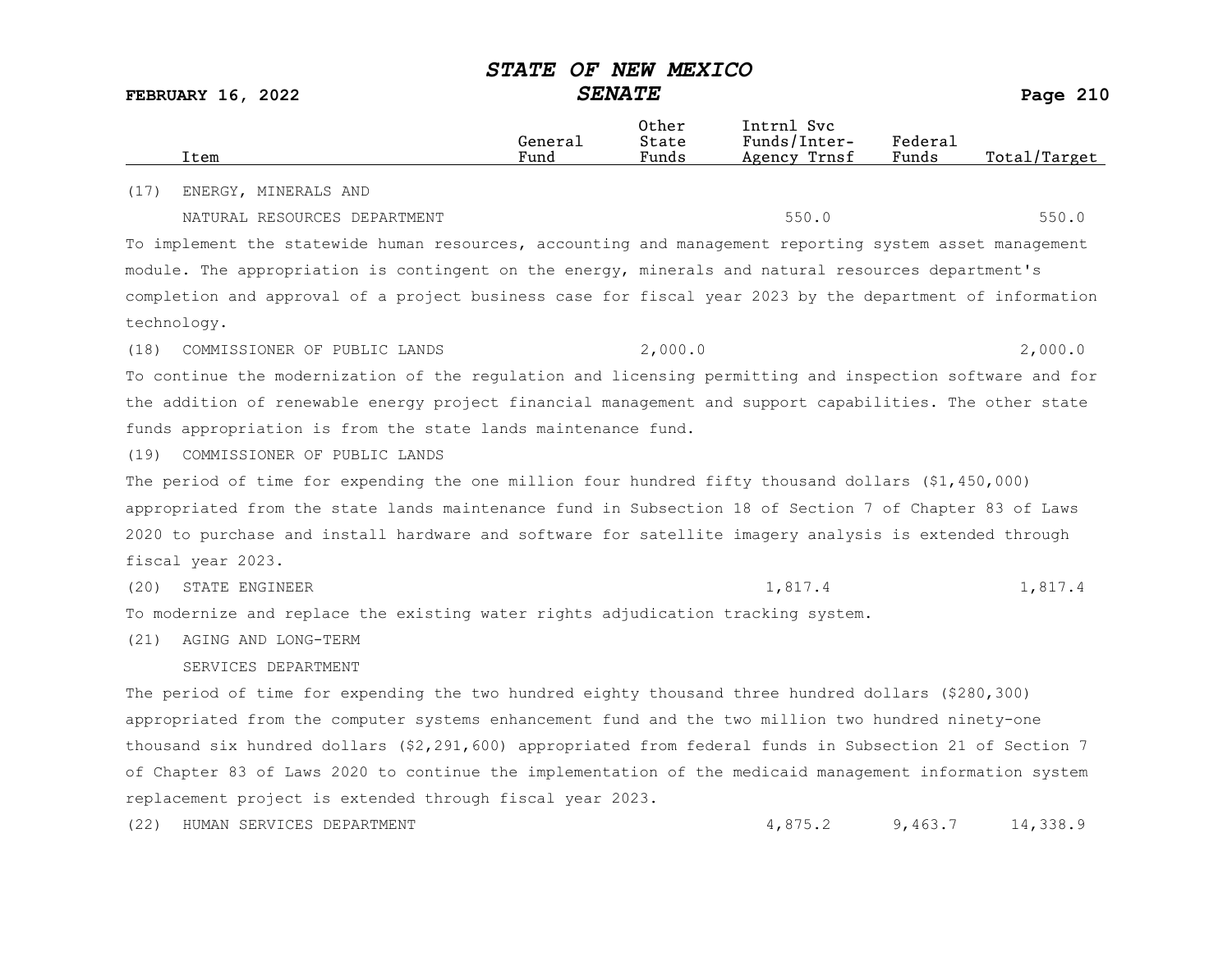FEBRUARY 16, 2022 SENATE Page 211

Other Intrnl Svc<br>General State Funds/Inter General State Funds/Inter- Federal<br>Trem Funds Funds Agency Trnsf Funds Total/Target

To continue to enhance or replace the current child support enforcement system.

(23) HUMAN SERVICES DEPARTMENT 8,400.0 68,041.5 76,441.5 To continue the implementation phase of the medicaid management information system replacement project. (24) HUMAN SERVICES DEPARTMENT

The period of time for expending the one million seven hundred eighty-three thousand six hundred dollars (\$1,783,600) appropriated from the computer systems enhancement fund in Subsection 21 of Section 7 of Chapter 271 of Laws 2019 as extended in Subsection 13 of Section 7 of Chapter 137 of Laws 2021 to continue the implementation of the child support enforcement replacement project is extended through fiscal year 2023.

(25) HUMAN SERVICES DEPARTMENT

The period of time for expending the one million two hundred fifty-five thousand six hundred dollars (\$1,255,600) appropriated from the computer systems enhancement fund in Subsection 22 of Section 7 of Chapter 271 of Laws 2019 as extended in Subsection 14 of Section 7 of Chapter 137 of Laws 2021 to continue the implementation of the medicaid management information system replacement project is extended through fiscal year 2023.

(26) HUMAN SERVICES DEPARTMENT

The period of time for expending the two million eight hundred thirty-two thousand five hundred dollars (\$2,832,500) appropriated from the computer systems enhancement fund in Subsection 22 of Section 7 of Chapter 83 of Laws 2020 to continue the implementation of the child support enforcement replacement project is extended through fiscal year 2023.

(27) HUMAN SERVICES DEPARTMENT

The period of time for expending the four million one hundred four thousand one hundred dollars (\$4,104,100) appropriated from the computer systems enhancement fund in Subsection 23 of Section 7 of Chapter 83 of Laws 2020 to continue the implementation of the medicaid management information system replacement project is extended through fiscal year 2023.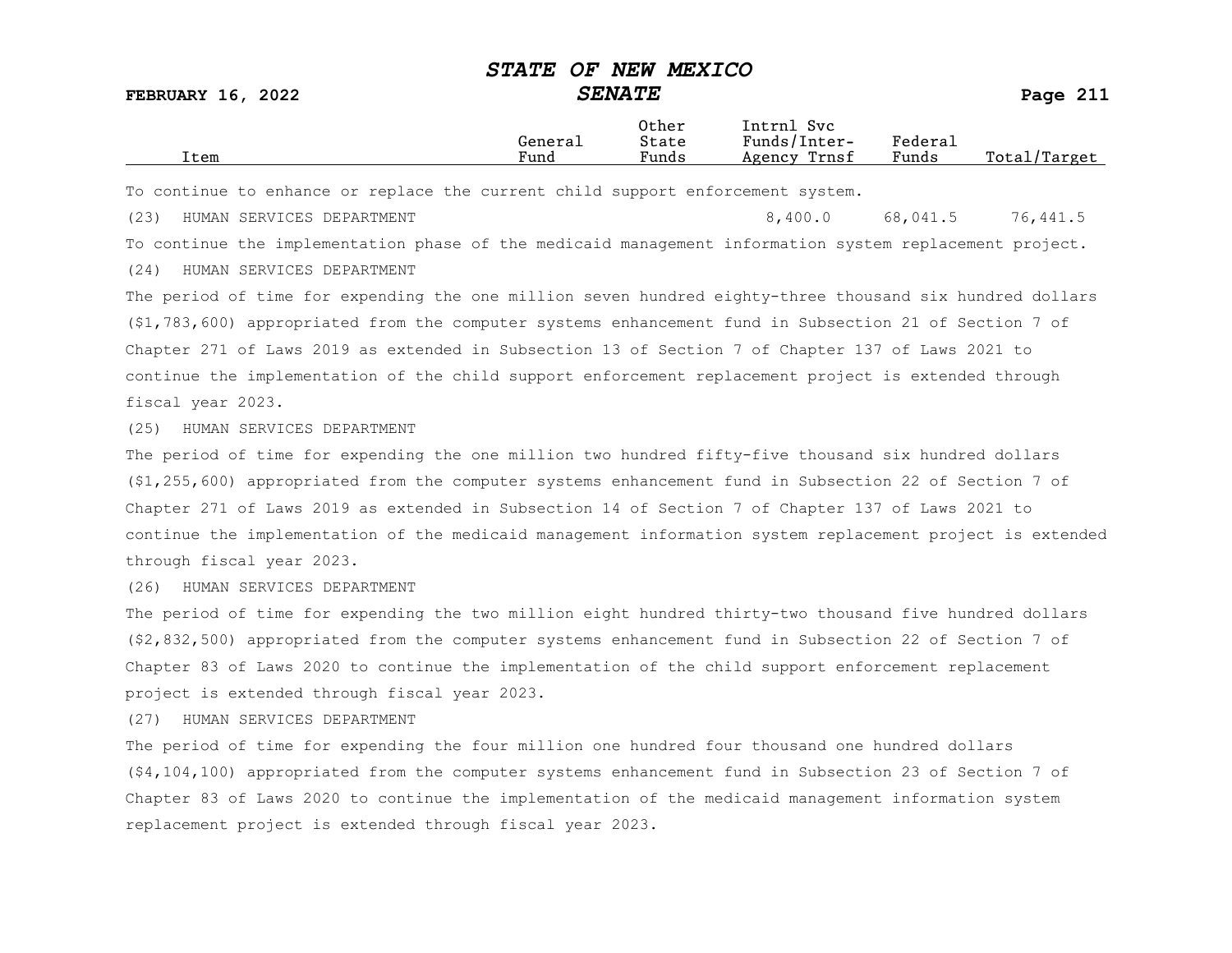| <b>FEBRUARY 16, 2022</b>                                                                                  |                 | <b>SENATE</b>           |                                            |                  |              |
|-----------------------------------------------------------------------------------------------------------|-----------------|-------------------------|--------------------------------------------|------------------|--------------|
| Item                                                                                                      | General<br>Fund | Other<br>State<br>Funds | Intrnl Svc<br>Funds/Inter-<br>Agency Trnsf | Federal<br>Funds | Total/Target |
| (28)<br>HUMAN SERVICES DEPARTMENT                                                                         |                 |                         |                                            |                  |              |
| The period of time for expending the six million eight hundred one thousand nine hundred dollars          |                 |                         |                                            |                  |              |
| (\$6,801,900) appropriated from the computer systems enhancement fund in Subsection 21 of Section 7 of    |                 |                         |                                            |                  |              |
| Chapter 73 of Laws 2018 as extended in Subsection 26 of Section 7 of Chapter 83 of Laws 2020 as extended  |                 |                         |                                            |                  |              |
| in Subsection 15 of Section 7 of Chapter 137 of Laws 2021 to continue the implementation of the medicaid  |                 |                         |                                            |                  |              |
| management information system replacement project is extended through fiscal year 2023.                   |                 |                         |                                            |                  |              |
| (29)<br>DEPARTMENT OF HEALTH                                                                              |                 |                         | 2,000.0                                    |                  | 2,000.0      |
| To implement a client data management system.                                                             |                 |                         |                                            |                  |              |
| DEPARTMENT OF HEALTH<br>(30)                                                                              |                 |                         | 10,750.0                                   |                  | 10,750.0     |
| To continue the implementation of an enterprise electronic health records system.                         |                 |                         |                                            |                  |              |
| DEPARTMENT OF HEALTH<br>(31)                                                                              |                 |                         | 500.0                                      |                  | 500.0        |
| For planning and initiation of a facilities centralized reporting system.                                 |                 |                         |                                            |                  |              |
| (32)<br>DEPARTMENT OF HEALTH                                                                              |                 |                         |                                            |                  |              |
| The period of time for expending the two million one hundred thousand dollars (\$2,100,000) appropriated  |                 |                         |                                            |                  |              |
| from the computer systems enhancement fund in Subsection 27 of Section 7 of Chapter 271 of Laws 2019 to   |                 |                         |                                            |                  |              |
| continue the implementation of an integrated document management system and upgrade the vital records     |                 |                         |                                            |                  |              |
| database is extended through fiscal year 2023.                                                            |                 |                         |                                            |                  |              |
| (33)<br>DEPARTMENT OF HEALTH                                                                              |                 |                         |                                            |                  |              |
| The period of time for expending the two million four hundred thousand dollars (\$2,400,000) appropriated |                 |                         |                                            |                  |              |
| from the computer systems enhancement fund in Subsection 10 of Section 7 of Chapter 135 of Laws 2017 as   |                 |                         |                                            |                  |              |
| extended in Subsection 25 of Section 7 of Chapter 271 of Laws of 2019 as extended in Subsection 33 of     |                 |                         |                                            |                  |              |
| Chapter 83 of Laws 2020 to continue the implementation of the developmental disabilities client           |                 |                         |                                            |                  |              |
| management support system is extended through fiscal year 2023.                                           |                 |                         |                                            |                  |              |
| (34)<br>DEPARTMENT OF HEALTH                                                                              |                 |                         |                                            |                  |              |

The period of time for expending the two million seven hundred fifty thousand dollars (\$2,750,000)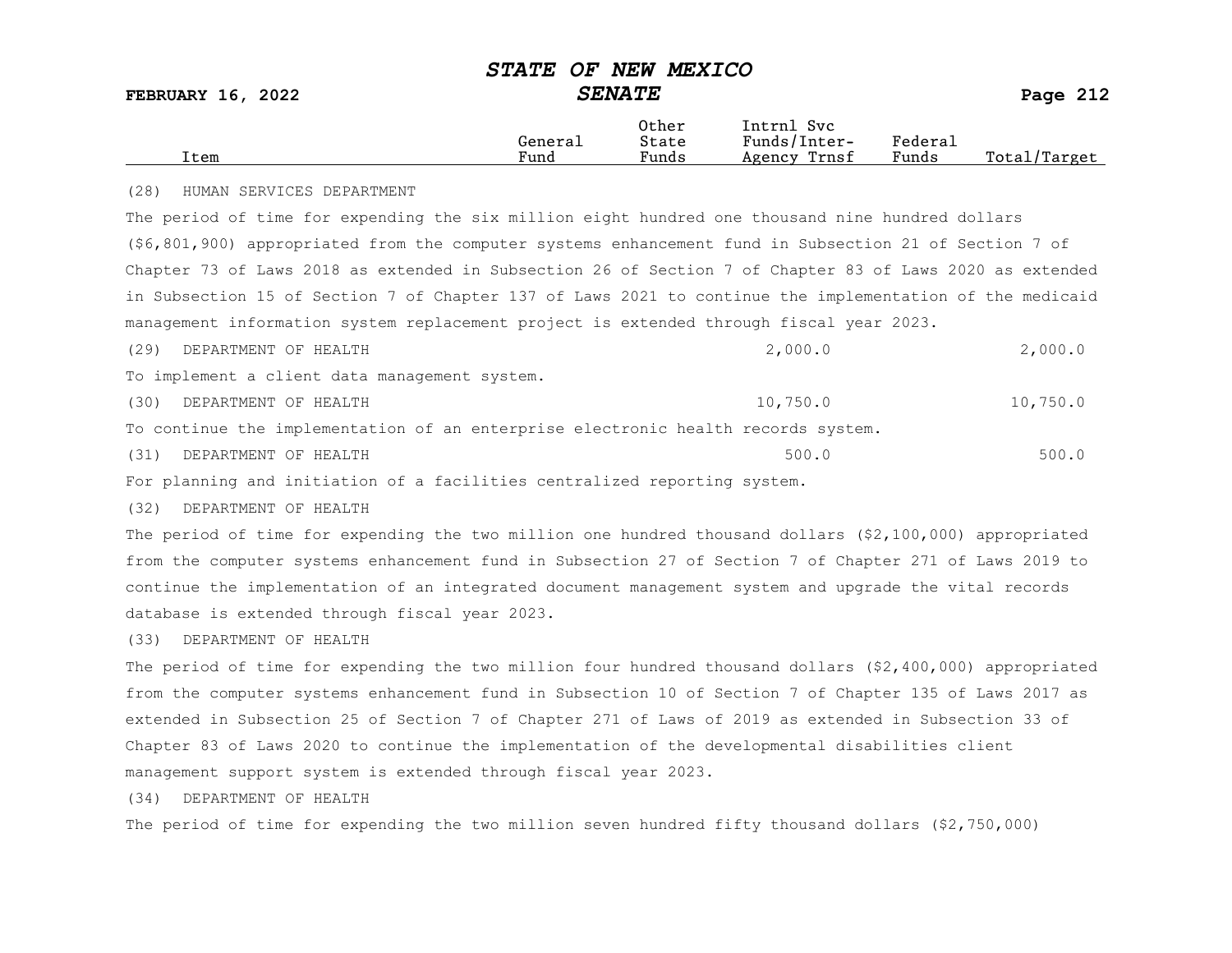|      |         | Other                 | Intrnl<br>Sv c  |                     |                   |
|------|---------|-----------------------|-----------------|---------------------|-------------------|
|      | Generai | State                 | Funds/Inter-    | Federa <sub>1</sub> |                   |
| Item | Fund    | $\mathbf{r}$<br>Funds | Trnsf<br>Agency | Funds               | Total,<br>'Target |

appropriated from the computer systems enhancement fund Subsection 26 of Section 7 of Chapter 73 of Laws 2018 as extended in Subsection 34 of Section 7 of Chapter 83 of Laws 2020 to purchase and implement an integrated document management system and upgrade the vital records database is extended through fiscal year 2023.

(35) DEPARTMENT OF HEALTH

The period of time for expending the two hundred thousand dollars (\$200,000) appropriated from the computer systems enhancement fund in Subsection 22 of Section 7 of Chapter 73 of Laws 2018 as extended in Subsection 30 of Section 7 of Chapter 83 of Laws 2020 to continue to upgrade the children's medical services medicaid provider enrollment system to integrate with the human services department's medicaid management information system replacement project is extended through fiscal year 2023.

(36) DEPARTMENT OF HEALTH

The period of time for expending the two hundred thousand dollars (\$200,000) appropriated from the computer systems enhancement fund in Subsection 25 of Section 7 of Chapter 73 of Laws 2018 as extended in Subsection 29 of Section 7 of Chapter 83 of Laws 2020 to continue to purchase and implement a commercial off-the-shelf incident management system is extended through fiscal year 2023.

(37) DEPARTMENT OF HEALTH

The period of time for expending the three million five hundred thousand dollars (\$3,500,000) appropriated from the computer systems enhancement fund in Subsection 28 of Section 7 of Chapter 83 of Laws 2020 to purchase and implement an enterprise electronic healthcare records system for public health offices statewide is extended through fiscal year 2023.

(38) DEPARTMENT OF HEALTH

The period of time for expending the three hundred fifty thousand dollars (\$350,000) appropriated from the computer systems enhancement fund in Subsection 23 of Section 7 of Chapter 73 of Laws 2018 as extended in Subsection 31 of Section 7 of Chapter 83 of Laws 2020 to continue to purchase hardware and software to implement a facilities licensing system is extended through fiscal year 2023.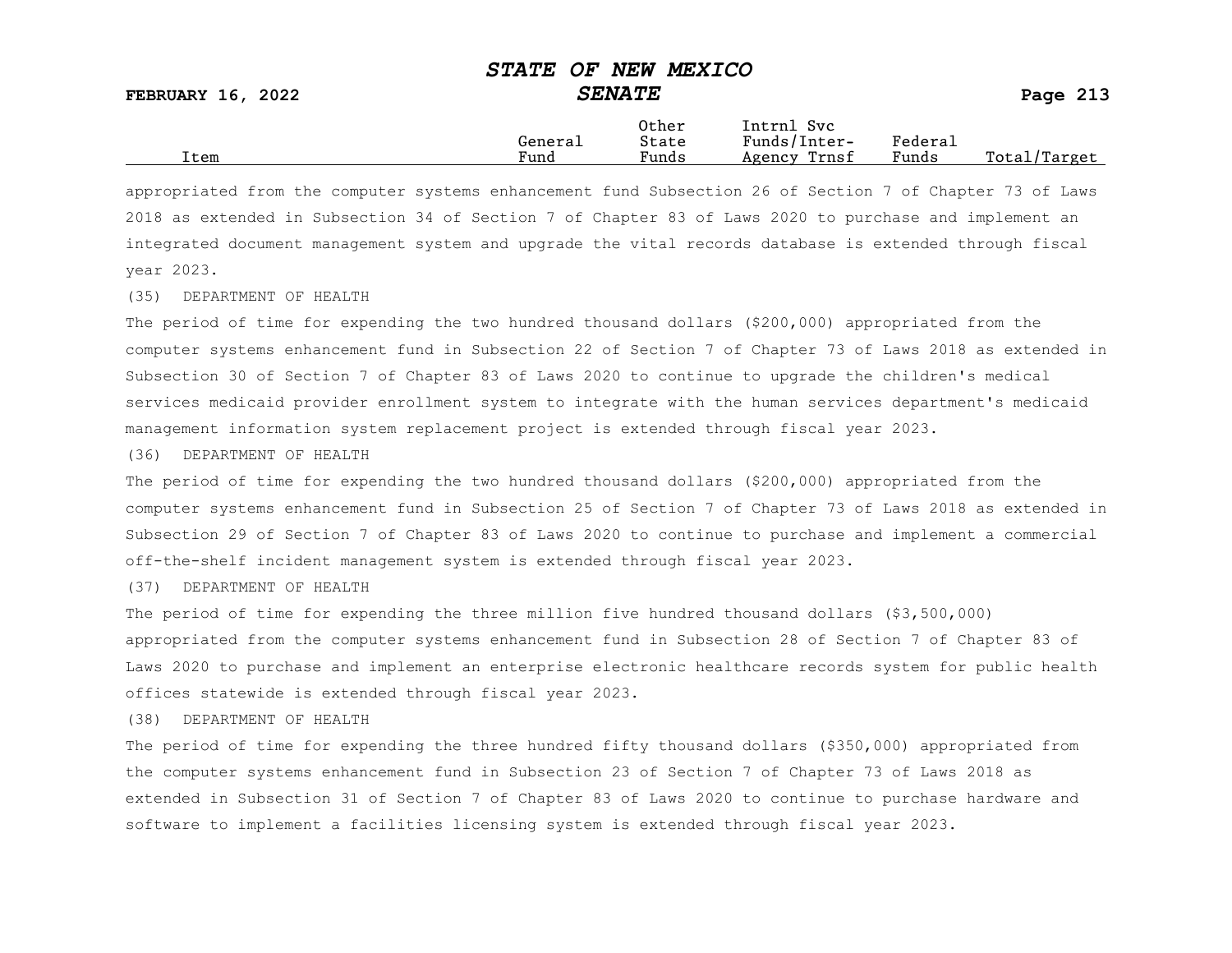|      |         | Other                 | Intrnl<br><b>Svc</b> |                             |                 |
|------|---------|-----------------------|----------------------|-----------------------------|-----------------|
|      | General | State                 | Funds/Inter-         | ${}_{\rm \texttt{Federau}}$ |                 |
| Item | Fund    | $\mathbf{r}$<br>Funds | Trnsf<br>Agency      | Funds                       | Total<br>Target |

#### (39) DEPARTMENT OF HEALTH

The period of time for expending the four hundred forty thousand dollars (\$440,000) appropriated from the computer systems enhancement fund in Subsection 26 of Section 7 of Chapter 271 of Laws 2019 to integrate toxicology instrumentation data into the department of health's laboratory information system is extended through fiscal year 2023.

#### (40) DEPARTMENT OF HEALTH

The period of time for expending the four million dollars (\$4,000,000) appropriated from the computer systems enhancement fund in Subsection 24 of Section 7 of Chapter 271 of Laws 2019 to purchase and implement an enterprise electronic healthcare records system for public health offices is extended through fiscal year 2023.

#### (41) DEPARTMENT OF HEALTH

The period of time for expending the nine hundred thousand dollars (\$900,000) appropriated from the computer systems enhancement fund in Subsection 23 of Section 7 of Chapter 271 of Laws 2019 as extended in Subsection 22 of Section 7 of Chapter 137 of Laws 2021 for the initiation and planning phase to implement a database for healthcare cost data is extended through fiscal year 2023.

(42) DEPARTMENT OF HEALTH

The period of time for expending the nine hundred thousand dollars (\$900,000) appropriated from the computer systems enhancement fund in Subsection 27 of Section 7 of Chapter 83 of Laws 2020 for the initiation and planning phase to implement a database for healthcare cost data is extended through fiscal year 2023.

(43) DEPARTMENT OF ENVIRONMENT (2000) SOULD SUB-SECTION AND SOULD SOULD SOULD SOULD SOULD SOULD SUB-

To implement a document digitization and management system.

(44) CHILDREN, YOUTH AND

FAMILIES DEPARTMENT

The period of time for expending the seven million dollars (\$7,000,000) appropriated from the computer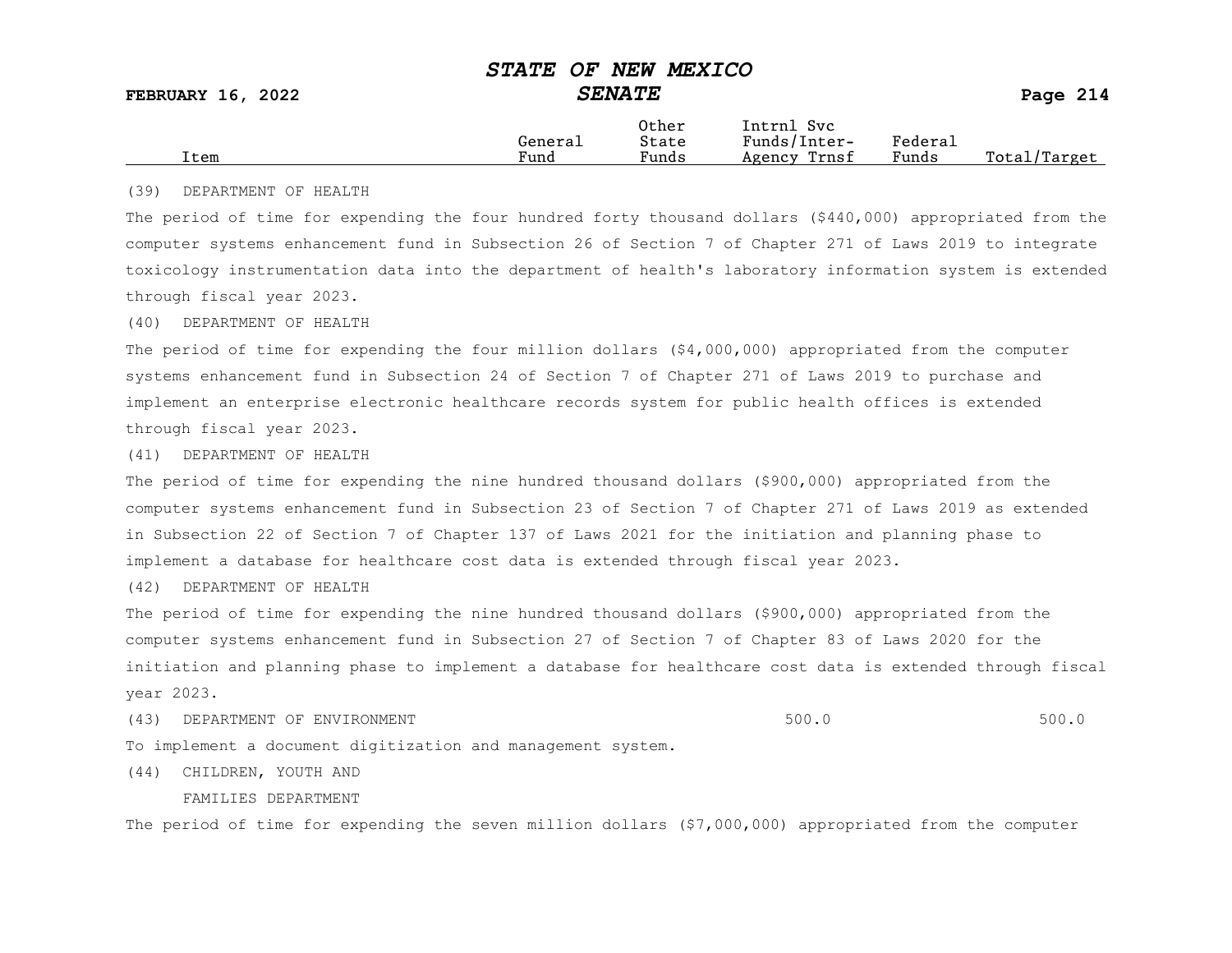| Item                                                                                                      | General<br>Fund | Other<br>State<br>Funds | Intrnl Svc<br>Funds/Inter-<br>Agency Trnsf | Federal<br>Funds | Total/Target |
|-----------------------------------------------------------------------------------------------------------|-----------------|-------------------------|--------------------------------------------|------------------|--------------|
| systems enhancement fund in Subsection 37 of Section 7 of Chapter 83 of Laws 2020 to continue the         |                 |                         |                                            |                  |              |
|                                                                                                           |                 |                         |                                            |                  |              |
| modernization of the comprehensive child welfare information system is extended through fiscal year 2023. |                 |                         |                                            |                  |              |
| CORRECTIONS DEPARTMENT<br>(45)                                                                            |                 |                         | 6, 238.0                                   |                  | 6, 238.0     |
| To continue the implementation of an electronic health record system with a commercial off-the-shelf      |                 |                         |                                            |                  |              |
| solution.                                                                                                 |                 |                         |                                            |                  |              |
| (46)<br>DEPARTMENT OF PUBLIC SAFETY                                                                       |                 |                         | 1,990.0                                    |                  | 1,990.0      |
| To purchase and implement enhanced cybersecurity hardware and software for the criminal justice           |                 |                         |                                            |                  |              |
| information services network.                                                                             |                 |                         |                                            |                  |              |
| (47)<br>DEPARTMENT OF PUBLIC SAFETY                                                                       |                 |                         | 3,380.0                                    |                  | 3,380.0      |
| To implement an intelligence-led policing and public safety system.                                       |                 |                         |                                            |                  |              |
| DEPARTMENT OF PUBLIC SAFETY<br>(48)                                                                       |                 |                         |                                            |                  |              |
| The period of time for expending the five million four hundred sixty-five thousand dollars (\$5,465,000)  |                 |                         |                                            |                  |              |
| appropriated from other state funds in Subsection 43 of Section 7 of Chapter 83 of Laws 2020 Second       |                 |                         |                                            |                  |              |
| Session to continue the implementation of a commercial off-the-shelf records management system is         |                 |                         |                                            |                  |              |
| extended through fiscal year 2023.                                                                        |                 |                         |                                            |                  |              |
| DEPARTMENT OF PUBLIC SAFETY<br>(49)                                                                       |                 |                         |                                            |                  |              |
| The period of time for expending the three million dollars (\$3,000,000) appropriated from other state    |                 |                         |                                            |                  |              |
| funds in Subsection 41 of Section 7 of Chapter 83 of Laws 2020 Second Session to upgrade the computer     |                 |                         |                                            |                  |              |
| aided dispatch system is extended through fiscal year 2023.                                               |                 |                         |                                            |                  |              |
| (50)<br>PUBLIC EDUCATION DEPARTMENT                                                                       |                 |                         |                                            |                  |              |
| The period of time for expending the two hundred fifty-four thousand three hundred dollars (\$254,300)    |                 |                         |                                            |                  |              |
| appropriated from the public education reform fund in Subsection 45 of Section 7 of Chapter 83 of Laws    |                 |                         |                                            |                  |              |
| 2020 to develop and implement an integrated data exchange system for educator preparation programs is     |                 |                         |                                            |                  |              |
| extended through fiscal year 2023.                                                                        |                 |                         |                                            |                  |              |
| PUBLIC EDUCATION DEPARTMENT<br>(51)                                                                       |                 |                         |                                            |                  |              |
|                                                                                                           |                 |                         |                                            |                  |              |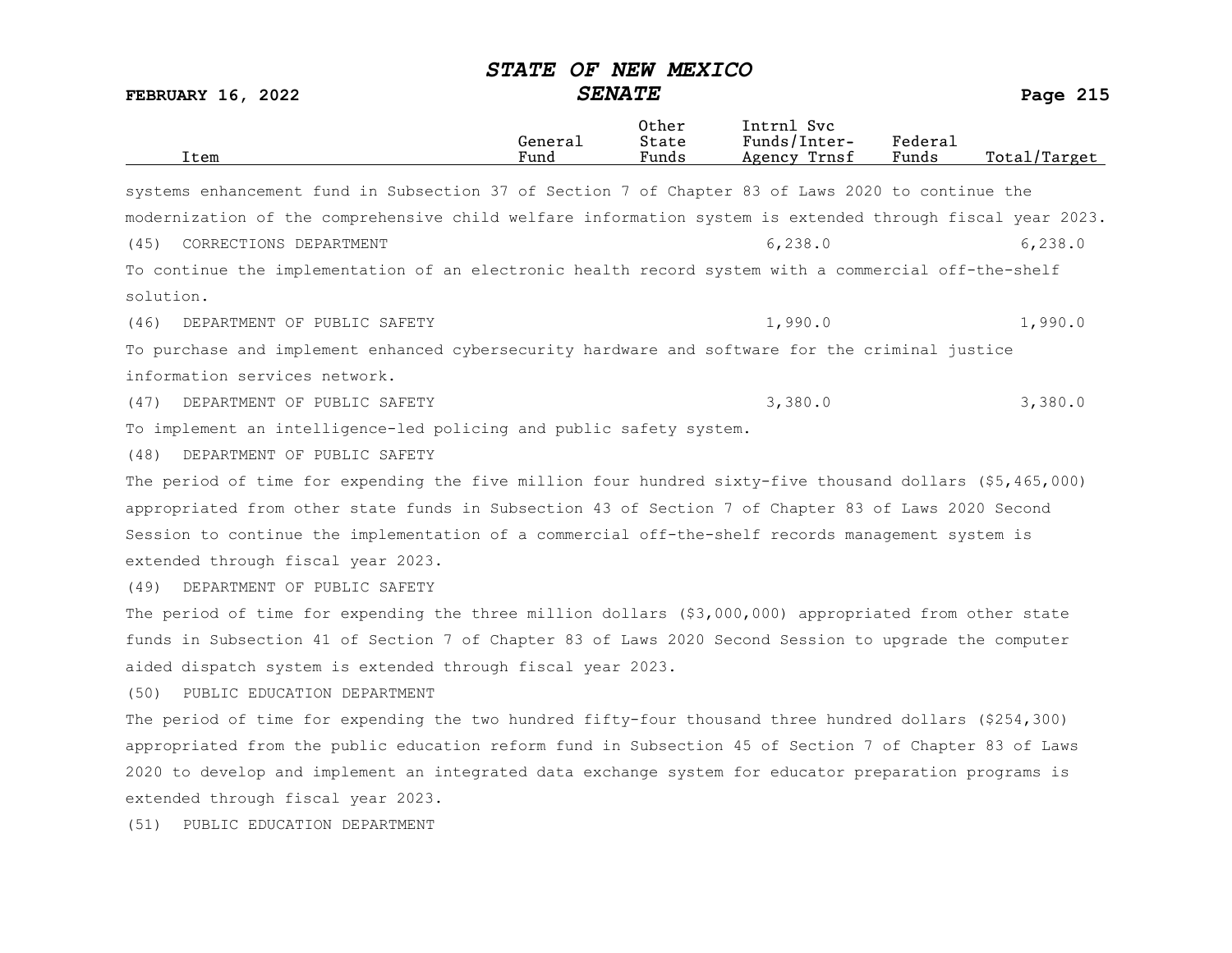FEBRUARY 16, 2022 SENATE SENATE

|      |         | Other | Svc<br>[ntrnl   |         |                  |
|------|---------|-------|-----------------|---------|------------------|
|      | Generai | State | Funds/Inter-    | Federau |                  |
| Item | Fund    | Funds | Trnsf<br>Agency | Funds   | Total<br>Target/ |

The period of time for expending the one million five hundred fifty-eight thousand four hundred dollars (\$1,558,400) appropriated from the public education reform fund in Subsection 46 of Section 7 of Chapter 83 of Laws 2020 to develop and implement a consolidated grant management system is extended through fiscal year 2023.

|      | Section 8. COMPENSATION APPROPRIATIONS.--                  |         |          |          |           |
|------|------------------------------------------------------------|---------|----------|----------|-----------|
|      | TOTAL INFORMATION TECHNOLOGY APPROPRIATIONS                | 4,112.6 | 64,056.8 | 78,505.2 | 146,674.6 |
|      | For a shared services enterprise resource planning system. |         |          |          |           |
| (53) | HIGHER EDUCATION DEPARTMENT                                |         | 6,000.0  |          | 6,000.0   |
|      | For a commercial off-the-shelf longitudinal data system.   |         |          |          |           |
| (52) | HIGHER EDUCATION DEPARTMENT                                |         | 3,250.0  | 1,000.0  | 4,250.0   |

A. Thirty-one million five hundred fifty-nine thousand four hundred dollars (\$31,559,400) is appropriated from the general fund to the department of finance and administration for fiscal year 2022 to provide a salary increase of three percent to each employee in a budgeted position who has completed their probationary period subject to satisfactory job performance or for another purpose authorized in this section. Police officers of the department of public safety shall be exempt from the requirement to complete their probationary period. The salary increase shall be effective the first full pay period after April 1, 2022 and distributed as follows:

(1) ninety-eight thousand nine hundred dollars (\$98,900) for permanent legislative employees, including permanent employees of the legislative council service, legislative finance committee, legislative education study committee, legislative building services, house and senate, house and senate chief clerks' offices and house and senate leadership;

(2) one million four hundred seventy-two thousand seven hundred dollars (\$1,472,700) for judicial permanent employees including magistrate judges, elected district attorneys, district attorney permanent employees, public defender department permanent employees, judicial hearing officers and judicial special commissioners, excluding supreme court justices, court of appeals judges, district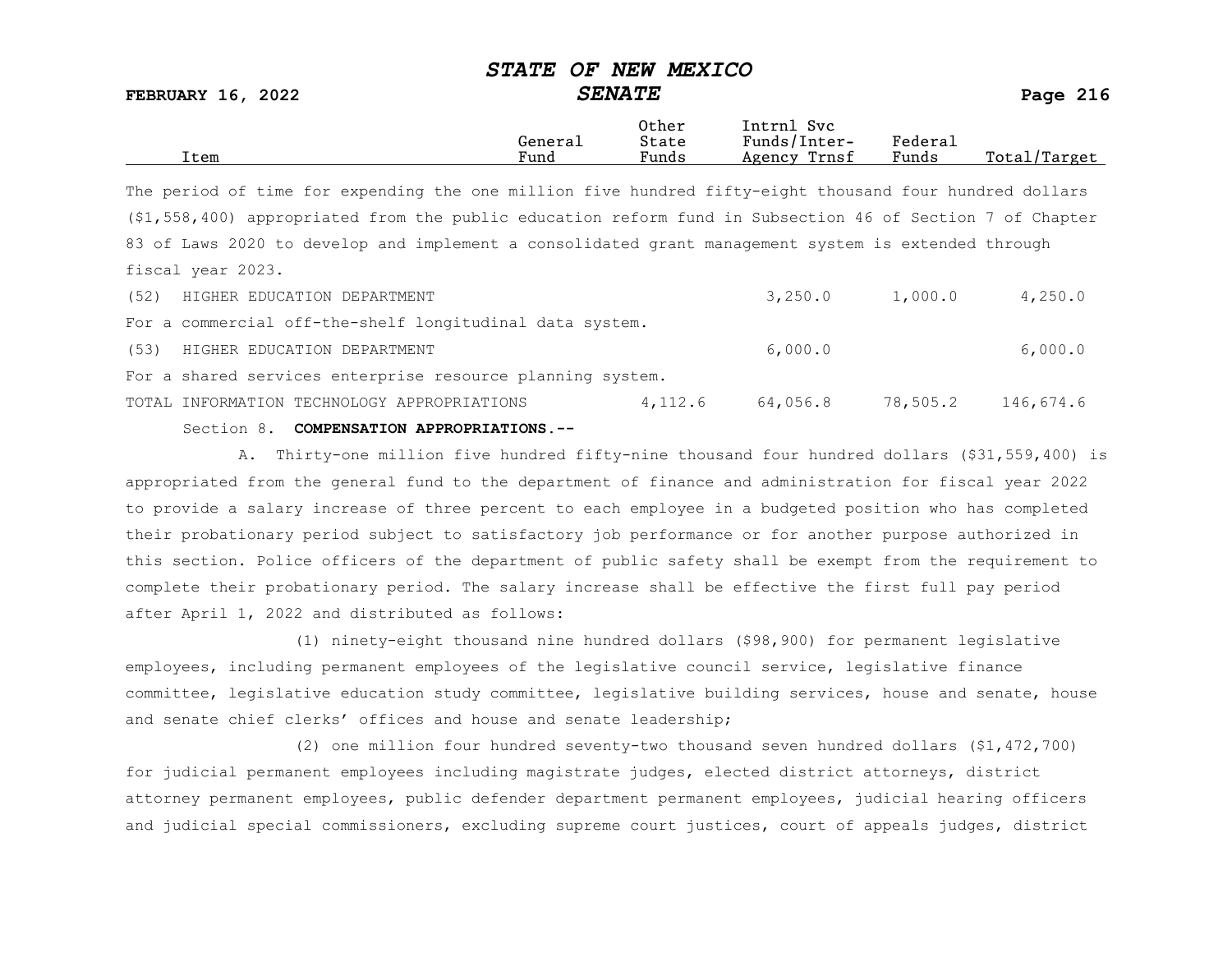FEBRUARY 16, 2022 SENATE SENATE

|      |         | Other                             | Intrnl<br><b>Svc</b> |         |                  |
|------|---------|-----------------------------------|----------------------|---------|------------------|
|      | General | State                             | Funds/Inter-         | Federa⊥ |                  |
| Item | Fund    | $\overline{\phantom{0}}$<br>Funds | Trnsf<br>Agency      | Funds   | Total<br>'Target |
|      |         |                                   |                      |         |                  |

court judges and metropolitan court judges;

(3) one hundred sixty-nine thousand nine hundred dollars (\$169,900) for supreme court justices, court of appeals judges, district court judges and metropolitan court judges;

(4) four million seven hundred two thousand eight hundred dollars (\$4,702,800) for incumbents in agencies governed by the State Personnel Act, the New Mexico state police career pay system, attorney general employees, workers' compensation judges and executive exempt employees;

(5) five million eight hundred ninety-two thousand nine hundred dollars (\$5,892,900) to the higher education department for nonstudent faculty and staff of two-year and four-year public postsecondary educational institutions, New Mexico military institute, New Mexico school for the blind and visually impaired and New Mexico school for the deaf;

(6) nineteen million two hundred twenty-two thousand two hundred dollars (\$19,222,200) to the public education department for public school employees. The funds shall be distributed in accordance to the proportion of state equalization guarantee funding received by each school district and charter school. School districts and charter schools may distribute the equivalent of one quarter of the three percent in the form of employee retention stipends to each returning employee no later than August 2022.

B. One hundred forty million eight hundred dollars (\$140,000,800) is appropriated from the general fund to the department of finance and administration for fiscal year 2023 to pay all costs attributable to the general fund of providing an average salary increase of four percent, in addition to the continuation of increases appropriated in Subsection A, to employees in budgeted positions who have completed their probationary period subject to satisfactory job performance. This appropriation includes sufficient funding to provide all affected employees an hourly salary of at least fifteen dollars (\$15.00). Police officers of the department of public safety shall be exempt from the requirement to complete their probationary period. The salary increases shall be effective the first full pay period after July 1, 2022 and distributed as follows: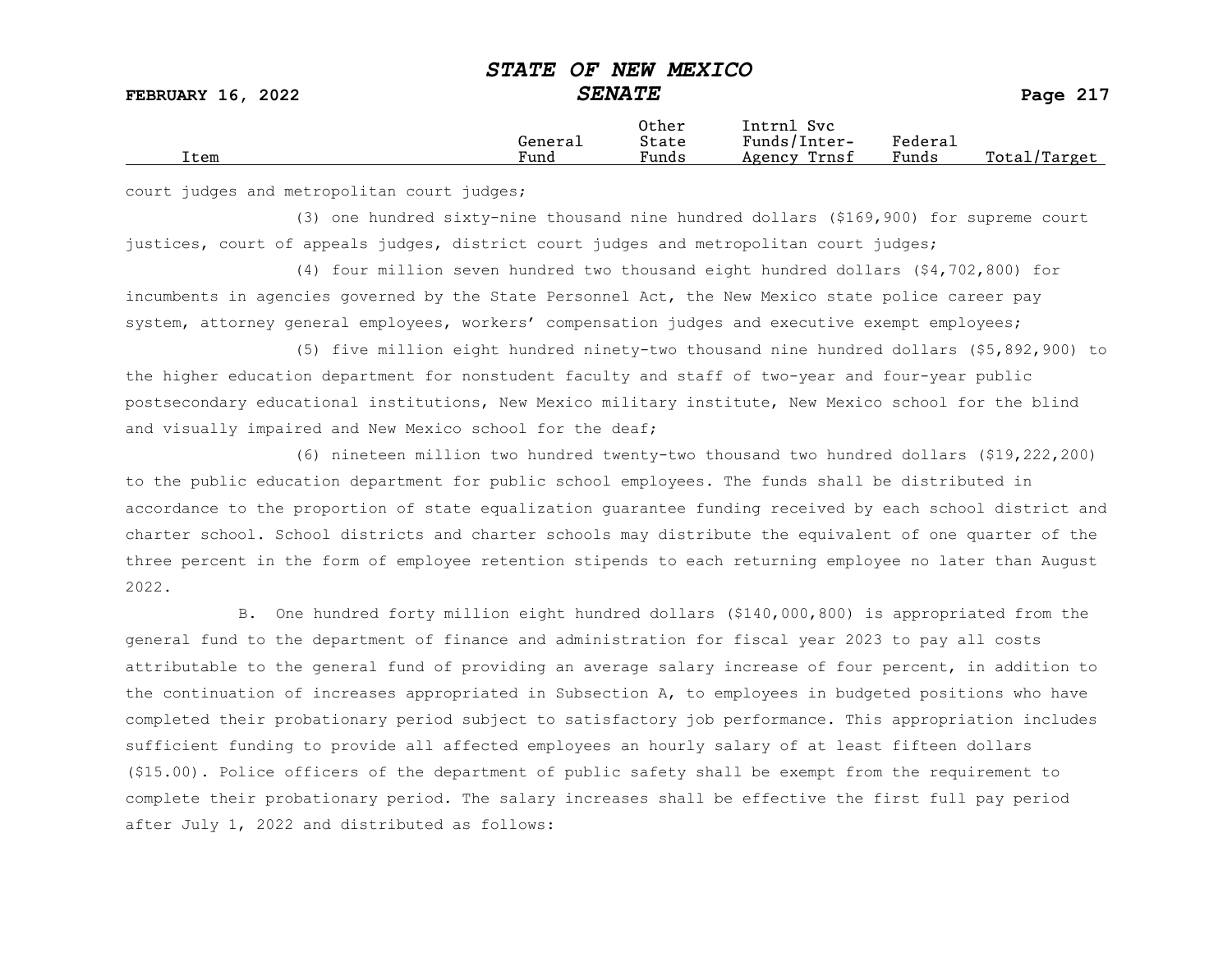FEBRUARY 16, 2022 SENATE SENATE SERUARY 16, 2022

|      |         | Other                 | Intrnl<br>Sv c  |                     |                   |
|------|---------|-----------------------|-----------------|---------------------|-------------------|
|      | Generai | State                 | Funds/Inter-    | Federa <sub>1</sub> |                   |
| Item | Fund    | $\mathbf{r}$<br>Funds | Trnsf<br>Agency | Funds               | Total,<br>'Target |

(1) one million twenty-two thousand dollars (\$1,022,000) for permanent legislative employees, including permanent employees of the legislative council service, legislative finance committee, legislative education study committee, legislative building services, house and senate, house and senate chief clerks' offices and house and senate leadership;

(2) fifteen million two hundred twenty thousand six hundred dollars (\$15,220,600) for judicial permanent employees including magistrate judges, elected district attorneys, district attorney permanent employees, public defender department permanent employees, judicial hearing officers and judicial special commissioners, excluding supreme court justices, court of appeals judges, district court judges and metropolitan court judges; the appropriation includes sufficient funding for an additional three percent for elected district attorneys;

(3) one million six hundred ninety thousand eight hundred dollars (\$1,690,800) in combination with appropriations in Section 4 of this act to provide supreme court justices, court of appeals judges, district court judges and metropolitan court judges a salary increase of seventeen percent. An additional amount is included in Section 4 of this act to provide salary increases contingent on enactment of provisions of Senate Bill 2 or similar legislation of the second session of the fiftyfifth legislature increasing justice salaries;

(4) fifty-seven million six hundred twenty-one thousand five hundred dollars (\$57,621,500) for incumbents in agencies governed by the State Personnel Act, the New Mexico state police career pay system, attorney general employees, workers' compensation judges and executive exempt employees; and

(5) sixty-four million four hundred forty-five thousand nine hundred dollars (\$64,445,900) to the higher education department for nonstudent faculty and staff of two-year and fouryear public postsecondary educational institutions, New Mexico military institute, New Mexico school for the blind and visually impaired and New Mexico school for the deaf.

C. Four million two hundred thirty thousand one hundred dollars (\$4,230,100) is appropriated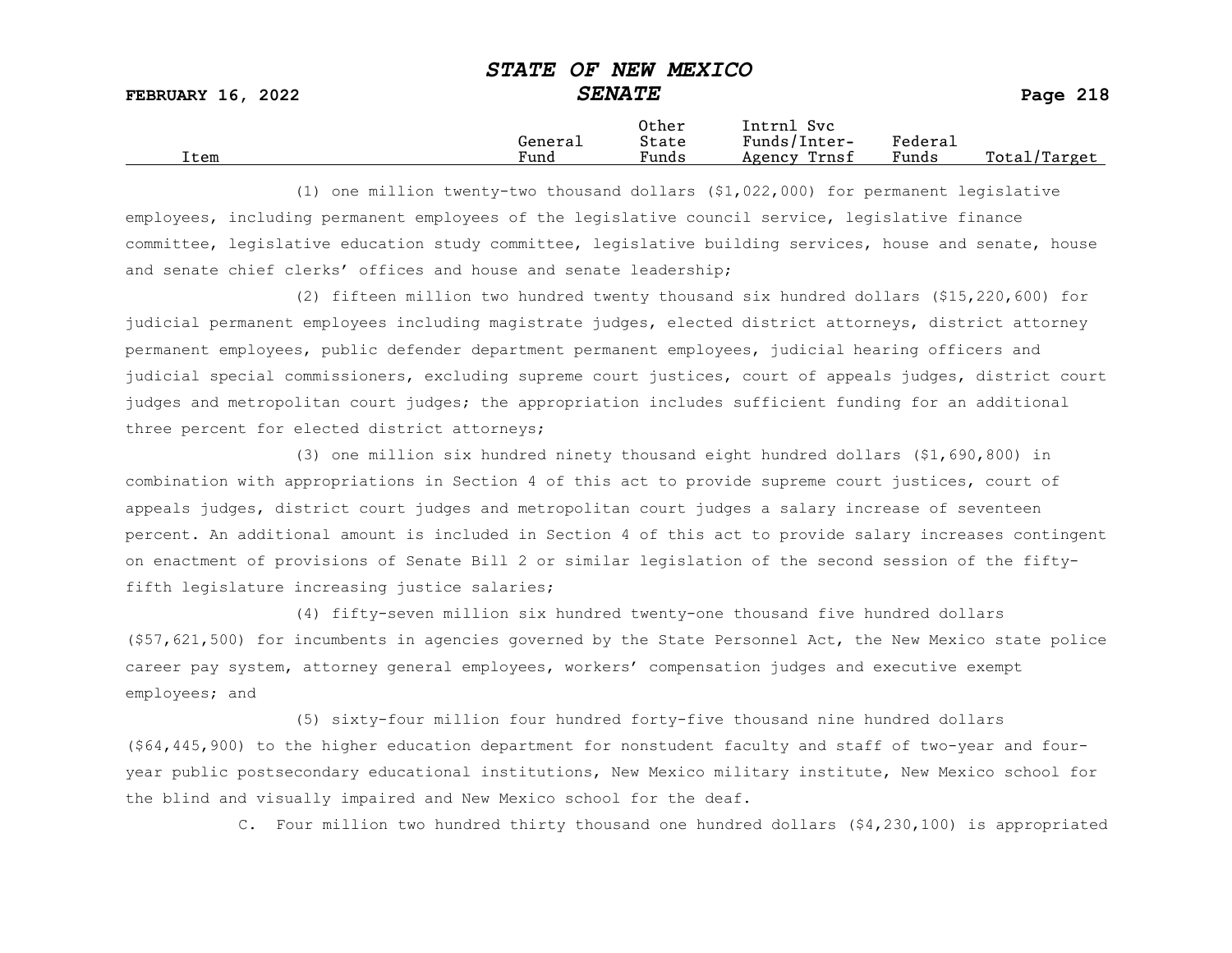|  |  | Pago |
|--|--|------|
|  |  |      |

|      |         | Other                 | Intrnl<br>Sv c  |                     |                   |
|------|---------|-----------------------|-----------------|---------------------|-------------------|
|      | Generai | State                 | Funds/Inter-    | Federa <sub>1</sub> |                   |
| Item | Fund    | $\mathbf{r}$<br>Funds | Trnsf<br>Agency | Funds               | Total,<br>'Target |

from the general fund to the department of finance and administration for fiscal year 2023 to increase medical insurance premiums paid by employers on behalf of state employees covered by health plans managed by the general services department by five percent.

D. The department of finance and administration shall distribute a sufficient amount to each agency to provide the appropriate increases for those employees whose salaries are received as a result of the general fund appropriation in the General Appropriation Act of 2021 or 2022. Any unexpended balances remaining at the end of fiscal year 2023 shall revert to the general fund.

E. For those state employees whose salaries are referenced in or received as a result of nongeneral fund appropriations in the General Appropriation Act of 2021 or 2022, the department of finance and administration shall transfer from the appropriate fund to the appropriate agency the amount required for the salary increases equivalent to those provided for in this section. Such amounts are appropriated for expenditure in fiscal year 2022 and fiscal year 2023. Any unexpended balances remaining at the end of fiscal year 2023 shall revert to the appropriate fund.

F. Twelve million five hundred twelve thousand three hundred dollars (\$12,512,300) is appropriated from the general fund to the department of finance and administration in fiscal year 2023 to provide faculty and staff of two-year and four-year public postsecondary educational institutions, New Mexico military institute, New Mexico school for the blind and visually impaired and New Mexico school for the deaf covered by a pension plan created under the Educational Retirement Act the one percent employer-paid pension contribution increase authorized in Chapter 44 of Laws 2021 and an additional one percent increase, contingent on enactment of Senate Bill 36 or similar legislation of the second session of the fifty-fifth legislature increasing employer paid pension contributions. Any unexpended balances remaining at the end of fiscal year 2023 shall revert to the general fund.

Section 9. SPECIAL TRANSPORTATION APPROPRIATIONS. -- The following amounts are appropriated from the general fund to the department of transportation for the purposes specified. Unless otherwise indicated, the appropriation may be expended in fiscal year 2022 and subsequent fiscal years. Unexpended balances of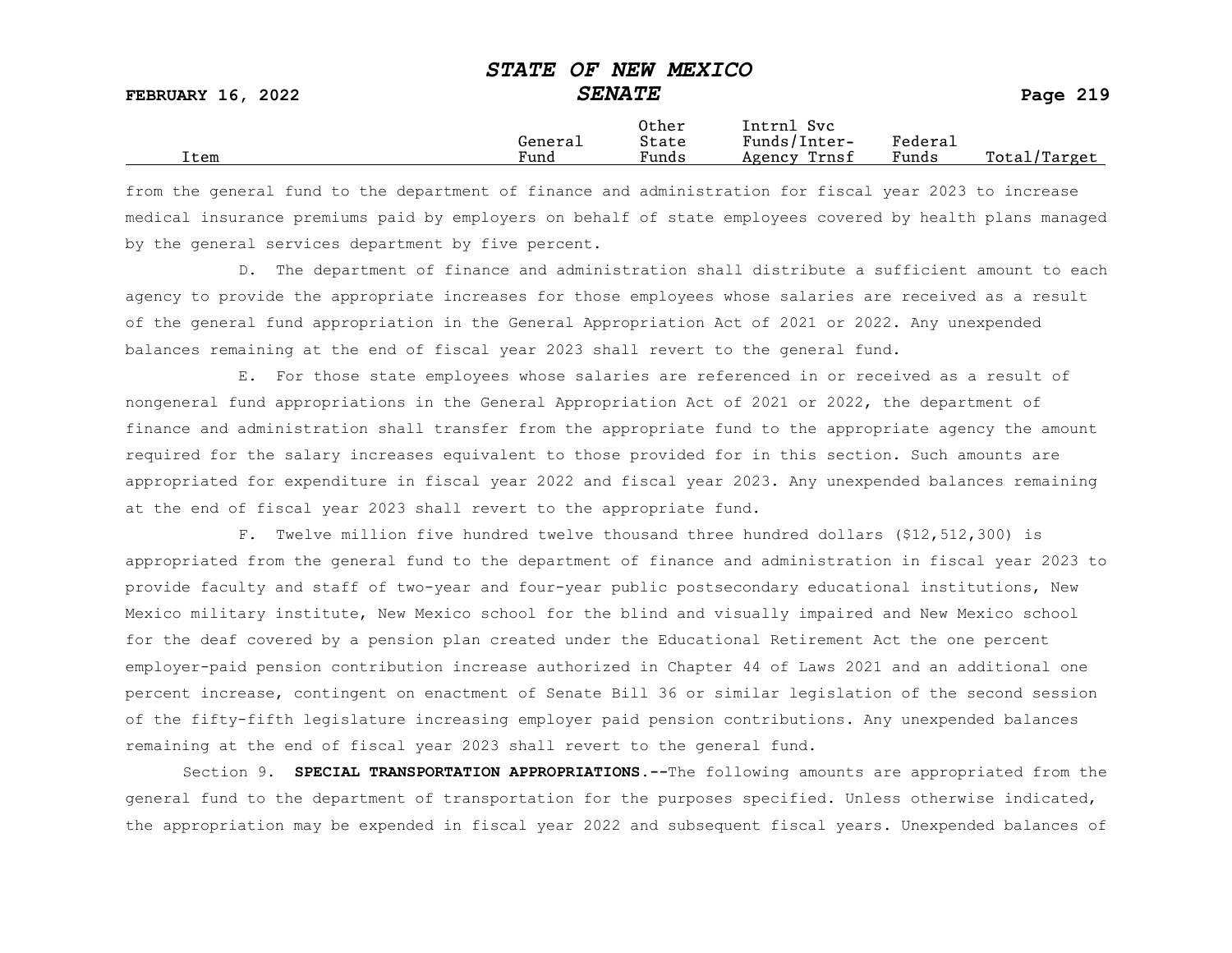| Item                                                                                                       | General<br>Fund | Other<br>State<br>Funds | Intrnl Svc<br>Funds/Inter-<br>Agency Trnsf | Federal<br>Funds | Total/Target |
|------------------------------------------------------------------------------------------------------------|-----------------|-------------------------|--------------------------------------------|------------------|--------------|
| the appropriations remaining at the end of fiscal year 2025 shall revert to the appropriate fund.          |                 |                         |                                            |                  |              |
| DEPARTMENT OF TRANSPORTATION<br>(1)                                                                        | 5,000.0         |                         |                                            |                  | 5,000.0      |
| For essential air service for expenditure in fiscal years 2023 through 2025.                               |                 |                         |                                            |                  |              |
| DEPARTMENT OF TRANSPORTATION<br>(2)                                                                        | 25,000.0        |                         |                                            |                  | 25,000.0     |
| For the rural infrastructure accelerator grant program for interstate 40 and interstate 10 planning.       |                 |                         |                                            |                  |              |
| (3)<br>DEPARTMENT OF TRANSPORTATION                                                                        | 5,000.0         |                         |                                            |                  | 5,000.0      |
| To plan, design, construct, renovate and equip upgrades to regional airports statewide, including one      |                 |                         |                                            |                  |              |
| million five hundred thousand dollars (\$1,500,000) for Grants airport in Cibola county. The appropriation |                 |                         |                                            |                  |              |
| in this section shall be used in combination with the appropriation made for the same purpose in Section   |                 |                         |                                            |                  |              |
| 2(P) of Chapter 4 of Laws 2021 (2nd S.S.) for expenditure in fiscal years 2023 through 2025.               |                 |                         |                                            |                  |              |
| DEPARTMENT OF TRANSPORTATION<br>(4)                                                                        | 9,000.0         |                         |                                            |                  | 9,000.0      |
| To purchase equipment in transportation district offices statewide.                                        |                 |                         |                                            |                  |              |
| DEPARTMENT OF TRANSPORTATION<br>(5)                                                                        | 60,000.0        |                         |                                            |                  | 60,000.0     |
| To the transportation project fund for expenditure in fiscal years 2023 through 2025 to carry out the      |                 |                         |                                            |                  |              |
| provisions of Section 67-3-78 NMSA 1978.                                                                   |                 |                         |                                            |                  |              |
| DEPARTMENT OF TRANSPORTATION<br>(6)                                                                        | 247,500.0       |                         |                                            |                  | 247,500.0    |
| For acquisition of rights-of-way, planning, design and construction and to match other state funds for     |                 |                         |                                            |                  |              |
| projects. Appropriations made in this section may be used for projects including: interstate 40 corridor   |                 |                         |                                            |                  |              |
| in McKinley and Cibola counties; a new state road in Santa Teresa in Dona Ana county; New Mexico highway   |                 |                         |                                            |                  |              |
| 180 in Grant county; Bobby Foster road to Mesa del Sol in Bernalillo county; interstate 25 from            |                 |                         |                                            |                  |              |
| Montgomery boulevard to Comanche road in Bernalillo county; Isleta boulevard in Bernalillo County; Paseo   |                 |                         |                                            |                  |              |
| del Volcan in Sandoval and Bernalillo counties; New Mexico highway 4 in Sandoval county; an interchange    |                 |                         |                                            |                  |              |
| at New Mexico Highway 6 and interstate 25 in Valencia county; Cerrillos road in Santa Fe county; Pinon     |                 |                         |                                            |                  |              |
| Hills boulevard in San Juan county; and New Mexico highway 39 in Mosquero in Harding and San Miguel        |                 |                         |                                            |                  |              |
| counties; and for other road construction and maintenance projects on state-managed roads. Up to twenty    |                 |                         |                                            |                  |              |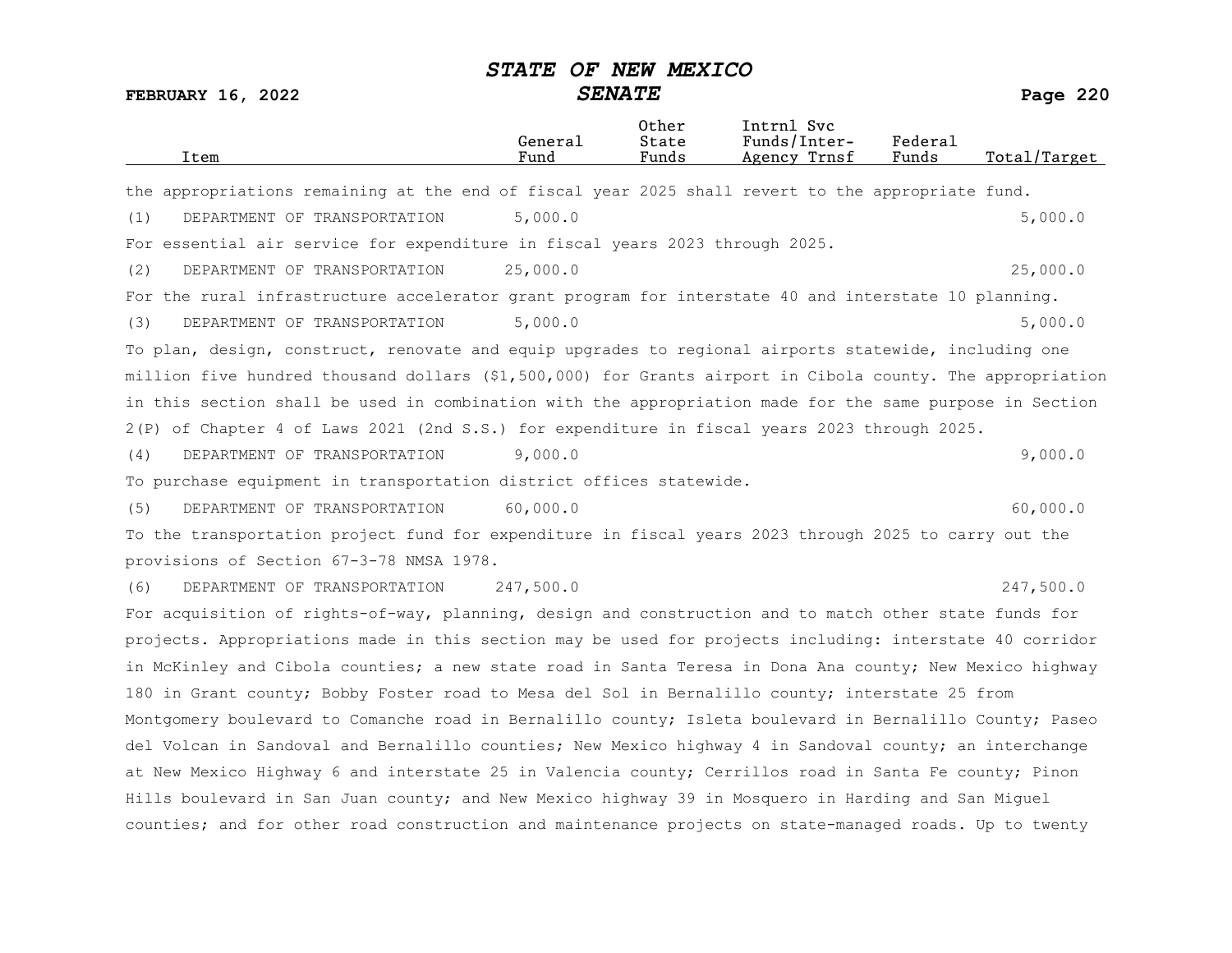| Item                                                                                                          | General<br>Fund | Other<br>State<br>Funds | Intrnl Svc<br>Funds/Inter-<br>Agency Trnsf | Federal<br>Funds | Total/Target |
|---------------------------------------------------------------------------------------------------------------|-----------------|-------------------------|--------------------------------------------|------------------|--------------|
| million dollars (\$20,000,000) may be used to address cost overruns on road projects. The appropriation       |                 |                         |                                            |                  |              |
| includes ten million dollars (\$10,000,000) for planning, design and right-of-way acquisition for the         |                 |                         |                                            |                  |              |
| preservation, rehabilitation, preventative maintenance, reconstruction and new construction of state-         |                 |                         |                                            |                  |              |
| owned and tribal- and local-owned bridges.                                                                    |                 |                         |                                            |                  |              |
| DEPARTMENT OF TRANSPORTATION<br>(7)                                                                           | 20,000.0        |                         |                                            |                  | 20,000.0     |
| For statewide rest area improvements.                                                                         |                 |                         |                                            |                  |              |
| (8)<br>DEPARTMENT OF TRANSPORTATION                                                                           | 2,000.0         |                         |                                            |                  | 2,000.0      |
| For design and construction of wildlife corridors to mitigate wildlife-vehicle collisions on state-           |                 |                         |                                            |                  |              |
| managed roads.                                                                                                |                 |                         |                                            |                  |              |
| TOTAL SPECIAL                                                                                                 |                 |                         |                                            |                  |              |
| TRANSPORTATION APPROPRIATIONS                                                                                 | 373,500.0       |                         |                                            |                  | 373,500.0    |
| Section 10. OTHER SPECIAL APPROPRIATIONS.--Unless otherwise indicated, the following amounts are              |                 |                         |                                            |                  |              |
| appropriated from the one billion sixty-nine million one hundred seventy-five thousand dollars                |                 |                         |                                            |                  |              |
| (\$1,069,175,000) transferred to the appropriation contingency fund of the general fund in Section 1 of       |                 |                         |                                            |                  |              |
| Chapter 4 of Laws 2021 ( $2nd$ S.S.) to the following agencies through fiscal year 2025. Any unexpended funds |                 |                         |                                            |                  |              |
| at the end of fiscal year 2025 shall revert to the general fund, unless otherwise indicated.                  |                 |                         |                                            |                  |              |
| ADMINISTRATIVE OFFICE OF<br>(1)                                                                               |                 |                         |                                            |                  |              |
| THE COURTS                                                                                                    | 20,000.0        |                         |                                            |                  | 20,000.0     |
| For judges retirement solvency. The appropriation is from the general fund and not the appropriation          |                 |                         |                                            |                  |              |
| contingency fund.                                                                                             |                 |                         |                                            |                  |              |
| (2)<br>ADMINISTRATIVE OFFICE                                                                                  |                 |                         |                                            |                  |              |
| OF THE COURTS                                                                                                 | 500.0           |                         |                                            |                  | 500.0        |
| For pretrial services monitoring. The appropriation is from the general fund and not the appropriation        |                 |                         |                                            |                  |              |
| contingency fund.                                                                                             |                 |                         |                                            |                  |              |
| (3)<br>TAXATION AND REVENUE DEPARTMENT                                                                        | 275.0           |                         |                                            |                  | 275.0        |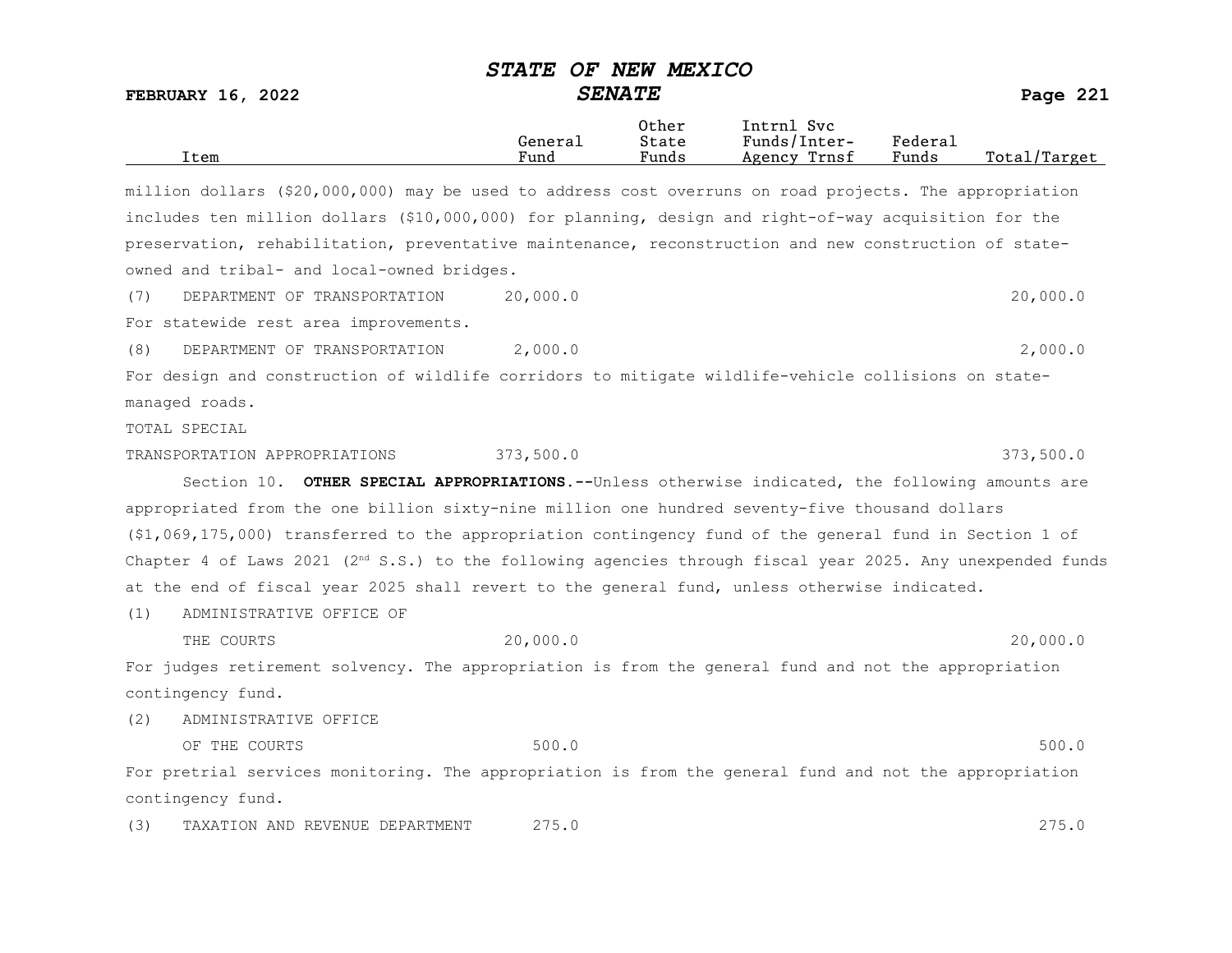|     | Item                                                                                                       | General<br>Fund | Other<br>State<br>Funds | Intrnl Svc<br>Funds/Inter-<br>Agency Trnsf | Federal<br>Funds | Total/Target |
|-----|------------------------------------------------------------------------------------------------------------|-----------------|-------------------------|--------------------------------------------|------------------|--------------|
|     | To purchase and install a mail processing inserter. The appropriation is from the general fund and not     |                 |                         |                                            |                  |              |
|     | the appropriation contingency fund.                                                                        |                 |                         |                                            |                  |              |
| (4) | DEPARTMENT OF FINANCE                                                                                      |                 |                         |                                            |                  |              |
|     | AND ADMINISTRATION                                                                                         | 5,000.0         |                         |                                            |                  | 5,000.0      |
|     | To implement conservation actions for species of greatest conservation need, including improvements to     |                 |                         |                                            |                  |              |
|     | properties statewide.                                                                                      |                 |                         |                                            |                  |              |
| (5) | DEPARTMENT OF FINANCE                                                                                      |                 |                         |                                            |                  |              |
|     | AND ADMINISTRATION                                                                                         | 8,000.0         |                         |                                            |                  | 8,000.0      |
|     | For cost overruns for state government capital outlay projects.                                            |                 |                         |                                            |                  |              |
| (6) | DEPARTMENT OF FINANCE                                                                                      |                 |                         |                                            |                  |              |
|     | AND ADMINISTRATION                                                                                         | 5,000.0         |                         |                                            |                  | 5,000.0      |
|     | To plan, design, construct, renovate and make improvements to building 32 or the residential housing       |                 |                         |                                            |                  |              |
|     | unit located at Navajo preparatory school in San Juan county.                                              |                 |                         |                                            |                  |              |
| (7) | DEPARTMENT OF FINANCE                                                                                      |                 |                         |                                            |                  |              |
|     | AND ADMINISTRATION                                                                                         | 67,000.0        |                         |                                            |                  | 67,000.0     |
|     | For evidence-based criminal justice reform efforts and police recruitment and retention stipends. The      |                 |                         |                                            |                  |              |
|     | department of finance and administration shall transfer nine million dollars (\$9,000,000) to the          |                 |                         |                                            |                  |              |
|     | department of health to establish criteria for distribution of grants supporting violence intervention     |                 |                         |                                            |                  |              |
|     | programs statewide, awarding no more than three million dollars (\$3,000,000) per year through fiscal year |                 |                         |                                            |                  |              |
|     | 2025. The department of finance and administration shall transfer four million dollars (\$4,000,000) to    |                 |                         |                                            |                  |              |
|     | the administrative office of the courts to establish criteria for the distribution of grants supporting    |                 |                         |                                            |                  |              |
|     | pretrial services statewide, awarding no more than one million three hundred forty thousand dollars        |                 |                         |                                            |                  |              |
|     | $(51, 340, 000)$ per year through fiscal year 2025. The four million dollars $(54, 000, 000)$ for pretrial |                 |                         |                                            |                  |              |
|     | services includes sufficient funding for the administrative office of the courts to provide monitoring     |                 |                         |                                            |                  |              |
|     | twenty-four hours per day, seven days per week. The department of finance and administration shall         |                 |                         |                                            |                  |              |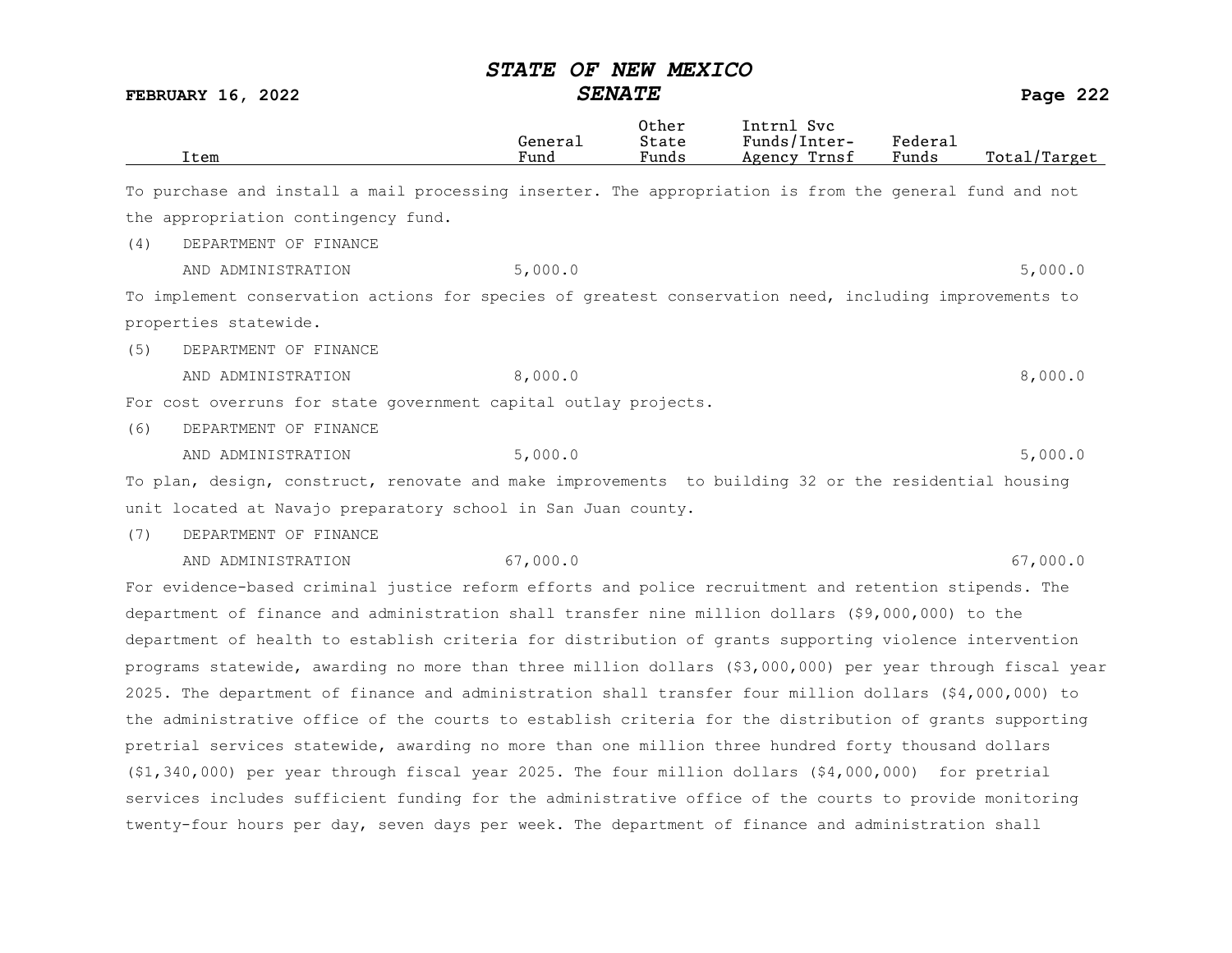FEBRUARY 16, 2022 SENATE SENATE

|      |         | Other                             | Intrnl<br>Sv c  |         |                   |
|------|---------|-----------------------------------|-----------------|---------|-------------------|
|      | Genera⊥ | State                             | Funds/Inter-    | Federau |                   |
| Item | Fund    | $\overline{\phantom{a}}$<br>Funds | Trnsf<br>Agency | Funds   | Total,<br>/Target |

establish criteria for distribution of four million dollars (\$4,000,000) to law enforcement agencies to support community-oriented policing or other evidence-based forms of police training, awarding no more than one million three hundred forty thousand dollars (\$1,340,000) per year through fiscal year 2025. The appropriation to the department of finance and administration includes fifty million dollars (\$50,000,000) to distribute to local law enforcement agencies that use or intend to use communityoriented policing for officer recruitment or retention stipends, with no more than ten million dollars (\$10,000,000) distributed per fiscal year through fiscal year 2027. The appropriation is from the general fund and not the appropriation contingency fund.

(8) DEPARTMENT OF FINANCE

AND ADMINISTRATION 5,000.0 5,000.0

For a green corridor in Taos, including road erosion control, water line repairs, wildfire risk management and watershed management.

(9) DEPARTMENT OF FINANCE

AND ADMINISTRATION 10,000.0 10,000.0 10,000 10,000.0

To provide housing assistance for homeless persons.

(10) DEPARTMENT OF FINANCE

AND ADMINISTRATION 10,000.0 10.000.0 10,000 10,000 10,000 10,000 10,000 10,000 10,000 10,000 10,000 10,000 10,000 10 For the New Mexico mortgage finance authority to acquire, build and rehabilitate, including weatherization, affordable energy efficient housing, financing and other housing services statewide, pursuant to the provisions of the New Mexico Housing Trust Fund Act and the Affordable Housing Act.

(11) DEPARTMENT OF FINANCE

AND ADMINISTRATION 10,000.0 10.000 PM 10,000 10,000 PM 10,000 PM 10,000 PM 10,000 PM 10,000 PM 10,000 PM 10,000 PM 10,000 PM 10,000 PM 10,000 PM 10,000 PM 10,000 PM 10,000 PM 10,000 PM 10,000 PM 10,000 PM 10,000 PM 10,000 To the destination-based sourcing safety net fund. The appropriation is contingent on enactment of Senate Bill 137 or similar legislation of the second session of the fifty-fifth legislature creating the fund. (12) DEPARTMENT OF FINANCE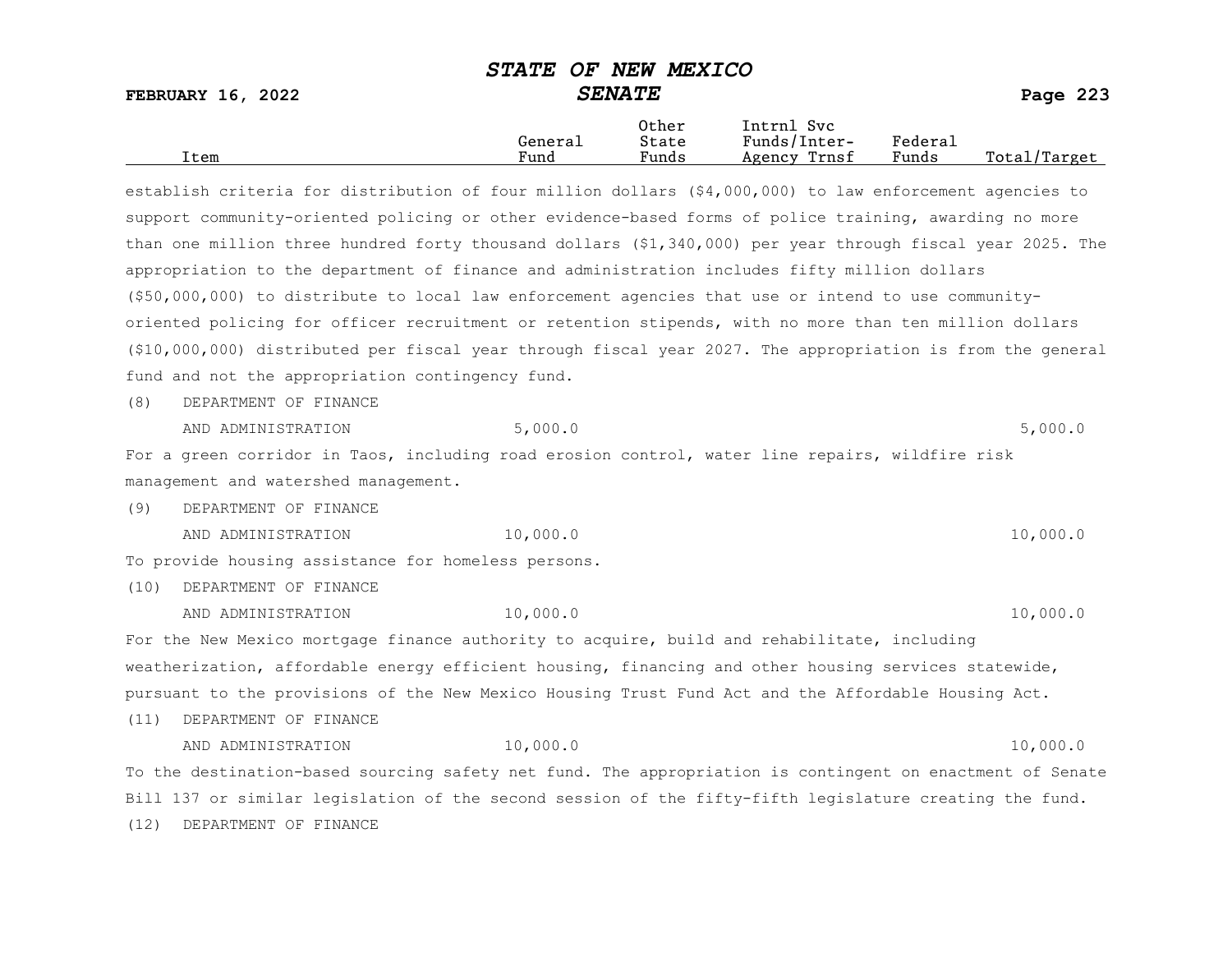|         | Item                                                                                                       | General<br>Fund | Other<br>State<br>Funds | Intrnl Svc<br>Funds/Inter-<br>Agency Trnsf | Federal<br>Funds | Total/Target |
|---------|------------------------------------------------------------------------------------------------------------|-----------------|-------------------------|--------------------------------------------|------------------|--------------|
|         | AND ADMINISTRATION                                                                                         | 50,000.0        |                         |                                            |                  | 50,000.0     |
|         | To the public-private partnership project fund, contingent on enactment of House Bill 55 of the second     |                 |                         |                                            |                  |              |
|         | session of the fifty-fifth legislature creating the fund, for the New Mexico finance authority and New     |                 |                         |                                            |                  |              |
|         | Mexico environment department public-private partnership. Up to five hundred thousand dollars (\$500,000)  |                 |                         |                                            |                  |              |
|         | may be expended for administrative costs at the New Mexico finance authority and up to five hundred        |                 |                         |                                            |                  |              |
|         | thousand dollars (\$500,000) may be expended for administrative costs at the New Mexico environment        |                 |                         |                                            |                  |              |
|         | department.                                                                                                |                 |                         |                                            |                  |              |
| (13)    | DEPARTMENT OF FINANCE                                                                                      |                 |                         |                                            |                  |              |
|         | AND ADMINISTRATION                                                                                         | 5,000.0         |                         |                                            |                  | 5,000.0      |
|         | To plan, design, construct, renovate and equip improvements at red rock park in Gallup in McKinley         |                 |                         |                                            |                  |              |
| county. |                                                                                                            |                 |                         |                                            |                  |              |
| (14)    | DEPARTMENT OF FINANCE                                                                                      |                 |                         |                                            |                  |              |
|         | AND ADMINISTRATION                                                                                         | 45,000.0        |                         |                                            |                  | 45,000.0     |
|         | To plan, design, furnish and equip regional recreation centers and quality of life projects statewide.     |                 |                         |                                            |                  |              |
|         | No more than twenty-seven million five hundred thousand dollars (\$27,500,000) of this appropriation shall |                 |                         |                                            |                  |              |
|         | be expended in a single fiscal year. Five million dollars (\$5,000,000) is from the general fund and the   |                 |                         |                                            |                  |              |
|         | remaining amount is from the appropriation contingency fund.                                               |                 |                         |                                            |                  |              |
| (15)    | DEPARTMENT OF FINANCE                                                                                      |                 |                         |                                            |                  |              |
|         | AND ADMINISTRATION                                                                                         | 20,000.0        |                         |                                            |                  | 20,000.0     |
|         | To plan, design, construct, renovate and make other infrastructure improvements at the Santa Teresa        |                 |                         |                                            |                  |              |
|         | airport in Dona Ana county.                                                                                |                 |                         |                                            |                  |              |
| (16)    | DEPARTMENT OF FINANCE                                                                                      |                 |                         |                                            |                  |              |
|         | AND ADMINISTRATION                                                                                         | 35,000.0        |                         |                                            |                  | 35,000.0     |
|         | To the venture capital program fund, contingent on enactment of House Bill 104 or similar legislation of   |                 |                         |                                            |                  |              |
|         | the second session of the fifty-fifth legislature creating the fund. The appropriation is from the         |                 |                         |                                            |                  |              |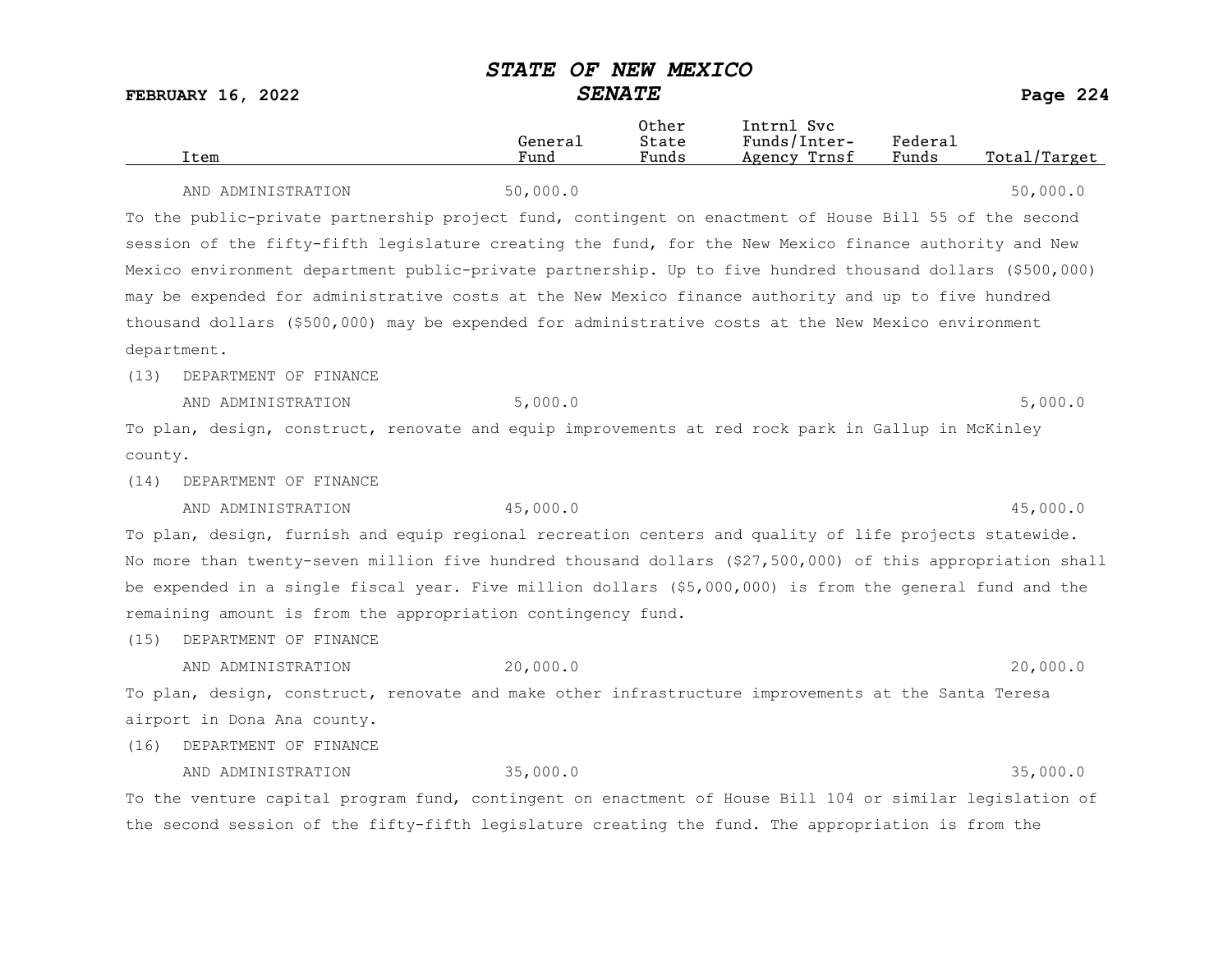|      | Item                                                                                                     | General<br>Fund | Other<br>State<br>Funds | Intrnl Svc<br>Funds/Inter-<br>Agency Trnsf | Federal<br>Funds | Total/Target |
|------|----------------------------------------------------------------------------------------------------------|-----------------|-------------------------|--------------------------------------------|------------------|--------------|
|      | general fund and not the appropriation contingency fund.                                                 |                 |                         |                                            |                  |              |
| (17) | PUBLIC SCHOOL INSURANCE AUTHORITY 15,000.0                                                               |                 |                         |                                            |                  | 15,000.0     |
|      | For employee healthcare coronavirus disease 2019 costs and testing.                                      |                 |                         |                                            |                  |              |
| (18) | GENERAL SERVICES DEPARTMENT                                                                              | 70,000.0        |                         |                                            |                  | 70,000.0     |
|      | To plan, design, construct, furnish and equip, including demolition of existing structures, an executive |                 |                         |                                            |                  |              |
|      | office building in Santa Fe for expenditure through fiscal year 2025. The appropriation is from the      |                 |                         |                                            |                  |              |
|      | general fund and not the appropriation contingency fund.                                                 |                 |                         |                                            |                  |              |
| (19) | DEPARTMENT OF INFORMATION                                                                                |                 |                         |                                            |                  |              |
|      | TECHNOLOGY                                                                                               | 20,000.0        |                         |                                            |                  | 20,000.0     |
|      | To plan, design and construct broadband projects and improve cybersecurity statewide. The appropriation  |                 |                         |                                            |                  |              |
|      | contains sufficient funding for development of a digital equity plan to reduce barriers to broadband and |                 |                         |                                            |                  |              |
|      | leverage federal funding. The appropriation is from the general fund and not the appropriation           |                 |                         |                                            |                  |              |
|      | contingency fund.                                                                                        |                 |                         |                                            |                  |              |
| (20) | SECRETARY OF STATE                                                                                       | 5,000.0         |                         |                                            |                  | 5,000.0      |
|      | To the state election fund for costs to conduct elections statewide.                                     |                 |                         |                                            |                  |              |
| (21) | BORDER AUTHORITY                                                                                         | 9,500.0         |                         |                                            |                  | 9,500.0      |
|      | To plan, design, appraise and acquire rights-of-way, manage construction of and construct flood control  |                 |                         |                                            |                  |              |
|      | improvements, including open channels, diversion berms, attenuation facilities, intake and outfall       |                 |                         |                                            |                  |              |
|      | structures at the Columbus port of entry located in Luna county through fiscal year 2025.                |                 |                         |                                            |                  |              |
| (22) | TOURISM DEPARTMENT                                                                                       | 5,000.0         |                         |                                            |                  | 5,000.0      |
|      | For marketing and advertising, including local events promotion, in fiscal year 2023.                    |                 |                         |                                            |                  |              |
| (23) | ECONOMIC DEVELOPMENT                                                                                     |                 |                         |                                            |                  |              |
|      | DEPARTMENT                                                                                               | 20,000.0        |                         |                                            |                  | 20,000.0     |
|      | To the film division of the economic development department, to acquire property and to plan, design,    |                 |                         |                                            |                  |              |
|      | construct, renovate, equip and furnish studio facilities in Albuquerque in Bernalillo county.            |                 |                         |                                            |                  |              |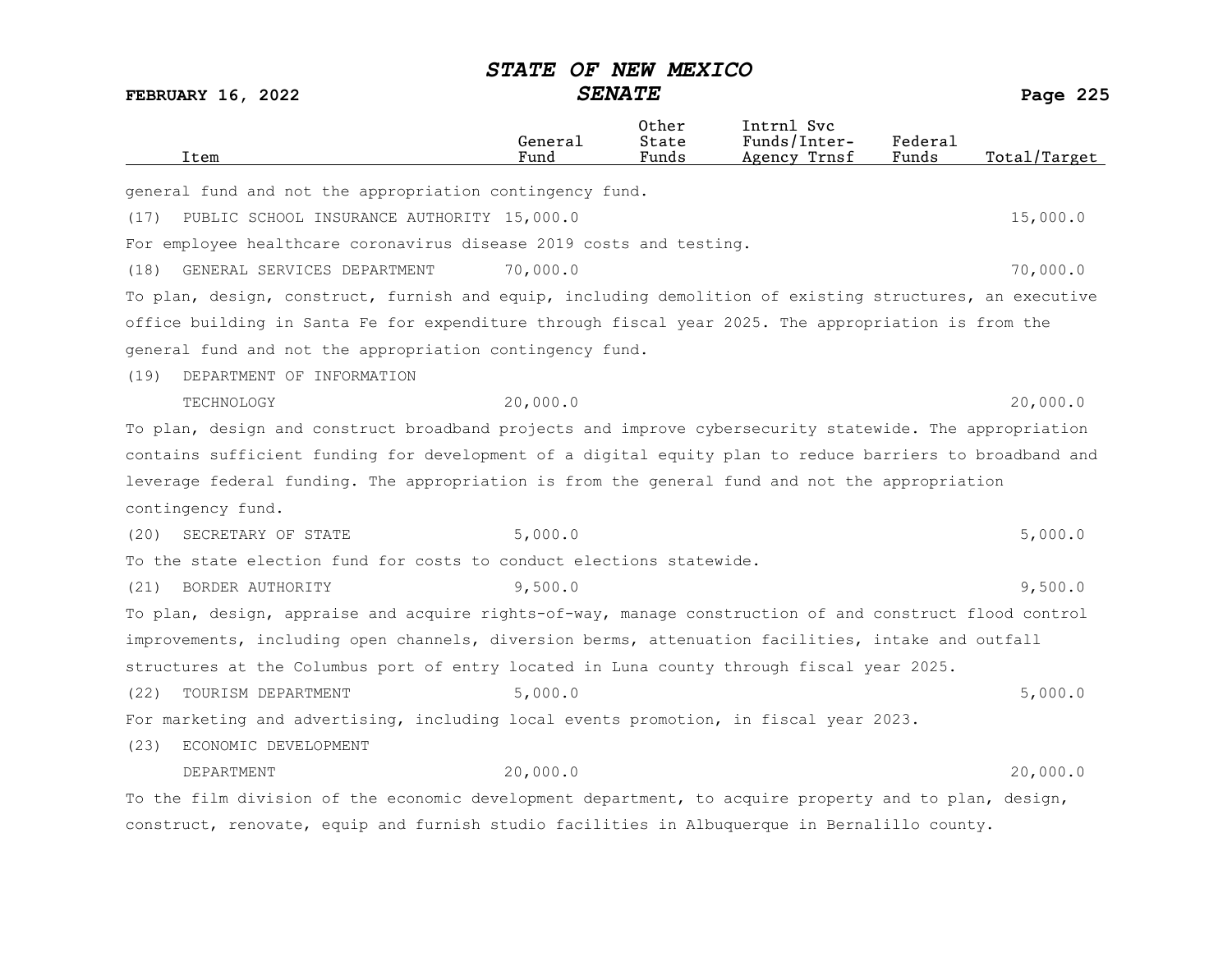|       | Item                                                                                                      | General<br>Fund | Other<br>State<br>Funds | Intrnl Svc<br>Funds/Inter-<br>Agency Trnsf | Federal<br>Funds | Total/Target |
|-------|-----------------------------------------------------------------------------------------------------------|-----------------|-------------------------|--------------------------------------------|------------------|--------------|
| (24)  | ECONOMIC DEVELOPMENT                                                                                      |                 |                         |                                            |                  |              |
|       | DEPARTMENT                                                                                                |                 | 70,000.0                |                                            |                  | 70,000.0     |
|       | To the opportunity enterprise revolving fund for business space development, contingent on enactment of   |                 |                         |                                            |                  |              |
|       | House Bill 7 or similar legislation of the second session of the fifty-fifth legislature. The other state |                 |                         |                                            |                  |              |
|       | funds appropriation includes the seventy million dollar (\$70,000,000) balance of the appropriation       |                 |                         |                                            |                  |              |
|       | contained in Section 11 of Chapter 3 of Laws 2021 to the economic development department which shall not  |                 |                         |                                            |                  |              |
|       | be expended for the original purpose but is appropriated to the opportunity enterprise revolving fund,    |                 |                         |                                            |                  |              |
|       | contingent on enactment of legislation of the second session of the fifty-fifth legislature creating the  |                 |                         |                                            |                  |              |
| fund. |                                                                                                           |                 |                         |                                            |                  |              |
| (25)  | NEW MEXICO STATE FAIR                                                                                     | 5,000.0         |                         |                                            |                  | 5,000.0      |
|       | For revenue lost to coronavirus disease 2019 public health orders.                                        |                 |                         |                                            |                  |              |
| (26)  | CUMBRES AND TOLTEC SCENIC                                                                                 |                 |                         |                                            |                  |              |
|       | RAILROAD COMMISSION                                                                                       | 3,000.0         |                         |                                            |                  | 3,000.0      |
|       | For deferred railroad maintenance and prior-year shortfalls due to revenue lost to coronavirus disease    |                 |                         |                                            |                  |              |
|       | 2019 public health orders. Five hundred sixty-six thousand dollars (\$566,000) of the appropriation is    |                 |                         |                                            |                  |              |
|       | from the general fund and the remaining amount is from appropriation contingency fund.                    |                 |                         |                                            |                  |              |
| (27)  | CULTURAL AFFAIRS DEPARTMENT                                                                               | 5,000.0         |                         |                                            |                  | 5,000.0      |
|       | To plan, design, construct, improve, renovate, furnish and equip facilities and infrastructure, including |                 |                         |                                            |                  |              |
|       | fire suppression and mitigation, climate control, security systems and exhibits at museums, monuments and |                 |                         |                                            |                  |              |
|       | historic sites outside of Santa Fe county statewide.                                                      |                 |                         |                                            |                  |              |
| (28)  | ENERGY, MINERALS AND                                                                                      |                 |                         |                                            |                  |              |
|       | NATURAL RESOURCES DEPARTMENT                                                                              | 5,000.0         |                         |                                            |                  | 5,000.0      |
|       | For wildfire prevention, readiness and firefighting equipment in the healthy forests program.             |                 |                         |                                            |                  |              |
| (29)  | STATE ENGINEER                                                                                            | 32,000.0        |                         |                                            |                  | 32,000.0     |
|       | To the Indian water rights settlement fund to implement the state's portion of the Aamodt case            |                 |                         |                                            |                  |              |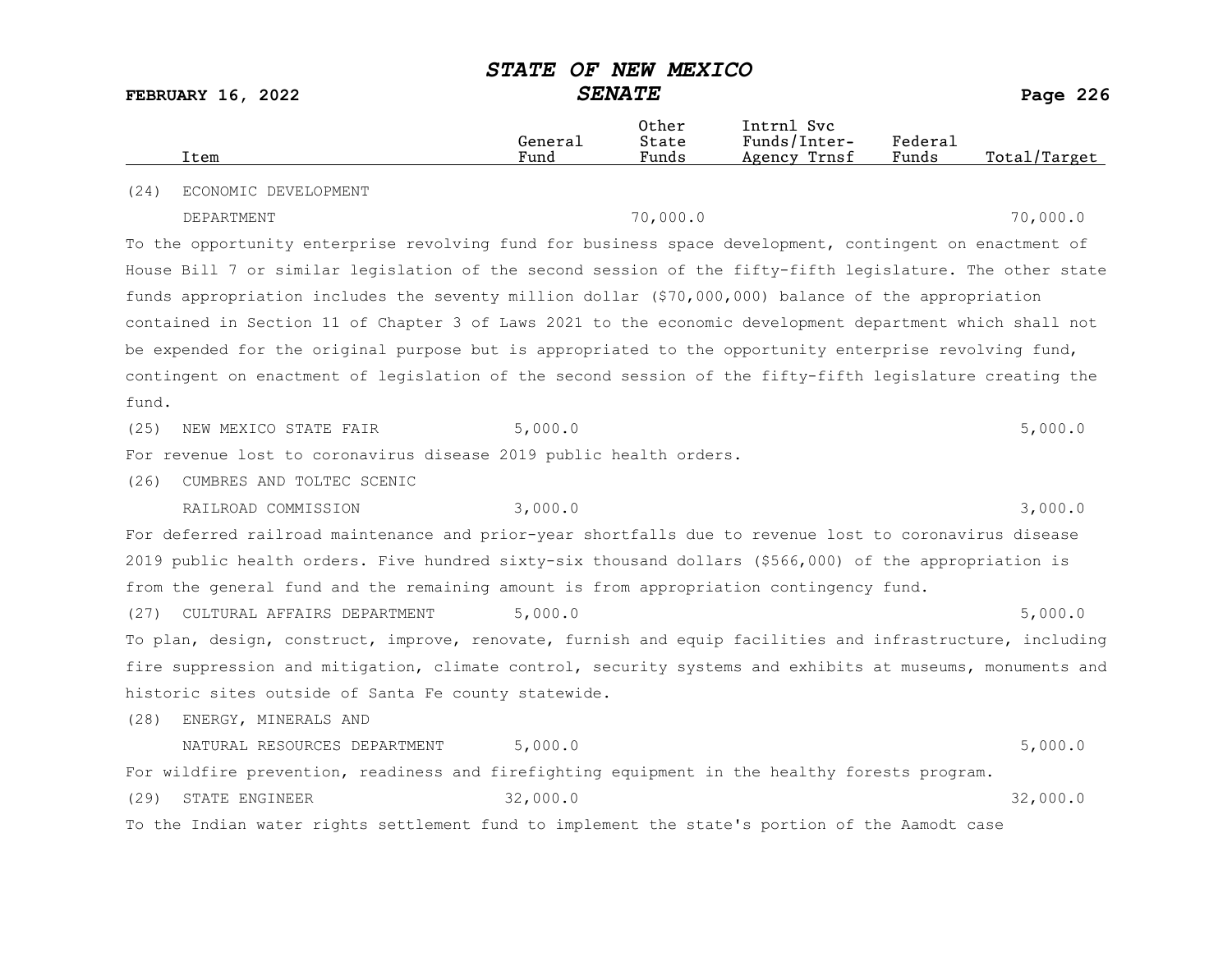| Item                                                                                                       | General<br>Fund | Other<br>State<br>Funds | Intrnl Svc<br>Funds/Inter-<br>Agency Trnsf | Federal<br>Funds | Total/Target |         |
|------------------------------------------------------------------------------------------------------------|-----------------|-------------------------|--------------------------------------------|------------------|--------------|---------|
| settlement. The appropriation is from the general fund and not the appropriation contingency fund. Any     |                 |                         |                                            |                  |              |         |
| unexpended balances in the Indian water rights settlement fund remaining at the end of fiscal year 2025    |                 |                         |                                            |                  |              |         |
| from this appropriation shall not revert to the general fund.                                              |                 |                         |                                            |                  |              |         |
| STATE ENGINEER<br>(30)                                                                                     | 5,000.0         |                         |                                            |                  |              | 5,000.0 |
| To plan, engineer, design, construct or repair acequias or community ditches, for the purposes of          |                 |                         |                                            |                  |              |         |
| restoration, repair, improvement of irrigation efficiency or protection from floods, including up to one   |                 |                         |                                            |                  |              |         |
| hundred thousand dollars (\$100,000) for administrative expenses. The appropriation is from the general    |                 |                         |                                            |                  |              |         |
| fund and not the appropriation contingency fund.                                                           |                 |                         |                                            |                  |              |         |
| STATE ENGINEER<br>(31)                                                                                     | 10,000.0        |                         |                                            |                  | 10,000.0     |         |
| For dam rehabilitation statewide, including up to two hundred thousand dollars (\$200,000) for             |                 |                         |                                            |                  |              |         |
| administrative costs and three million four hundred thousand dollars (\$3,400,000) for distribution to     |                 |                         |                                            |                  |              |         |
| Dona Ana county for the Gardner dam project.                                                               |                 |                         |                                            |                  |              |         |
| STATE ENGINEER<br>(32)                                                                                     | 30, 300.0       |                         |                                            |                  | 30, 300.0    |         |
| For drought mitigation projects, including fifteen million dollars (\$15,000,000) for middle Rio Grande    |                 |                         |                                            |                  |              |         |
| dynamic fallowing, eight million dollars (\$8,000,000) for bridging Gallup public water systems until the  |                 |                         |                                            |                  |              |         |
| Navajo-Gallup water supply pipeline is operational and two million three hundred thousand dollars          |                 |                         |                                            |                  |              |         |
| (\$2,300,000) for drought relief for the lower Pecos basin and other farming communities across the state. |                 |                         |                                            |                  |              |         |
| HUMAN SERVICES DEPARTMENT<br>(33)                                                                          | 10,000.0        |                         |                                            |                  | 10,000.0     |         |
| To provide financial assistance of up to seven hundred fifty dollars (\$750) per household to low-income   |                 |                         |                                            |                  |              |         |
| state residents that do not qualify for other federal aid.                                                 |                 |                         |                                            |                  |              |         |
| HUMAN SERVICES DEPARTMENT<br>(34)                                                                          | 20,000.0        |                         |                                            |                  | 20,000.0     |         |
| To develop providers, including startup costs, to implement evidence-based behavioral health services and  |                 |                         |                                            |                  |              |         |
| evidence-based community child welfare services that will be eligible for medicaid or federal Title IV-E   |                 |                         |                                            |                  |              |         |
| of the Social Security Act families first reimbursement. The human services department shall also work     |                 |                         |                                            |                  |              |         |
| with the children, youth and families department to develop evidence-based children's behavioral health    |                 |                         |                                            |                  |              |         |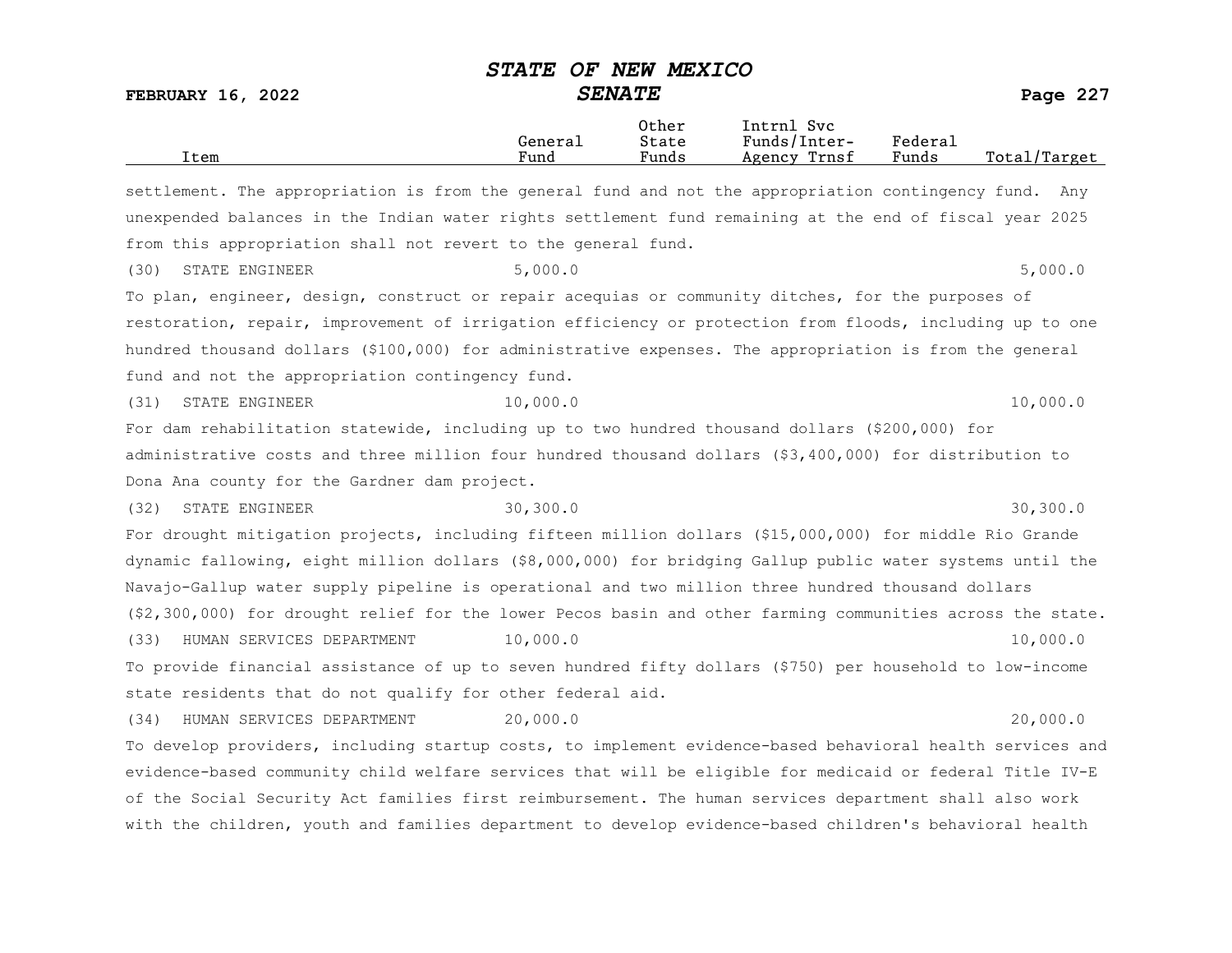| Item                                                                                                       | General<br>Fund | Other<br>State<br>Funds | Intrnl Svc<br>Funds/Inter-<br>Agency Trnsf | Federal<br>Funds | Total/Target |
|------------------------------------------------------------------------------------------------------------|-----------------|-------------------------|--------------------------------------------|------------------|--------------|
| and evidence-based community child welfare services that are eligible for medicaid funding or federal      |                 |                         |                                            |                  |              |
| Title IV-E of the Social Security Act families first reimbursement.                                        |                 |                         |                                            |                  |              |
| HUMAN SERVICES DEPARTMENT<br>(35)                                                                          | 18,000.0        | 10,000.0                |                                            | 143,600.0        | 171,600.0    |
| For hospital and nursing home labor costs in response to coronavirus disease 2019, to be matched with one  |                 |                         |                                            |                  |              |
| hundred forty-three million six hundred thousand dollars (\$143,600,000) in federal medicaid revenue. The  |                 |                         |                                            |                  |              |
| other state funds appropriation is from the health care affordability fund and includes up to one million  |                 |                         |                                            |                  |              |
| dollars (\$1,000,000) for federally qualified health centers to match federal medicaid funds or provide    |                 |                         |                                            |                  |              |
| direct support for small rural primary healthcare centers for staffing costs. Eighteen million dollars     |                 |                         |                                            |                  |              |
| (\$18,000,000) is from the general fund and not the appropriation contingency fund.                        |                 |                         |                                            |                  |              |
| (36)<br>WORKFORCE SOLUTIONS DEPARTMENT                                                                     | 5,000.0         |                         |                                            |                  | 5,000.0      |
| For evidence-based reemployment case management.                                                           |                 |                         |                                            |                  |              |
| WORKFORCE SOLUTIONS DEPARTMENT<br>(37)                                                                     | 5,000.0         |                         |                                            |                  | 5,000.0      |
| For youth reemployment services and apprenticeships.                                                       |                 |                         |                                            |                  |              |
| DEPARTMENT OF ENVIRONMENT<br>(38)                                                                          | 10,000.0        |                         |                                            |                  | 10,000.0     |
| To grant to the eastern New Mexico water utility authority for the eastern New Mexico rural water system,  |                 |                         |                                            |                  |              |
| including two hundred thousand dollars (\$200,000) to the environment department for administrative costs. |                 |                         |                                            |                  |              |
| The appropriation is from the general fund and not the appropriation contingency fund.                     |                 |                         |                                            |                  |              |
| DEPARTMENT OF ENVIRONMENT<br>(39)                                                                          | 3,500.0         |                         |                                            |                  | 3,500.0      |
| To grant to Santa Fe county to plan and construct a replacement Santa Fe county wastewater treatment       |                 |                         |                                            |                  |              |
| facility at the Santa Fe opera. The appropriation is from the general fund and not the appropriation       |                 |                         |                                            |                  |              |
| contingency fund.                                                                                          |                 |                         |                                            |                  |              |
| PUBLIC EDUCATION DEPARTMENT<br>(40)                                                                        | 4,557.3         |                         |                                            |                  | 4,557.3      |
| To plan, design, construct, furnish and equip dormitories at the New Mexico school for the arts in Santa   |                 |                         |                                            |                  |              |
| Fe county. The appropriation is from the general fund and not the appropriation contingency fund.          |                 |                         |                                            |                  |              |
| HIGHER EDUCATION DEPARTMENT<br>(41)                                                                        | 3,500.0         |                         |                                            |                  | 3,500.0      |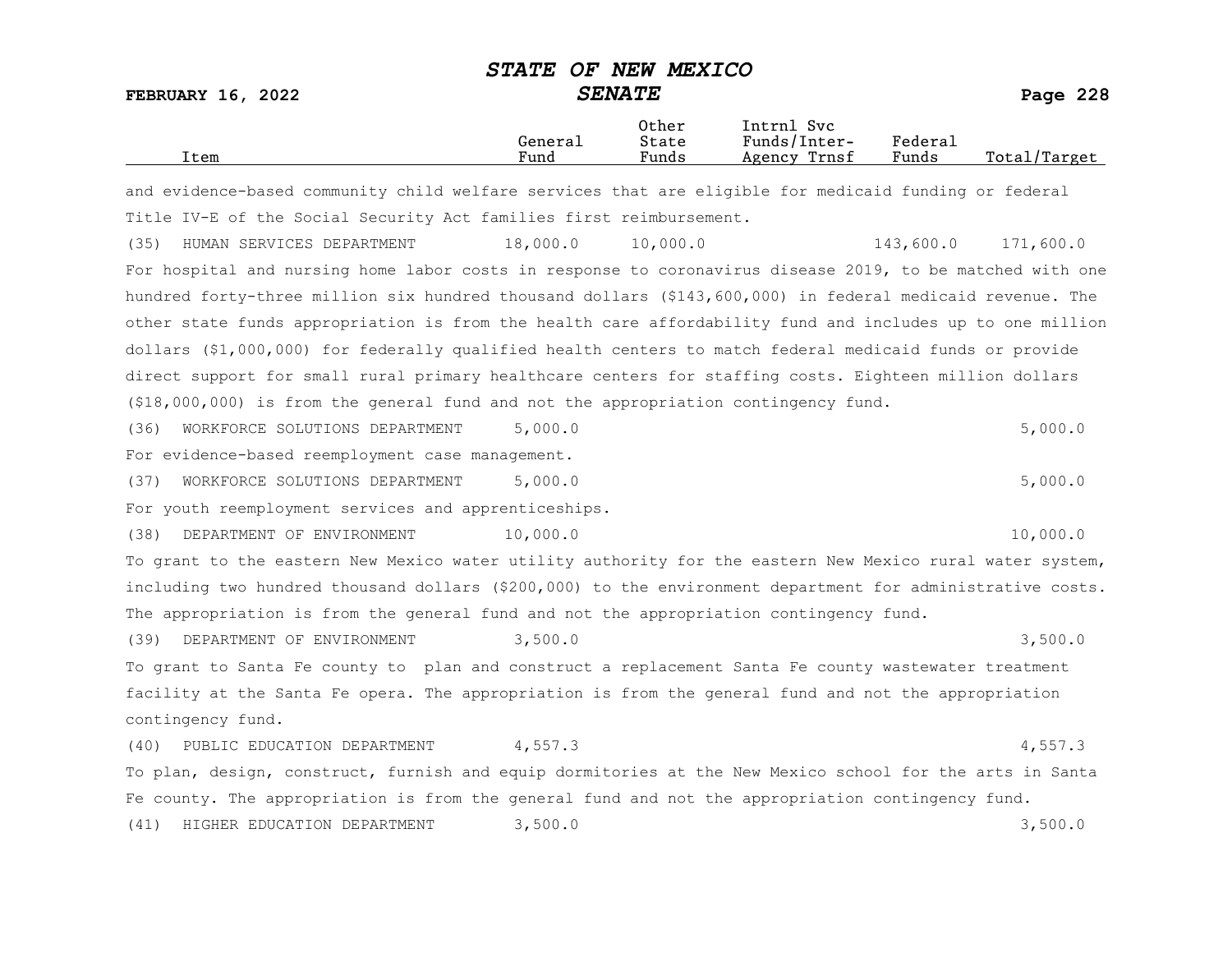FEBRUARY 16, 2022 SENATE Page 229

|      |         | Other                             | Intrnl<br>Svc   |         |                   |
|------|---------|-----------------------------------|-----------------|---------|-------------------|
|      | Generai | State                             | Funds/Inter-    | Federau |                   |
| Item | Fund    | $\overline{\phantom{a}}$<br>Funds | Trnsf<br>Agency | Funds   | Total,<br>/Target |

For demolition of buildings at higher education institutions.

(42) HIGHER EDUCATION DEPARTMENT 30,000.0 30,000 30,000.0

For endowed faculty teaching positions in nursing programs at New Mexico public and tribal institutions of higher education to expand enrollment and the number of graduates able to work in nursing. The higher education department must obtain certification from each higher education institution that the endowment revenue will supplement and not supplant spending at the institution's nursing program before making an endowment award.

(43) HIGHER EDUCATION DEPARTMENT 50,000.0 50,000 50,000.0

For endowed faculty teaching positions in bachelor and master degree social worker programs at New Mexico public and tribal institutions of higher education to expand enrollment and the number of graduates able to work in the behavioral health, child welfare and school systems. The higher education department must obtain certification from each higher education institution that the endowment revenue will supplement and not supplant spending at the institution's social worker program before making an endowment award.

(44) HIGHER EDUCATION DEPARTMENT 63,000.0 63,000.0

For the opportunity scholarship program for students attending a public post-secondary educational institution or tribal college. The scholarship shall pay tuition and fees for New Mexico residents enrolled at least half-time at a public post-secondary educational institution or tribal college who are seeking an associate degree or a credit-bearing, workforce-aligned certificate as defined by the higher education department. Scholarships may be awarded for a maximum of sixty credit hours in an amount not to exceed one hundred percent of tuition and fees, before legislative lottery scholarships have been applied. The opportunity scholarship program shall prioritize financial aid for qualified students as defined in Subsection I. (1) of Section 21-21N-2 NMSA 1978. The higher education department shall provide a written report summarizing the opportunity scholarship's finances, student participation and sustainability to the department of finance and administration and the legislative finance committee by November 1, 2022.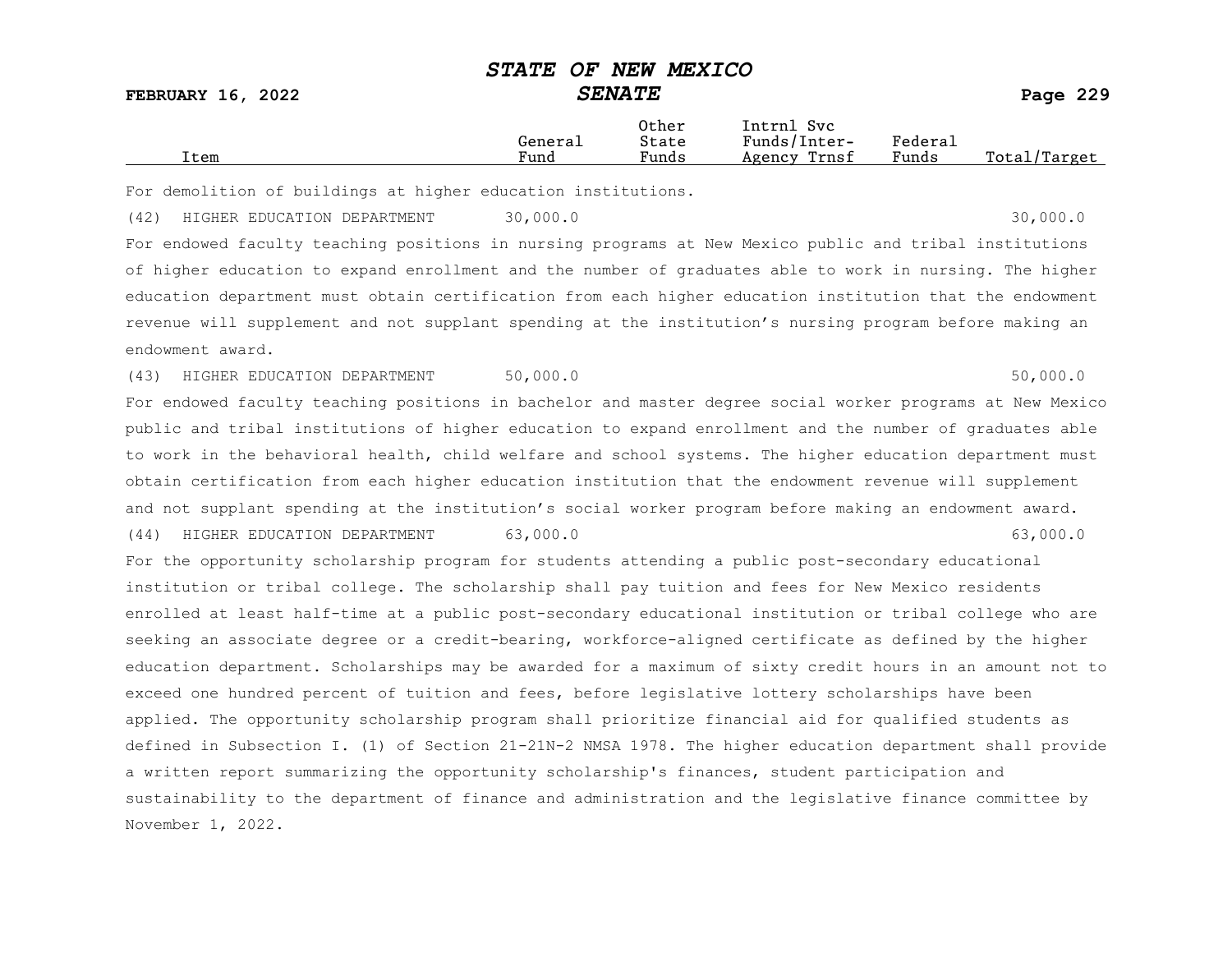FEBRUARY 16, 2022 SENATE Page 230

|                      |                                                                                                            | General    | Other<br>State | Intrnl Svc<br>Funds/Inter- | Federal   |              |
|----------------------|------------------------------------------------------------------------------------------------------------|------------|----------------|----------------------------|-----------|--------------|
| Item                 |                                                                                                            | Fund       | Funds          | Agency Trnsf               | Funds     | Total/Target |
| (45)                 | HIGHER EDUCATION DEPARTMENT                                                                                | 20,000.0   |                |                            |           | 20,000.0     |
|                      | For work study for students in high-demand degree fields as determined by the higher education             |            |                |                            |           |              |
| department.          |                                                                                                            |            |                |                            |           |              |
| (46)                 | UNIVERSITY OF NEW MEXICO                                                                                   | 5,000.0    |                |                            |           | 5,000.0      |
|                      | For endowed positions in Native American studies programs. The higher education department must obtain     |            |                |                            |           |              |
|                      | certification from each higher education institution that the endowment revenue will supplement and not    |            |                |                            |           |              |
|                      | supplant spending at the institution's Native American studies programs before making an endowment award.  |            |                |                            |           |              |
| (47)                 | UNIVERSITY OF NEW MEXICO                                                                                   | 10,000.0   |                |                            |           | 10,000.0     |
|                      | For salaries, operations, program development and a space utilization study for a school of public health  |            |                |                            |           |              |
|                      | through fiscal year 2024.                                                                                  |            |                |                            |           |              |
| (48)                 | NEW MEXICO STATE UNIVERSITY                                                                                | 5,000.0    |                |                            |           | 5,000.0      |
|                      | For salaries, operations and program development for a school of public health through fiscal year 2024.   |            |                |                            |           |              |
| (49)                 | NEW MEXICO STATE UNIVERSITY                                                                                | 5,000.0    |                |                            |           | 5,000.0      |
|                      | To the New Mexico department of agriculture, including three million dollars (\$3,000,000) for soil and    |            |                |                            |           |              |
|                      | water conservation districts, one million dollars (\$1,000,000) to continue the chile labor incentive      |            |                |                            |           |              |
|                      | program and one million dollars (\$1,000,000) to fund vineyard restoration and provide rootstock for the   |            |                |                            |           |              |
|                      | production of wine by New Mexico wineries. Three million dollars (\$3,000,000) of the appropriation is     |            |                |                            |           |              |
|                      | from the general fund and the remaining amount is from the appropriation contingency fund.                 |            |                |                            |           |              |
| TOTAL FUND TRANSFERS |                                                                                                            | 803, 132.3 | 80,000.0       |                            | 143,600.0 | 1,026,732.3  |
|                      | Section 11. FUND TRANSFERS.--Unless otherwise noted, the following amounts are transferred from            |            |                |                            |           |              |
|                      | the one billion sixty-nine million one hundred seventy-five thousand dollars (\$1,069,175,000) transferred |            |                |                            |           |              |
|                      | to the appropriation contingency fund of the general fund in Section 1 of Chapter 4 of Laws 2021 (2nd      |            |                |                            |           |              |
|                      | S.S.) to the following funds.                                                                              |            |                |                            |           |              |

(1) PATIENTS' COMPENSATION

FUND 30,000.0 30,000.0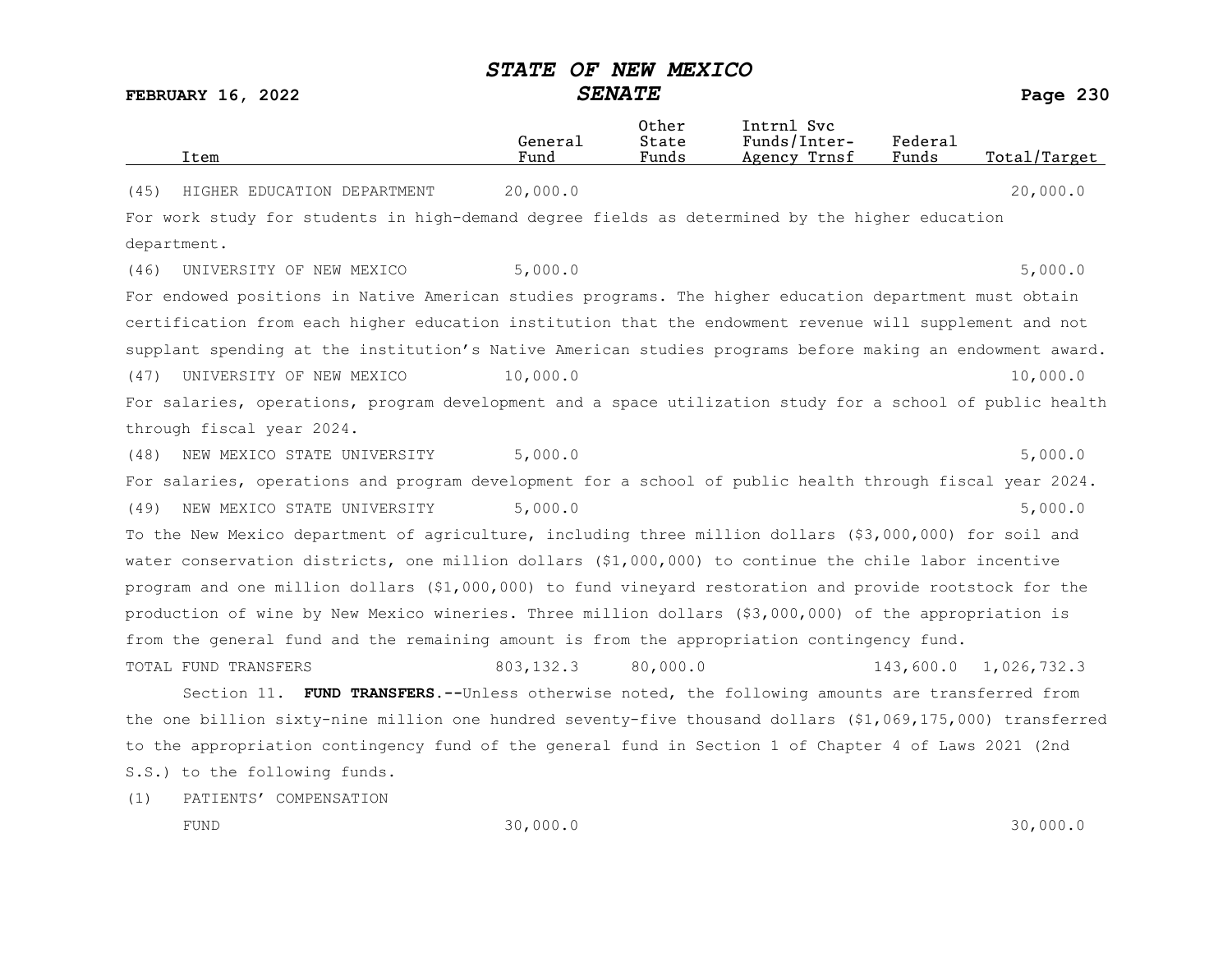FEBRUARY 16, 2022 SENATE Page 231

| Item                                                                                                      | General<br>Fund | Other<br>State<br>Funds | Intrnl Svc<br>Funds/Inter-<br>Agency Trnsf | Federal<br>Funds | Total/Target |
|-----------------------------------------------------------------------------------------------------------|-----------------|-------------------------|--------------------------------------------|------------------|--------------|
| The transfer is from the general fund and not the appropriation contingency fund.                         |                 |                         |                                            |                  |              |
| (2)<br>RURAL LIBRARIES                                                                                    |                 |                         |                                            |                  |              |
| ENDOWMENT FUND                                                                                            | 10,000.0        |                         |                                            |                  | 10,000.0     |
| (3)<br>FOREST LAND PROTECTION                                                                             |                 |                         |                                            |                  |              |
| REVOLVING FUND                                                                                            | 20,000.0        |                         |                                            |                  | 20,000.0     |
| The transfer is from the general fund and not the appropriation contingency fund.                         |                 |                         |                                            |                  |              |
| LOTTERY TUITION FUND<br>(4)                                                                               | 130,000.0       |                         |                                            |                  | 130,000.0    |
| The transfer shall be effective July 1, 2022.                                                             |                 |                         |                                            |                  |              |
| TECHNOLOGY ENHANCEMENT FUND<br>(5)                                                                        | 45,000.0        |                         |                                            |                  | 45,000.0     |
| To provide matching funds to state research universities to support innovative applied research that      |                 |                         |                                            |                  |              |
| advances knowledge and creates new products and production processes in the fields of agriculture,        |                 |                         |                                            |                  |              |
| biotechnology, biomedicine, energy, materials science, microelectronics, water resources, aerospace,      |                 |                         |                                            |                  |              |
| telecommunications, manufacturing science and similar research areas. The transfer is from the general    |                 |                         |                                            |                  |              |
| fund and not the appropriation contingency fund.                                                          |                 |                         |                                            |                  |              |
| TEACHER PREPARATION AFFORDABILITY<br>(6)                                                                  |                 |                         |                                            |                  |              |
| SCHOLARSHIP FUND                                                                                          |                 | 20,000.0                |                                            |                  | 20,000.0     |
| The other state funds appropriation is from the public education reform fund.                             |                 |                         |                                            |                  |              |
| TEACHER LOAN REPAYMENT FUND<br>(7)                                                                        |                 | 5,000.0                 |                                            |                  | 5,000.0      |
| The other state funds appropriation is from the public education reform fund.                             |                 |                         |                                            |                  |              |
| TOTAL FUND TRANSFERS                                                                                      | 235,000.0       | 25,000.0                |                                            |                  | 260,000.0    |
| Section 12. ADDITIONAL FISCAL YEAR 2022 BUDGET ADJUSTMENT AUTHORITY. -- During fiscal year 2022,          |                 |                         |                                            |                  |              |
| subject to review and approval by the department of finance and administration, pursuant to Sections 6-3- |                 |                         |                                            |                  |              |
| 23 through 6-3-25 NMSA 1978, in addition to the budget adjustment authority in the General Appropriation  |                 |                         |                                            |                  |              |
| Act of 2021:                                                                                              |                 |                         |                                            |                  |              |

A. the state ethics commission may request budget increases up to thirty thousand dollars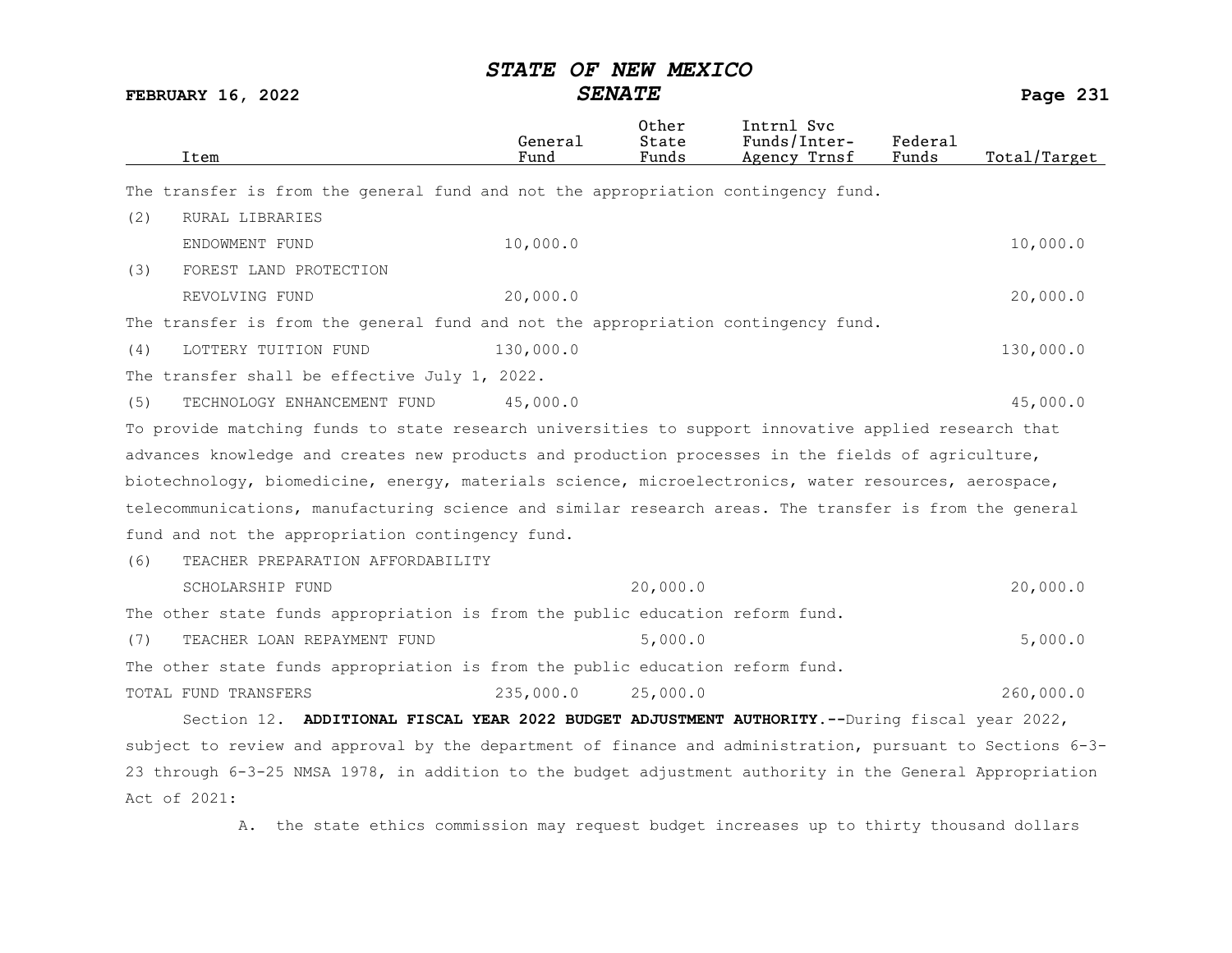|      |         | Other                             | Intrnl<br><b>Svc</b> |                   |                   |
|------|---------|-----------------------------------|----------------------|-------------------|-------------------|
|      | Generai | State                             | Funds/Inter-         | ${}_{\rm Federa}$ |                   |
| Item | Fund    | $\overline{\phantom{a}}$<br>Funds | Trnsf<br>Agency      | Funds             | Total,<br>/Target |

(\$30,000) from other state funds received from court ordered judgments or sanctions and settlement payments related to commission authorized civil actions for operating expenses;

B. the economic development department may request budget increases up to one million five hundred thousand dollars (\$1,500,000) from internal service funds/interagency transfers and other state funds from grants from local governments and federal agencies for the purpose of economic growth and related support services;

C. the public regulation commission may request transfers up to two hundred fifty thousand dollars (\$250,000) between programs;

D. the patient's compensation fund program of the office of superintendent of insurance may request budget increases from patient's compensation fund balances for patient compensation settlements and court-ordered payments;

E. the New Mexico racing commission may request budget increases up to six hundred thousand dollars (\$600,000) from the equine testing fund balance for the enhancement of the equine testing program;

F. the cultural affairs department may request transfers up to one million dollars (\$1,000,000) between programs;

G. the energy, minerals and natural resources department may request budget increases from internal service funds/interagency transfers from the department of environment, department of game and fish, homeland security and emergency management department and office of the state engineer from federal funds to allow programs to maximize the use of federal grants, the state parks program of the energy, minerals and natural resources department may request budget increases from internal service funds/interagency transfers from the department of transportation, youth conservation corps, tourism department, economic development department and department of game and fish from funds related to projects approved by the Rio Grande trail commission for Rio Grande trail projects, the oil and gas conservation program of the energy, minerals and natural resources department may request budget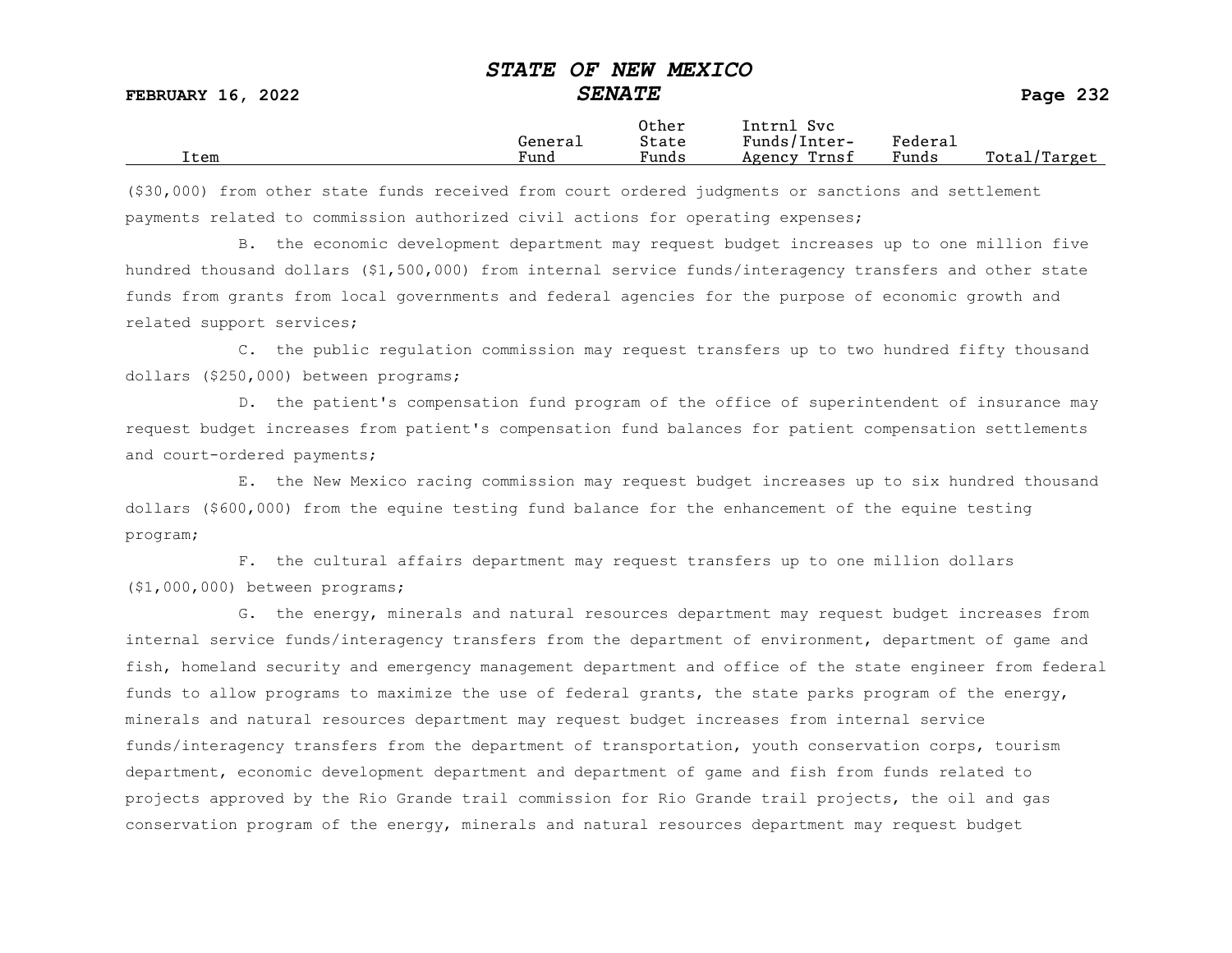FEBRUARY 16, 2022 SENATE SENATE SERUARY 16, 2022

|      |         | Other                             | Intrnl<br>Sv c  |         |                   |
|------|---------|-----------------------------------|-----------------|---------|-------------------|
|      | Genera⊥ | State                             | Funds/Inter-    | Federau |                   |
| Item | Fund    | $\overline{\phantom{a}}$<br>Funds | Trnsf<br>Agency | Funds   | Total,<br>/Target |

increases from internal service funds/interagency transfers from the department of environment for the water quality program and may request budget increases from internal service funds/interagency transfers, other state funds and fund balances from the Carlsbad brine well remediation fund for the continued remediation of the Carlsbad brine well, the healthy forests program of the energy, minerals and natural resources department may request budget increases up to fifty thousand dollars (\$50,000) from other state funds for the inmate work camp program, the energy conservation and management program of the energy, minerals and natural resources department may request budget increases from internal service funds/interagency transfers and other state funds for project implementation and the mining and minerals program of the energy, minerals and natural resources department may request budget increases from other state funds in the coal and mining act fund up to sixty-five thousand dollars (\$65,000) for revenues collected in fiscal year 2022;

H. the intertribal ceremonial office may request budget increases up to one million dollars (\$1,000,000) from other state funds to grow the intertribal ceremonial event;

I. the commission for the blind may request budget increases from other state funds to contract with blind or visually impaired vendors to operate food services at the Kirtland air force base pursuant to the awarded federal contract;

J. the income support program of the human services department may request budget increases up to five million twenty-two thousand one hundred dollars (\$5,022,100) from the federal temporary assistance for needy families block grant to provide cash assistance to participants as defined in the New Mexico Works Act, including wage subsidies for participants, clothing allowances and diversion payments;

K. the independent living services program of the division of vocational rehabilitation may request budget increases up to two hundred thousand dollars (\$200,000) from other state funds for independent living services for the disabled;

L. the department of health may request budget increases from other state funds for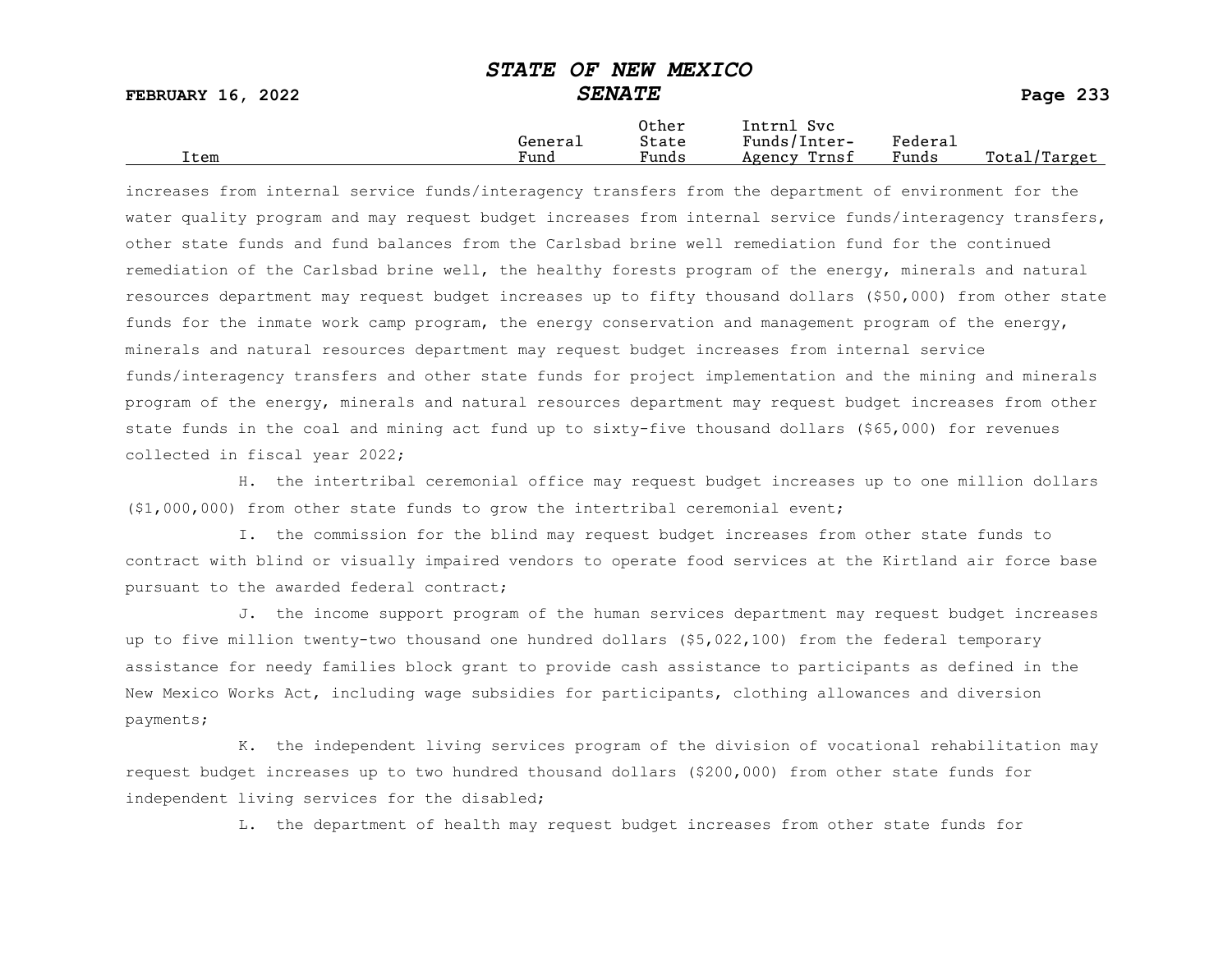FEBRUARY 16, 2022 SENATE SENATE

|      | General              | Other<br>State                    | Intrnl<br>Svc<br>Funds/Inter- | ${}_{\rm Federa}$ |                  |
|------|----------------------|-----------------------------------|-------------------------------|-------------------|------------------|
| Item | $\mathbf{r}$<br>Fund | $\overline{\phantom{a}}$<br>Funds | Trnsf<br>Agency               | Funds             | Total,<br>Target |

coronavirus disease 2019 public health order fees and coronavirus disease 2019 testing reimbursement revenue and the health certification, licensing and oversight program of the department of health may request program transfers up to two hundred thousand dollars (\$200,000) from other programs to assist with the development and implementation of the incident management system;

M. the water protection program of the department of environment may request budget increases up to three hundred fifty thousand dollars (\$350,000) from other state funds and internal service funds/interagency transfers for providing technical or community services, may request budget increases from other state funds and internal service funds/interagency transfers up to the available balance from the rural infrastructure revolving loan fund and may request budget increases from other state funds and internal service funds/interagency transfers up to the available balance from the wastewater facility construction loan fund;

N. the corrections department may request program transfers up to one million five hundred thousand dollars (\$1,500,000) from the inmate management and control program to other programs for budget shortfalls;

O. the department of transportation may request budget increases up to thirty-five million dollars (\$35,000,000) from other state funds and fund balances to meet federal matching requirements, for debt service and related costs, intergovernmental agreements, lawsuits and construction- and maintenancerelated costs;

P. the student financial aid program of the higher education department may request budget increases up to nine million dollars (\$9,000,000) from other state funds to the legislative lottery tuition fund.

#### Section 13. CERTAIN FISCAL YEAR 2023 BUDGET ADJUSTMENTS AUTHORIZED--

A. As used in this section and Section 12 of the General Appropriation Act of 2022:

(1) "budget category" means an item or an aggregation of related items that represents the object of an appropriation. Budget categories include personal services and employee benefits,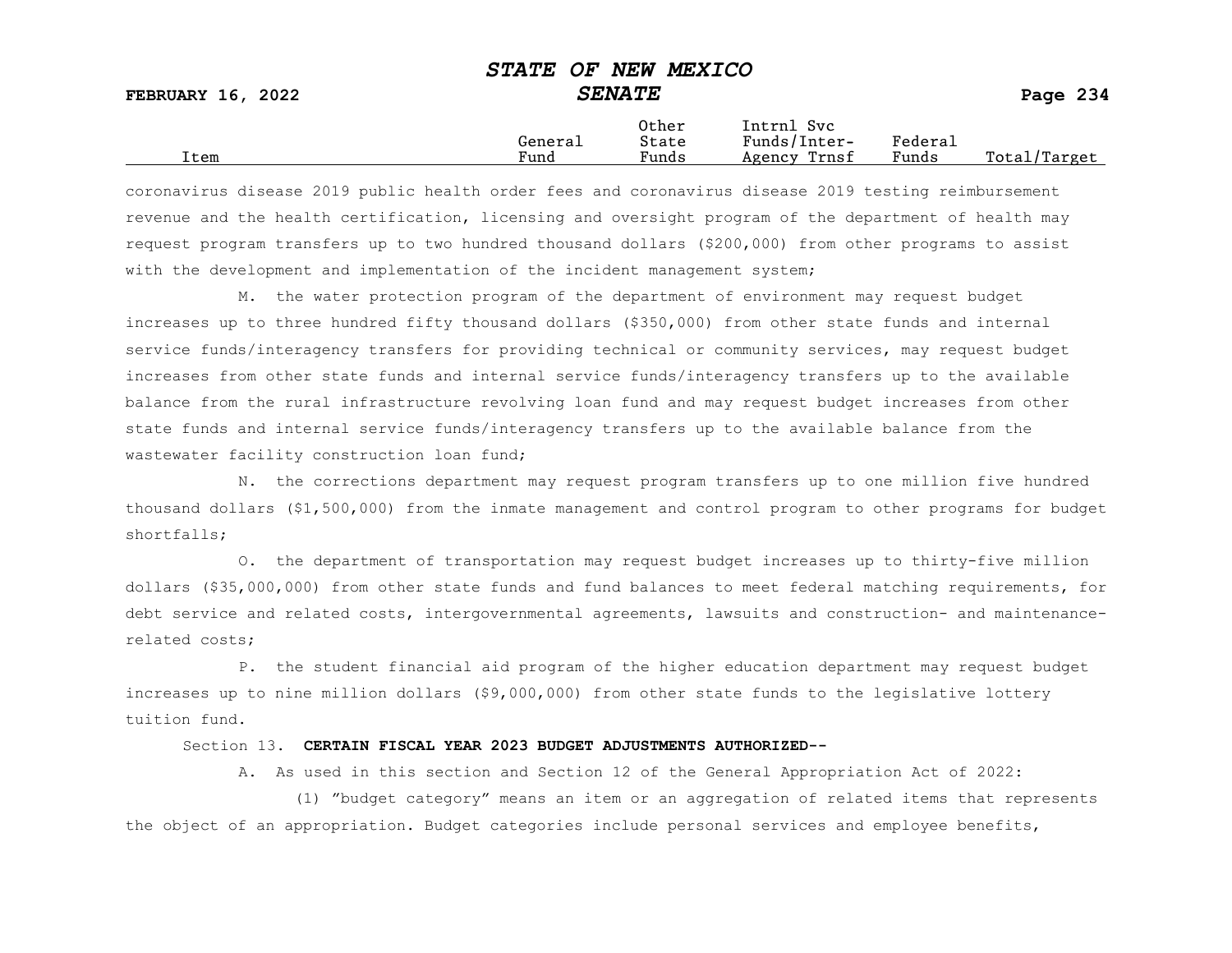FEBRUARY 16, 2022 SENATE Page 235

|      | General | Other<br>State        | Svc<br>[ntrnl<br>Funds/Inter- | Federau |                 |
|------|---------|-----------------------|-------------------------------|---------|-----------------|
| Item | Fund    | $\mathbf{r}$<br>Funds | Trnsf<br>Agency               | Funds   | Total<br>Target |

contractual services, other and other financing uses;

(2) "budget increase" means an approved increase in expenditures by an agency from a specific source;

(3) "category transfer" means an approved transfer of funds from one budget category to another budget category, provided that a category transfer does not include a transfer of funds between divisions; and

(4) "program transfer" means an approved transfer of funds from one program of an agency to another program of that agency.

B. Pursuant to Sections 6-3-23 through 6-3-25 NMSA 1978, those budget adjustments specified in this section are authorized for fiscal year 2023.

C. In addition to the specific category transfers authorized in Subsection E of this section and unless a conflicting category transfer is authorized in Subsection E of this section, all agencies, including legislative agencies, may request category transfers among personal services and employee benefits, contractual services and other.

D. Unless a conflicting budget increase is authorized in Subsection E of this section, a program with internal service funds/interagency transfers appropriations that collects money in excess of those appropriated may request budget increases in an amount not to exceed five percent of its internal service funds/interagency transfers and a program with other state funds that collects money in excess of those appropriated may request budget increases in an amount not to exceed five percent of its other state funds contained in Section 4 of the General Appropriation Act of 2022. To track the five percent transfer limitation, agencies shall report cumulative budget adjustment request totals on each budget request submitted. The department of finance and administration shall certify agency reporting of these cumulative totals.

E. In addition to the budget authority otherwise provided in the General Appropriation Act of 2022, the following agencies may request specified budget adjustments: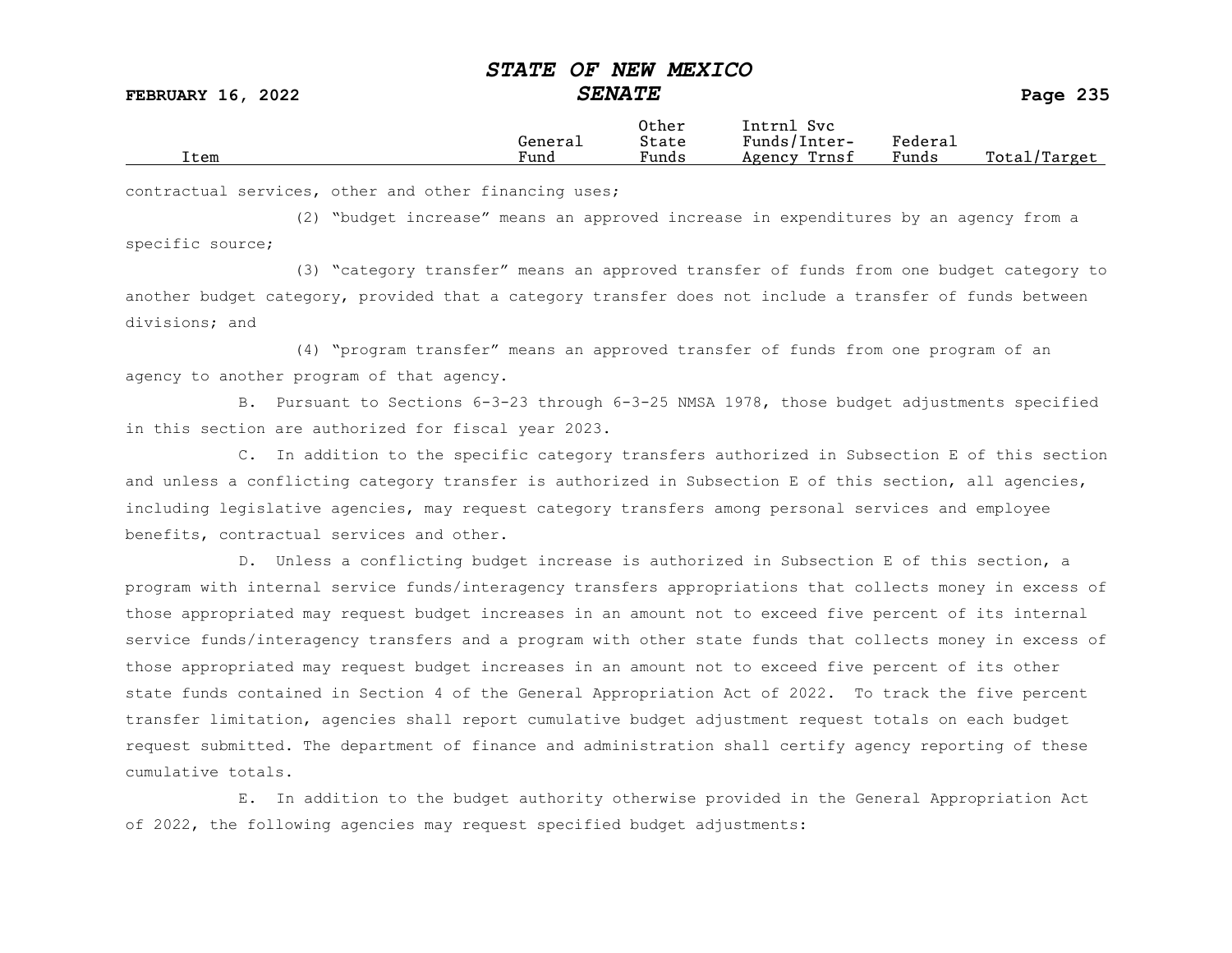|      | General              | Other<br>State                    | Intrnl<br>Svc<br>Funds/Inter- | ${}_{\rm Federa}$ |                  |
|------|----------------------|-----------------------------------|-------------------------------|-------------------|------------------|
| Item | $\mathbf{r}$<br>Fund | $\overline{\phantom{a}}$<br>Funds | Trnsf<br>Agency               | Funds             | Total,<br>Target |

(1) the New Mexico compilation commission may request budget increases from internal service funds/interagency transfers and other state funds for publishing expenses in fiscal year 2023;

(2) the third judicial district court may request budget increases up to thirty-six thousand dollars (\$36,000) from other state funds for the veterans treatment court program expenses and may request budget increases up to twenty thousand dollars (\$20,000) from other state funds for program revenues received from fees collected for alternative dispute resolution and mediation programs for operating expenses;

(3) the fifth judicial district court may request budget increases up to twenty-seven thousand dollars (\$27,000) from other state funds for the Lea family reunification drug court program for operating expenses and may request budget increases up to seventy thousand dollars (\$70,000) from other state funds from duplication fees for operating expenses;

(4) the second judicial district attorney may request budget increases up to one million dollars (\$1,000,000) from internal service funds/interagency transfers and other state funds from grants and local governments for case prosecution and related support services;

(5) the attorney general may request budget increases up to five hundred thousand dollars (\$500,000) from other state funds from the consumer settlement fund for operating expenses arising from complex investigative and litigation matters that are completely unforeseen;

(6) the state investment council may request budget increases from other state funds for investment-related management fees and to meet emergencies or unexpected physical plant failures that might impact the health and safety of workers or visitors to the agency;

(7) the administrative hearings office may request budget increases from other revenues in amounts not to exceed the amounts actually received from other state agencies for conducting and adjudicating administrative hearings for those agencies;

(8) the benefits, risk and program support programs of the public school insurance authority may request budget increases from internal service funds/interagency transfers, other state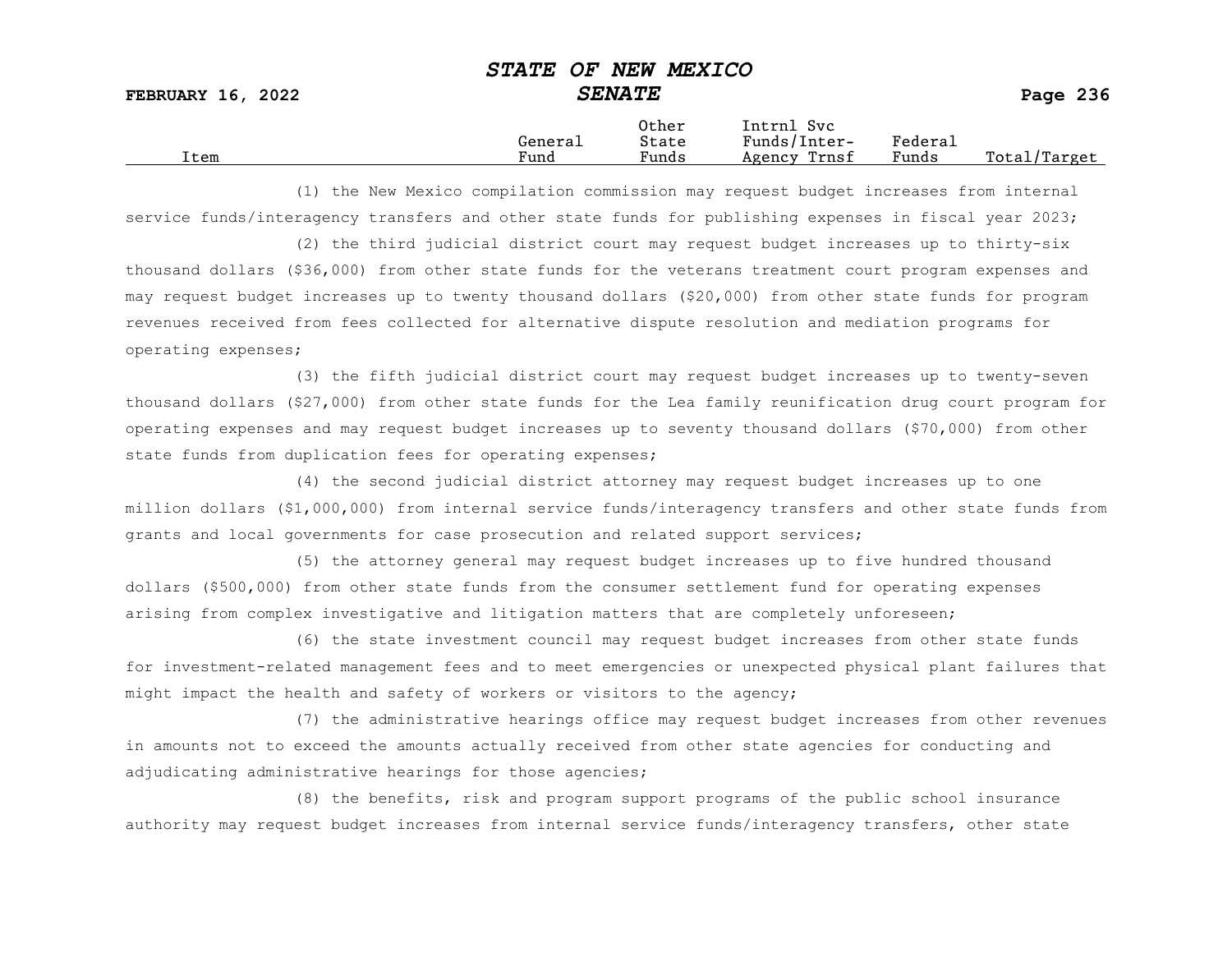|      |                      | Other                             | Intrnl<br>Sv c  |                                            |                  |
|------|----------------------|-----------------------------------|-----------------|--------------------------------------------|------------------|
|      | General              | State                             | Funds/Inter-    | ${}_{\rm Federa}$                          |                  |
| Item | $\mathbf{r}$<br>Fund | $\overline{\phantom{a}}$<br>Funds | Trnsf<br>Agency | and the state of the state of the<br>Funds | Total<br>'Target |
|      |                      |                                   |                 |                                            |                  |

funds and fund balances for claims;

(9) the healthcare benefits administration program of the retiree health care authority may request budget increases from other state funds for claims;

(10) the educational retirement board may request budget increases from other state funds for investment-related asset management fees and to meet emergencies or unexpected physical plant failures that might impact the health and safety of workers or visitors to the agency;

(11) the New Mexico sentencing commission may request budget increases from fund balances for operating expenses and may request budget increases up to one hundred fifty thousand dollars (\$150,000) from other state funds for operating expenses;

(12) the department of information technology may request budget increases up to two million dollars (\$2,000,000) from other state funds from fund balances for telecommunication, information processing and the statewide human resources, accounting and management reporting system, may request budget increases up to ten percent of internal service funds/interagency transfers and other state funds appropriated in Section 4 of the General Appropriation Act of 2022 to support existing or new services and may request budget increases from fund balances up to the amount of depreciation expense, as reported in the notes to the financial statements of the agency's independent audit of the fiscal year ending June 30, 2022, to acquire and replace capital equipment and associated software used to provide enterprise services;

(13) the public employees retirement association may request budget increases from other state funds for investment-related asset management fees and to meet emergencies or unexpected physical plant failures that might impact the health and safety of workers or visitors to the agency;

(14) the state ethics commission may request budget increases up to thirty thousand dollars (\$30,000) from other state funds received from court ordered judgments or sanctions and settlement payments related to commission authorized civil actions for operating expenses;

(15) the marketing and promotion program of the tourism department may request budget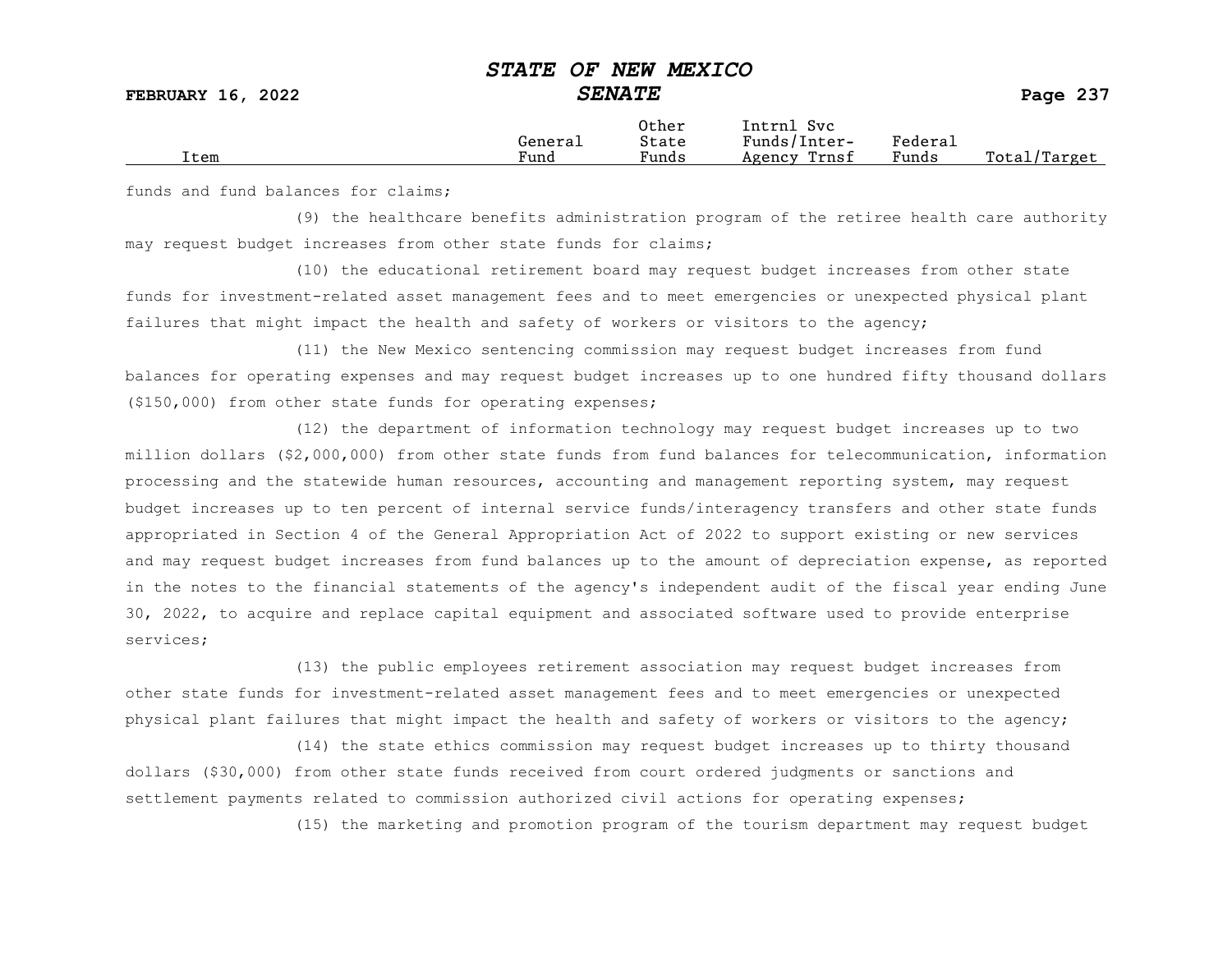FEBRUARY 16, 2022 SENATE SENATE

|      |         | Other                 | Intrnl<br>Sv c  |                     |                   |
|------|---------|-----------------------|-----------------|---------------------|-------------------|
|      | Generai | State                 | Funds/Inter-    | Federa <sub>1</sub> |                   |
| Item | Fund    | $\mathbf{r}$<br>Funds | Trnsf<br>Agency | Funds               | Total,<br>'Target |

increases up to five million dollars (\$5,000,000) from other state funds from cooperative marketing grant matches;

(16) the economic development department may request budget increases up to one million five hundred thousand dollars (\$1,500,000) from internal service funds/interagency transfers and other state funds from grants, local governments and federal agencies for the purpose of economic growth and related support services;

(17) the boards and commissions program of the regulation and licensing department may request additional budget increases in excess of those allowed under Section 13, Paragraph D of this Section, up to five percent from fees associated with various boards and commissions for operating expenses;

(18) the public regulation commission may request budget increases up to five hundred thousand dollars (\$500,000) from other state funds collected under the Community Solar Act for personnel and other expenses of the commission required to carry out provisions of the Community Solar Act and may request program transfers up to two hundred fifty thousand dollars (\$250,000) between programs;

(19) the patient's compensation fund program of the office of superintendent of insurance may request budget increases from patient's compensation fund balances for patient compensation settlements and court-ordered payments;

(20) the New Mexico medical board may request budget increases up to one hundred thousand dollars (\$100,000) from other state funds from licensing and renewal fees for the administrative hearing and litigation process;

(21) the board of nursing may request budget increases up to one hundred forty thousand dollars (\$140,000) from fund balances for personnel expenses and may request budget increases up to forty thousand dollars (\$40,000) from fund balances for other expenses;

(22) the New Mexico racing commission may request budget increases up to six hundred thousand dollars (\$600,000) from the equine testing fund balance for the enhancement of the equine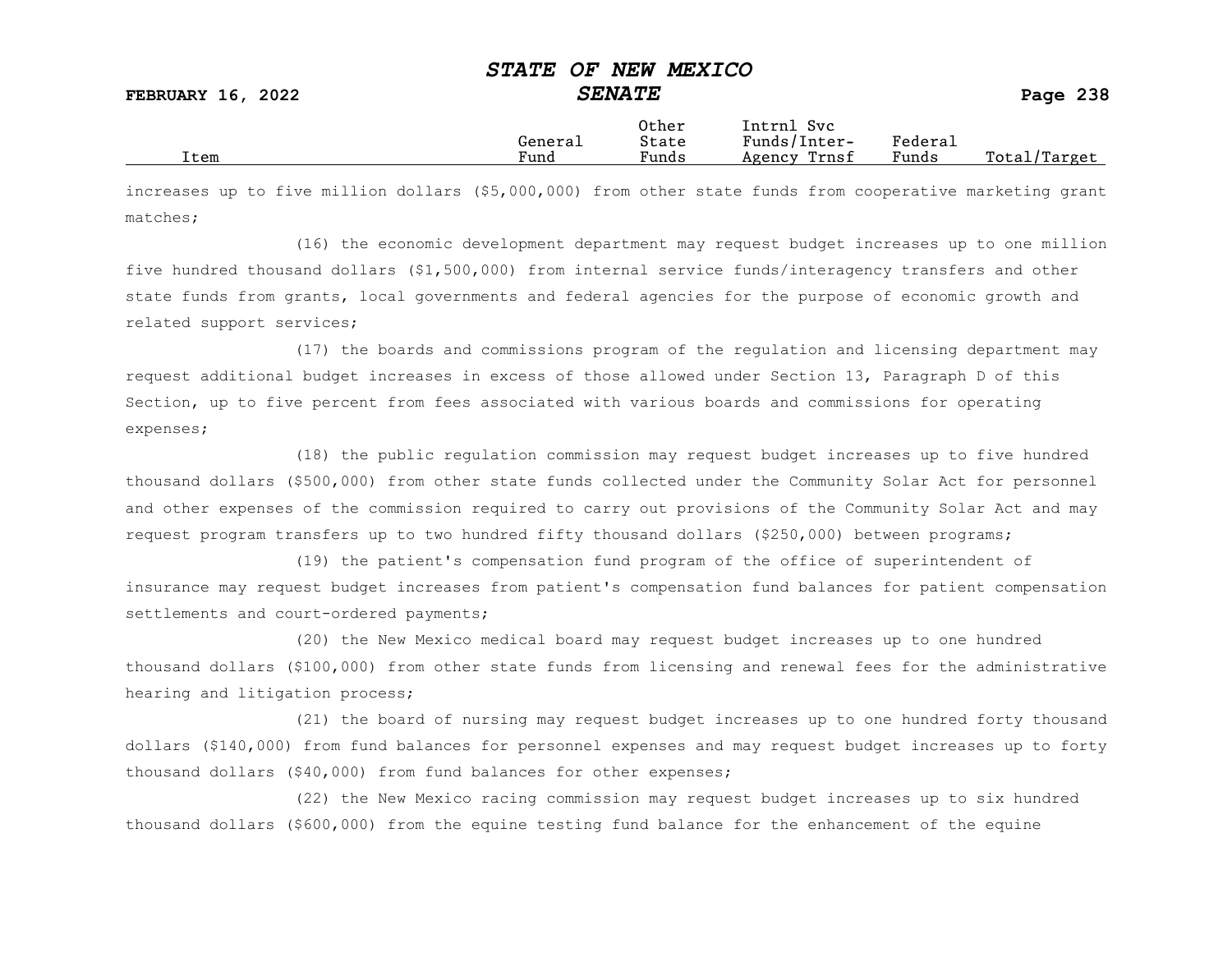|  | Item | Generai<br>Fund | Other<br>State<br>$\sim$<br>Funds | Intrnl<br><b>Svc</b><br>Funds/Inter-<br>Trnsf<br>Agency | Federau<br>Funds | Total<br>Target |
|--|------|-----------------|-----------------------------------|---------------------------------------------------------|------------------|-----------------|
|--|------|-----------------|-----------------------------------|---------------------------------------------------------|------------------|-----------------|

testing program;

(23) the cultural affairs department may request budget increases up to seven hundred fifty thousand dollars (\$750,000) from other state funds from the cultural affairs department enterprise fund, the museum and historic sites program of the cultural affairs department may request budget increases up to seven hundred fifty thousand dollars (\$750,000) from other state funds, the library services program of the cultural affairs department may request budget increases from other state funds in the rural libraries program fund for rural library grants and the preservation program of the cultural affairs department may request budget increases up to two hundred thousand dollars (\$200,000) from other state funds for archaeological services or historic preservation services;

(24) the department of game and fish may request budget adjustments for capital project expenditures, may request budget increases up to five hundred thousand dollars (\$500,000) from other state funds from the game protection fund for emergencies and may request budget increases as a result of revenue received from other agencies for operating and capital expenses;

(25) the energy, minerals and natural resources department may request budget increases from internal service funds/interagency transfers from the department of environment, department of game and fish, homeland security and emergency management department and office of the state engineer from federal funds to allow programs to maximize the use of federal grants, the state parks program of the energy, minerals and natural resources department may request budget increases from internal service funds/interagency transfers from the department of transportation, youth conservation corps, tourism department, economic development department and department of game and fish from funds related to projects approved by the Rio Grande trail commission for Rio Grande trail projects, the oil and gas conservation program of the energy, minerals and natural resources department may request budget increases from internal service funds/interagency transfers from the department of environment for the water quality program and may request budget increases from internal service funds/interagency transfers, other state funds and fund balances from the Carlsbad brine well remediation fund for the continued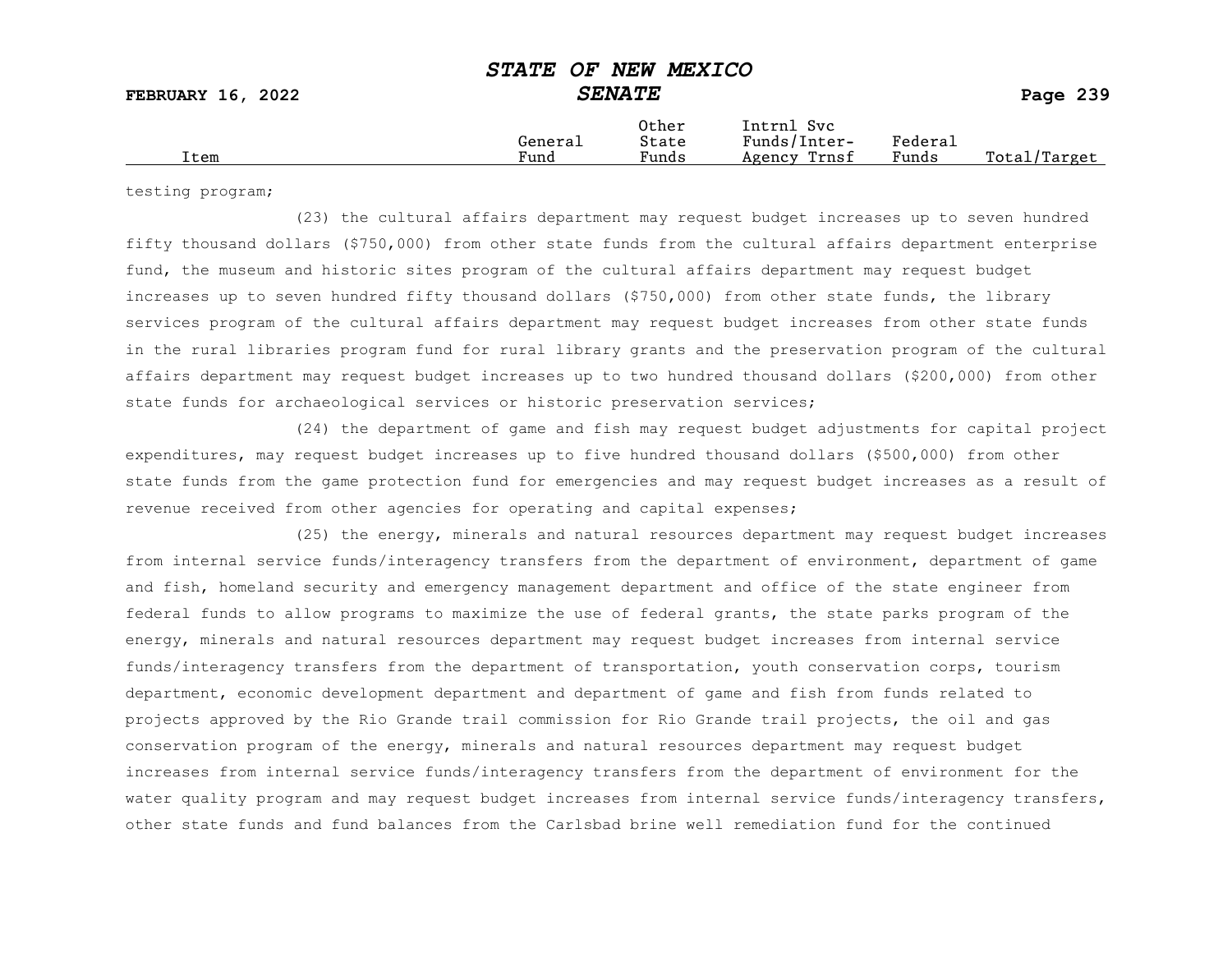FEBRUARY 16, 2022 SENATE SENATE

|      | General              | Other<br>State                    | Intrnl<br>Svc<br>Funds/Inter- | ${}_{\rm Federa}$ |                  |
|------|----------------------|-----------------------------------|-------------------------------|-------------------|------------------|
| Item | $\mathbf{r}$<br>Fund | $\overline{\phantom{a}}$<br>Funds | Trnsf<br>Agency               | Funds             | Total,<br>Target |

remediation of the Carlsbad brine well, the healthy forests program of the energy, minerals and natural resources department may request budget increases up to fifty thousand dollars (\$50,000) from other state funds for the inmate work camp program, the energy conservation and management program of the energy, minerals and natural resources department may request budget increases from internal service funds/interagency transfers and other state funds for project implementation and the mining and minerals program of the energy, minerals and natural resources department may request budget increases from other state funds in the coal and mining act fund up to sixty-five thousand dollars (\$65,000) for revenues collected in fiscal year 2023;

(26) the commissioner of public lands may request budget increases from other state funds to utilize bond recovery proceeds held in suspense to perform related remediation and reclamation work and may request budget increases up to five million dollars (\$5,000,000) from the state trust lands restoration and remediation fund to address surface damage, remediation of hazardous waste sites and watershed restoration on state trust lands:

(27) the interstate stream compact compliance and water development program of the state engineer may request budget increases up to five hundred thousand dollars (\$500,000) from the irrigation works construction fund for Elephant Butte channel and other Rio Grande river maintenance and restoration work, may request budget increases up to one million five hundred thousand dollars (\$1,500,000) from the New Mexico unit fund to meet water supply demands in the southwest water planning region of New Mexico, including costs associated with planning, evaluating and aiding development of potential shovel-ready non-New Mexico unit projects and supporting the ongoing shovel-ready non-New Mexico unit projects that have previously been approved and funded by the interstate stream commission pursuant to the 2004 Arizona Water Settlement Act, may request budget increases up to five hundred thousand dollars (\$500,000) from the irrigation works construction fund for operational and maintenance costs associated with the Pecos river settlement agreement and may request budget increases up to two hundred fifty thousand dollars (\$250,000) from the Ute construction fund for operational and maintenance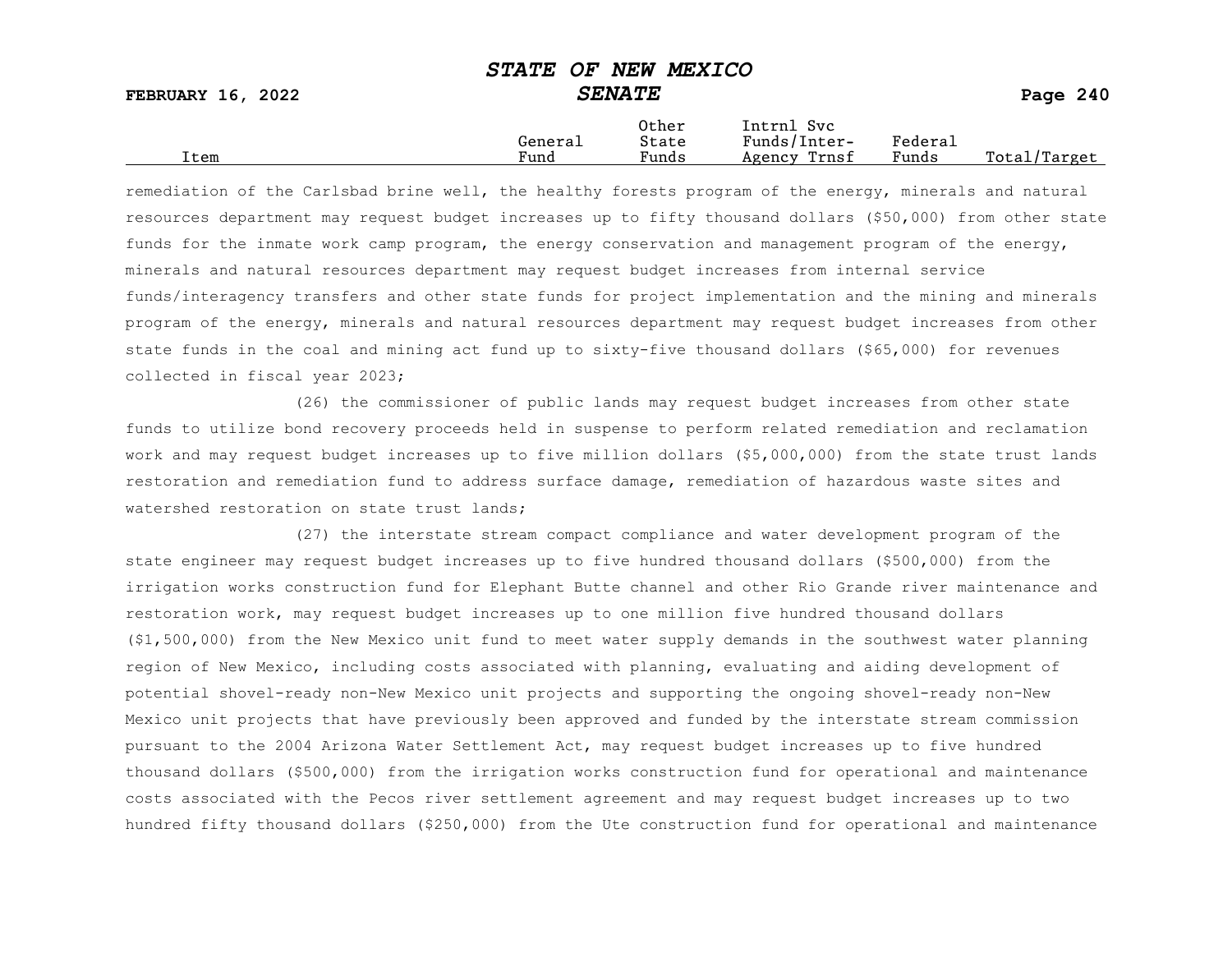|      |                      | Other                             | Intrnl<br>Sv c  |                                            |                  |
|------|----------------------|-----------------------------------|-----------------|--------------------------------------------|------------------|
|      | General              | State                             | Funds/Inter-    | ${}_{\rm Federa}$                          |                  |
| Item | $\mathbf{r}$<br>Fund | $\overline{\phantom{a}}$<br>Funds | Trnsf<br>Agency | and the state of the state of the<br>Funds | Total<br>'Target |
|      |                      |                                   |                 |                                            |                  |

requirements at the Ute reservoir;

(28) the commission for the blind may request transfers between the other category and the other financing uses category contingent on the inability of the division of vocational rehabilitation to match federal funds, may request budget increases from other state funds for the employment of blind or visually impaired persons pursuant to the federal Randolph-Sheppard Act, the federal Javits-Wagner-O'Day Act or the federal ability one program, may request budget increases from other state funds to contract with blind or visually impaired vendors to operate food services at the federal law enforcement training center and Kirtland air force base and may request budget increases up to two hundred thousand dollars (\$200,000) from other state funds;

(29) the early childhood education and care department may request category transfers up to two million three hundred thousand dollars (\$2,300,000) from the other financing uses category to the contractual services category in the childcare assistance program of the early childhood education and care program, the support and intervention program of the early childhood education and care department may request category transfers between the other category and other financing uses category for the family, infant, toddler program, may request category transfers between the other category and other financing uses category for medicaid home visiting and the prekindergarten program of the early childhood education and care department may request category transfers between the other category and other financing uses category for public prekindergarten awards;

(30) the human services department may request program transfers between the medical assistance program and the medicaid behavioral health program;

(31) the division of vocational rehabilitation may request program transfers between the rehabilitation services program and the independent living services program;

(32) the miners' hospital of New Mexico may request budget increases from other state funds from fees from patient revenues for operating expenses;

(33) the health certification, licensing and oversight program of the department of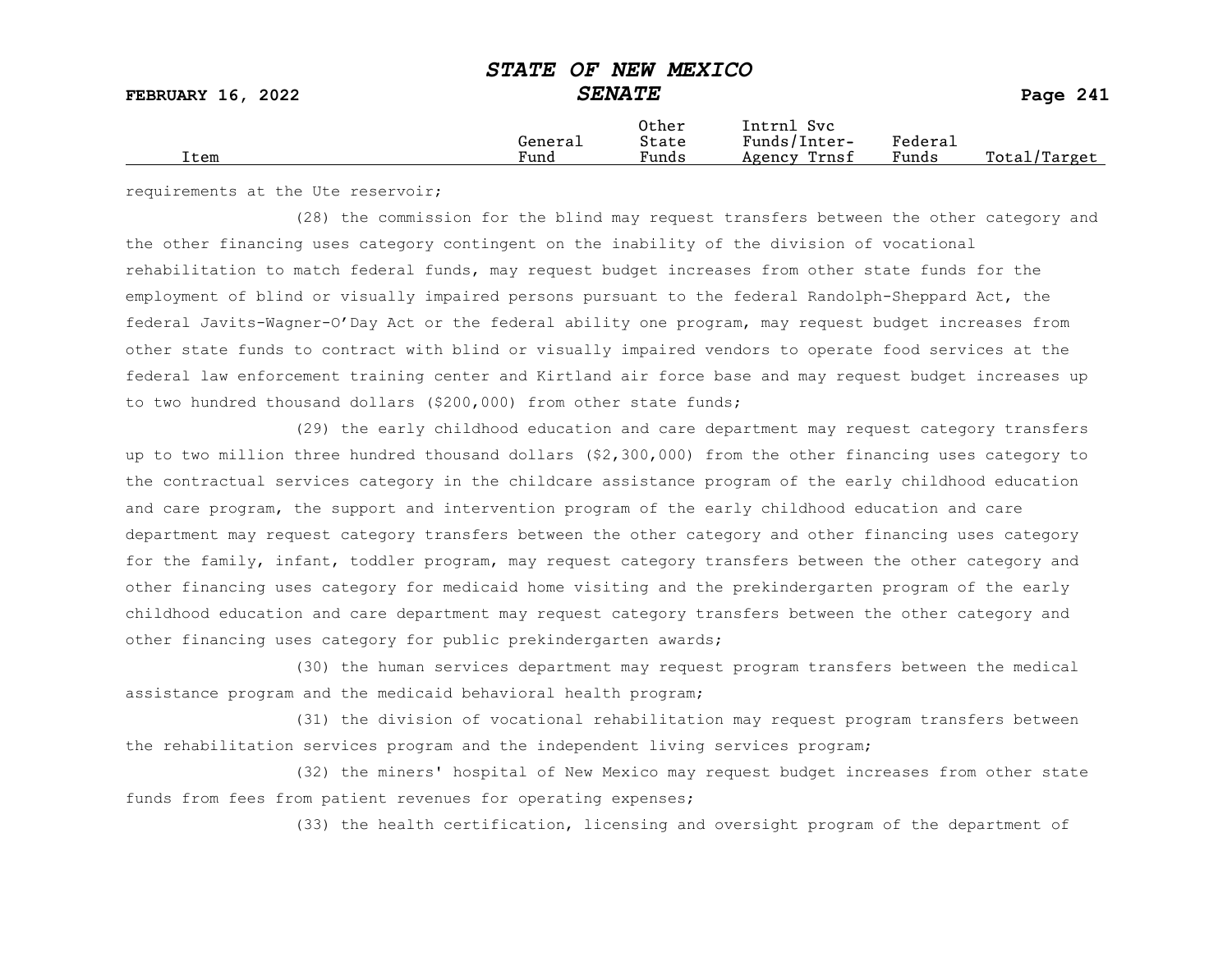FEBRUARY 16, 2022 SENATE SENATE

|      |         | Other                 | Intrnl<br>Sv c  |                     |                   |
|------|---------|-----------------------|-----------------|---------------------|-------------------|
|      | Generai | State                 | Funds/Inter-    | Federa <sub>1</sub> |                   |
| Item | Fund    | $\mathbf{r}$<br>Funds | Trnsf<br>Agency | Funds               | Total,<br>'Target |

health may request budget increases from other state funds from health facility license and certification fees pursuant to Subsection G of Section 24-1-5 NMSA 1978 and may request program transfers up to six hundred thousand dollars (\$600,000) from other programs to assist with the development and implementation of the incident management system and facilities licensing system replacement projects, the developmental disabilities support program of the department of health may request budget increases from other state funds from private insurer payments, may request category transfers between all categories for the supports waiver and may request category transfers between all categories for developmental disabilities waiver services, the epidemiology and response program of the department of health may request budget increases from internal service funds/interagency transfers and other state funds from payments for prevention services, conducting health surveys and analyzing data, the laboratory services program of the department of health may request budget increases from internal service funds/interagency transfers and other state funds for operating expenses, the medical cannabis program of the department of health may request budget increases from internal service funds/interagency transfers from the regulation and licensing department for operating expenses and the department of health may request budget increases from other state funds for coronavirus disease 2019 public health order fees and coronavirus disease 2019 testing reimbursement revenue;

(34) the department of environment may request program transfers up to one million dollars (\$1,000,000) between programs, the water protection program of the department of environment may request budget increases up to three hundred fifty thousand dollars (\$350,000) from other state funds and internal service funds/interagency transfers for providing technical or community services and the resource protection division of the department of environment may request budget increases from other state funds and internal service funds/interagency transfers up to the available balance from the hazardous waste emergency fund for emergencies and may request budget increases from other state funds and internal service funds/interagency transfers up to the available balance from the corrective action fund for claims;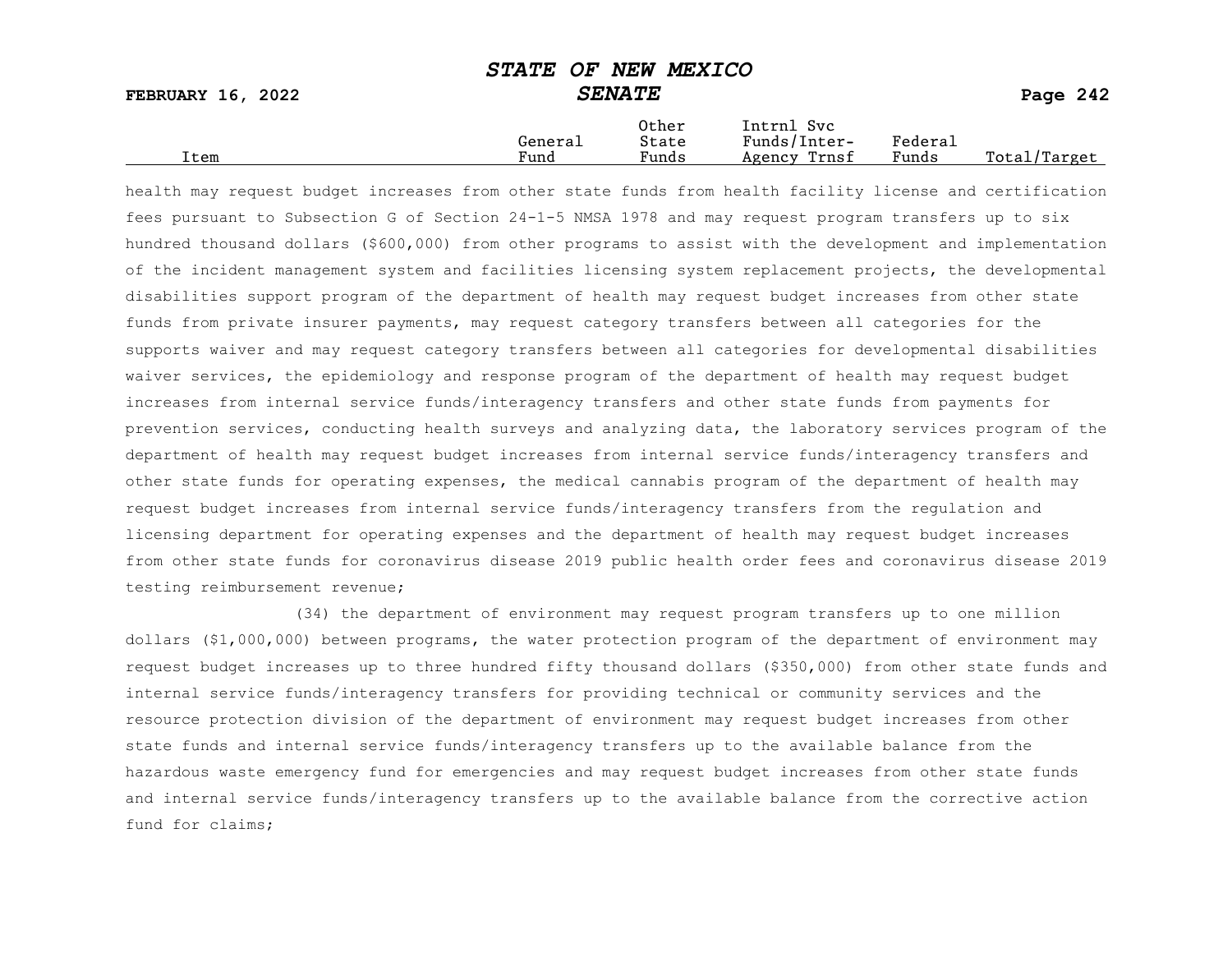|      |         | Other                 | Intrnl<br>Sv c  |                     |                   |
|------|---------|-----------------------|-----------------|---------------------|-------------------|
|      | Generai | State                 | Funds/Inter-    | Federa <sub>1</sub> |                   |
| Item | Fund    | $\mathbf{r}$<br>Funds | Trnsf<br>Agency | Funds               | Total,<br>'Target |

(35) the juvenile justice facilities program of the children, youth and families department may request budget increases up to six hundred thousand dollars (\$600,000) from other state funds for the juvenile continuum grant fund and the juvenile justice facilities program may request budget increases up to four hundred thousand dollars (\$400,000) from other state funds for the juvenile community corrections grant fund;

(36) the department of military affairs may request budget increases up to fifty thousand dollars (\$50,000) from other state funds from leases, land royalties, miscellaneous revenue, gifts or grants for support of national guard facility operations, maintenance and repair of the New Mexico youth challenge academy and the New Mexico national guard members family assistance fund;

(37) the inmate management and control program of the corrections department may request budget increases up to one million dollars (\$1,000,000) from internal service funds/interagency transfers and other state funds from inmate work crew program income for operating expenses;

(38) the department of transportation may request program transfers between the project design and construction program, highway operations program, business support program and modal program for costs related to engineering, construction, maintenance services and grants agreements, may request transfers into the personal services and employee benefits category for salary increases and the employer share of applicable taxes and retirement benefits, may request budget increases up to eighty-five million dollars (\$85,000,000) from other state funds and fund balances to meet federal matching requirements and for debt service and related costs, intergovernmental agreements, lawsuits and construction- and maintenance-related costs and may request budget increases up to sixty million dollars (\$60,000,000) from other state funds and fund balances to mitigate emergency road conditions in transportation district  $t_{WQ}$ .".

2. Renumber sections to correspond with these amendments.

3. Correct all typographical and grammatical errors, renumber and reletter all sections and